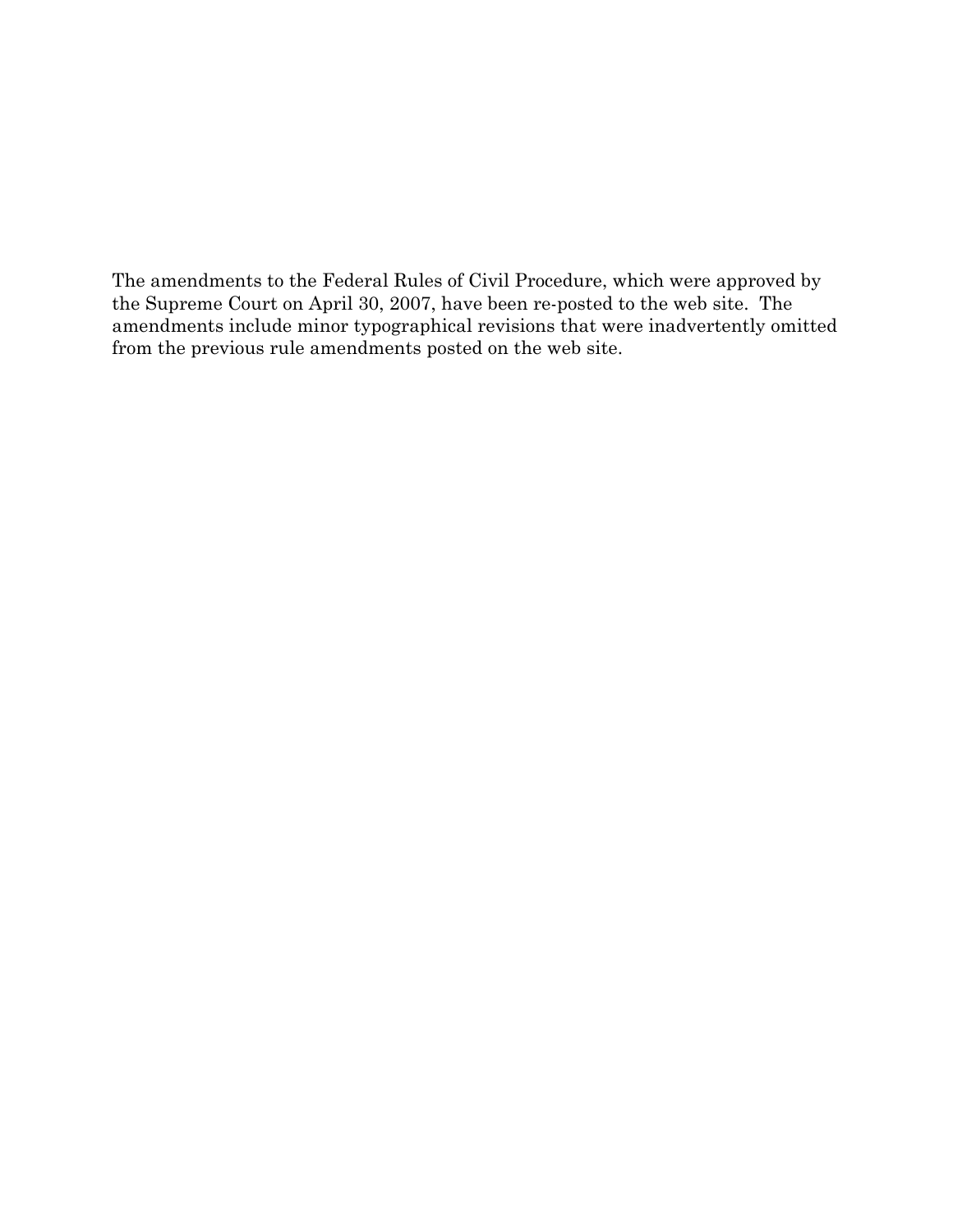April 30, 2007

Honorable Nancy Pelosi Speaker of the House of Representatives Washington, D.C. 20515

Dear Madam Speaker:

 I have the honor to submit to the Congress the amendments to the Federal Rules of Civil Procedure that have been adopted by the Supreme Court of the United States pursuant to Section 2072 of Title 28, United States Code.

 Accompanying these rules are excerpts from the report of the Judicial Conference of the United States containing the Committee Notes submitted to the Court for its consideration pursuant to Section 331 of Title 28, United States Code.

Sincerely,

/s/ John G. Roberts, Jr.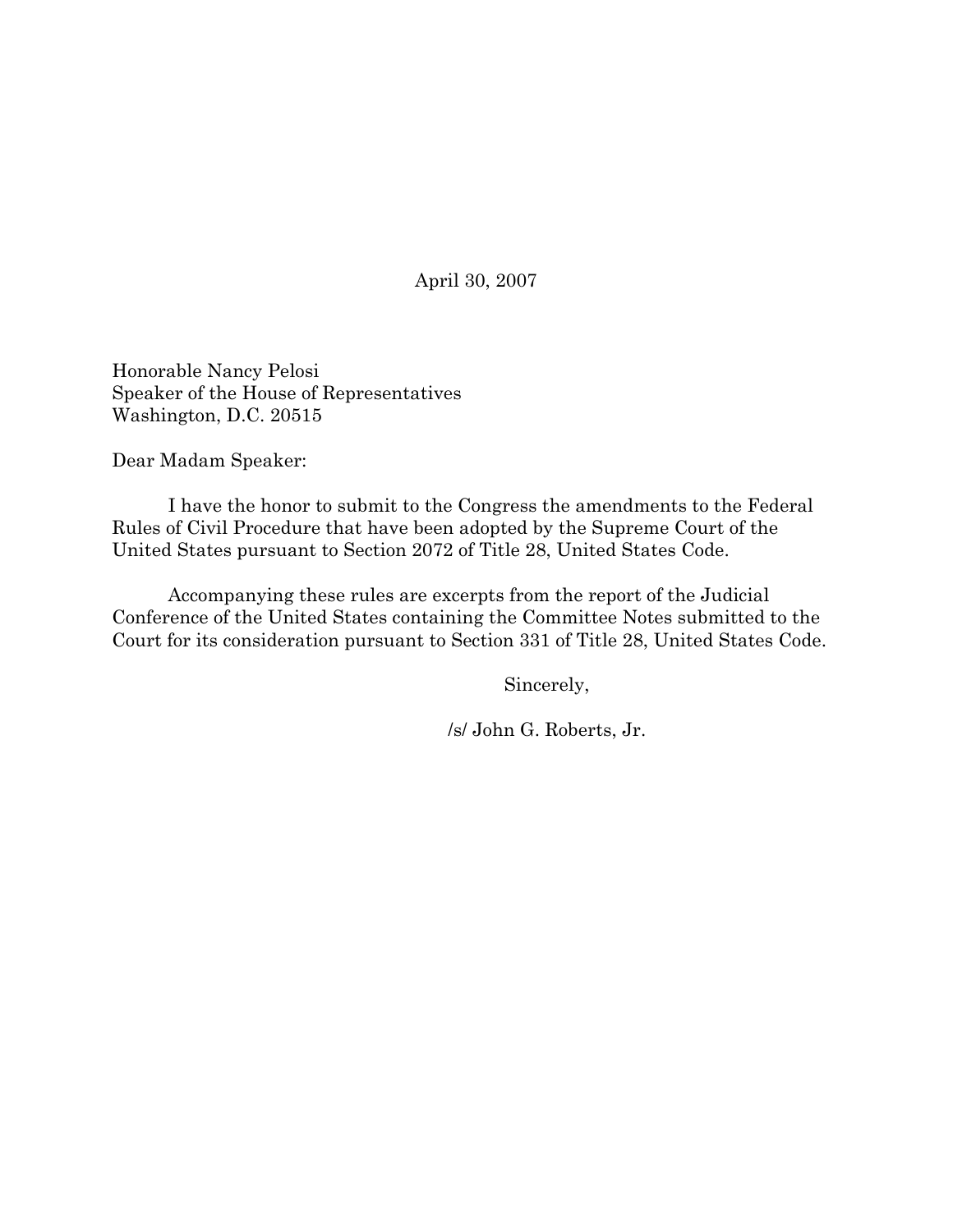April 30, 2007

Honorable Dick Cheney President, United States Senate Washington, D.C. 20510

Dear Mr. President:

 I have the honor to submit to the Congress the amendments to the Federal Rules of Civil Procedure that have been adopted by the Supreme Court of the United States pursuant to Section 2072 of Title 28, United States Code.

 Accompanying these rules are excerpts from the report of the Judicial Conference of the United States containing the Committee Notes submitted to the Court for its consideration pursuant to Section 331 of Title 28, United States Code.

Sincerely,

/s/ John G. Roberts, Jr.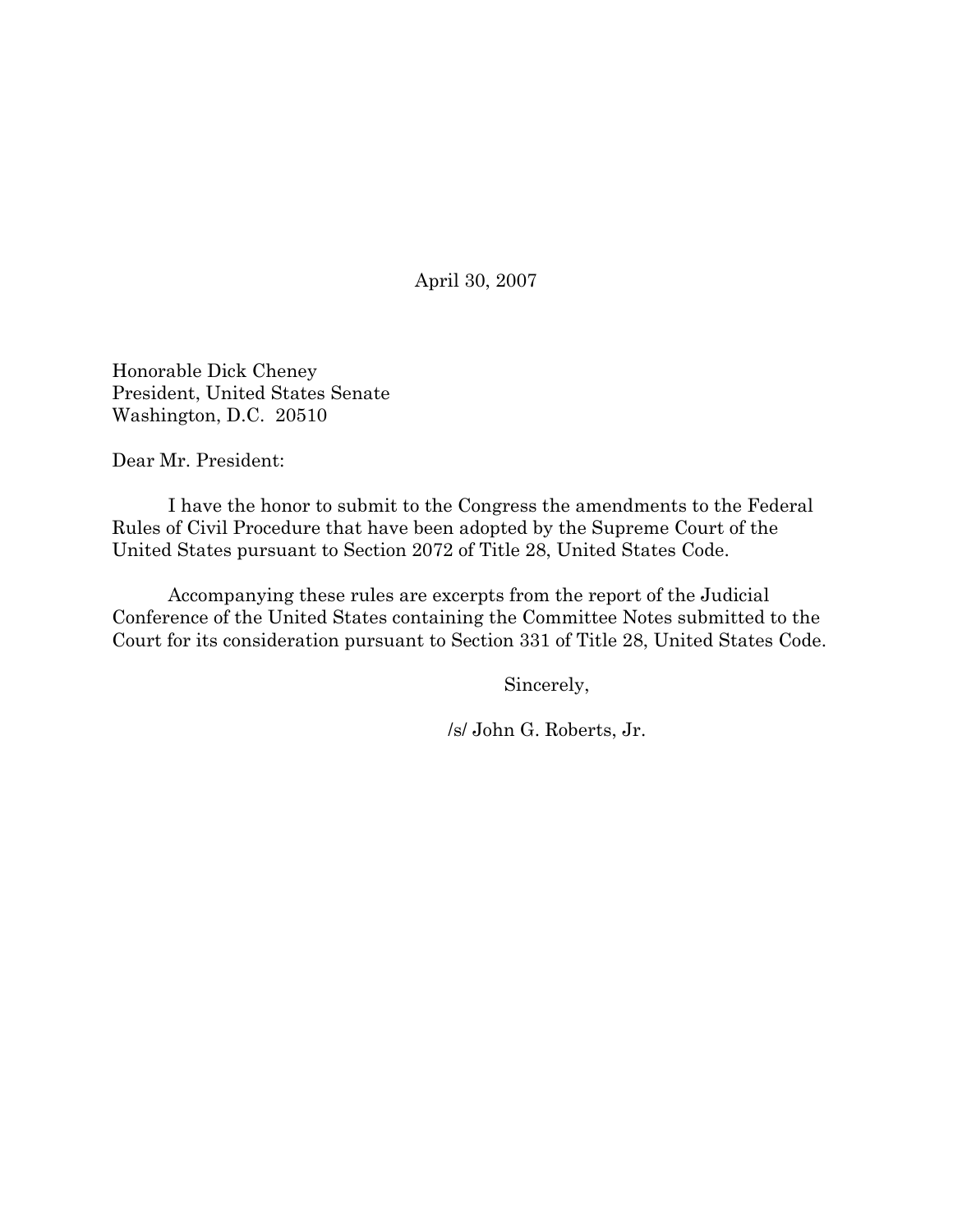April 30, 2007

# SUPREME COURT OF THE UNITED STATES

# ORDERED:

1. That the Federal Rules of Civil Procedure be, and they hereby are, amended by including therein the amendments to Civil Rules 1 through 86 and new Rule 5.2.

 2. That Forms 1 through 35 in the Appendix to the Federal Rules of Civil Procedure be, and they hereby are, amended to become restyled Forms 1 through 82.

 $[See infra., pp. __ __ __.]$ 

 3. That the foregoing amendments to the Federal Rules of Civil Procedure shall take effect on December 1, 2007, and shall govern in all proceedings thereafter commenced and, insofar as just and practicable, all proceedings then pending.

 4. That THE CHIEF JUSTICE be, and hereby is, authorized to transmit to the Congress the foregoing amendments to the Federal Rules of Civil Procedure in accordance with the provisions of Section 2072 of Title 28, United States Code.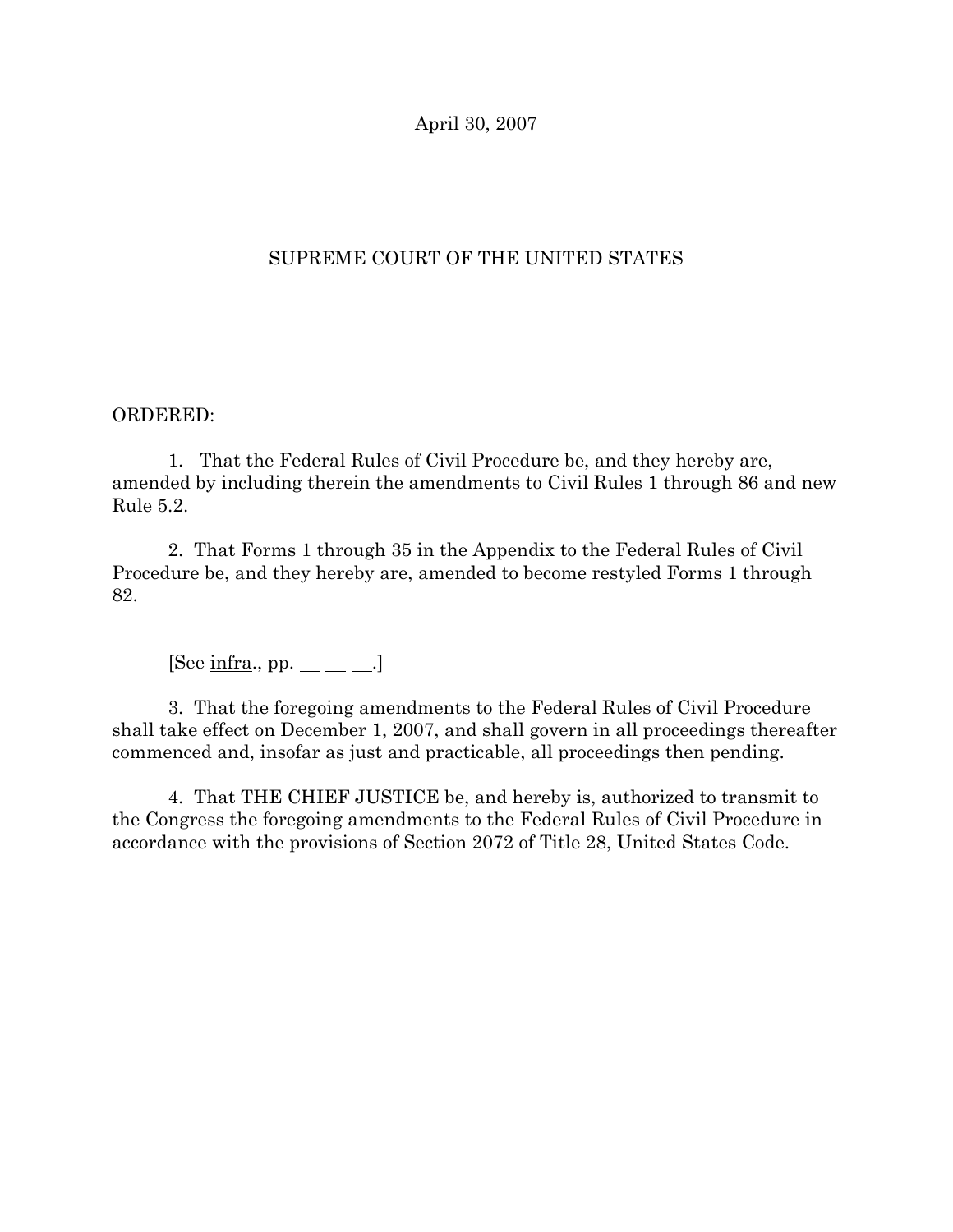# **AMENDMENTS TO THE FEDERAL RULES OF CIVIL PROCEDURE**

# **TITLE I. SCOPE OF RULES; FORM OF ACTION**

# **Rule 1. Scope and Purpose**

These rules govern the procedure in all civil actions and proceedings in the United States district courts, except as stated in Rule 81. They should be construed and administered to secure the just, speedy, and inexpensive determination of every action and proceeding.

# **Rule 2. One Form of Action**

There is one form of action — the civil action.

| TITLE II. | <b>COMMENCING</b> | AN                    | <b>ACTION:</b> |
|-----------|-------------------|-----------------------|----------------|
|           | <b>SERVICE</b>    | $\Omega$ <sub>F</sub> | PROCESS,       |
|           | PLEADINGS,        | <b>MOTIONS,</b>       | AND            |
|           | <b>ORDERS</b>     |                       |                |

# **Rule 3. Commencing an Action**

A civil action is commenced by filing a complaint with the court.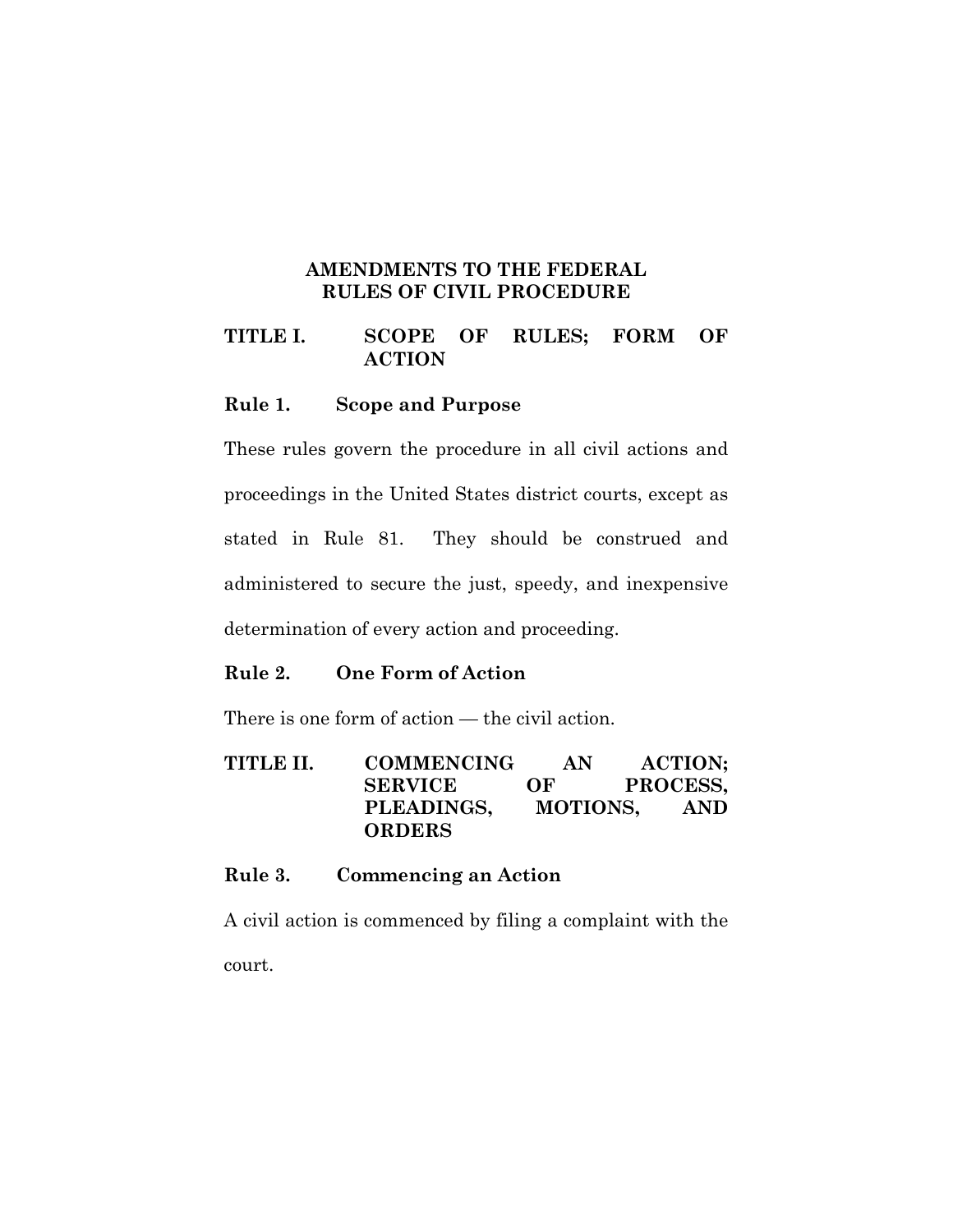#### **Rule 4. Summons**

# **(a) Contents; Amendments.**

- **(1)** *Contents.* A summons must:
	- **(A)** name the court and the parties;
	- **(B)** be directed to the defendant;
	- **(C)** state the name and address of the plaintiff's attorney or  $-$  if unrepresented  $-$  of the plaintiff;
	- **(D)** state the time within which the defendant must appear and defend;
	- **(E)** notify the defendant that a failure to appear and defend will result in a default judgment against the defendant for the relief demanded in the complaint;
	- **(F)** be signed by the clerk; and
	- **(G)** bear the court's seal.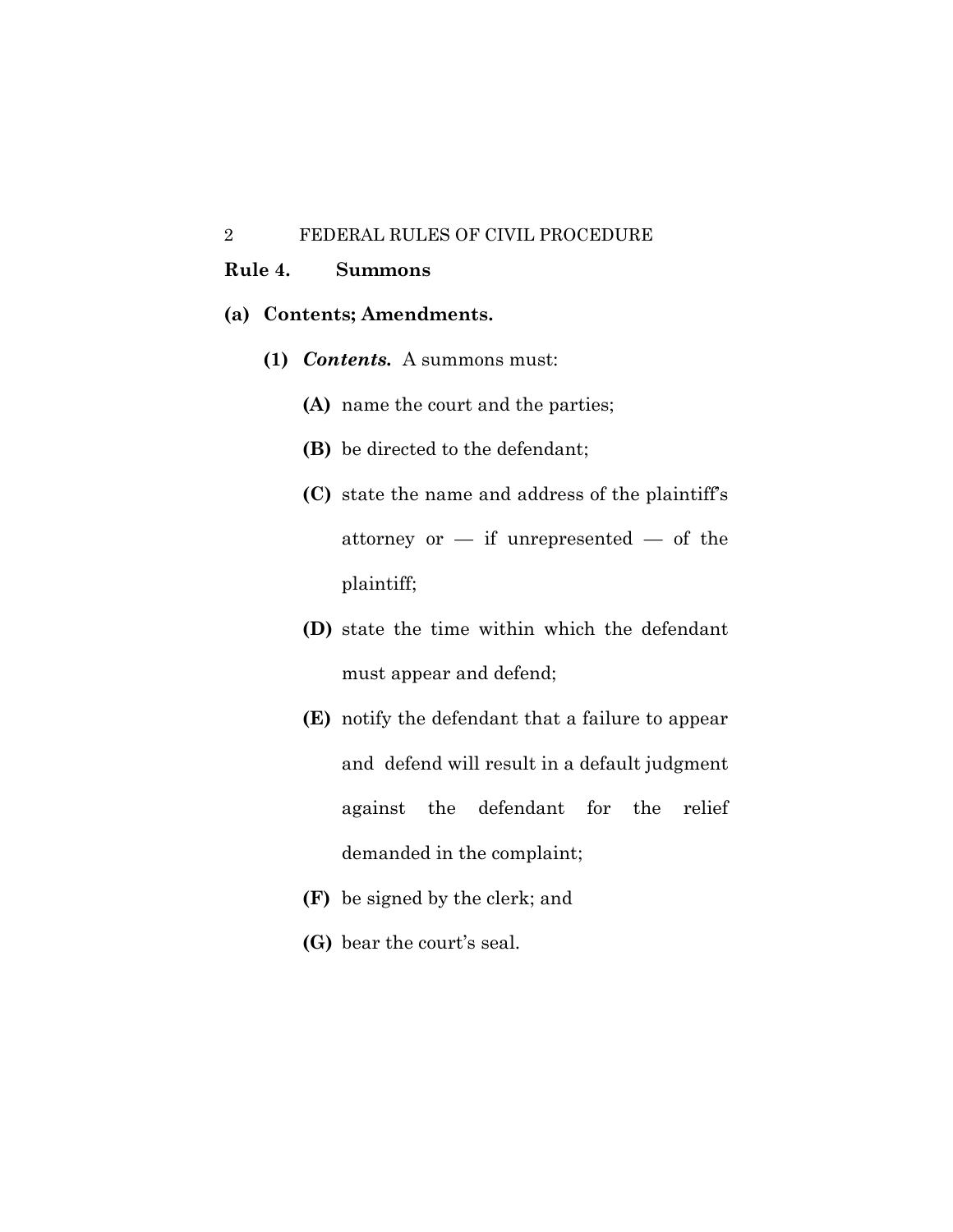- **(2)** *Amendments.* The court may permit a summons to be amended.
- **(b) Issuance.** On or after filing the complaint, the plaintiff may present a summons to the clerk for signature and seal. If the summons is properly completed, the clerk must sign, seal, and issue it to the plaintiff for service on the defendant. A summons — or a copy of a summons that is addressed to multiple defendants — must be issued for each defendant to be served.
- **(c) Service.** 
	- **(1)** *In General***.** A summons must be served with a copy of the complaint. The plaintiff is responsible for having the summons and complaint served within the time allowed by Rule 4(m) and must furnish the necessary copies to the person who makes service.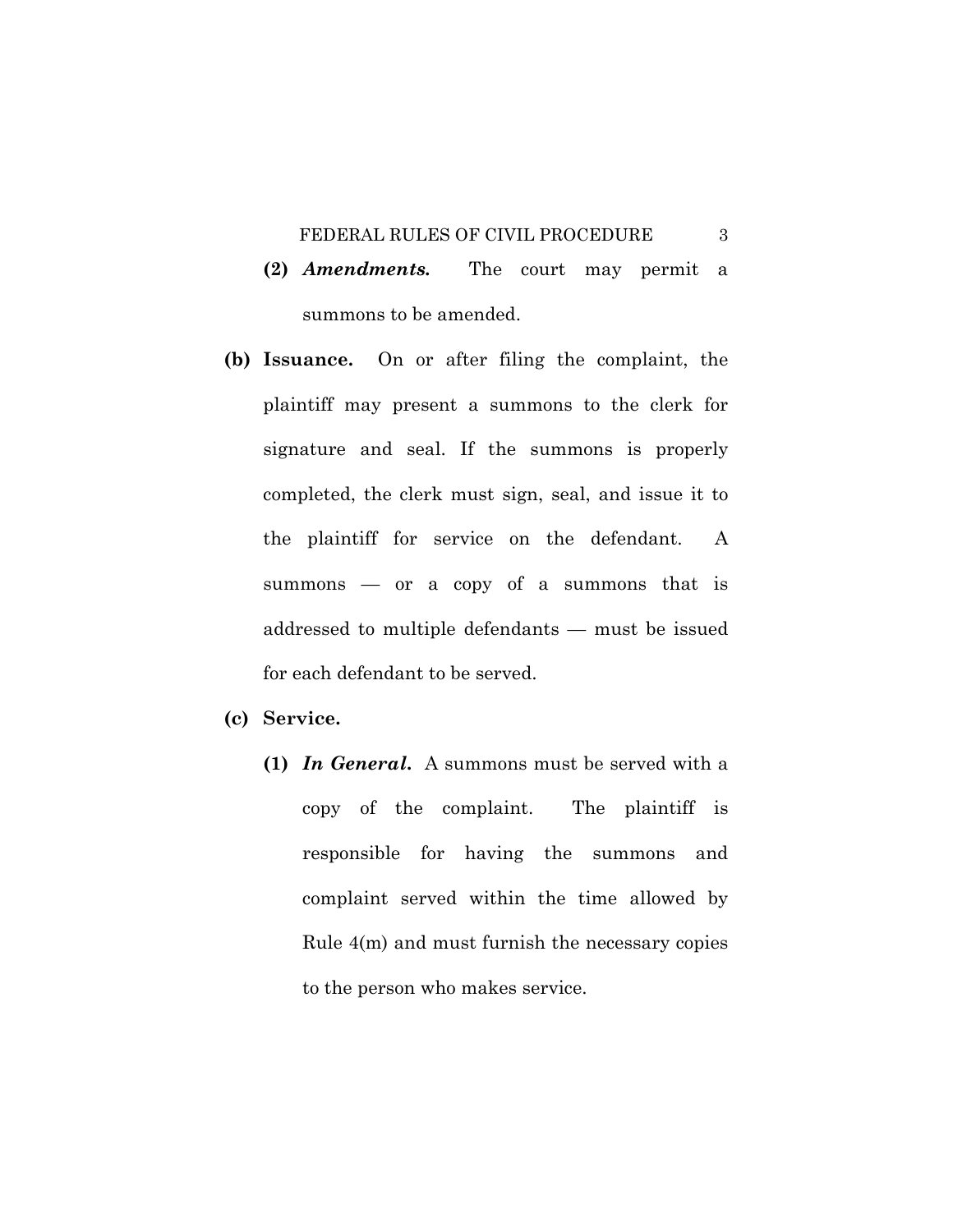- **(2)** *By Whom***.** Any person who is at least 18 years old and not a party may serve a summons and complaint.
- **(3)** *By a Marshal or Someone Specially Appointed.*At the plaintiff's request, the court may order that service be made by a United States marshal or deputy marshal or by a person specially appointed by the court. The court must so order if the plaintiff is authorized to proceed in forma pauperis under 28 U.S.C. § 1915 or as a seaman under 28 U.S.C. § 1916.
- **(d) Waiving Service.** 
	- **(1)** *Requesting a Waiver.* An individual, corporation, or association that is subject to service under Rule 4(e), (f), or (h) has a duty to avoid unnecessary expenses of serving the summons. The plaintiff may notify such a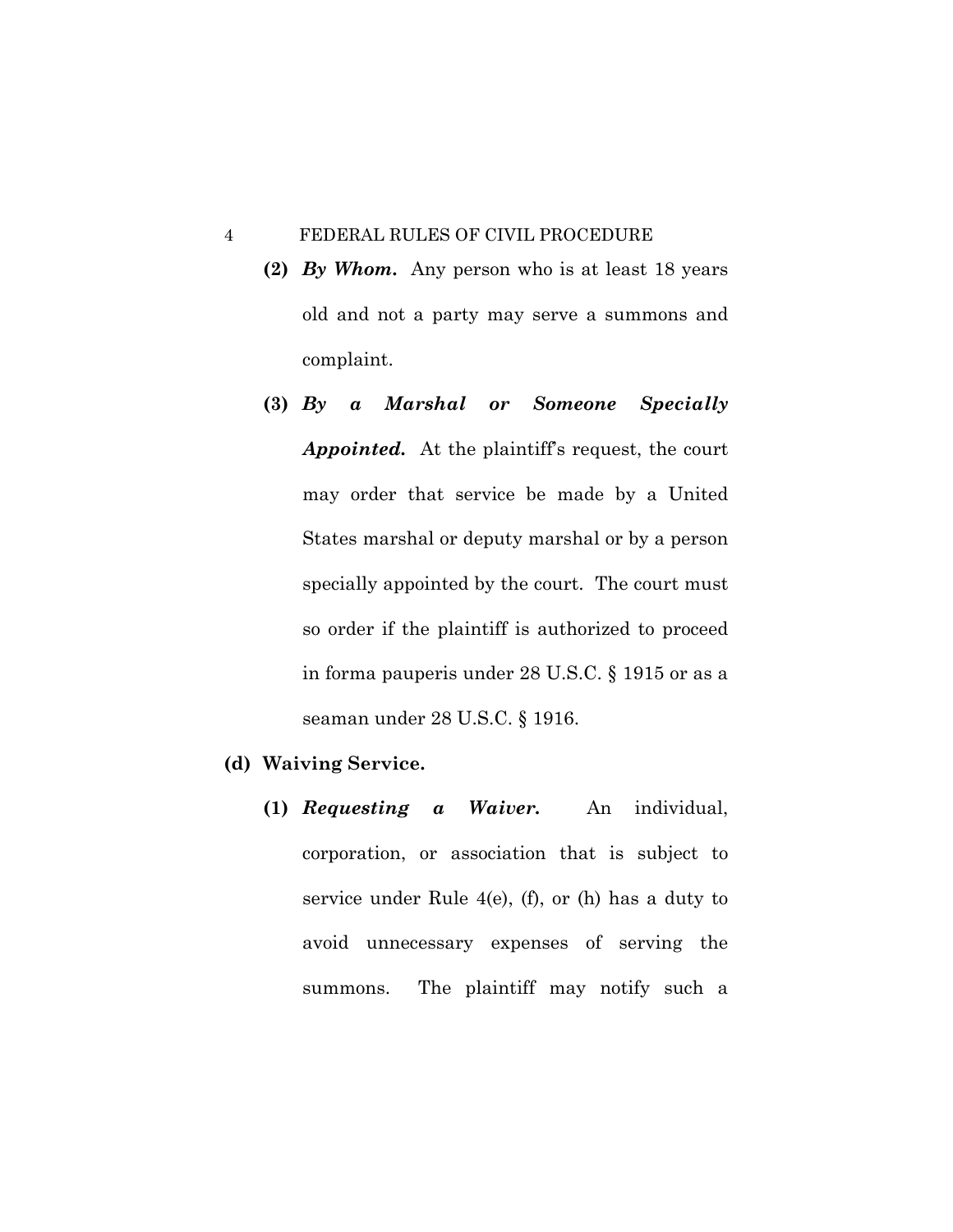defendant that an action has been commenced and request that the defendant waive service of a summons. The notice and request must:

- **(A)** be in writing and be addressed:
	- **(i)** to the individual defendant; or
	- **(ii)** for a defendant subject to service under Rule 4(h), to an officer, a managing or general agent, or any other agent authorized by appointment or by law to receive service of process;
- **(B)** name the court where the complaint was filed;
- **(C)** be accompanied by a copy of the complaint, 2 copies of a waiver form, and a prepaid means for returning the form;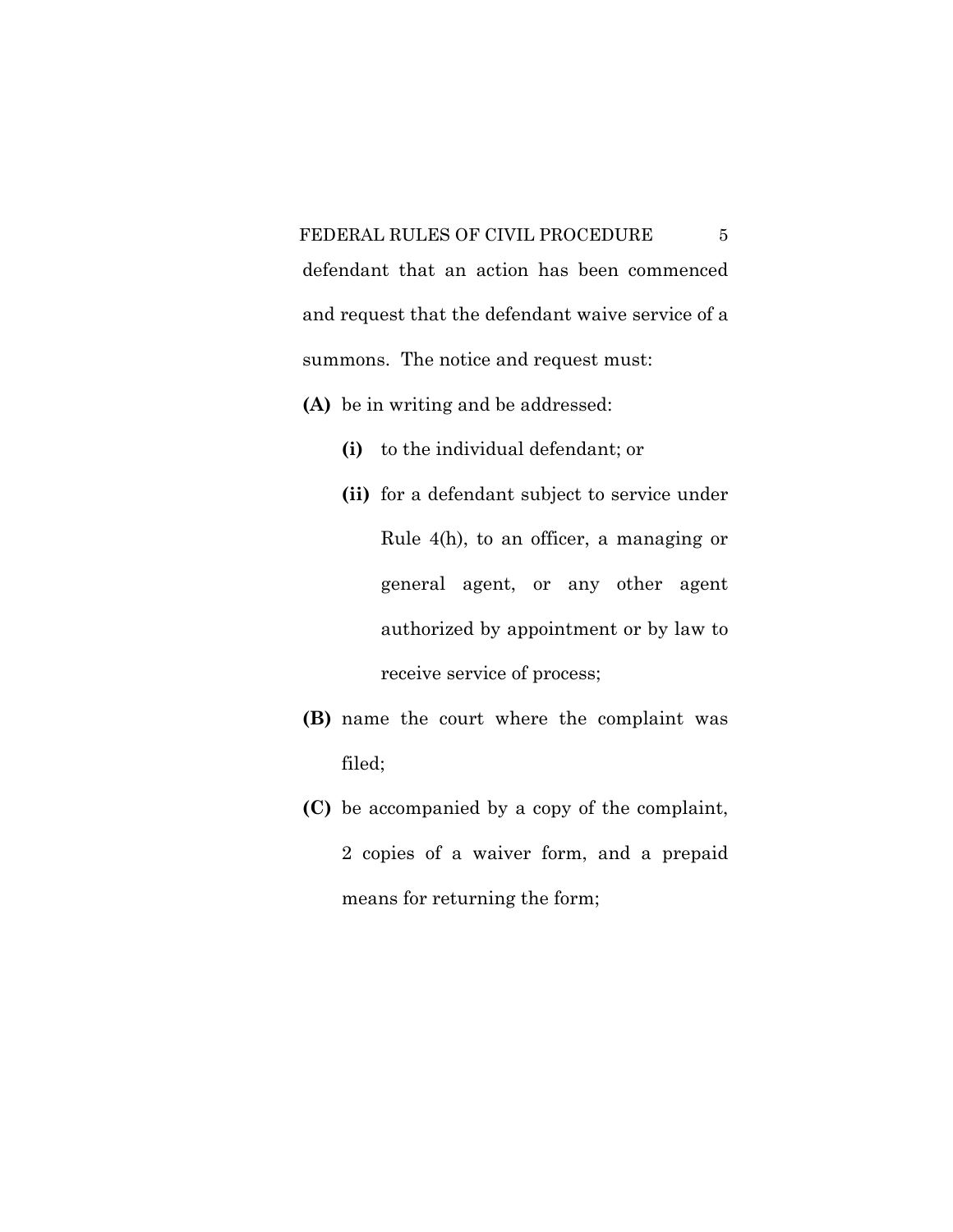- **(D)** inform the defendant, using text prescribed in Form 5, of the consequences of waiving and not waiving service;
- **(E)** state the date when the request is sent;
- **(F)** give the defendant a reasonable time of at least 30 days after the request was sent or at least 60 days if sent to the defendant outside any judicial district of the United States — to return the waiver; and
- **(G)** be sent by first-class mail or other reliable means.
- **(2)** *Failure to Waive.* If a defendant located within the United States fails, without good cause, to sign and return a waiver requested by a plaintiff located within the United States, the court must impose on the defendant: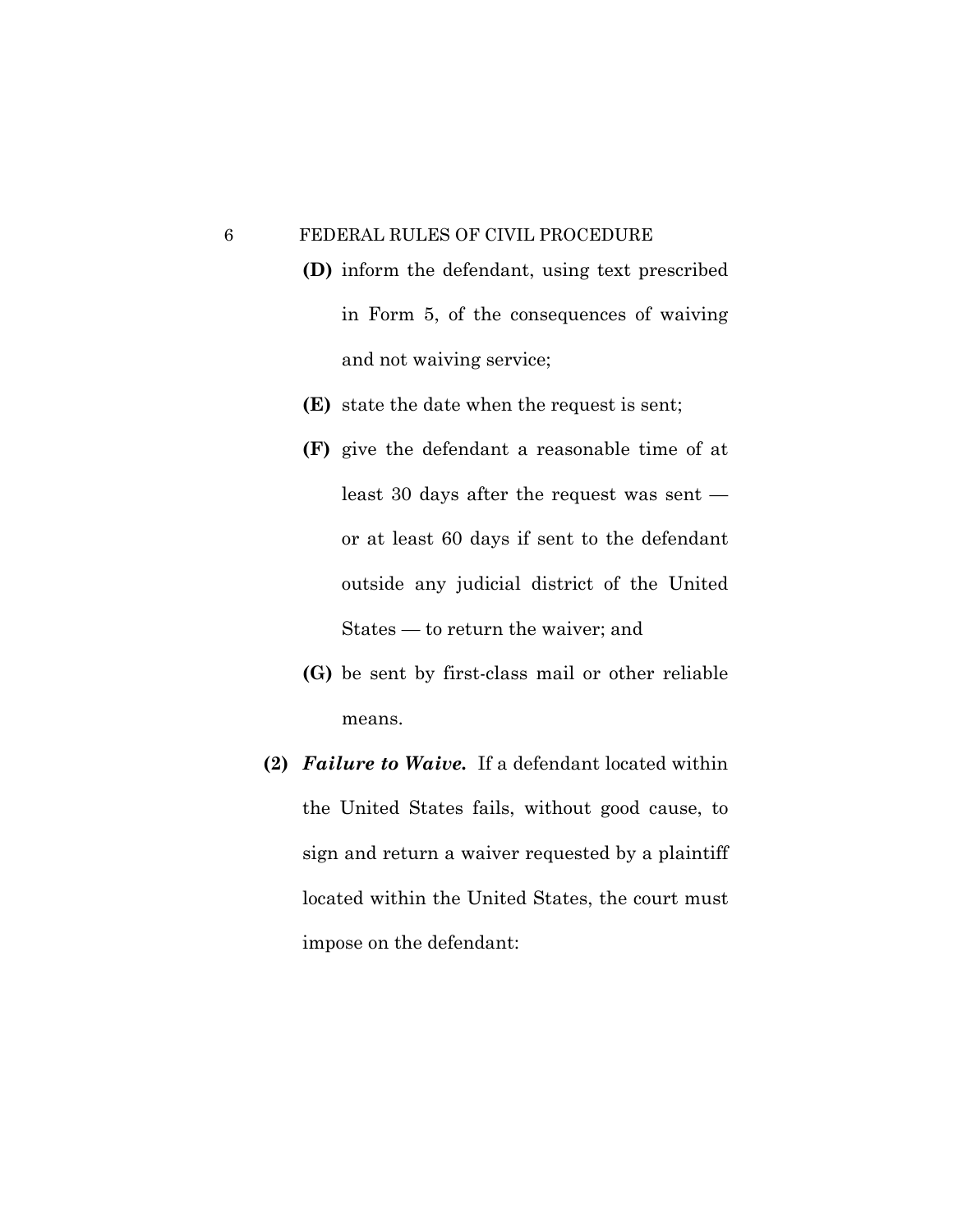- **(A)** the expenses later incurred in making service; and
- **(B)** the reasonable expenses, including attorney's fees, of any motion required to collect those service expenses.
- **(3)** *Time to Answer After a Waiver.* A defendant who, before being served with process, timely returns a waiver need not serve an answer to the complaint until 60 days after the request was sent — or until 90 days after it was sent to the defendant outside any judicial district of the United States.
- **(4)** *Results of Filing a Waiver.* When the plaintiff files a waiver, proof of service is not required and these rules apply as if a summons and complaint had been served at the time of filing the waiver.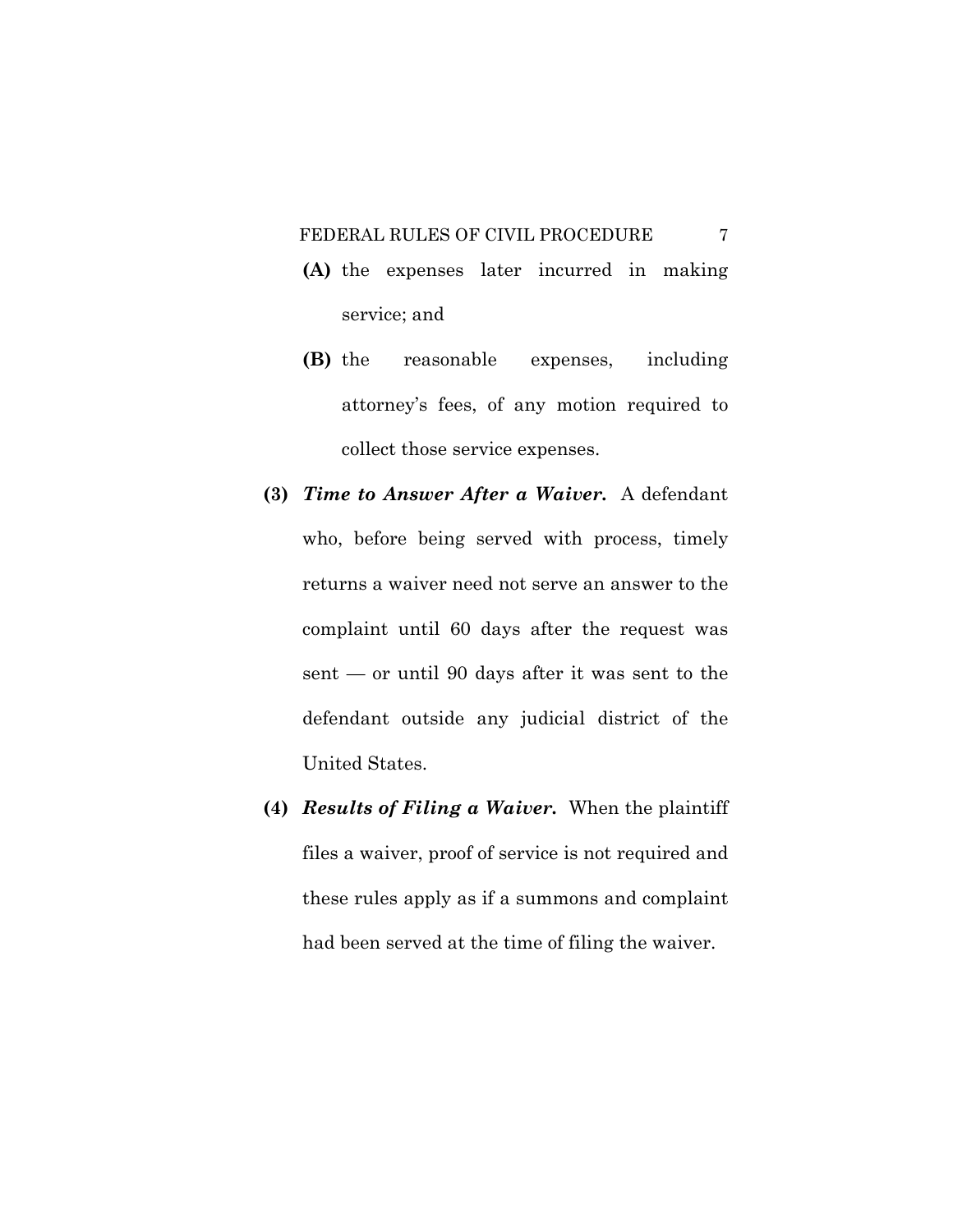- **(5)** *Jurisdiction and Venue Not Waived.*  Waiving service of a summons does not waive any objection to personal jurisdiction or to venue.
- **(e) Serving an Individual Within a Judicial District of the United States.** Unless federal law provides otherwise, an individual — other than a minor, an incompetent person, or a person whose waiver has been filed — may be served in a judicial district of the United States by:
	- **(1)** following state law for serving a summons in an action brought in courts of general jurisdiction in the state where the district court is located or where service is made; or
	- **(2)** doing any of the following:
		- **(A)** delivering a copy of the summons and of the complaint to the individual personally;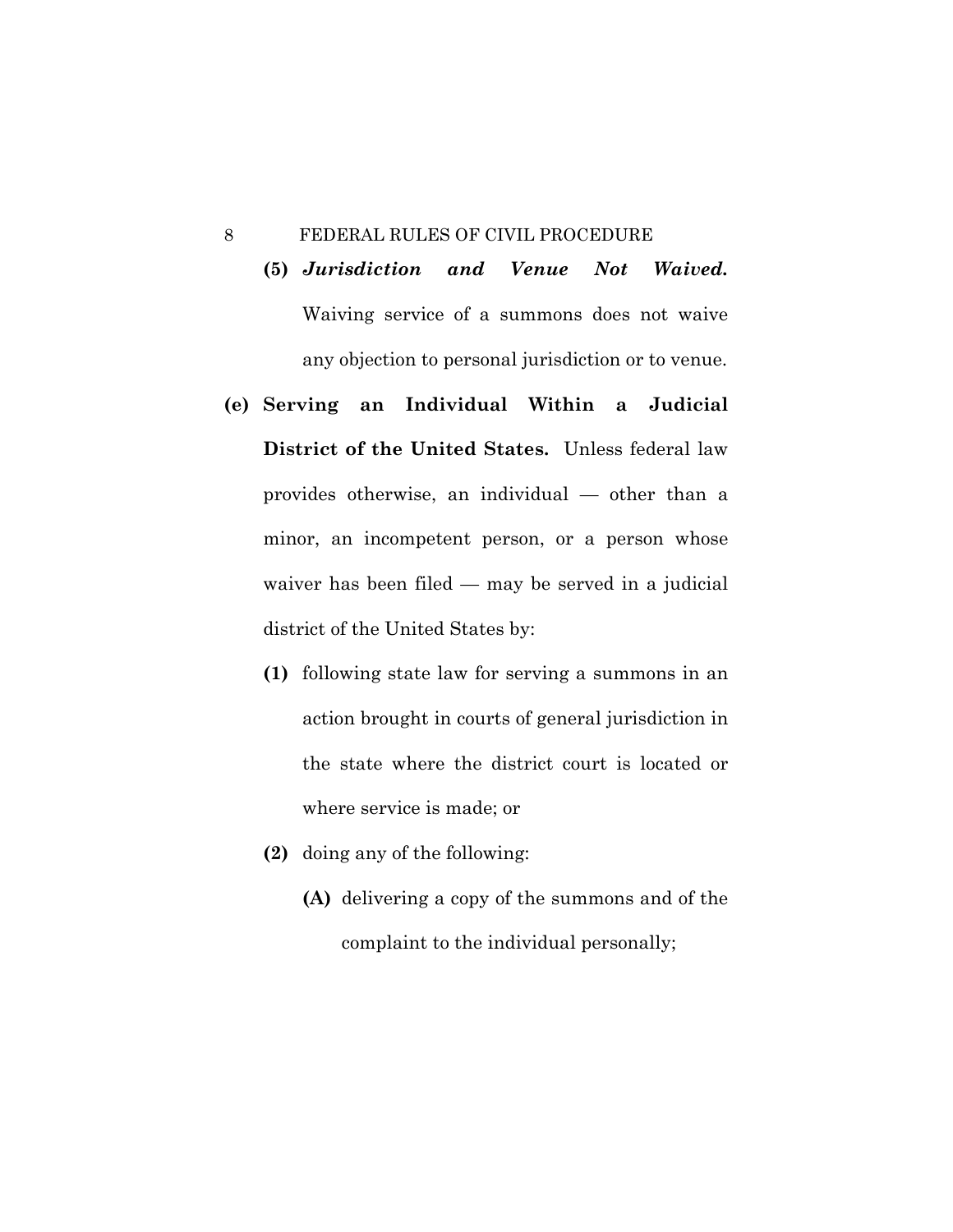- **(B)** leaving a copy of each at the individual's dwelling or usual place of abode with someone of suitable age and discretion who resides there; or
- **(C)** delivering a copy of each to an agent authorized by appointment or by law to receive service of process.

# **(f) Serving an Individual in a Foreign Country.** Unless federal law provides otherwise, an individual — other than a minor, an incompetent person, or a person whose waiver has been filed — may be served at a place not within any judicial district of the United States:

**(1)** by any internationally agreed means of service that is reasonably calculated to give notice, such as those authorized by the Hague Convention on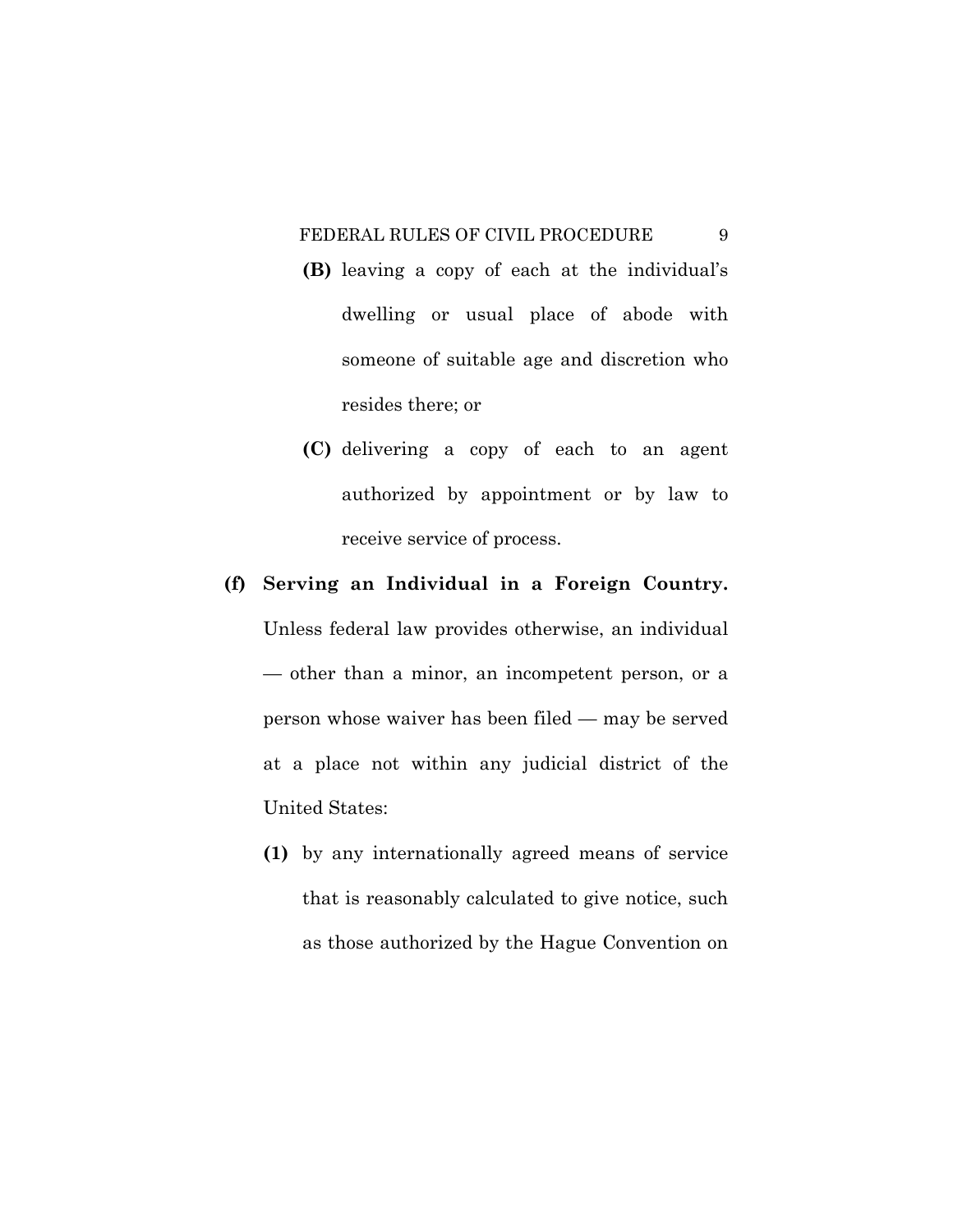# 10 FEDERAL RULES OF CIVIL PROCEDURE the Service Abroad of Judicial and Extrajudicial Documents;

- **(2)** if there is no internationally agreed means, or if an international agreement allows but does not specify other means, by a method that is reasonably calculated to give notice:
	- **(A)** as prescribed by the foreign country's law for service in that country in an action in its courts of general jurisdiction;
	- **(B)** as the foreign authority directs in response to a letter rogatory or letter of request; or
	- **(C)** unless prohibited by the foreign country's law, by:
		- **(i)** delivering a copy of the summons and of the complaint to the individual personally; or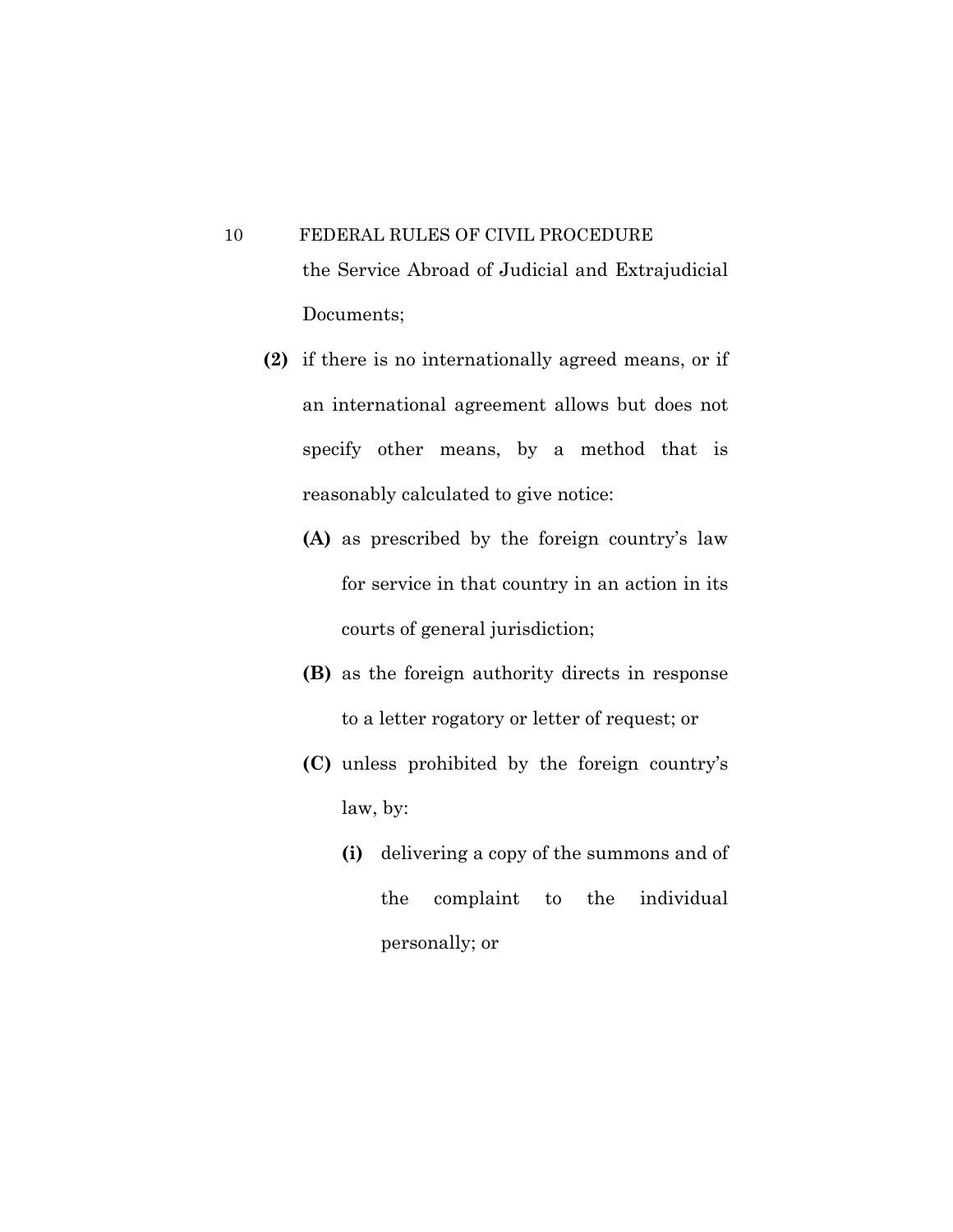- **(ii)** using any form of mail that the clerk addresses and sends to the individual and that requires a signed receipt; or
- **(3)** by other means not prohibited by international agreement, as the court orders.
- **(g) Serving a Minor or an Incompetent Person.** A minor or an incompetent person in a judicial district of the United States must be served by following state law for serving a summons or like process on such a defendant in an action brought in the courts of general jurisdiction of the state where service is made. A minor or an incompetent person who is not within any judicial district of the United States must be served in the manner prescribed by Rule  $4(f)(2)(A)$ ,  $(f)(2)(B)$ , or  $(f)(3)$ .
- **(h) Serving a Corporation, Partnership, or Association.** Unless federal law provides otherwise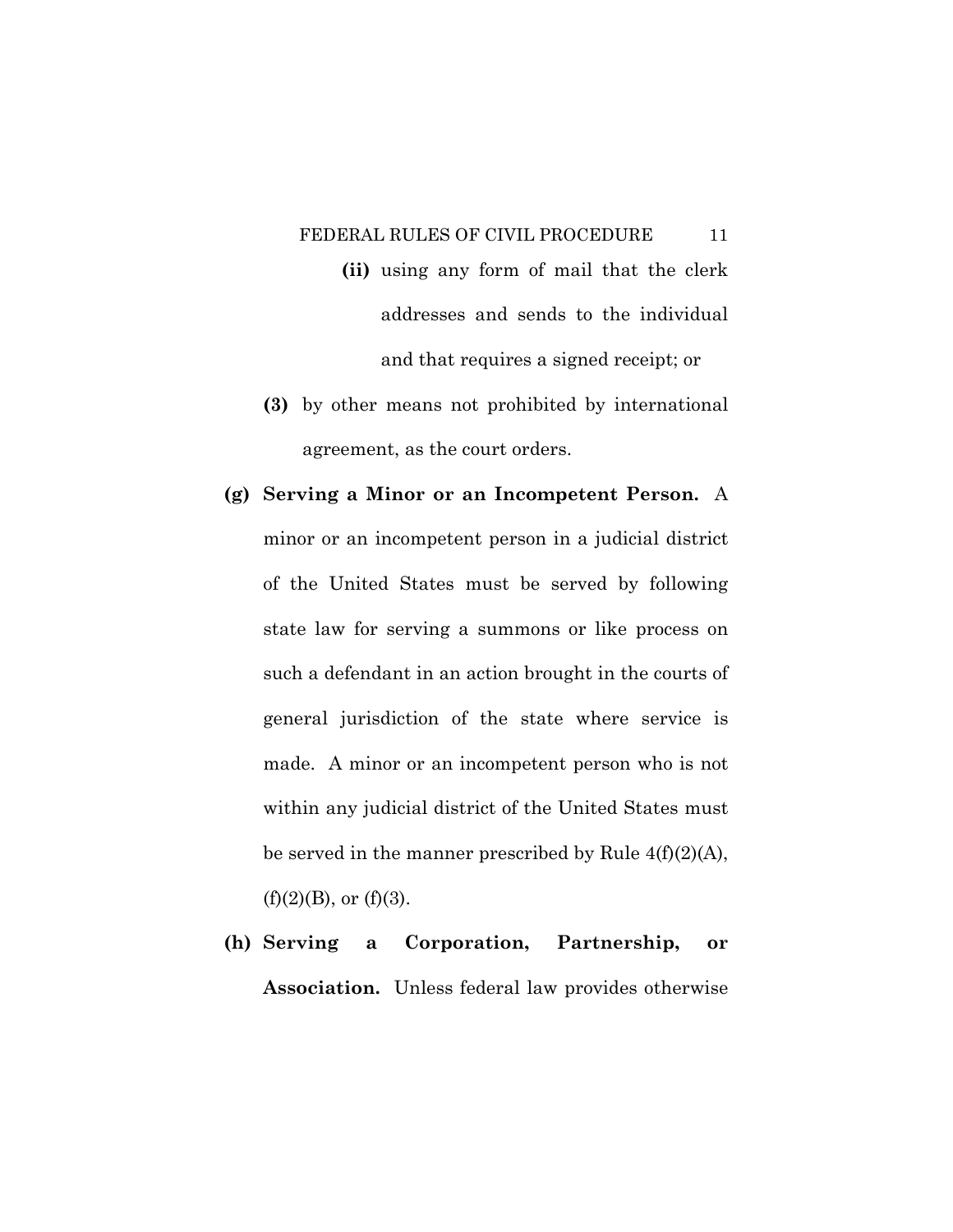or the defendant's waiver has been filed, a domestic or foreign corporation, or a partnership or other unincorporated association that is subject to suit under a common name, must be served:

- **(1)** in a judicial district of the United States:
	- **(A)** in the manner prescribed by Rule 4(e)(1) for serving an individual; or
	- **(B)** by delivering a copy of the summons and of the complaint to an officer, a managing or general agent, or any other agent authorized by appointment or by law to receive service of process and — if the agent is one authorized by statute and the statute so requires — by also mailing a copy of each to the defendant; or
- **(2)** at a place not within any judicial district of the United States, in any manner prescribed by Rule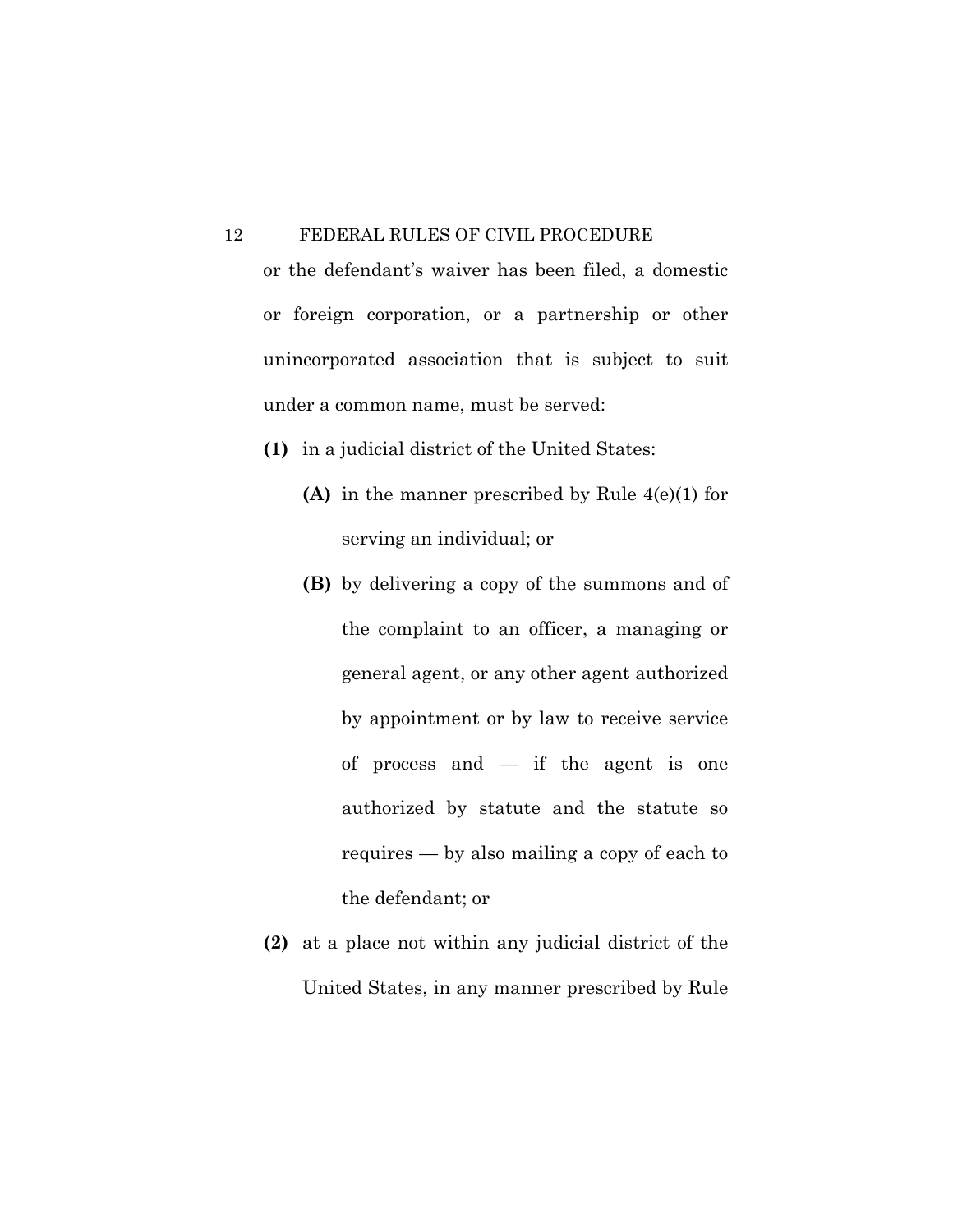# FEDERAL RULES OF CIVIL PROCEDURE 13 4(f) for serving an individual, except personal delivery under  $(f)(2)(C)(i)$ .

- **(i) Serving the United States and Its Agencies, Corporations, Officers, or Employees.**
	- **(1)** *United States.* To serve the United States, a party must:
		- **(A) (i)** deliver a copy of the summons and of the complaint to the United States attorney for the district where the action is brought — or to an assistant United States attorney or clerical employee whom the United States attorney designates in a writing filed with the court clerk — or
			- **(ii)** send a copy of each by registered or certified mail to the civil-process clerk at the United States attorney's office;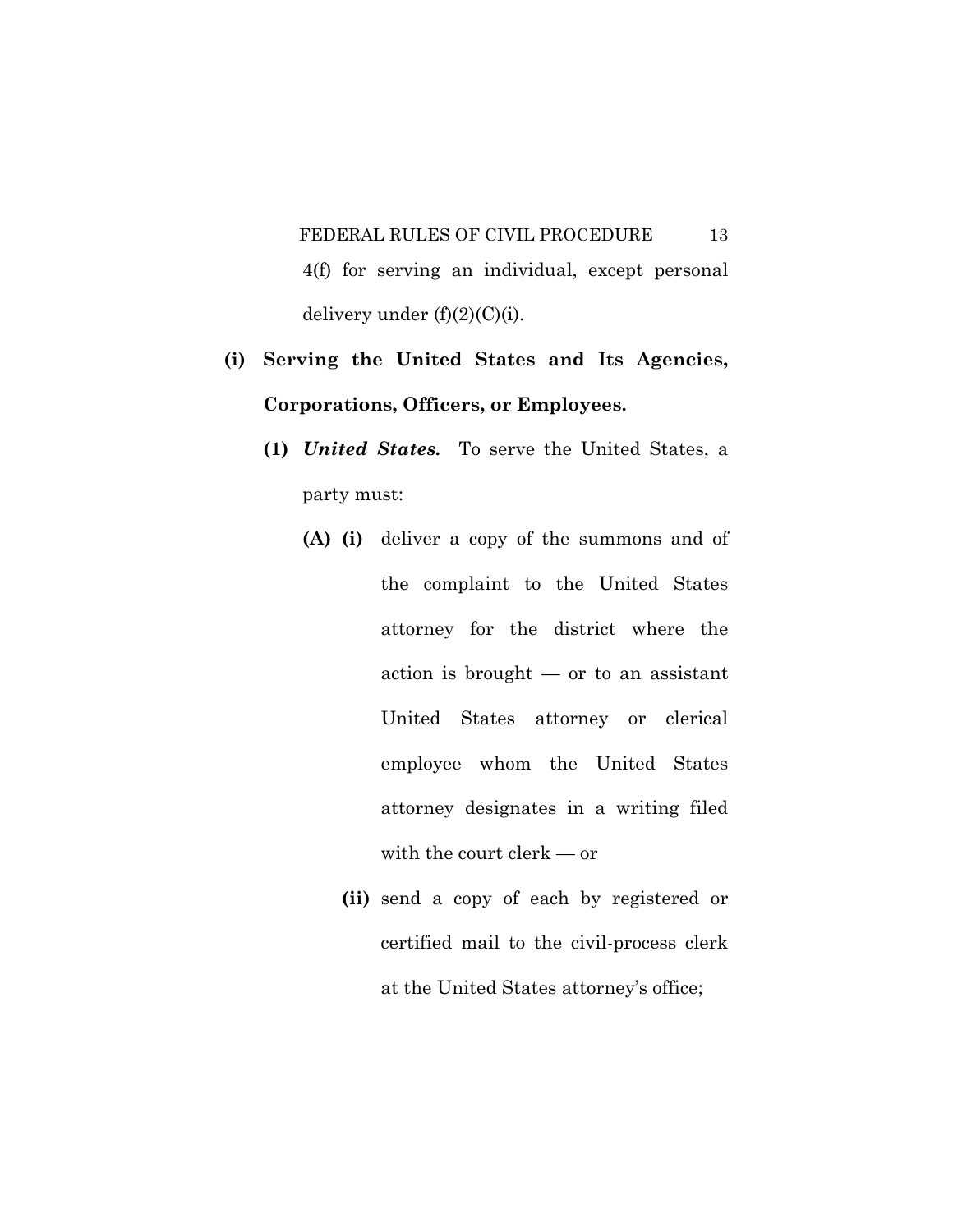- **(B)** send a copy of each by registered or certified mail to the Attorney General of the United States at Washington, D.C.; and
	- **(C)** if the action challenges an order of a nonparty agency or officer of the United States, send a copy of each by registered or certified mail to the agency or officer.
- **(2)** *Agency; Corporation; Officer or Employee Sued in an Official Capacity.* To serve a United States agency or corporation, or a United States officer or employee sued only in an official capacity, a party must serve the United States and also send a copy of the summons and of the complaint by registered or certified mail to the agency, corporation, officer, or employee.
- **(3)** *Officer or Employee Sued Individually.* To serve a United States officer or employee sued in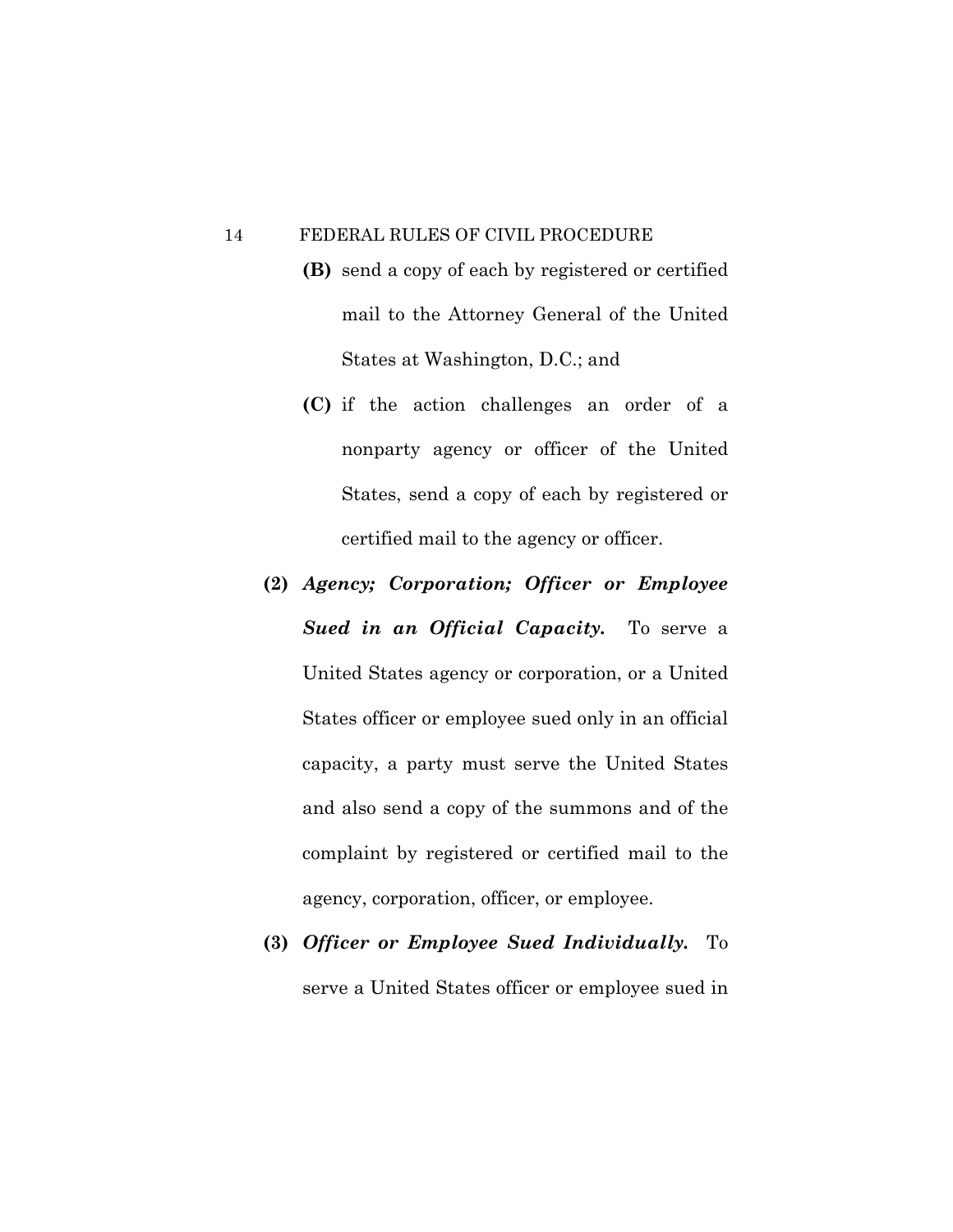an individual capacity for an act or omission occurring in connection with duties performed on the United States' behalf (whether or not the officer or employee is also sued in an official capacity), a party must serve the United States and also serve the officer or employee under Rule  $4(e)$ , (f), or (g).

- **(4)** *Extending Time.* The court must allow a party a reasonable time to cure its failure to:
	- **(A)** serve a person required to be served under Rule  $4(i)(2)$ , if the party has served either the United States attorney or the Attorney General of the United States; or
	- **(B)** serve the United States under Rule 4(i)(3), if the party has served the United States officer or employee.
- **(j) Serving a Foreign, State, or Local Government.**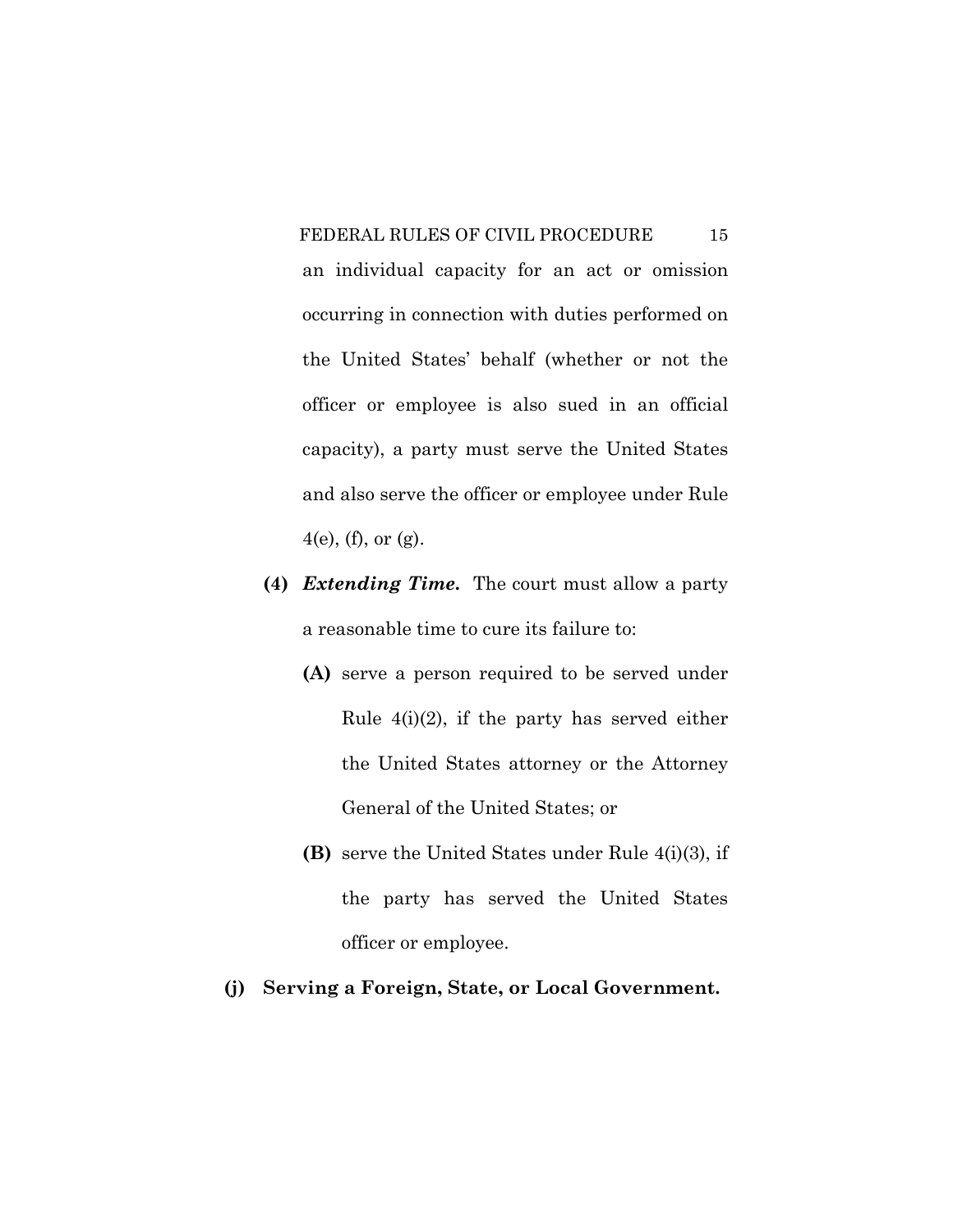- **(1)** *Foreign State.* A foreign state or its political subdivision, agency, or instrumentality must be served in accordance with 28 U.S.C. § 1608.
- **(2)** *State or Local Government.* A state, a municipal corporation, or any other state-created governmental organization that is subject to suit must be served by:
	- **(A)** delivering a copy of the summons and of the complaint to its chief executive officer; or
	- **(B)** serving a copy of each in the manner prescribed by that state's law for serving a summons or like process on such a defendant.

# **(k) Territorial Limits of Effective Service.**

**(1)** *In General.* Serving a summons or filing a waiver of service establishes personal jurisdiction over a defendant: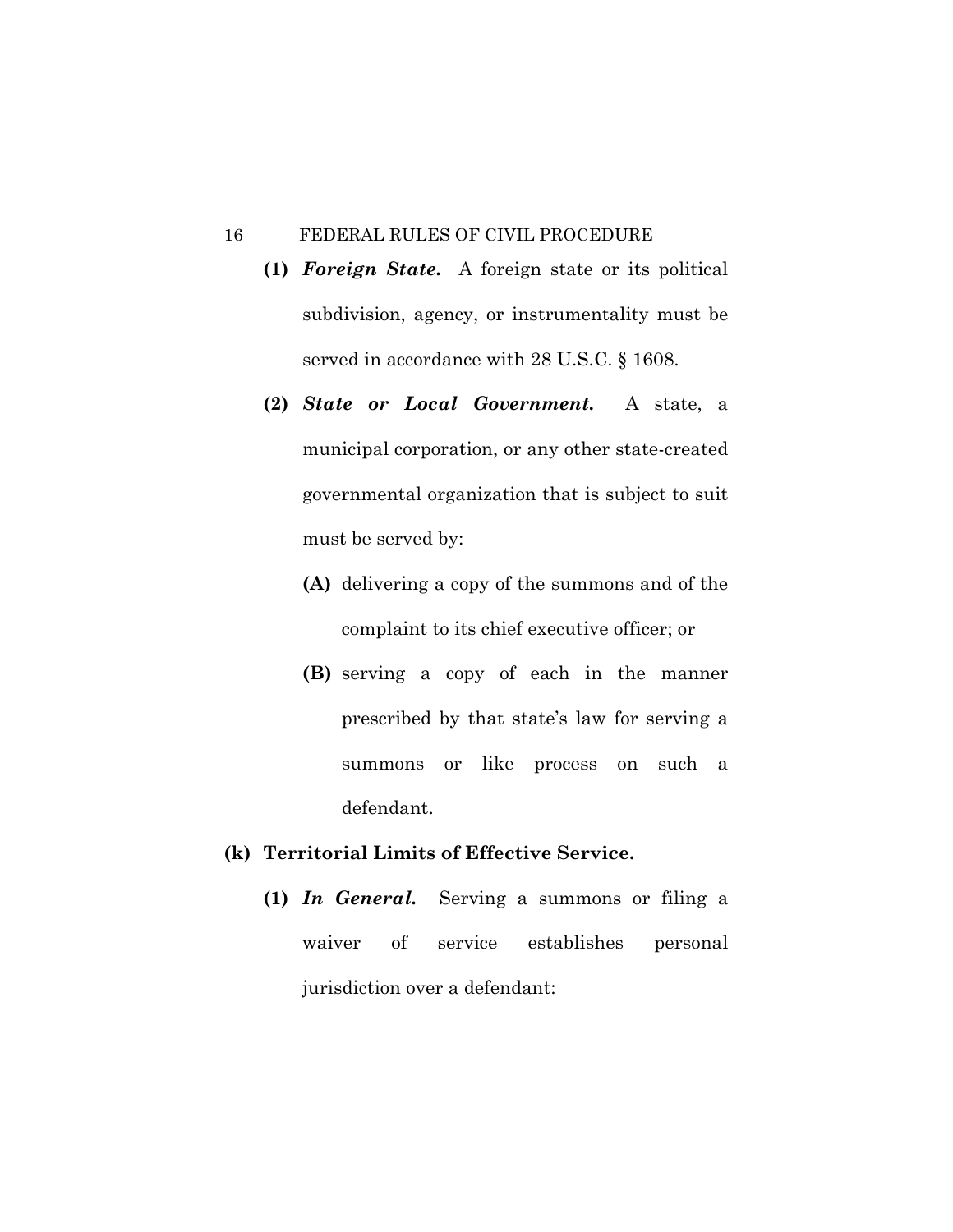- **(A)** who is subject to the jurisdiction of a court of general jurisdiction in the state where the district court is located;
- **(B)** who is a party joined under Rule 14 or 19 and is served within a judicial district of the United States and not more than 100 miles from where the summons was issued; or
- **(C)** when authorized by a federal statute.
- **(2)** *Federal Claim Outside State-Court Jurisdiction.* For a claim that arises under federal law, serving a summons or filing a waiver of service establishes personal jurisdiction over a defendant if:
	- **(A)** the defendant is not subject to jurisdiction in any state's courts of general jurisdiction; and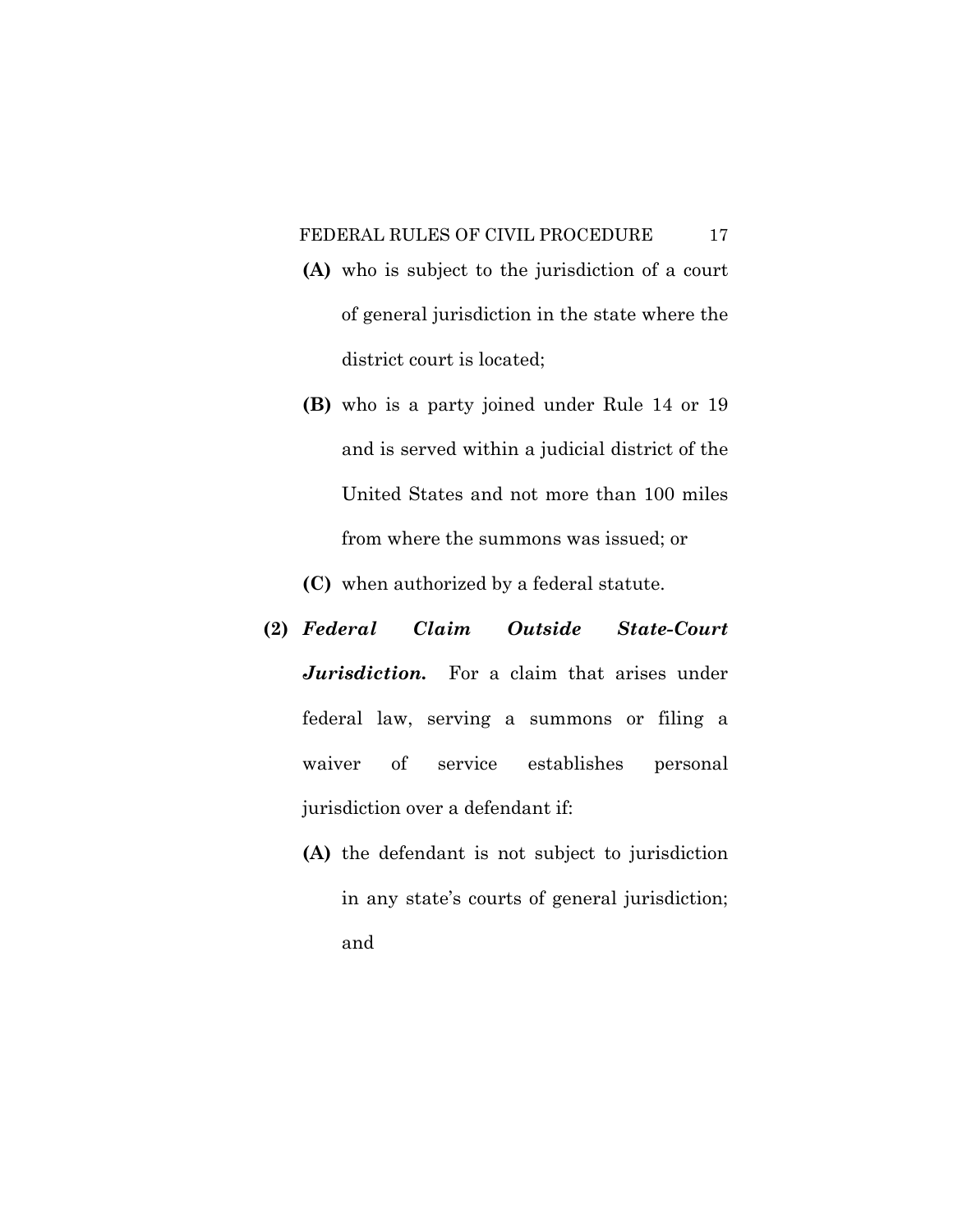- **(B)** exercising jurisdiction is consistent with the United States Constitution and laws.
- **(l) Proving Service.** 
	- **(1)** *Affidavit Required.* Unless service is waived, proof of service must be made to the court. Except for service by a United States marshal or deputy marshal, proof must be by the server's affidavit.
	- **(2)** *Service Outside the United States.* Service not within any judicial district of the United States must be proved as follows:
		- **(A)** if made under Rule 4(f)(1), as provided in the applicable treaty or convention; or
		- **(B)** if made under Rule 4(f)(2) or (f)(3), by a receipt signed by the addressee, or by other evidence satisfying the court that the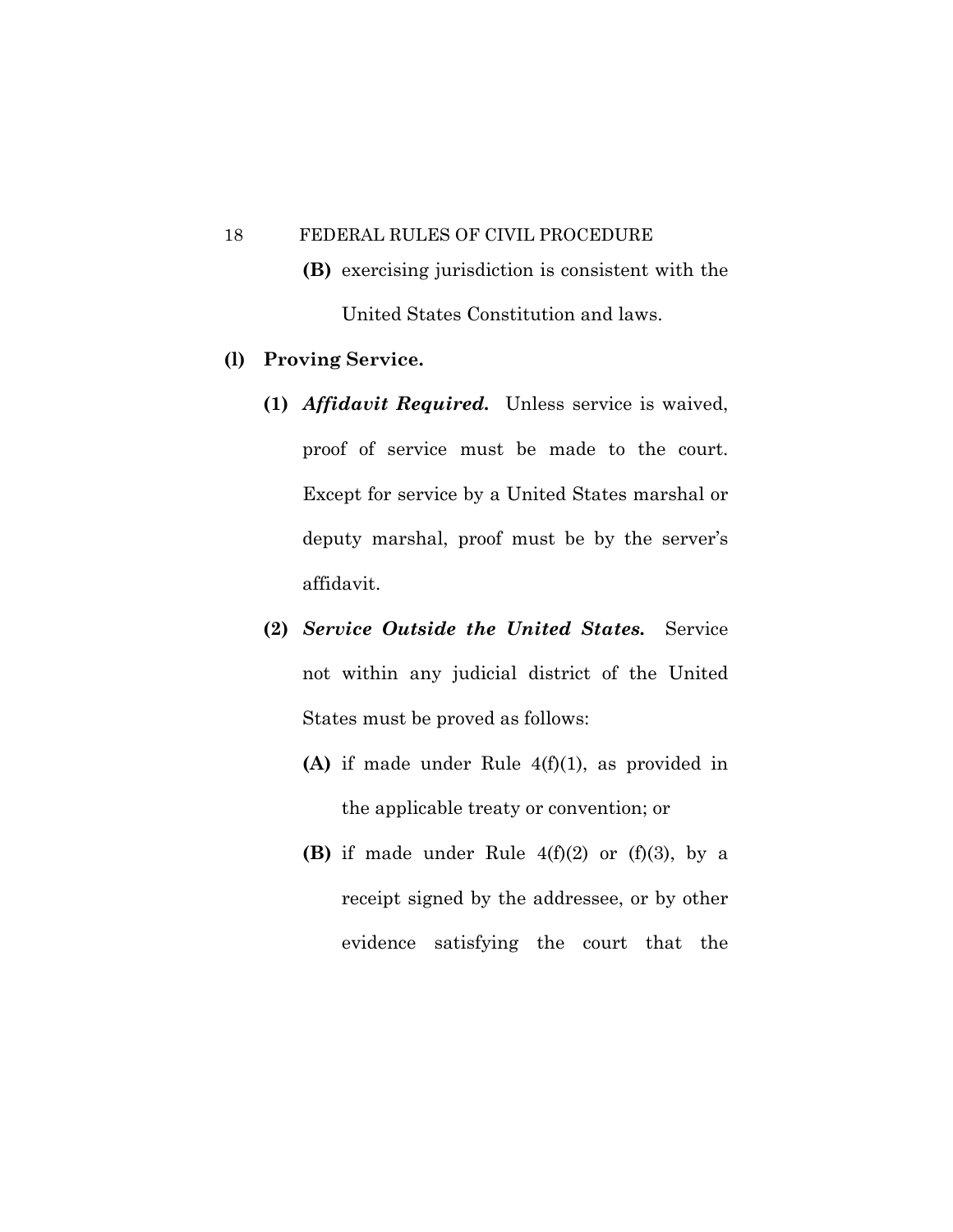# FEDERAL RULES OF CIVIL PROCEDURE 19 summons and complaint were delivered to the addressee.

- **(3)** *Validity of Service; Amending Proof.* Failure to prove service does not affect the validity of service. The court may permit proof of service to be amended.
- **(m) Time Limit for Service.** If a defendant is not served within 120 days after the complaint is filed, the court — on motion or on its own after notice to the plaintiff — must dismiss the action without prejudice against that defendant or order that service be made within a specified time. But if the plaintiff shows good cause for the failure, the court must extend the time for service for an appropriate period. This subdivision (m) does not apply to service in a foreign country under Rule  $4(f)$  or  $4(j)(1)$ .
- **(n) Asserting Jurisdiction over Property or Assets.**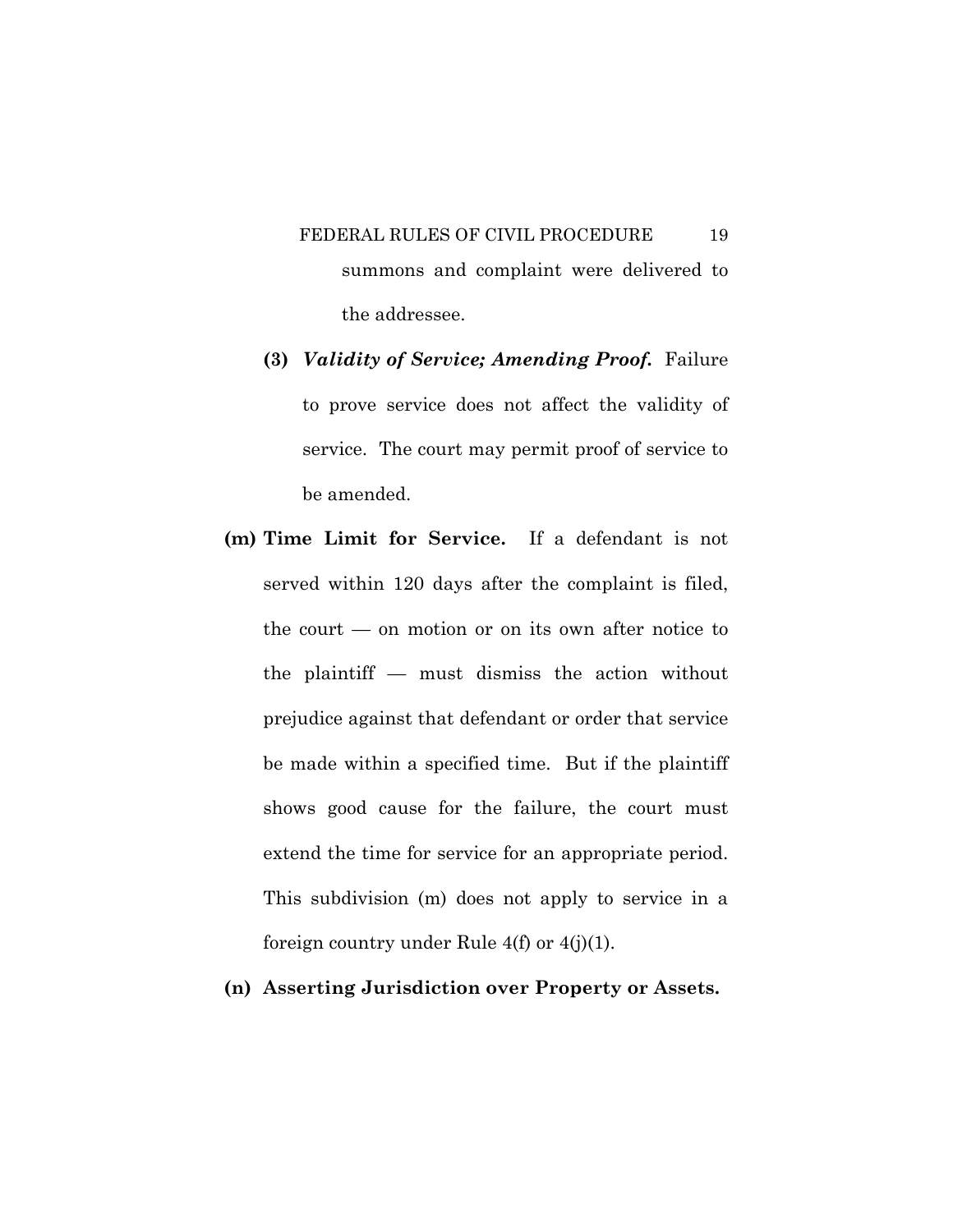- **(1)** *Federal Law.* The court may assert jurisdiction over property if authorized by a federal statute. Notice to claimants of the property must be given as provided in the statute or by serving a summons under this rule.
- **(2)** *State Law.* On a showing that personal jurisdiction over a defendant cannot be obtained in the district where the action is brought by reasonable efforts to serve a summons under this rule, the court may assert jurisdiction over the defendant's assets found in the district. Jurisdiction is acquired by seizing the assets under the circumstances and in the manner provided by state law in that district.

# **Rule 4.1. Serving Other Process**

**(a) In General.** Process — other than a summons under Rule 4 or a subpoena under Rule 45 — must be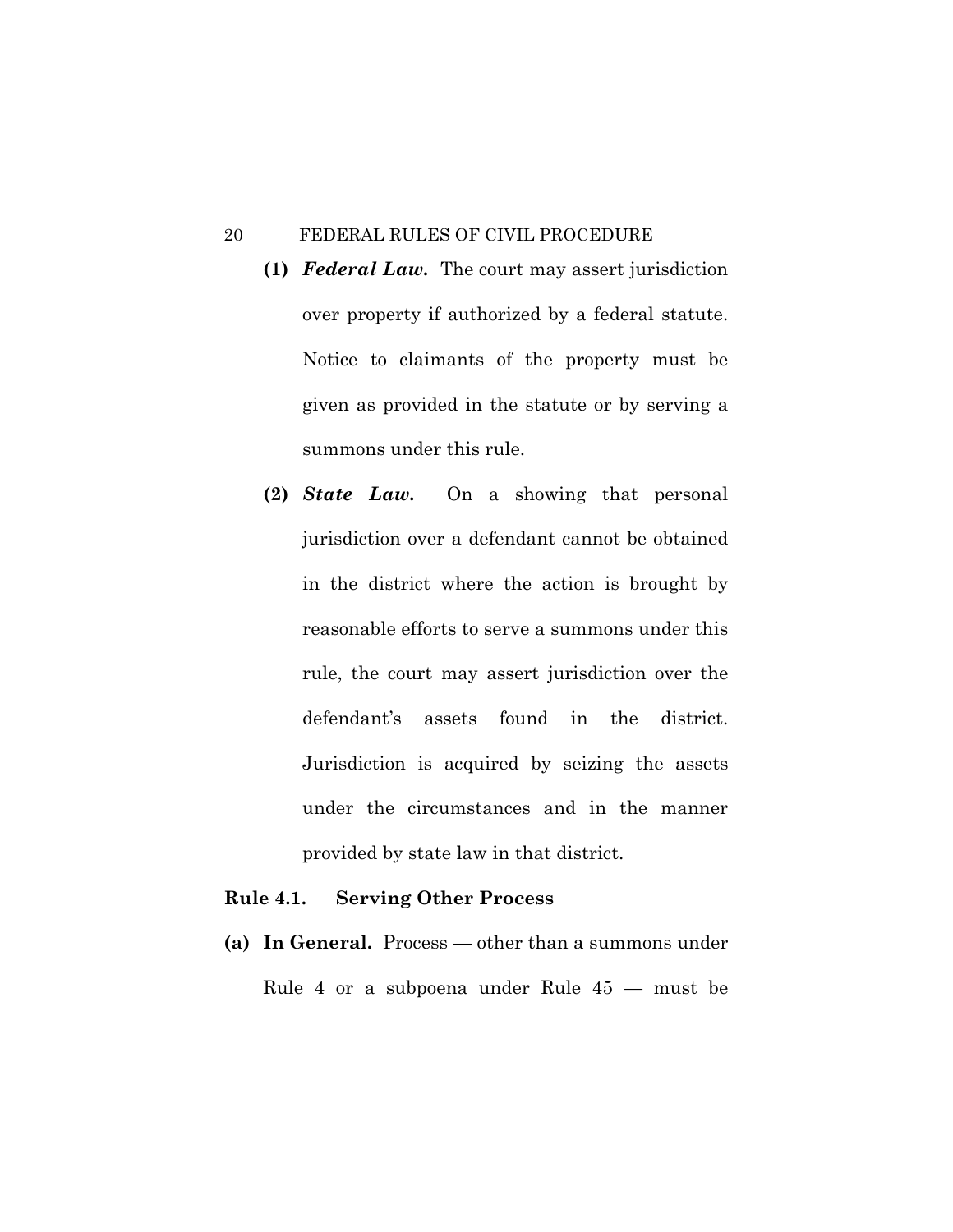FEDERAL RULES OF CIVIL PROCEDURE 21 served by a United States marshal or deputy marshal or by a person specially appointed for that purpose. It may be served anywhere within the territorial limits of the state where the district court is located and, if authorized by a federal statute, beyond those limits. Proof of service must be made under Rule 4(l).

**(b) Enforcing Orders: Committing for Civil Contempt.** An order committing a person for civil contempt of a decree or injunction issued to enforce federal law may be served and enforced in any district. Any other order in a civil-contempt proceeding may be served only in the state where the issuing court is located or elsewhere in the United States within 100 miles from where the order was issued.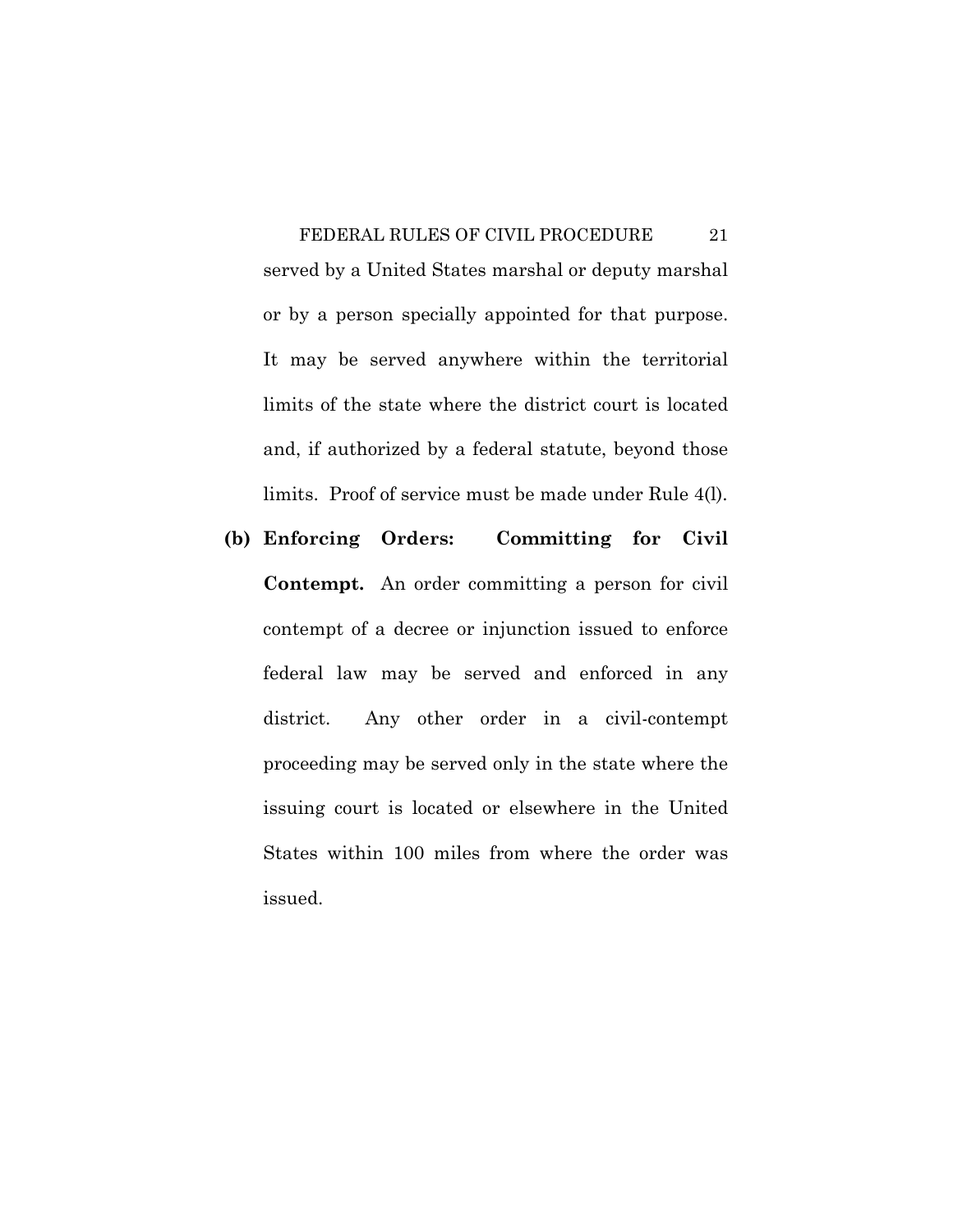# **Rule 5. Serving and Filing Pleadings and Other Papers**

- **(a) Service: When Required.** 
	- **(1)** *In General.* Unless these rules provide otherwise, each of the following papers must be served on every party:
		- **(A)** an order stating that service is required;
		- **(B)** a pleading filed after the original complaint, unless the court orders otherwise under Rule 5(c) because there are numerous defendants;
		- **(C)** a discovery paper required to be served on a party, unless the court orders otherwise;
		- **(D)** a written motion, except one that may be heard ex parte; and
		- **(E)** a written notice, appearance, demand, or offer of judgment, or any similar paper.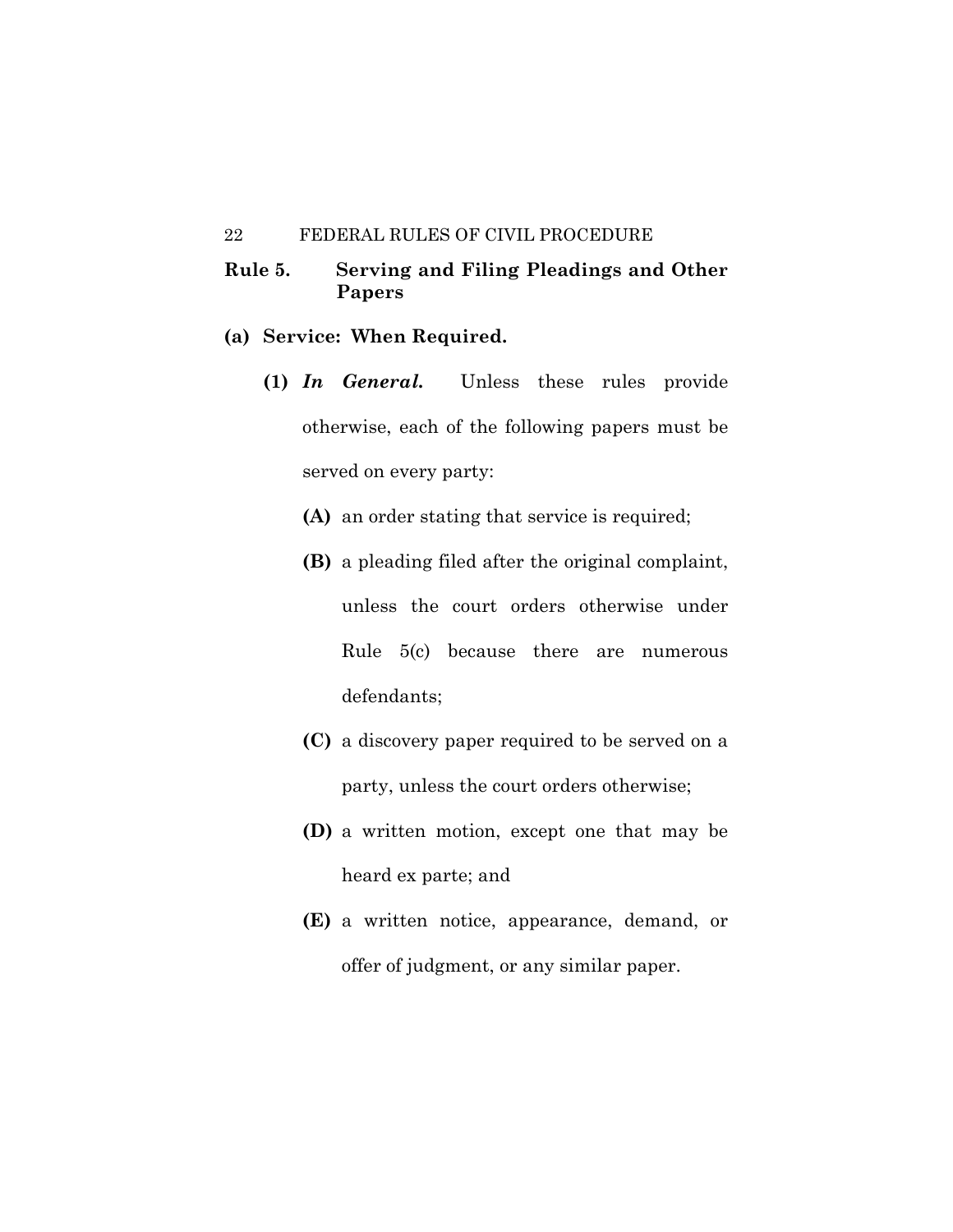- **(2)** *If a Party Fails to Appear.* No service is required on a party who is in default for failing to appear. But a pleading that asserts a new claim for relief against such a party must be served on that party under Rule 4.
- **(3)** *Seizing Property.* If an action is begun by seizing property and no person is or need be named as a defendant, any service required before the filing of an appearance, answer, or claim must be made on the person who had custody or possession of the property when it was seized.
- **(b) Service: How Made.** 
	- **(1)** *Serving an Attorney.* If a party is represented by an attorney, service under this rule must be made on the attorney unless the court orders service on the party.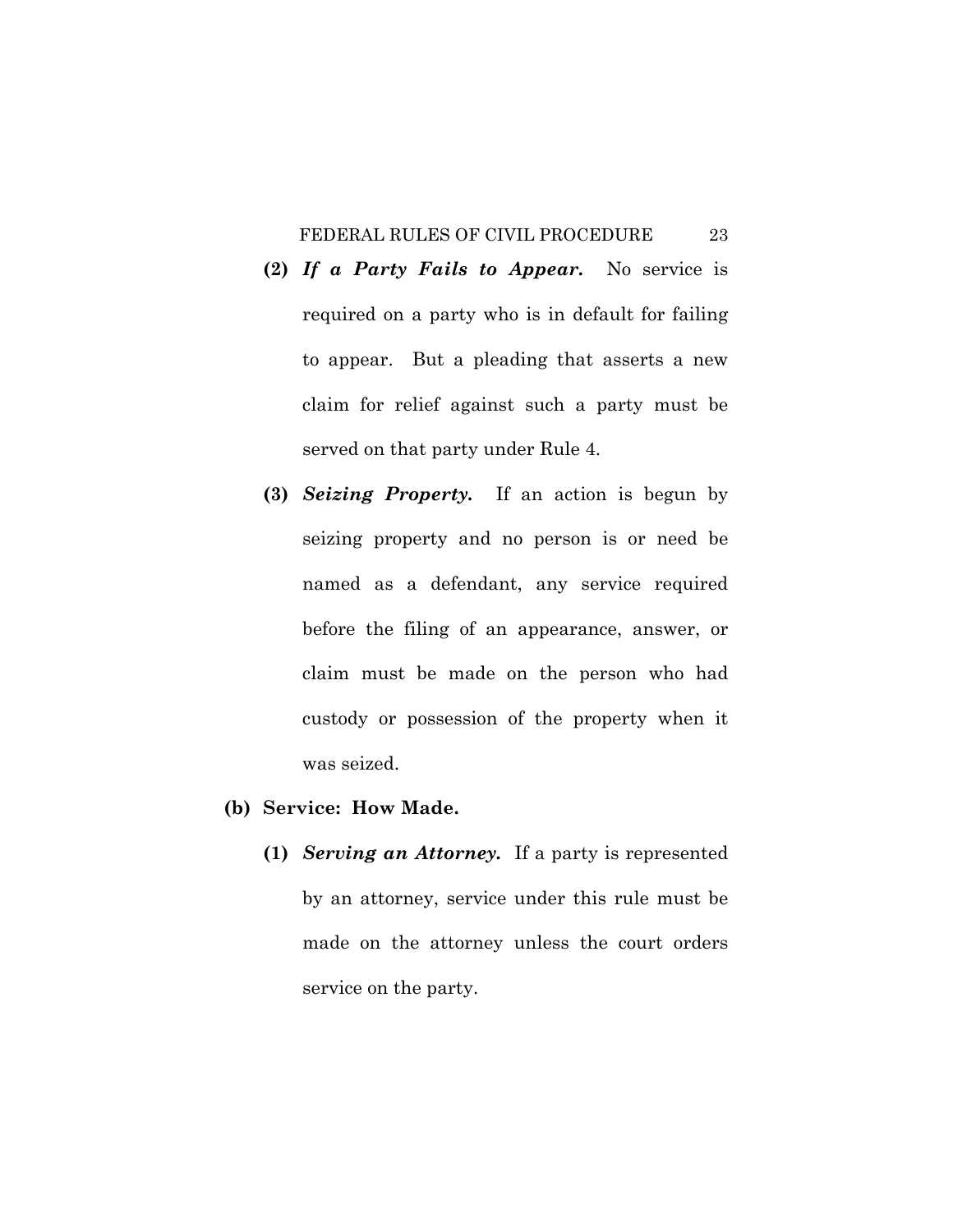- **(2)** *Service in General.* A paper is served under this rule by:
	- **(A)** handing it to the person;
	- **(B)** leaving it:
		- **(i)** at the person's office with a clerk or other person in charge or, if no one is in charge, in a conspicuous place in the office; or
		- **(ii)** if the person has no office or the office is closed, at the person's dwelling or usual place of abode with someone of suitable age and discretion who resides there;
	- **(C)** mailing it to the person's last known address — in which event service is complete upon mailing;
	- **(D)** leaving it with the court clerk if the person has no known address;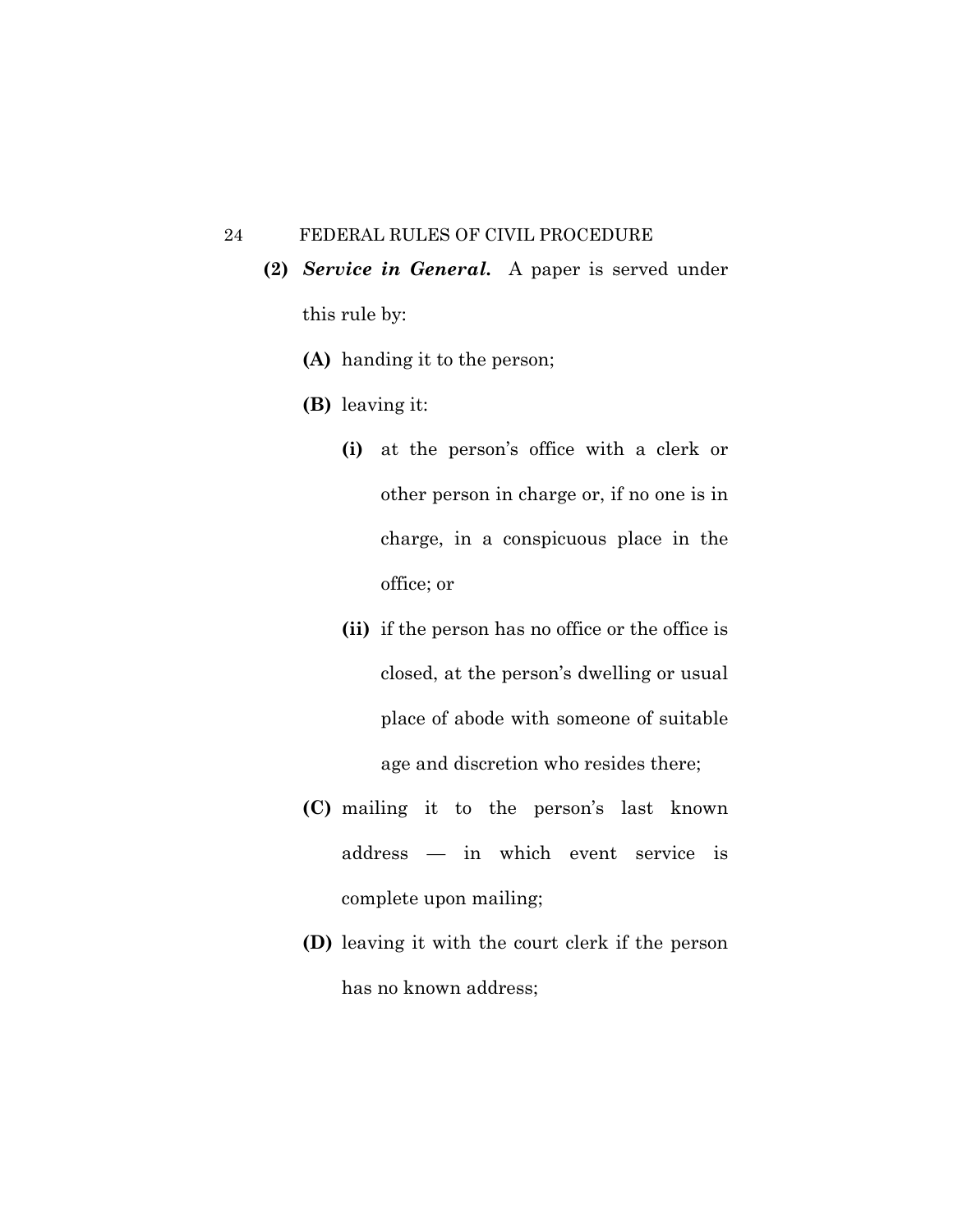- **(E)** sending it by electronic means if the person consented in writing — in which event service is complete upon transmission, but is not effective if the serving party learns that it did not reach the person to be served; or
- **(F)** delivering it by any other means that the person consented to in writing — in which event service is complete when the person making service delivers it to the agency designated to make delivery.
- **(3)** *Using Court Facilities.* If a local rule so authorizes, a party may use the court's transmission facilities to make service under Rule  $5(b)(2)(E)$ .
- **(c) Serving Numerous Defendants.**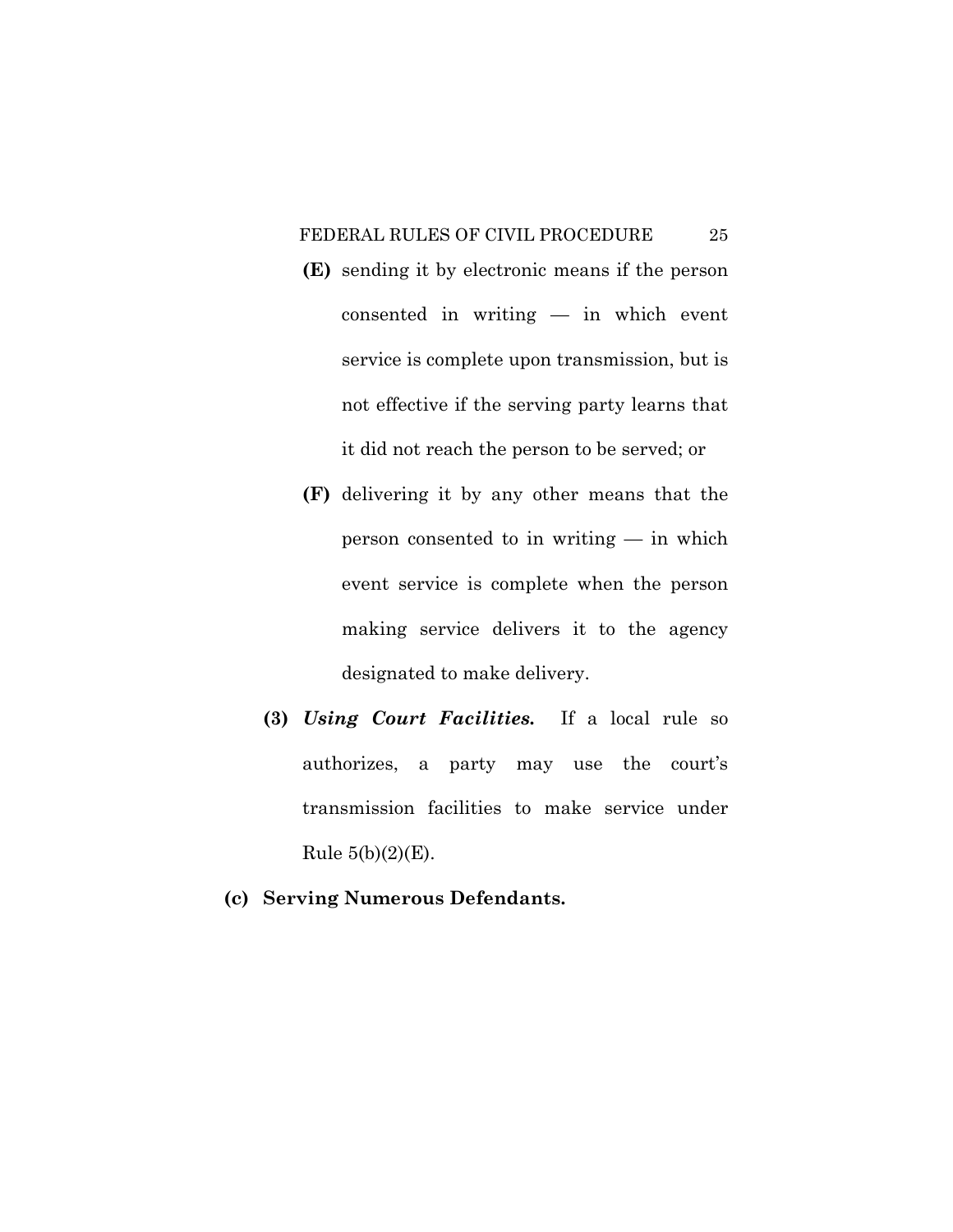- **(1)** *In General.* If an action involves an unusually large number of defendants, the court may, on motion or on its own, order that:
	- **(A)** defendants' pleadings and replies to them need not be served on other defendants;
	- **(B)** any crossclaim, counterclaim, avoidance, or affirmative defense in those pleadings and replies to them will be treated as denied or avoided by all other parties; and
	- **(C)** filing any such pleading and serving it on the plaintiff constitutes notice of the pleading to all parties.
- **(2)** *Notifying Parties.* A copy of every such order must be served on the parties as the court directs.

**(d) Filing.**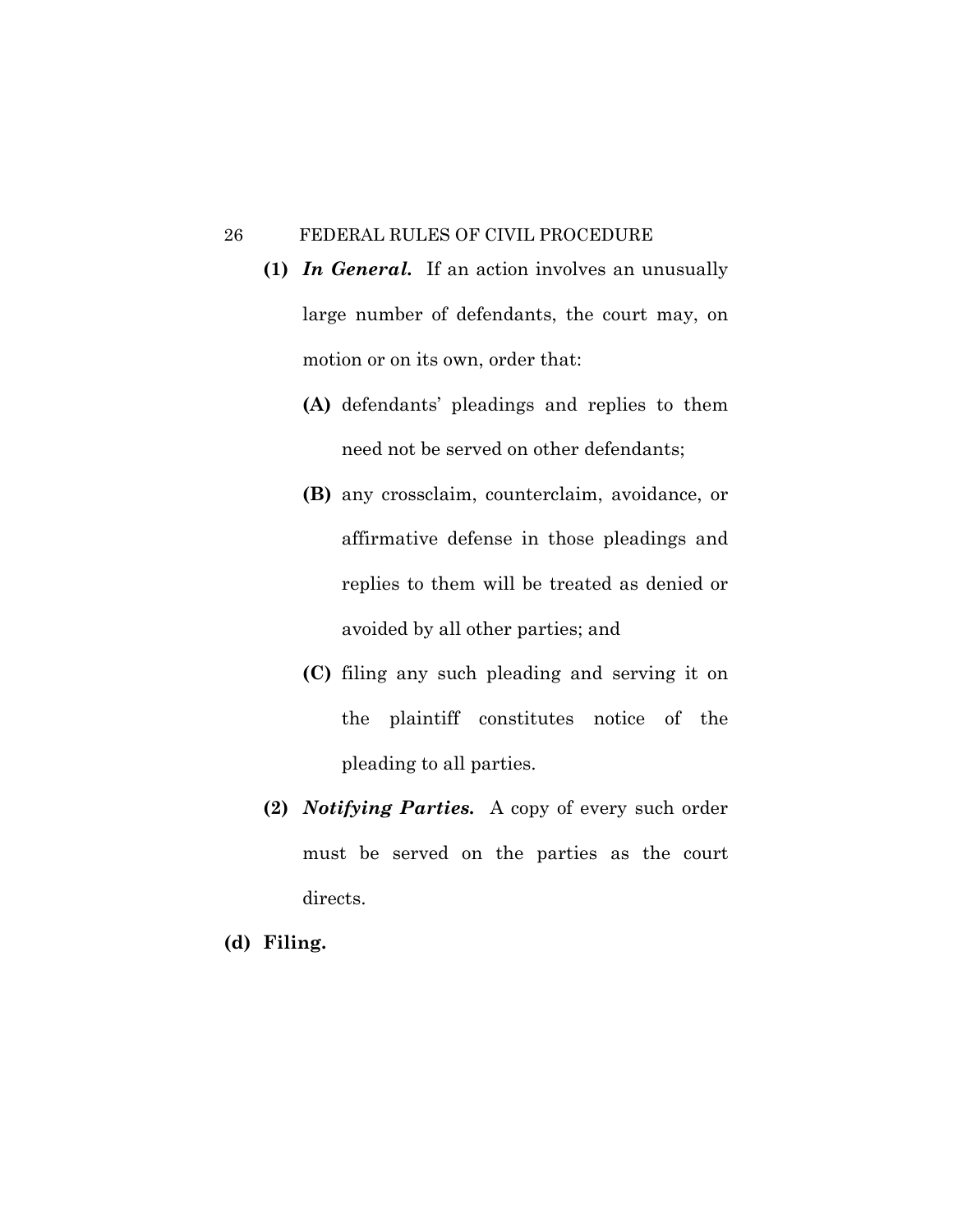- **(1)** *Required Filings; Certificate of Service.* Any paper after the complaint that is required to be served — together with a certificate of service must be filed within a reasonable time after service. But disclosures under Rule 26(a)(1) or (2) and the following discovery requests and responses must not be filed until they are used in the proceeding or the court orders filing: depositions, interrogatories, requests for documents or tangible things or to permit entry onto land, and requests for admission.
- **(2)** *How Filing Is Made In General.* A paper is filed by delivering it:
	- **(A)** to the clerk; or
	- **(B)** to a judge who agrees to accept it for filing, and who must then note the filing date on the paper and promptly send it to the clerk.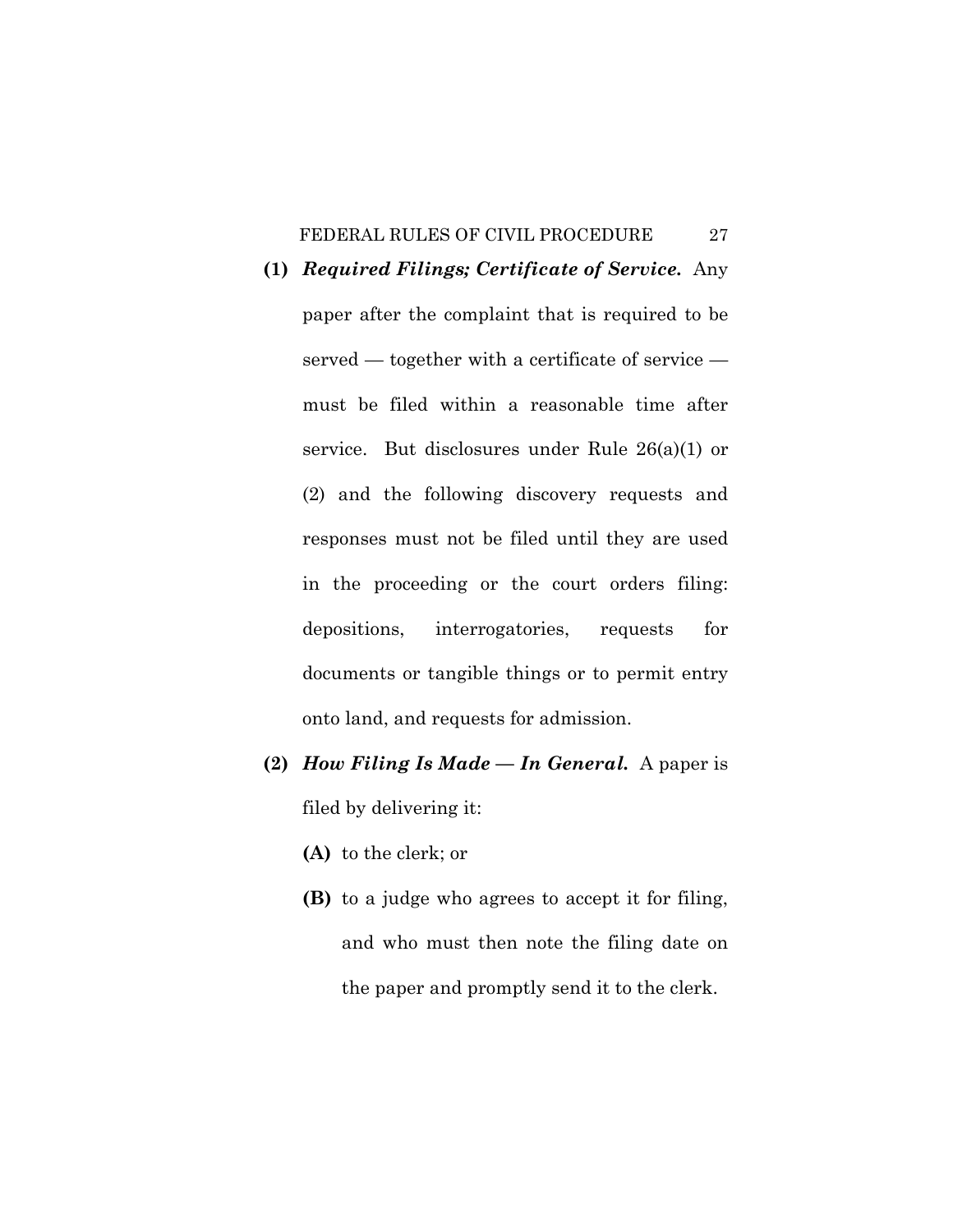### **(3)** *Electronic Filing, Signing, or Verification.*

A court may, by local rule, allow papers to be filed, signed, or verified by electronic means that are consistent with any technical standards established by the Judicial Conference of the United States. A local rule may require electronic filing only if reasonable exceptions are allowed. A paper filed electronically in compliance with a local rule is a written paper for purposes of these rules.

**(4)** *Acceptance by the Clerk.* The clerk must not refuse to file a paper solely because it is not in the form prescribed by these rules or by a local rule or practice.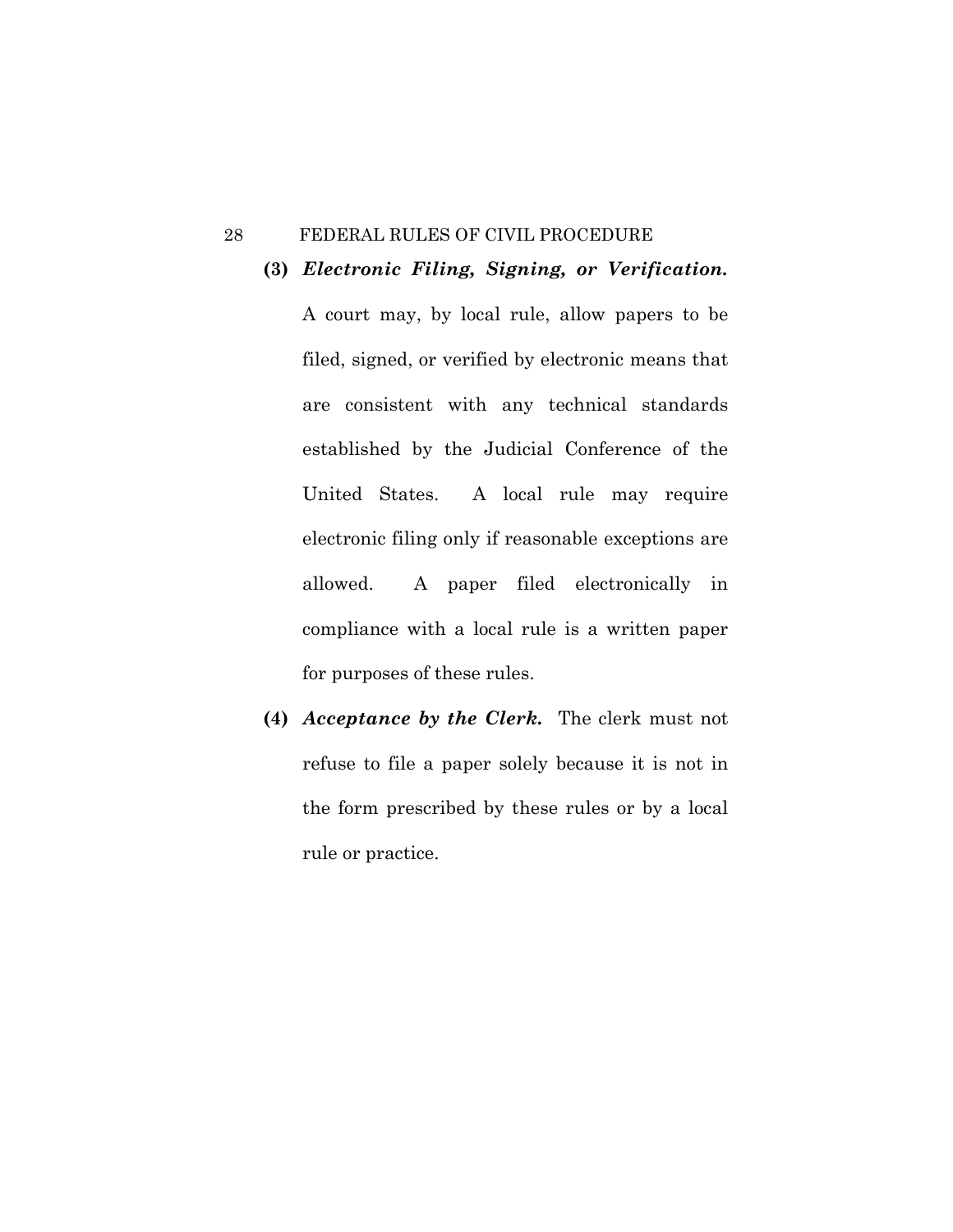# **Rule 5.1. Constitutional Challenge to a Statute — Notice, Certification, and Intervention**

- **(a) Notice by a Party.** A party that files a pleading, written motion, or other paper drawing into question the constitutionality of a federal or state statute must promptly:
	- **(1)** file a notice of constitutional question stating the question and identifying the paper that raises it, if:
		- **(A)** a federal statute is questioned and the parties do not include the United States, one of its agencies, or one of its officers or employees in an official capacity; or
		- **(B)** a state statute is questioned and the parties do not include the state, one of its agencies, or one of its officers or employees in an official capacity; and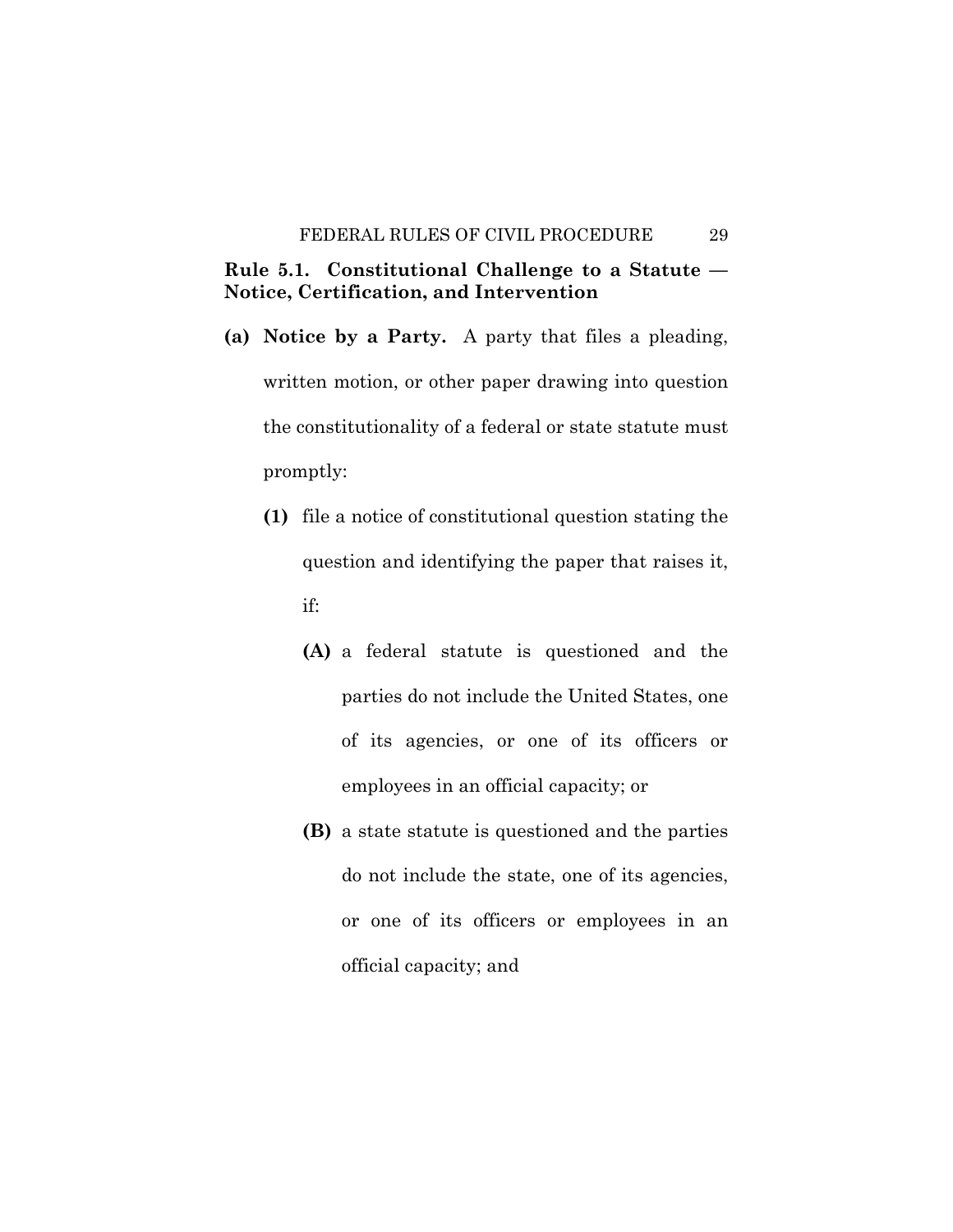- **(2)** serve the notice and paper on the Attorney General of the United States if a federal statute is questioned — or on the state attorney general if a state statute is questioned — either by certified or registered mail or by sending it to an electronic address designated by the attorney general for this purpose.
- **(b) Certification by the Court.** The court must, under 28 U.S.C. § 2403, certify to the appropriate attorney general that a statute has been questioned.
- **(c) Intervention; Final Decision on the Merits.** Unless the court sets a later time, the attorney general may intervene within 60 days after the notice is filed or after the court certifies the challenge, whichever is earlier. Before the time to intervene expires, the court may reject the constitutional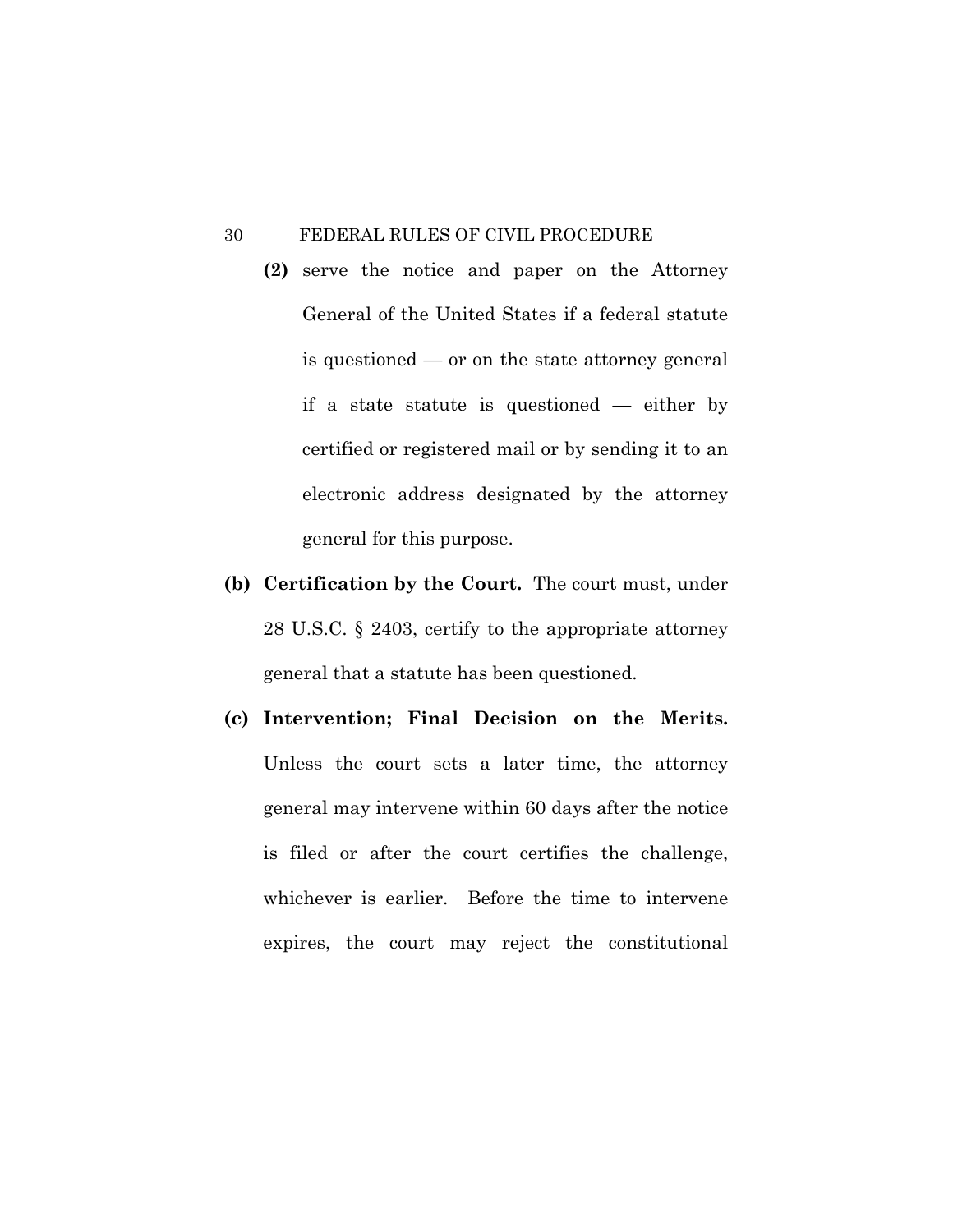FEDERAL RULES OF CIVIL PROCEDURE 31 challenge, but may not enter a final judgment holding the statute unconstitutional.

**(d) No Forfeiture.** A party's failure to file and serve the notice, or the court's failure to certify, does not forfeit a constitutional claim or defense that is otherwise timely asserted.

# **Rule 5.2. Privacy Protection For Filings Made with the Court**

- **(a) Redacted Filings.** Unless the court orders otherwise, in an electronic or paper filing with the court that contains an individual's social-security number, taxpayer-identification number, or birth date, the name of an individual known to be a minor, or a financial-account number, a party or nonparty making the filing may include only:
	- **(1)** the last four digits of the social-security number and taxpayer-identification number;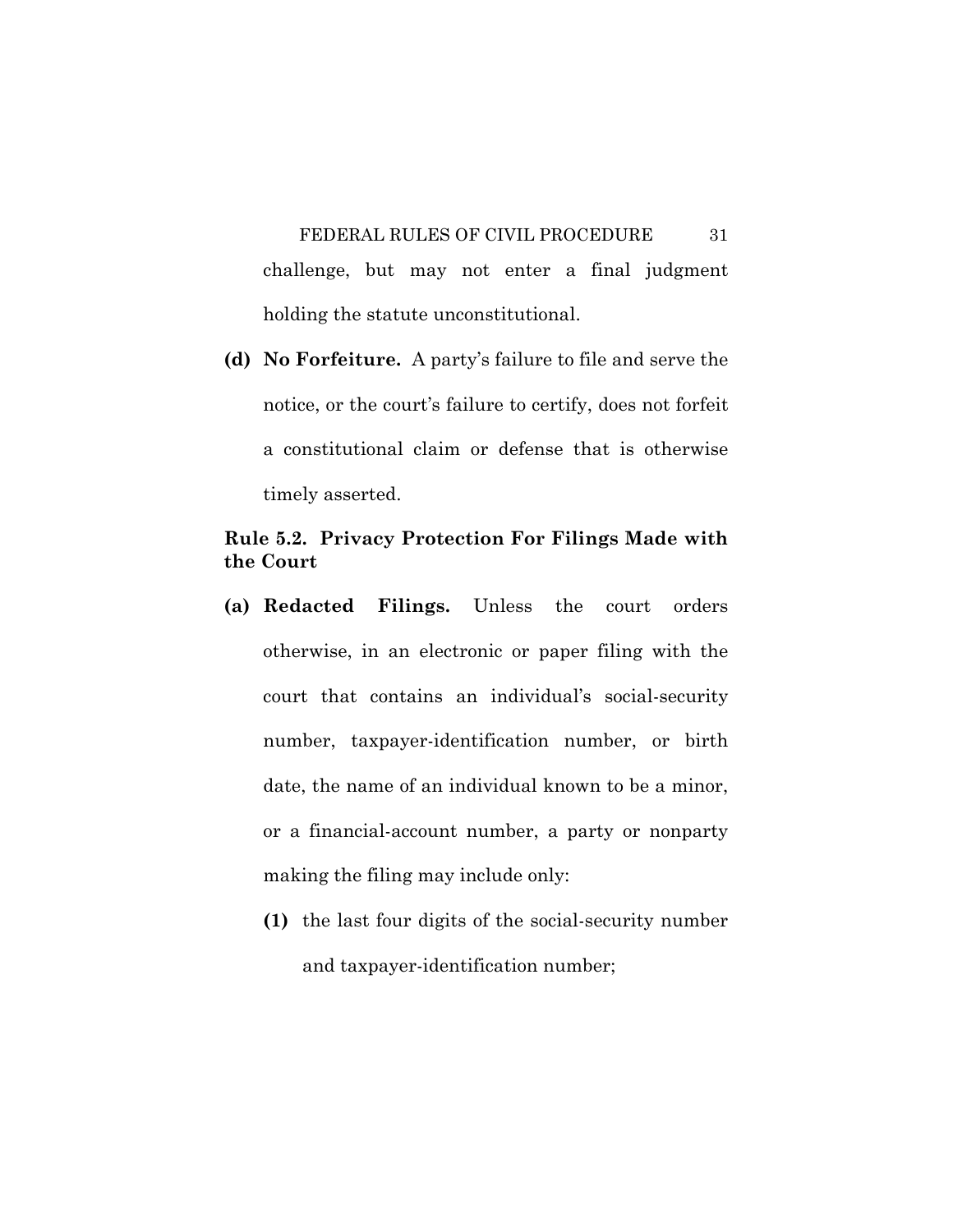- **(2)** the year of the individual's birth;
- **(3)** the minor's initials; and
- **(4)** the last four digits of the financial-account number.

### **(b) Exemptions from the Redaction Requirement.**

The redaction requirement does not apply to the following:

- **(1)** a financial-account number that identifies the property allegedly subject to forfeiture in a forfeiture proceeding;
- **(2)** the record of an administrative or agency proceeding;
- **(3)** the official record of a state-court proceeding;
- **(4)** the record of a court or tribunal, if that record was not subject to the redaction requirement when originally filed;
- **(5)** a filing covered by Rule 5.2(c) or (d); and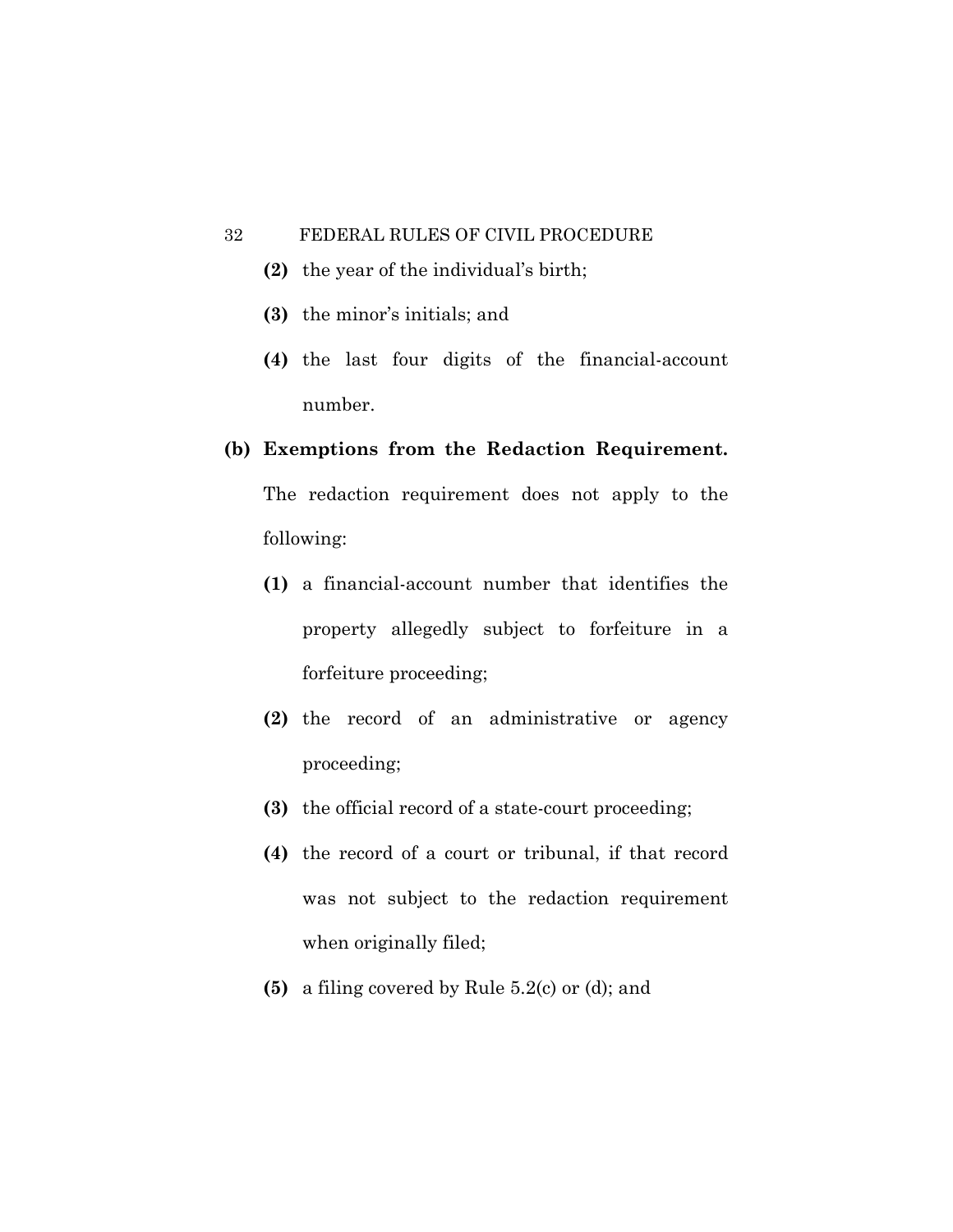- **(6)** a pro se filing in an action brought under 28 U.S.C. §§ 2241, 2254, or 2255.
- **(c) Limitations on Remote Access to Electronic Files; Social-Security Appeals and Immigration Cases.** Unless the court orders otherwise, in an action for benefits under the Social Security Act, and in an action or proceeding relating to an order of removal, to relief from removal, or to immigration benefits or detention, access to an electronic file is authorized as follows:
	- **(1)** the parties and their attorneys may have remote electronic access to any part of the case file, including the administrative record;
	- **(2)** any other person may have electronic access to the full record at the courthouse, but may have remote electronic access only to:
		- **(A)** the docket maintained by the court; and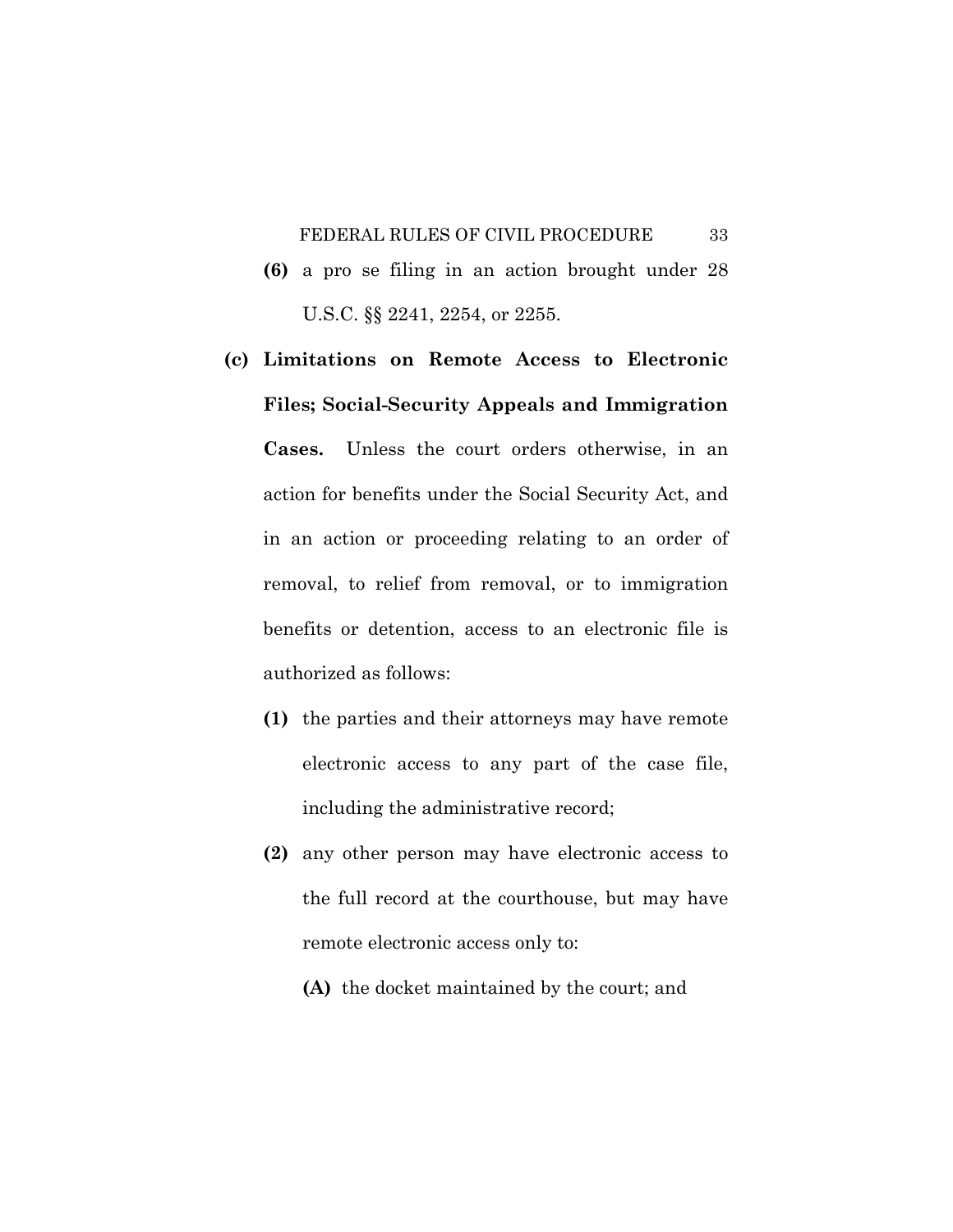- **(B)** an opinion, order, judgment, or other disposition of the court, but not any other part of the case file or the administrative record.
- **(d) Filings Made Under Seal.** The court may order that a filing be made under seal without redaction. The court may later unseal the filing or order the person who made the filing to file a redacted version for the public record.
- **(e) Protective Orders.** For good cause, the court may by order in a case:
	- **(1)** require redaction of additional information; or
	- **(2)** limit or prohibit a nonparty's remote electronic access to a document filed with the court.
- **(f) Option for Additional Unredacted Filing Under Seal.** A person making a redacted filing may also file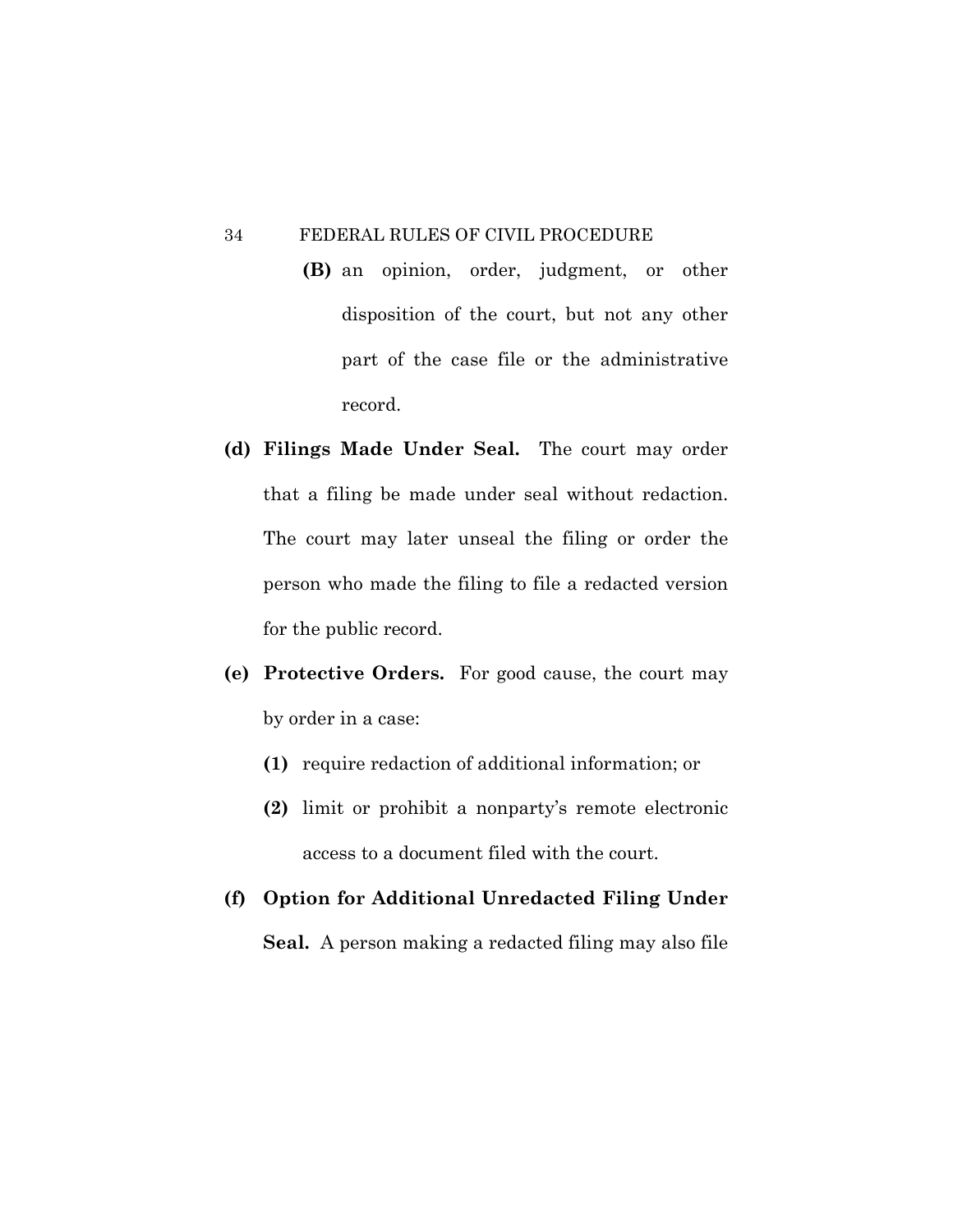FEDERAL RULES OF CIVIL PROCEDURE 35 an unredacted copy under seal. The court must retain the unredacted copy as part of the record.

- **(g) Option for Filing a Reference List.** A filing that contains redacted information may be filed together with a reference list that identifies each item of redacted information and specifies an appropriate identifier that uniquely corresponds to each item listed. The list must be filed under seal and may be amended as of right. Any reference in the case to a listed identifier will be construed to refer to the corresponding item of information.
- **(h) Waiver of Protection of Identifiers.** A person waives the protection of Rule 5.2(a) as to the person's own information by filing it without redaction and not under seal.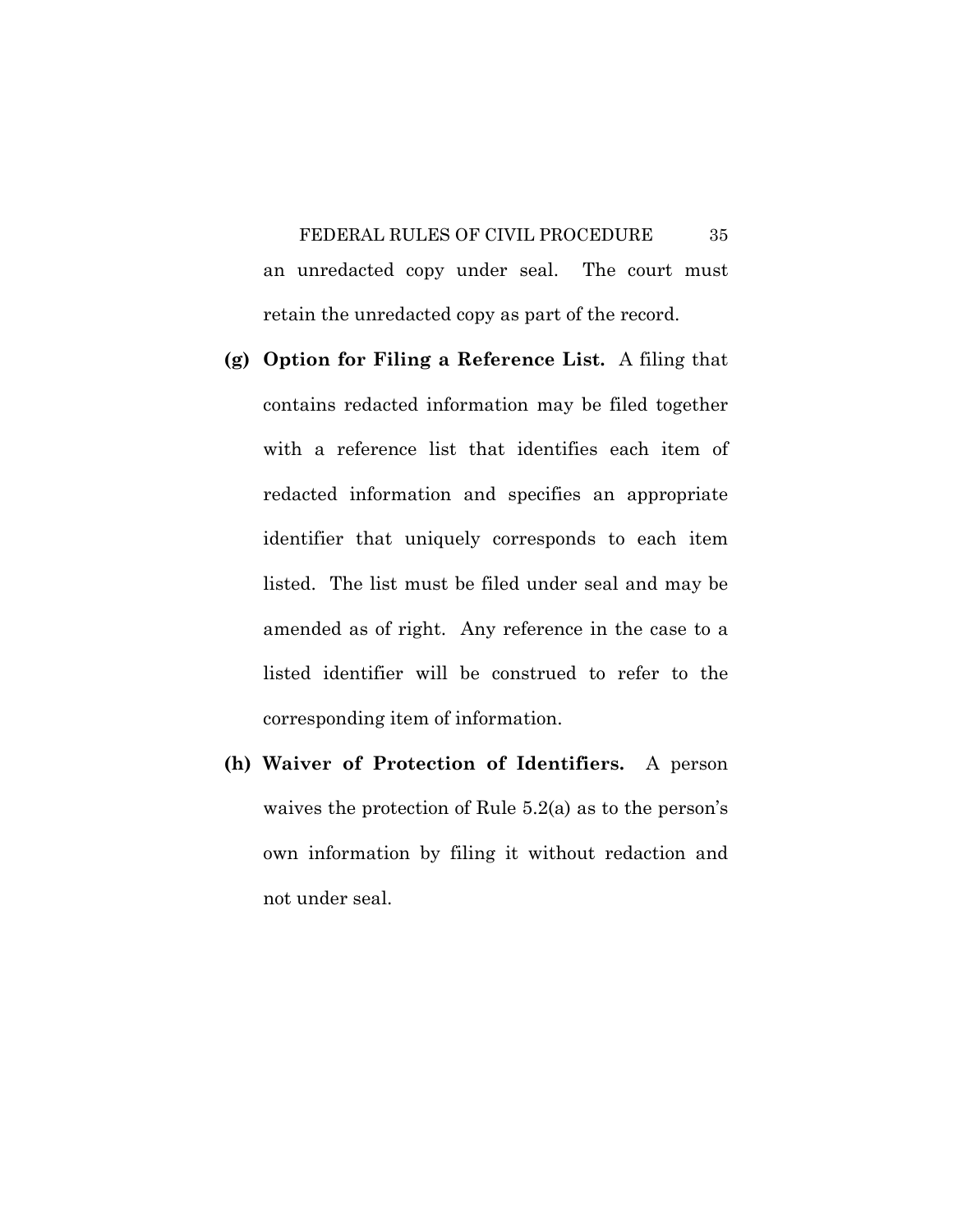# **Rule 6. Computing and Extending Time; Time for Motion Papers**

- **(a) Computing Time.** The following rules apply in computing any time period specified in these rules or in any local rule, court order, or statute:
	- **(1)** *Day of the Event Excluded.* Exclude the day of the act, event, or default that begins the period.
	- **(2)** *Exclusions from Brief Periods.* Exclude intermediate Saturdays, Sundays, and legal holidays when the period is less than 11 days.
	- **(3)** *Last Day.* Include the last day of the period unless it is a Saturday, Sunday, legal holiday, or — if the act to be done is filing a paper in court — a day on which weather or other conditions make the clerk's office inaccessible. When the last day is excluded, the period runs until the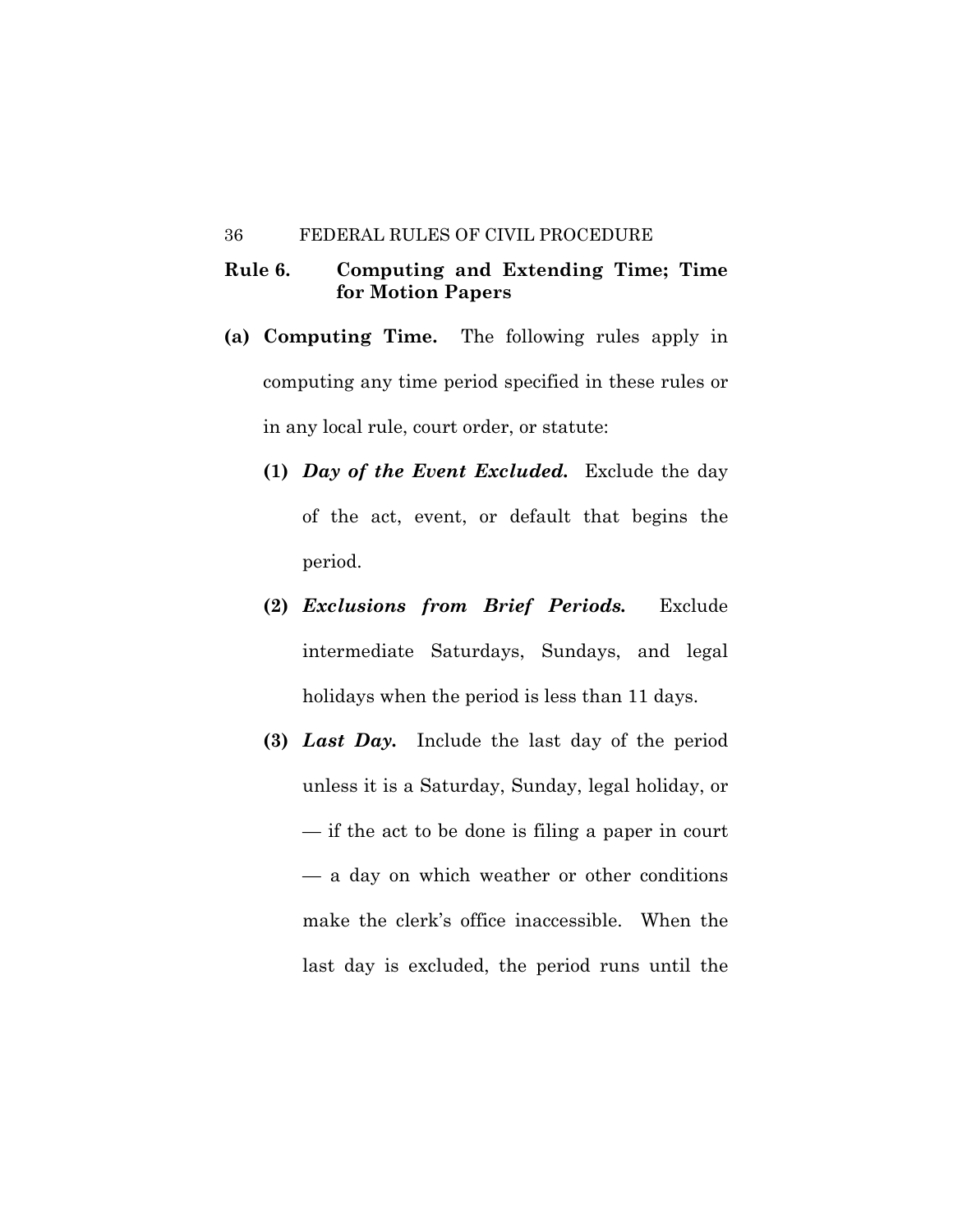# FEDERAL RULES OF CIVIL PROCEDURE 37 end of the next day that is not a Saturday, Sunday, legal holiday, or day when the clerk's office is inaccessible.

- **(4)** *"Legal Holiday" Defined.* As used in these rules, "legal holiday" means:
	- **(A)** the day set aside by statute for observing New Year's Day, Martin Luther King Jr.'s Birthday, Washington's Birthday, Memorial Day, Independence Day, Labor Day, Columbus Day, Veterans' Day, Thanksgiving Day, or Christmas Day; and
	- **(B)** any other day declared a holiday by the President, Congress, or the state where the district court is located.
- **(b) Extending Time.**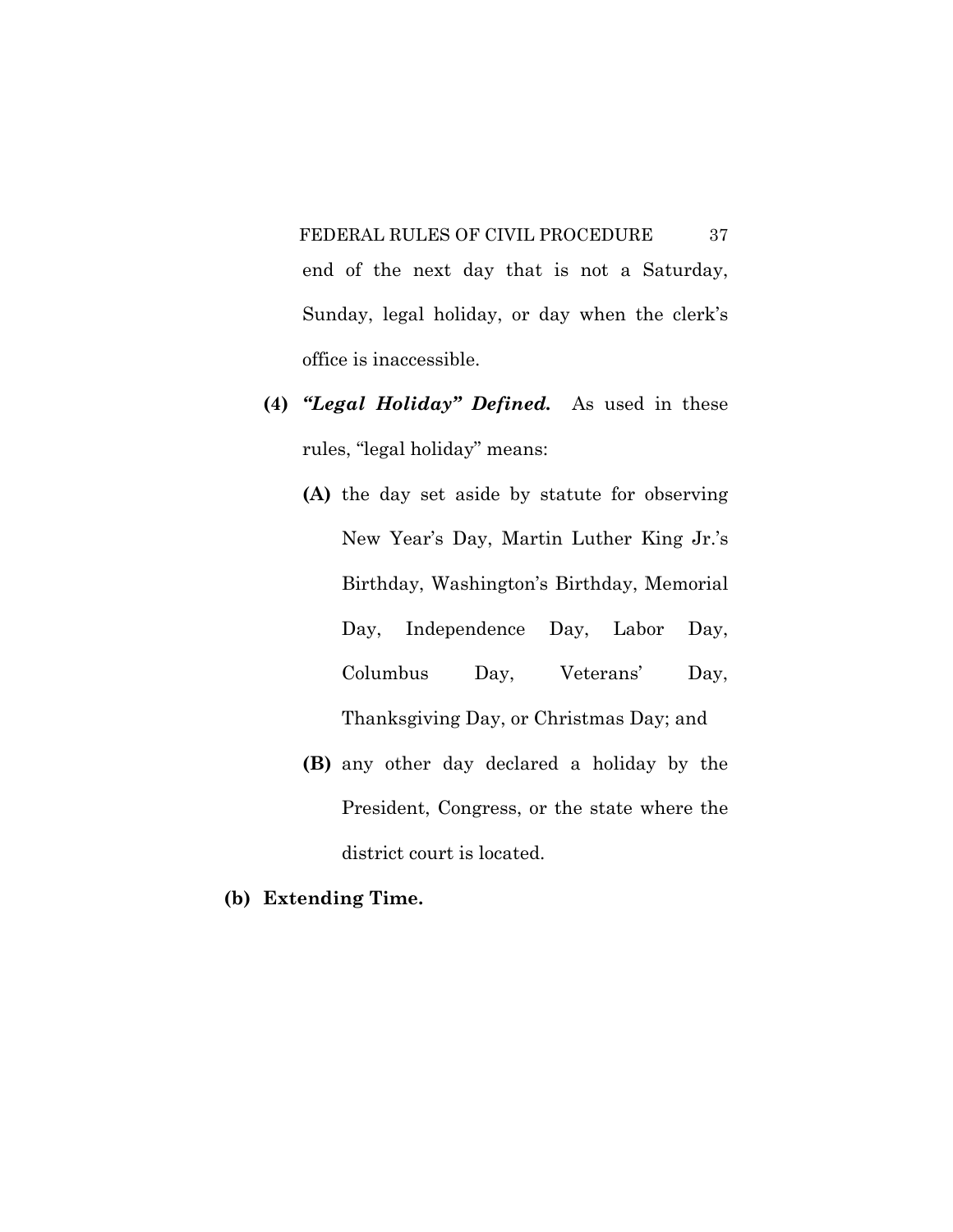- **(1)** *In General.* When an act may or must be done within a specified time, the court may, for good cause, extend the time:
	- **(A)** with or without motion or notice if the court acts, or if a request is made, before the original time or its extension expires; or
	- **(B)** on motion made after the time has expired if the party failed to act because of excusable neglect.
- **(2)** *Exceptions.* A court must not extend the time to act under Rules 50(b) and (d), 52(b), 59(b), (d), and (e), and 60(b), except as those rules allow.

# **(c) Motions, Notices of Hearing, and Affidavits.**

**(1)** *In General.* A written motion and notice of the hearing must be served at least 5 days before the time specified for the hearing, with the following exceptions: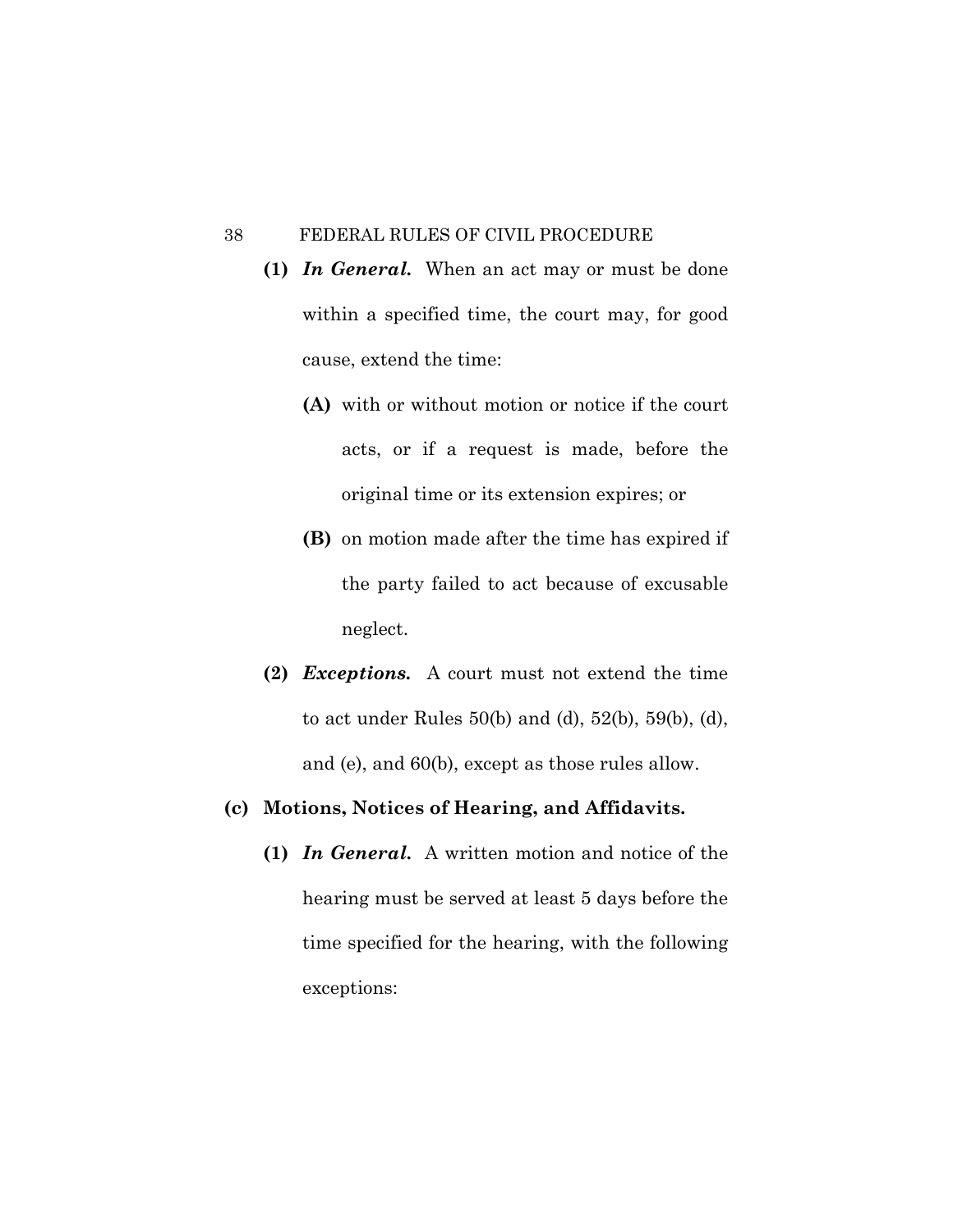- **(A)** when the motion may be heard ex parte;
- **(B)** when these rules set a different time; or
- **(C)** when a court order which a party may, for good cause, apply for ex parte — sets a different time.
- **(2)** *Supporting Affidavit.* Any affidavit supporting a motion must be served with the motion. Except as Rule 59(c) provides otherwise, any opposing affidavit must be served at least 1 day before the hearing, unless the court permits service at another time.
- **(d) Additional Time After Certain Kinds of Service.**  When a party may or must act within a specified time after service and service is made under Rule  $5(b)(2)(C)$ , (D), (E), or (F), 3 days are added after the period would otherwise expire under Rule 6(a).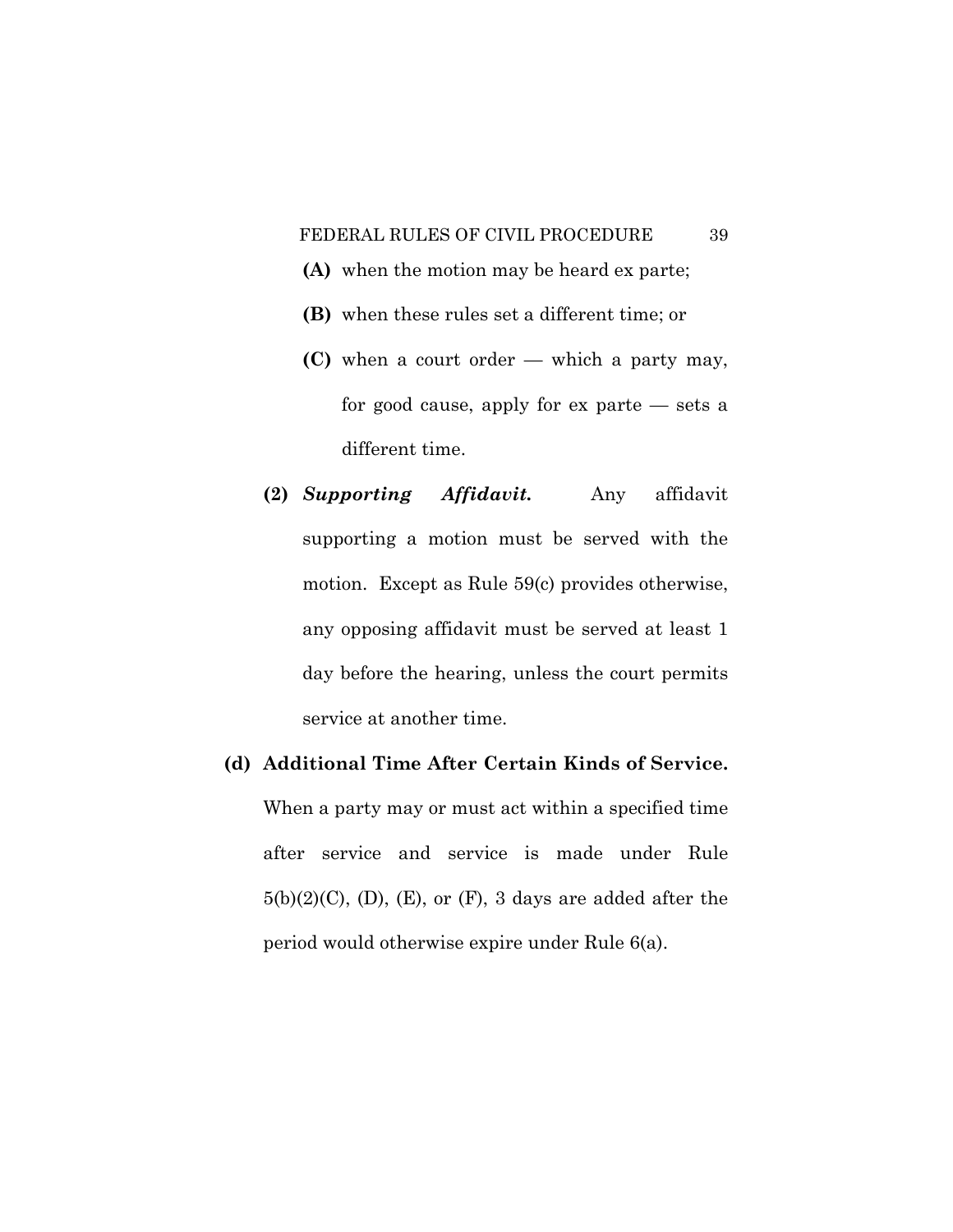# **TITLE III. PLEADINGS AND MOTIONS**

# **Rule 7. Pleadings Allowed; Form of Motions and Other Papers**

- **(a) Pleadings.** Only these pleadings are allowed:
	- **(1)** a complaint;
	- **(2)** an answer to a complaint;
	- **(3)** an answer to a counterclaim designated as a counterclaim;
	- **(4)** an answer to a crossclaim;
	- **(5)** a third-party complaint;
	- **(6)** an answer to a third-party complaint; and
	- **(7)** if the court orders one, a reply to an answer.

## **(b) Motions and Other Papers.**

- **(1)** *In General.* A request for a court order must be made by motion. The motion must:
	- **(A)** be in writing unless made during a hearing or trial;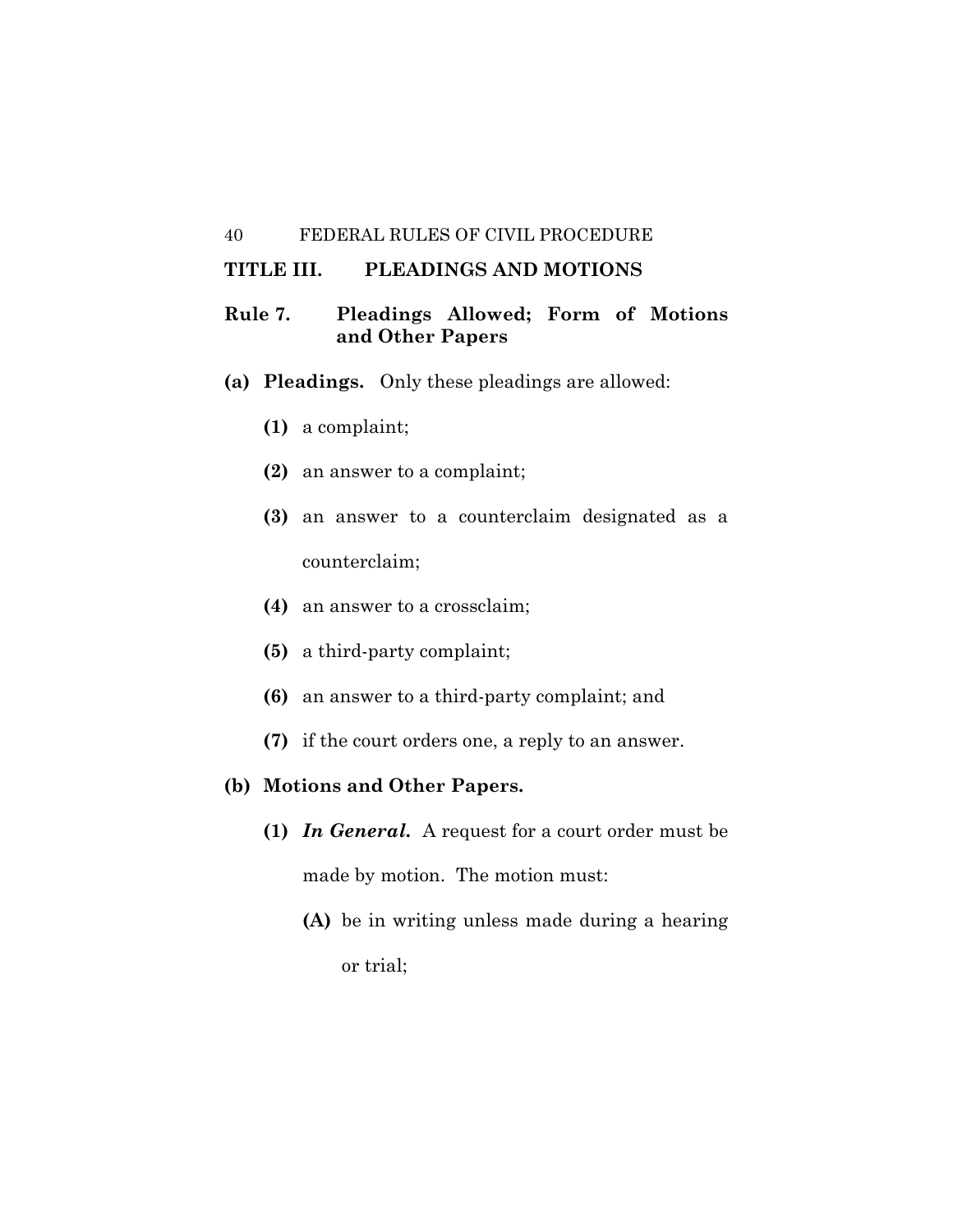- **(B)** state with particularity the grounds for seeking the order; and
- **(C)** state the relief sought.
- **(2)** *Form***.** The rules governing captions and other matters of form in pleadings apply to motions and other papers.

# **Rule 7.1. Disclosure Statement**

- **(a) Who Must File; Contents.** A nongovernmental corporate party must file 2 copies of a disclosure statement that:
	- **(1)** identifies any parent corporation and any publicly held corporation owning 10% or more of its stock; or
	- **(2)** states that there is no such corporation.
- **(b) Time to File; Supplemental Filing.** A party must: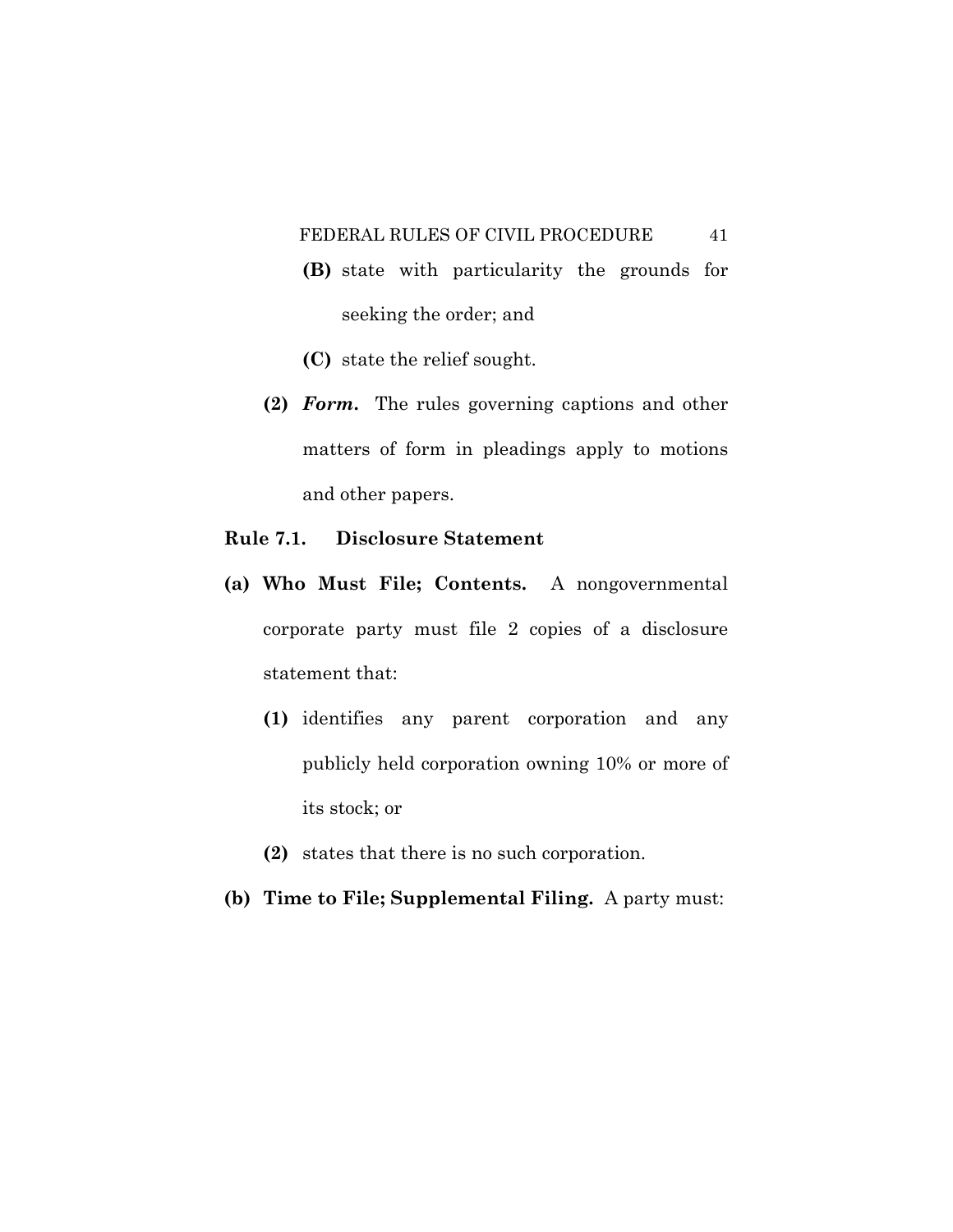- **(1)** file the disclosure statement with its first appearance, pleading, petition, motion, response, or other request addressed to the court; and
- **(2)** promptly file a supplemental statement if any required information changes.

#### **Rule 8. General Rules of Pleading**

- **(a) Claim for Relief.** A pleading that states a claim for relief must contain:
	- **(1)** a short and plain statement of the grounds for the court's jurisdiction, unless the court already has jurisdiction and the claim needs no new jurisdictional support;
	- **(2)** a short and plain statement of the claim showing that the pleader is entitled to relief; and
	- **(3)** a demand for the relief sought, which may include relief in the alternative or different types of relief.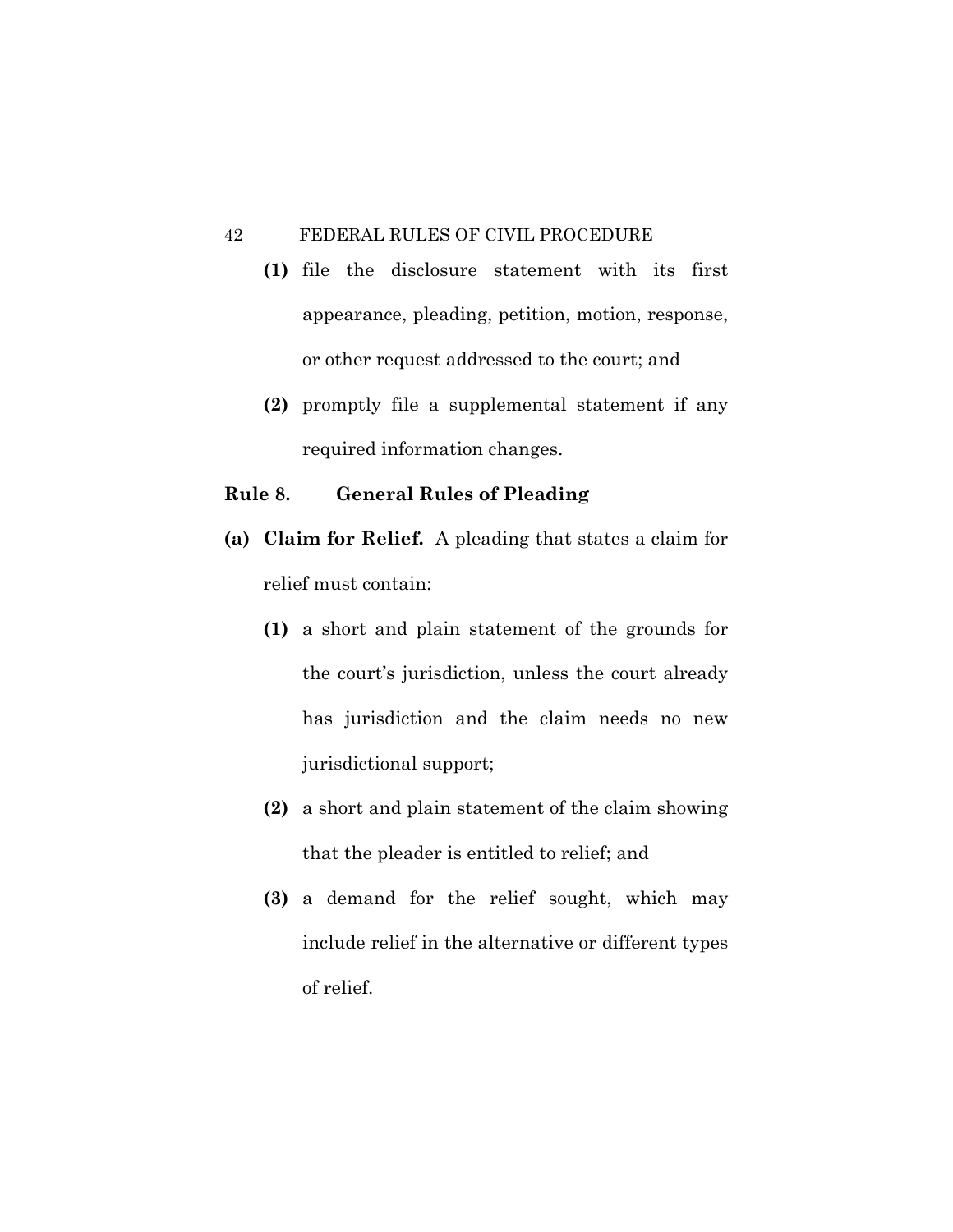- **(b) Defenses; Admissions and Denials.** 
	- **(1)** *In General.* In responding to a pleading, a party must:
		- **(A)** state in short and plain terms its defenses to each claim asserted against it; and
		- **(B)** admit or deny the allegations asserted against it by an opposing party.
	- **(2)** *Denials Responding to the Substance.* A denial must fairly respond to the substance of the allegation.
	- **(3)** *General and Specific Denials.* A party that intends in good faith to deny all the allegations of a pleading — including the jurisdictional grounds — may do so by a general denial. A party that does not intend to deny all the allegations must either specifically deny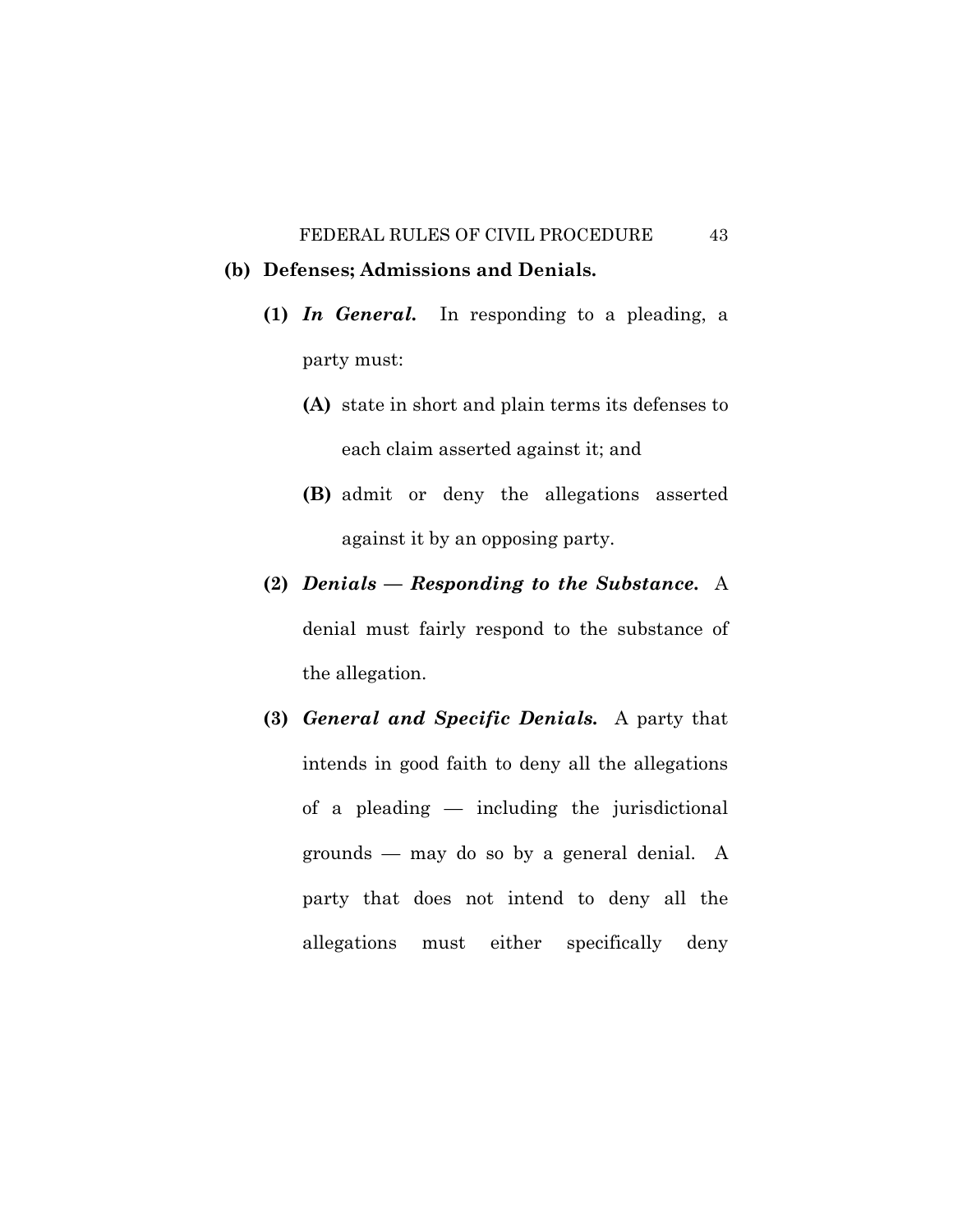# 44 FEDERAL RULES OF CIVIL PROCEDURE designated allegations or generally deny all except those specifically admitted.

- **(4)** *Denying Part of an Allegation.* A party that intends in good faith to deny only part of an allegation must admit the part that is true and deny the rest.
- **(5)** *Lacking Knowledge or Information.* A party that lacks knowledge or information sufficient to form a belief about the truth of an allegation must so state, and the statement has the effect of a denial.
- **(6)** *Effect of Failing to Deny.* An allegation other than one relating to the amount of damages — is admitted if a responsive pleading is required and the allegation is not denied. If a responsive pleading is not required, an allegation is considered denied or avoided.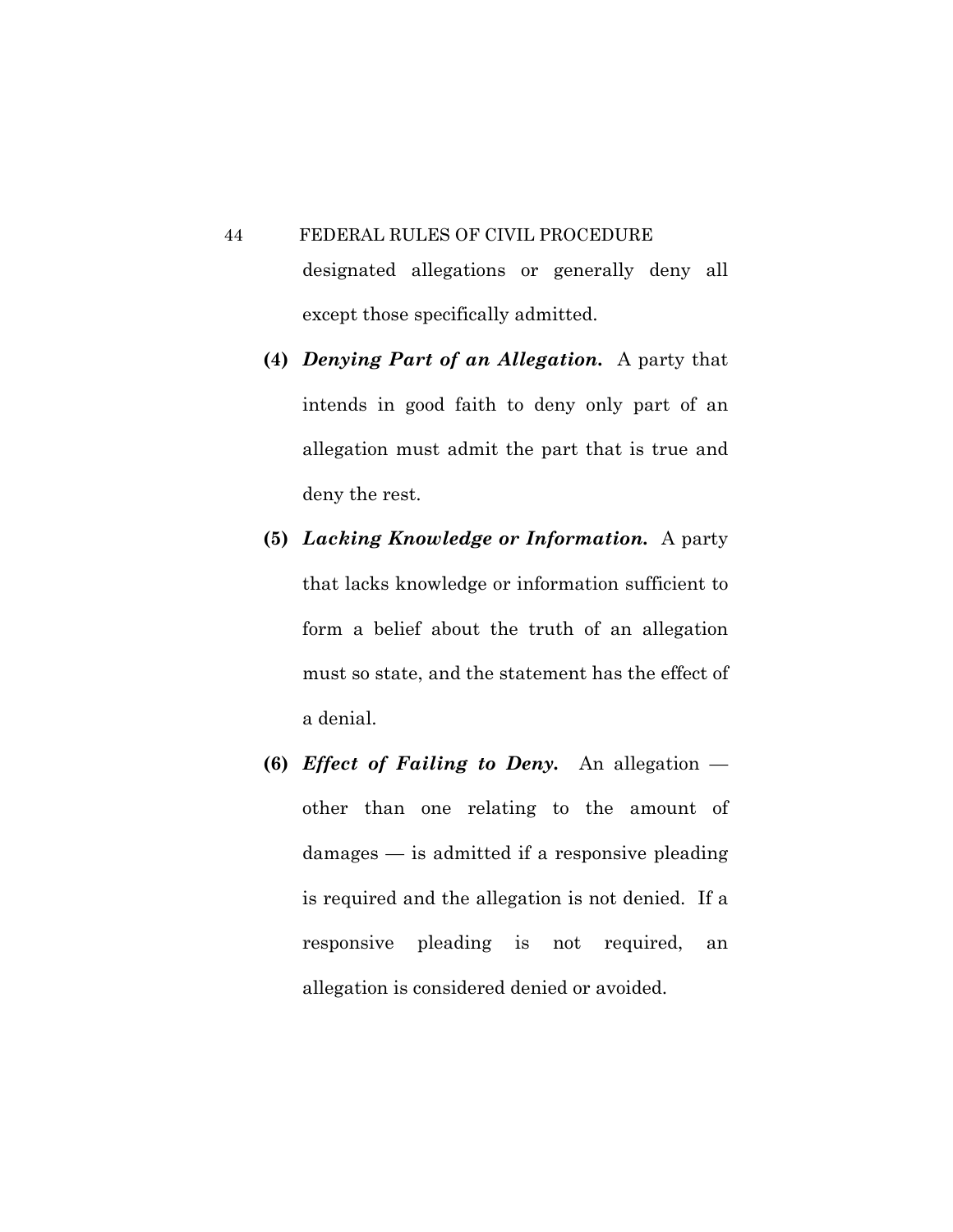# **(c) Affirmative Defenses.**

- **(1)** *In General.* In responding to a pleading, a party must affirmatively state any avoidance or affirmative defense, including:
	- accord and satisfaction;
	- arbitration and award;
	- assumption of risk;
	- contributory negligence;
	- discharge in bankruptcy;
	- duress;
	- estoppel;
	- failure of consideration;
	- fraud;
	- illegality;
	- injury by fellow servant;
	- laches;
	- license;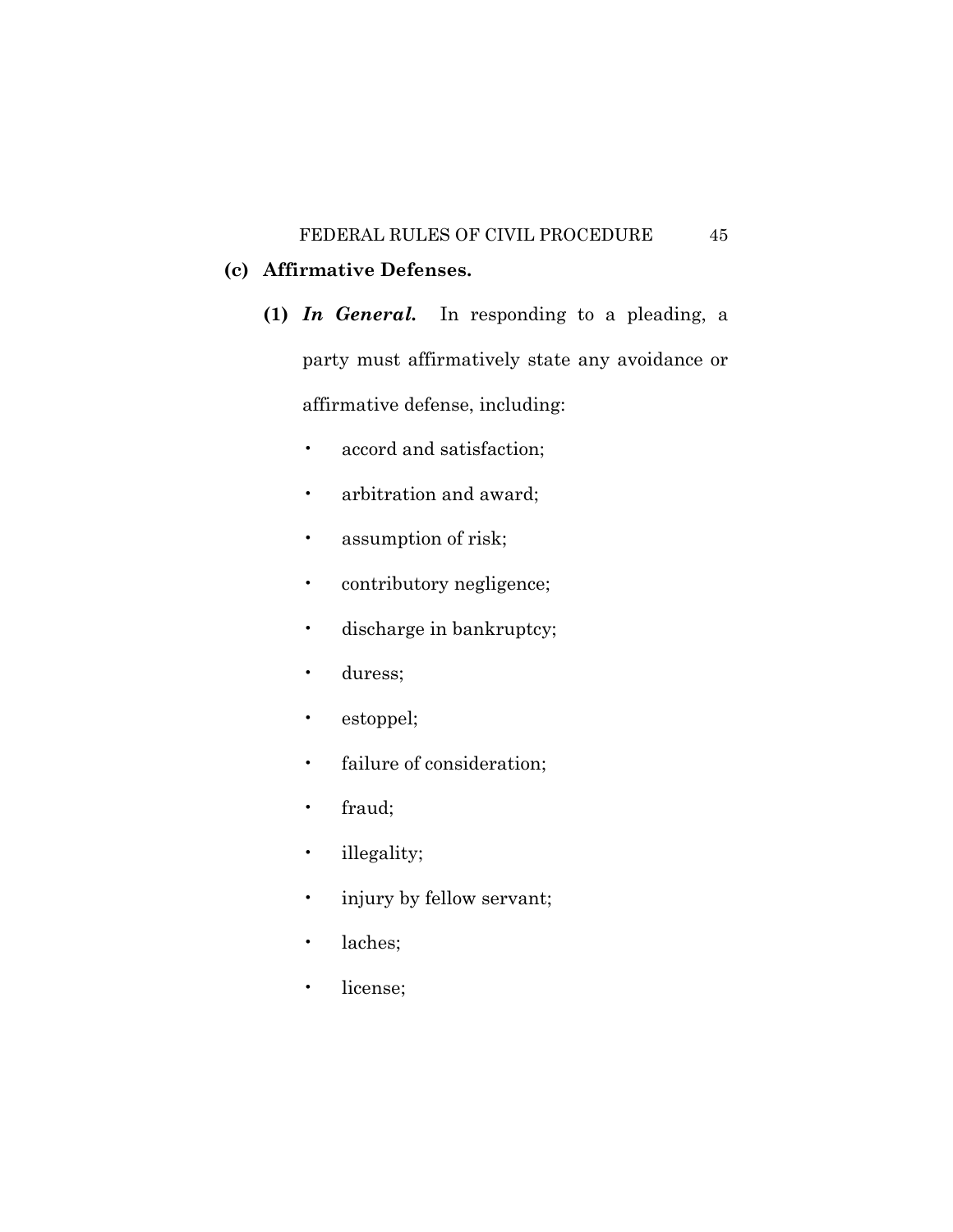- payment;
- release;
- res judicata;
- statute of frauds;
- statute of limitations; and
- waiver.
- **(2)** *Mistaken Designation.* If a party mistakenly designates a defense as a counterclaim, or a counterclaim as a defense, the court must, if justice requires, treat the pleading as though it were correctly designated, and may impose terms for doing so.
- **(d) Pleading to Be Concise and Direct; Alternative Statements; Inconsistency.** 
	- **(1)** *In General.* Each allegation must be simple, concise, and direct. No technical form is required.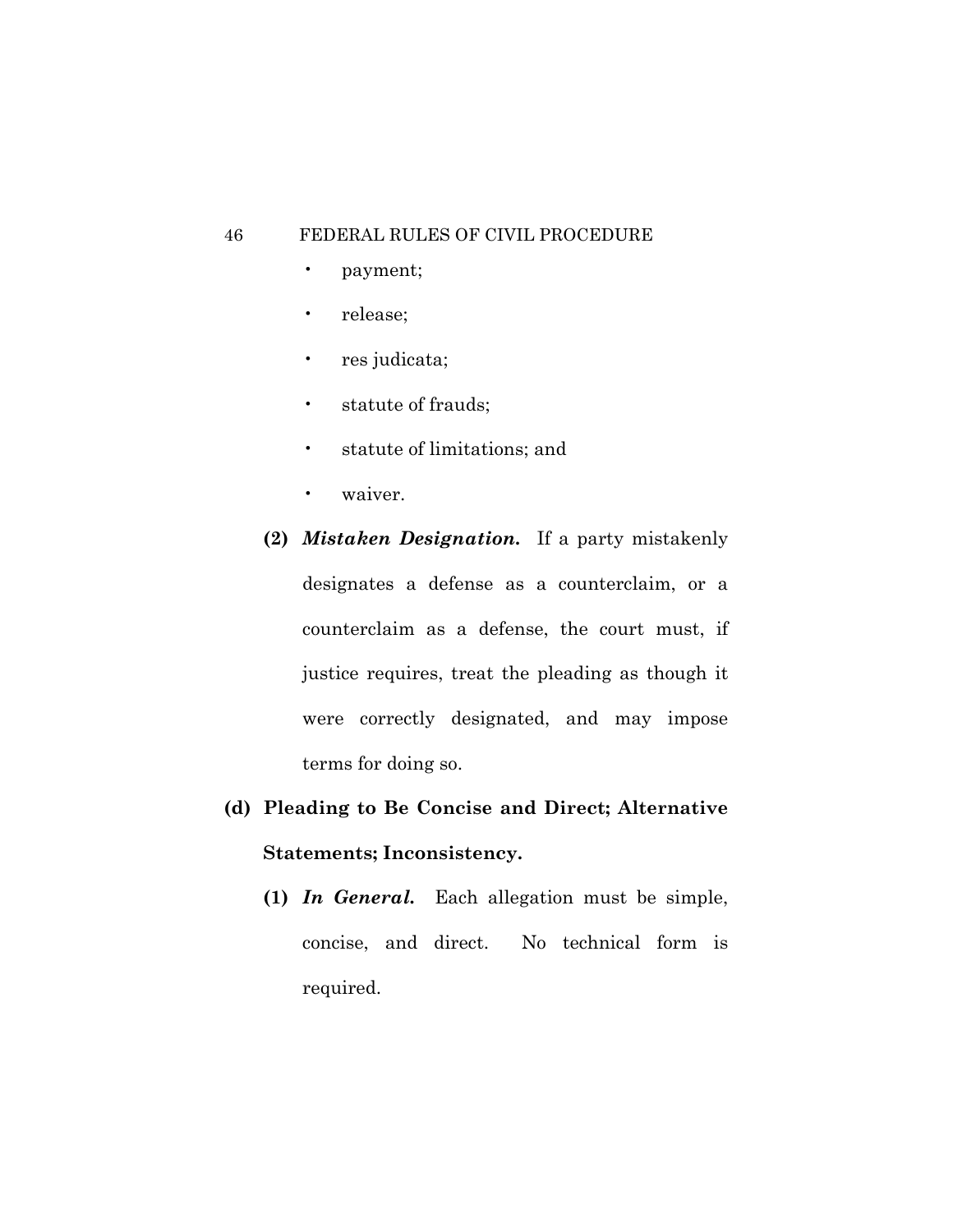- **(2)** *Alternative Statements of a Claim or*  **Defense.** A party may set out 2 or more statements of a claim or defense alternatively or hypothetically, either in a single count or defense or in separate ones. If a party makes alternative statements, the pleading is sufficient if any one of them is sufficient.
- **(3)** *Inconsistent Claims or Defenses.* A party may state as many separate claims or defenses as it has, regardless of consistency.
- **(e) Construing Pleadings.** Pleadings must be construed so as to do justice.

## **Rule 9. Pleading Special Matters**

- **(a) Capacity or Authority to Sue; Legal Existence.** 
	- **(1)** *In General.* Except when required to show that the court has jurisdiction, a pleading need not allege: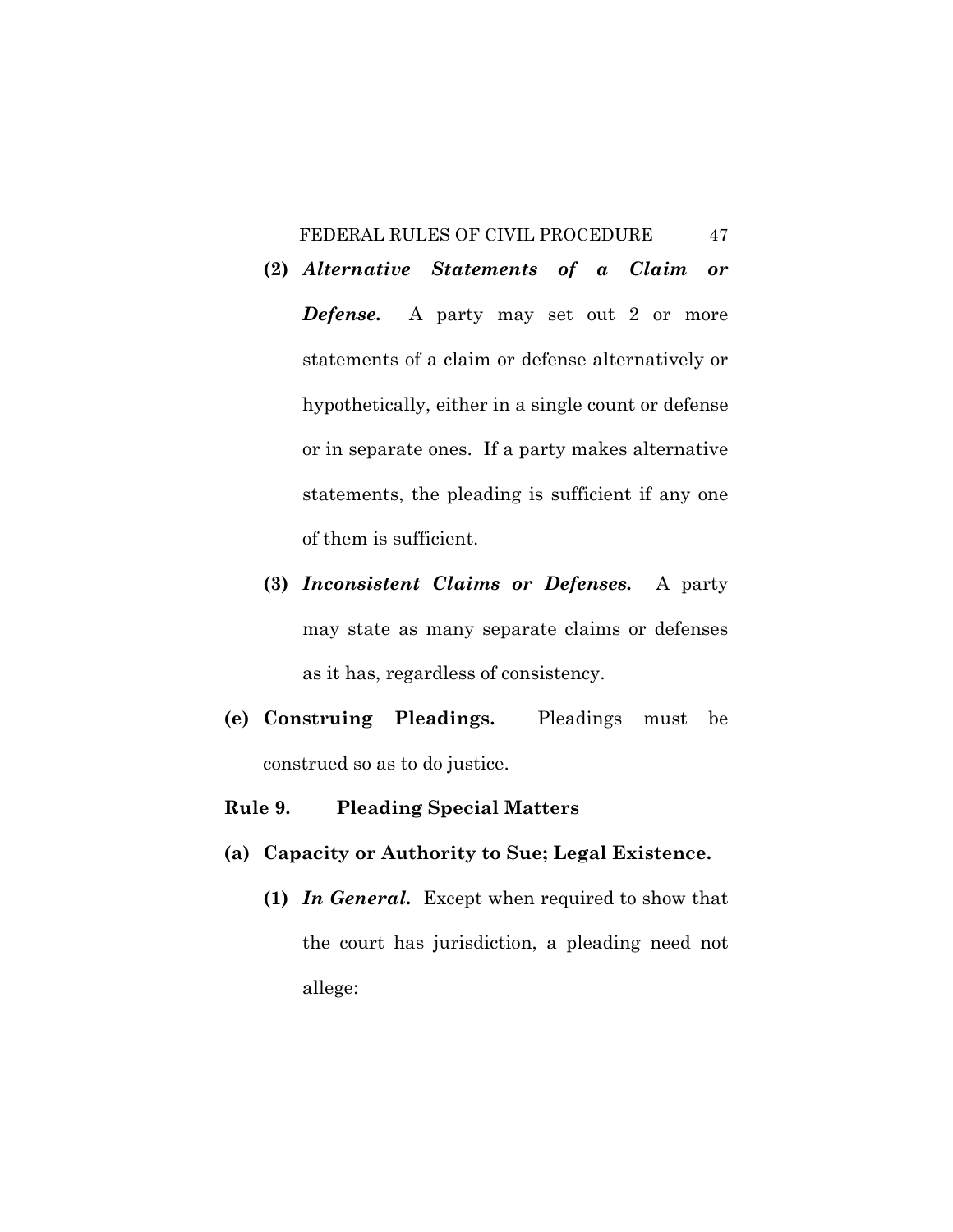- **(A)** a party's capacity to sue or be sued;
- **(B)** a party's authority to sue or be sued in a representative capacity; or
- **(C)** the legal existence of an organized association of persons that is made a party.
- **(2)** *Raising Those Issues.* To raise any of those issues, a party must do so by a specific denial, which must state any supporting facts that are peculiarly within the party's knowledge.
- **(b) Fraud or Mistake; Conditions of Mind.** In alleging fraud or mistake, a party must state with particularity the circumstances constituting fraud or mistake. Malice, intent, knowledge, and other conditions of a person's mind may be alleged generally.
- **(c) Conditions Precedent.** In pleading conditions precedent, it suffices to allege generally that all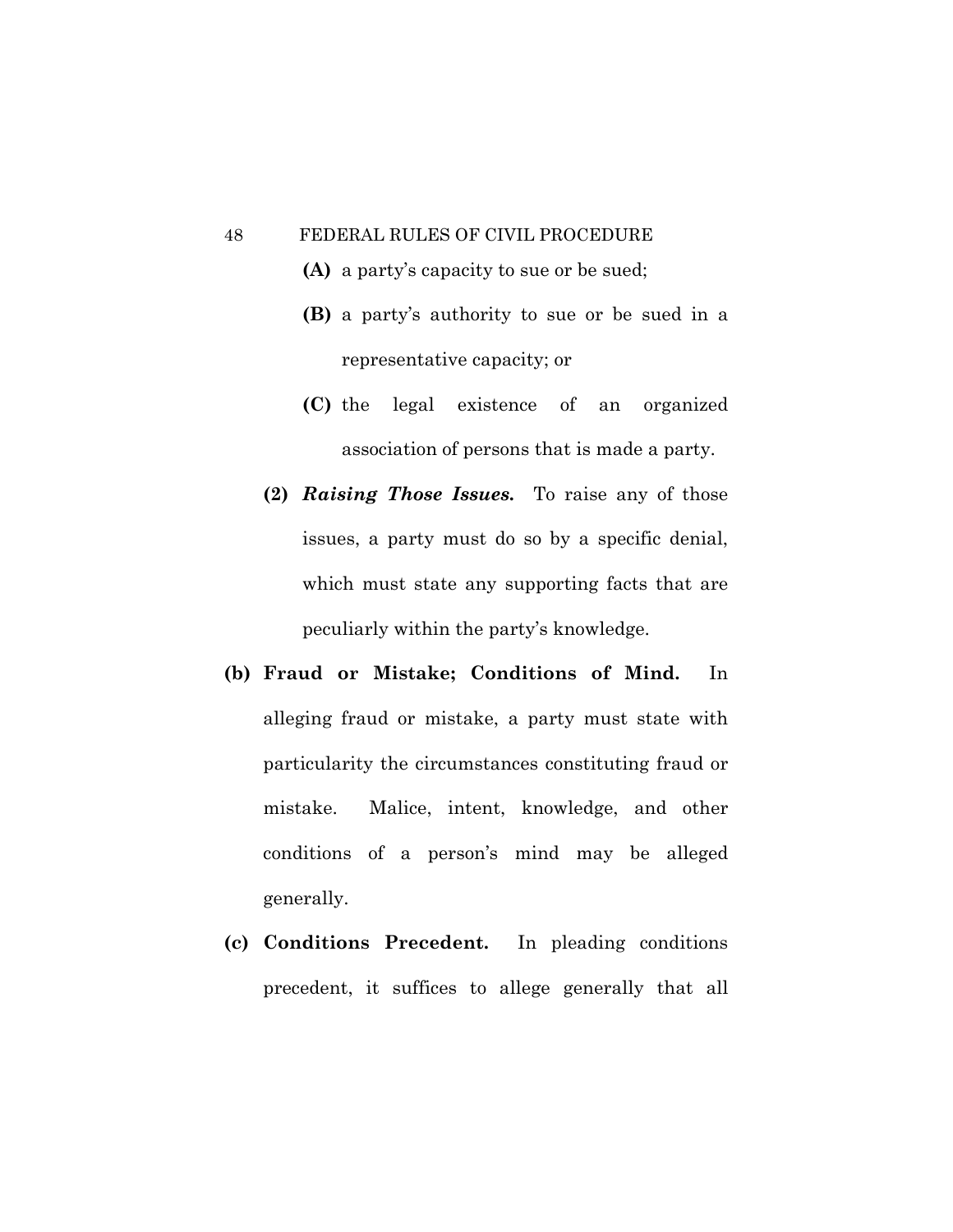FEDERAL RULES OF CIVIL PROCEDURE 49 conditions precedent have occurred or been performed. But when denying that a condition precedent has occurred or been performed, a party must do so with particularity.

- **(d) Official Document or Act.** In pleading an official document or official act, it suffices to allege that the document was legally issued or the act legally done.
- **(e) Judgment.** In pleading a judgment or decision of a domestic or foreign court, a judicial or quasi-judicial tribunal, or a board or officer, it suffices to plead the judgment or decision without showing jurisdiction to render it.
- **(f) Time and Place.** An allegation of time or place is material when testing the sufficiency of a pleading.
- **(g) Special Damages.** If an item of special damage is claimed, it must be specifically stated.
- **(h) Admiralty or Maritime Claim.**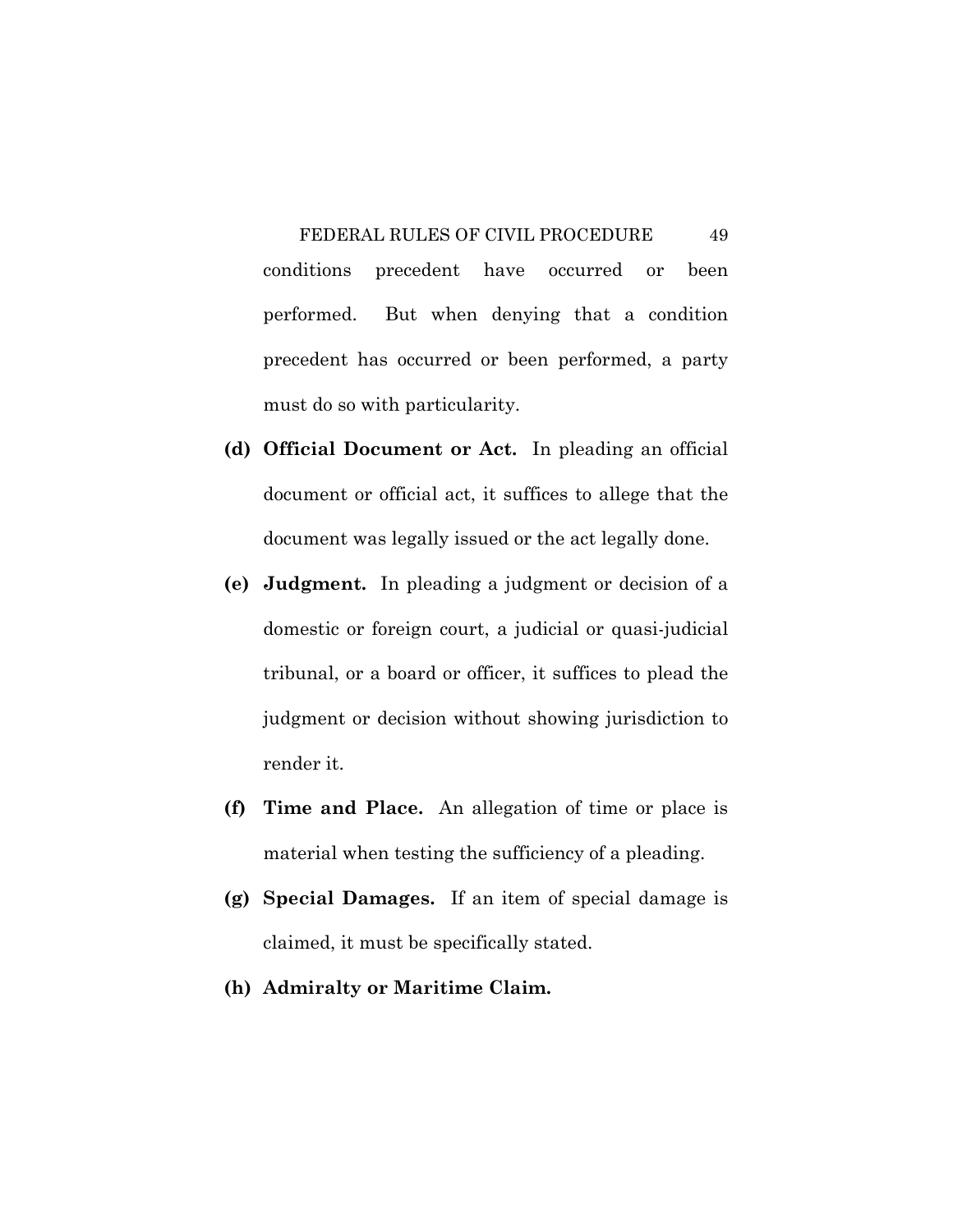- **(1)** *How Designated.* If a claim for relief is within the admiralty or maritime jurisdiction and also within the court's subject-matter jurisdiction on some other ground, the pleading may designate the claim as an admiralty or maritime claim for purposes of Rules 14(c), 38(e), and 82 and the Supplemental Rules for Admiralty or Maritime Claims and Asset Forfeiture Actions. A claim cognizable only in the admiralty or maritime jurisdiction is an admiralty or maritime claim for those purposes, whether or not so designated.
- **(2)** *Designation for Appeal.*A case that includes an admiralty or maritime claim within this subdivision (h) is an admiralty case within 28 U.S.C. § 1292(a)(3).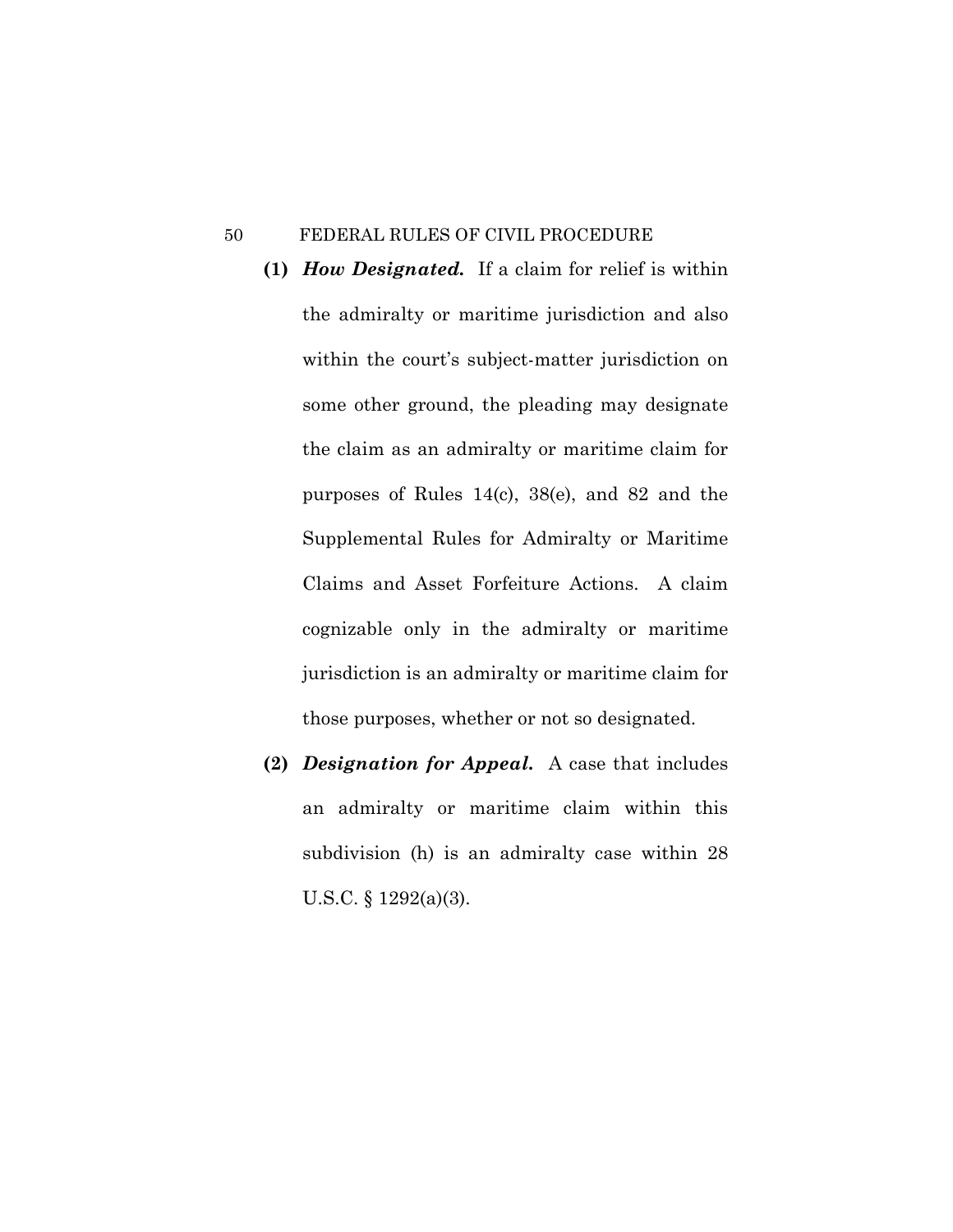#### **Rule 10. Form of Pleadings**

- **(a) Caption; Names of Parties.** Every pleading must have a caption with the court's name, a title, a file number, and a Rule 7(a) designation. The title of the complaint must name all the parties; the title of other pleadings, after naming the first party on each side, may refer generally to other parties.
- **(b) Paragraphs; Separate Statements.** A party must state its claims or defenses in numbered paragraphs, each limited as far as practicable to a single set of circumstances. A later pleading may refer by number to a paragraph in an earlier pleading. If doing so would promote clarity, each claim founded on a separate transaction or occurrence — and each defense other than a denial — must be stated in a separate count or defense.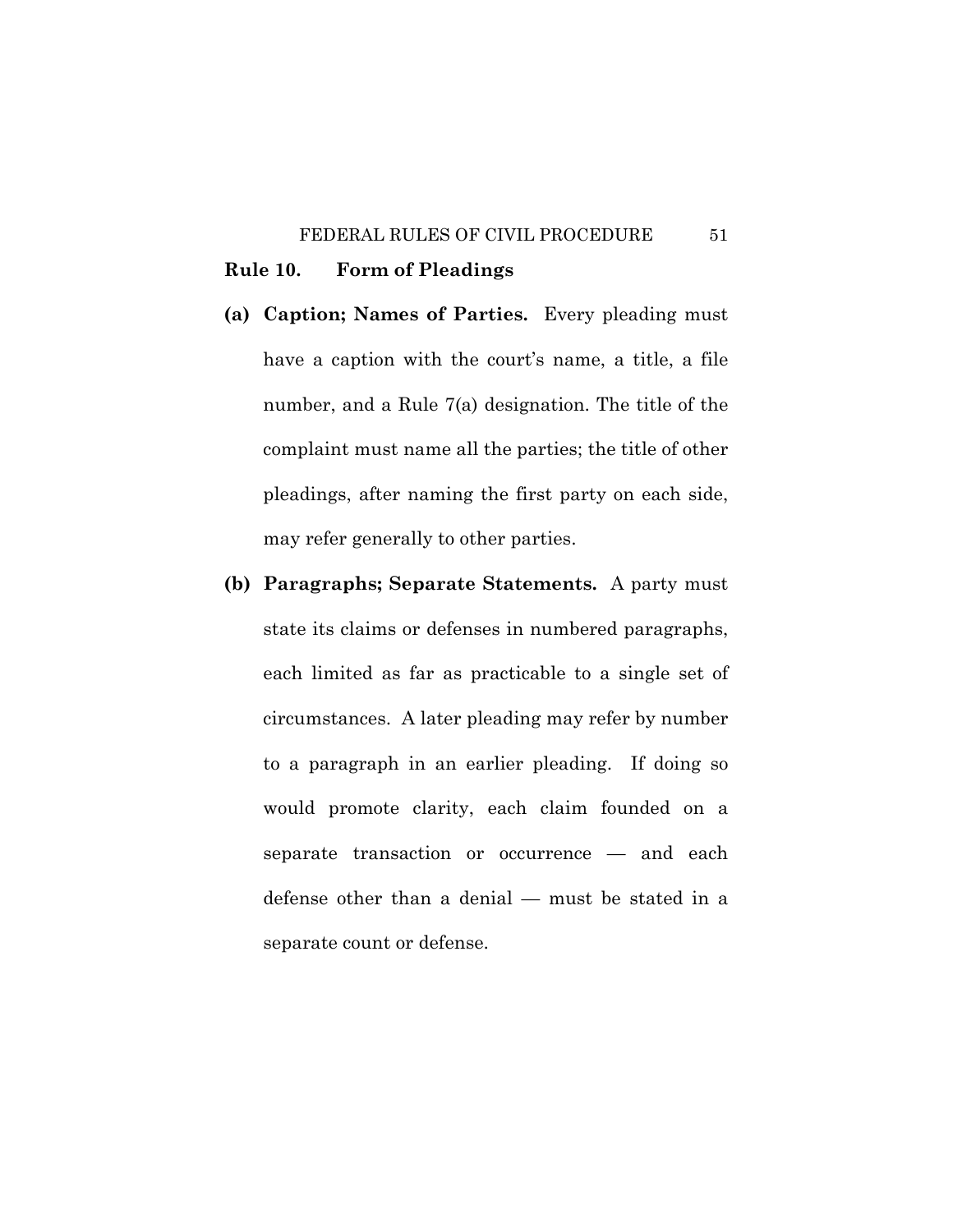# **(c) Adoption by Reference; Exhibits.** A statement in a pleading may be adopted by reference elsewhere in the same pleading or in any other pleading or motion. A copy of a written instrument that is an exhibit to a pleading is a part of the pleading for all purposes.

# **Rule 11. Signing Pleadings, Motions, and Other Papers; Representations to the Court; Sanctions**

**(a) Signature.** Every pleading, written motion, and other paper must be signed by at least one attorney of record in the attorney's name — or by a party personally if the party is unrepresented. The paper must state the signer's address, e-mail address, and telephone number. Unless a rule or statute specifically states otherwise, a pleading need not be verified or accompanied by an affidavit. The court must strike an unsigned paper unless the omission is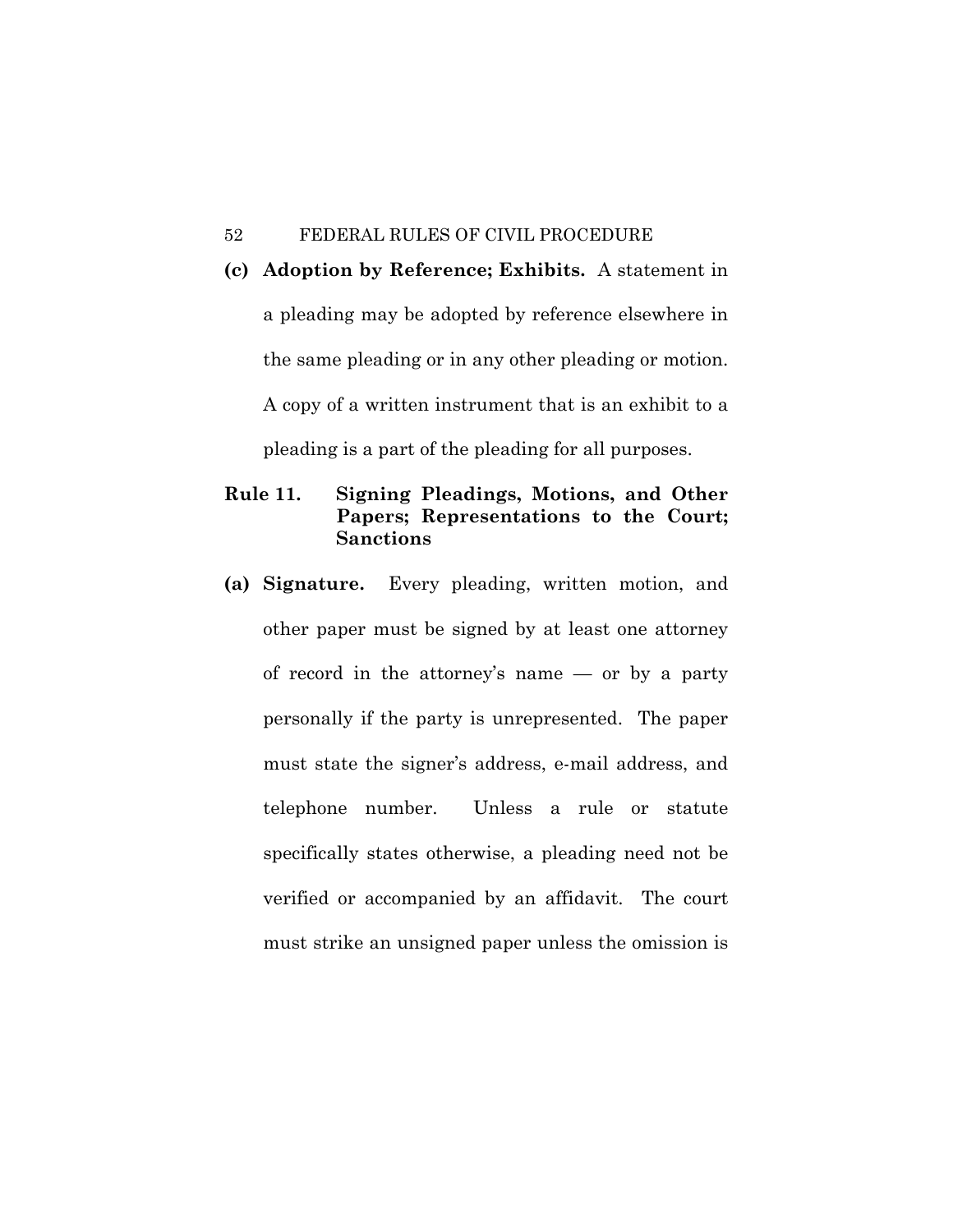FEDERAL RULES OF CIVIL PROCEDURE 53 promptly corrected after being called to the attorney's or party's attention.

- **(b) Representations to the Court.** By presenting to the court a pleading, written motion, or other paper — whether by signing, filing, submitting, or later advocating it — an attorney or unrepresented party certifies that to the best of the person's knowledge, information, and belief, formed after an inquiry reasonable under the circumstances:
	- **(1)** it is not being presented for any improper purpose, such as to harass, cause unnecessary delay, or needlessly increase the cost of litigation;
	- **(2)** the claims, defenses, and other legal contentions are warranted by existing law or by a nonfrivolous argument for extending, modifying,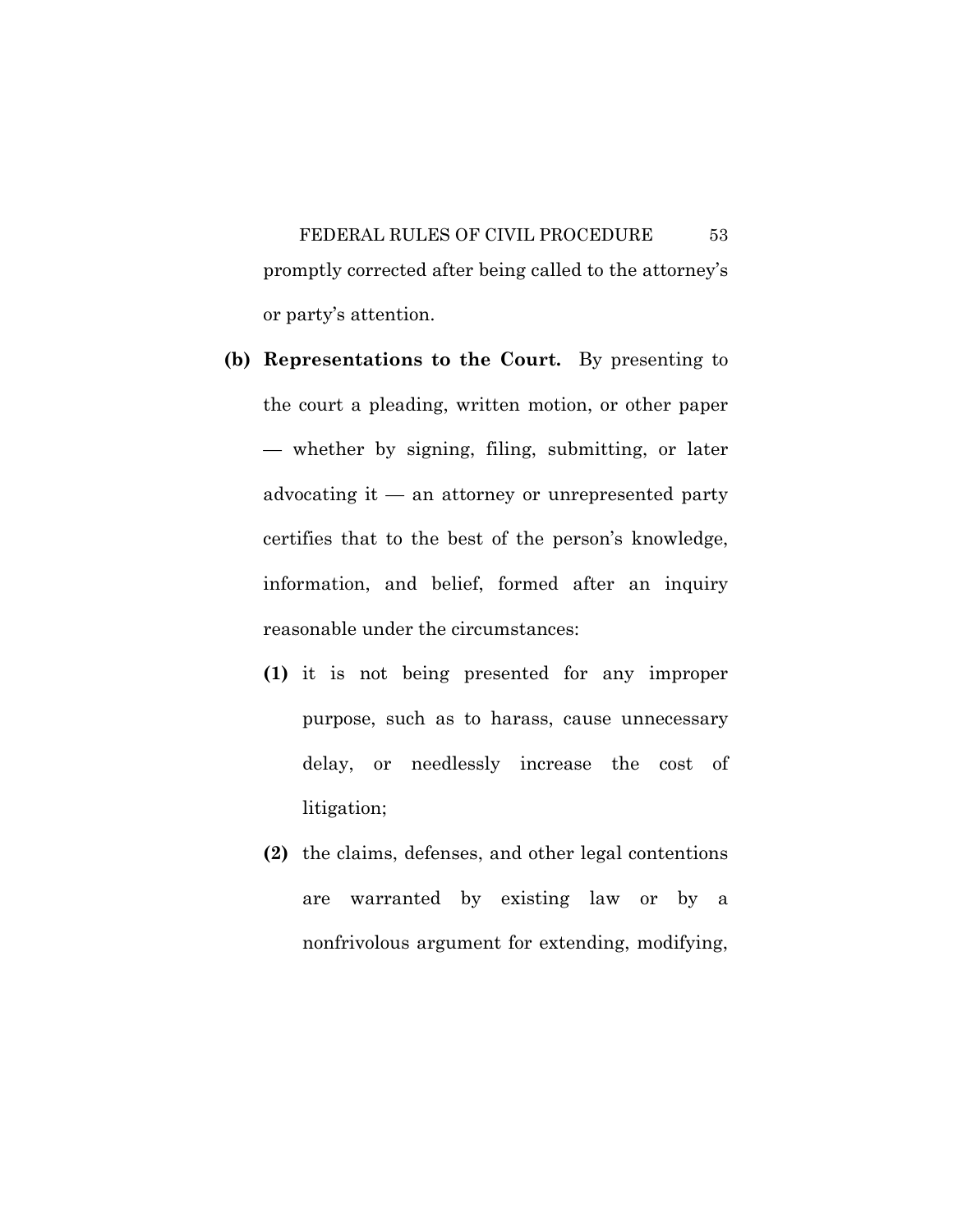# 54 FEDERAL RULES OF CIVIL PROCEDURE or reversing existing law or for establishing new law;

- **(3)** the factual contentions have evidentiary support or, if specifically so identified, will likely have evidentiary support after a reasonable opportunity for further investigation or discovery; and
- **(4)** the denials of factual contentions are warranted on the evidence or, if specifically so identified, are reasonably based on belief or a lack of information.
- **(c) Sanctions.** 
	- **(1)** *In General.* If, after notice and a reasonable opportunity to respond, the court determines that Rule 11(b) has been violated, the court may impose an appropriate sanction on any attorney, law firm, or party that violated the rule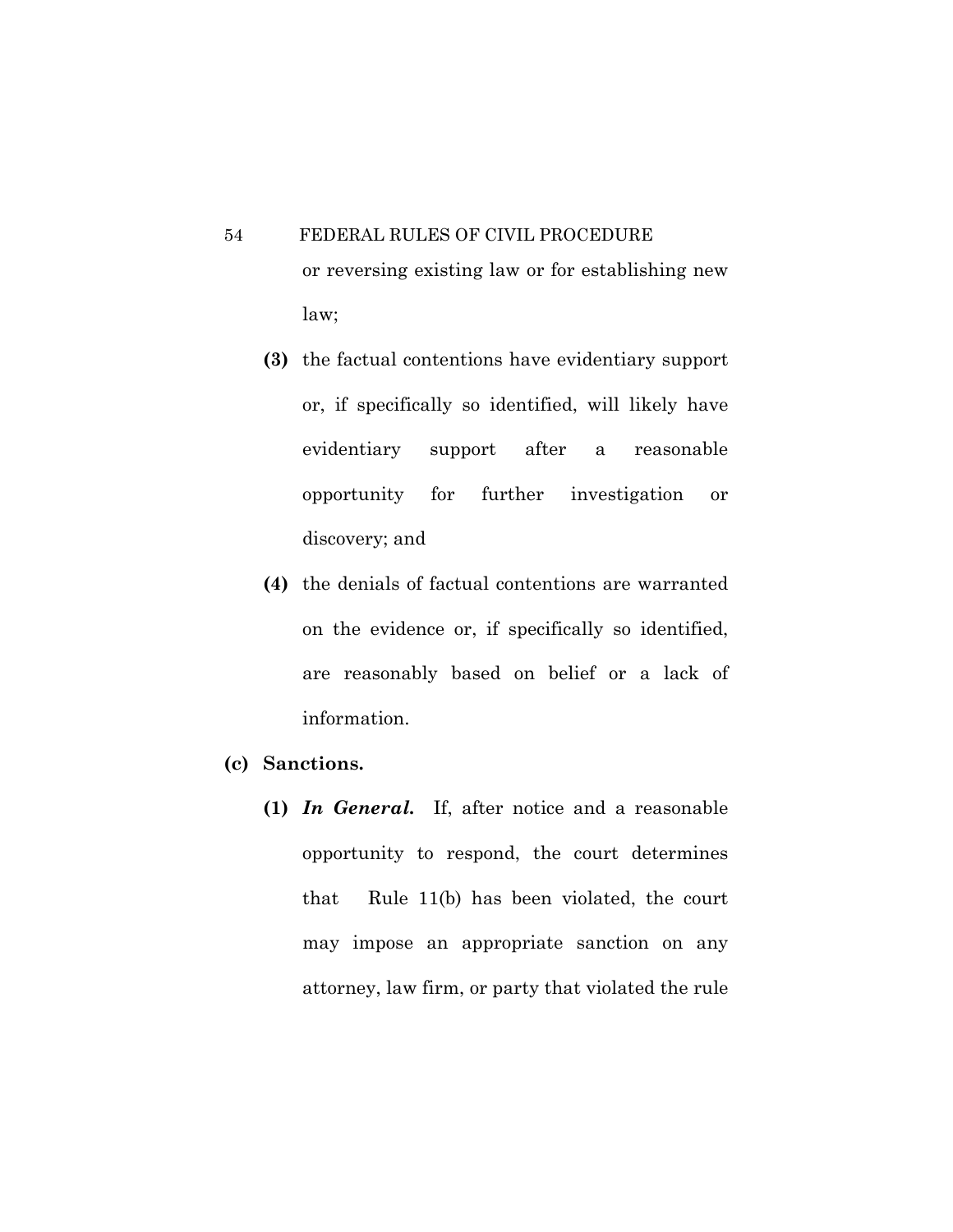# FEDERAL RULES OF CIVIL PROCEDURE 55 or is responsible for the violation. Absent exceptional circumstances, a law firm must be held jointly responsible for a violation committed by its partner, associate, or employee.

**(2)** *Motion for Sanctions.* A motion for sanctions must be made separately from any other motion and must describe the specific conduct that allegedly violates Rule 11(b). The motion must be served under Rule 5, but it must not be filed or be presented to the court if the challenged paper, claim, defense, contention, or denial is withdrawn or appropriately corrected within 21 days after service or within another time the court sets. If warranted, the court may award to the prevailing party the reasonable expenses, including attorney's fees, incurred for the motion.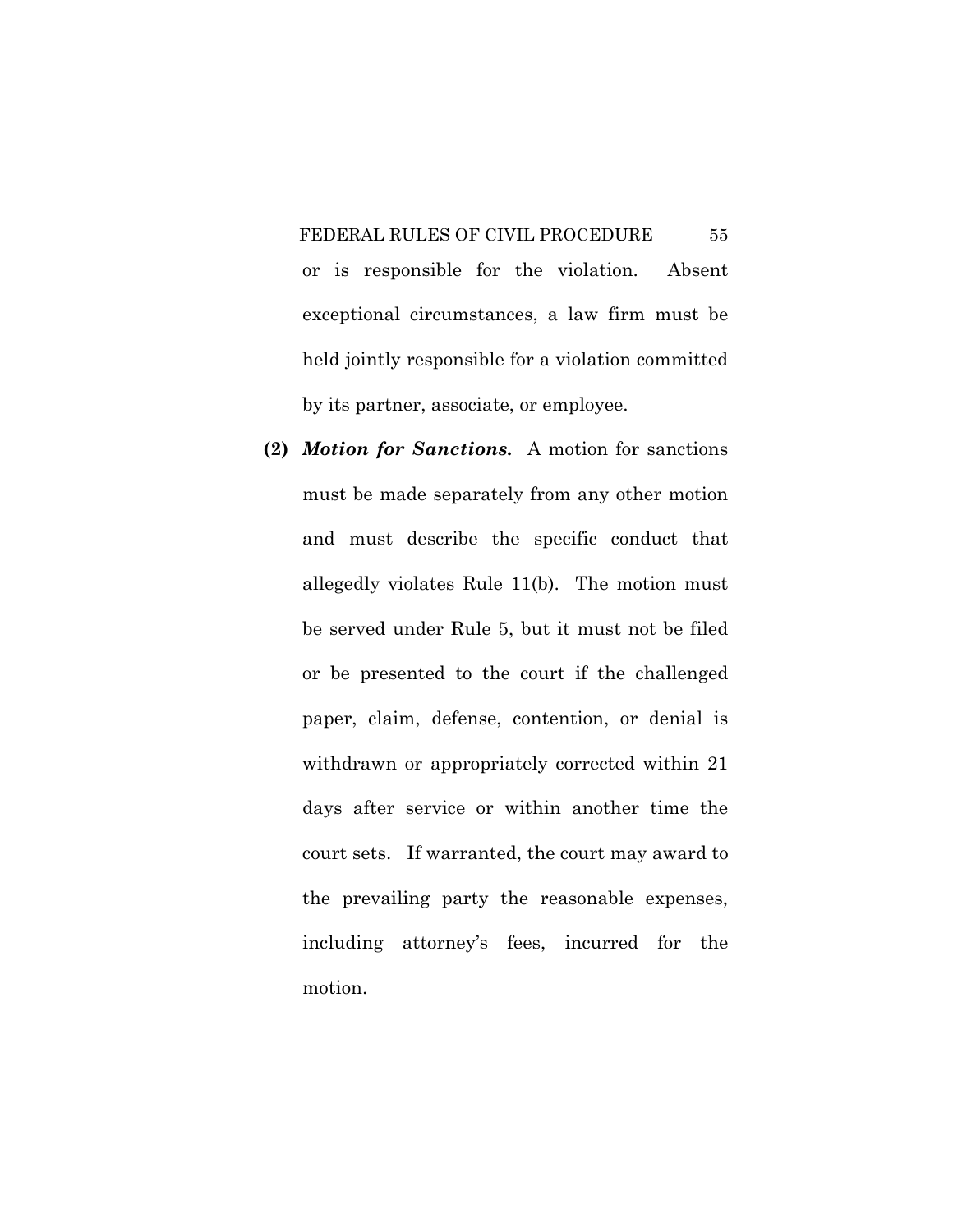- **(3)** *On the Court's Initiative.* On its own, the court may order an attorney, law firm, or party to show cause why conduct specifically described in the order has not violated Rule 11(b).
- **(4)** *Nature of a Sanction.* A sanction imposed under this rule must be limited to what suffices to deter repetition of the conduct or comparable conduct by others similarly situated. The sanction may include nonmonetary directives; an order to pay a penalty into court; or, if imposed on motion and warranted for effective deterrence, an order directing payment to the movant of part or all of the reasonable attorney's fees and other expenses directly resulting from the violation.
- **(5)** *Limitations on Monetary Sanctions.* The court must not impose a monetary sanction: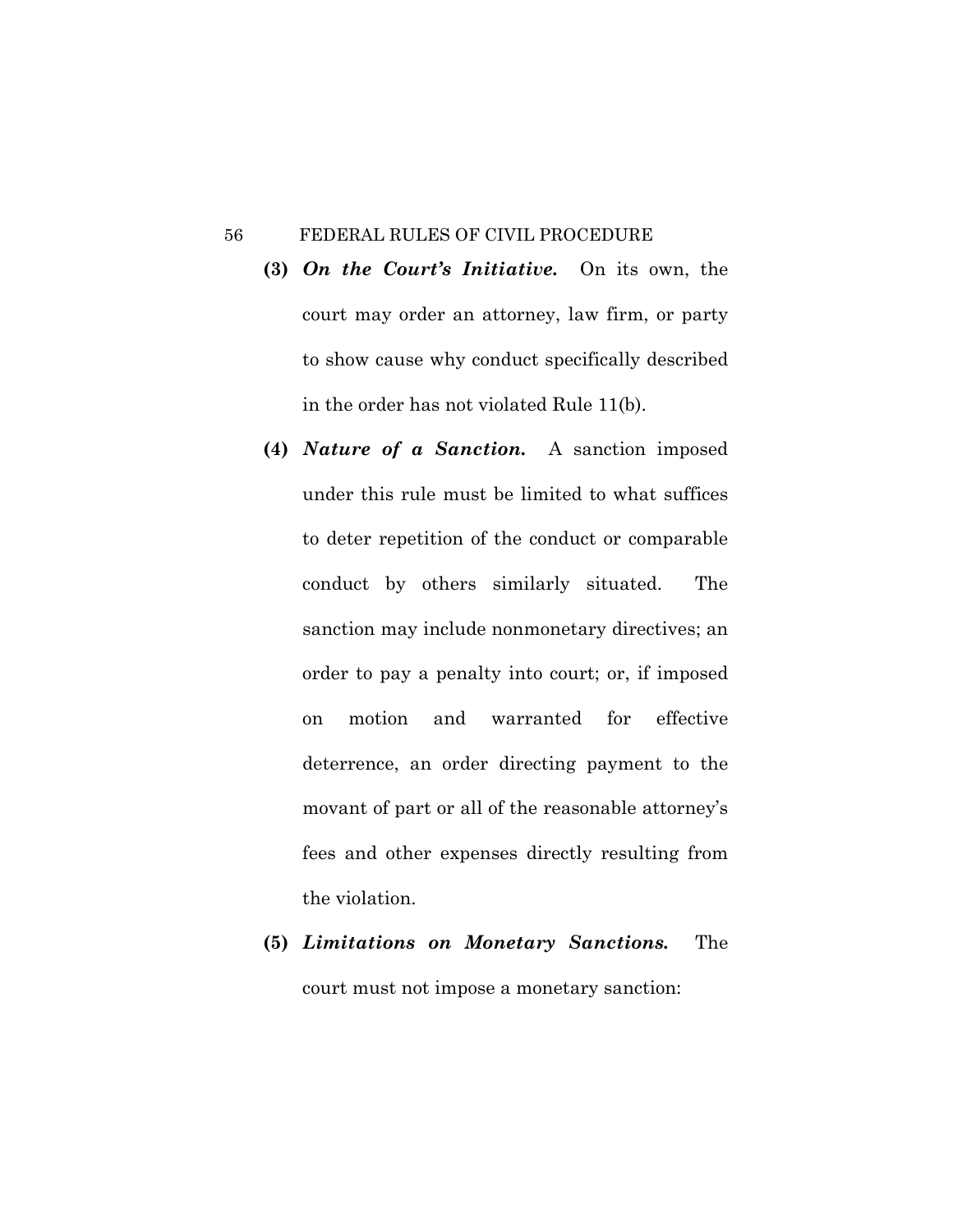- **(A)** against a represented party for violating Rule  $11(b)(2)$ ; or
- **(B)** on its own, unless it issued the show-cause order under Rule 11(c)(3) before voluntary dismissal or settlement of the claims made by or against the party that is, or whose attorneys are, to be sanctioned.
- **(6)** *Requirements for an Order.* An order imposing a sanction must describe the sanctioned conduct and explain the basis for the sanction.
- **(d) Inapplicability to Discovery.** This rule does not apply to disclosures and discovery requests, responses, objections, and motions under Rules 26 through 37.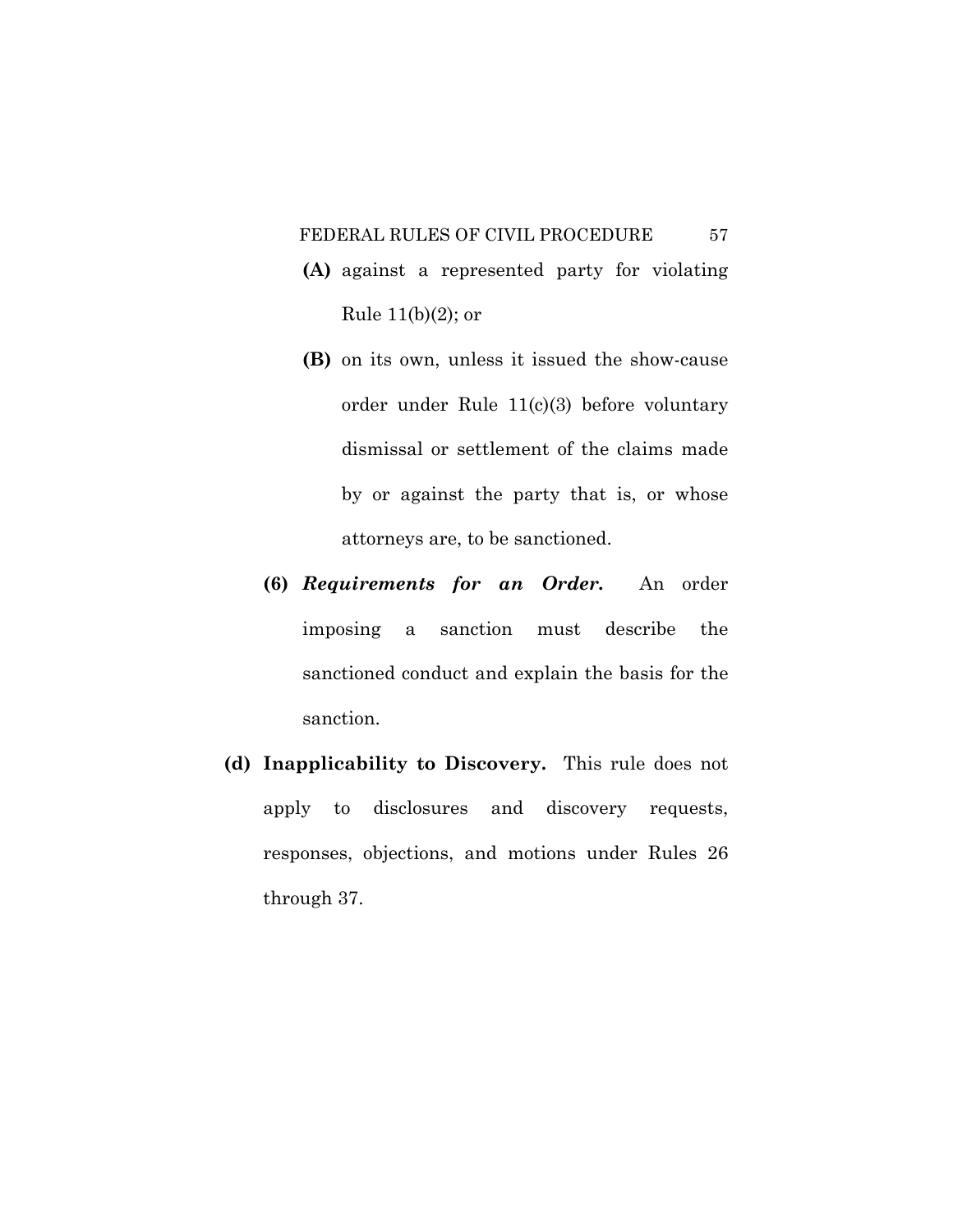- **Rule 12. Defenses and Objections: When and How Presented; Motion for Judgment on the Pleadings; Consolidating Motions; Waiving Defenses; Pretrial Hearing**
- **(a) Time to Serve a Responsive Pleading.** 
	- **(1)** *In General.* Unless another time is specified by this rule or a federal statute, the time for serving a responsive pleading is as follows:
		- **(A)** A defendant must serve an answer:
			- **(i)** within 20 days after being served with the summons and complaint; or
			- **(ii)** if it has timely waived service under Rule 4(d), within 60 days after the request for a waiver was sent, or within 90 days after it was sent to the defendant outside any judicial district of the United States.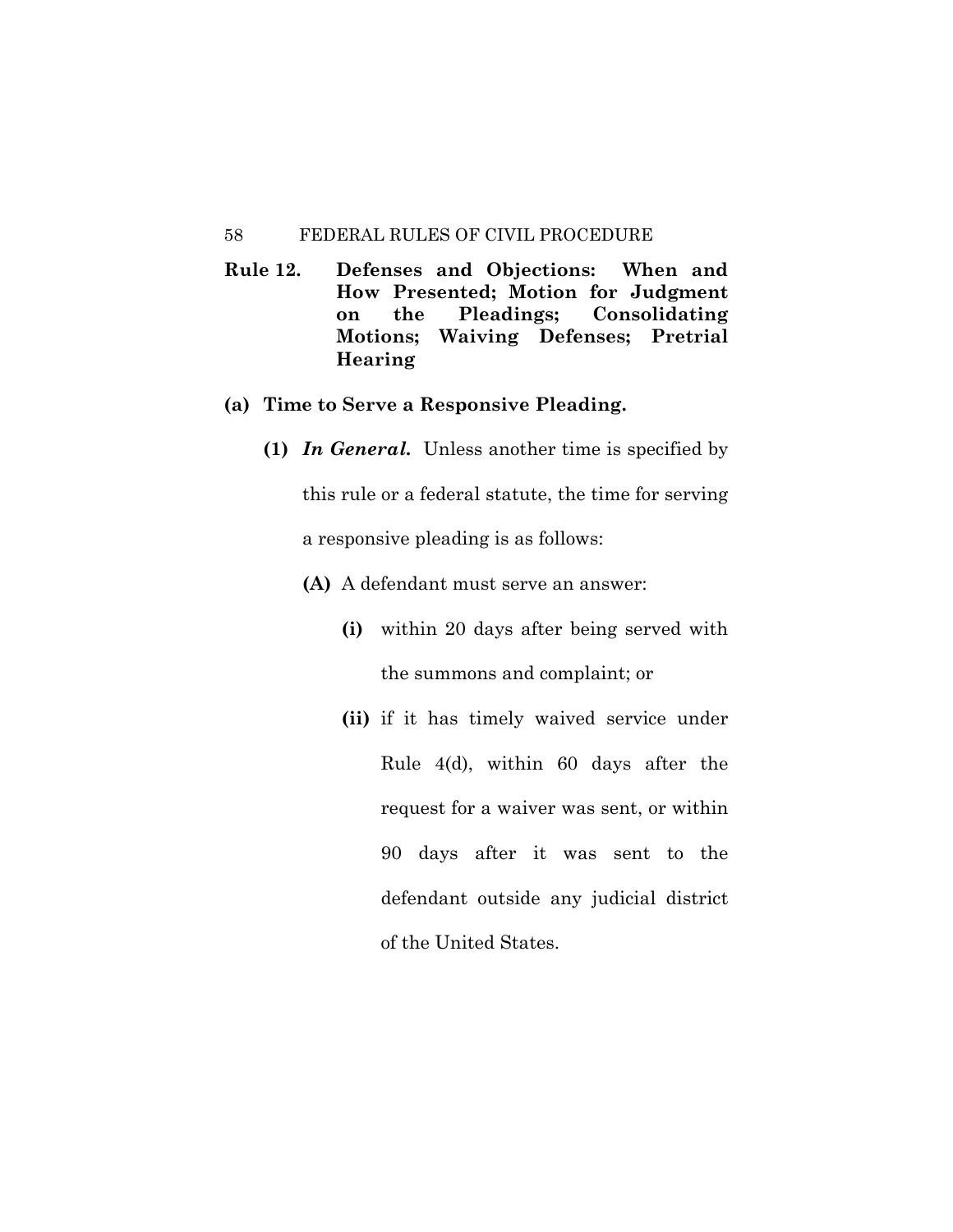- **(B)** A party must serve an answer to a counterclaim or crossclaim within 20 days after being served with the pleading that states the counterclaim or crossclaim.
- **(C)** A party must serve a reply to an answer within 20 days after being served with an order to reply, unless the order specifies a different time.
- **(2)** *United States and Its Agencies, Officers, or Employees Sued in an Official Capacity.* The United States, a United States agency, or a United States officer or employee sued only in an official capacity must serve an answer to a complaint, counterclaim, or crossclaim within 60 days after service on the United States attorney.
- **(3)** *United States Officers or Employees Sued in an Individual Capacity.* A United States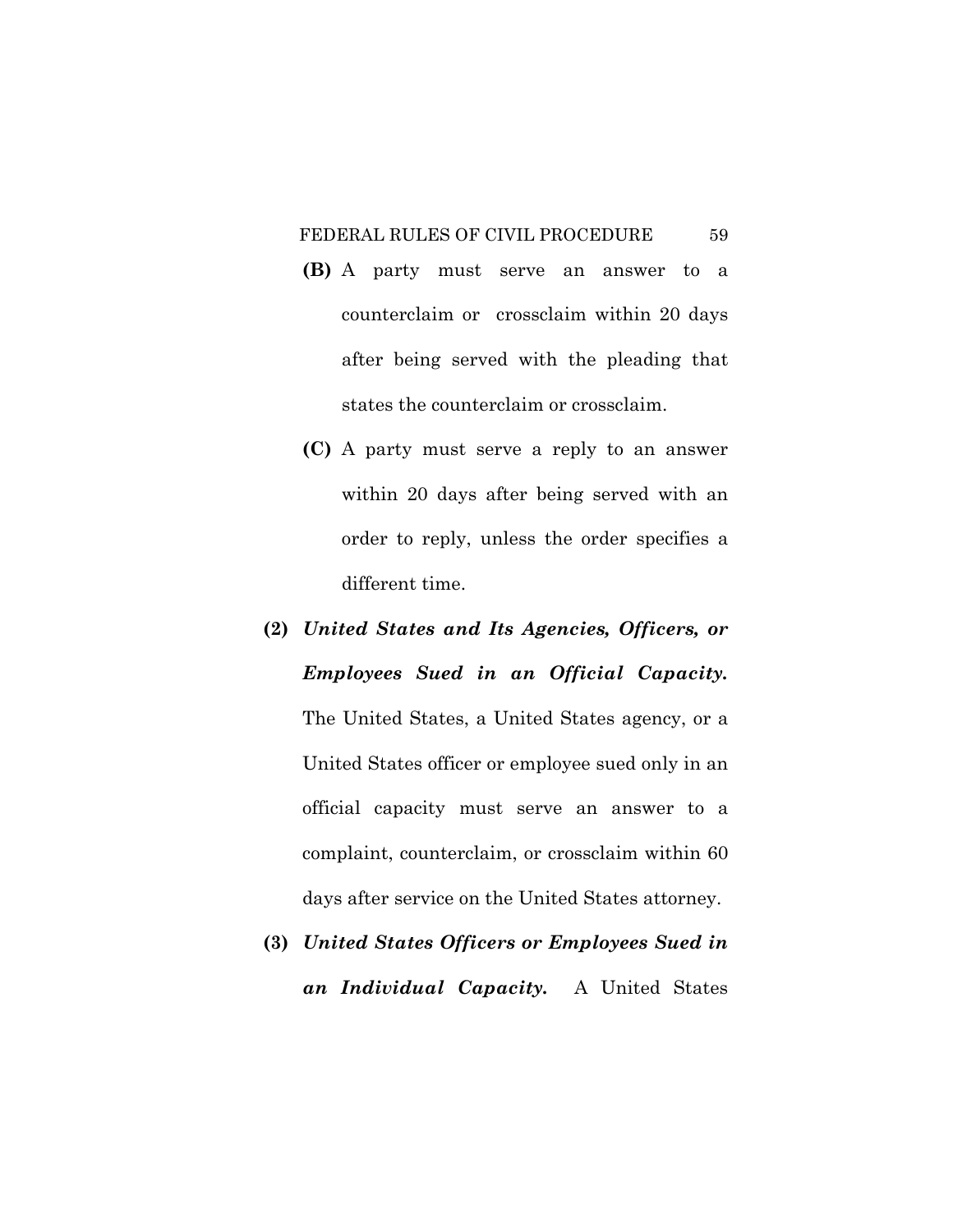officer or employee sued in an individual capacity for an act or omission occurring in connection with duties performed on the United States' behalf must serve an answer to a complaint, counterclaim, or crossclaim within 60 days after service on the officer or employee or service on the United States attorney, whichever is later.

- **(4)** *Effect of a Motion.* Unless the court sets a different time, serving a motion under this rule alters these periods as follows:
	- **(A)** if the court denies the motion or postpones its disposition until trial, the responsive pleading must be served within 10 days after notice of the court's action; or
	- **(B)** if the court grants a motion for a more definite statement, the responsive pleading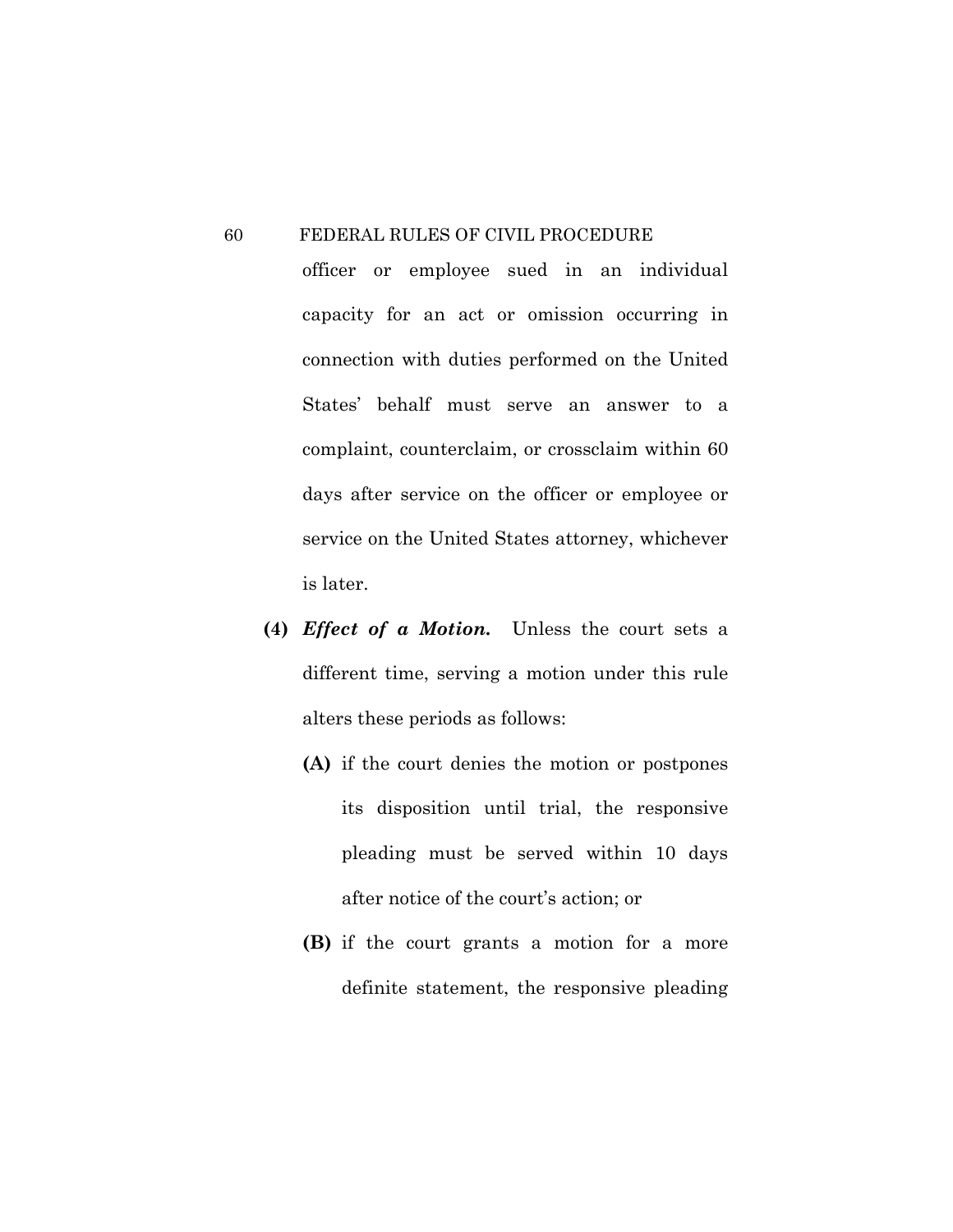# FEDERAL RULES OF CIVIL PROCEDURE 61 must be served within 10 days after the more definite statement is served.

- **(b) How to Present Defenses.** Every defense to a claim for relief in any pleading must be asserted in the responsive pleading if one is required. But a party may assert the following defenses by motion:
	- **(1)** lack of subject-matter jurisdiction;
	- **(2)** lack of personal jurisdiction;
	- **(3)** improper venue;
	- **(4)** insufficient process;
	- **(5)** insufficient service of process;
	- **(6)** failure to state a claim upon which relief can be granted; and
	- **(7)** failure to join a party under Rule 19.

A motion asserting any of these defenses must be made before pleading if a responsive pleading is allowed. If a pleading sets out a claim for relief that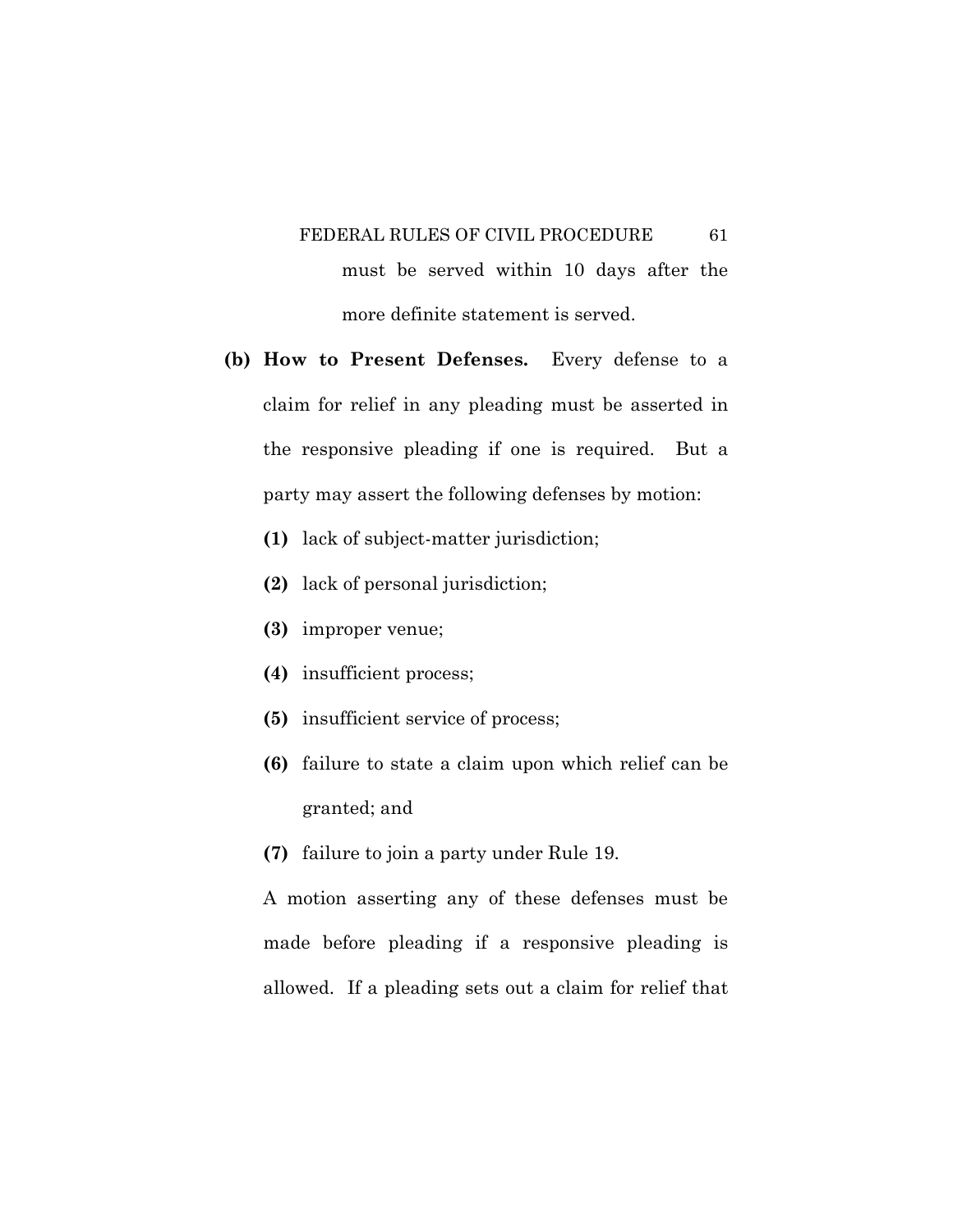does not require a responsive pleading, an opposing party may assert at trial any defense to that claim. No defense or objection is waived by joining it with one or more other defenses or objections in a responsive pleading or in a motion.

- **(c) Motion for Judgment on the Pleadings.** After the pleadings are closed — but early enough not to delay trial — a party may move for judgment on the pleadings.
- **(d) Result of Presenting Matters Outside the Pleadings.** If, on a motion under Rule 12(b)(6) or 12(c), matters outside the pleadings are presented to and not excluded by the court, the motion must be treated as one for summary judgment under Rule 56. All parties must be given a reasonable opportunity to present all the material that is pertinent to the motion.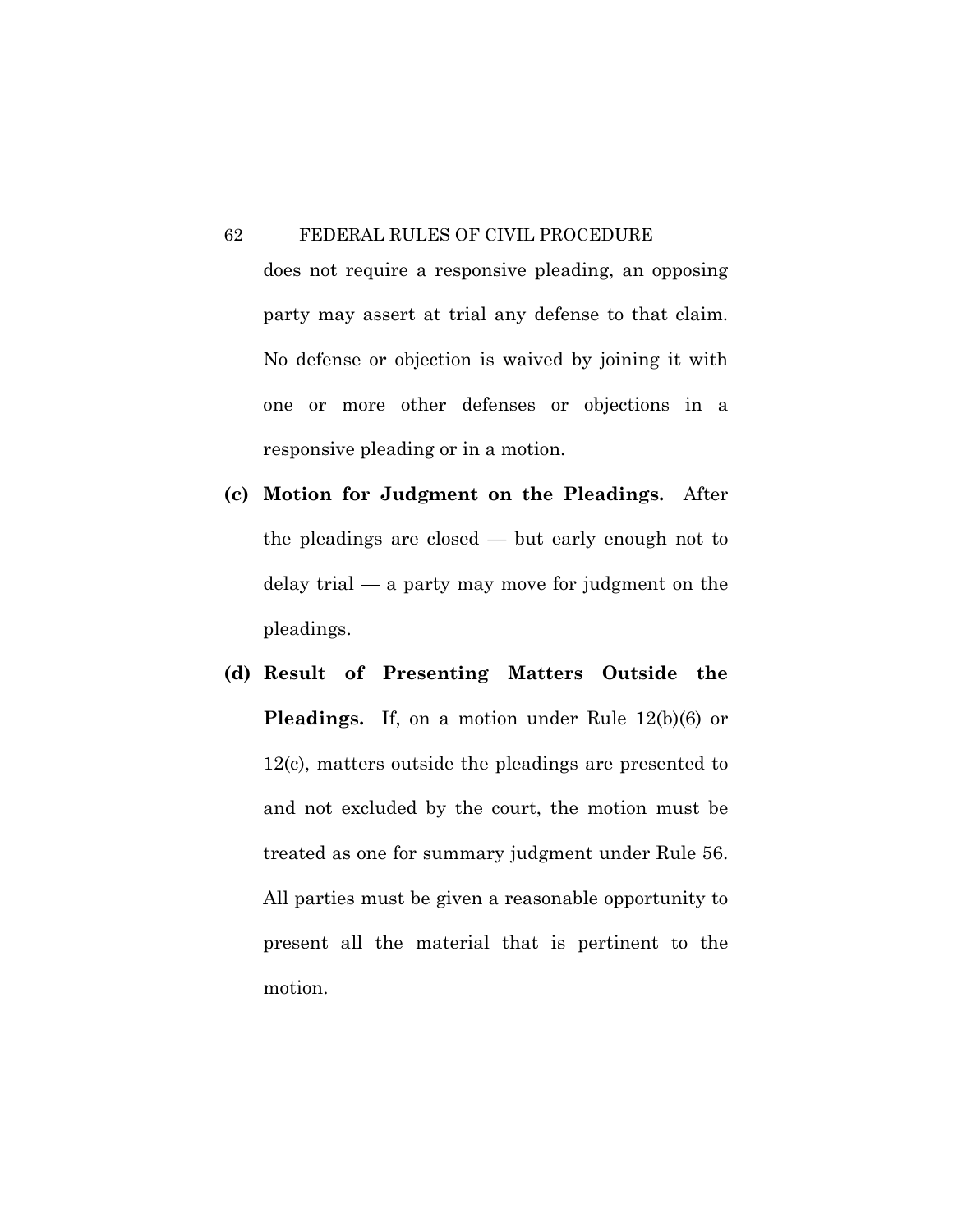- **(e) Motion for a More Definite Statement.** A party may move for a more definite statement of a pleading to which a responsive pleading is allowed but which is so vague or ambiguous that the party cannot reasonably prepare a response. The motion must be made before filing a responsive pleading and must point out the defects complained of and the details desired. If the court orders a more definite statement and the order is not obeyed within 10 days after notice of the order or within the time the court sets, the court may strike the pleading or issue any other appropriate order.
- **(f) Motion to Strike.** The court may strike from a pleading an insufficient defense or any redundant, immaterial, impertinent, or scandalous matter. The court may act:
	- **(1)** on its own; or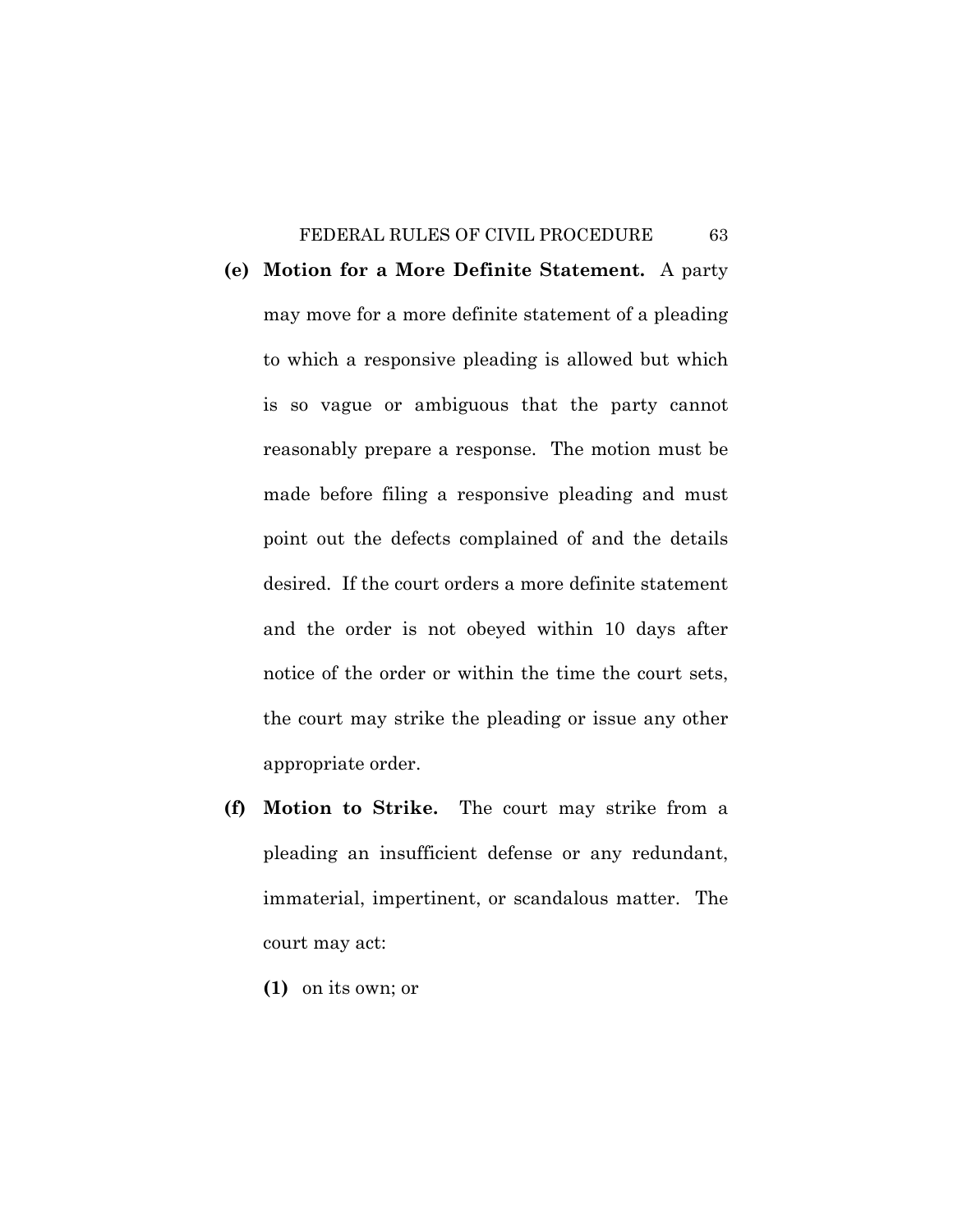- **(2)** on motion made by a party either before responding to the pleading or, if a response is not allowed, within 20 days after being served with the pleading.
- **(g) Joining Motions.** 
	- **(1)** *Right to Join.* A motion under this rule may be joined with any other motion allowed by this rule.
	- **(2)** *Limitation on Further Motions.* Except as provided in Rule 12(h)(2) or (3), a party that makes a motion under this rule must not make another motion under this rule raising a defense or objection that was available to the party but omitted from its earlier motion.
- **(h) Waiving and Preserving Certain Defenses.** 
	- **(1)** *When Some Are Waived.* A party waives any defense listed in Rule 12(b)(2)-(5) by: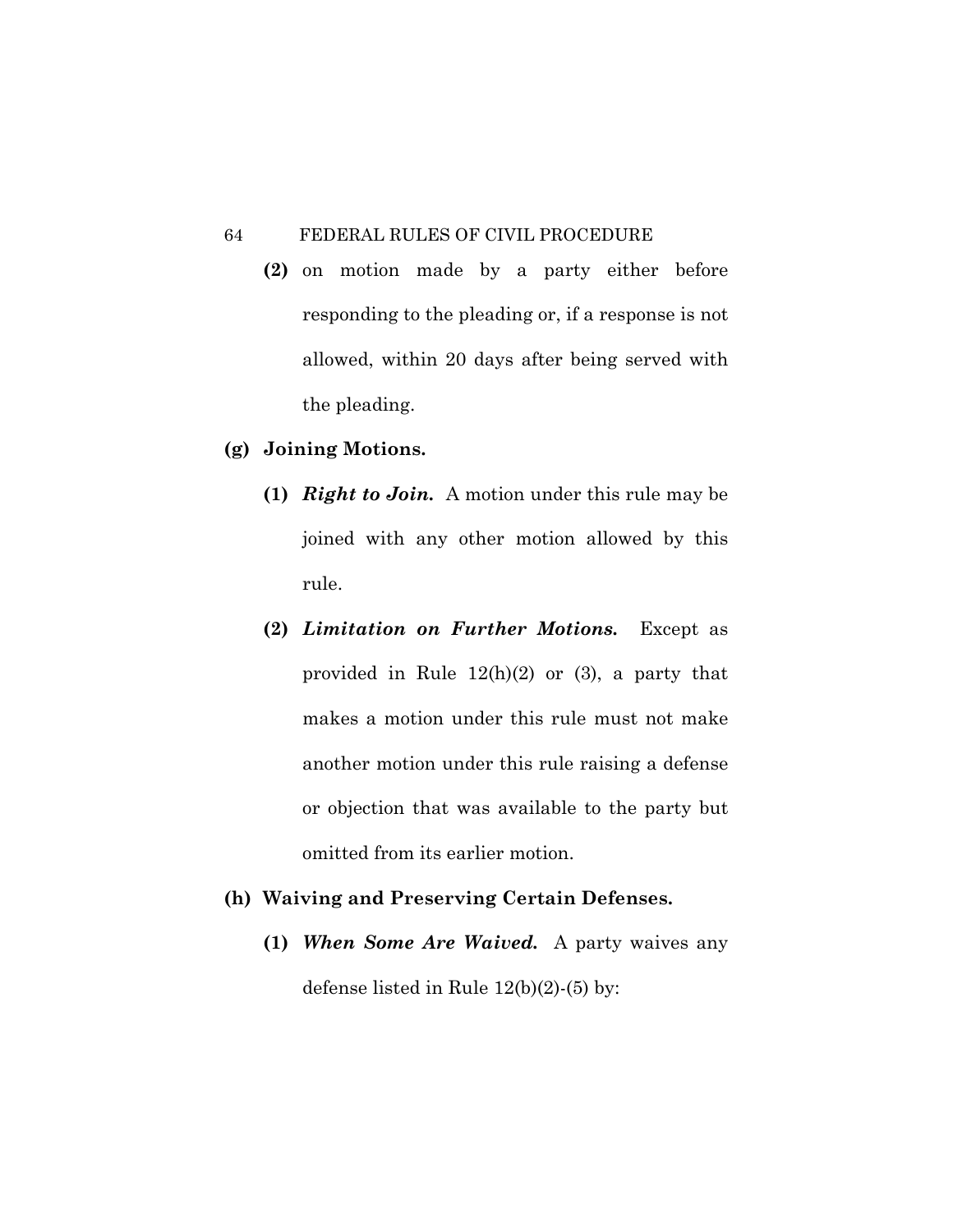- **(A)** omitting it from a motion in the circumstances described in Rule 12(g)(2); or
- **(B)** failing to either:
	- **(i)** make it by motion under this rule; or
	- **(ii)** include it in a responsive pleading or in an amendment allowed by Rule 15(a)(1) as a matter of course.
- **(2)** *When to Raise Others.* Failure to state a claim upon which relief can be granted, to join a person required by Rule 19(b), or to state a legal defense to a claim may be raised:
	- **(A)** in any pleading allowed or ordered under Rule 7(a);
	- **(B)** by a motion under Rule 12(c); or **(C)** at trial.
- **(3)** *Lack of Subject-Matter Jurisdiction.* If the court determines at any time that it lacks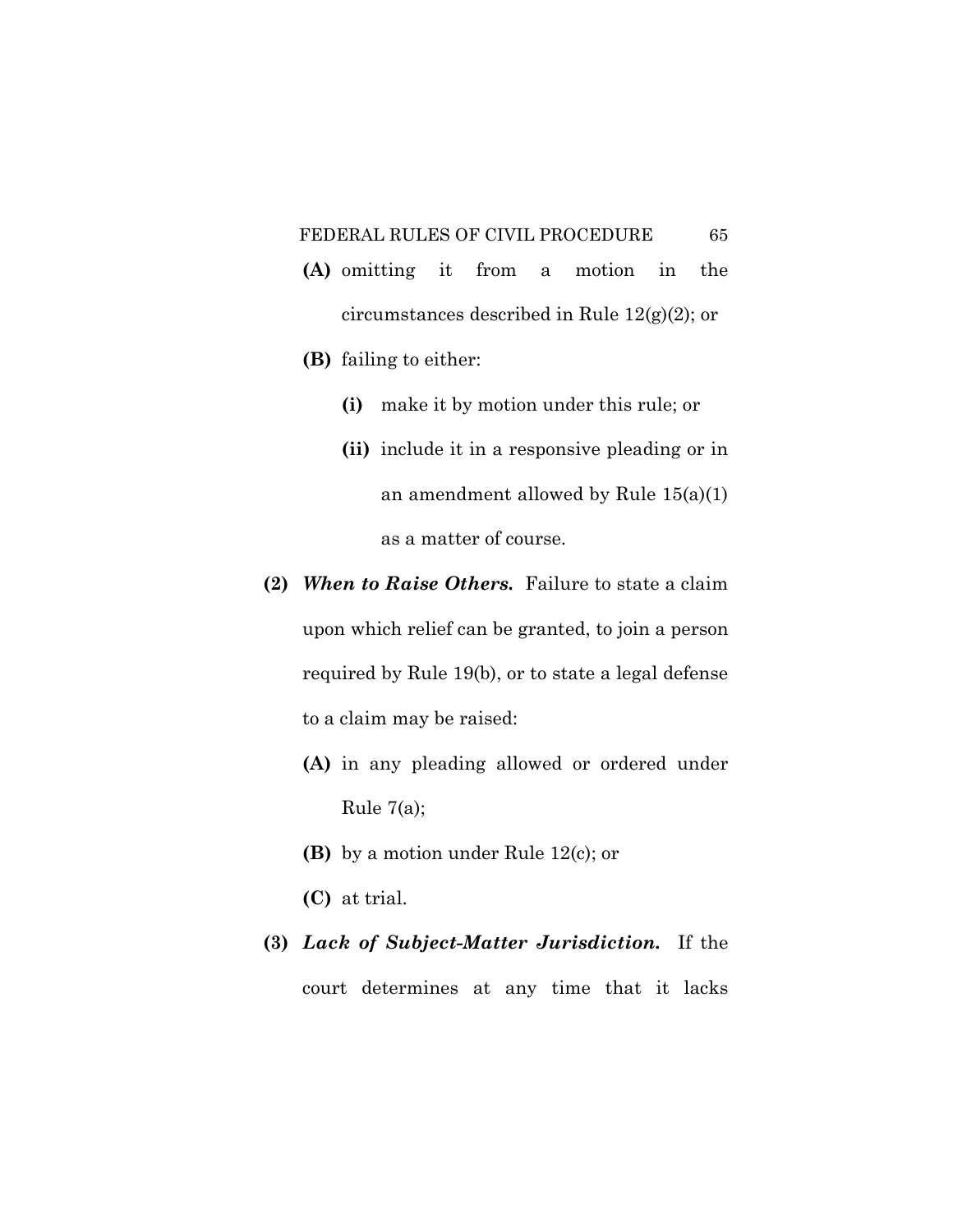- 66 FEDERAL RULES OF CIVIL PROCEDURE subject-matter jurisdiction, the court must dismiss the action.
- **(i) Hearing Before Trial.** If a party so moves, any defense listed in Rule  $12(b)(1)-(7)$  — whether made in a pleading or by motion — and a motion under Rule 12(c) must be heard and decided before trial unless the court orders a deferral until trial.

# **Rule 13. Counterclaim and Crossclaim**

- **(a) Compulsory Counterclaim.** 
	- **(1)** *In General.* A pleading must state as a counterclaim any claim that — at the time of its service — the pleader has against an opposing party if the claim:
		- **(A)** arises out of the transaction or occurrence that is the subject matter of the opposing party's claim; and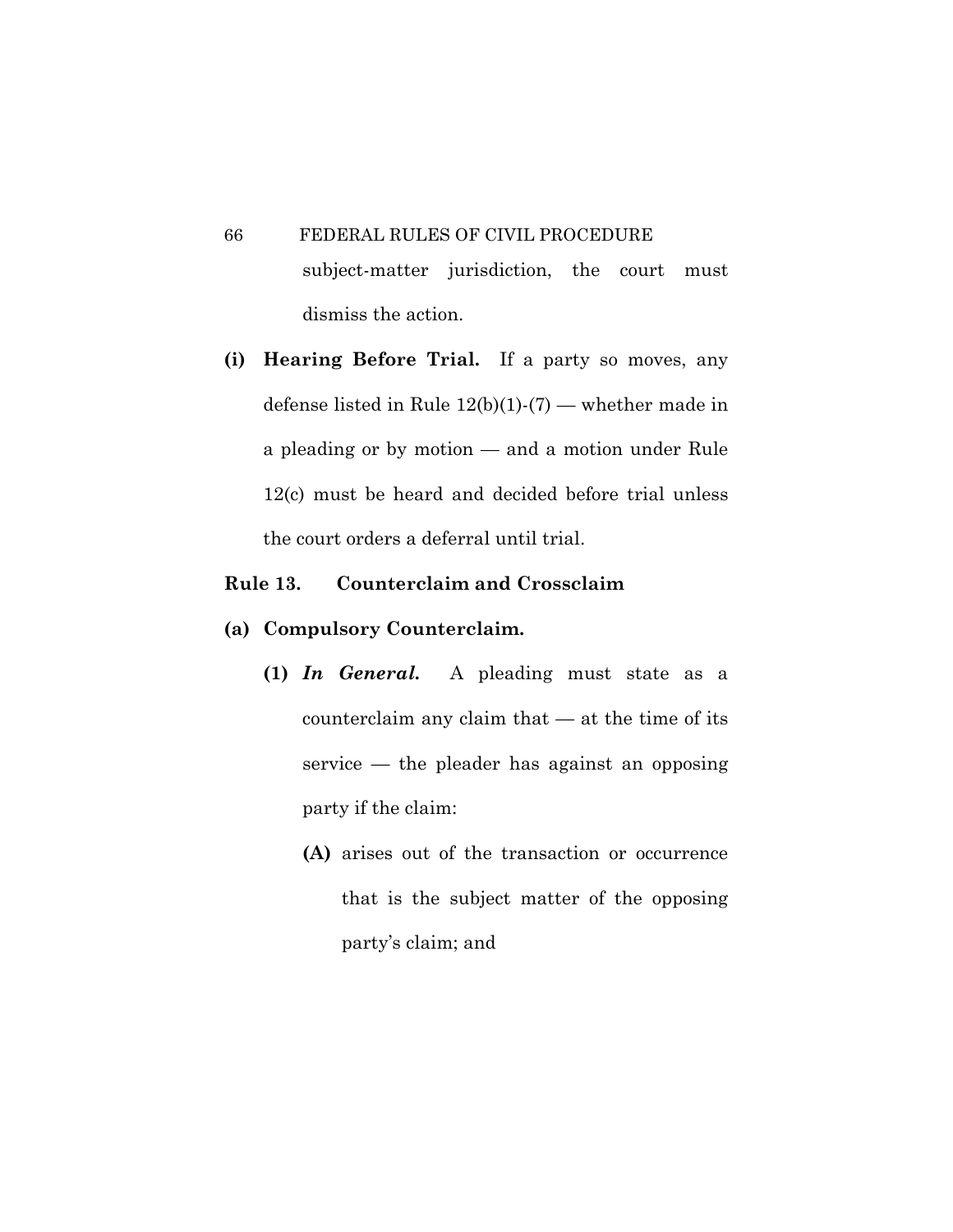- **(B)** does not require adding another party over whom the court cannot acquire jurisdiction.
- **(2)** *Exceptions.* The pleader need not state the claim if:
	- **(A)** when the action was commenced, the claim was the subject of another pending action; or
	- **(B)** the opposing party sued on its claim by attachment or other process that did not establish personal jurisdiction over the pleader on that claim, and the pleader does not assert any counterclaim under this rule.
- **(b) Permissive Counterclaim.** A pleading may state as a counterclaim against an opposing party any claim that is not compulsory.
- **(c) Relief Sought in a Counterclaim.** A counterclaim need not diminish or defeat the recovery sought by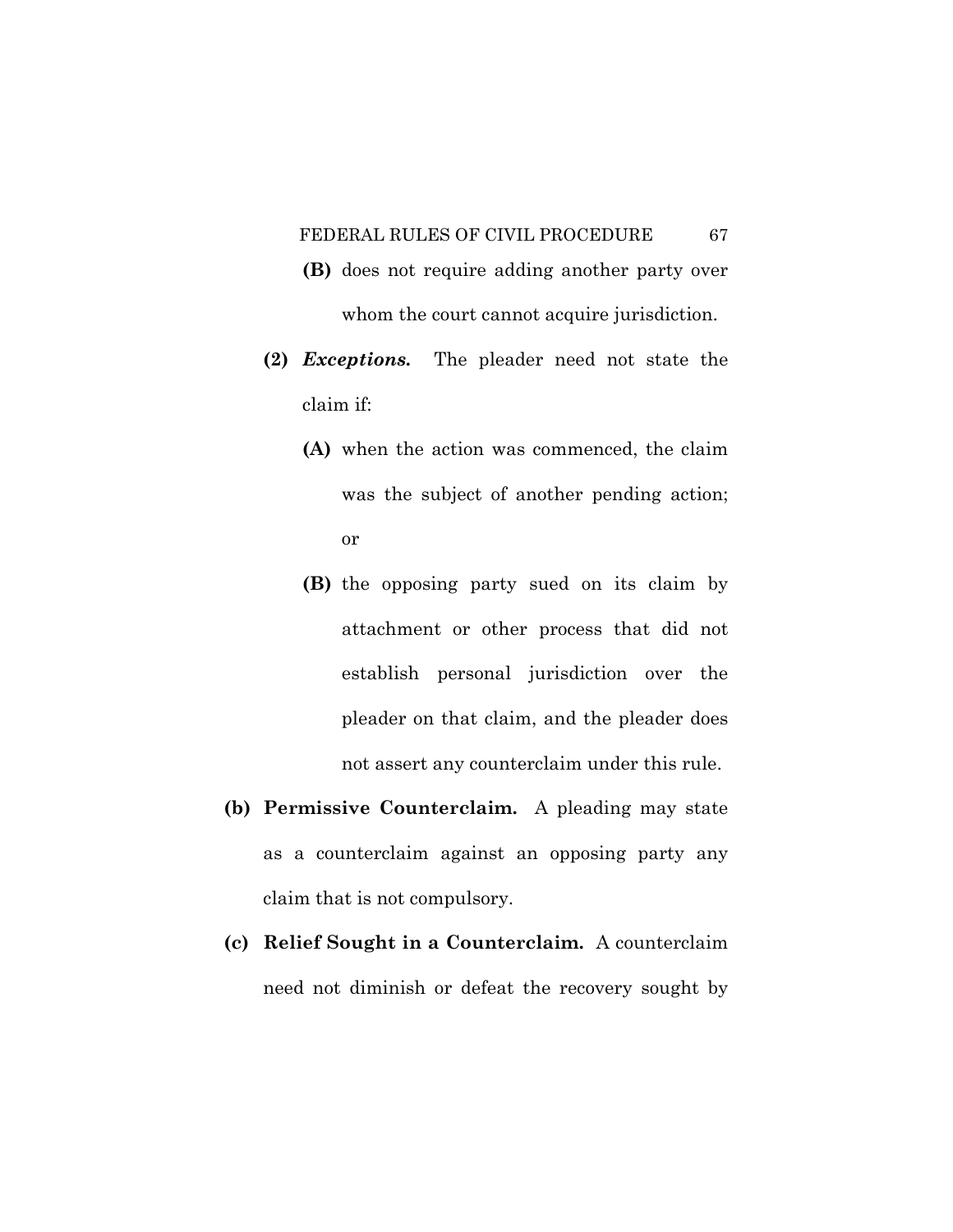the opposing party. It may request relief that exceeds in amount or differs in kind from the relief sought by the opposing party.

- **(d) Counterclaim Against the United States.** These rules do not expand the right to assert a counterclaim — or to claim a credit — against the United States or a United States officer or agency.
- **(e) Counterclaim Maturing or Acquired After Pleading.** The court may permit a party to file a supplemental pleading asserting a counterclaim that matured or was acquired by the party after serving an earlier pleading.
- **(f) Omitted Counterclaim.** The court may permit a party to amend a pleading to add a counterclaim if it was omitted through oversight, inadvertence, or excusable neglect or if justice so requires.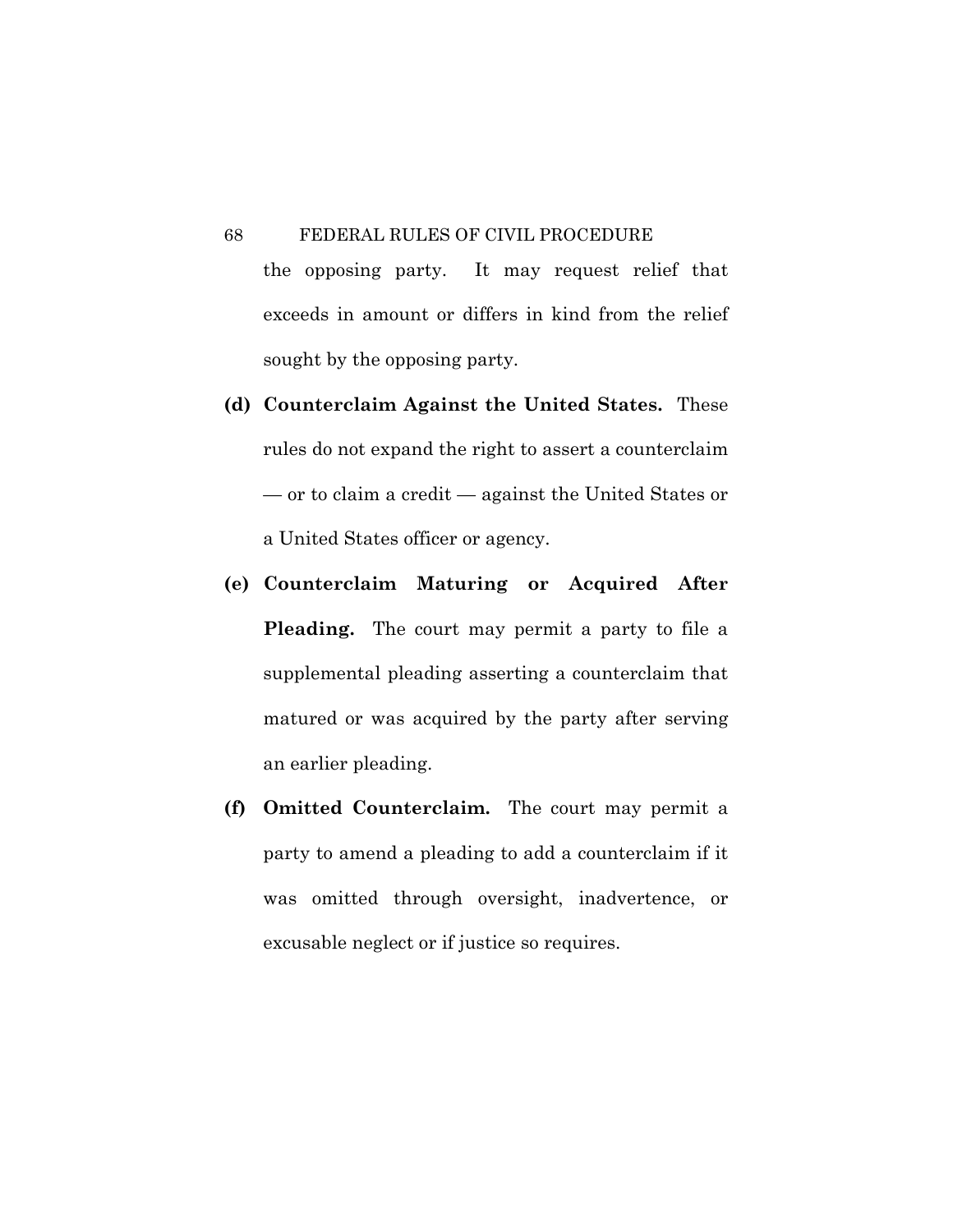- **(g) Crossclaim Against a Coparty.** A pleading may state as a crossclaim any claim by one party against a coparty if the claim arises out of the transaction or occurrence that is the subject matter of the original action or of a counterclaim, or if the claim relates to any property that is the subject matter of the original action. The crossclaim may include a claim that the coparty is or may be liable to the crossclaimant for all or part of a claim asserted in the action against the crossclaimant.
- **(h) Joining Additional Parties.** Rules 19 and 20 govern the addition of a person as a party to a counterclaim or crossclaim.
- **(i) Separate Trials; Separate Judgments.** If the court orders separate trials under Rule 42(b), it may enter judgment on a counterclaim or crossclaim under Rule 54(b) when it has jurisdiction to do so,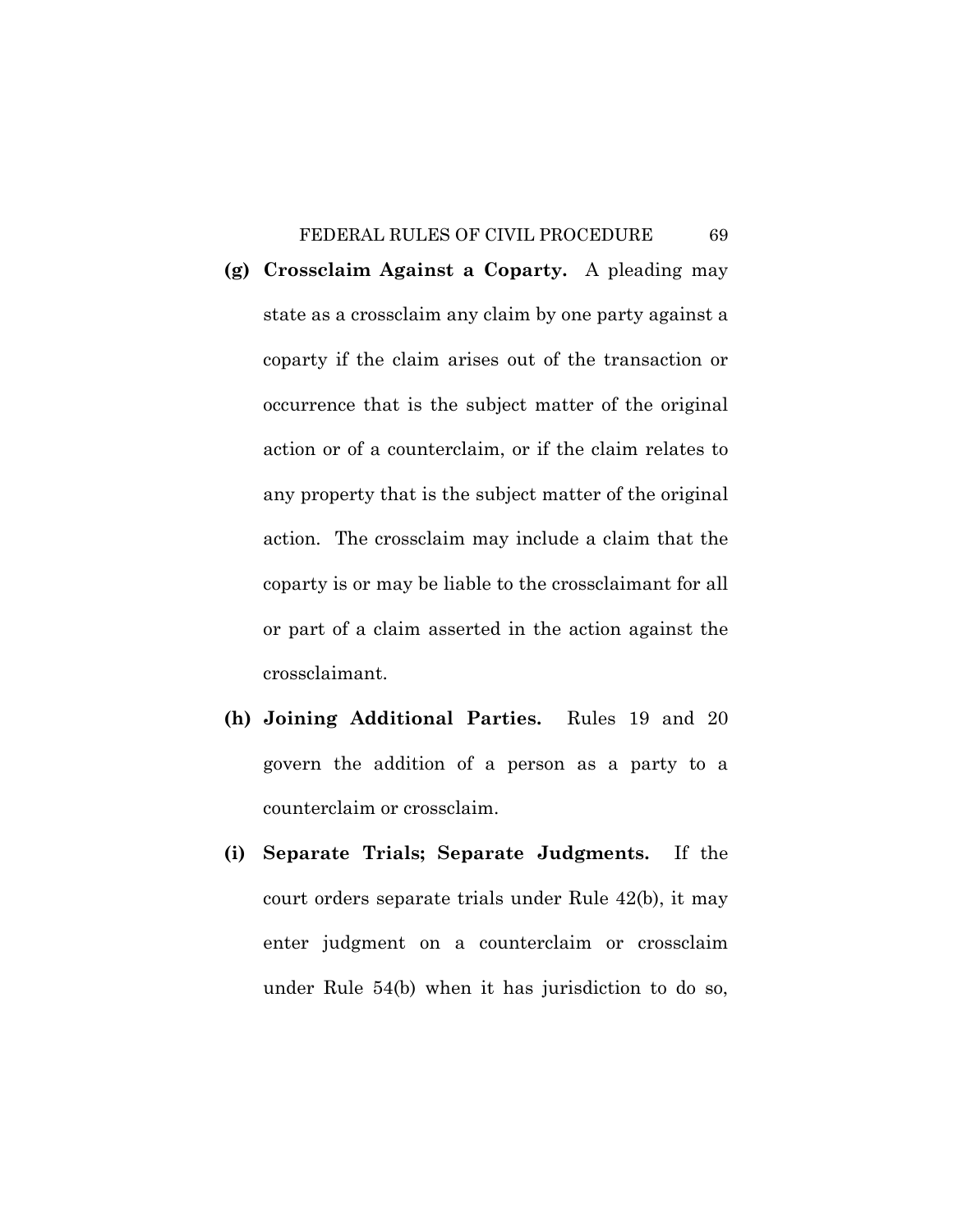even if the opposing party's claims have been dismissed or otherwise resolved.

## **Rule 14. Third-Party Practice**

- **(a) When a Defending Party May Bring in a Third Party.** 
	- **(1)** *Timing of the Summons and Complaint.*A defending party may, as third-party plaintiff, serve a summons and complaint on a nonparty who is or may be liable to it for all or part of the claim against it. But the third-party plaintiff must, by motion, obtain the court's leave if it files the third-party complaint more than 10 days after serving its original answer.
	- **(2)** *Third-Party Defendant's Claims and Defenses.* The person served with the summons and third-party complaint — the "third-party defendant":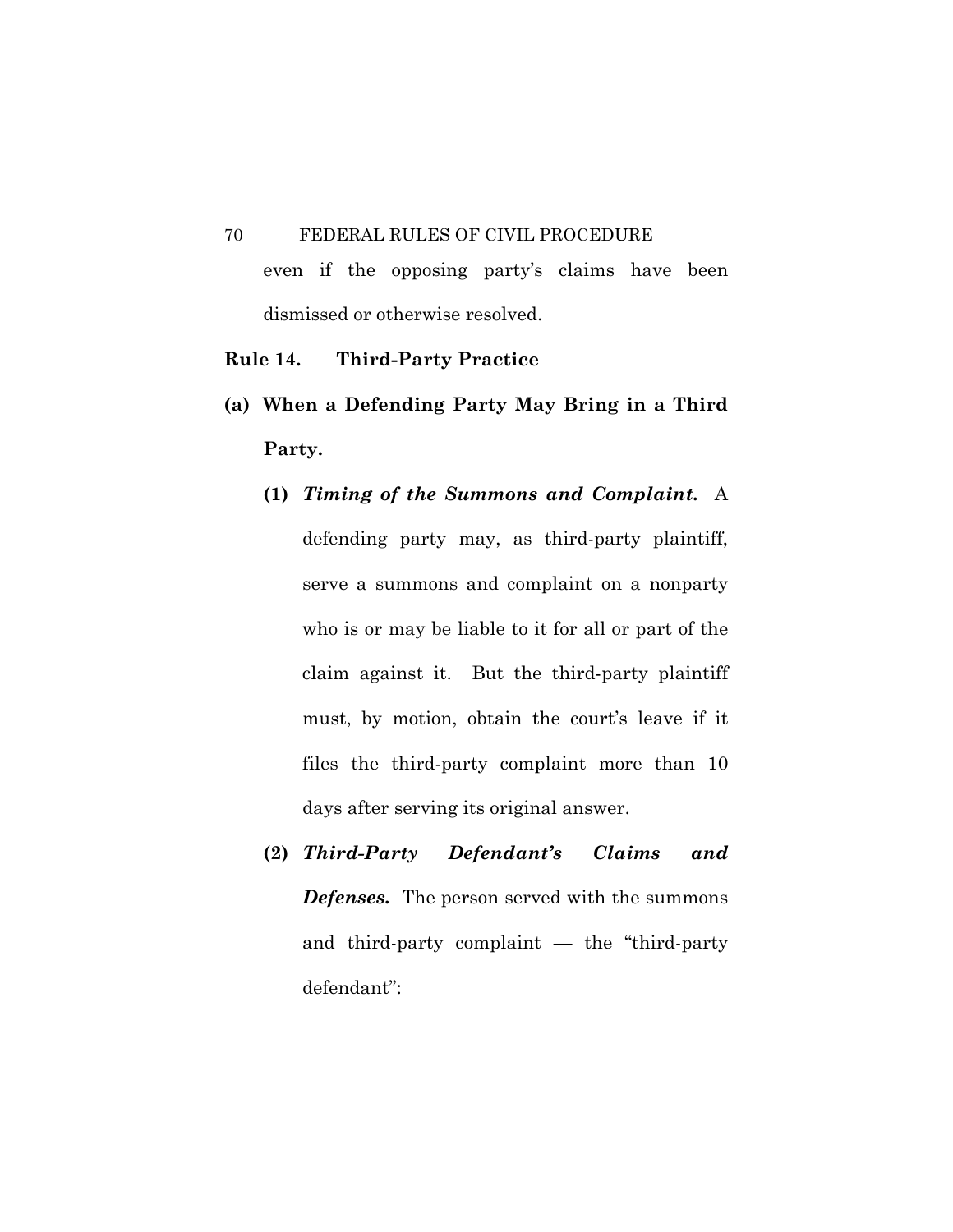- **(A)** must assert any defense against the thirdparty plaintiff's claim under Rule 12;
- **(B)** must assert any counterclaim against the third-party plaintiff under Rule 13(a), and may assert any counterclaim against the third-party plaintiff under Rule 13(b) or any crossclaim against another third-party defendant under Rule 13(g);
- **(C)** may assert against the plaintiff any defense that the third-party plaintiff has to the plaintiff's claim; and
- **(D)** may also assert against the plaintiff any claim arising out of the transaction or occurrence that is the subject matter of the plaintiff's claim against the third-party plaintiff.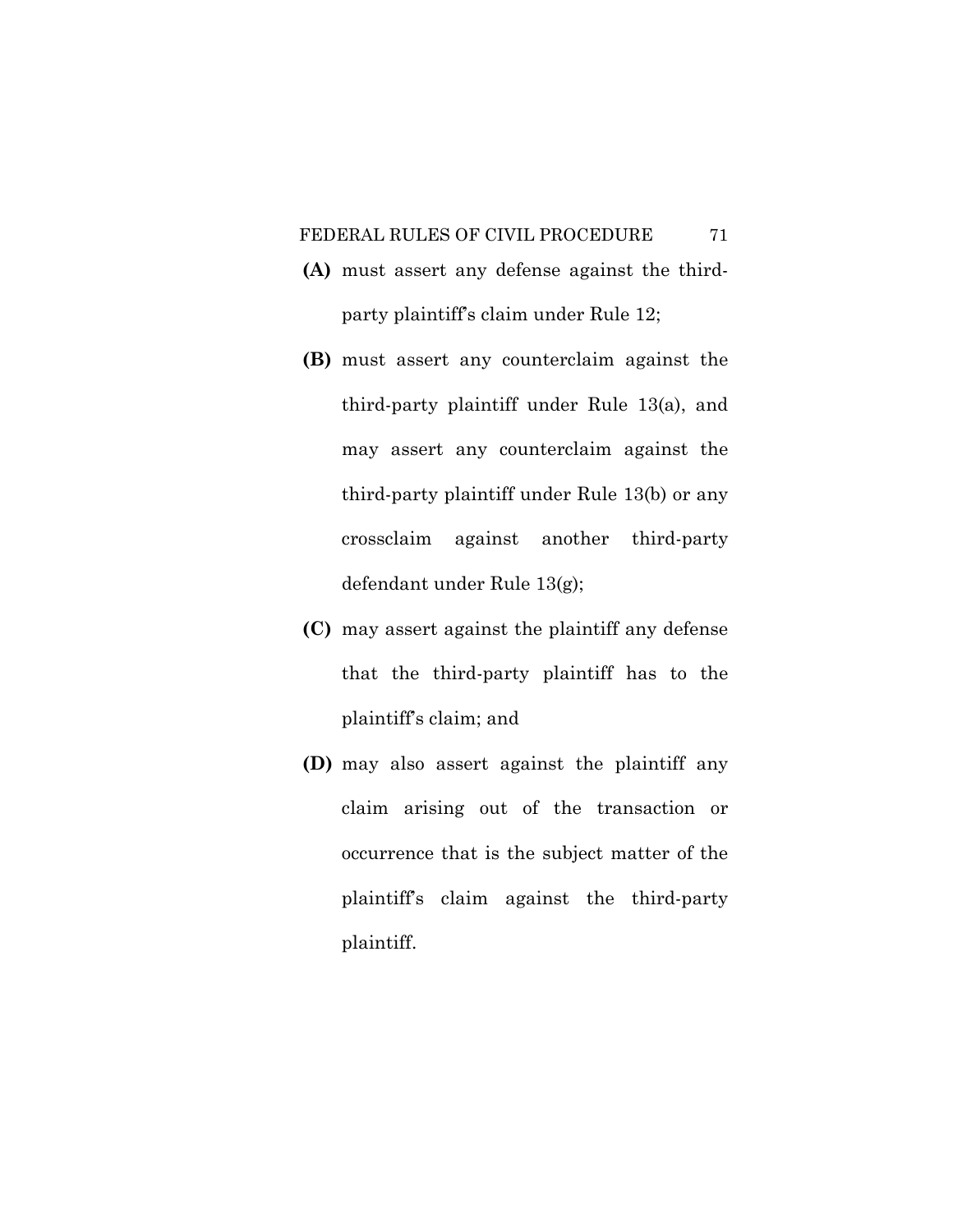- **(3)** *Plaintiff's Claims Against a Third-Party Defendant.* The plaintiff may assert against the third-party defendant any claim arising out of the transaction or occurrence that is the subject matter of the plaintiff's claim against the third-party plaintiff. The third-party defendant must then assert any defense under Rule 12 and any counterclaim under Rule 13(a), and may assert any counterclaim under Rule 13(b) or any crossclaim under Rule 13(g).
- **(4)** *Motion to Strike, Sever, or Try Separately.* Any party may move to strike the third-party claim, to sever it, or to try it separately.
- **(5)** *Third-Party Defendant's Claim Against a Nonparty.* A third-party defendant may proceed under this rule against a nonparty who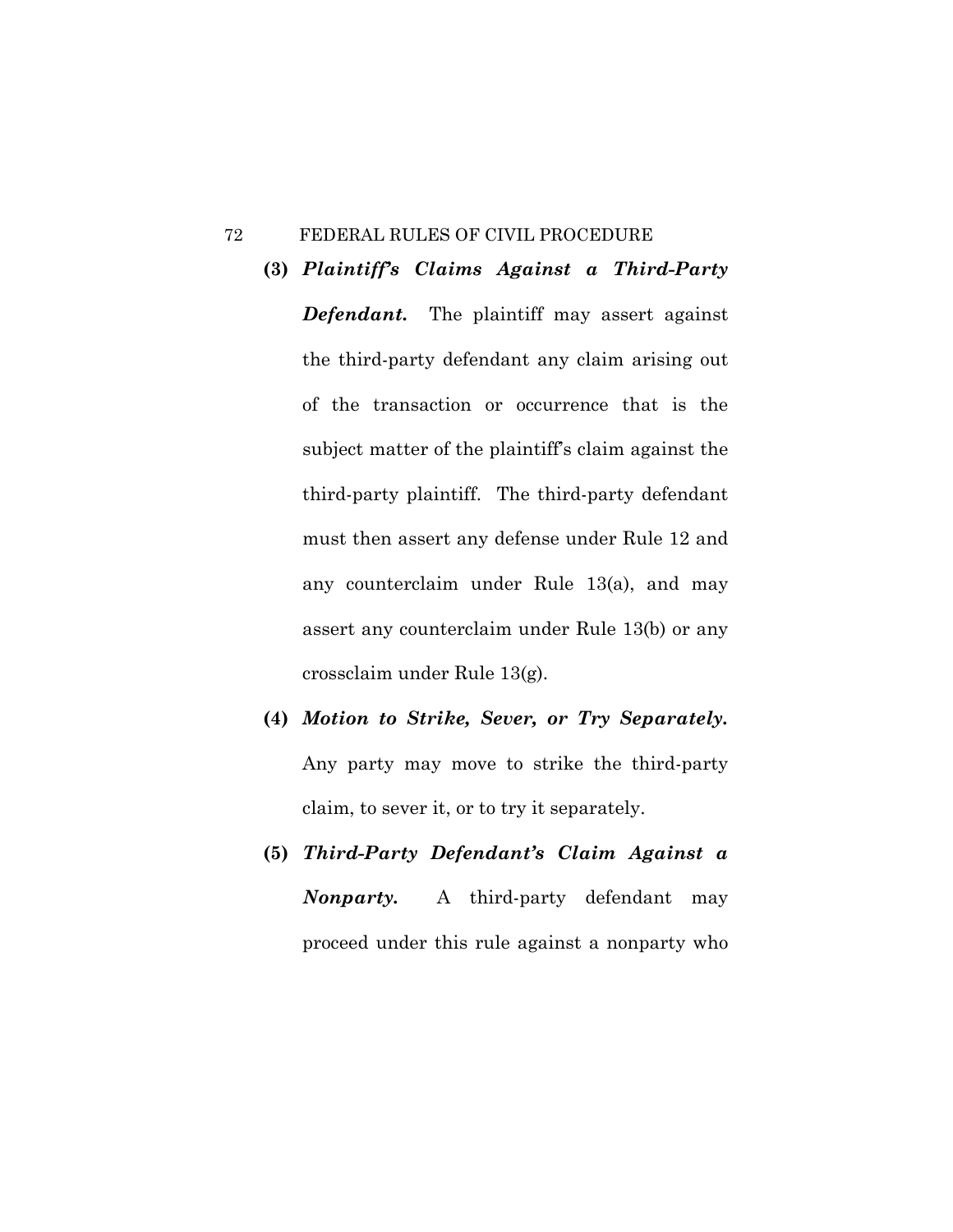FEDERAL RULES OF CIVIL PROCEDURE 73 is or may be liable to the third-party defendant for all or part of any claim against it.

- **(6)** *Third-Party Complaint In Rem.* If it is within the admiralty or maritime jurisdiction, a thirdparty complaint may be in rem. In that event, a reference in this rule to the "summons" includes the warrant of arrest, and a reference to the defendant or third-party plaintiff includes, when appropriate, a person who asserts a right under Supplemental Rule  $C(6)(a)(i)$  in the property arrested.
- **(b) When a Plaintiff May Bring in a Third Party.** When a claim is asserted against a plaintiff, the plaintiff may bring in a third party if this rule would allow a defendant to do so.
- **(c) Admiralty or Maritime Claim.**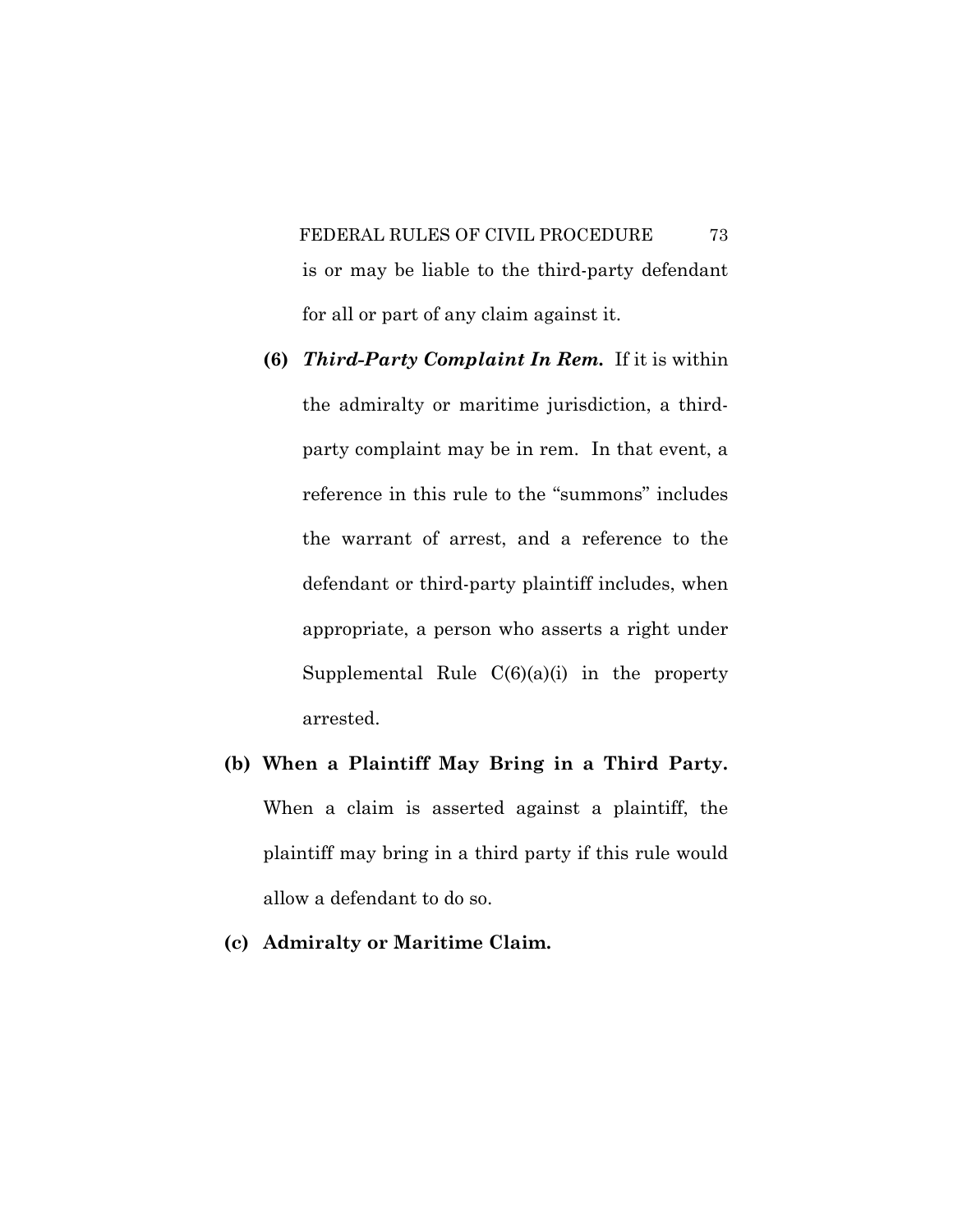- **(1)** *Scope of Impleader.* If a plaintiff asserts an admiralty or maritime claim under Rule 9(h), the defendant or a person who asserts a right under Supplemental Rule C(6)(a)(i) may, as a thirdparty plaintiff, bring in a third-party defendant who may be wholly or partly liable — either to the plaintiff or to the third-party plaintiff — for remedy over, contribution, or otherwise on account of the same transaction, occurrence, or series of transactions or occurrences.
- **(2)** *Defending Against a Demand for Judgment for the Plaintiff.* The third-party plaintiff may demand judgment in the plaintiff's favor against the third-party defendant. In that event, the third-party defendant must defend under Rule 12 against the plaintiff's claim as well as the third-party plaintiff's claim; and the action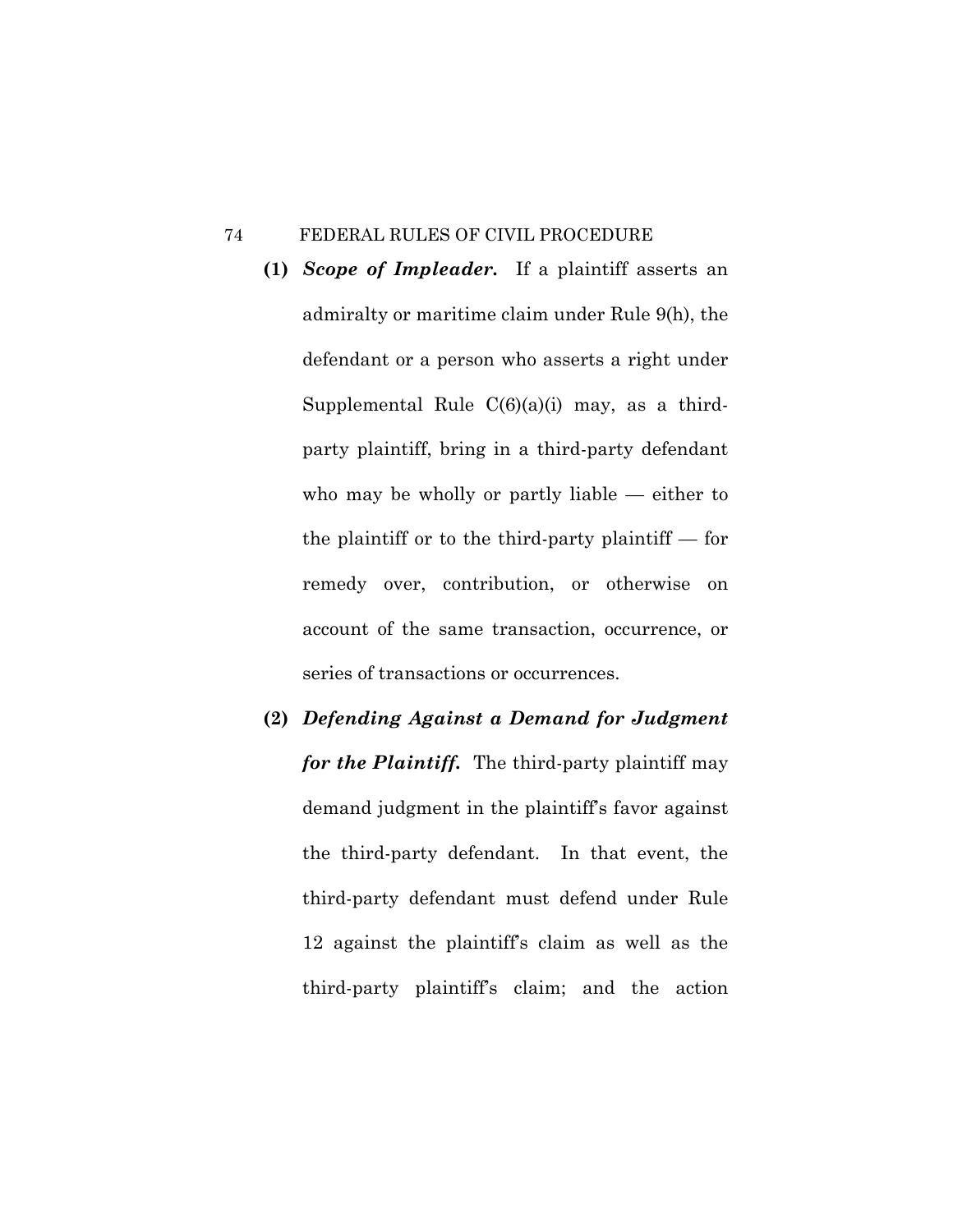FEDERAL RULES OF CIVIL PROCEDURE 75 proceeds as if the plaintiff had sued both the third-party defendant and the third-party plaintiff.

## **Rule 15. Amended and Supplemental Pleadings**

- **(a) Amendments Before Trial.** 
	- **(1)** *Amending as a Matter of Course.* A party may amend its pleading once as a matter of course:
		- **(A)** before being served with a responsive pleading; or
		- **(B)** within 20 days after serving the pleading if a responsive pleading is not allowed and the action is not yet on the trial calendar.
	- **(2)** *Other Amendments.* In all other cases, a party may amend its pleading only with the opposing party's written consent or the court's leave. The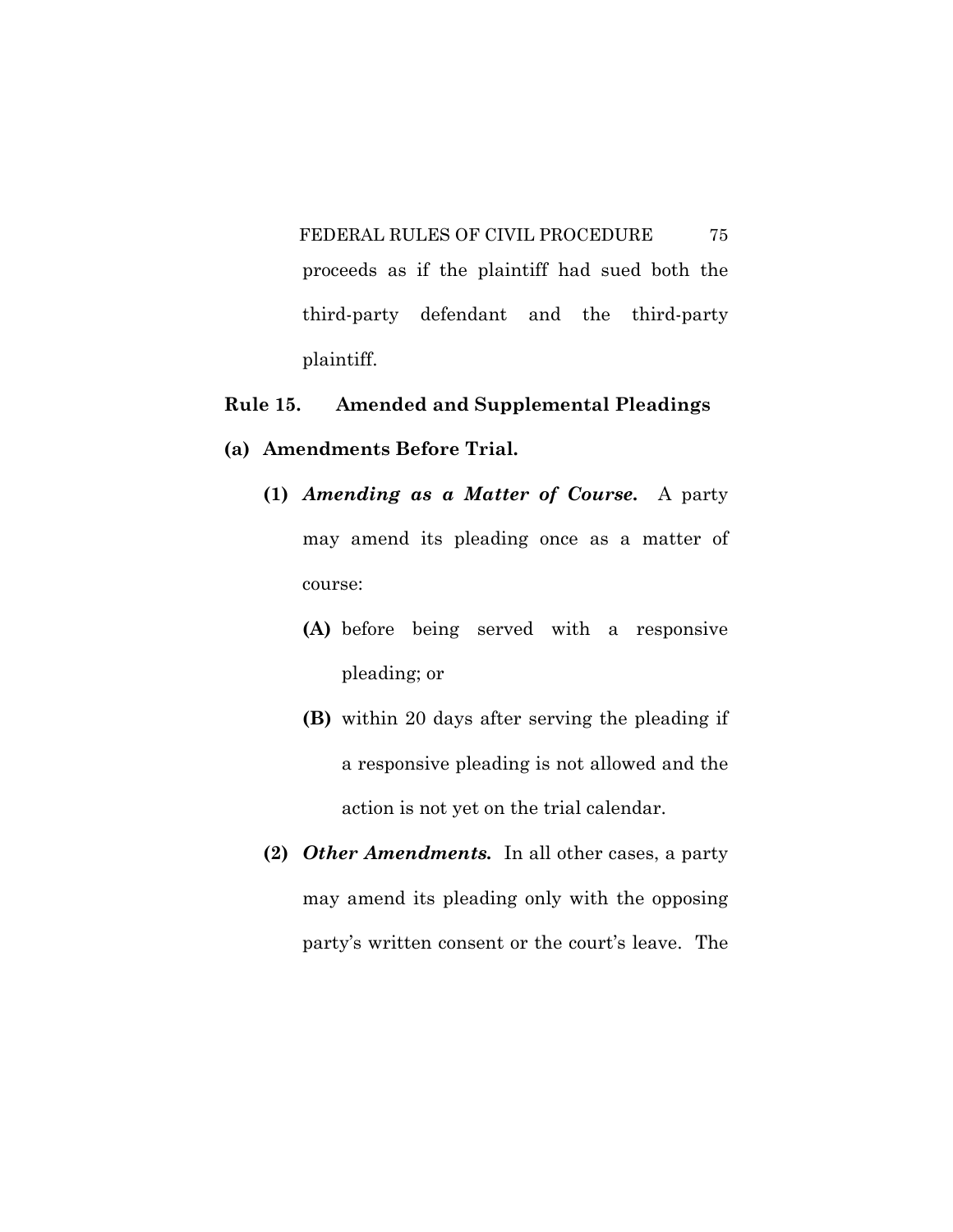## 76 FEDERAL RULES OF CIVIL PROCEDURE court should freely give leave when justice so requires.

**(3)** *Time to Respond.* Unless the court orders otherwise, any required response to an amended pleading must be made within the time remaining to respond to the original pleading or within 10 days after service of the amended pleading, whichever is later.

## **(b) Amendments During and After Trial.**

**(1)** *Based on an Objection at Trial.* If, at trial, a party objects that evidence is not within the issues raised in the pleadings, the court may permit the pleadings to be amended. The court should freely permit an amendment when doing so will aid in presenting the merits and the objecting party fails to satisfy the court that the evidence would prejudice that party's action or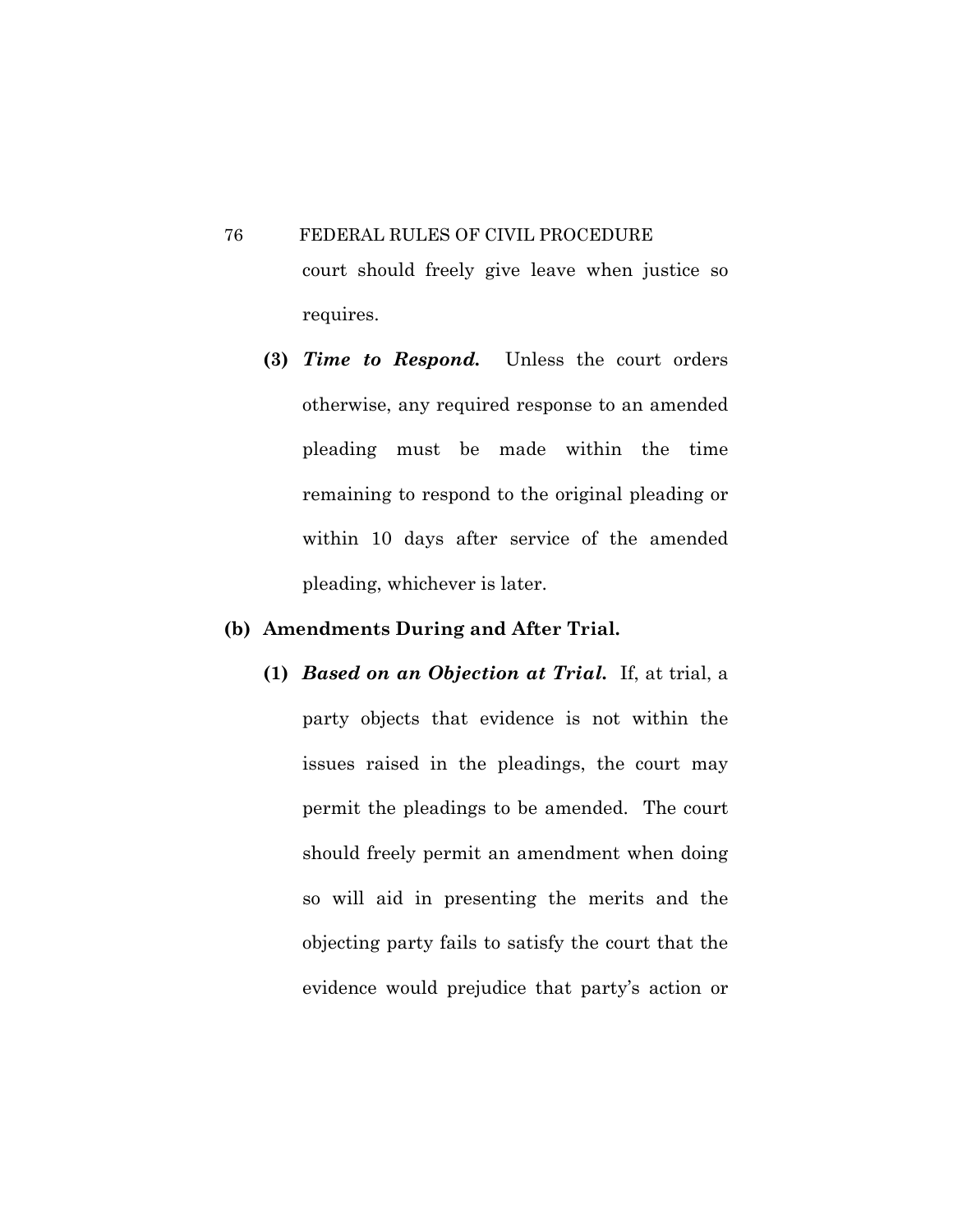# FEDERAL RULES OF CIVIL PROCEDURE 77 defense on the merits. The court may grant a continuance to enable the objecting party to meet the evidence.

**(2)** *For Issues Tried by Consent.* When an issue not raised by the pleadings is tried by the parties' express or implied consent, it must be treated in all respects as if raised in the pleadings. A party may move — at any time, even after judgment — to amend the pleadings to conform them to the evidence and to raise an unpleaded issue. But failure to amend does not affect the result of the trial of that issue.

## **(c) Relation Back of Amendments.**

**(1)** *When an Amendment Relates Back.* An amendment to a pleading relates back to the date of the original pleading when: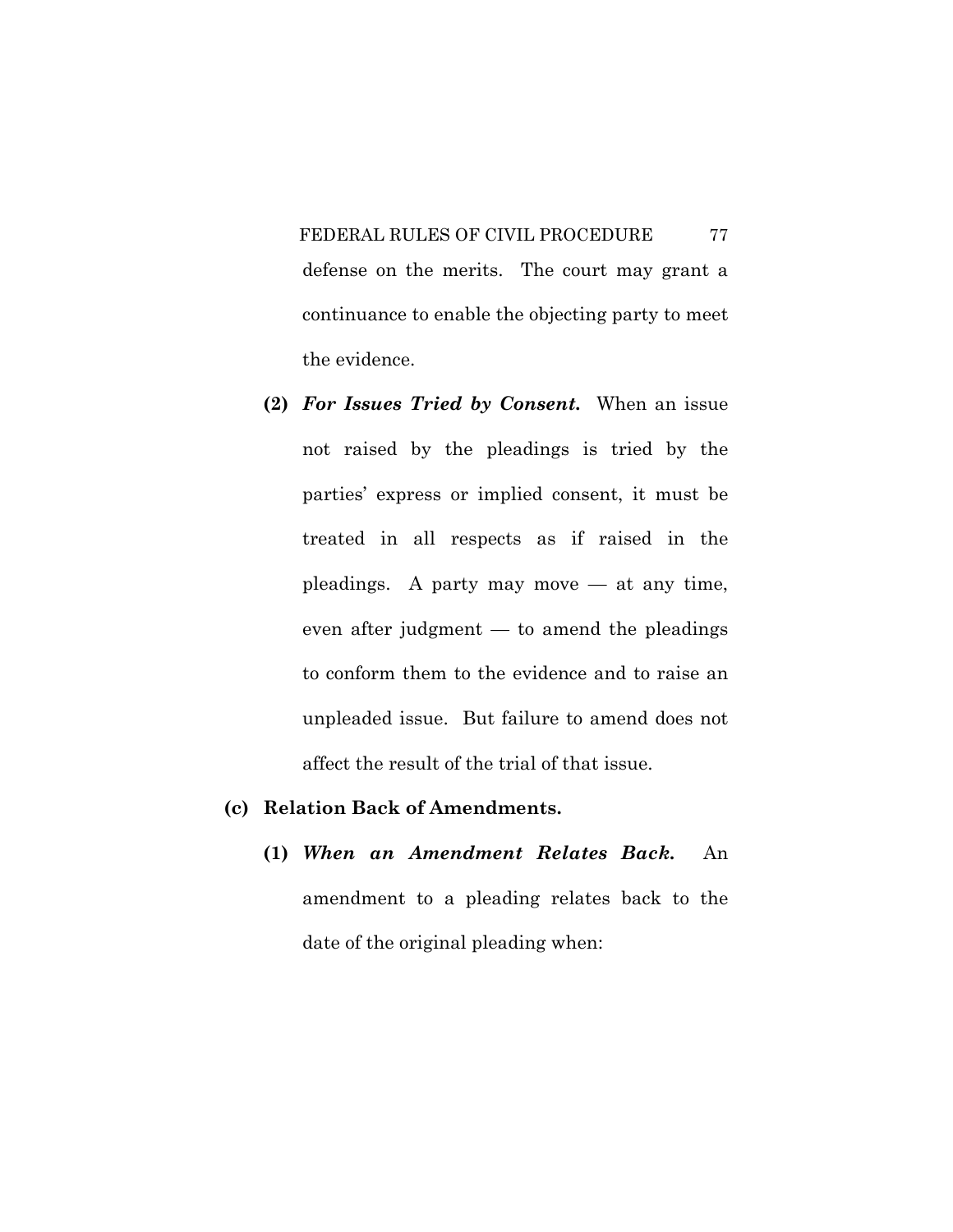- **(A)** the law that provides the applicable statute of limitations allows relation back;
- **(B)** the amendment asserts a claim or defense that arose out of the conduct, transaction, or occurrence set out — or attempted to be set out — in the original pleading; or
- **(C)** the amendment changes the party or the naming of the party against whom a claim is asserted, if Rule  $15(c)(1)(B)$  is satisfied and if, within the period provided by Rule 4(m) for serving the summons and complaint, the party to be brought in by amendment:
	- **(i)** received such notice of the action that it will not be prejudiced in defending on the merits; and
	- **(ii)** knew or should have known that the action would have been brought against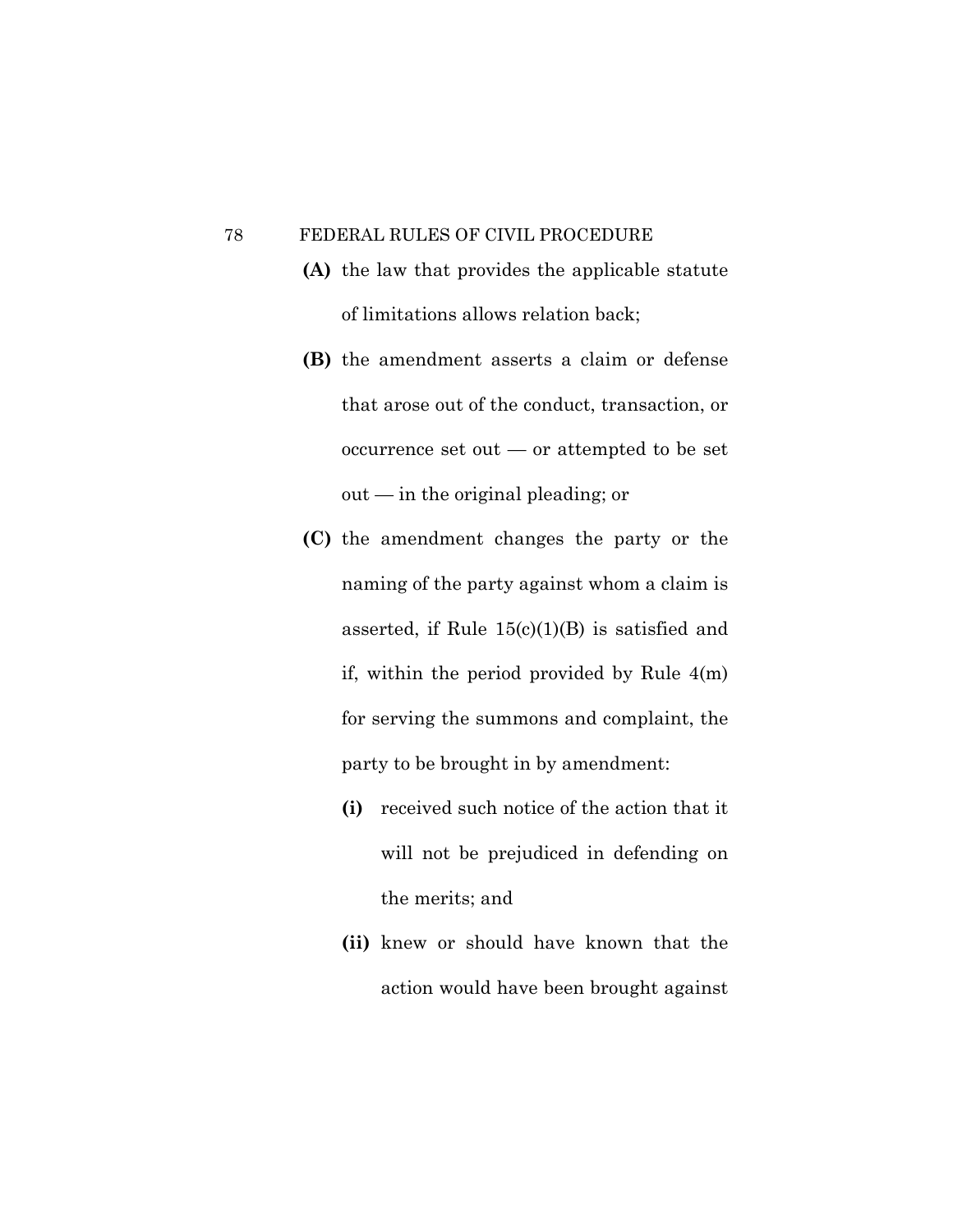it, but for a mistake concerning the proper party's identity.

- **(2)** *Notice to the United States***.** When the United States or a United States officer or agency is added as a defendant by amendment, the notice requirements of Rule  $15(c)(1)(C)(i)$  and (ii) are satisfied if, during the stated period, process was delivered or mailed to the United States attorney or the United States attorney's designee, to the Attorney General of the United States, or to the officer or agency.
- **(d) Supplemental Pleadings.** On motion and reasonable notice, the court may, on just terms, permit a party to serve a supplemental pleading setting out any transaction, occurrence, or event that happened after the date of the pleading to be supplemented. The court may permit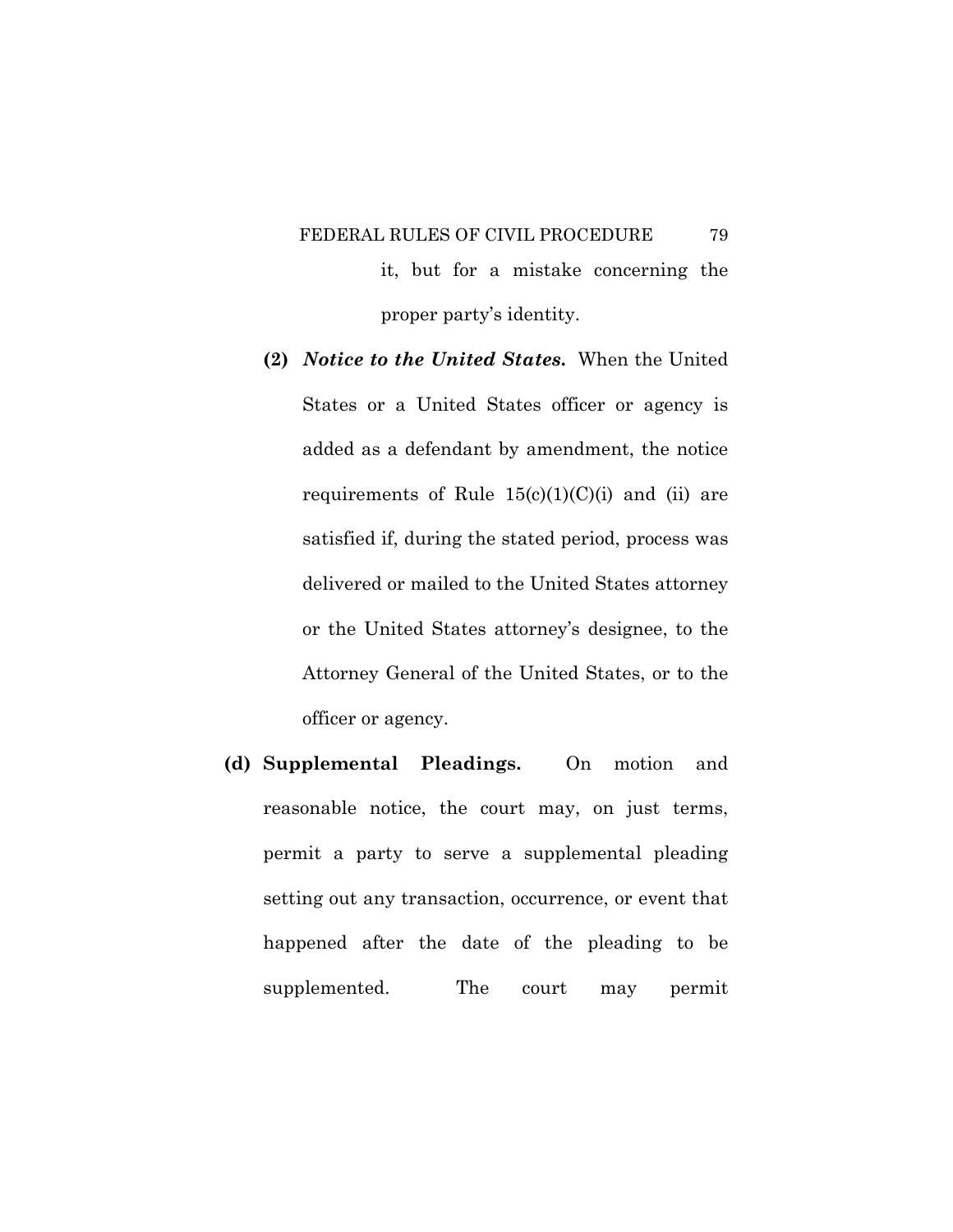supplementation even though the original pleading is defective in stating a claim or defense. The court may order that the opposing party plead to the supplemental pleading within a specified time.

## **Rule 16. Pretrial Conferences; Scheduling; Management**

- **(a) Purposes of a Pretrial Conference.** In any action, the court may order the attorneys and any unrepresented parties to appear for one or more pretrial conferences for such purposes as:
	- **(1)** expediting disposition of the action;
	- **(2)** establishing early and continuing control so that the case will not be protracted because of lack of management;
	- **(3)** discouraging wasteful pretrial activities;
	- **(4)** improving the quality of the trial through more thorough preparation; and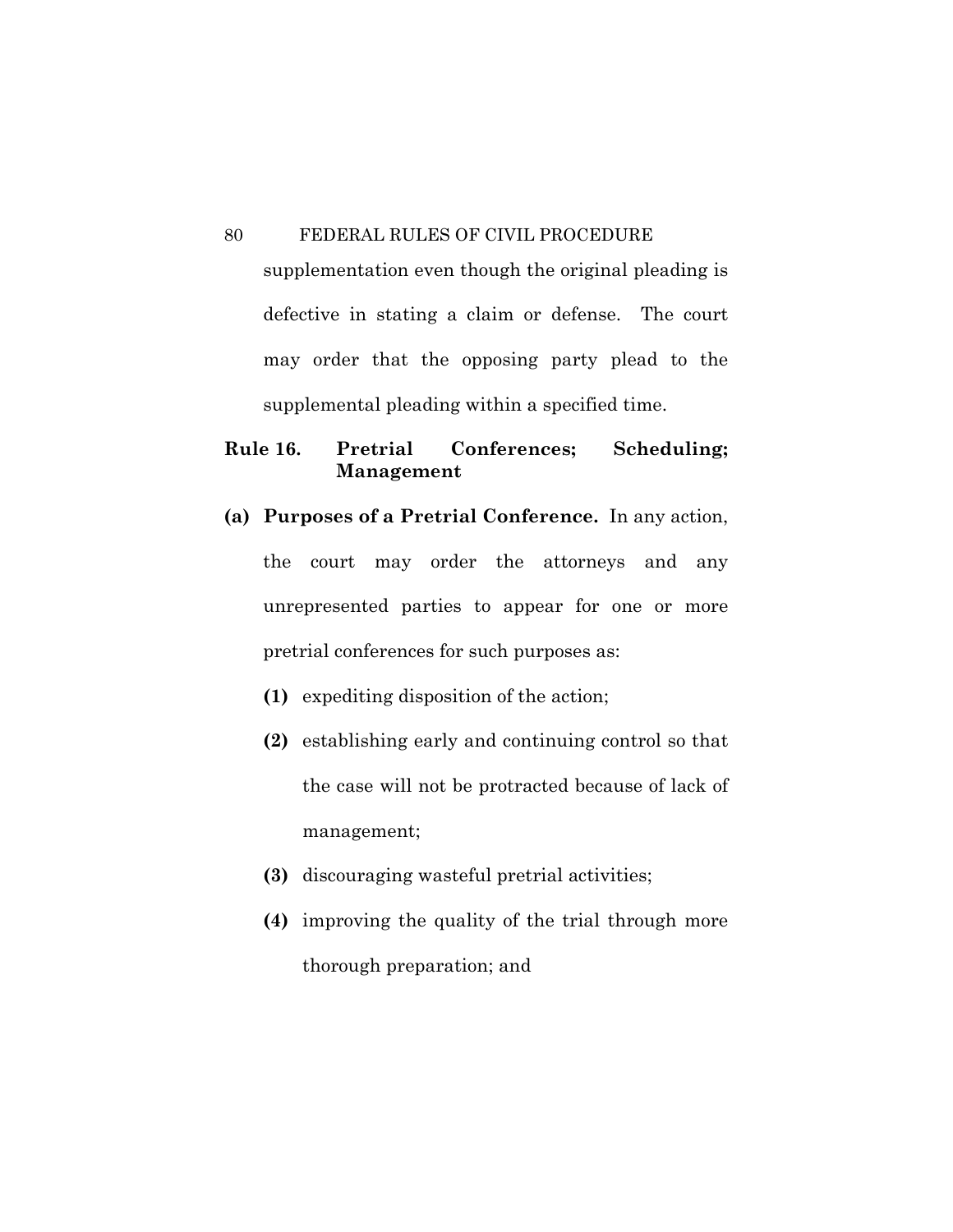- **(5)** facilitating settlement.
- **(b) Scheduling.** 
	- **(1)** *Scheduling Order.* Except in categories of actions exempted by local rule, the district judge — or a magistrate judge when authorized by local rule — must issue a scheduling order:
		- **(A)** after receiving the parties' report under Rule 26(f); or
		- **(B)** after consulting with the parties' attorneys and any unrepresented parties at a scheduling conference or by telephone, mail, or other means.
	- **(2)** *Time to Issue.* The judge must issue the scheduling order as soon as practicable, but in any event within the earlier of 120 days after any defendant has been served with the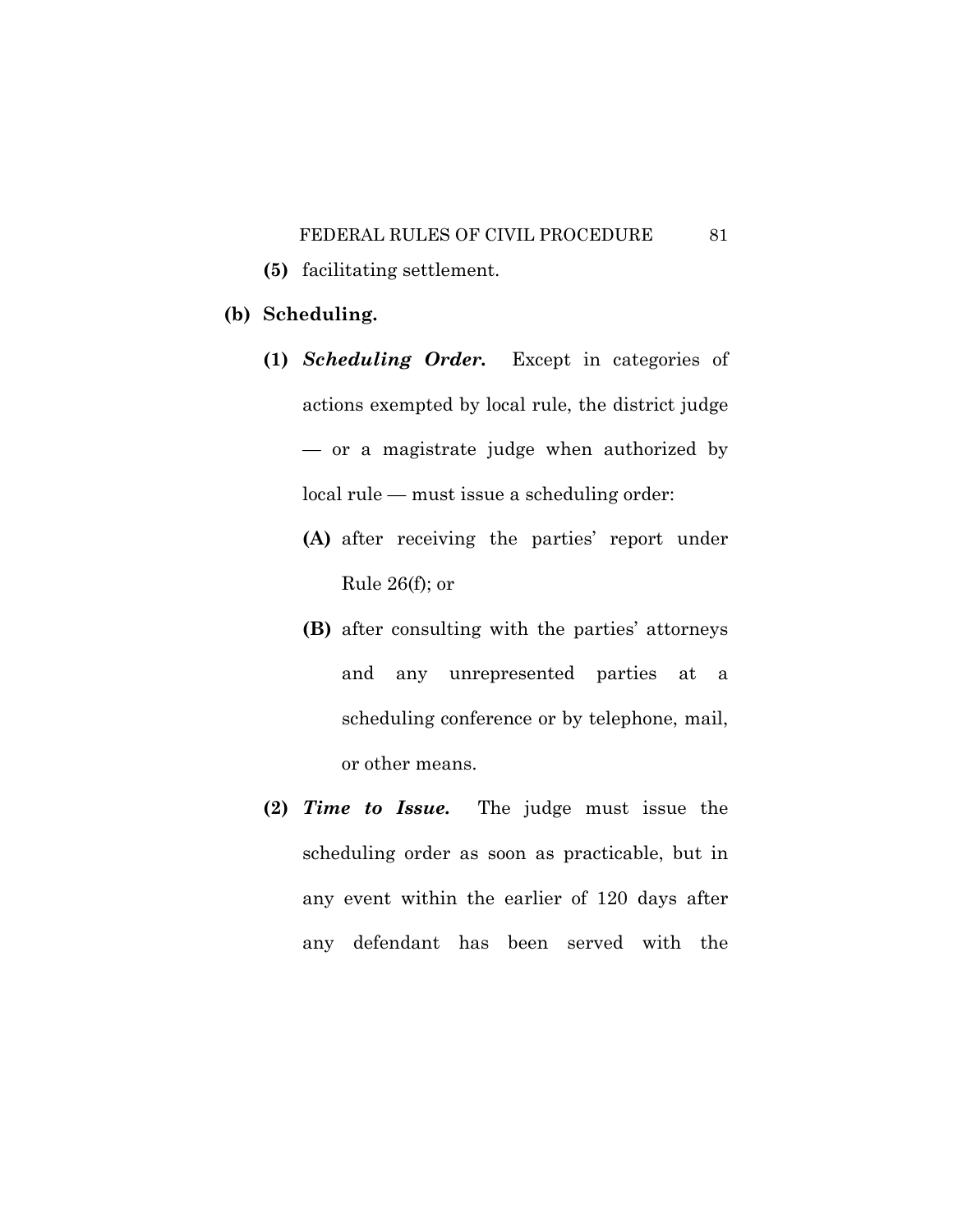complaint or 90 days after any defendant has appeared.

- **(3)** *Contents of the Order.*
	- **(A)** *Required Contents.* The scheduling order must limit the time to join other parties, amend the pleadings, complete discovery, and file motions.
	- **(B)** *Permitted Contents.* The scheduling order may:
		- **(i)** modify the timing of disclosures under Rules 26(a) and 26(e)(1);
		- **(ii)** modify the extent of discovery;
		- **(iii)** provide for disclosure or discovery of electronically stored information;
		- **(iv)** include any agreements the parties reach for asserting claims of privilege or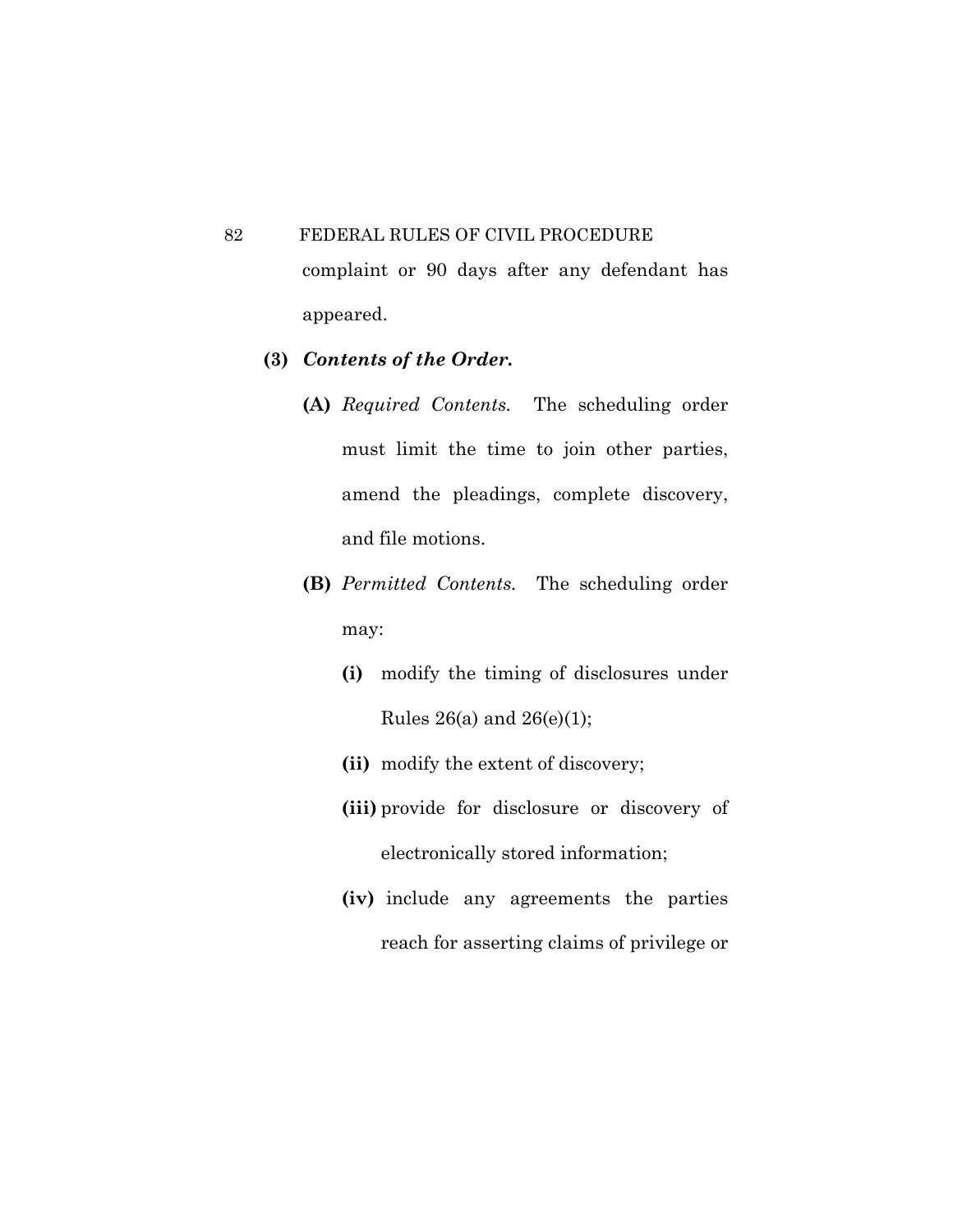- of protection as trial-preparation material after information is produced;
- **(v)** set dates for pretrial conferences and for trial; and

**(vi)** include other appropriate matters.

- **(4)** *Modifying a Schedule.* A schedule may be modified only for good cause and with the judge's consent.
- **(c) Attendance and Matters for Consideration at a Pretrial Conference.** 
	- **(1)** *Attendance.* A represented party must authorize at least one of its attorneys to make stipulations and admissions about all matters that can reasonably be anticipated for discussion at a pretrial conference. If appropriate, the court may require that a party or its representative be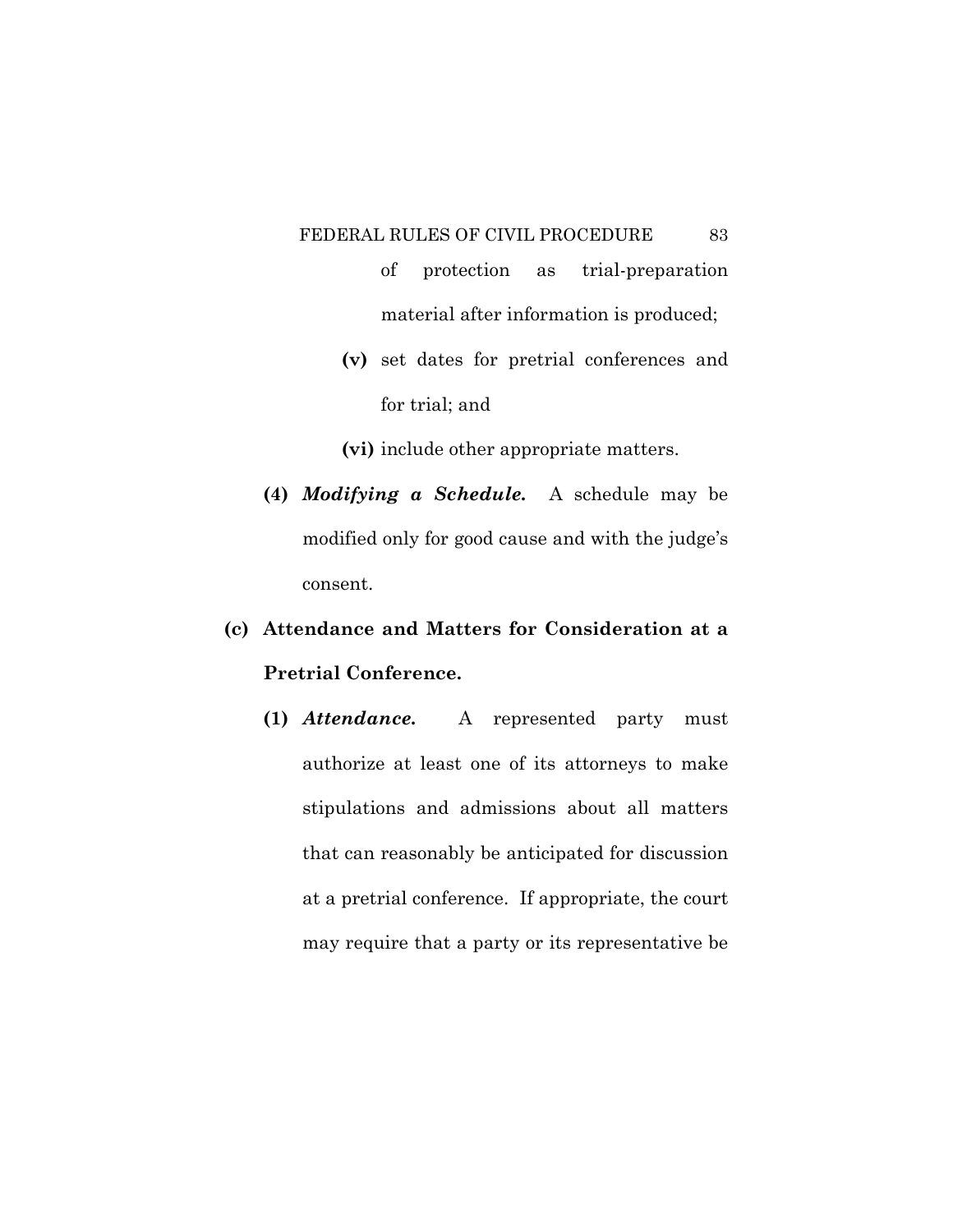## 84 FEDERAL RULES OF CIVIL PROCEDURE present or reasonably available by other means to consider possible settlement.

- **(2)** *Matters for Consideration.* At any pretrial conference, the court may consider and take appropriate action on the following matters:
	- **(A)** formulating and simplifying the issues, and eliminating frivolous claims or defenses;
	- **(B)** amending the pleadings if necessary or desirable;
	- **(C)** obtaining admissions and stipulations about facts and documents to avoid unnecessary proof, and ruling in advance on the admissibility of evidence;
	- **(D)** avoiding unnecessary proof and cumulative evidence, and limiting the use of testimony under Federal Rule of Evidence 702;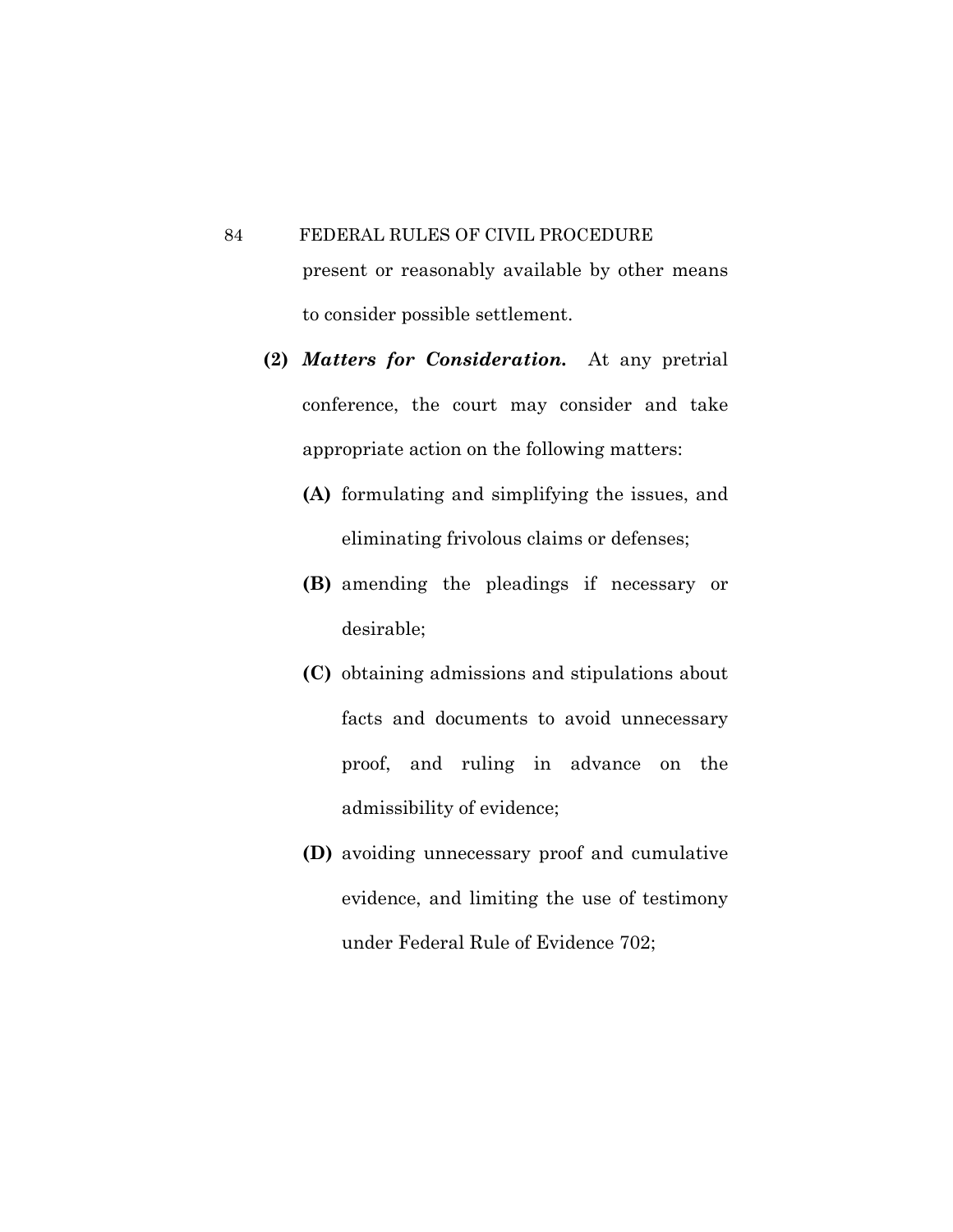- **(E)** determining the appropriateness and timing of summary adjudication under Rule 56;
- **(F)** controlling and scheduling discovery, including orders affecting disclosures and discovery under Rule 26 and Rules 29 through 37;
- **(G)** identifying witnesses and documents, scheduling the filing and exchange of any pretrial briefs, and setting dates for further conferences and for trial;
- **(H)** referring matters to a magistrate judge or a master;
- **(I)** settling the case and using special procedures to assist in resolving the dispute when authorized by statute or local rule;
- **(J)** determining the form and content of the pretrial order;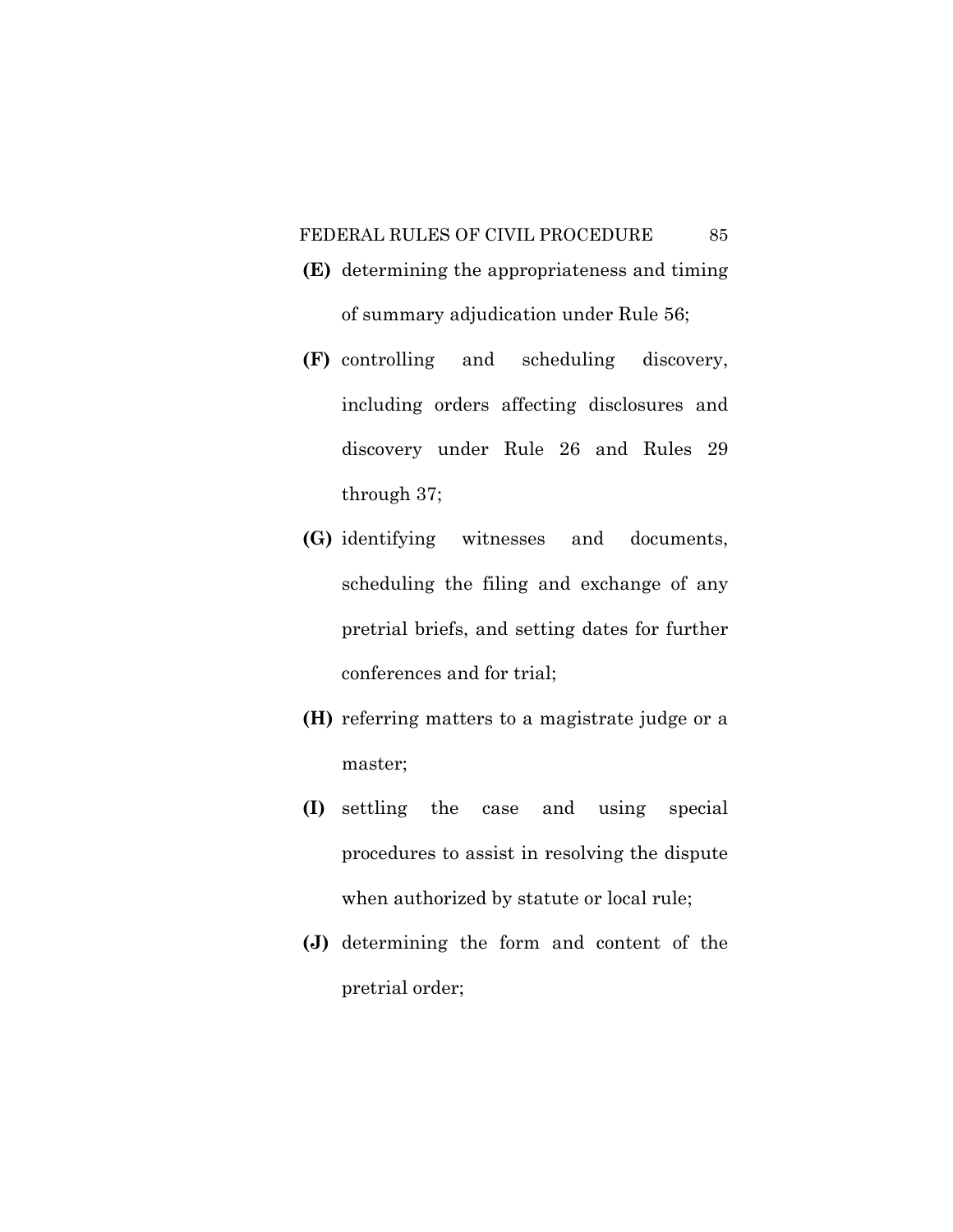- **(K)** disposing of pending motions;
- **(L)** adopting special procedures for managing potentially difficult or protracted actions that may involve complex issues, multiple parties, difficult legal questions, or unusual proof problems;
- **(M)** ordering a separate trial under Rule 42(b) of a claim, counterclaim, crossclaim, thirdparty claim, or particular issue;
- **(N)** ordering the presentation of evidence early in the trial on a manageable issue that might, on the evidence, be the basis for a judgment as a matter of law under Rule 50(a) or a judgment on partial findings under Rule 52(c);
- **(O)** establishing a reasonable limit on the time allowed to present evidence; and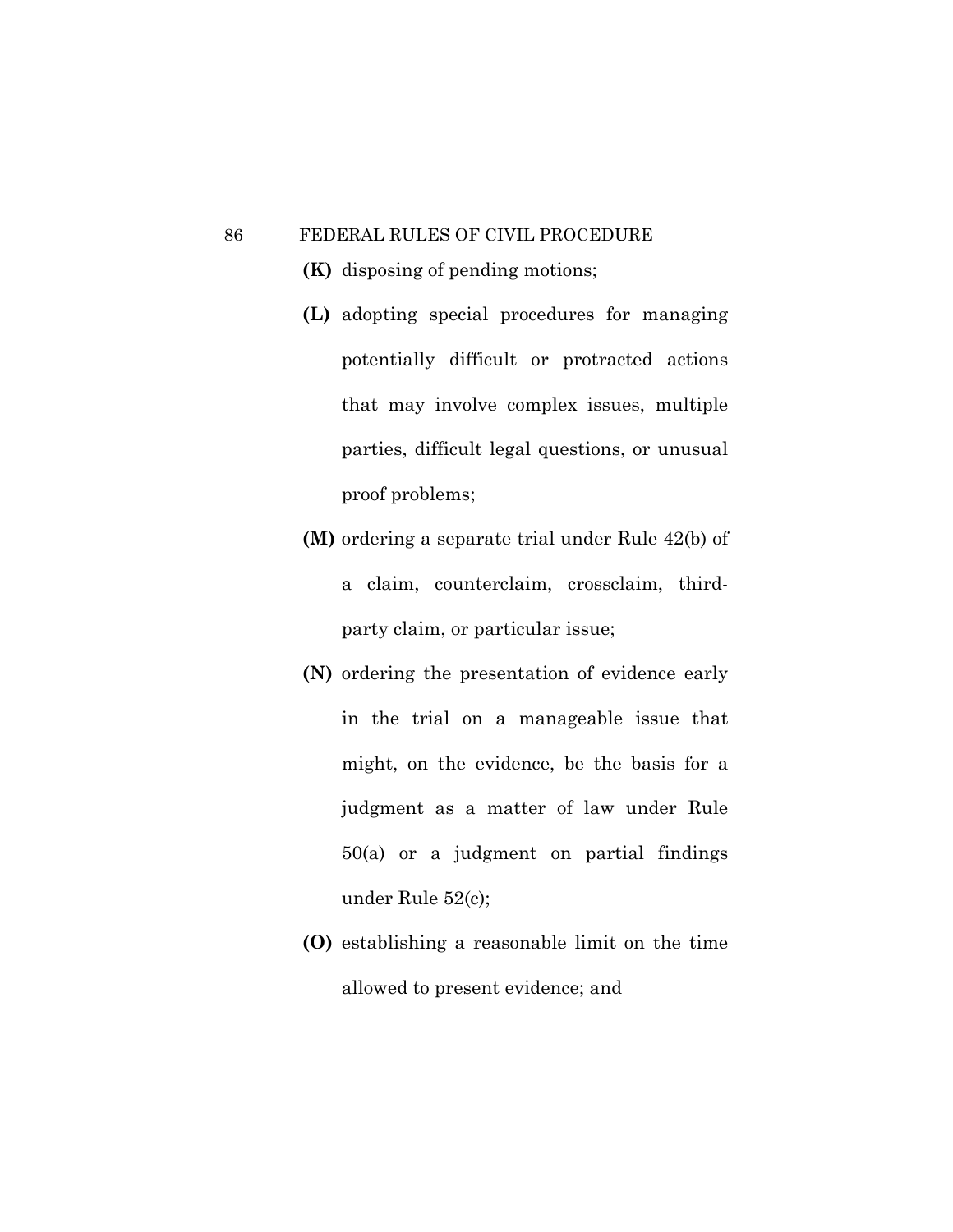## FEDERAL RULES OF CIVIL PROCEDURE 87 **(P)** facilitating in other ways the just, speedy, and inexpensive disposition of the action.

- **(d) Pretrial Orders.** After any conference under this rule, the court should issue an order reciting the action taken. This order controls the course of the action unless the court modifies it.
- **(e) Final Pretrial Conference and Orders.** The court may hold a final pretrial conference to formulate a trial plan, including a plan to facilitate the admission of evidence. The conference must be held as close to the start of trial as is reasonable, and must be attended by at least one attorney who will conduct the trial for each party and by any unrepresented party. The court may modify the order issued after a final pretrial conference only to prevent manifest injustice.
- **(f) Sanctions.**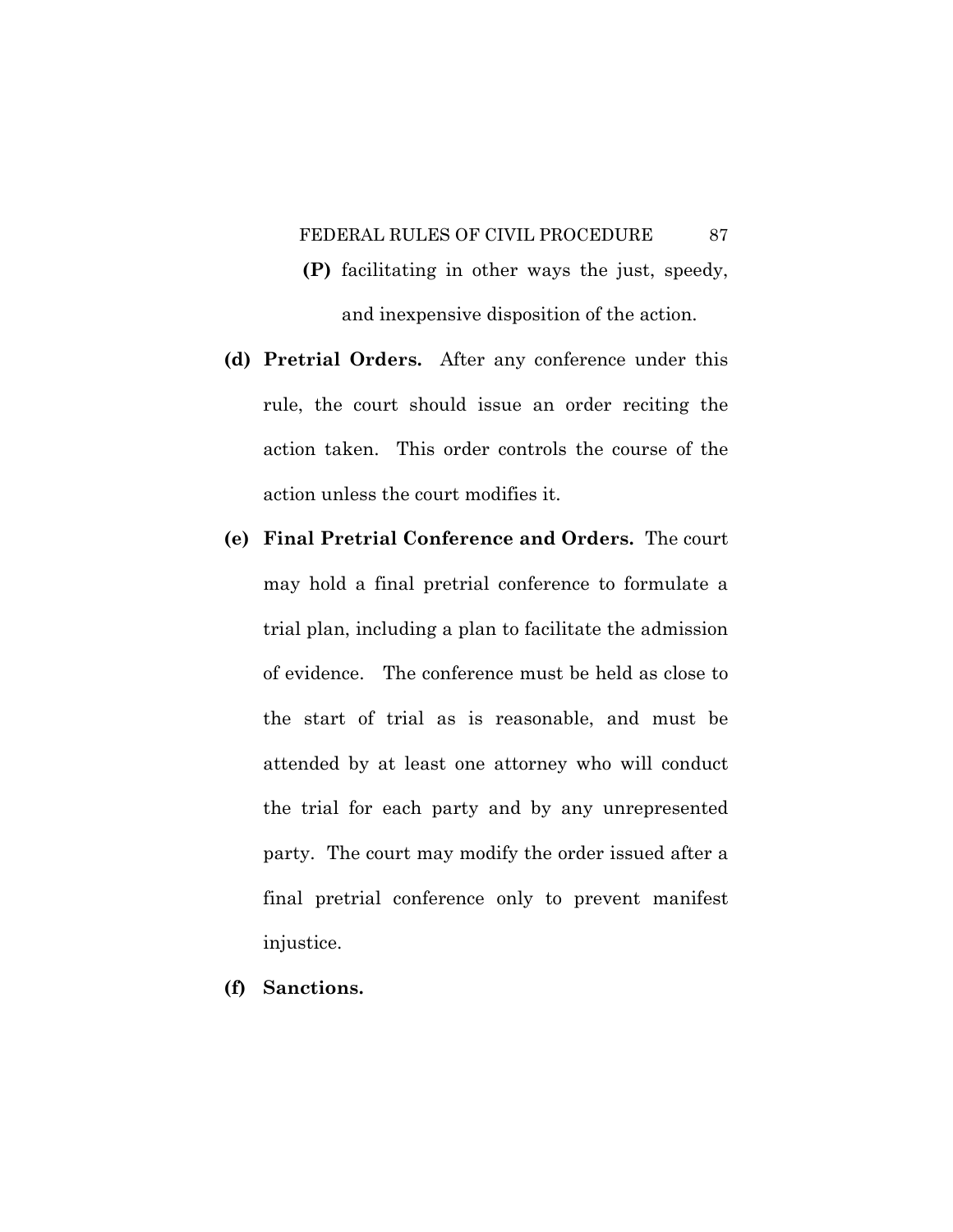- **(1)** *In General.* On motion or on its own, the court may issue any just orders, including those authorized by Rule  $37(b)(2)(A)(ii)$ -(vii), if a party or its attorney:
	- **(A)** fails to appear at a scheduling or other pretrial conference;
	- **(B)** is substantially unprepared to participate or does not participate in good faith — in the conference; or
	- **(C)** fails to obey a scheduling or other pretrial order.
- **(2)** *Imposing Fees and Costs.* Instead of or in addition to any other sanction, the court must order the party, its attorney, or both to pay the reasonable expenses — including attorney's fees — incurred because of any noncompliance with this rule, unless the noncompliance was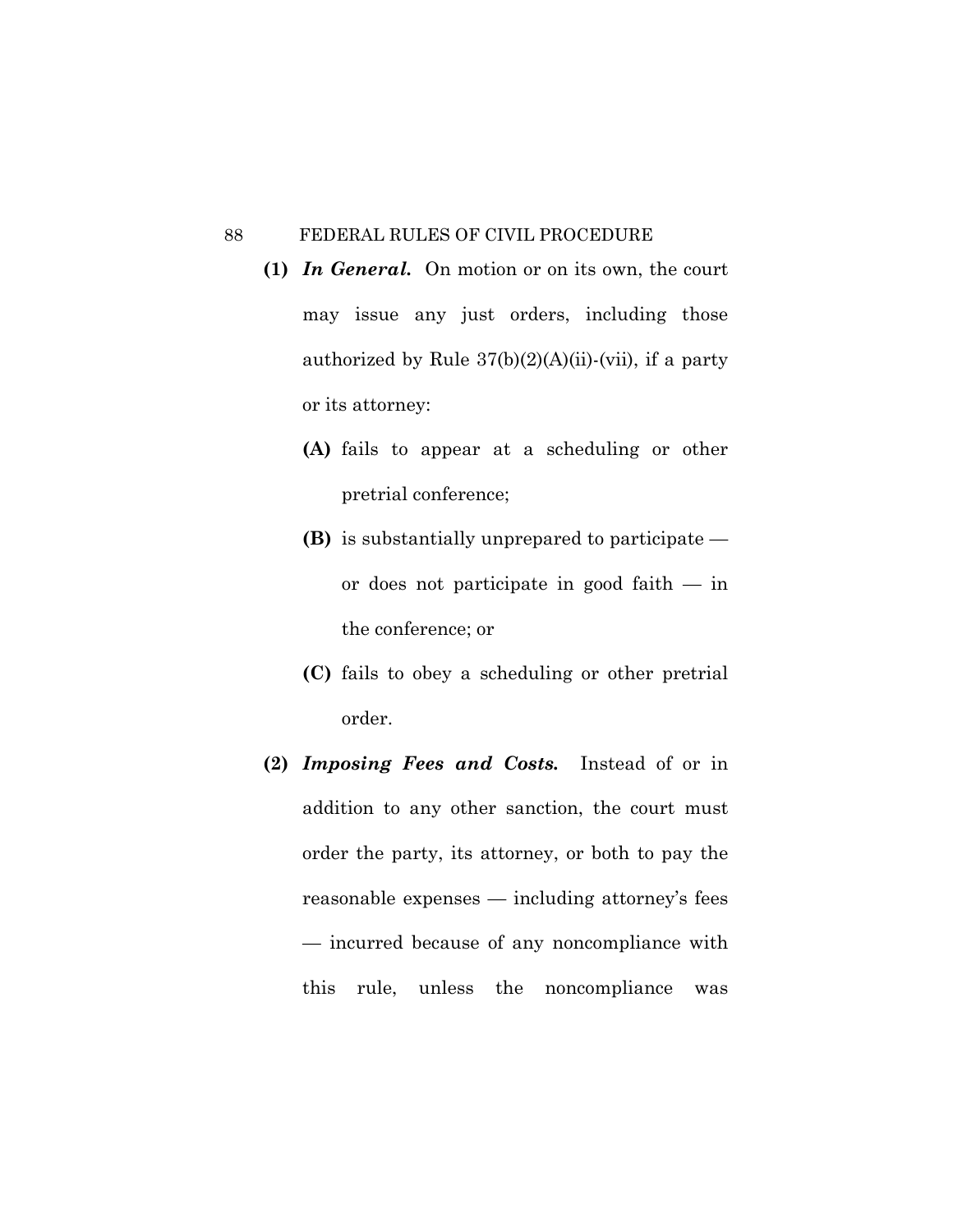substantially justified or other circumstances make an award of expenses unjust.

## **TITLE IV. PARTIES**

## **Rule 17. Plaintiff and Defendant; Capacity; Public Officers**

- **(a) Real Party in Interest.** 
	- **(1)** *Designation in General.* An action must be prosecuted in the name of the real party in interest. The following may sue in their own names without joining the person for whose benefit the action is brought:
		- **(A)** an executor;
		- **(B)** an administrator;
		- **(C)** a guardian;
		- **(D)** a bailee;
		- **(E)** a trustee of an express trust;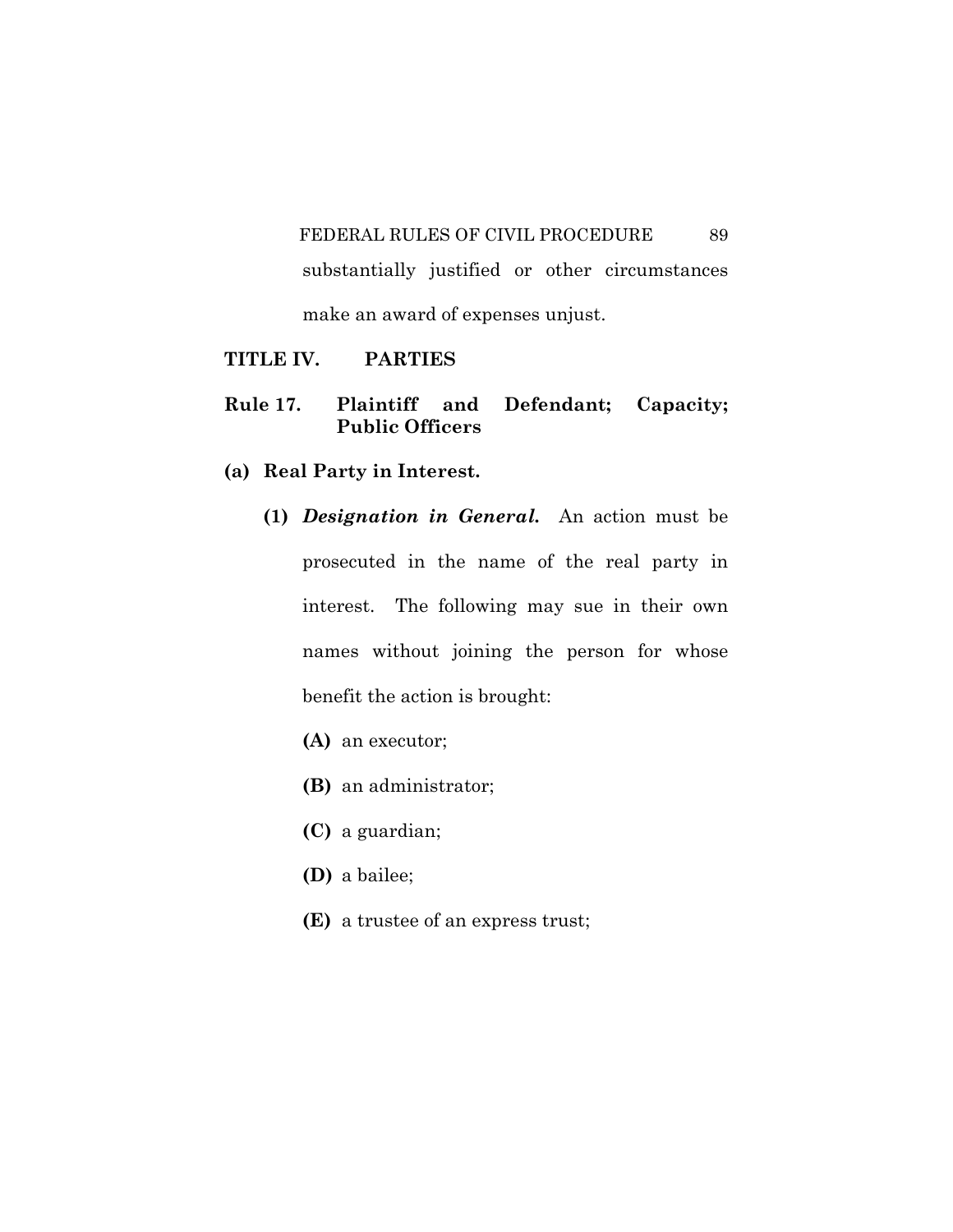**(F)** a party with whom or in whose name a contract has been made for another's benefit; and

**(G)** a party authorized by statute.

- **(2)** *Action in the Name of the United States for Another's Use or Benefit.* When a federal statute so provides, an action for another's use or benefit must be brought in the name of the United States.
- **(3)** *Joinder of the Real Party in Interest.* The court may not dismiss an action for failure to prosecute in the name of the real party in interest until, after an objection, a reasonable time has been allowed for the real party in interest to ratify, join, or be substituted into the action. After ratification, joinder, or substitution, the action proceeds as if it had been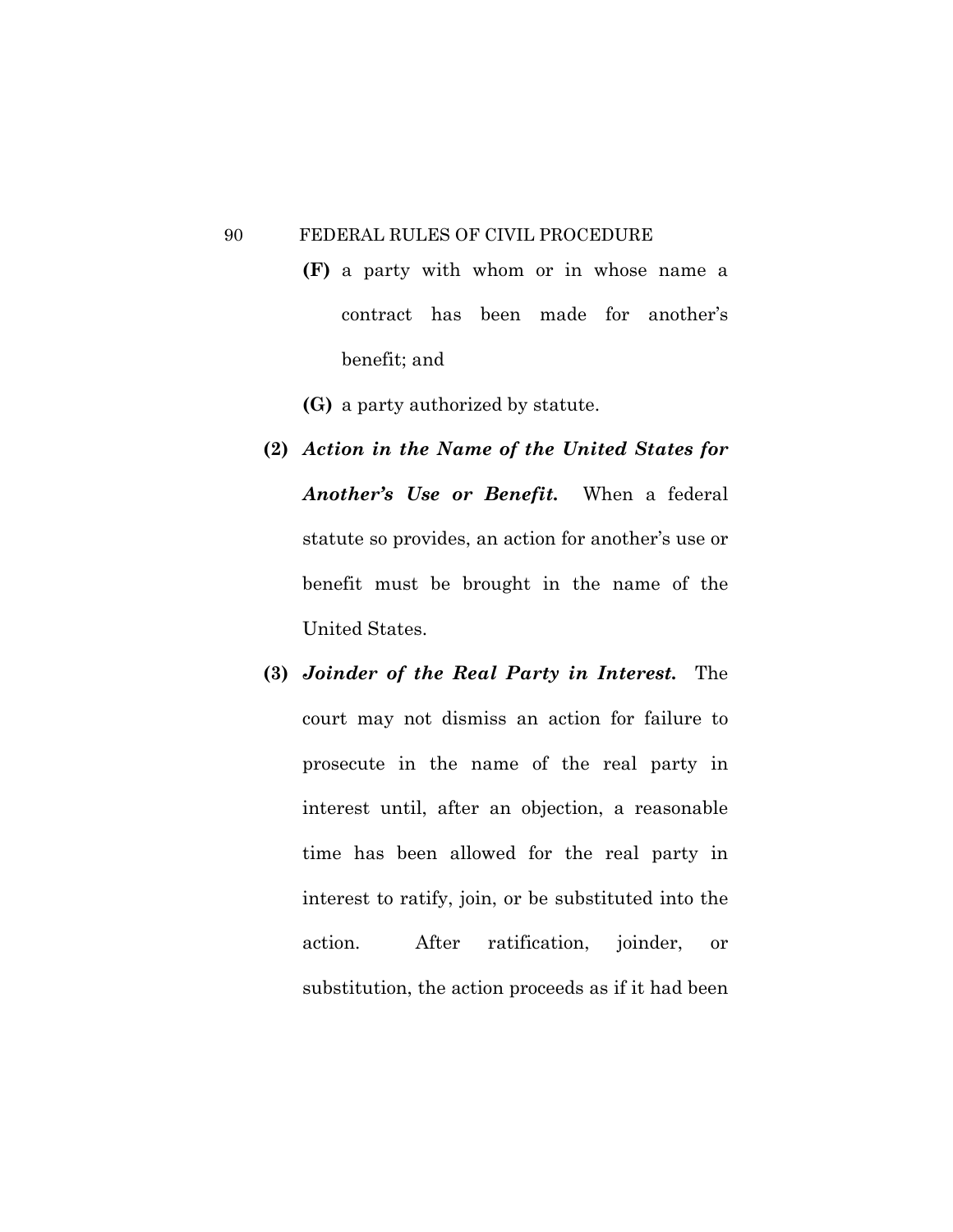FEDERAL RULES OF CIVIL PROCEDURE 91 originally commenced by the real party in interest.

- **(b) Capacity to Sue or Be Sued.** Capacity to sue or be sued is determined as follows:
	- **(1)** for an individual who is not acting in a representative capacity, by the law of the individual's domicile;
	- **(2)** for a corporation, by the law under which it was organized; and
	- **(3)** for all other parties, by the law of the state where the court is located, except that:
		- **(A)** a partnership or other unincorporated association with no such capacity under that state's law may sue or be sued in its common name to enforce a substantive right existing under the United States Constitution or laws; and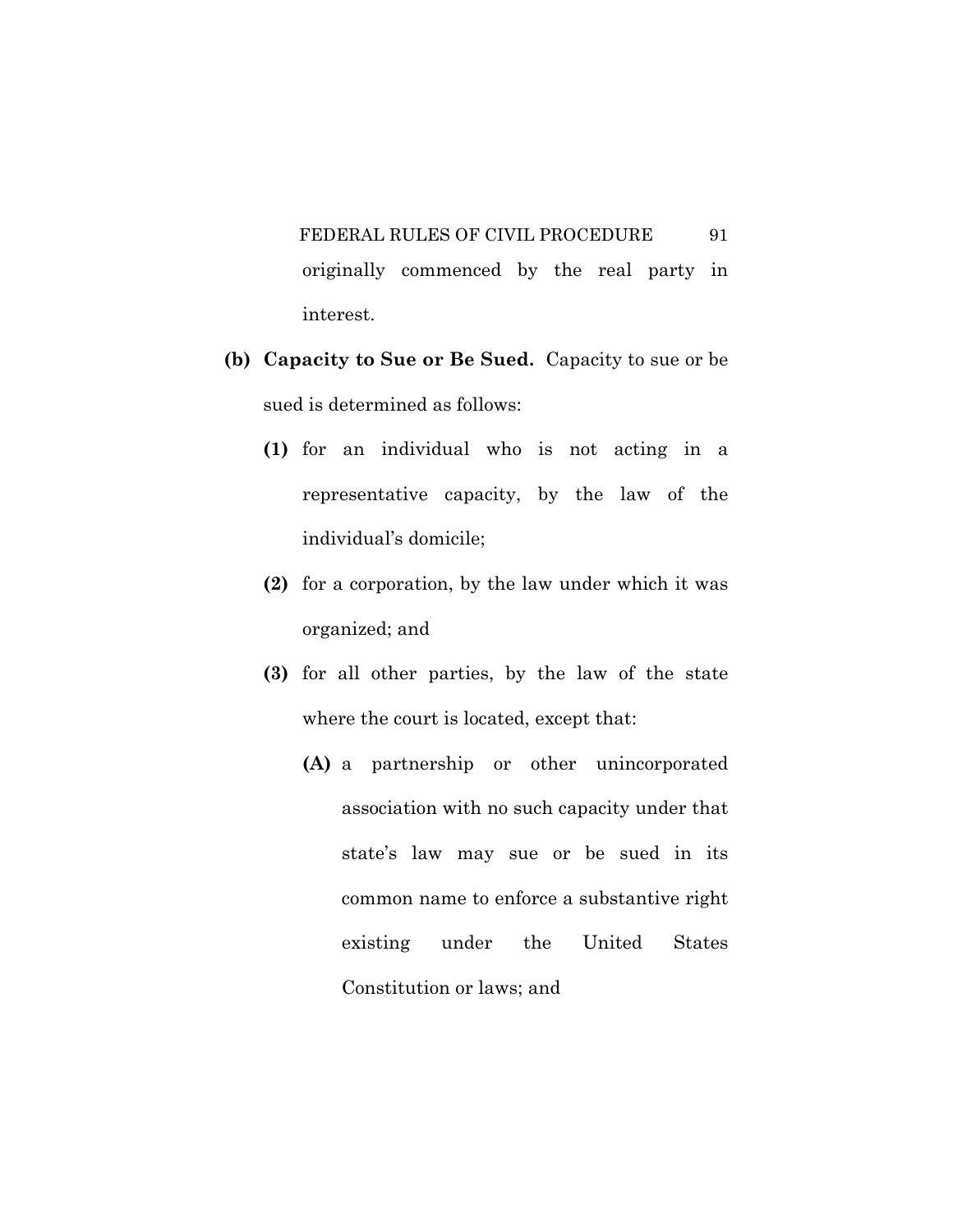- **(B)** 28 U.S.C. §§ 754 and 959(a) govern the capacity of a receiver appointed by a United States court to sue or be sued in a United States court.
- **(c) Minor or Incompetent Person.** 
	- **(1)** *With a Representative.* The following representatives may sue or defend on behalf of a minor or an incompetent person:
		- **(A)** a general guardian;
		- **(B)** a committee;
		- **(C)** a conservator; or
		- **(D)** a like fiduciary.
	- **(2)** *Without a Representative.* A minor or an incompetent person who does not have a duly appointed representative may sue by a next friend or by a guardian ad litem. The court must appoint a guardian ad litem — or issue another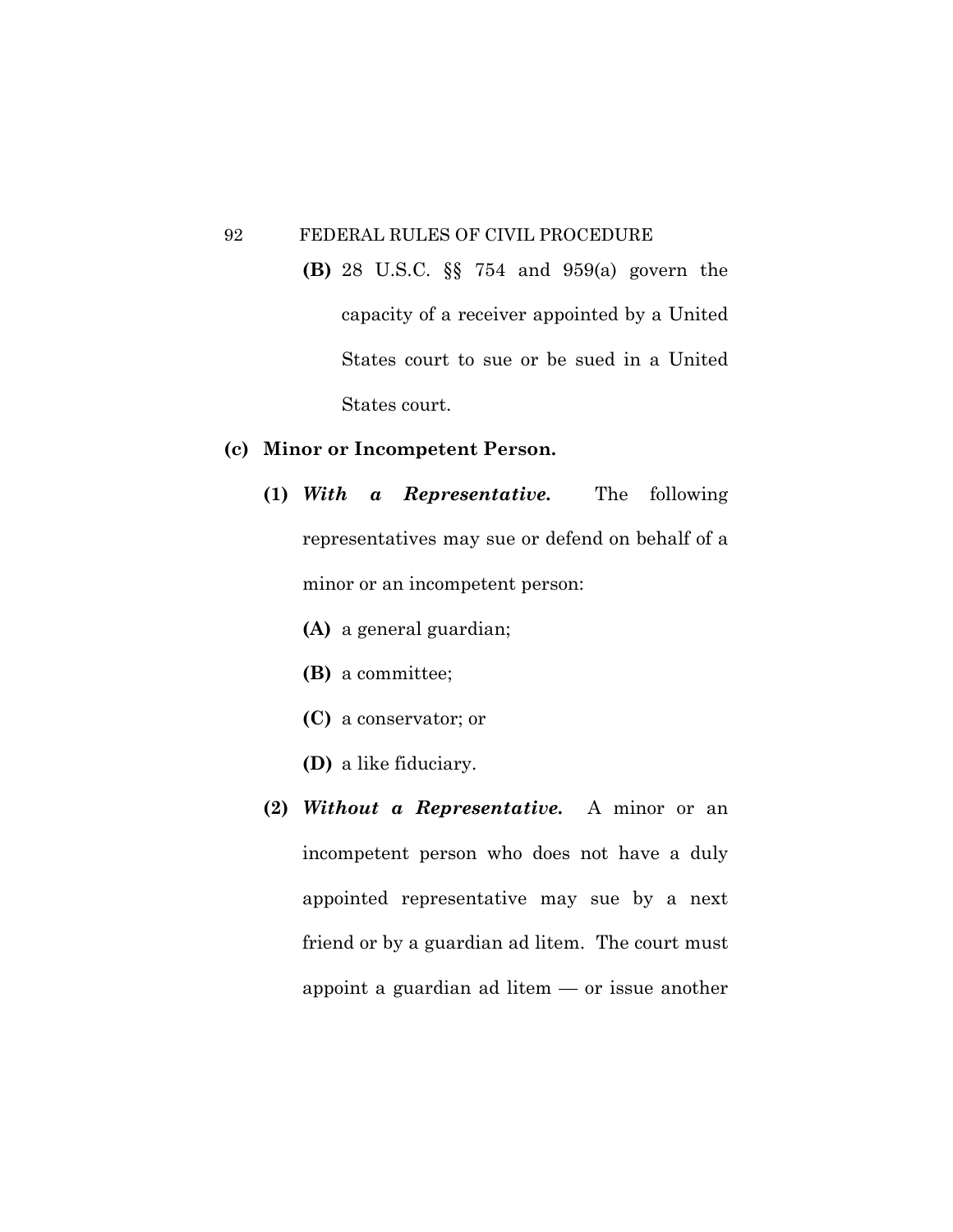# FEDERAL RULES OF CIVIL PROCEDURE 93 appropriate order — to protect a minor or incompetent person who is unrepresented in an action.

**(d) Public Officer's Title and Name.** A public officer who sues or is sued in an official capacity may be designated by official title rather than by name, but the court may order that the officer's name be added.

#### **Rule 18. Joinder of Claims**

- **(a) In General.** A party asserting a claim, counterclaim, crossclaim, or third-party claim may join, as independent or alternative claims, as many claims as it has against an opposing party.
- **(b) Joinder of Contingent Claims.** A party may join two claims even though one of them is contingent on the disposition of the other; but the court may grant relief only in accordance with the parties' relative substantive rights. In particular, a plaintiff may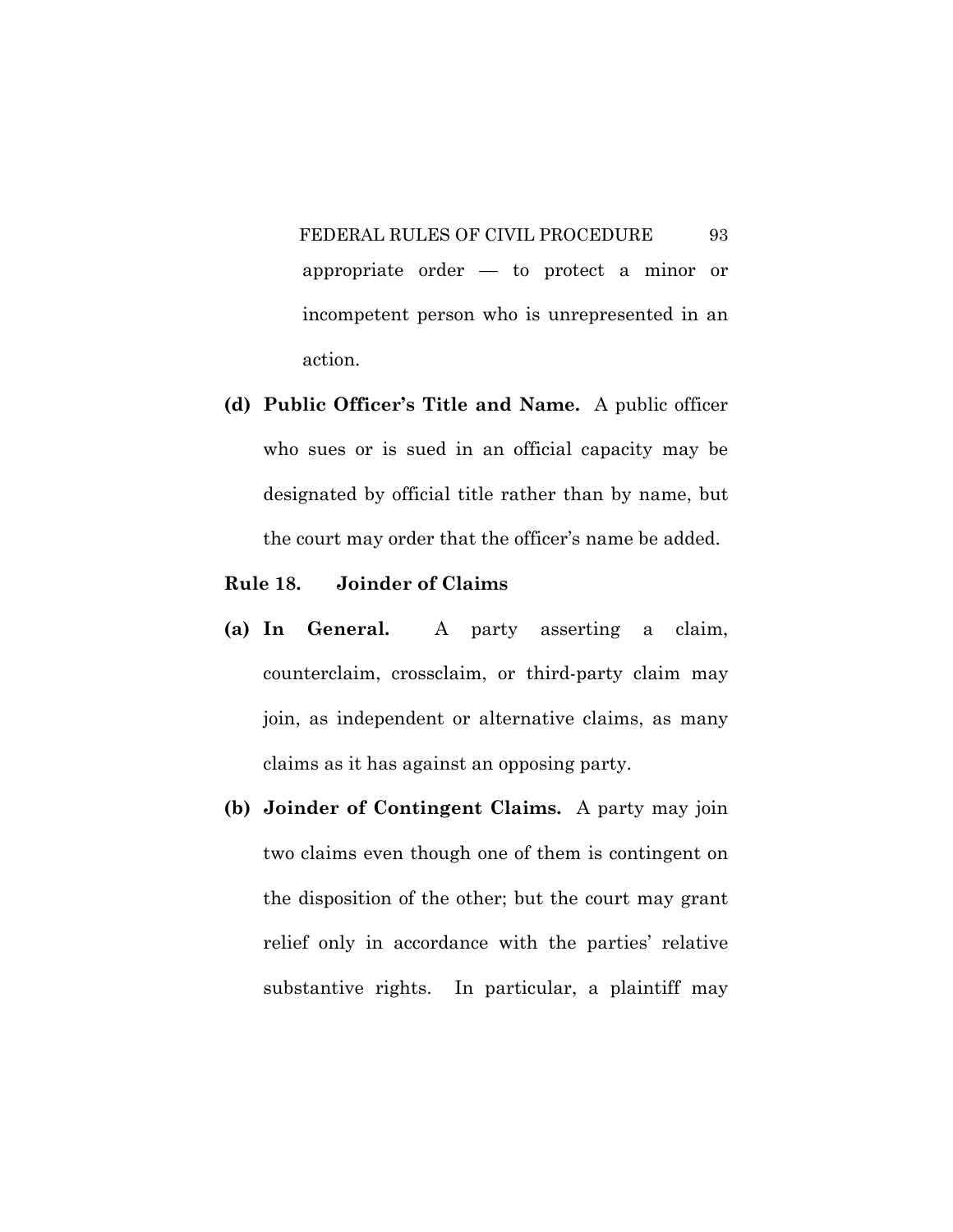state a claim for money and a claim to set aside a conveyance that is fraudulent as to that plaintiff, without first obtaining a judgment for the money.

## **Rule 19. Required Joinder of Parties**

#### **(a) Persons Required to Be Joined if Feasible.**

- **(1)** *Required Party.* A person who is subject to service of process and whose joinder will not deprive the court of subject-matter jurisdiction must be joined as a party if:
	- **(A)** in that person's absence, the court cannot accord complete relief among existing parties; or
	- **(B)** that person claims an interest relating to the subject of the action and is so situated that disposing of the action in the person's absence may: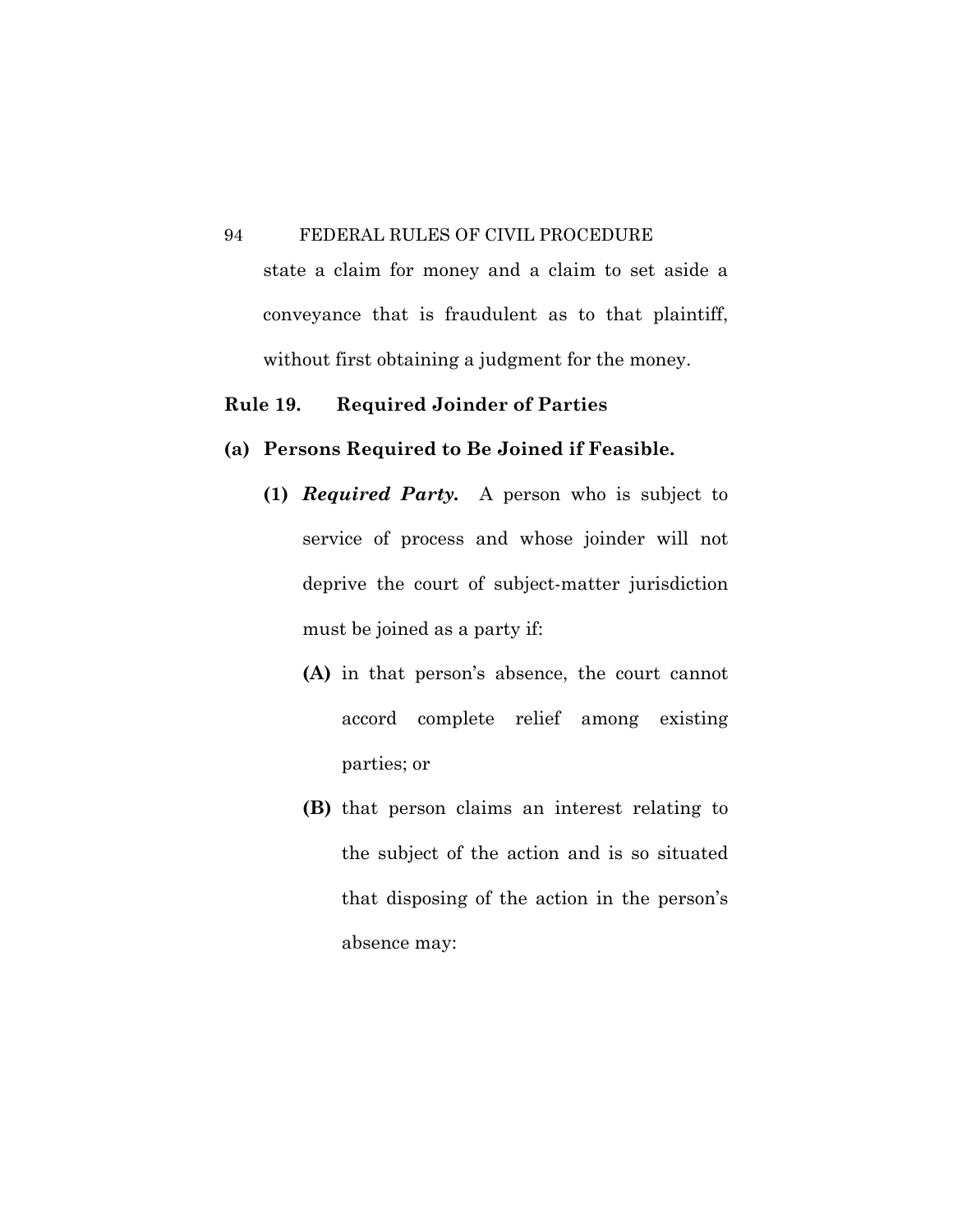- **(i)** as a practical matter impair or impede the person's ability to protect the interest; or
- **(ii)** leave an existing party subject to a substantial risk of incurring double, multiple, or otherwise inconsistent obligations because of the interest.
- **(2)** *Joinder by Court Order.* If a person has not been joined as required, the court must order that the person be made a party. A person who refuses to join as a plaintiff may be made either a defendant or, in a proper case, an involuntary plaintiff.
- **(3)** *Venue.* If a joined party objects to venue and the joinder would make venue improper, the court must dismiss that party.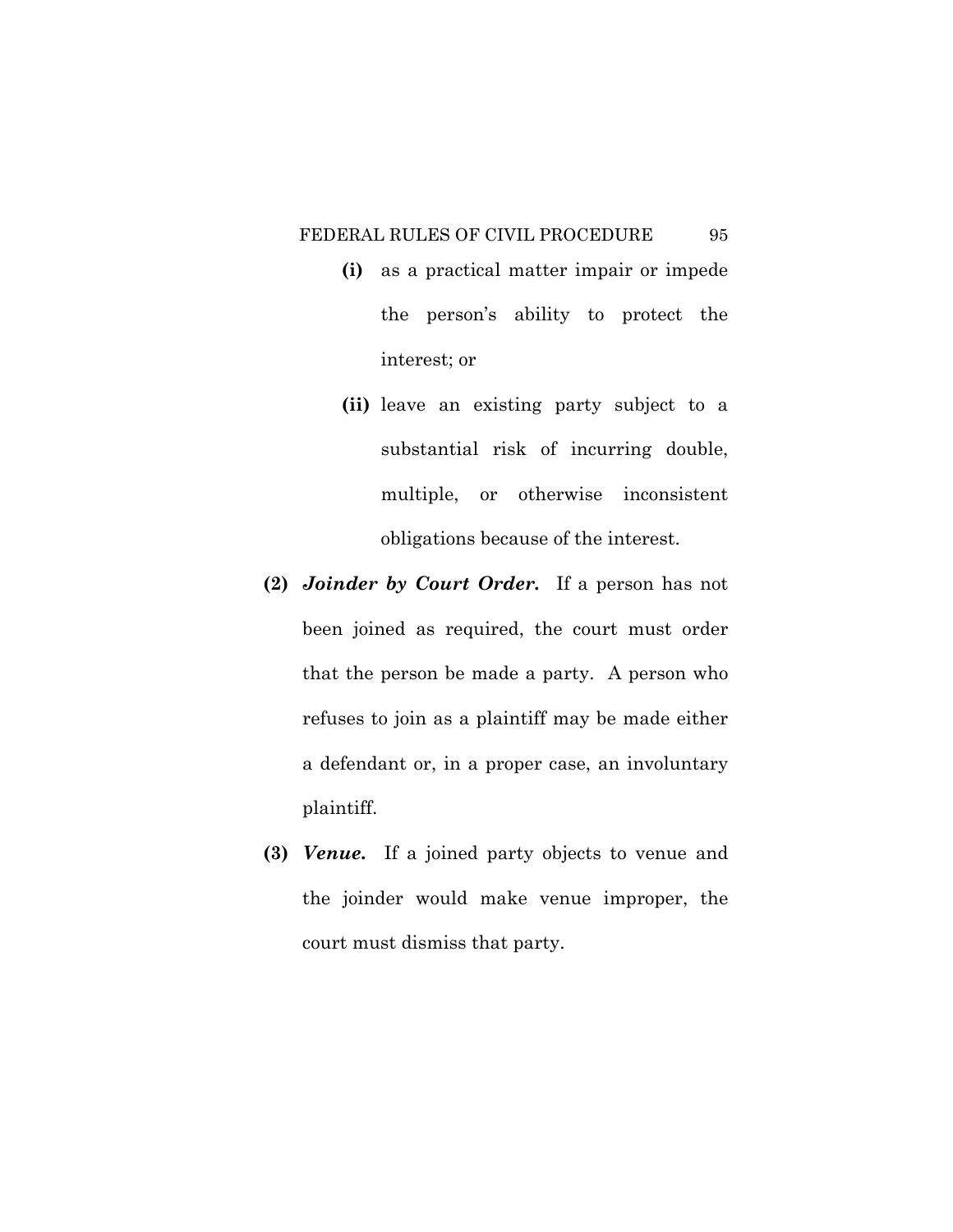- **(b) When Joinder Is Not Feasible.** If a person who is required to be joined if feasible cannot be joined, the court must determine whether, in equity and good conscience, the action should proceed among the existing parties or should be dismissed. The factors for the court to consider include:
	- **(1)** the extent to which a judgment rendered in the person's absence might prejudice that person or the existing parties;
	- **(2)** the extent to which any prejudice could be lessened or avoided by:
		- **(A)** protective provisions in the judgment;
		- **(B)** shaping the relief; or
		- **(C)** other measures;
	- **(3)** whether a judgment rendered in the person's absence would be adequate; and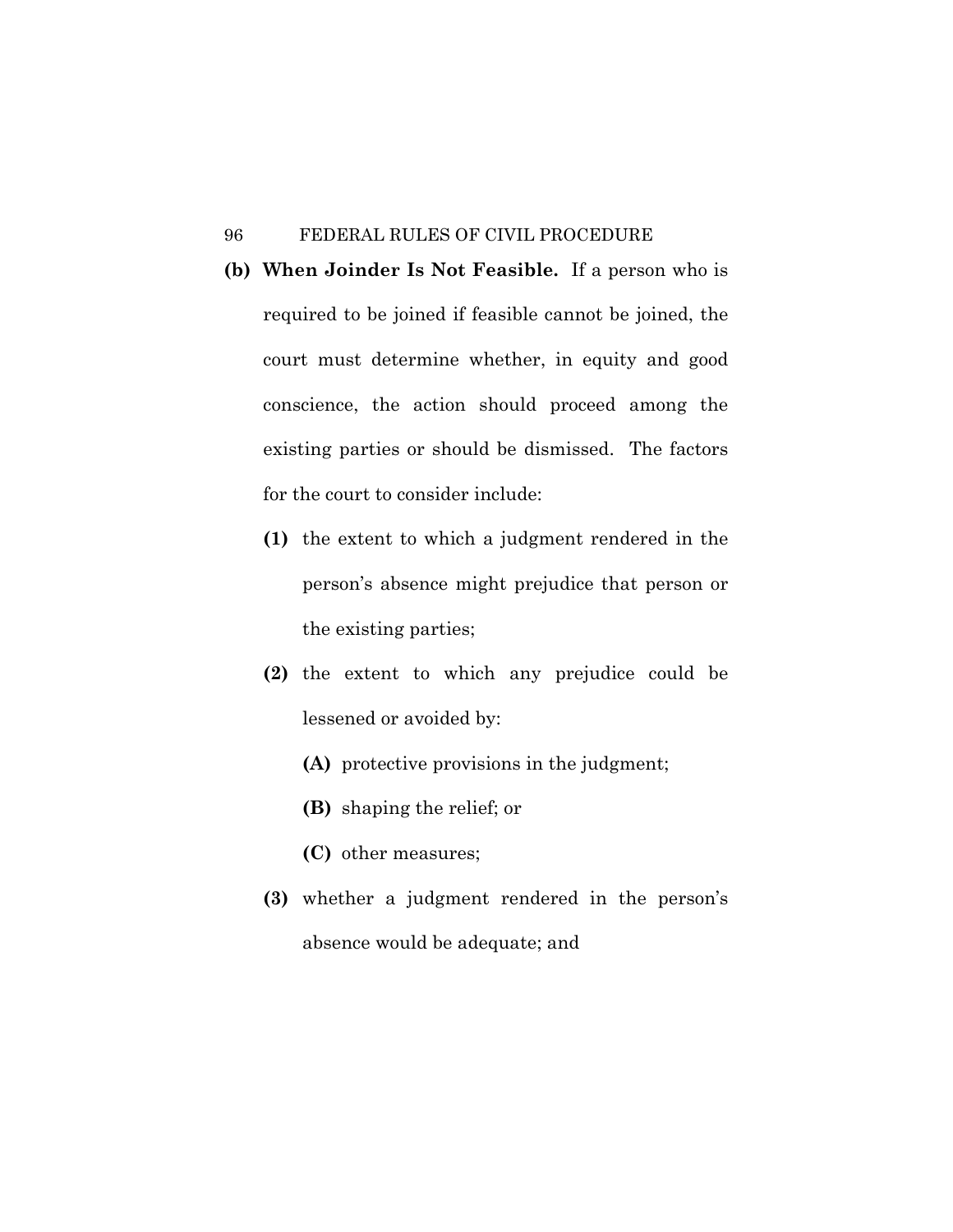- **(4)** whether the plaintiff would have an adequate remedy if the action were dismissed for nonjoinder.
- **(c) Pleading the Reasons for Nonjoinder.** When asserting a claim for relief, a party must state:
	- **(1)** the name, if known, of any person who is required to be joined if feasible but is not joined; and
	- **(2)** the reasons for not joining that person.
- **(d) Exception for Class Actions.** This rule is subject to Rule 23.

## **Rule 20. Permissive Joinder of Parties**

- **(a) Persons Who May Join or Be Joined.** 
	- **(1)** *Plaintiffs.* Persons may join in one action as plaintiffs if:
		- **(A)** they assert any right to relief jointly, severally, or in the alternative with respect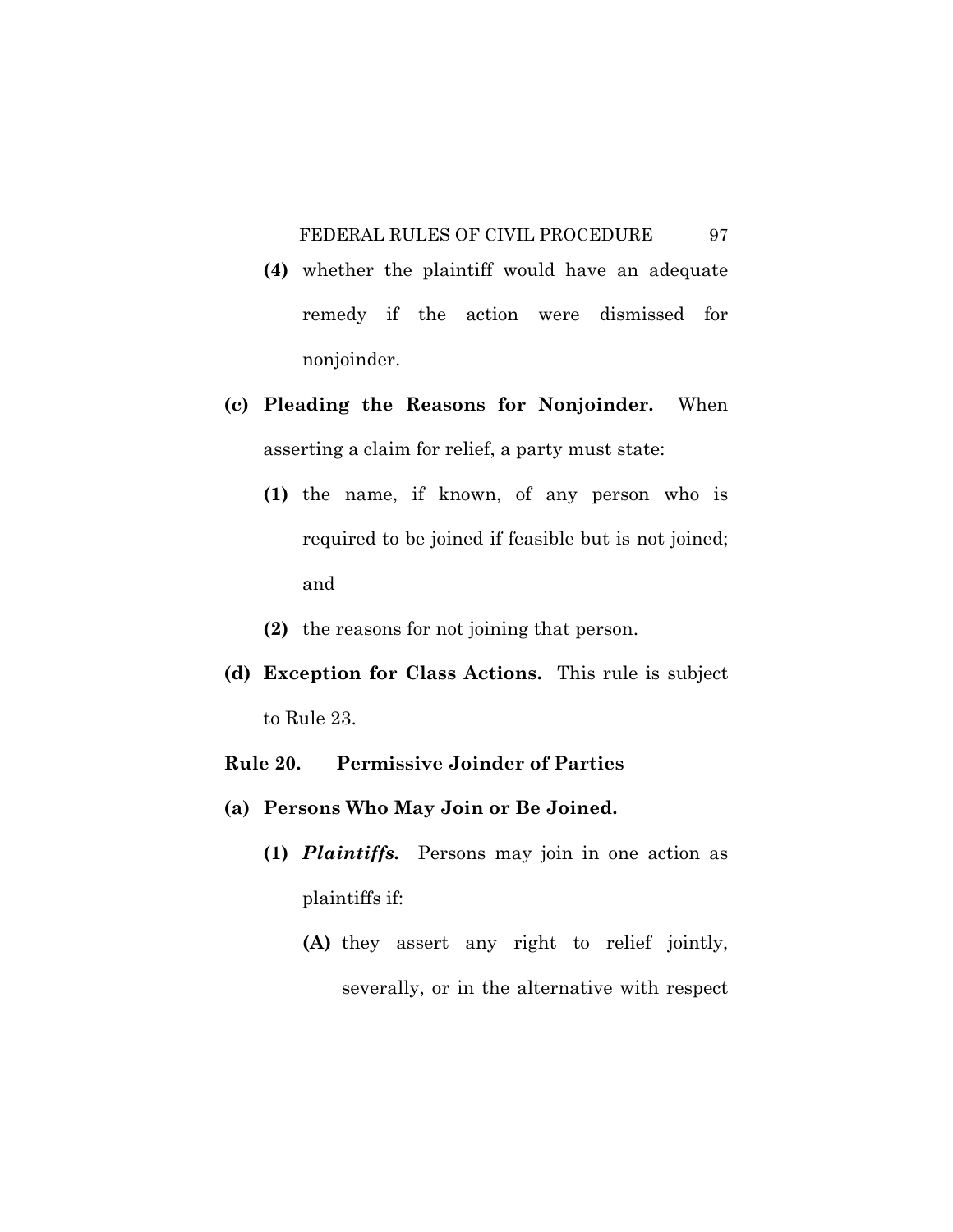to or arising out of the same transaction, occurrence, or series of transactions or occurrences; and

- **(B)** any question of law or fact common to all plaintiffs will arise in the action.
- **(2)** *Defendants.* Persons as well as a vessel, cargo, or other property subject to admiralty process in rem — may be joined in one action as defendants if:
	- **(A)** any right to relief is asserted against them jointly, severally, or in the alternative with respect to or arising out of the same transaction, occurrence, or series of transactions or occurrences; and
	- **(B)** any question of law or fact common to all defendants will arise in the action.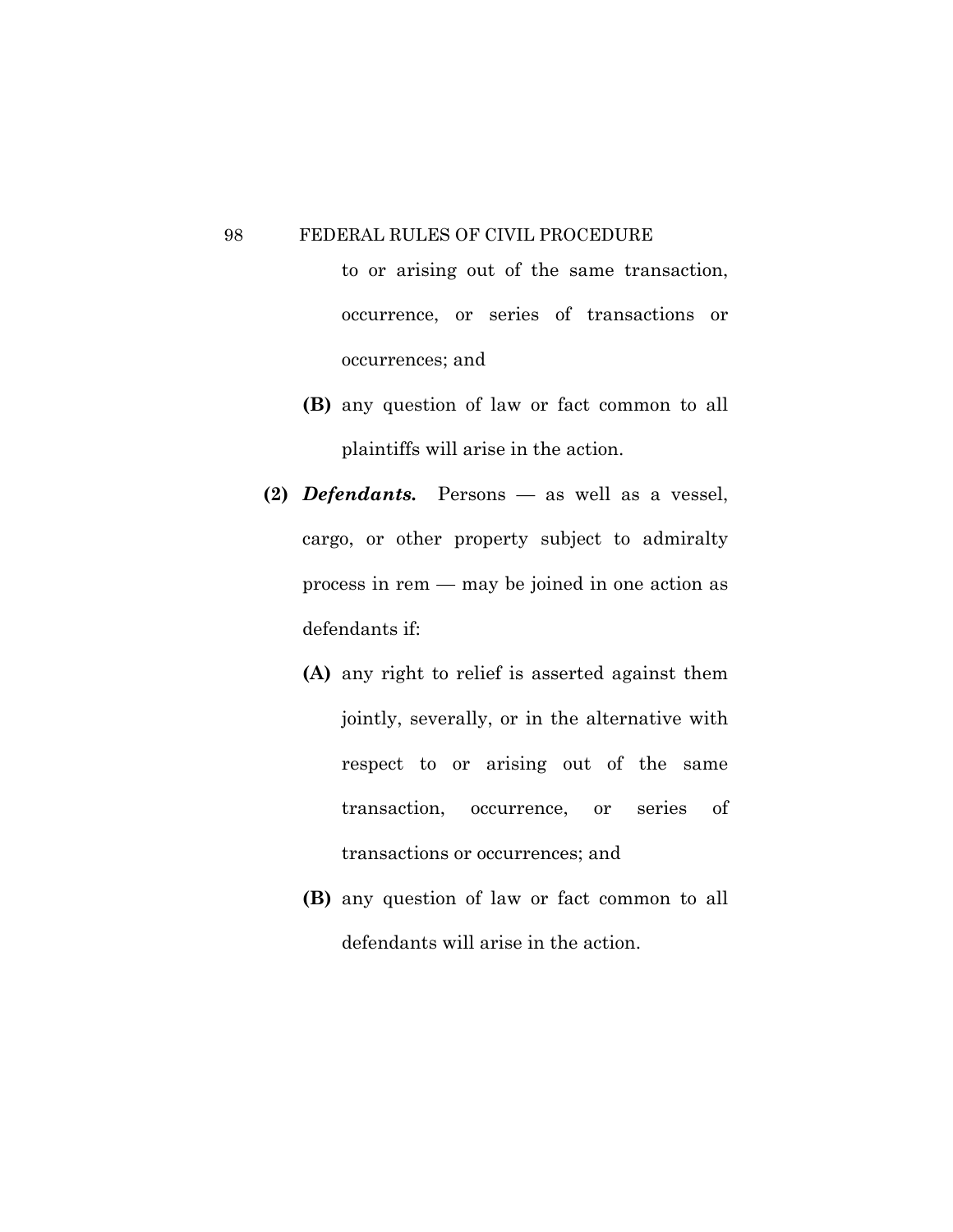- **(3)** *Extent of Relief.* Neither a plaintiff nor a defendant need be interested in obtaining or defending against all the relief demanded. The court may grant judgment to one or more plaintiffs according to their rights, and against one or more defendants according to their liabilities.
- **(b) Protective Measures.** The court may issue orders — including an order for separate trials — to protect a party against embarrassment, delay, expense, or other prejudice that arises from including a person against whom the party asserts no claim and who asserts no claim against the party.

#### **Rule 21. Misjoinder and Nonjoinder of Parties**

Misjoinder of parties is not a ground for dismissing an action. On motion or on its own, the court may at any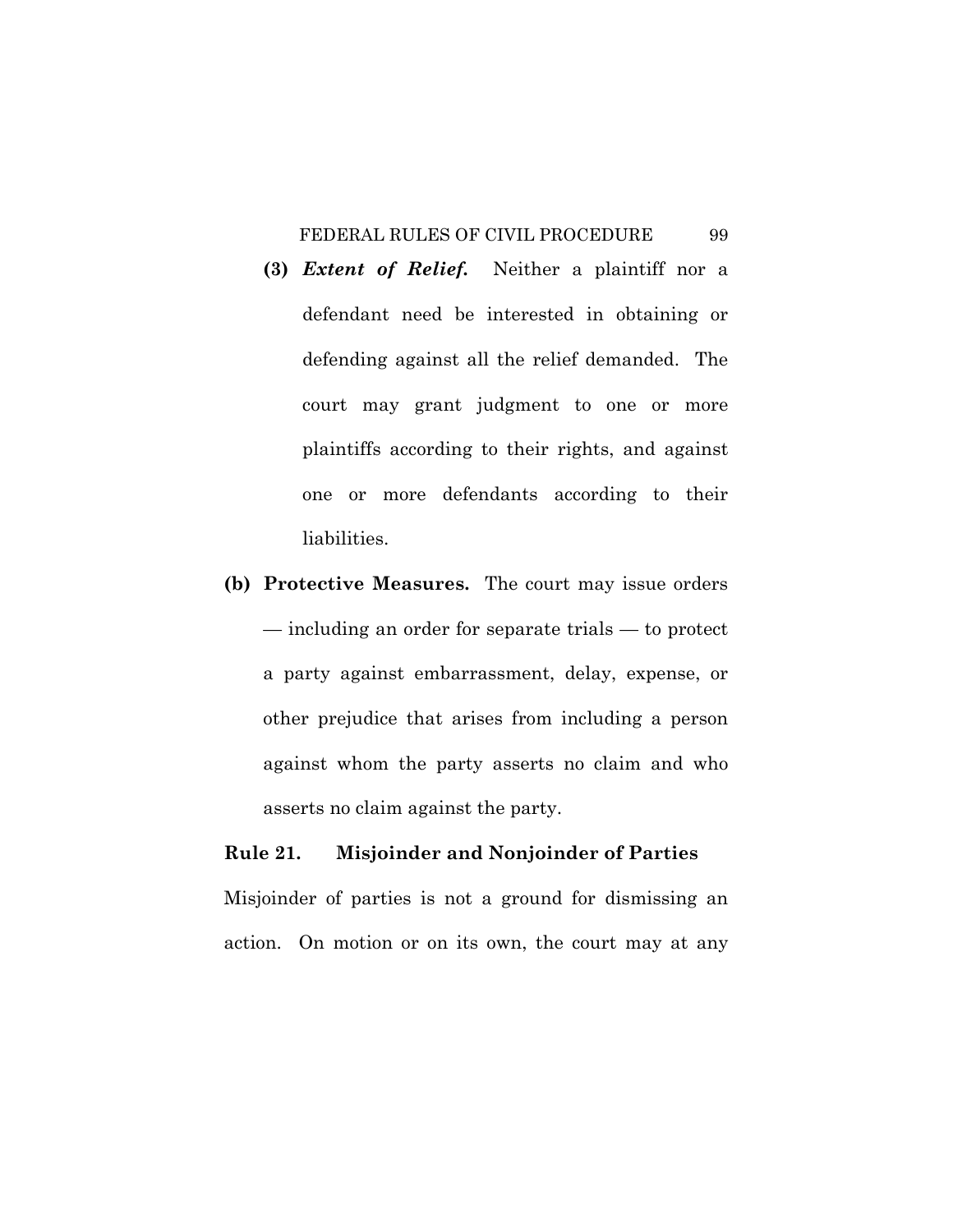time, on just terms, add or drop a party. The court may also sever any claim against a party.

## **Rule 22. Interpleader**

- **(a) Grounds.** 
	- **(1)** *By a Plaintiff.* Persons with claims that may expose a plaintiff to double or multiple liability may be joined as defendants and required to interplead. Joinder for interpleader is proper even though:
		- **(A)** the claims of the several claimants, or the titles on which their claims depend, lack a common origin or are adverse and independent rather than identical; or
		- **(B)** the plaintiff denies liability in whole or in part to any or all of the claimants.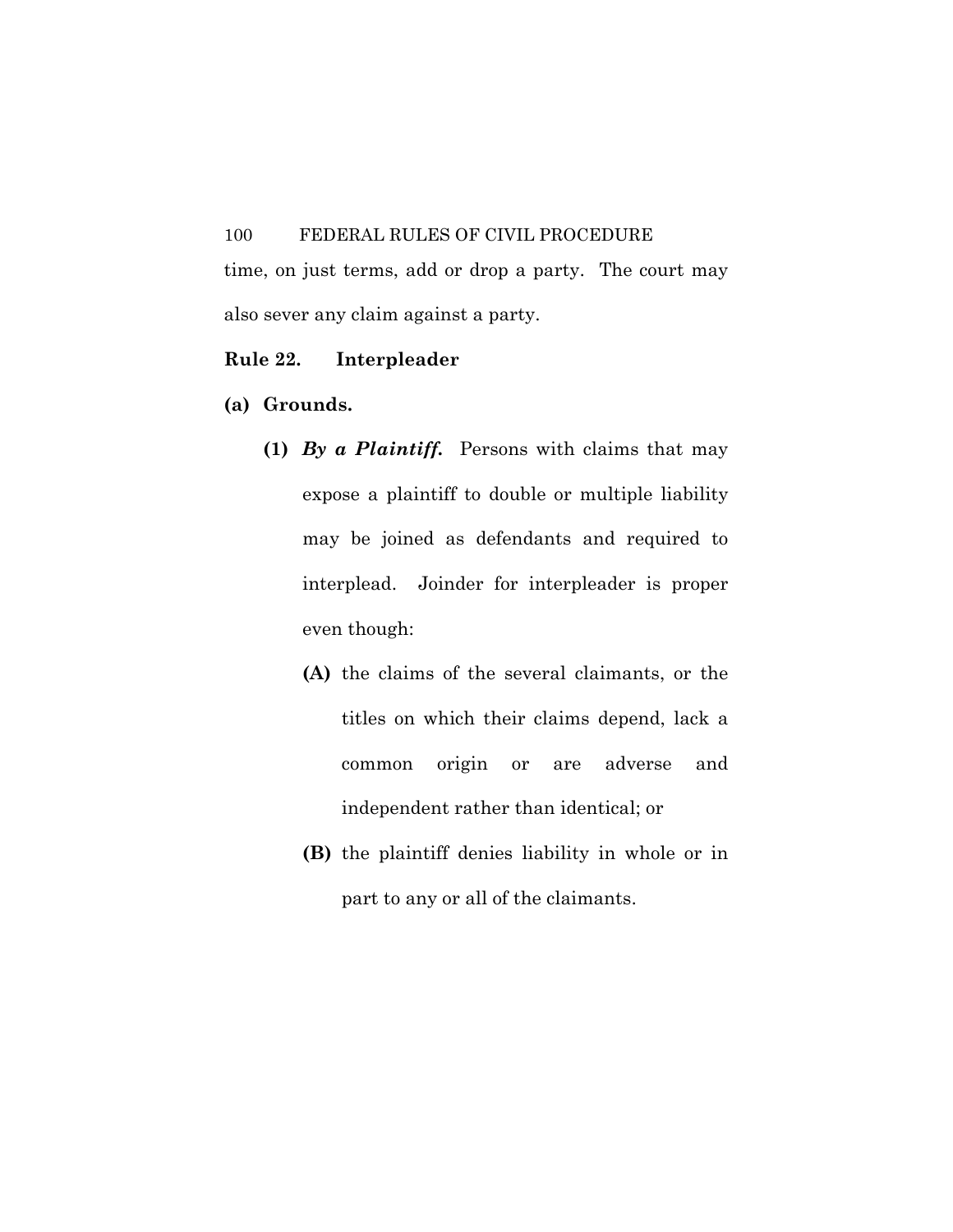- **(2)** *By a Defendant.* A defendant exposed to similar liability may seek interpleader through a crossclaim or counterclaim.
- **(b) Relation to Other Rules and Statutes.** This rule supplements — and does not limit — the joinder of parties allowed by Rule 20. The remedy this rule provides is in addition to — and does not supersede or limit — the remedy provided by 28 U.S.C. §§ 1335, 1397, and 2361. An action under those statutes must be conducted under these rules.

## **Rule 23. Class Actions**

- **(a) Prerequisites.** One or more members of a class may sue or be sued as representative parties on behalf of all members only if:
	- **(1)** the class is so numerous that joinder of all members is impracticable;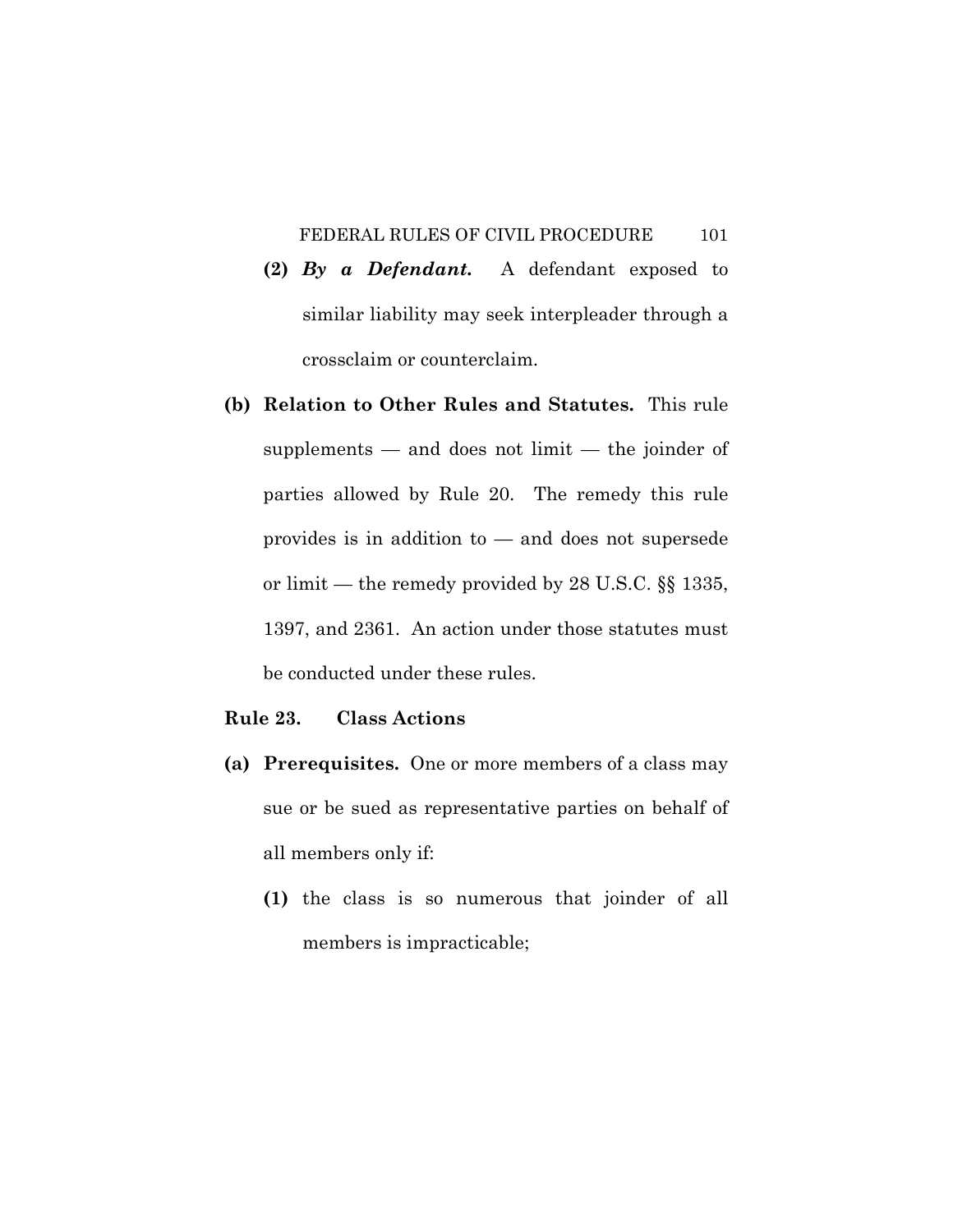- **(2)** there are questions of law or fact common to the class;
- **(3)** the claims or defenses of the representative parties are typical of the claims or defenses of the class; and
- **(4)** the representative parties will fairly and adequately protect the interests of the class.
- **(b) Types of Class Actions.** A class action may be maintained if Rule 23(a) is satisfied and if:
	- **(1)** prosecuting separate actions by or against individual class members would create a risk of:
		- **(A)** inconsistent or varying adjudications with respect to individual class members that would establish incompatible standards of conduct for the party opposing the class; or
		- **(B)** adjudications with respect to individual class members that, as a practical matter,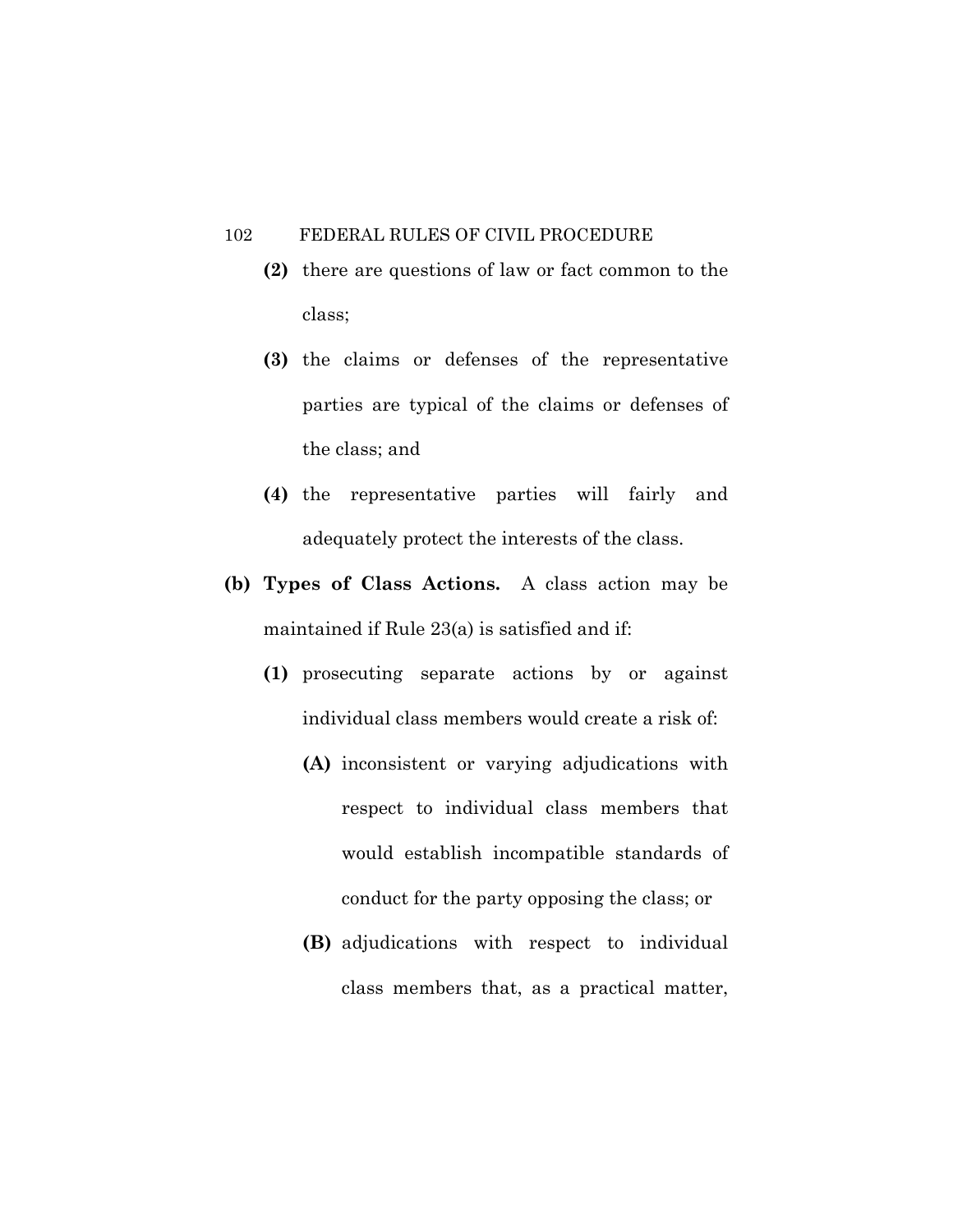# FEDERAL RULES OF CIVIL PROCEDURE 103 would be dispositive of the interests of the other members not parties to the individual adjudications or would substantially impair or impede their ability to protect their interests;

- **(2)** the party opposing the class has acted or refused to act on grounds that apply generally to the class, so that final injunctive relief or corresponding declaratory relief is appropriate respecting the class as a whole; or
- **(3)** the court finds that the questions of law or fact common to class members predominate over any questions affecting only individual members, and that a class action is superior to other available methods for fairly and efficiently adjudicating the controversy. The matters pertinent to these findings include: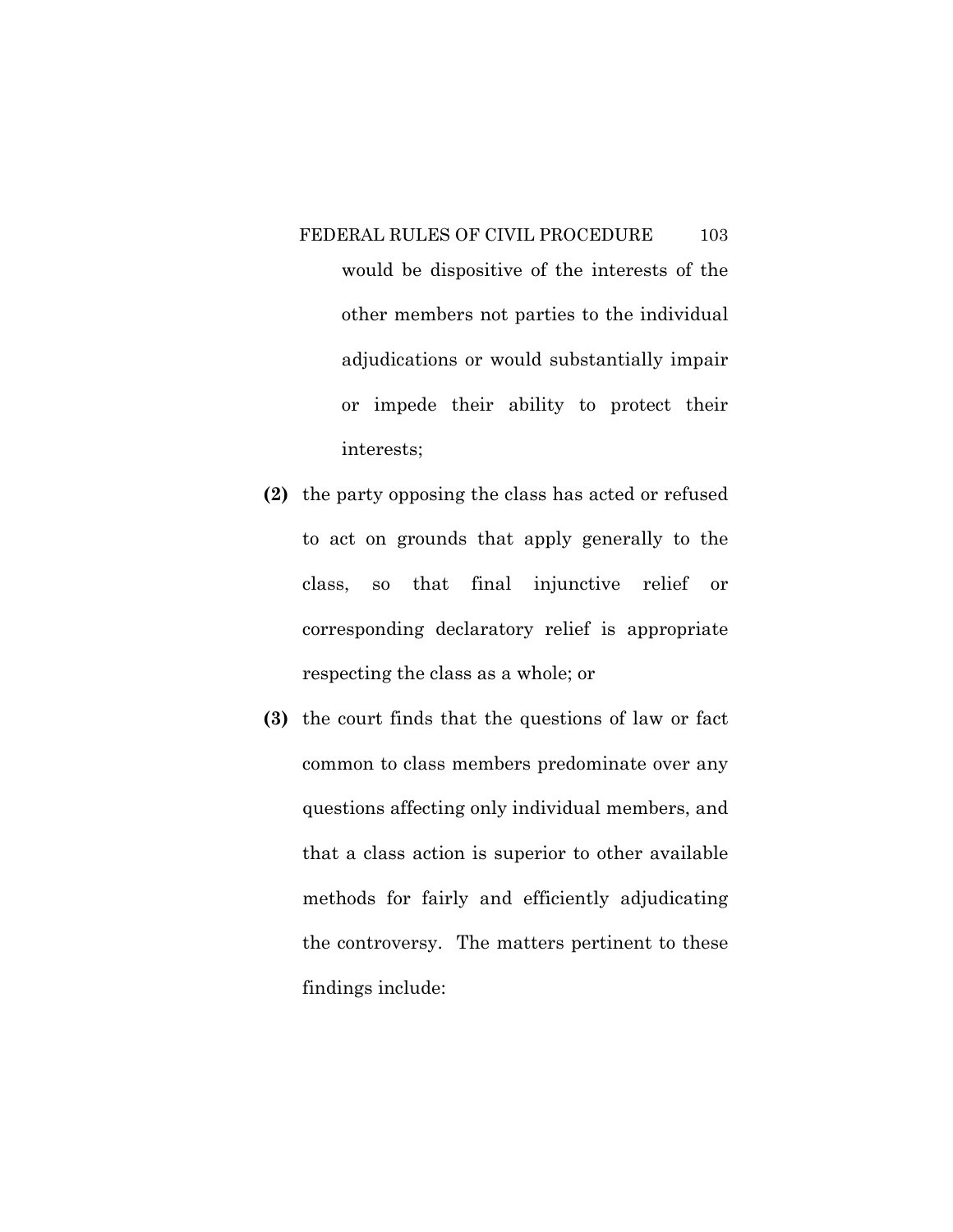- **(A)** the class members' interests in individually controlling the prosecution or defense of separate actions;
- **(B)** the extent and nature of any litigation concerning the controversy already begun by or against class members;
- **(C)** the desirability or undesirability of concentrating the litigation of the claims in the particular forum; and
- **(D)** the likely difficulties in managing a class action.
- **(c) Certification Order; Notice to Class Members; Judgment; Issues Classes; Subclasses.** 
	- **(1)** *Certification Order.* 
		- **(A)** *Time to Issue.* At an early practicable time after a person sues or is sued as a class representative, the court must determine by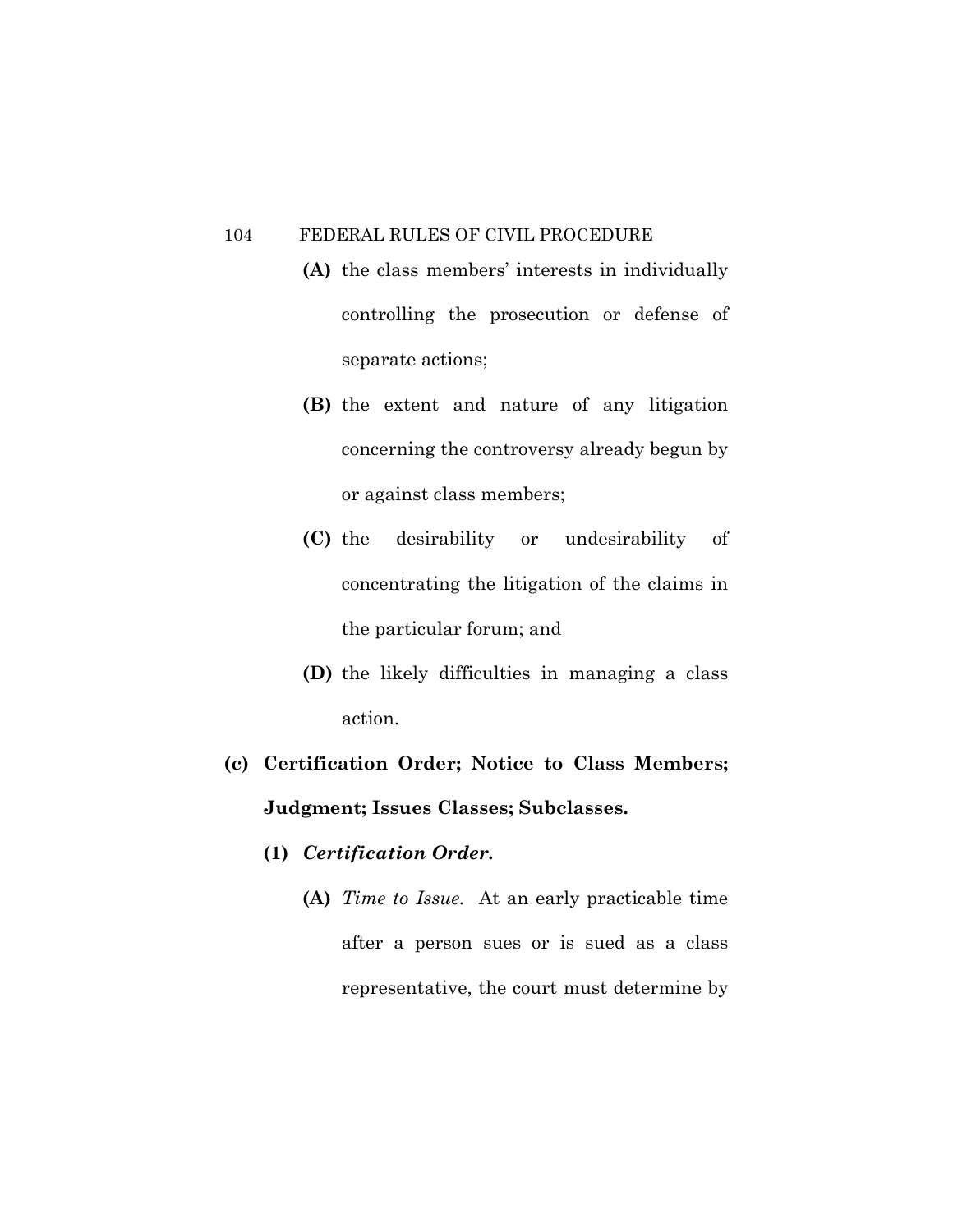### FEDERAL RULES OF CIVIL PROCEDURE 105 order whether to certify the action as a class action.

- **(B)** *Defining the Class; Appointing Class Counsel.* An order that certifies a class action must define the class and the class claims, issues, or defenses, and must appoint class counsel under Rule 23(g).
- **(C)** *Altering or Amending the Order.* An order that grants or denies class certification may be altered or amended before final judgment.
- **(2)** *Notice.* 
	- (A) For  $(b)(1)$  or  $(b)(2)$  Classes. For any class certified under Rule 23(b)(1) or (b)(2), the court may direct appropriate notice to the class.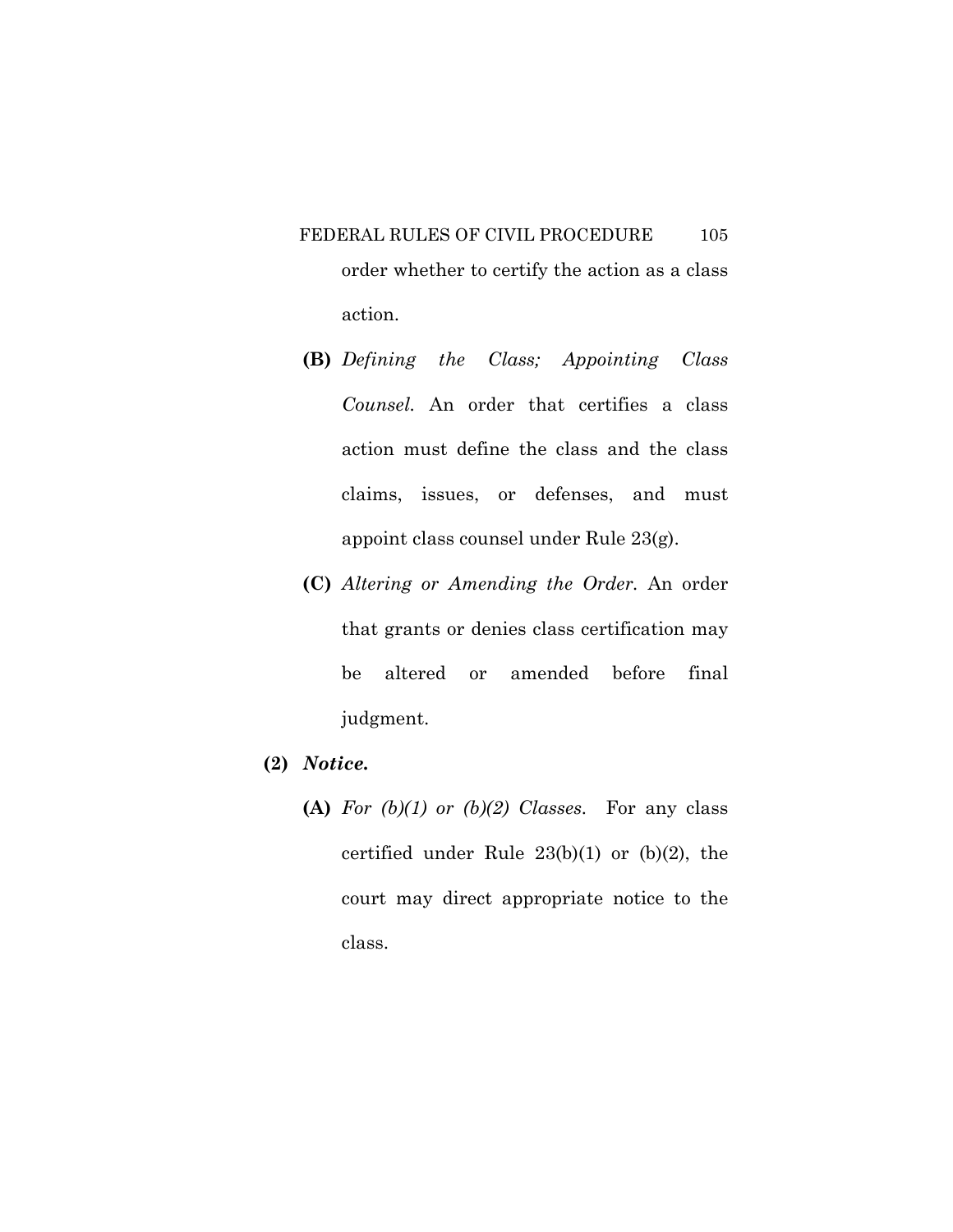- **(B)** *For (b)(3) Classes.* For any class certified under Rule 23(b)(3), the court must direct to class members the best notice that is practicable under the circumstances, including individual notice to all members who can be identified through reasonable effort. The notice must clearly and concisely state in plain, easily understood language:
	- **(i)** the nature of the action;
	- **(ii)** the definition of the class certified;
	- **(iii)** the class claims, issues, or defenses;
	- **(iv)** that a class member may enter an appearance through an attorney if the member so desires;
	- **(v)** that the court will exclude from the class any member who requests exclusion;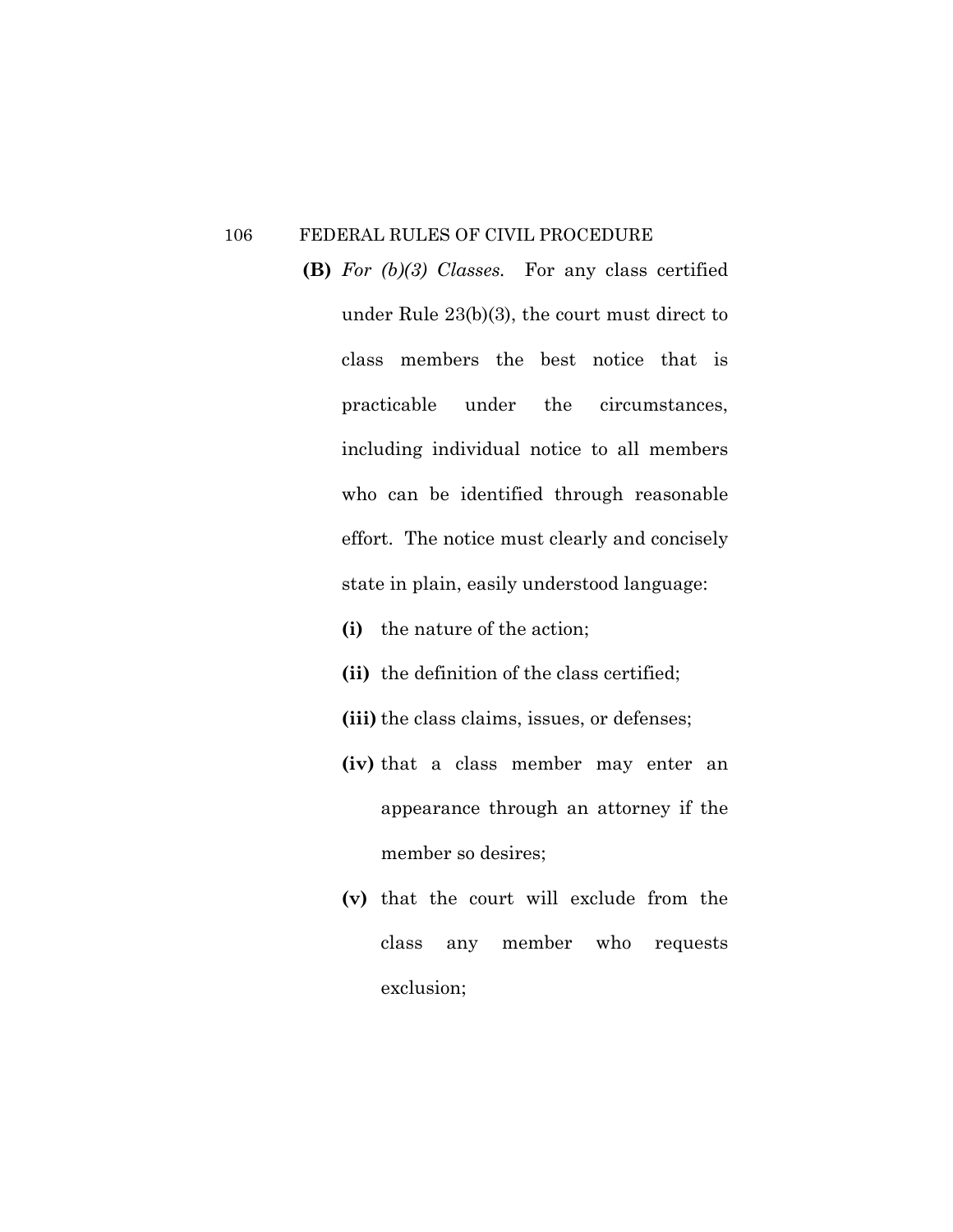- **(vi)** the time and manner for requesting exclusion; and
- **(vii)**the binding effect of a class judgment on members under Rule 23(c)(3).
- **(3)** *Judgment.* Whether or not favorable to the class, the judgment in a class action must:
	- **(A)** for any class certified under Rule 23(b)(1) or (b)(2), include and describe those whom the court finds to be class members; and
	- **(B)** for any class certified under Rule 23(b)(3), include and specify or describe those to whom the Rule  $23(c)(2)$  notice was directed, who have not requested exclusion, and whom the court finds to be class members.
- **(4)** *Particular Issues.* When appropriate, an action may be brought or maintained as a class action with respect to particular issues.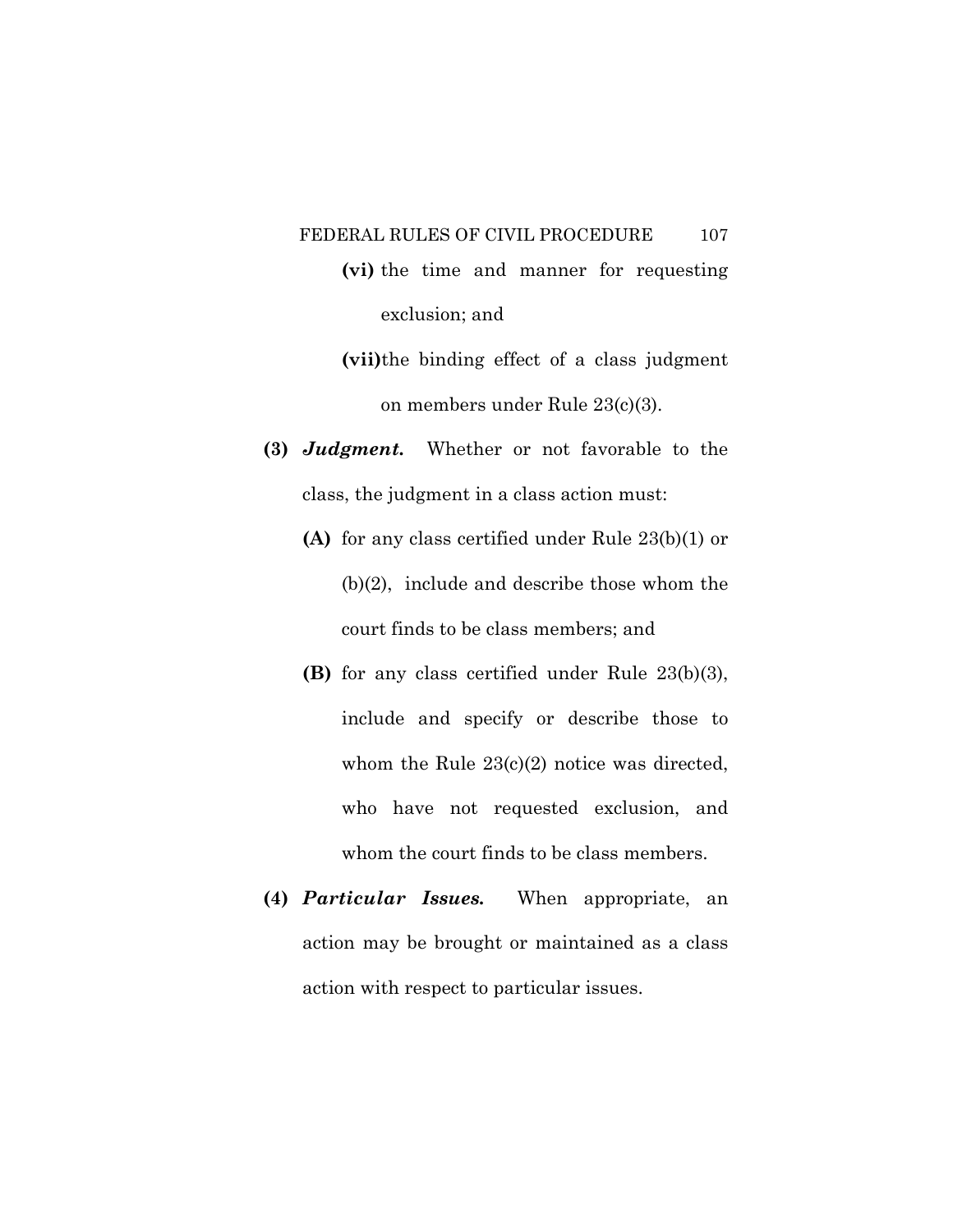**(5)** *Subclasses.* When appropriate, a class may be divided into subclasses that are each treated as a class under this rule.

#### **(d) Conducting the Action.**

- **(1)** *In General.* In conducting an action under this rule, the court may issue orders that:
	- **(A)** determine the course of proceedings or prescribe measures to prevent undue repetition or complication in presenting evidence or argument;
	- **(B)** require to protect class members and fairly conduct the action — giving appropriate notice to some or all class members of:
		- **(i)** any step in the action;
		- **(ii)** the proposed extent of the judgment; or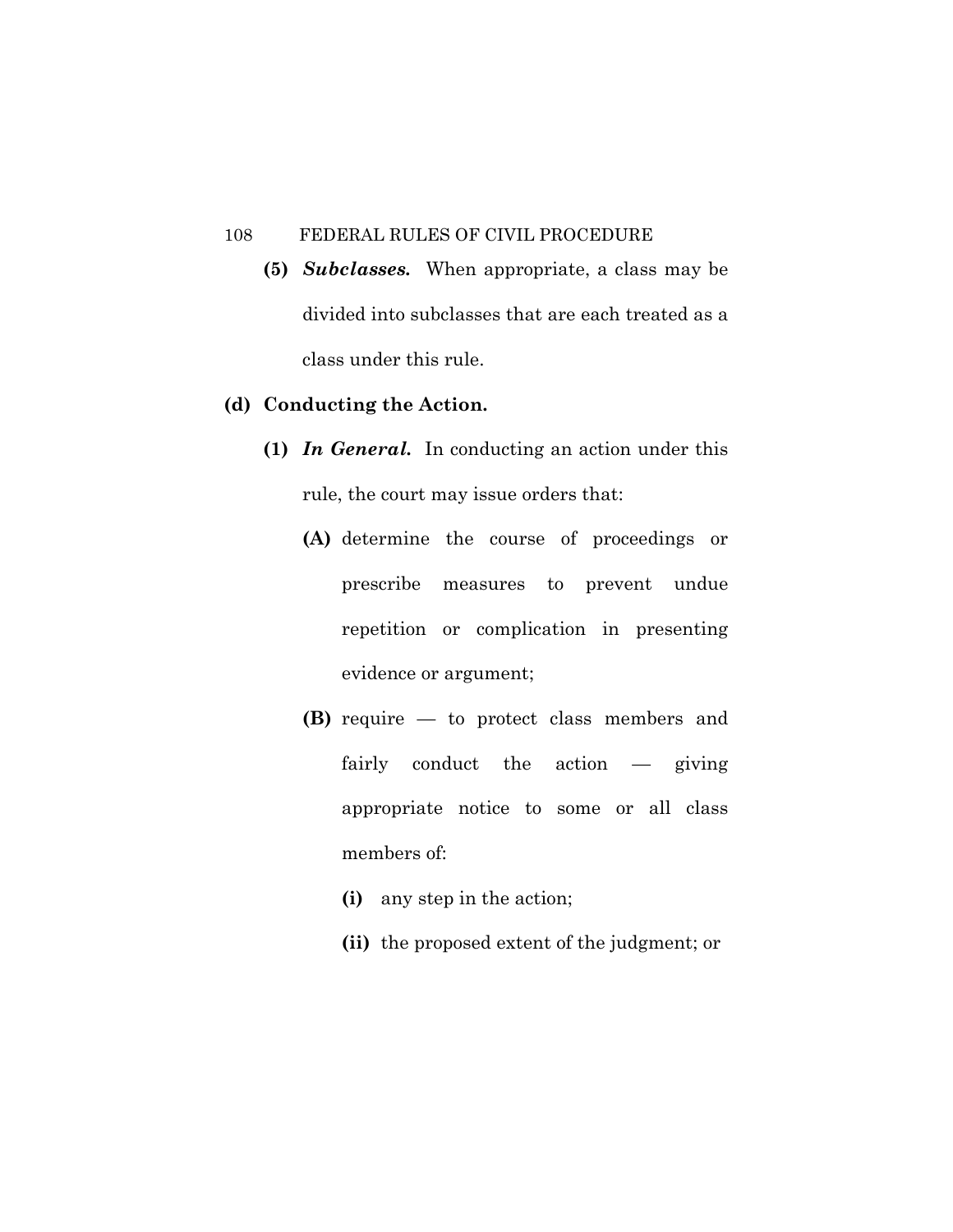**(iii)** the members' opportunity to signify whether they consider the representation fair and adequate, to intervene and present claims or defenses, or to otherwise come into the action;

- **(C)** impose conditions on the representative parties or on intervenors;
- **(D)** require that the pleadings be amended to eliminate allegations about representation of absent persons and that the action proceed accordingly; or
- **(E)** deal with similar procedural matters.
- **(2)** *Combining and Amending Orders.* An order under Rule 23(d)(1) may be altered or amended from time to time and may be combined with an order under Rule 16.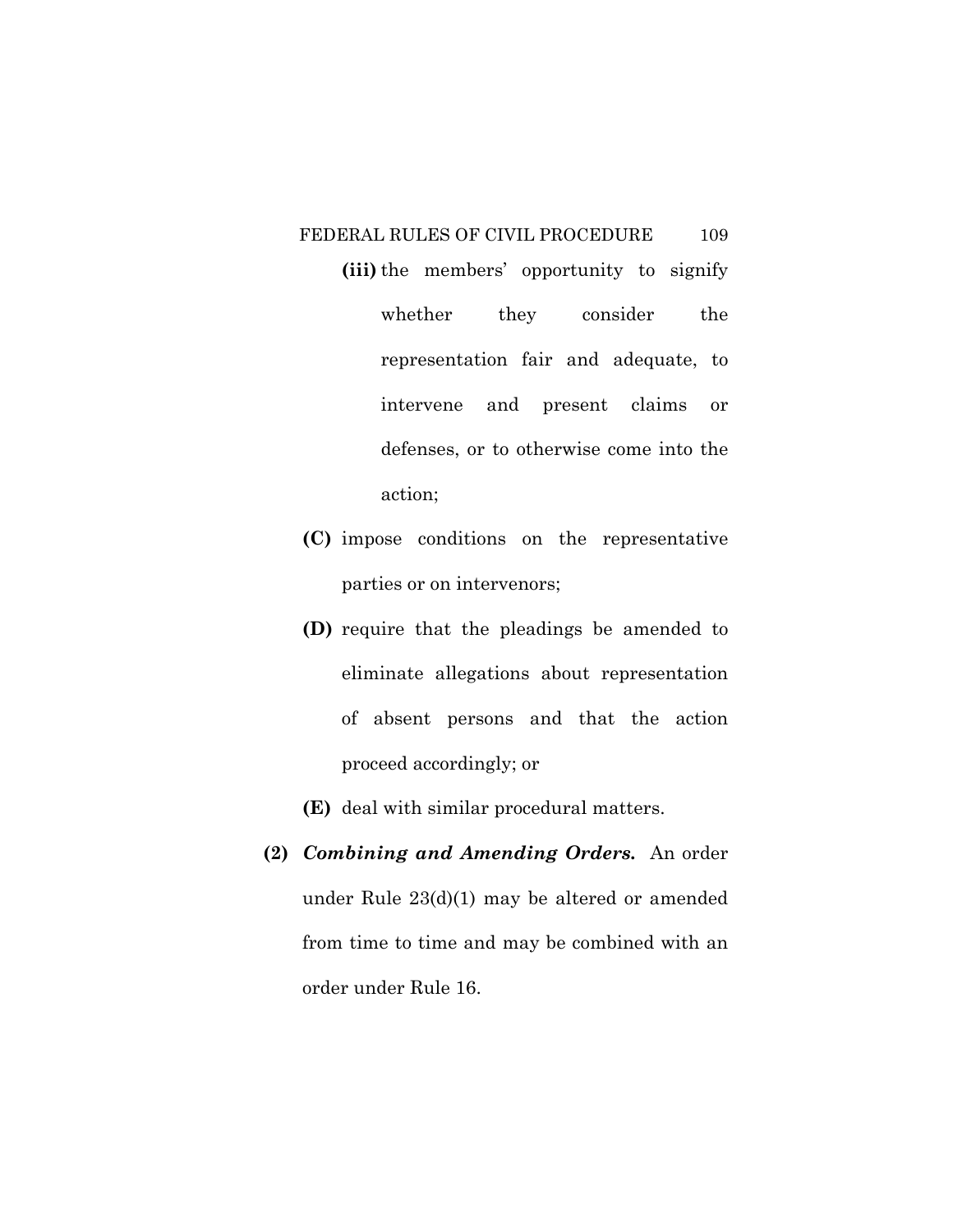- **(e) Settlement, Voluntary Dismissal, or Compromise.** The claims, issues, or defenses of a certified class may be settled, voluntarily dismissed, or compromised only with the court's approval. The following procedures apply to a proposed settlement, voluntary dismissal, or compromise:
	- **(1)** The court must direct notice in a reasonable manner to all class members who would be bound by the proposal.
	- **(2)** If the proposal would bind class members, the court may approve it only after a hearing and on finding that it is fair, reasonable, and adequate.
	- **(3)** The parties seeking approval must file a statement identifying any agreement made in connection with the proposal.
	- **(4)** If the class action was previously certified under Rule 23(b)(3), the court may refuse to approve a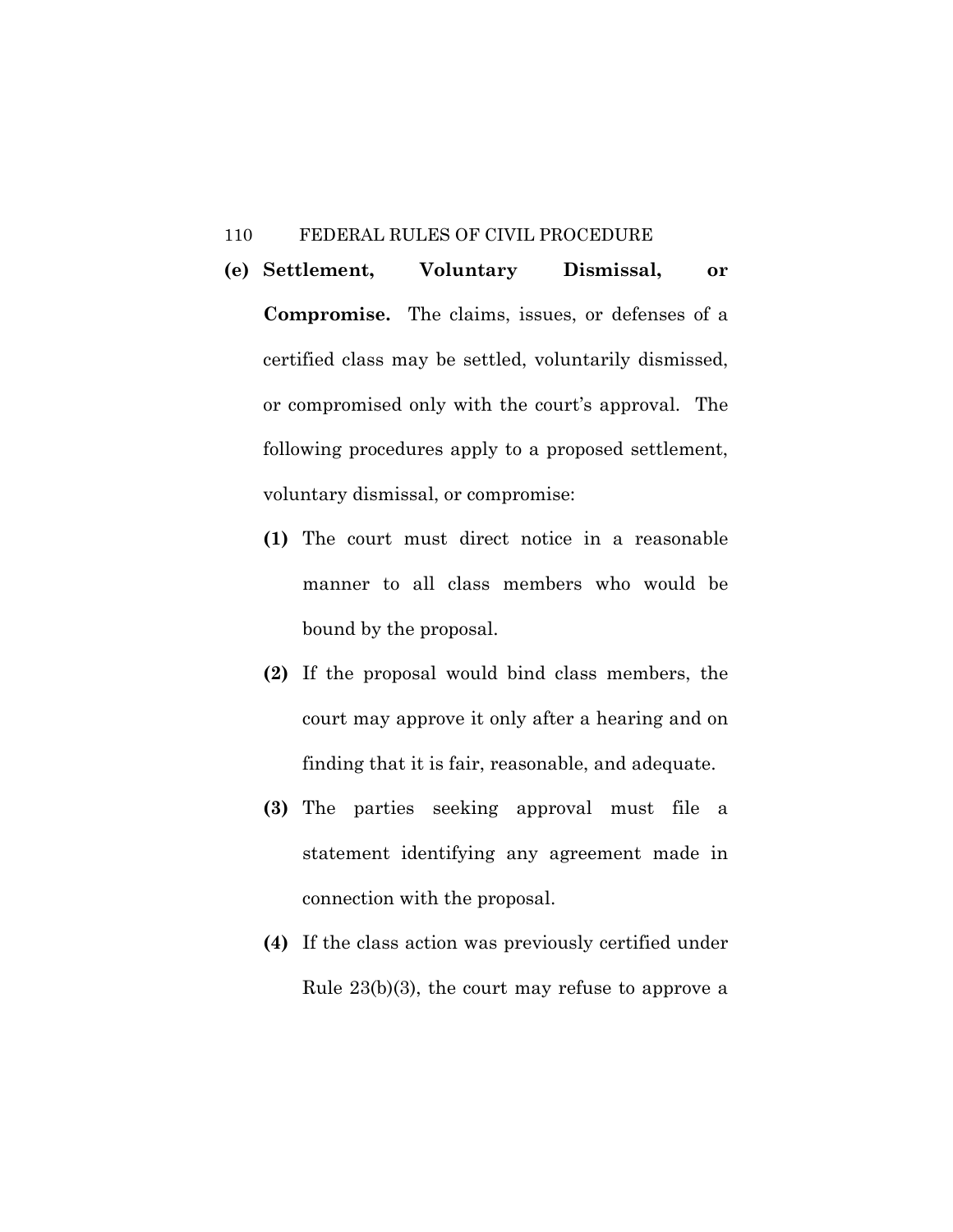## FEDERAL RULES OF CIVIL PROCEDURE 111 settlement unless it affords a new opportunity to request exclusion to individual class members who had an earlier opportunity to request exclusion but did not do so.

- **(5)** Any class member may object to the proposal if it requires court approval under this subdivision (e); the objection may be withdrawn only with the court's approval.
- **(f) Appeals.** A court of appeals may permit an appeal from an order granting or denying class-action certification under this rule if a petition for permission to appeal is filed with the circuit clerk within 10 days after the order is entered. An appeal does not stay proceedings in the district court unless the district judge or the court of appeals so orders.
- **(g) Class Counsel.**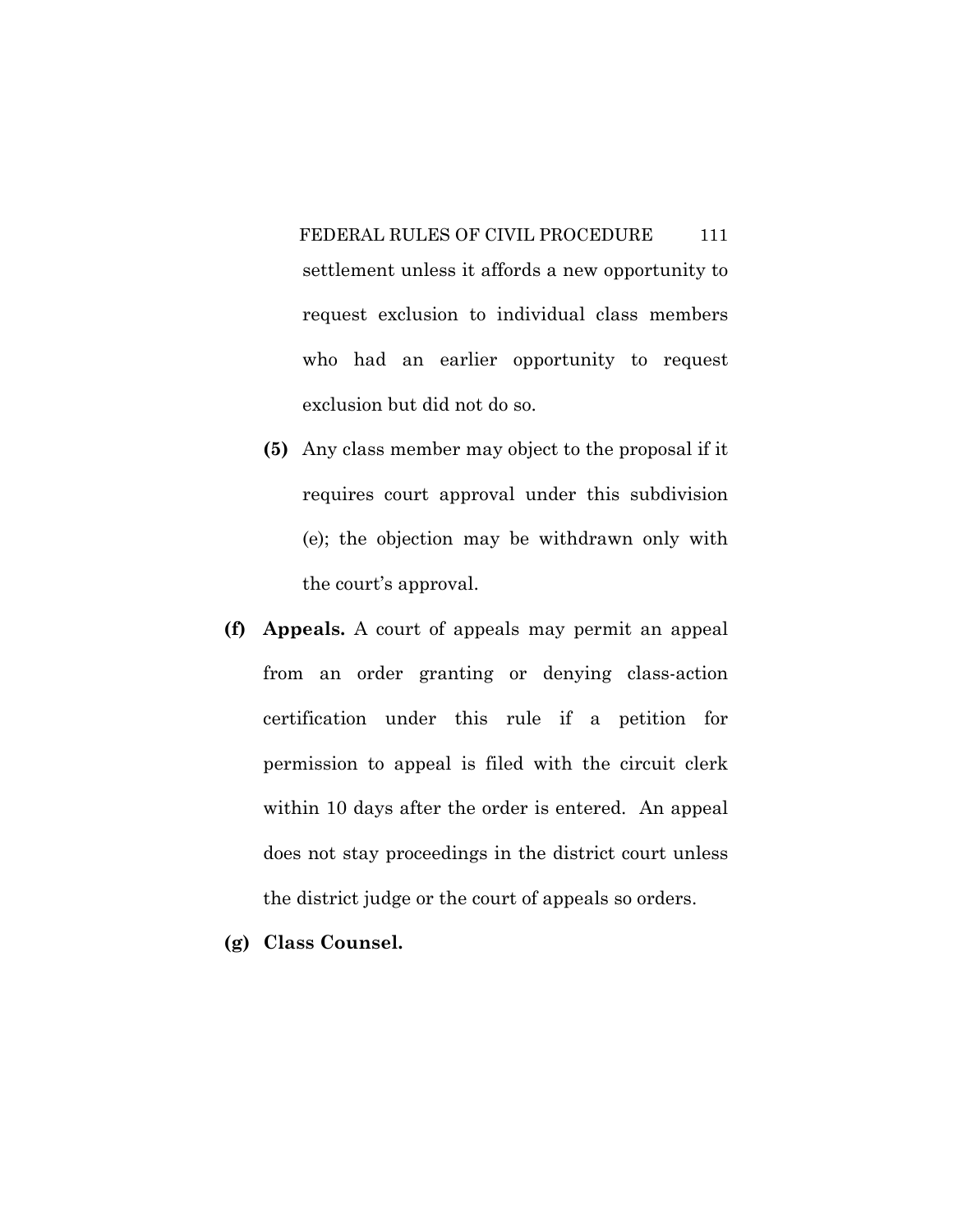- **(1)** *Appointing Class Counsel.* Unless a statute provides otherwise, a court that certifies a class must appoint class counsel. In appointing class counsel, the court:
	- **(A)** must consider:
		- **(i)** the work counsel has done in identifying or investigating potential claims in the action;
		- **(ii)** counsel's experience in handling class actions, other complex litigation, and the types of claims asserted in the action;
		- **(iii)** counsel's knowledge of the applicable law; and
		- **(iv)** the resources that counsel will commit to representing the class;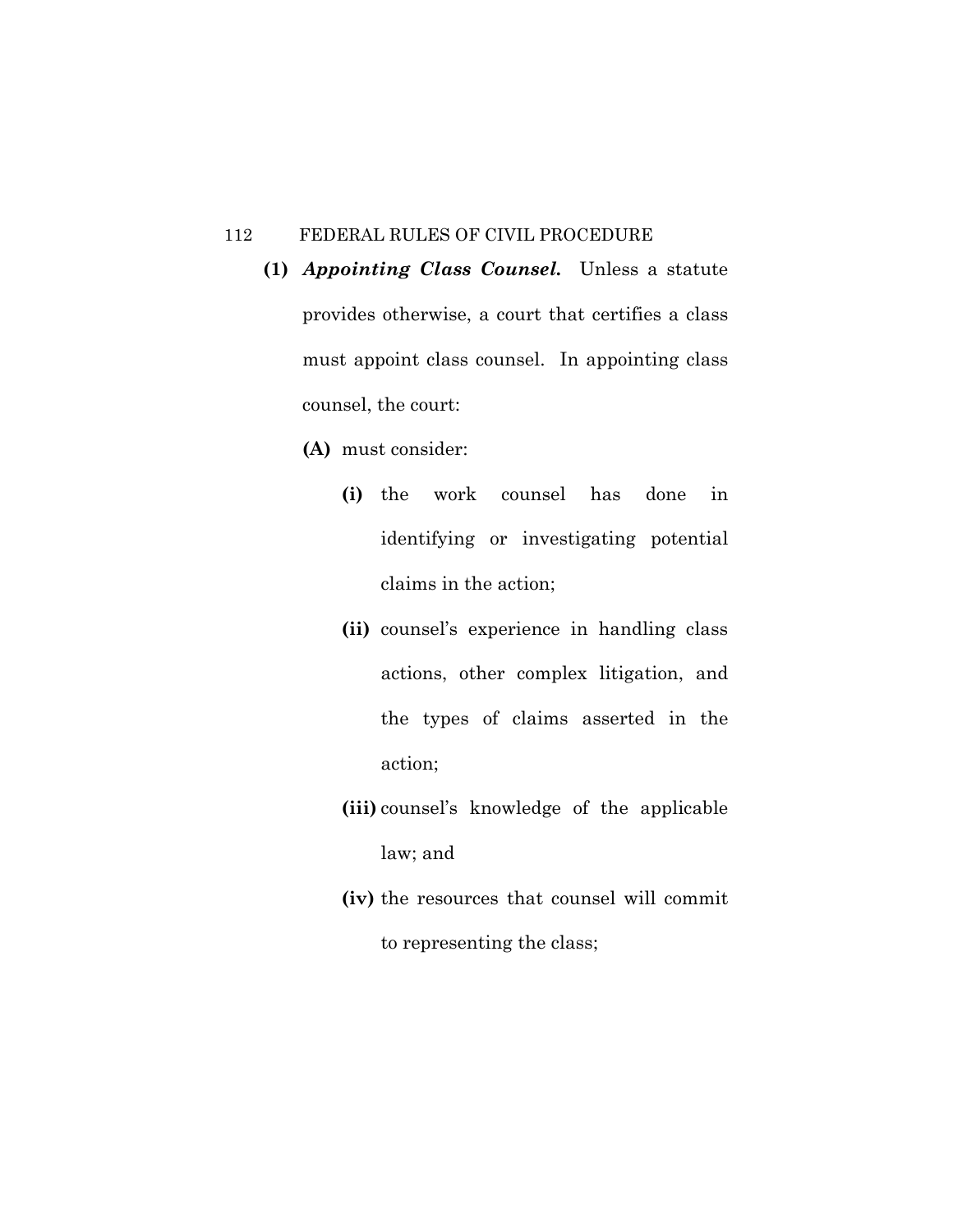- **(B)** may consider any other matter pertinent to counsel's ability to fairly and adequately represent the interests of the class;
- **(C)** may order potential class counsel to provide information on any subject pertinent to the appointment and to propose terms for attorney's fees and nontaxable costs;
- **(D)** may include in the appointing order provisions about the award of attorney's fees or nontaxable costs under Rule 23(h); and
- **(E)** may make further orders in connection with the appointment.
- **(2)** *Standard for Appointing Class Counsel.* When one applicant seeks appointment as class counsel, the court may appoint that applicant only if the applicant is adequate under Rule  $23(g)(1)$  and (4). If more than one adequate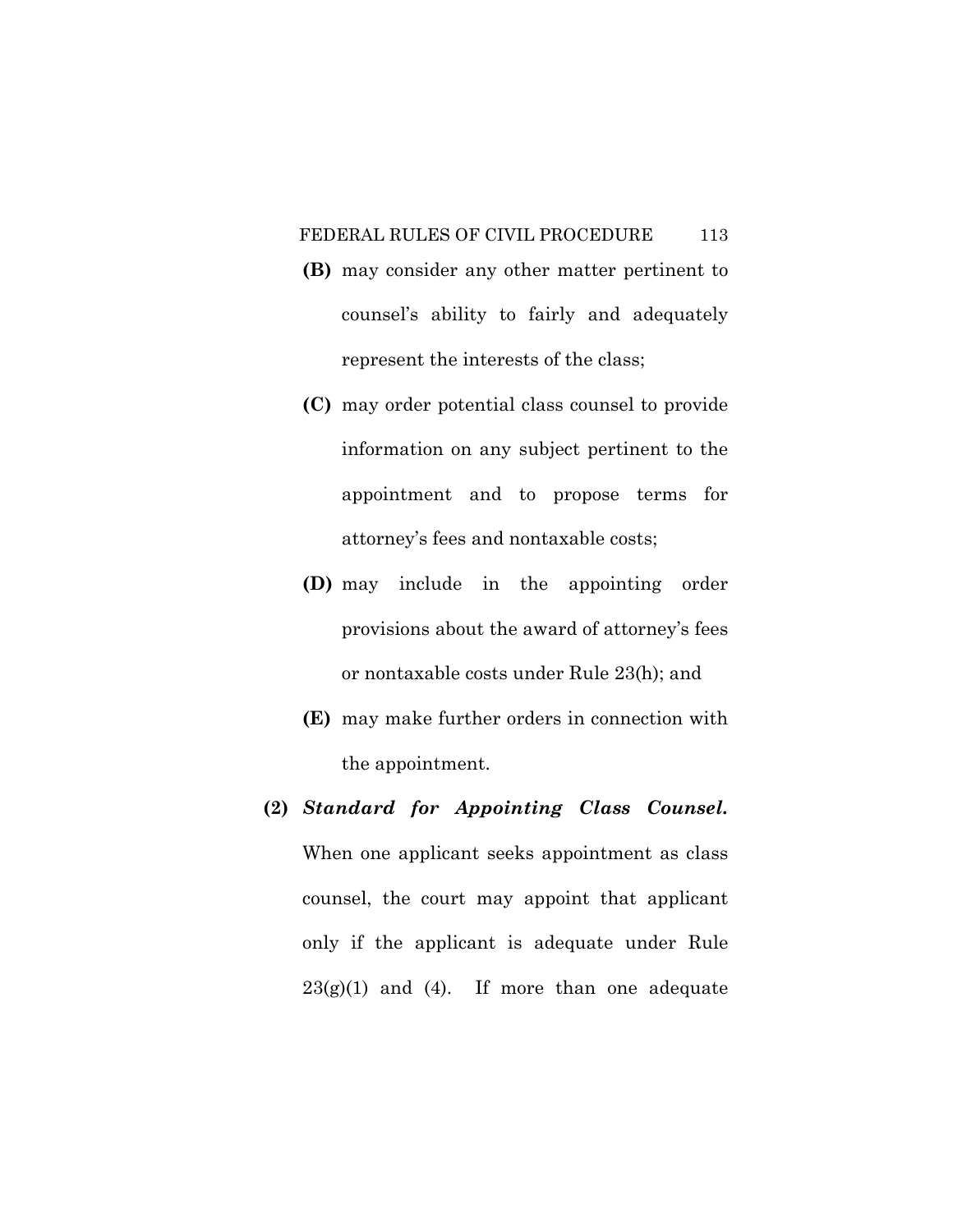### 114 FEDERAL RULES OF CIVIL PROCEDURE applicant seeks appointment, the court must appoint the applicant best able to represent the interests of the class.

- **(3)** *Interim Counsel.* The court may designate interim counsel to act on behalf of a putative class before determining whether to certify the action as a class action.
- **(4)** *Duty of Class Counsel.* Class counsel must fairly and adequately represent the interests of the class.
- **(h) Attorney's Fees and Nontaxable Costs.** In a certified class action, the court may award reasonable attorney's fees and nontaxable costs that are authorized by law or by the parties' agreement. The following procedures apply:
	- **(1)** A claim for an award must be made by motion under Rule  $54(d)(2)$ , subject to the provisions of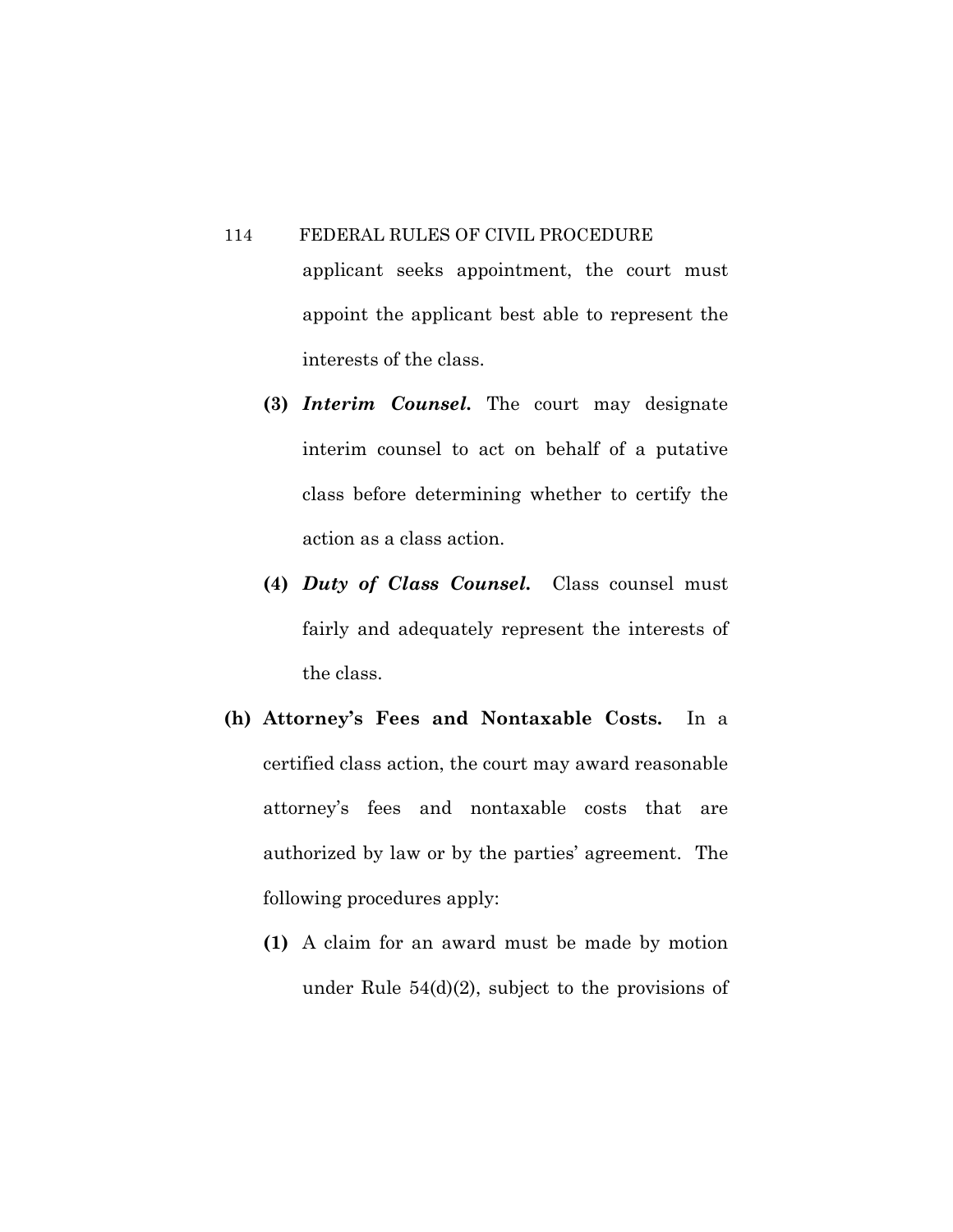# FEDERAL RULES OF CIVIL PROCEDURE 115 this subdivision (h), at a time the court sets. Notice of the motion must be served on all parties and, for motions by class counsel, directed to class members in a reasonable manner.

- **(2)** A class member, or a party from whom payment is sought, may object to the motion.
- **(3)** The court may hold a hearing and must find the facts and state its legal conclusions under Rule 52(a).
- **(4)** The court may refer issues related to the amount of the award to a special master or a magistrate judge, as provided in Rule 54(d)(2)(D).

#### **Rule 23.1. Derivative Actions**

**(a) Prerequisites.** This rule applies when one or more shareholders or members of a corporation or an unincorporated association bring a derivative action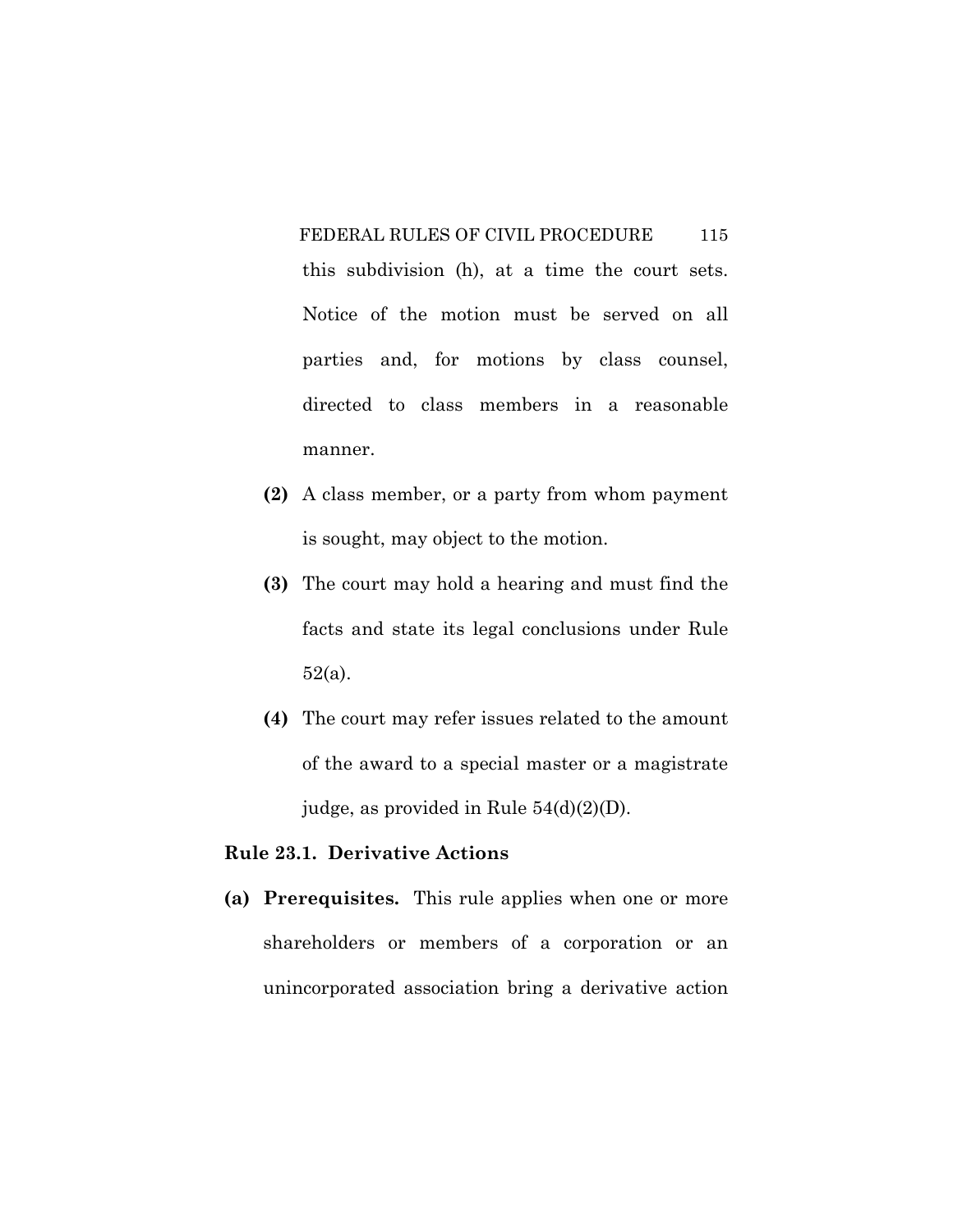to enforce a right that the corporation or association may properly assert but has failed to enforce. The derivative action may not be maintained if it appears that the plaintiff does not fairly and adequately represent the interests of shareholders or members who are similarly situated in enforcing the right of the corporation or association.

- **(b) Pleading Requirements.** The complaint must be verified and must:
	- **(1)** allege that the plaintiff was a shareholder or member at the time of the transaction complained of, or that the plaintiff's share or membership later devolved on it by operation of law;
	- **(2)** allege that the action is not a collusive one to confer jurisdiction that the court would otherwise lack; and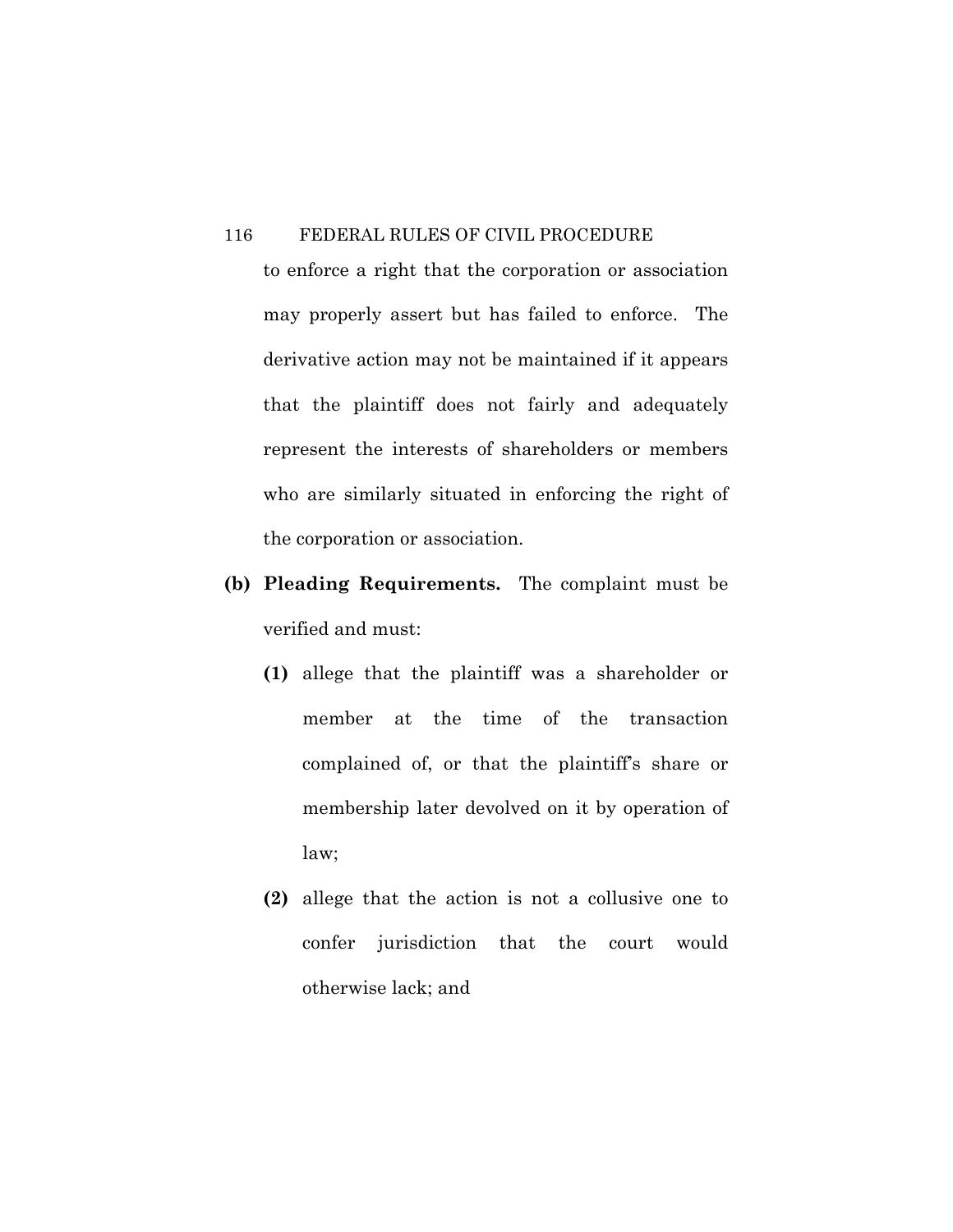- **(3)** state with particularity:
	- **(A)** any effort by the plaintiff to obtain the desired action from the directors or comparable authority and, if necessary, from the shareholders or members; and
	- **(B)** the reasons for not obtaining the action or not making the effort.
- **(c) Settlement, Dismissal, and Compromise.** A derivative action may be settled, voluntarily dismissed, or compromised only with the court's approval. Notice of a proposed settlement, voluntary dismissal, or compromise must be given to shareholders or members in the manner that the court orders.

#### **Rule 23.2. Actions Relating to Unincorporated Associations**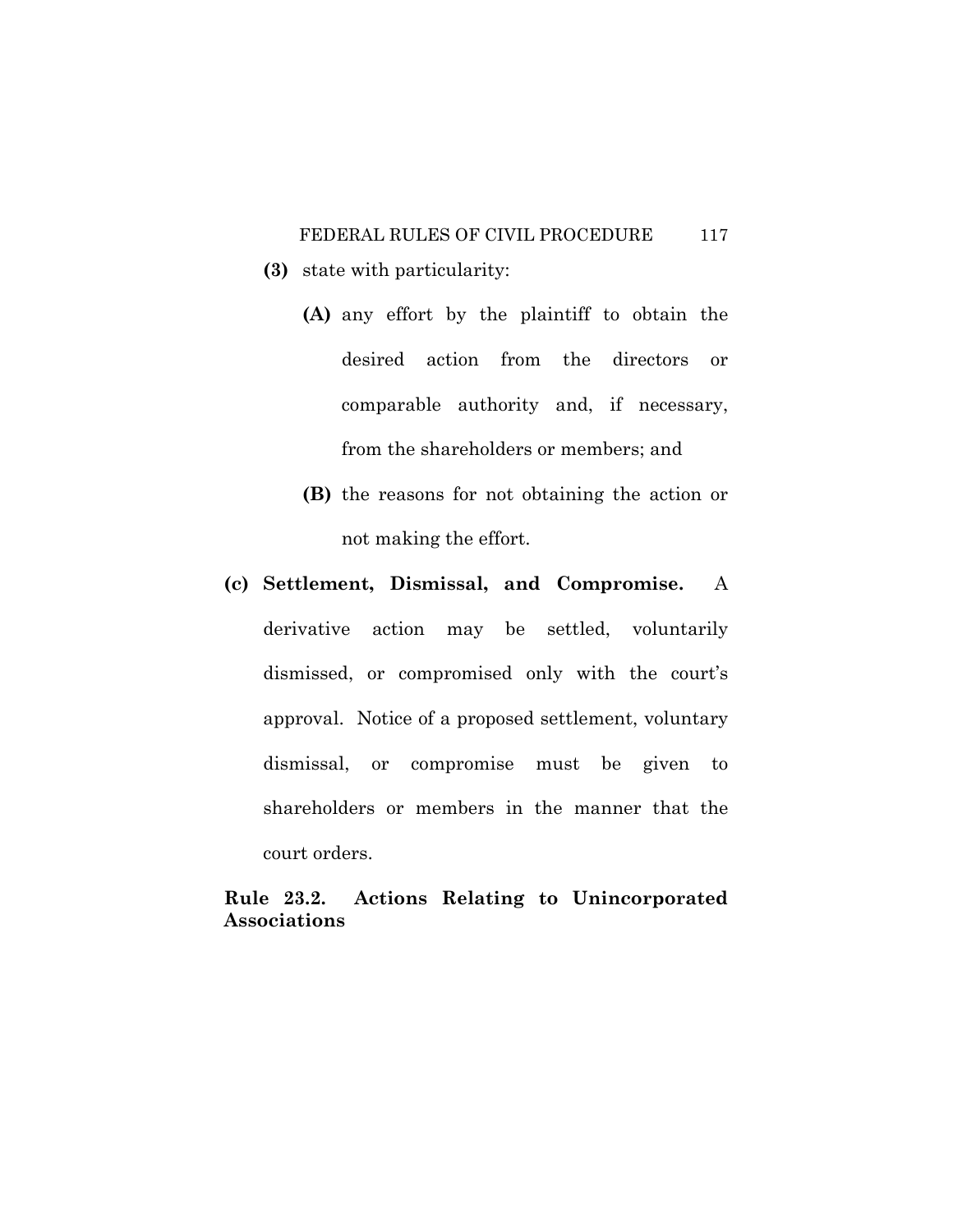This rule applies to an action brought by or against the members of an unincorporated association as a class by naming certain members as representative parties. The action may be maintained only if it appears that those parties will fairly and adequately protect the interests of the association and its members. In conducting the action, the court may issue any appropriate orders corresponding with those in Rule 23(d), and the procedure for settlement, voluntary dismissal, or compromise must correspond with the procedure in Rule 23(e).

#### **Rule 24. Intervention**

- **(a) Intervention of Right.** On timely motion, the court must permit anyone to intervene who:
	- **(1)** is given an unconditional right to intervene by a federal statute; or
	- **(2)** claims an interest relating to the property or transaction that is the subject of the action, and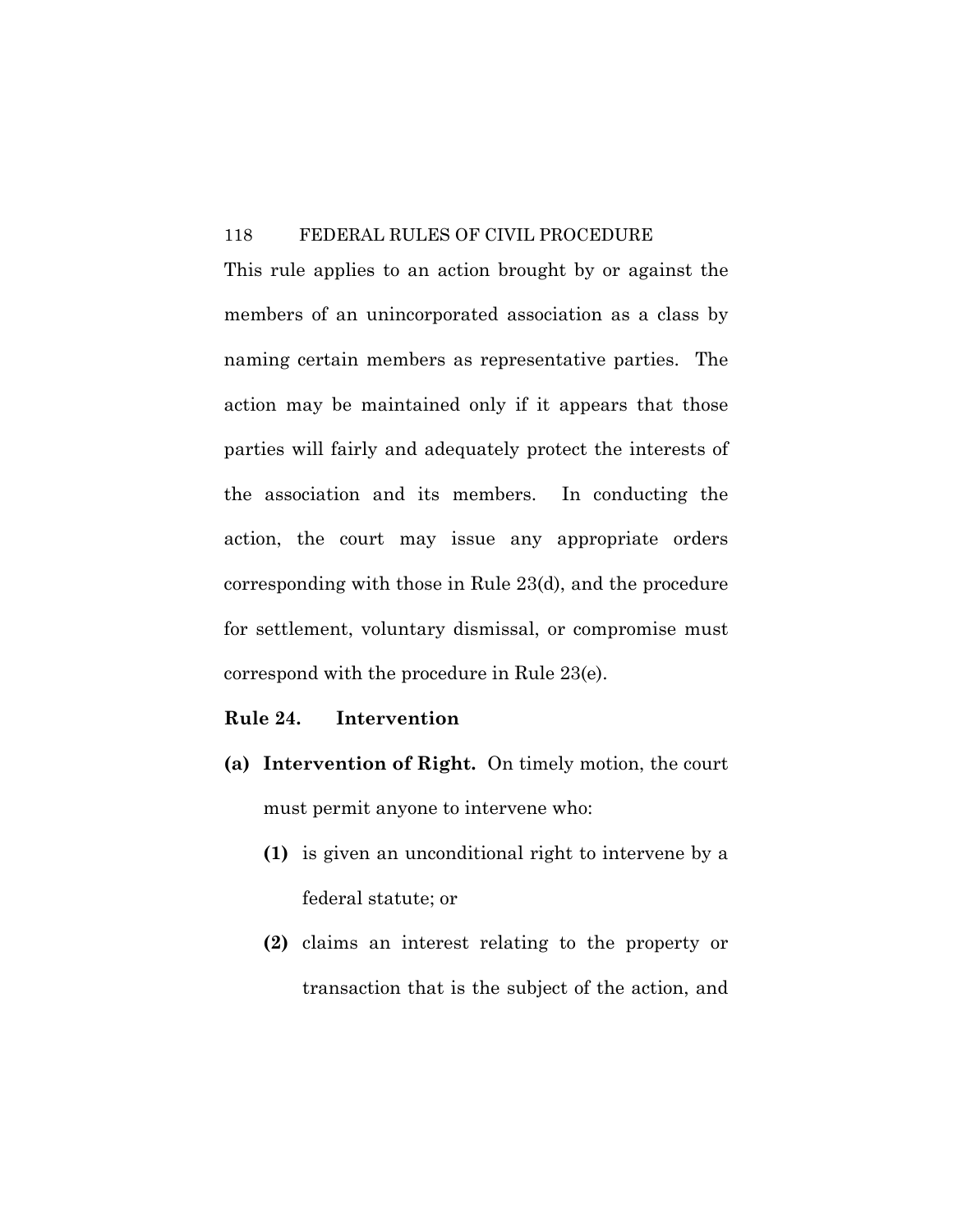# FEDERAL RULES OF CIVIL PROCEDURE 119 is so situated that disposing of the action may as a practical matter impair or impede the movant's ability to protect its interest, unless existing parties adequately represent that interest.

- **(b) Permissive Intervention.** 
	- **(1)** *In General.* On timely motion, the court may permit anyone to intervene who:
		- **(A)** is given a conditional right to intervene by a federal statute; or
		- **(B)** has a claim or defense that shares with the main action a common question of law or fact.
	- **(2)** *By a Government Officer or Agency.* On timely motion, the court may permit a federal or state governmental officer or agency to intervene if a party's claim or defense is based on: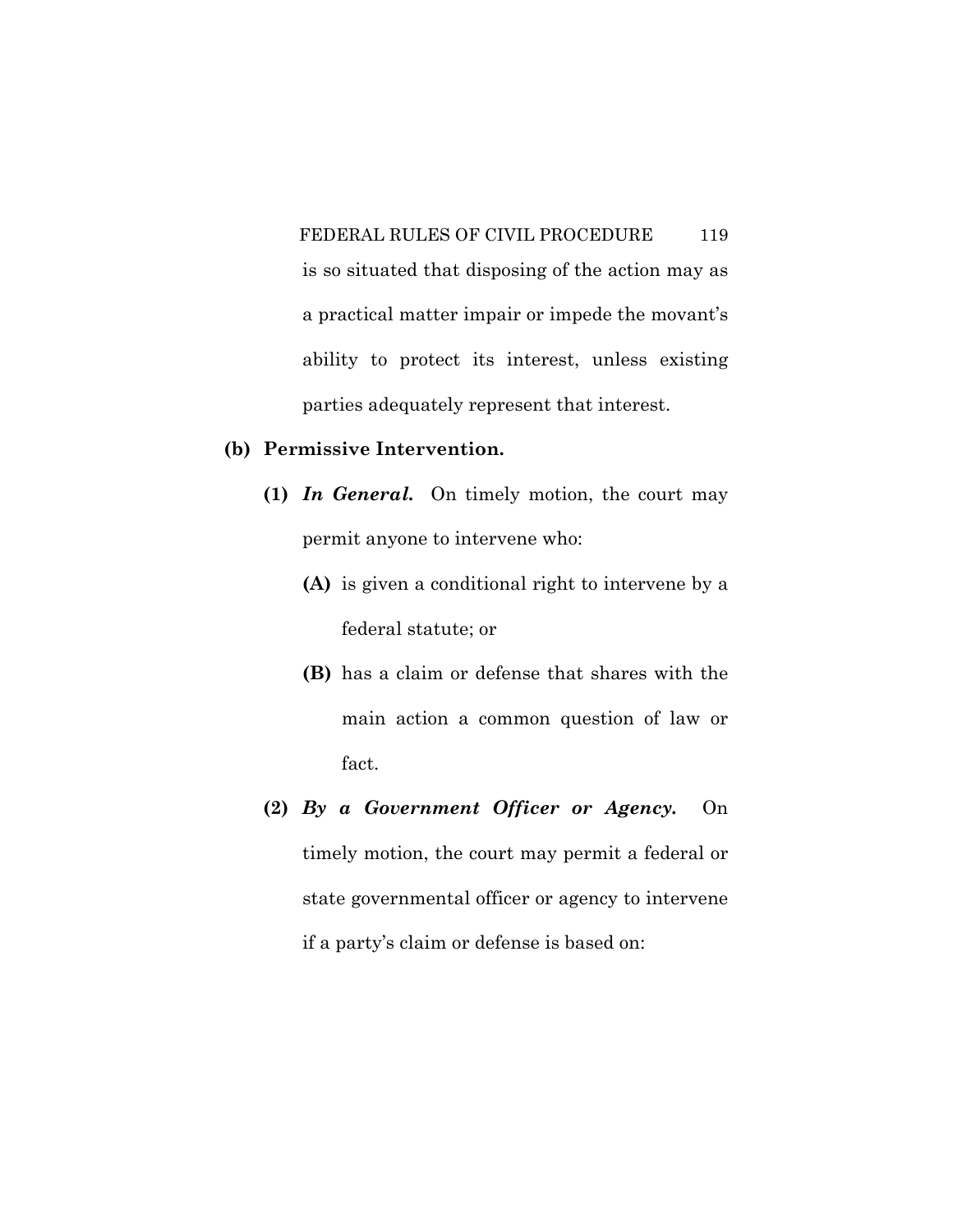- **(A)** a statute or executive order administered by the officer or agency; or
- **(B)** any regulation, order, requirement, or agreement issued or made under the statute or executive order.
- **(3)** *Delay or Prejudice.* In exercising its discretion, the court must consider whether the intervention will unduly delay or prejudice the adjudication of the original parties' rights.
- **(c) Notice and Pleading Required.** A motion to intervene must be served on the parties as provided in Rule 5. The motion must state the grounds for intervention and be accompanied by a pleading that sets out the claim or defense for which intervention is sought.

#### **Rule 25. Substitution of Parties**

**(a) Death.**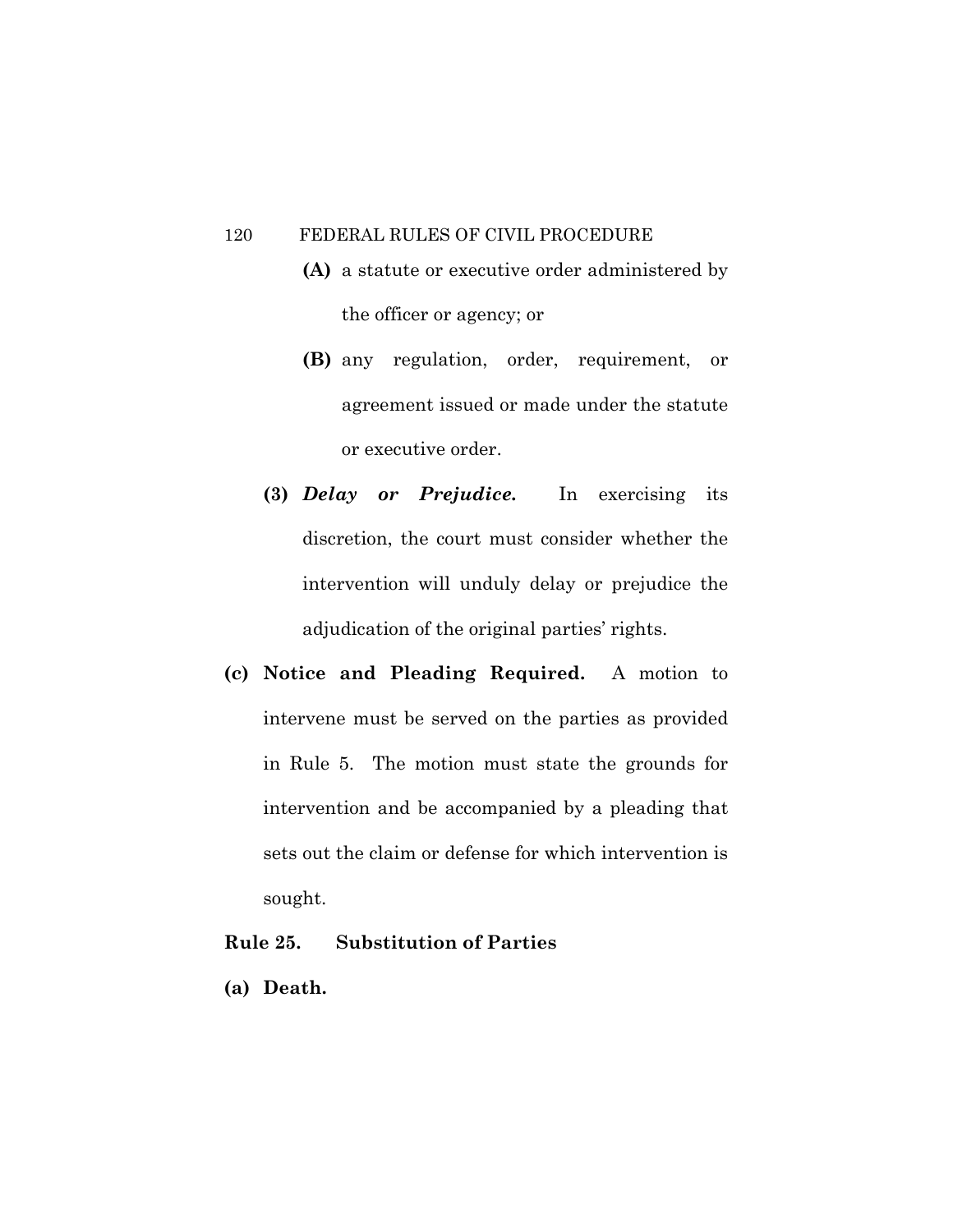- **(1)** *Substitution if the Claim Is Not Extinguished.* If a party dies and the claim is not extinguished, the court may order substitution of the proper party. A motion for substitution may be made by any party or by the decedent's successor or representative. If the motion is not made within 90 days after service of a statement noting the death, the action by or against the decedent must be dismissed.
- **(2)** *Continuation Among the Remaining Parties.* After a party's death, if the right sought to be enforced survives only to or against the remaining parties, the action does not abate, but proceeds in favor of or against the remaining parties. The death should be noted on the record.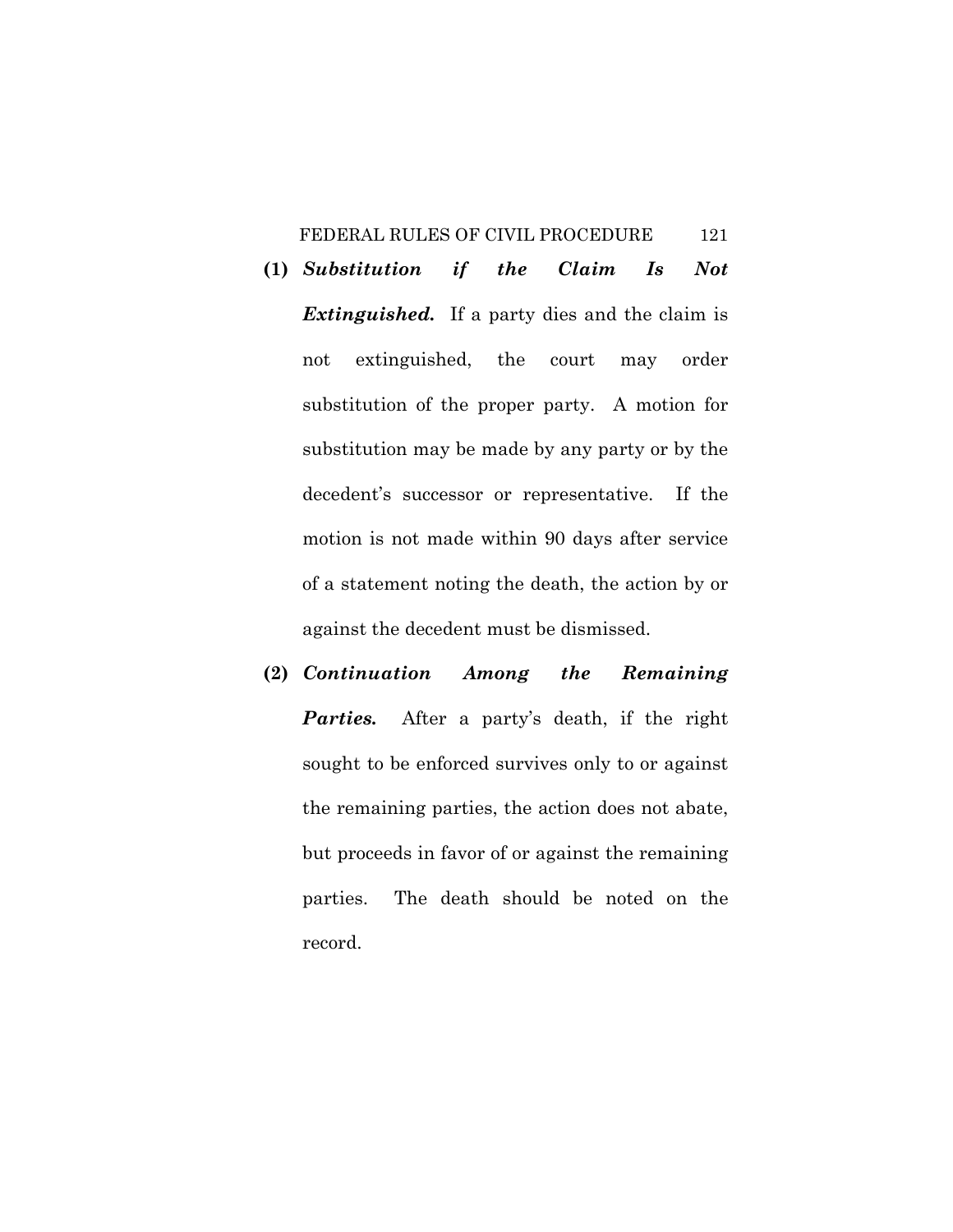- **(3)** *Service.* A motion to substitute, together with a notice of hearing, must be served on the parties as provided in Rule 5 and on nonparties as provided in Rule 4. A statement noting death must be served in the same manner. Service may be made in any judicial district.
- **(b) Incompetency.** If a party becomes incompetent, the court may, on motion, permit the action to be continued by or against the party's representative. The motion must be served as provided in Rule  $25(a)(3)$ .
- **(c) Transfer of Interest.** If an interest is transferred, the action may be continued by or against the original party unless the court, on motion, orders the transferee to be substituted in the action or joined with the original party. The motion must be served as provided in Rule 25(a)(3).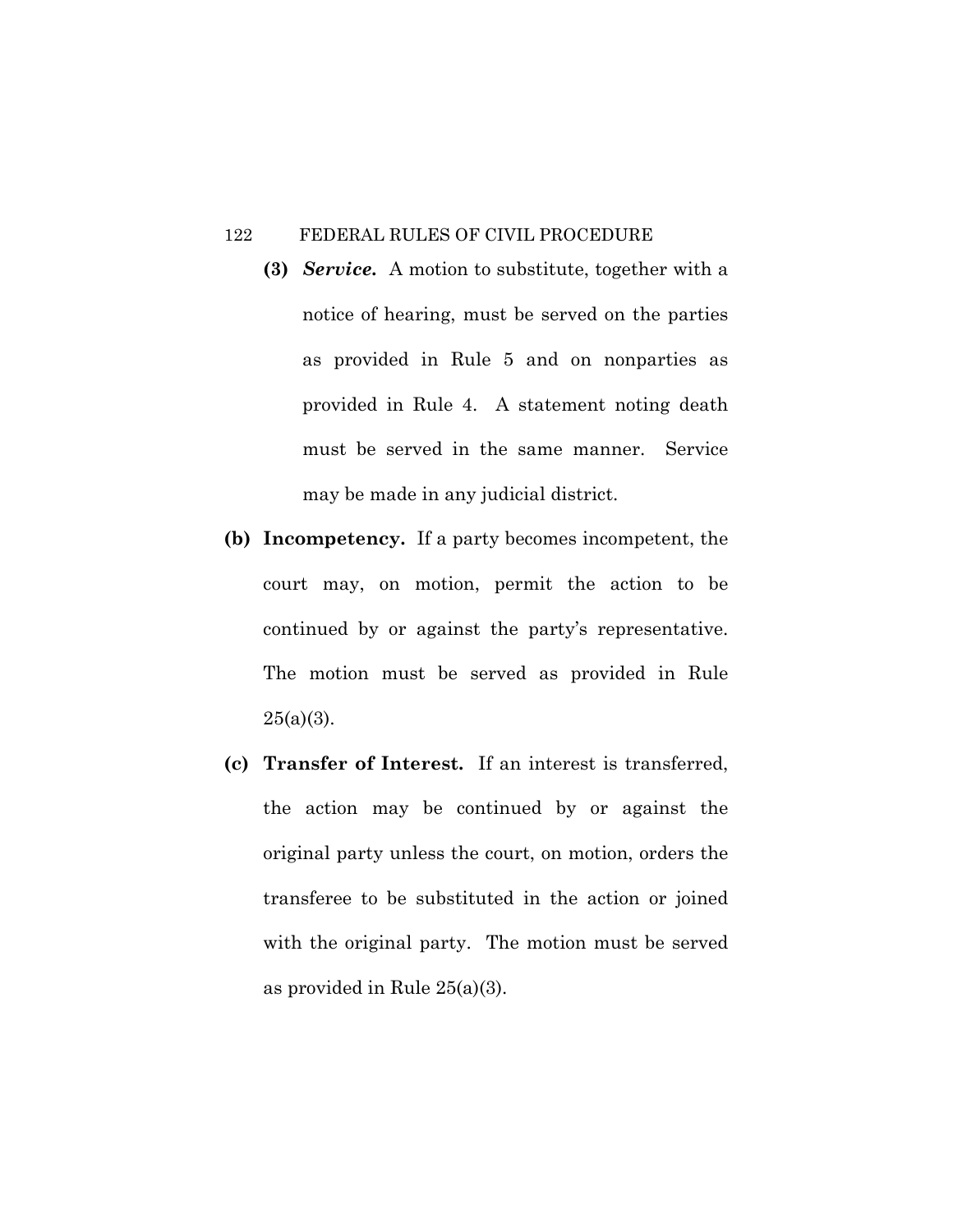**(d) Public Officers; Death or Separation from Office.** An action does not abate when a public officer who is a party in an official capacity dies, resigns, or otherwise ceases to hold office while the action is pending. The officer's successor is automatically substituted as a party. Later proceedings should be in the substituted party's name, but any misnomer not affecting the parties' substantial rights must be disregarded. The court may order substitution at any time, but the absence of such an order does not affect the substitution.

#### **TITLE V. DISCLOSURES AND DISCOVERY**

#### **Rule 26. Duty to Disclose; General Provisions Governing Discovery**

- **(a) Required Disclosures.** 
	- **(1)** *Initial Disclosure.*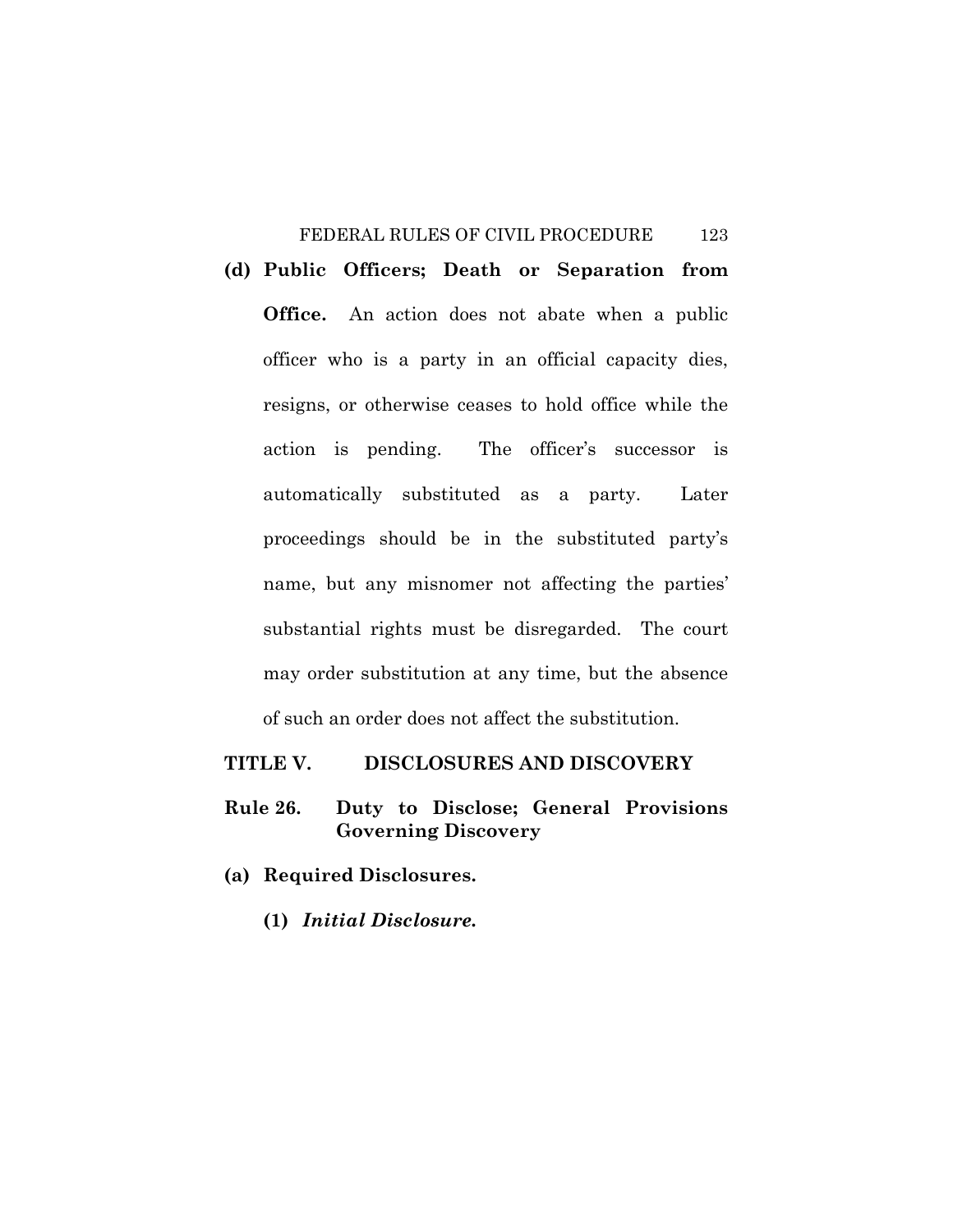- **(A)** *In General.* Except as exempted by Rule  $26(a)(1)(B)$  or as otherwise stipulated or ordered by the court, a party must, without awaiting a discovery request, provide to the other parties:
	- **(i)** the name and, if known, the address and telephone number of each individual likely to have discoverable information — along with the subjects of that information — that the disclosing party may use to support its claims or defenses, unless the use would be solely for impeachment;
	- **(ii)** a copy or a description by category and location — of all documents, electronically stored information, and tangible things that the disclosing party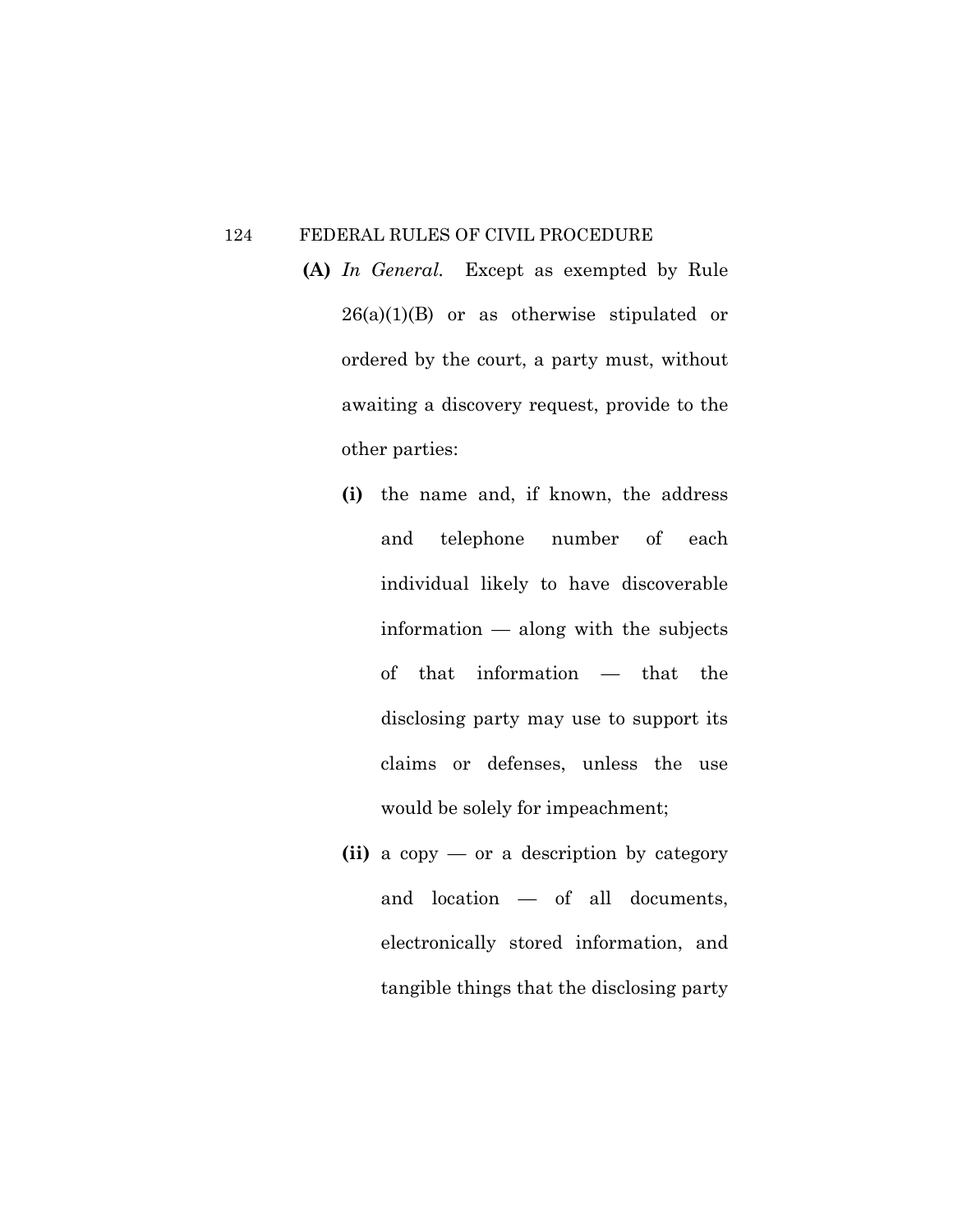has in its possession, custody, or control and may use to support its claims or defenses, unless the use would be solely for impeachment;

- **(iii)** a computation of each category of damages claimed by the disclosing party — who must also make available for inspection and copying as under Rule 34 the documents or other evidentiary material, unless privileged or protected from disclosure, on which each computation is based, including materials bearing on the nature and extent of injuries suffered; and
- **(iv)** for inspection and copying as under Rule 34, any insurance agreement under which an insurance business may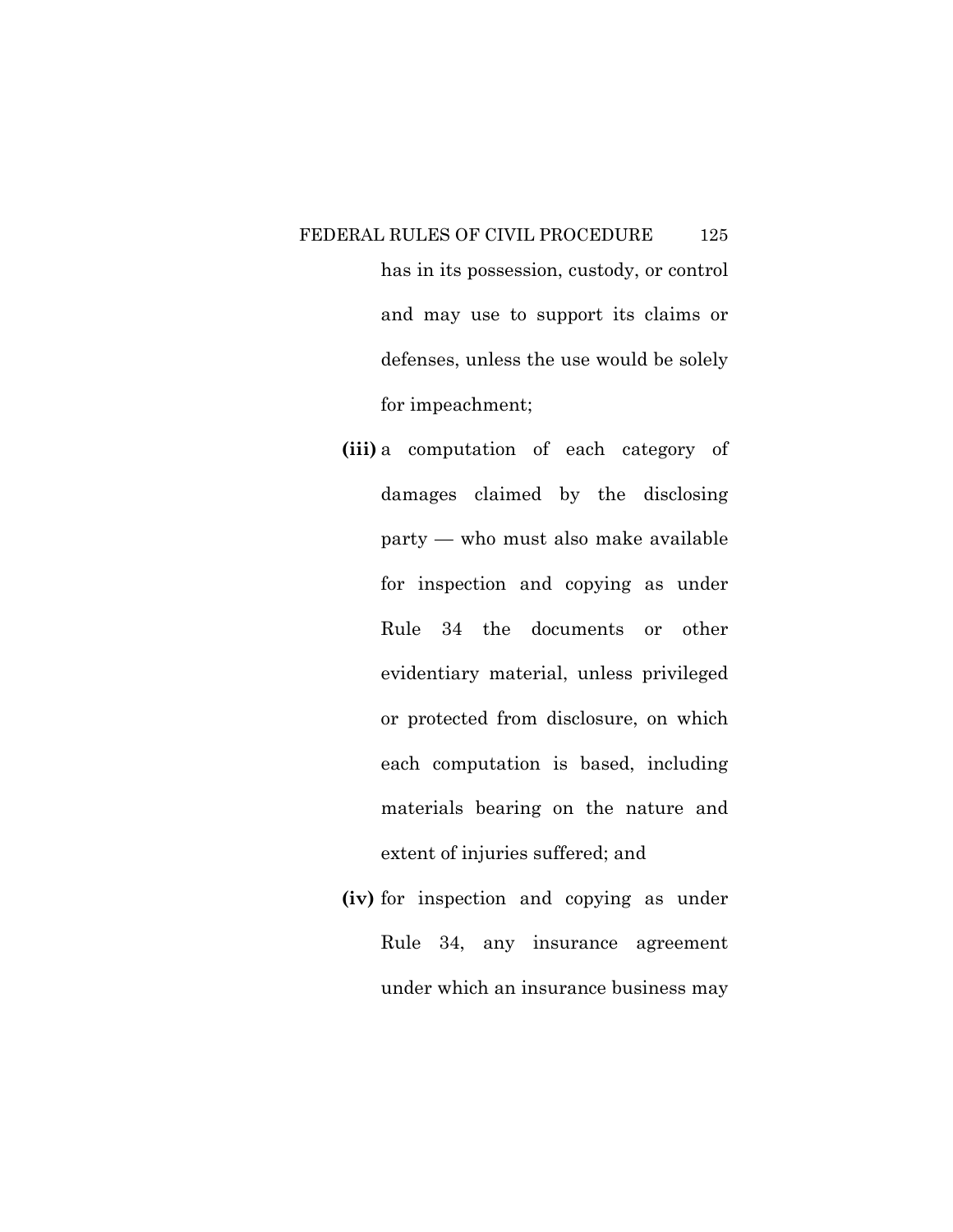be liable to satisfy all or part of a possible judgment in the action or to indemnify or reimburse for payments made to satisfy the judgment.

- **(B)** *Proceedings Exempt from Initial Disclosure.* The following proceedings are exempt from initial disclosure:
	- **(i)** an action for review on an administrative record;
	- **(ii)** a forfeiture action in rem arising from a federal statute;
	- **(iii)** a petition for habeas corpus or any other proceeding to challenge a criminal conviction or sentence;
	- **(iv)** an action brought without an attorney by a person in the custody of the United States, a state, or a state subdivision;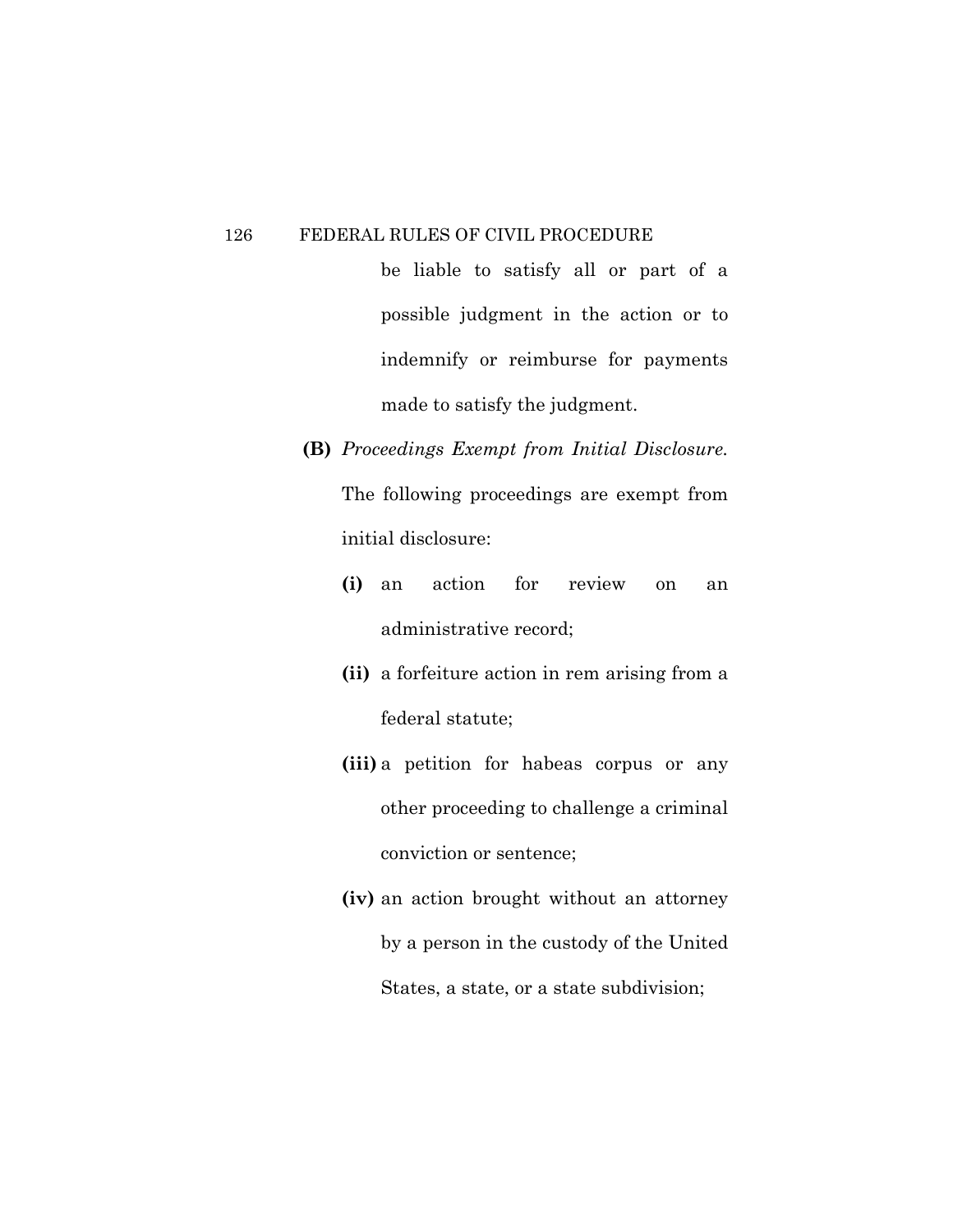- **(v)** an action to enforce or quash an administrative summons or subpoena;
- **(vi)** an action by the United States to recover benefit payments;
- **(vii)**an action by the United States to collect on a student loan guaranteed by the United States;
- **(viii)**a proceeding ancillary to a proceeding in another court; and
- **(ix)** an action to enforce an arbitration award.
- **(C)** *Time for Initial Disclosures In General.*A party must make the initial disclosures at or within 14 days after the parties' Rule 26(f) conference unless a different time is set by stipulation or court order, or unless a party objects during the conference that initial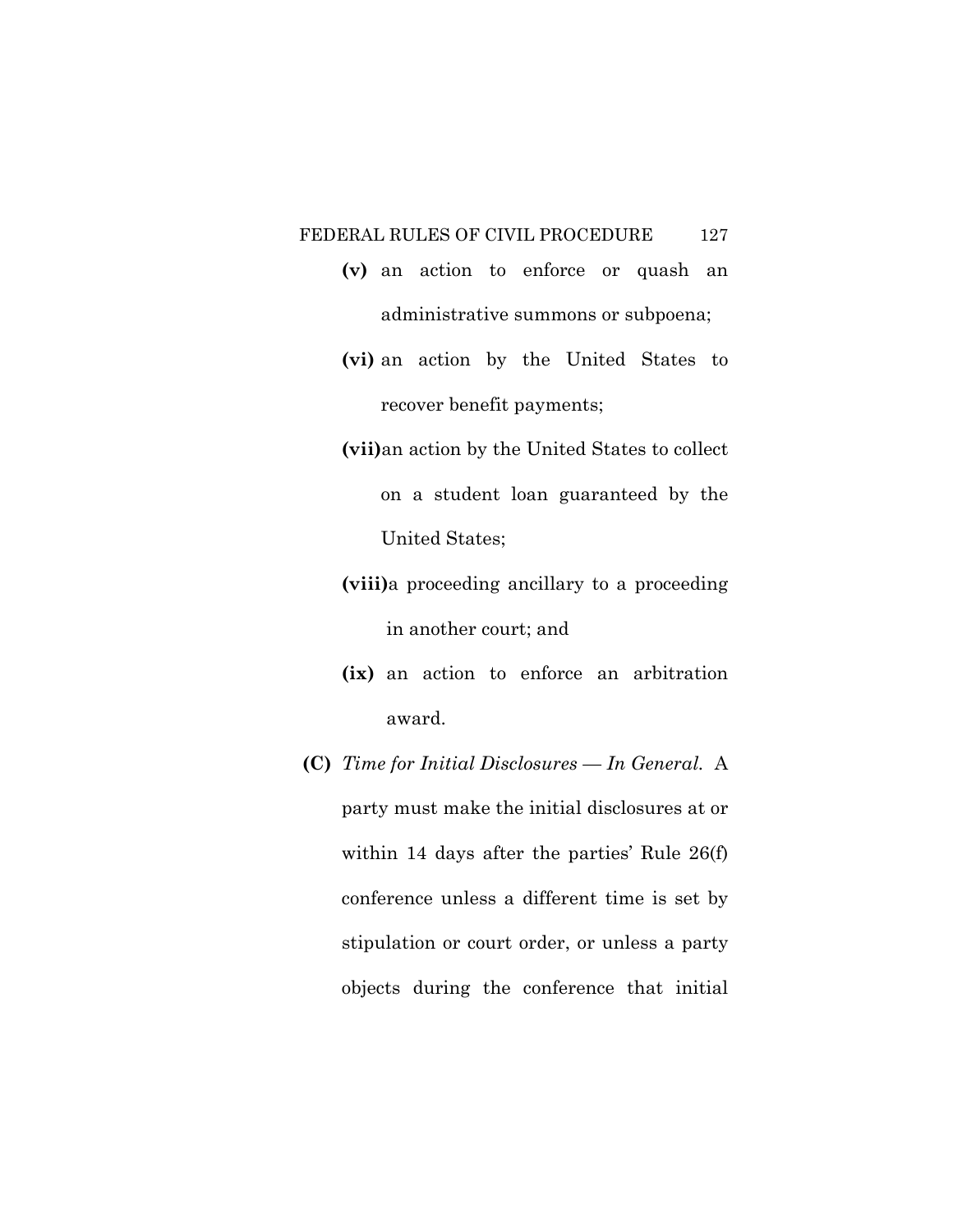disclosures are not appropriate in this action and states the objection in the proposed discovery plan. In ruling on the objection, the court must determine what disclosures, if any, are to be made and must set the time for disclosure.

- **(D)** *Time for Initial Disclosures For Parties Served or Joined Later.* A party that is first served or otherwise joined after the Rule 26(f) conference must make the initial disclosures within 30 days after being served or joined, unless a different time is set by stipulation or court order.
- **(E)** *Basis for Initial Disclosure; Unacceptable Excuses.* A party must make its initial disclosures based on the information then reasonably available to it. A party is not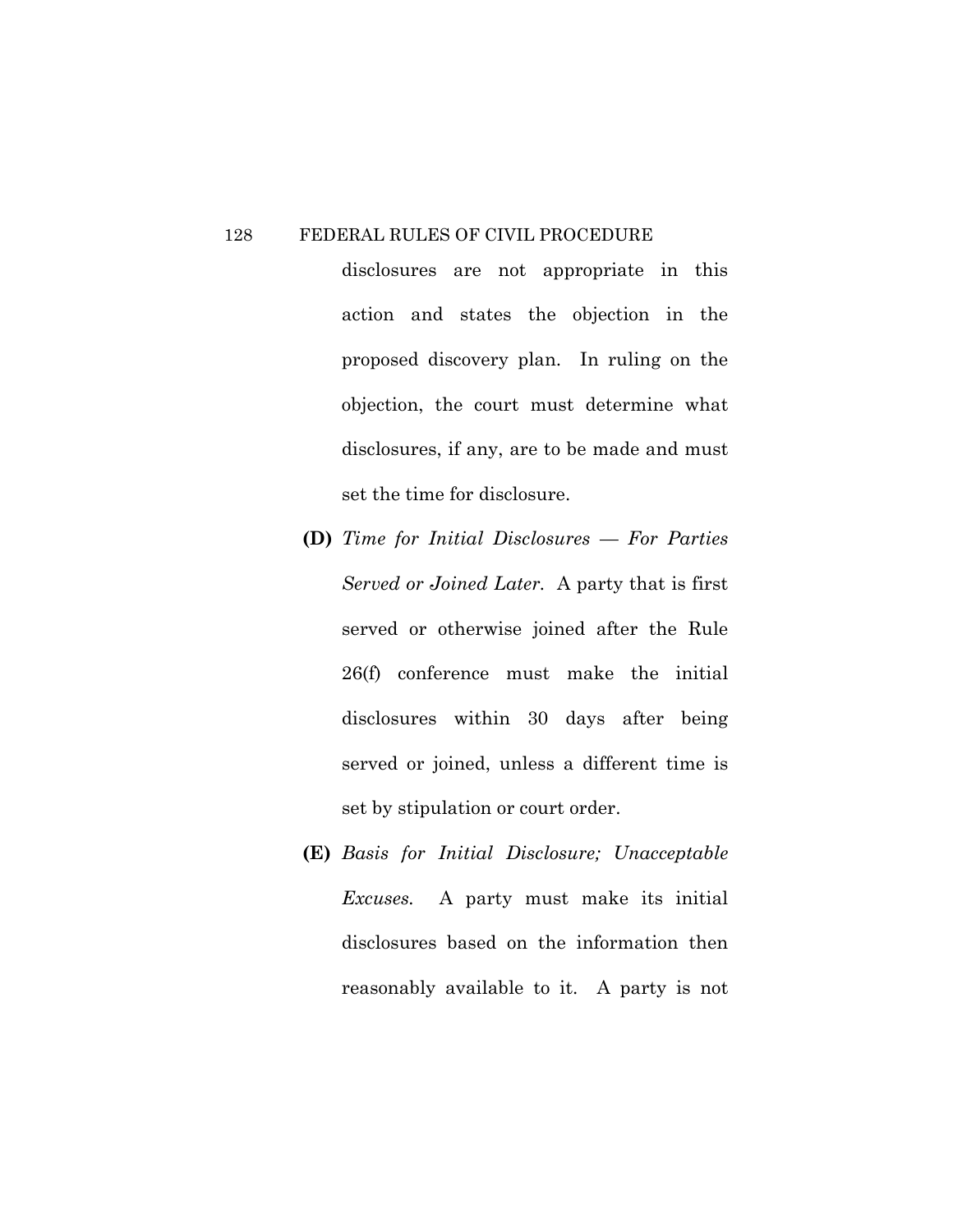# FEDERAL RULES OF CIVIL PROCEDURE 129 excused from making its disclosures because it has not fully investigated the case or because it challenges the sufficiency of another party's disclosures or because another party has not made its disclosures.

#### **(2)** *Disclosure of Expert Testimony.*

- **(A)** *In General.* In addition to the disclosures required by Rule  $26(a)(1)$ , a party must disclose to the other parties the identity of any witness it may use at trial to present evidence under Federal Rule of Evidence 702, 703, or 705.
- **(B)** *Written Report.* Unless otherwise stipulated or ordered by the court, this disclosure must be accompanied by a written report prepared and signed by the witness — if the witness is one retained or specially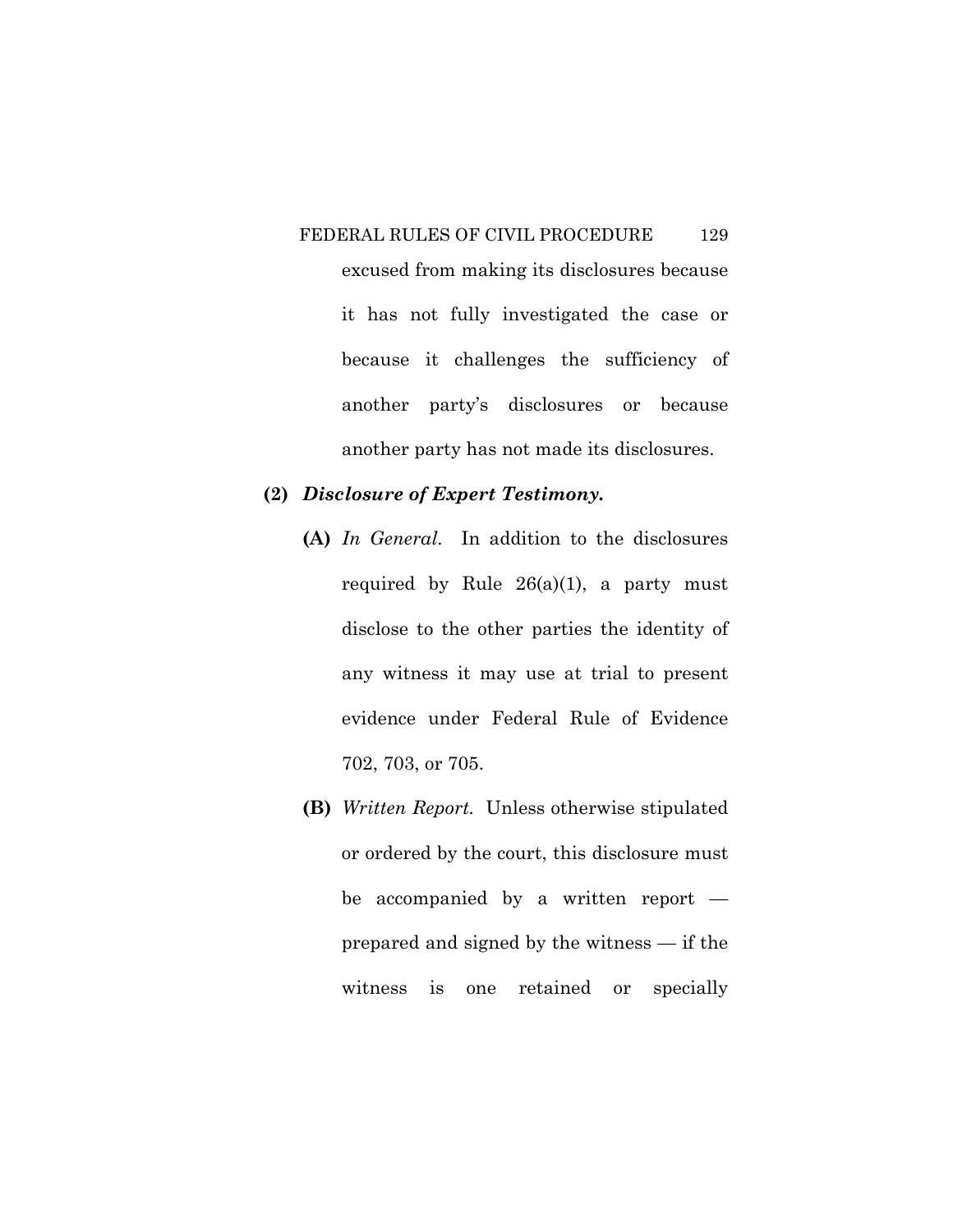employed to provide expert testimony in the case or one whose duties as the party's employee regularly involve giving expert testimony. The report must contain:

- **(i)** a complete statement of all opinions the witness will express and the basis and reasons for them;
- **(ii)** the data or other information considered by the witness in forming them;
- **(iii)** any exhibits that will be used to summarize or support them;
- **(iv)** the witness's qualifications, including a list of all publications authored in the previous 10 years;
- **(v)** a list of all other cases in which, during the previous 4 years, the witness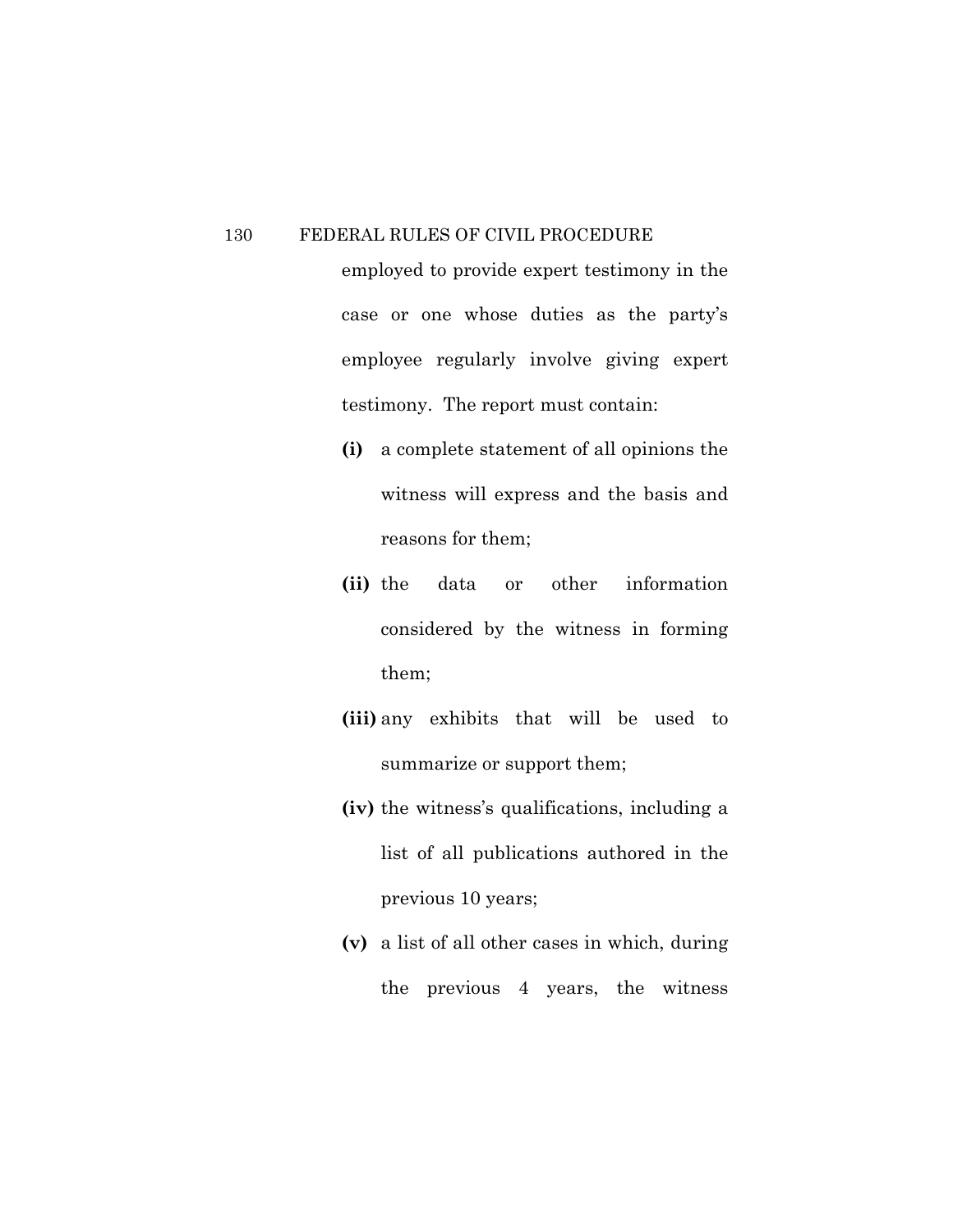# FEDERAL RULES OF CIVIL PROCEDURE 131 testified as an expert at trial or by

deposition; and

- **(vi)** a statement of the compensation to be paid for the study and testimony in the case.
- **(C)** *Time to Disclose Expert Testimony.* A party must make these disclosures at the times and in the sequence that the court orders. Absent a stipulation or a court order, the disclosures must be made:
	- **(i)** at least 90 days before the date set for trial or for the case to be ready for trial; or
	- **(ii)** if the evidence is intended solely to contradict or rebut evidence on the same subject matter identified by another party under Rule 26(a)(2)(B),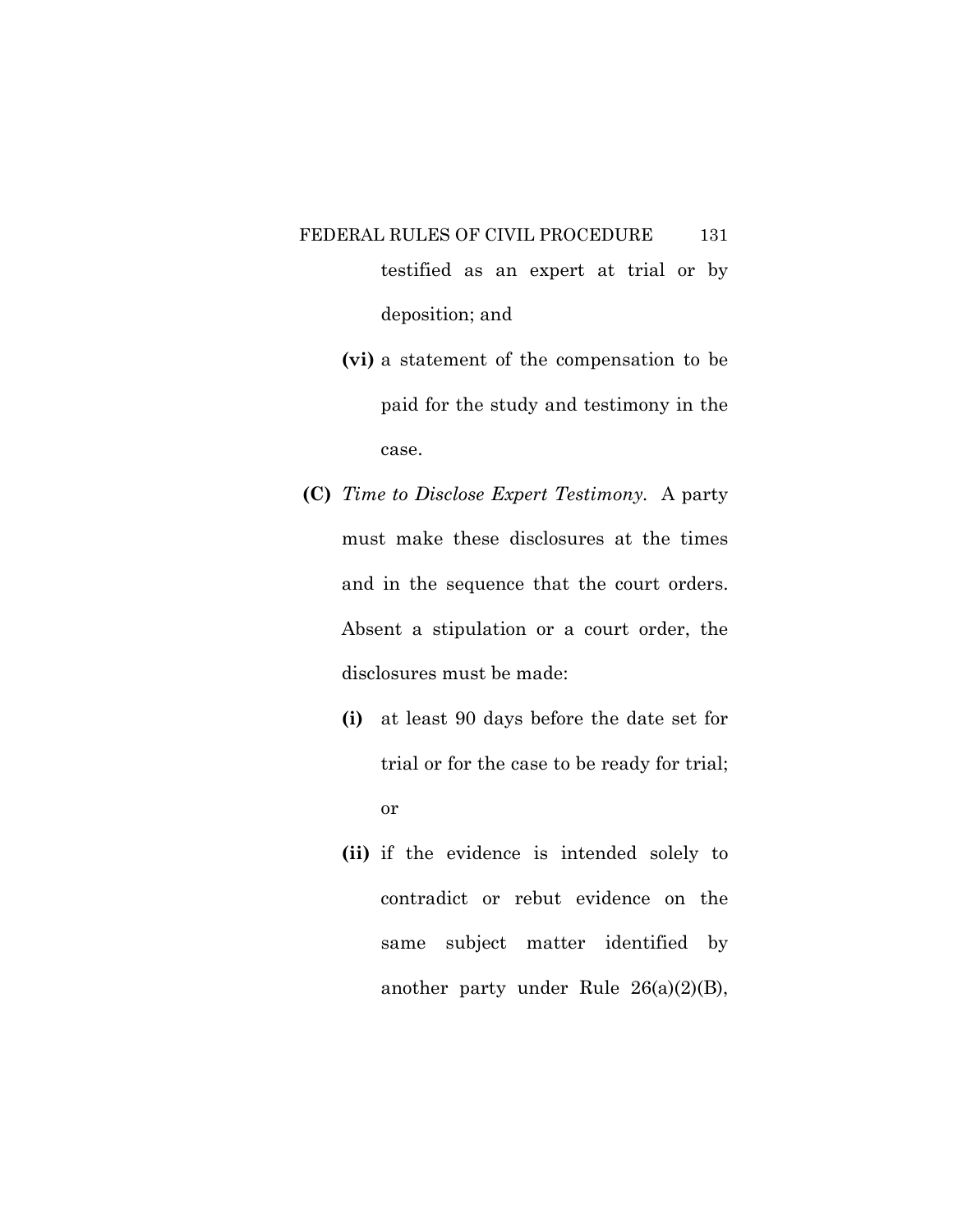within 30 days after the other party's disclosure.

**(D)** *Supplementing the Disclosure.* The parties must supplement these disclosures when required under Rule 26(e).

#### **(3)** *Pretrial Disclosures.*

- **(A)** *In General.* In addition to the disclosures required by Rule  $26(a)(1)$  and  $(2)$ , a party must provide to the other parties and promptly file the following information about the evidence that it may present at trial other than solely for impeachment:
	- **(i)** the name and, if not previously provided, the address and telephone number of each witness — separately identifying those the party expects to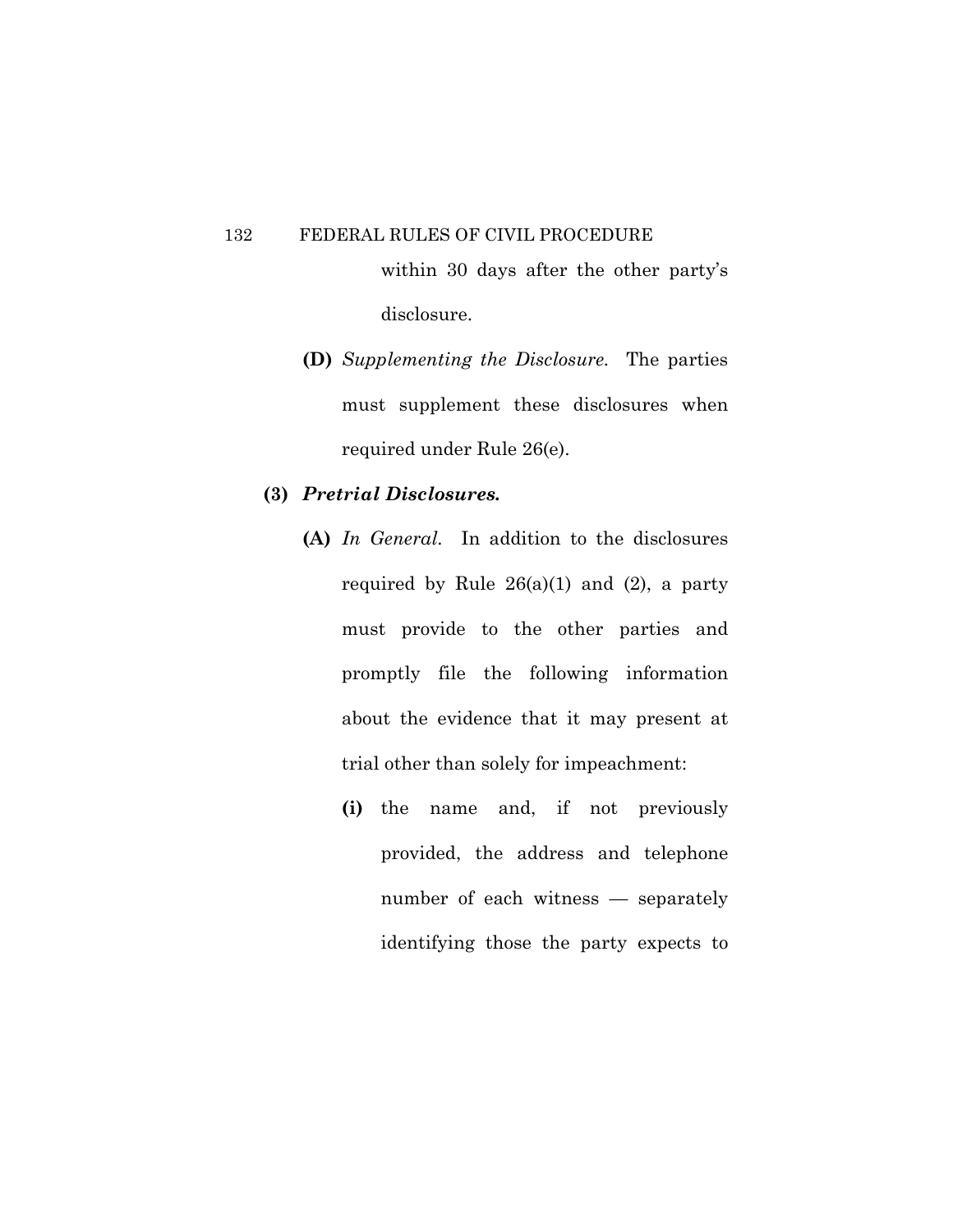### FEDERAL RULES OF CIVIL PROCEDURE 133 present and those it may call if the need arises;

- **(ii)** the designation of those witnesses whose testimony the party expects to present by deposition and, if not taken stenographically, a transcript of the pertinent parts of the deposition; and
- **(iii)** an identification of each document or other exhibit, including summaries of other evidence — separately identifying those items the party expects to offer and those it may offer if the need arises.
- **(B)** *Time for Pretrial Disclosures; Objections.* Unless the court orders otherwise, these disclosures must be made at least 30 days before trial. Within 14 days after they are made, unless the court sets a different time,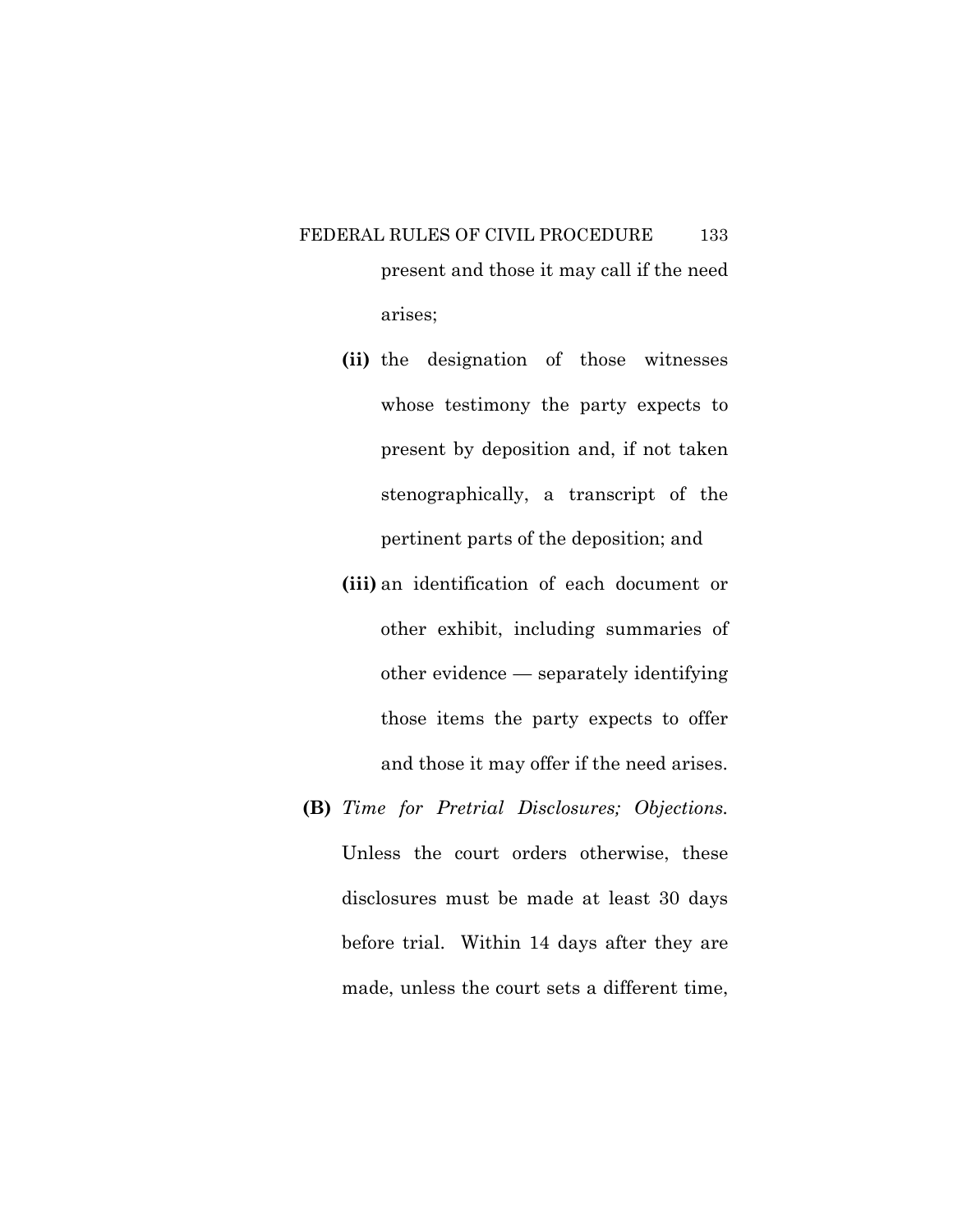a party may serve and promptly file a list of the following objections: any objections to the use under Rule 32(a) of a deposition designated by another party under Rule  $26(a)(3)(A)(ii)$ ; and any objection, together with the grounds for it, that may be made to the admissibility of materials identified under Rule 26(a)(3)(A)(iii). An objection not so made — except for one under Federal Rule of Evidence 402 or 403 — is waived unless excused by the court for good cause.

- **(4)** *Form of Disclosures.* Unless the court orders otherwise, all disclosures under Rule 26(a) must be in writing, signed, and served.
- **(b) Discovery Scope and Limits.** 
	- **(1)** *Scope in General.* Unless otherwise limited by court order, the scope of discovery is as follows: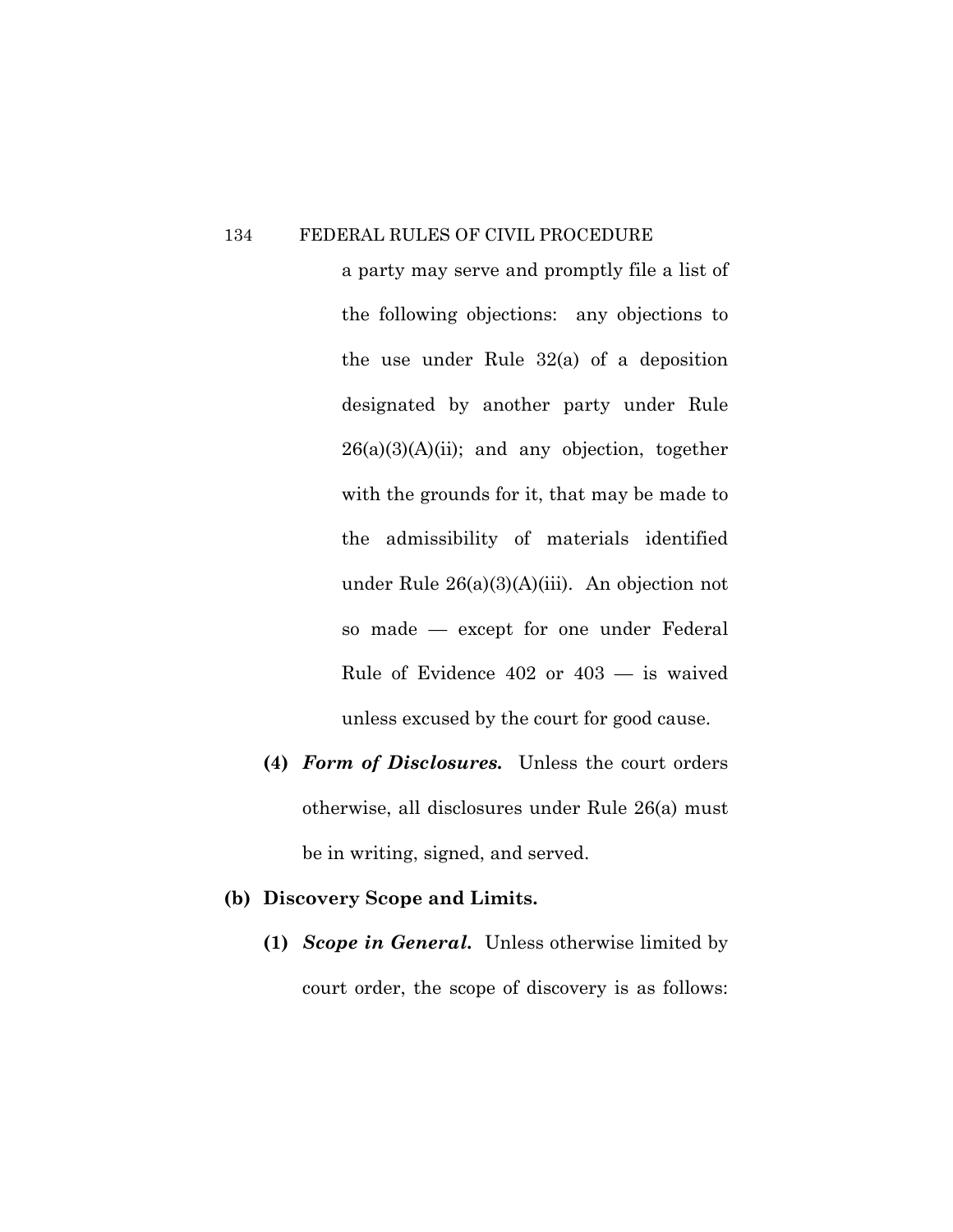Parties may obtain discovery regarding any nonprivileged matter that is relevant to any party's claim or defense — including the existence, description, nature, custody, condition, and location of any documents or other tangible things and the identity and location of persons who know of any discoverable matter. For good cause, the court may order discovery of any matter relevant to the subject matter involved in the action. Relevant information need not be admissible at the trial if the discovery appears reasonably calculated to lead to the discovery of admissible evidence. All discovery is subject to the limitations imposed by Rule  $26(b)(2)(C)$ .

#### **(2)** *Limitations on Frequency and Extent.*

**(A)** *When Permitted.* By order, the court may alter the limits in these rules on the number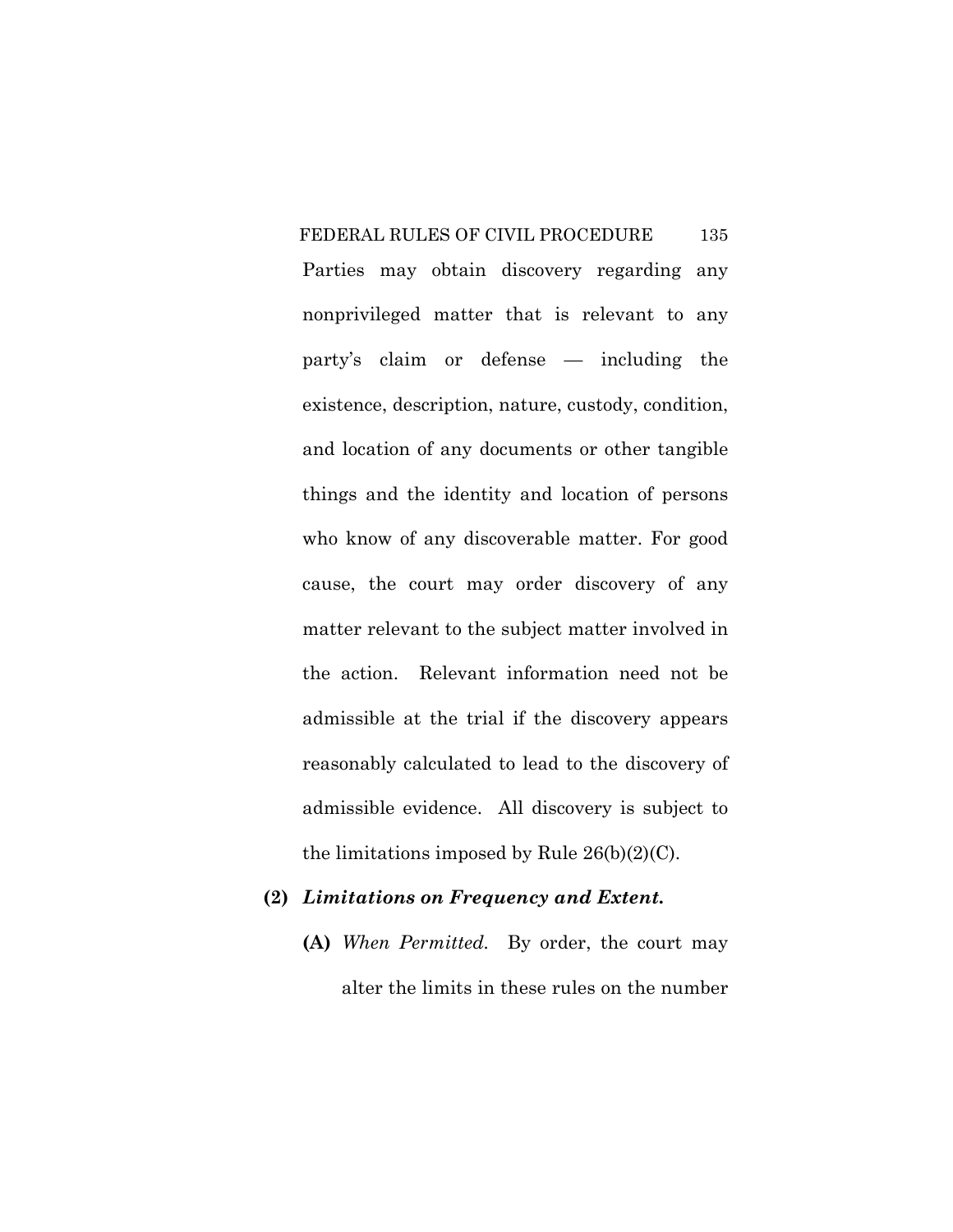of depositions and interrogatories or on the length of depositions under Rule 30. By order or local rule, the court may also limit the number of requests under Rule 36.

**(B)** *Specific Limitations on Electronically Stored Information.*A party need not provide discovery of electronically stored information from sources that the party identifies as not reasonably accessible because of undue burden or cost. On motion to compel discovery or for a protective order, the party from whom discovery is sought must show that the information is not reasonably accessible because of undue burden or cost. If that showing is made, the court may nonetheless order discovery from such sources if the requesting party shows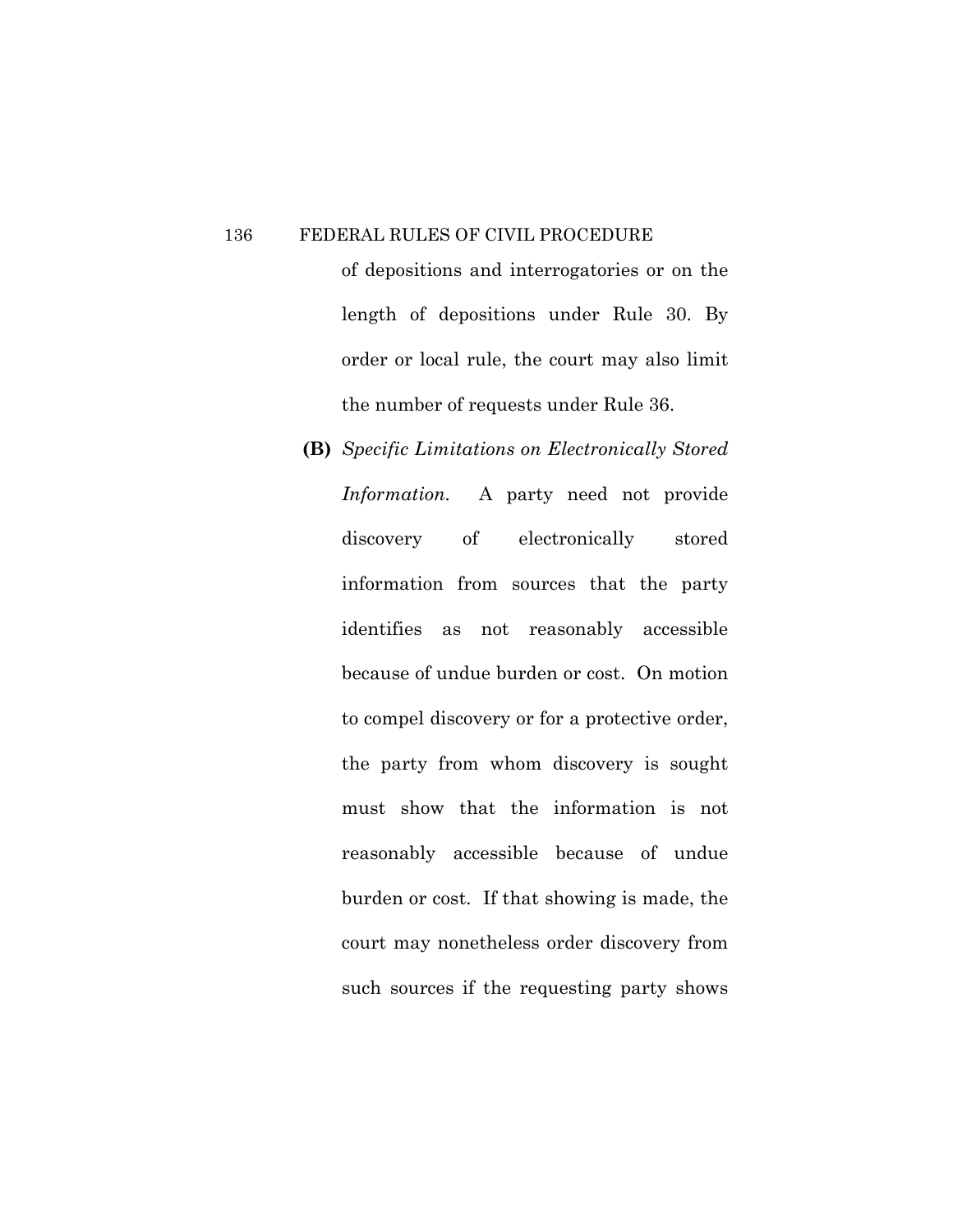- FEDERAL RULES OF CIVIL PROCEDURE 137 good cause, considering the limitations of Rule  $26(b)(2)(C)$ . The court may specify conditions for the discovery.
- **(C)** *When Required.* On motion or on its own, the court must limit the frequency or extent of discovery otherwise allowed by these rules or by local rule if it determines that:
	- **(i)** the discovery sought is unreasonably cumulative or duplicative, or can be obtained from some other source that is more convenient, less burdensome, or less expensive;
	- **(ii)** the party seeking discovery has had ample opportunity to obtain the information by discovery in the action; or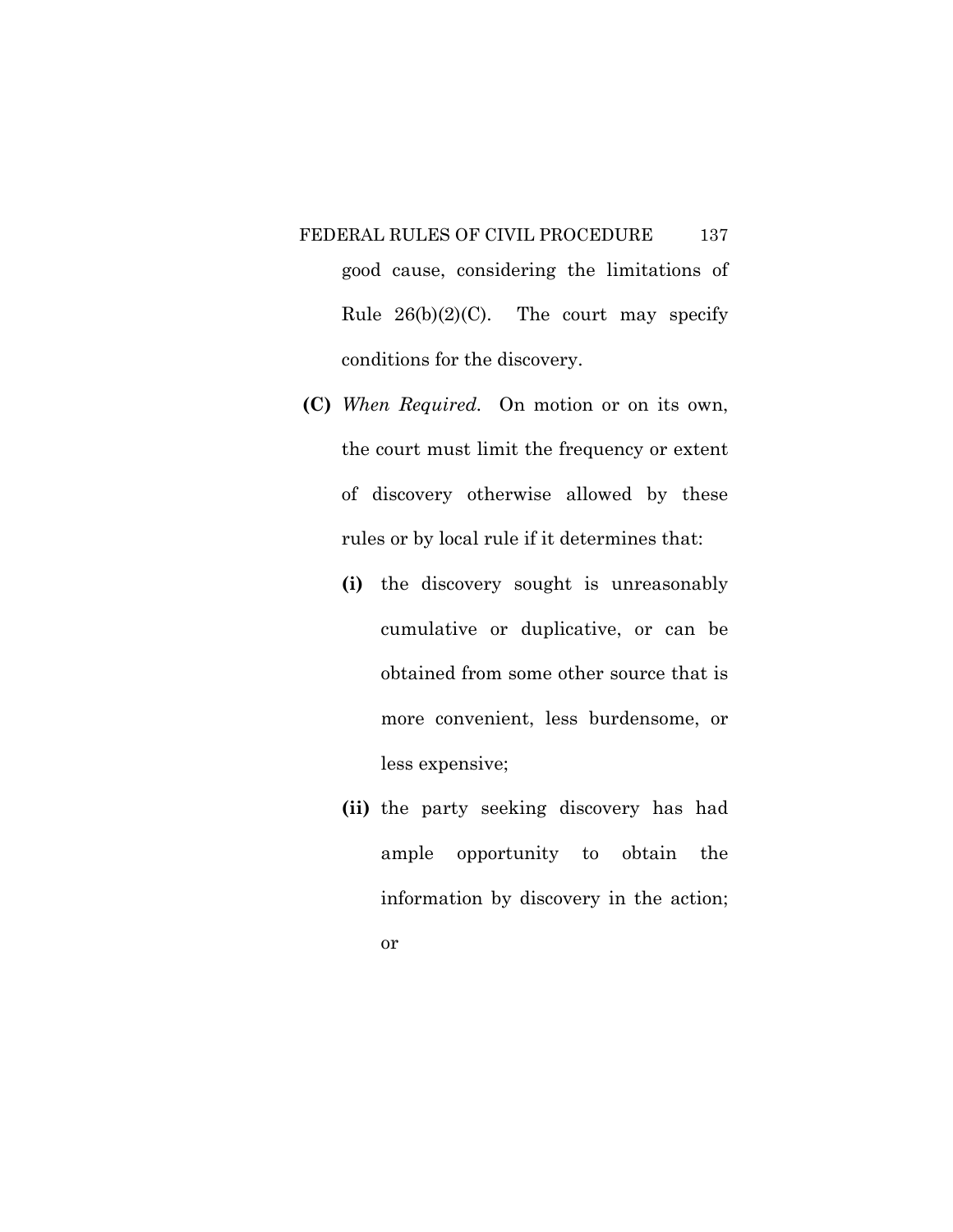**(iii)** the burden or expense of the proposed discovery outweighs its likely benefit, considering the needs of the case, the amount in controversy, the parties' resources, the importance of the issues at stake in the action, and the importance of the discovery in resolving the issues.

#### **(3)** *Trial Preparation: Materials.*

**(A)** *Documents and Tangible Things.* Ordinarily, a party may not discover documents and tangible things that are prepared in anticipation of litigation or for trial by or for another party or its representative (including the other party's attorney, consultant, surety, indemnitor, insurer, or agent). But, subject to Rule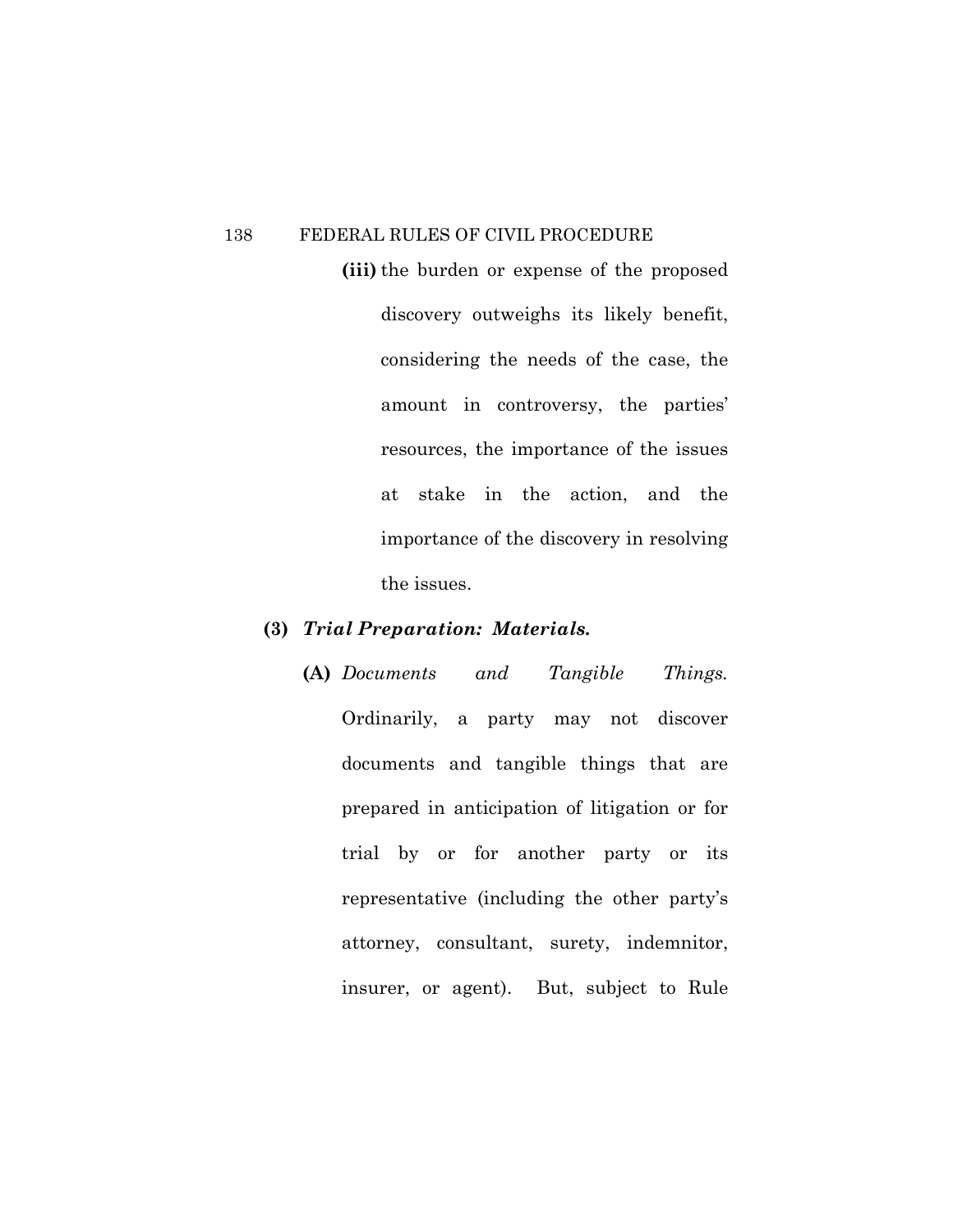### FEDERAL RULES OF CIVIL PROCEDURE 139 26(b)(4), those materials may be discovered if:

- **(i)** they are otherwise discoverable under Rule 26(b)(1); and
- **(ii)** the party shows that it has substantial need for the materials to prepare its case and cannot, without undue hardship, obtain their substantial equivalent by other means.
- **(B)** *Protection Against Disclosure.* If the court orders discovery of those materials, it must protect against disclosure of the mental impressions, conclusions, opinions, or legal theories of a party's attorney or other representative concerning the litigation.
- **(C)** *Previous Statement.* Any party or other person may, on request and without the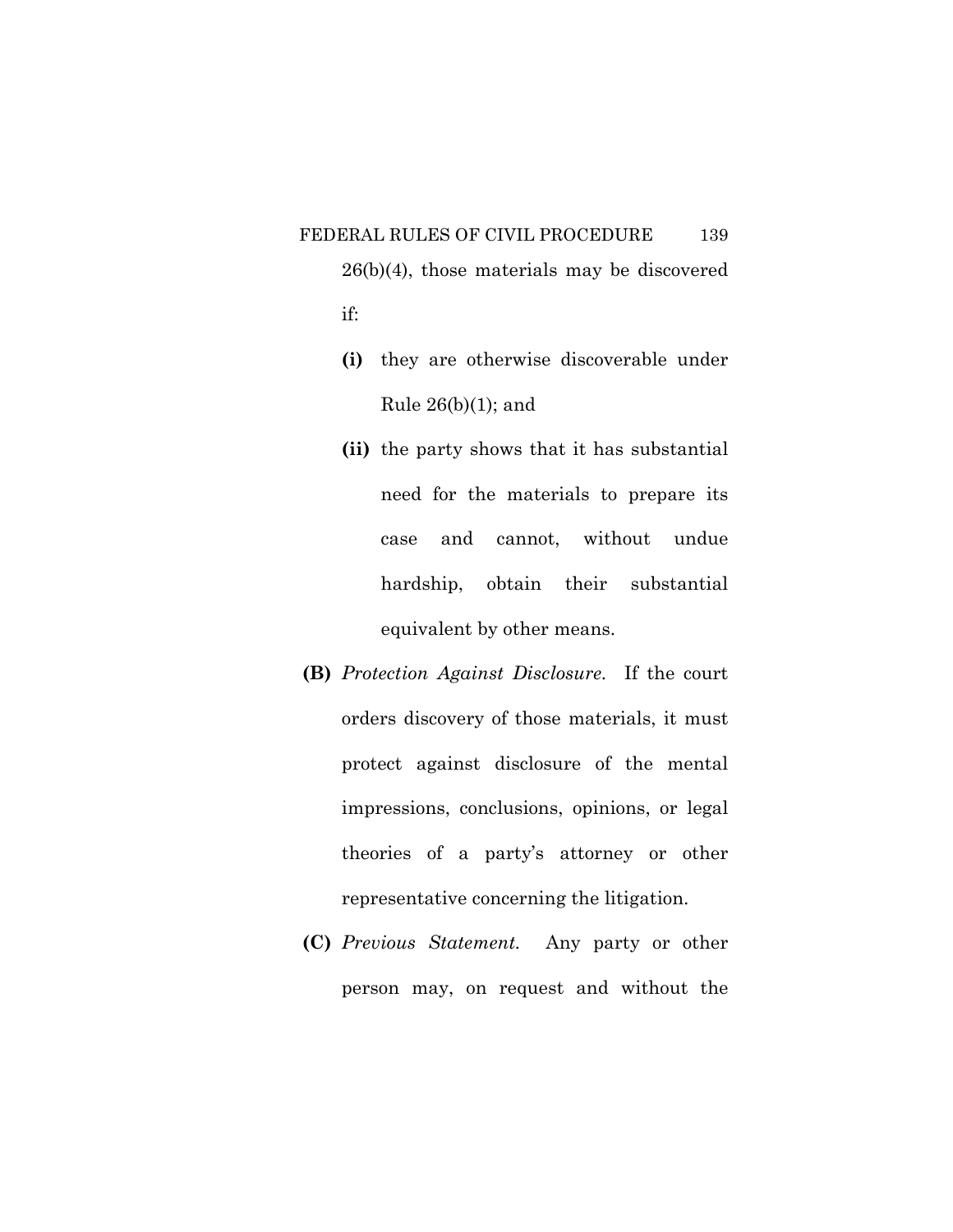required showing, obtain the person's own previous statement about the action or its subject matter. If the request is refused, the person may move for a court order, and Rule 37(a)(5) applies to the award of expenses. A previous statement is either:

- **(i)** a written statement that the person has signed or otherwise adopted or approved; or
- **(ii)** a contemporaneous stenographic, mechanical, electrical, or other recording — or a transcription of it that recites substantially verbatim the person's oral statement.

#### **(4)** *Trial Preparation: Experts.*

**(A)** *Expert Who May Testify.* A party may depose any person who has been identified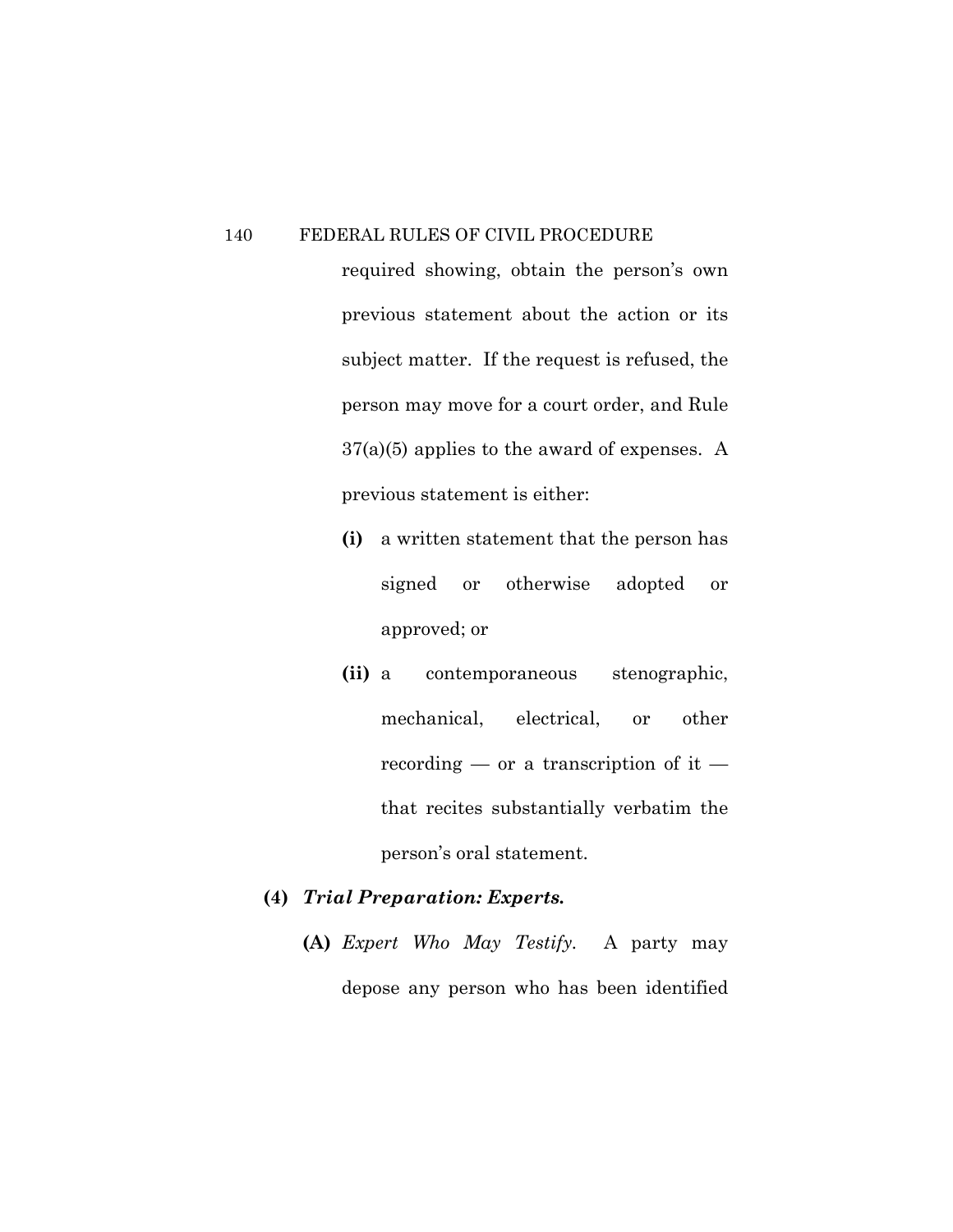as an expert whose opinions may be presented at trial. If Rule  $26(a)(2)(B)$ requires a report from the expert, the deposition may be conducted only after the report is provided.

- **(B)** *Expert Employed Only for Trial Preparation.* Ordinarily, a party may not, by interrogatories or deposition, discover facts known or opinions held by an expert who has been retained or specially employed by another party in anticipation of litigation or to prepare for trial and who is not expected to be called as a witness at trial. But a party may do so only:
	- **(i)** as provided in Rule 35(b); or
	- **(ii)** on showing exceptional circumstances under which it is impracticable for the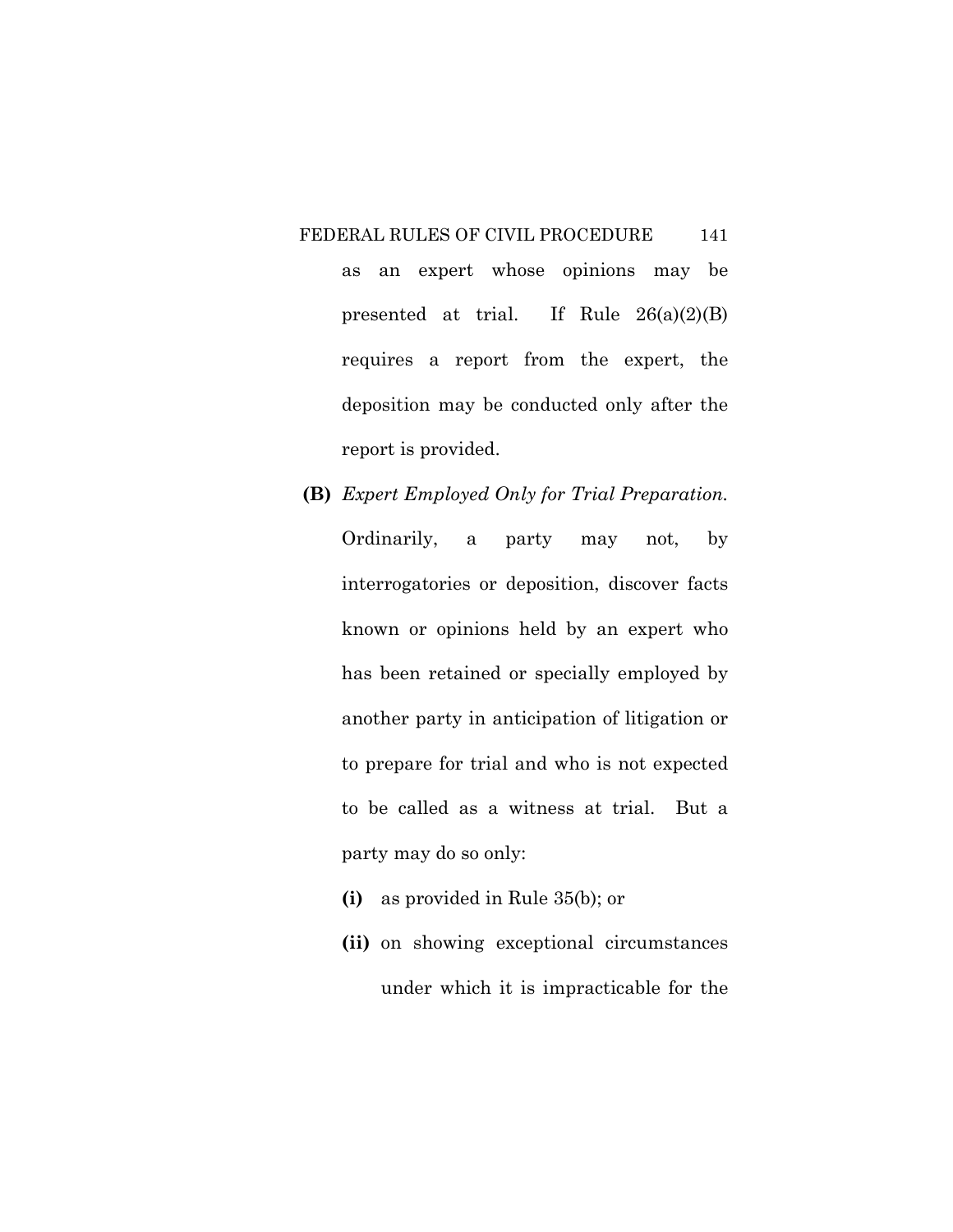party to obtain facts or opinions on the same subject by other means.

- **(C)** *Payment.* Unless manifest injustice would result, the court must require that the party seeking discovery:
	- **(i)** pay the expert a reasonable fee for time spent in responding to discovery under Rule  $26(b)(4)(A)$  or (B); and
	- **(ii)** for discovery under (B), also pay the other party a fair portion of the fees and expenses it reasonably incurred in obtaining the expert's facts and opinions.
- **(5)** *Claiming Privilege or Protecting Trial-Preparation Materials.* 
	- **(A)** *Information Withheld.*When a party withholds information otherwise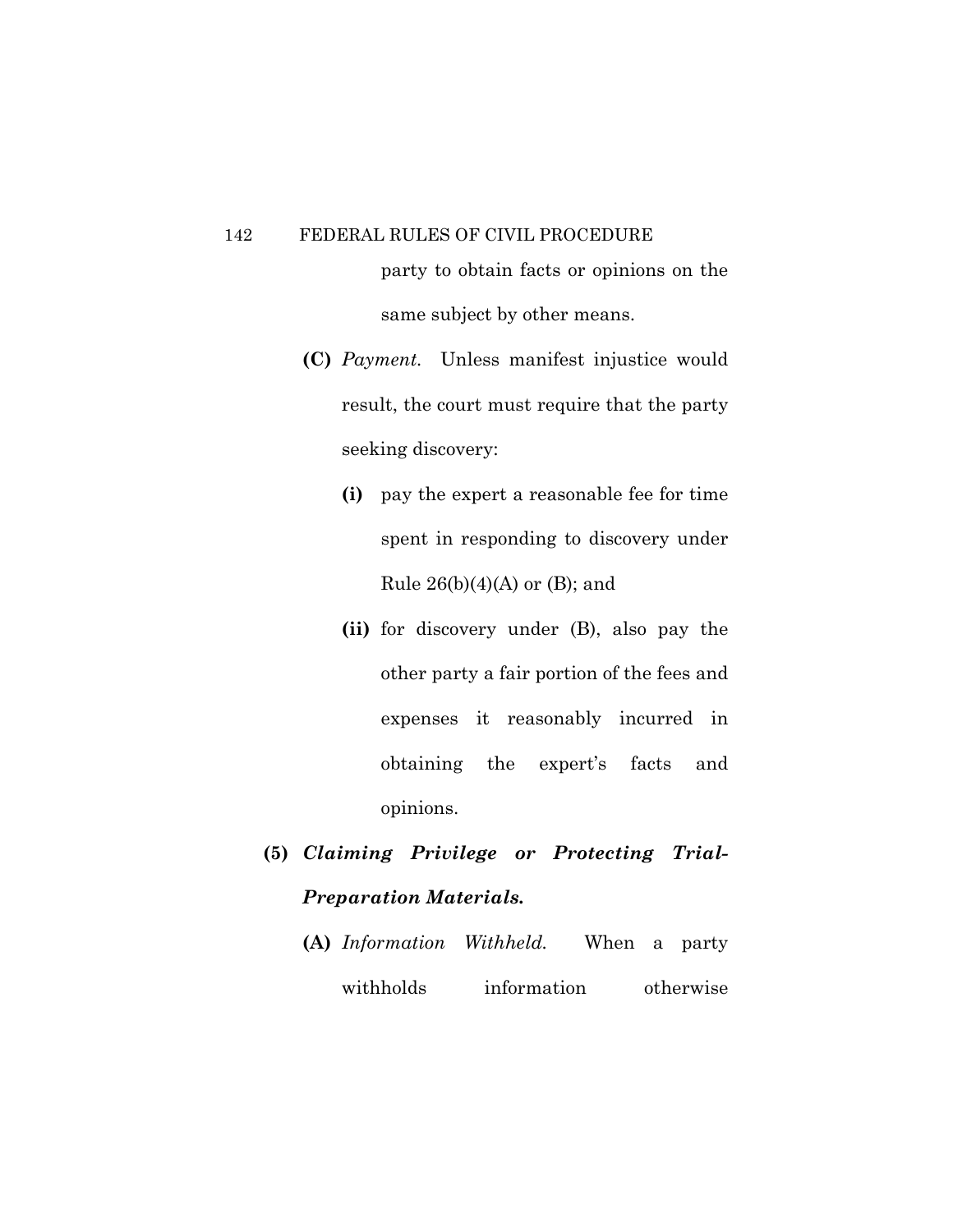discoverable by claiming that the information is privileged or subject to protection as trial-preparation material, the party must:

- **(i)** expressly make the claim; and
- **(ii)** describe the nature of the documents, communications, or tangible things not produced or disclosed — and do so in a manner that, without revealing information itself privileged or protected, will enable other parties to assess the claim.
- **(B)** *Information Produced.*If information produced in discovery is subject to a claim of privilege or of protection as trialpreparation material, the party making the claim may notify any party that received the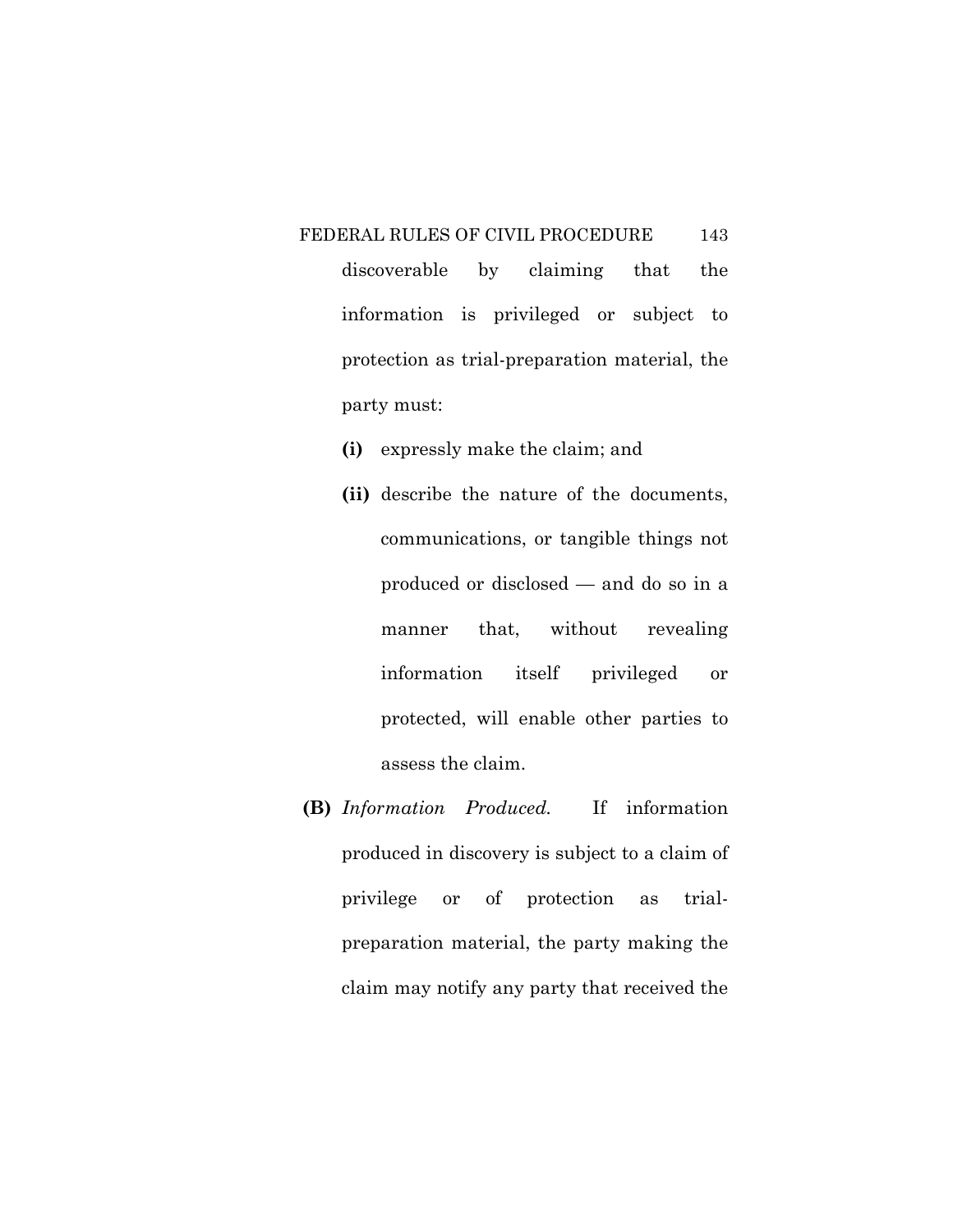information of the claim and the basis for it. After being notified, a party must promptly return, sequester, or destroy the specified information and any copies it has; must not use or disclose the information until the claim is resolved; must take reasonable steps to retrieve the information if the party disclosed it before being notified; and may promptly present the information to the court under seal for a determination of the claim. The producing party must preserve the information until the claim is resolved.

#### **(c) Protective Orders.**

**(1)** *In General.* A party or any person from whom discovery is sought may move for a protective order in the court where the action is pending or as an alternative on matters relating to a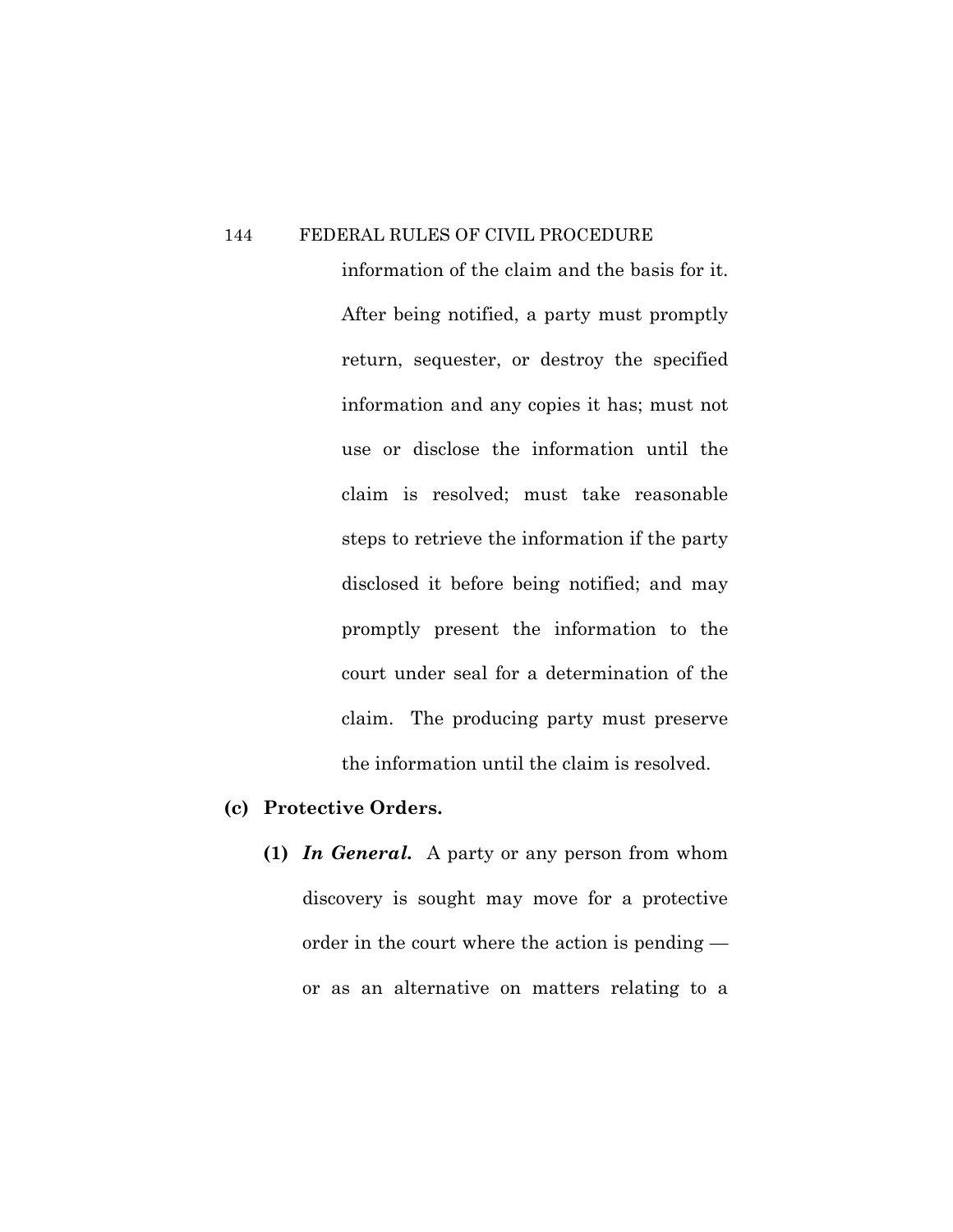FEDERAL RULES OF CIVIL PROCEDURE 145 deposition, in the court for the district where the deposition will be taken. The motion must include a certification that the movant has in good faith conferred or attempted to confer with other affected parties in an effort to resolve the dispute without court action. The court may, for good cause, issue an order to protect a party or person from annoyance, embarrassment, oppression, or undue burden or expense, including one or more of the following:

- **(A)** forbidding the disclosure or discovery;
- **(B)** specifying terms, including time and place, for the disclosure or discovery;
- **(C)** prescribing a discovery method other than the one selected by the party seeking discovery;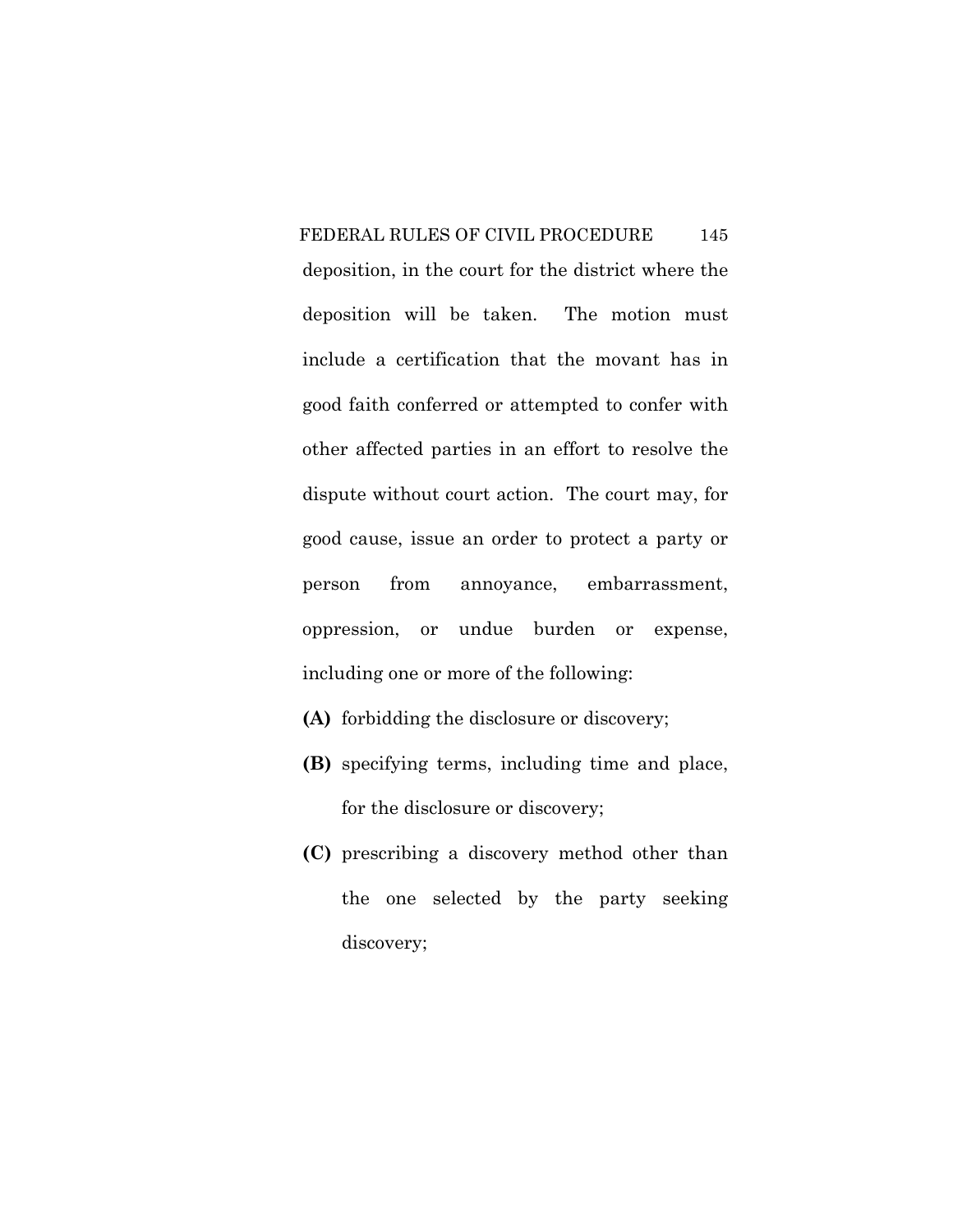- **(D)** forbidding inquiry into certain matters, or limiting the scope of disclosure or discovery to certain matters;
- **(E)** designating the persons who may be present while the discovery is conducted;
- **(F)** requiring that a deposition be sealed and opened only on court order;
- **(G)** requiring that a trade secret or other confidential research, development, or commercial information not be revealed or be revealed only in a specified way; and
- **(H)** requiring that the parties simultaneously file specified documents or information in sealed envelopes, to be opened as the court directs.
- **(2)** *Ordering Discovery.* If a motion for a protective order is wholly or partly denied, the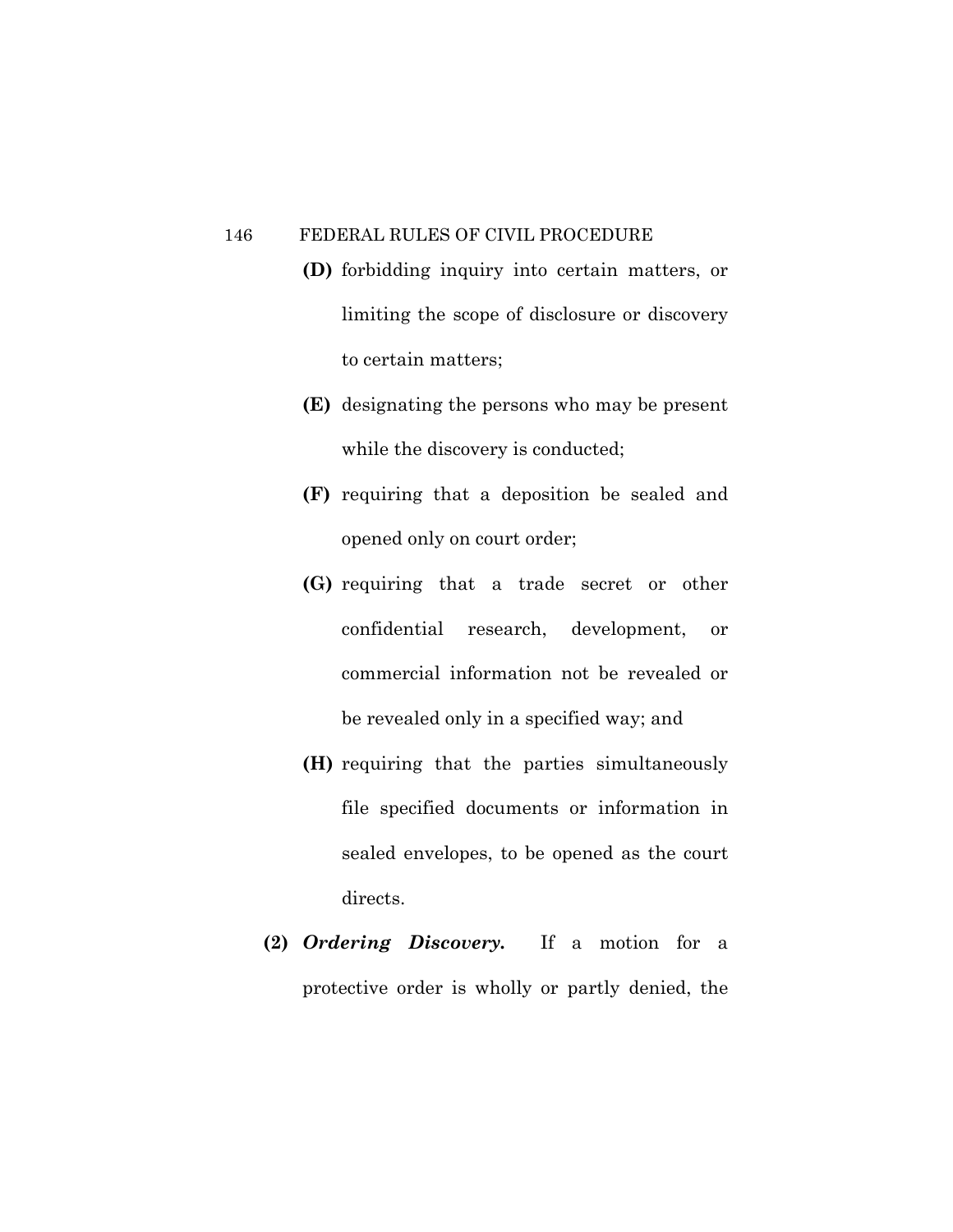FEDERAL RULES OF CIVIL PROCEDURE 147 court may, on just terms, order that any party or person provide or permit discovery.

**(3)** *Awarding Expenses.* Rule 37(a)(5) applies to the award of expenses.

#### **(d) Timing and Sequence of Discovery.**

- **(1)** *Timing.* A party may not seek discovery from any source before the parties have conferred as required by Rule 26(f), except in a proceeding exempted from initial disclosure under Rule  $26(a)(1)(B)$ , or when authorized by these rules, by stipulation, or by court order.
- **(2)** *Sequence.* Unless, on motion, the court orders otherwise for the parties' and witnesses' convenience and in the interests of justice:
	- **(A)** methods of discovery may be used in any sequence; and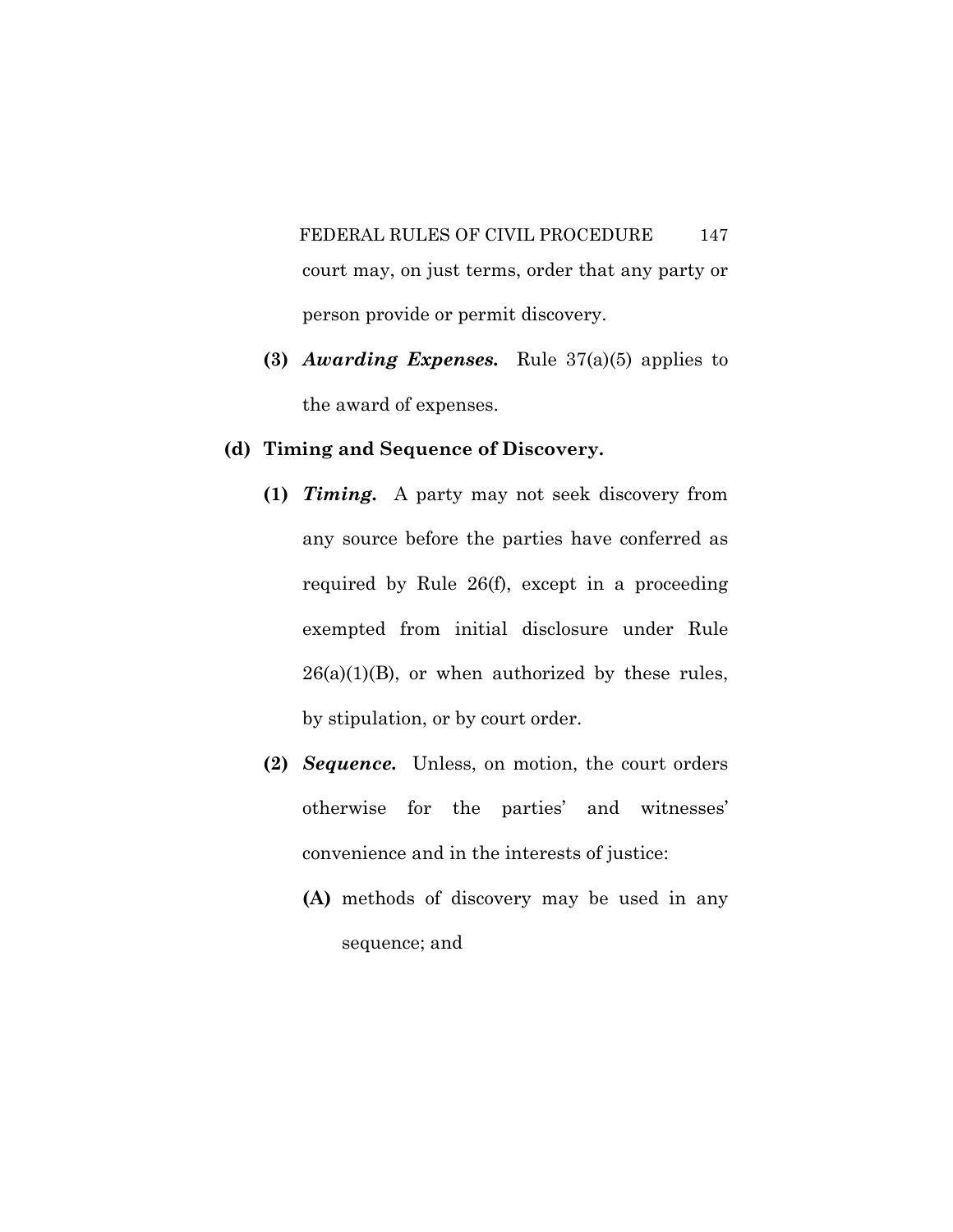**(B)** discovery by one party does not require any other party to delay its discovery.

#### **(e) Supplementing Disclosures and Responses.**

- **(1)** *In General.* A party who has made a disclosure under Rule  $26(a)$  — or who has responded to an interrogatory, request for production, or request for admission — must supplement or correct its disclosure or response:
	- **(A)** in a timely manner if the party learns that in some material respect the disclosure or response is incomplete or incorrect, and if the additional or corrective information has not otherwise been made known to the other parties during the discovery process or in writing; or
	- **(B)** as ordered by the court.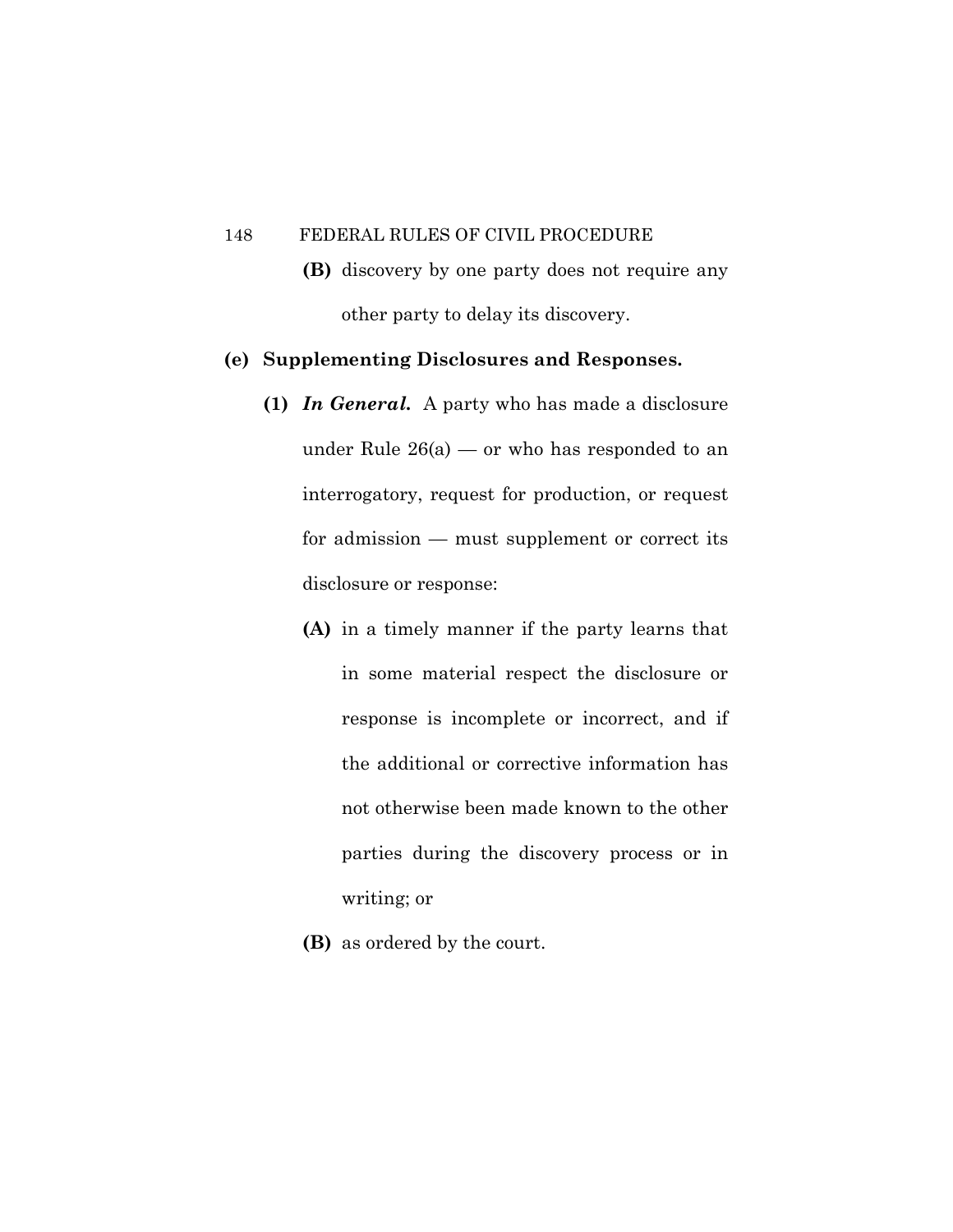- **(2)** *Expert Witness.* For an expert whose report must be disclosed under Rule  $26(a)(2)(B)$ , the party's duty to supplement extends both to information included in the report and to information given during the expert's deposition. Any additions or changes to this information must be disclosed by the time the party's pretrial disclosures under Rule 26(a)(3) are due.
- **(f) Conference of the Parties; Planning for Discovery.** 
	- **(1)** *Conference Timing.* Except in a proceeding exempted from initial disclosure under Rule  $26(a)(1)(B)$  or when the court orders otherwise, the parties must confer as soon as practicable and in any event at least 21 days before a scheduling conference is to be held or a scheduling order is due under Rule 16(b).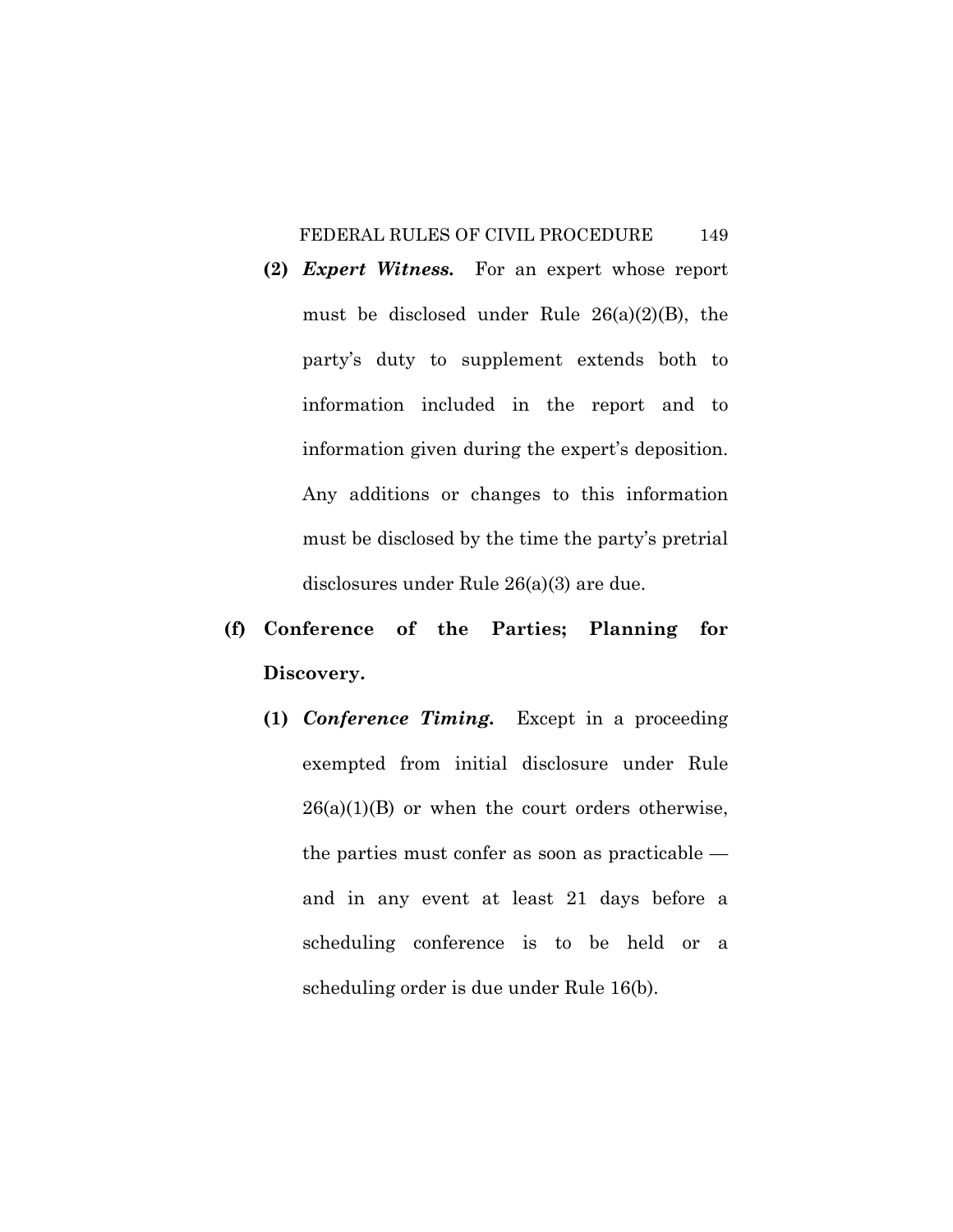## **(2)** *Conference Content; Parties'*

*Responsibilities.* In conferring, the parties must consider the nature and basis of their claims and defenses and the possibilities for promptly settling or resolving the case; make or arrange for the disclosures required by Rule  $26(a)(1)$ ; discuss any issues about preserving discoverable information; and develop a proposed discovery plan. The attorneys of record and all unrepresented parties that have appeared in the case are jointly responsible for arranging the conference, for attempting in good faith to agree on the proposed discovery plan, and for submitting to the court within 14 days after the conference a written report outlining the plan. The court may order the parties or attorneys to attend the conference in person.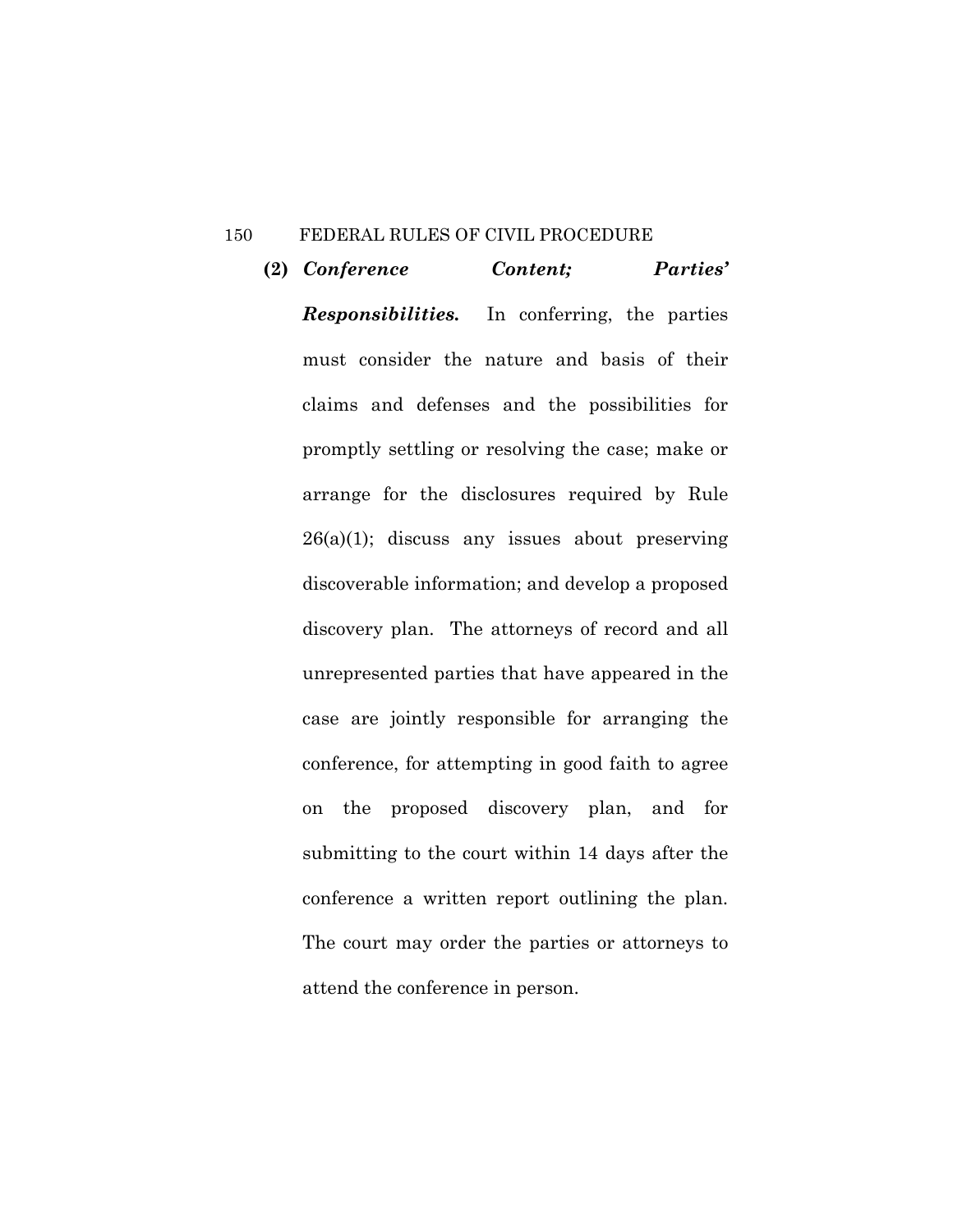- **(3)** *Discovery Plan.* A discovery plan must state the parties' views and proposals on:
	- **(A)** what changes should be made in the timing, form, or requirement for disclosures under Rule 26(a), including a statement of when initial disclosures were made or will be made;
	- **(B)** the subjects on which discovery may be needed, when discovery should be completed, and whether discovery should be conducted in phases or be limited to or focused on particular issues;
	- **(C)** any issues about disclosure or discovery of electronically stored information, including the form or forms in which it should be produced;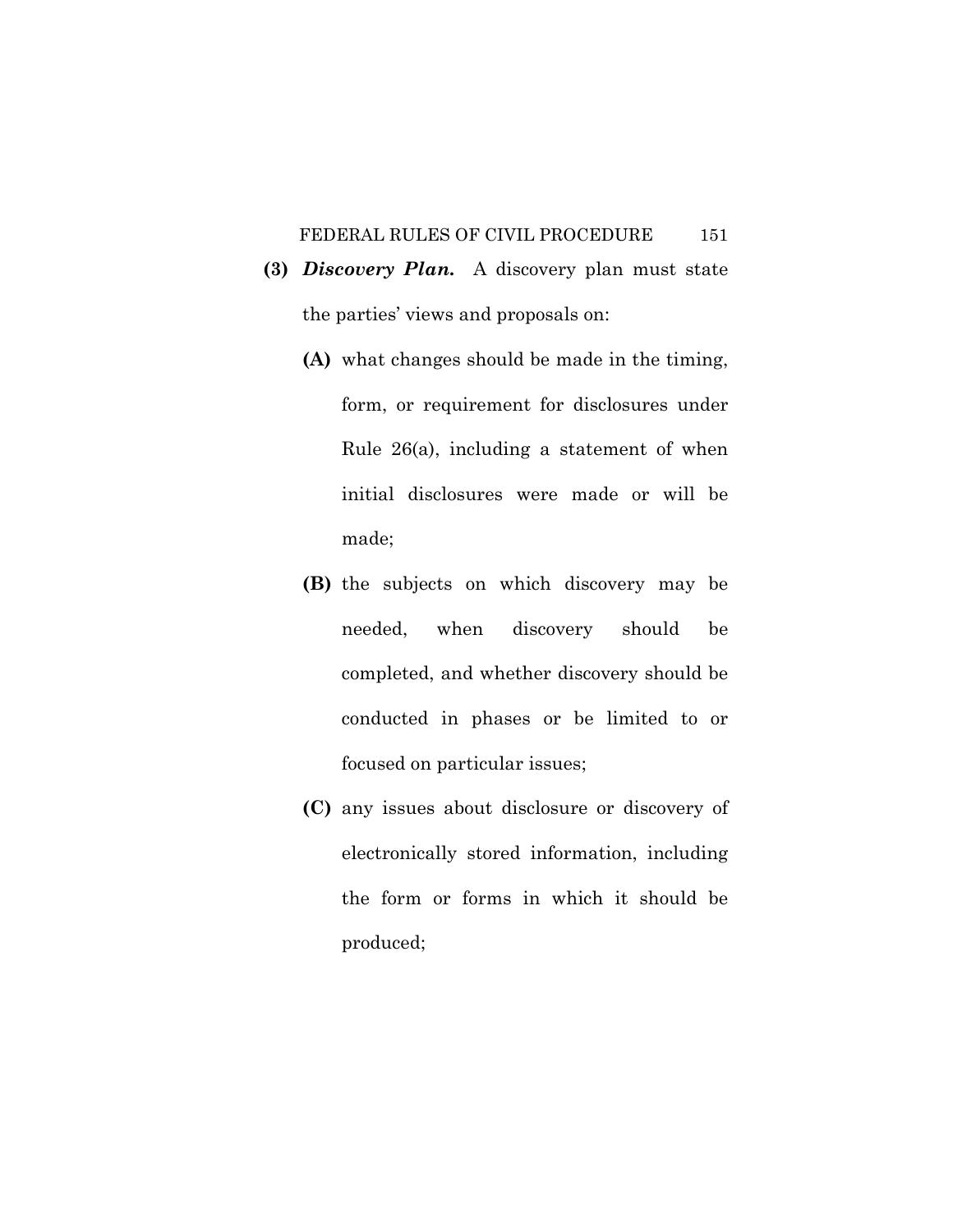- **(D)** any issues about claims of privilege or of protection as trial-preparation materials, including — if the parties agree on a procedure to assert these claims after production — whether to ask the court to include their agreement in an order;
	- **(E)** what changes should be made in the limitations on discovery imposed under these rules or by local rule, and what other limitations should be imposed; and
	- **(F)** any other orders that the court should issue under Rule 26(c) or under Rule 16(b) and (c).
- **(4)** *Expedited Schedule.* If necessary to comply with its expedited schedule for Rule 16(b) conferences, a court may by local rule:
	- **(A)** require the parties' conference to occur less than 21 days before the scheduling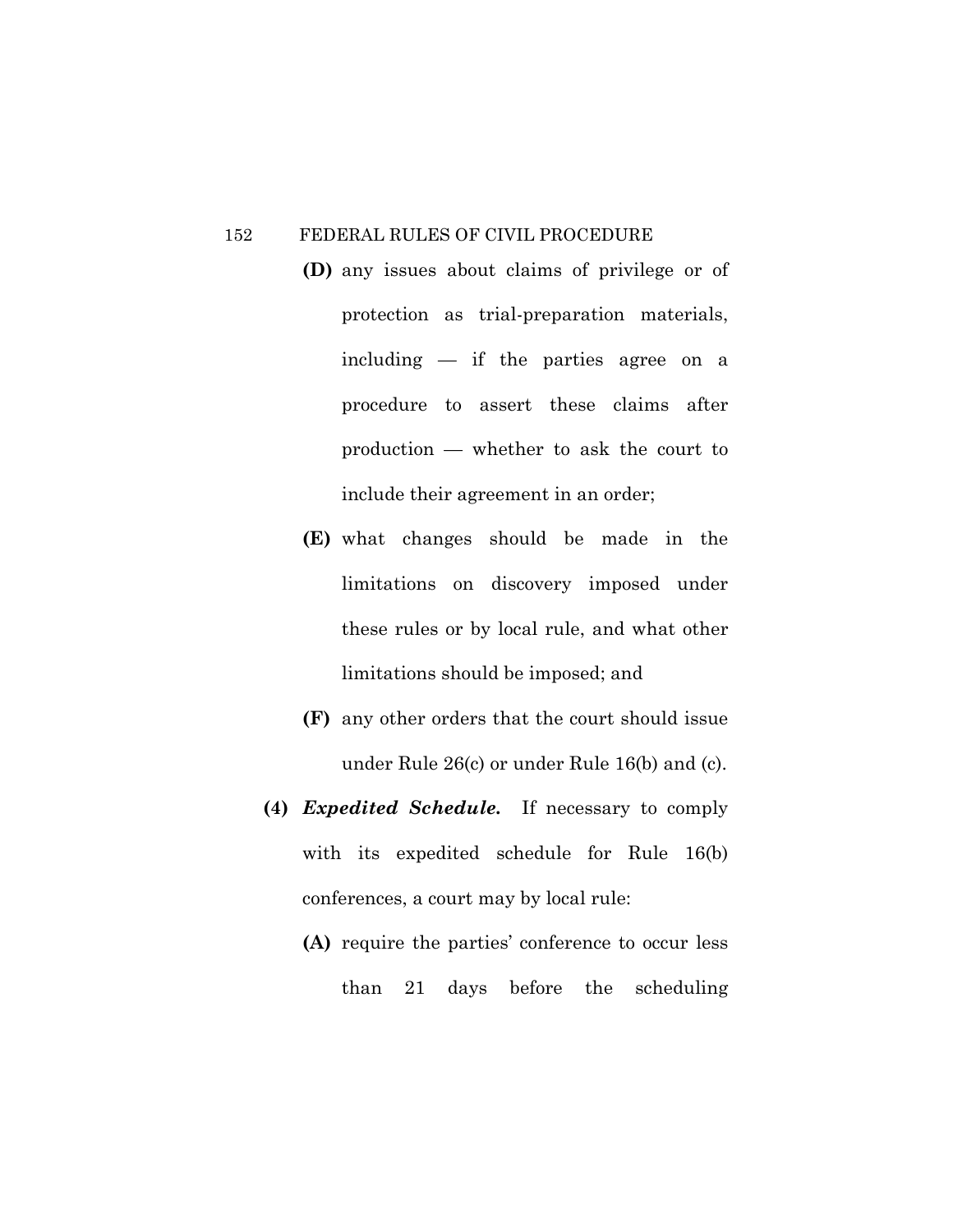## FEDERAL RULES OF CIVIL PROCEDURE 153 conference is held or a scheduling order is due under Rule 16(b); and

- **(B)** require the written report outlining the discovery plan to be filed less than 14 days after the parties' conference, or excuse the parties from submitting a written report and permit them to report orally on their discovery plan at the Rule 16(b) conference.
- **(g) Signing Disclosures and Discovery Requests, Responses, and Objections.** 
	- **(1)** *Signature Required; Effect of Signature.* Every disclosure under Rule 26(a)(1) or (a)(3) and every discovery request, response, or objection must be signed by at least one attorney of record in the attorney's own name — or by the party personally, if unrepresented — and must state the signer's address, e-mail address, and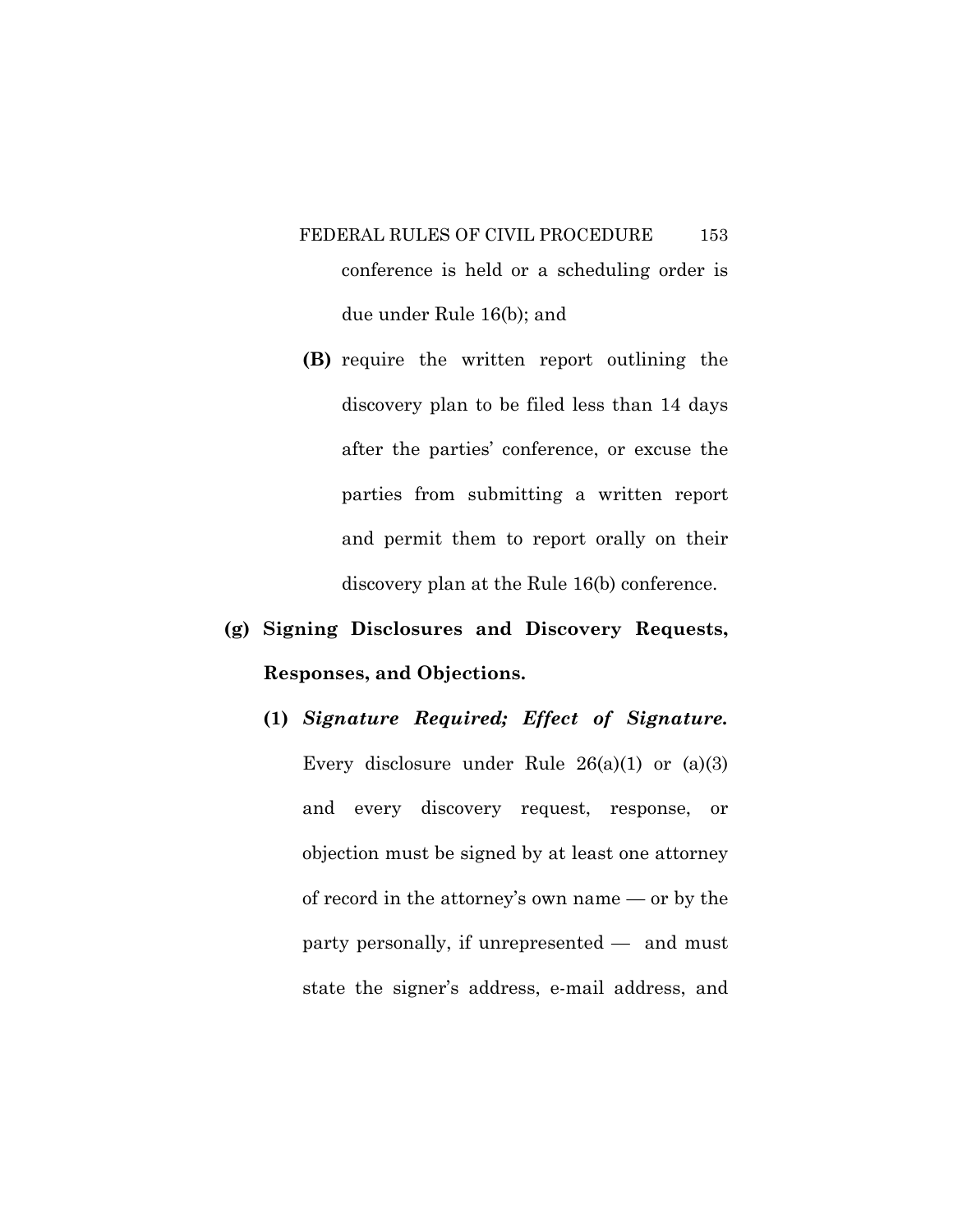telephone number. By signing, an attorney or party certifies that to the best of the person's knowledge, information, and belief formed after a reasonable inquiry:

- **(A)** with respect to a disclosure, it is complete and correct as of the time it is made; and
- **(B)** with respect to a discovery request, response, or objection, it is:
	- **(i)** consistent with these rules and warranted by existing law or by a nonfrivolous argument for extending, modifying, or reversing existing law, or for establishing new law;
	- **(ii)** not interposed for any improper purpose, such as to harass, cause unnecessary delay, or needlessly increase the cost of litigation; and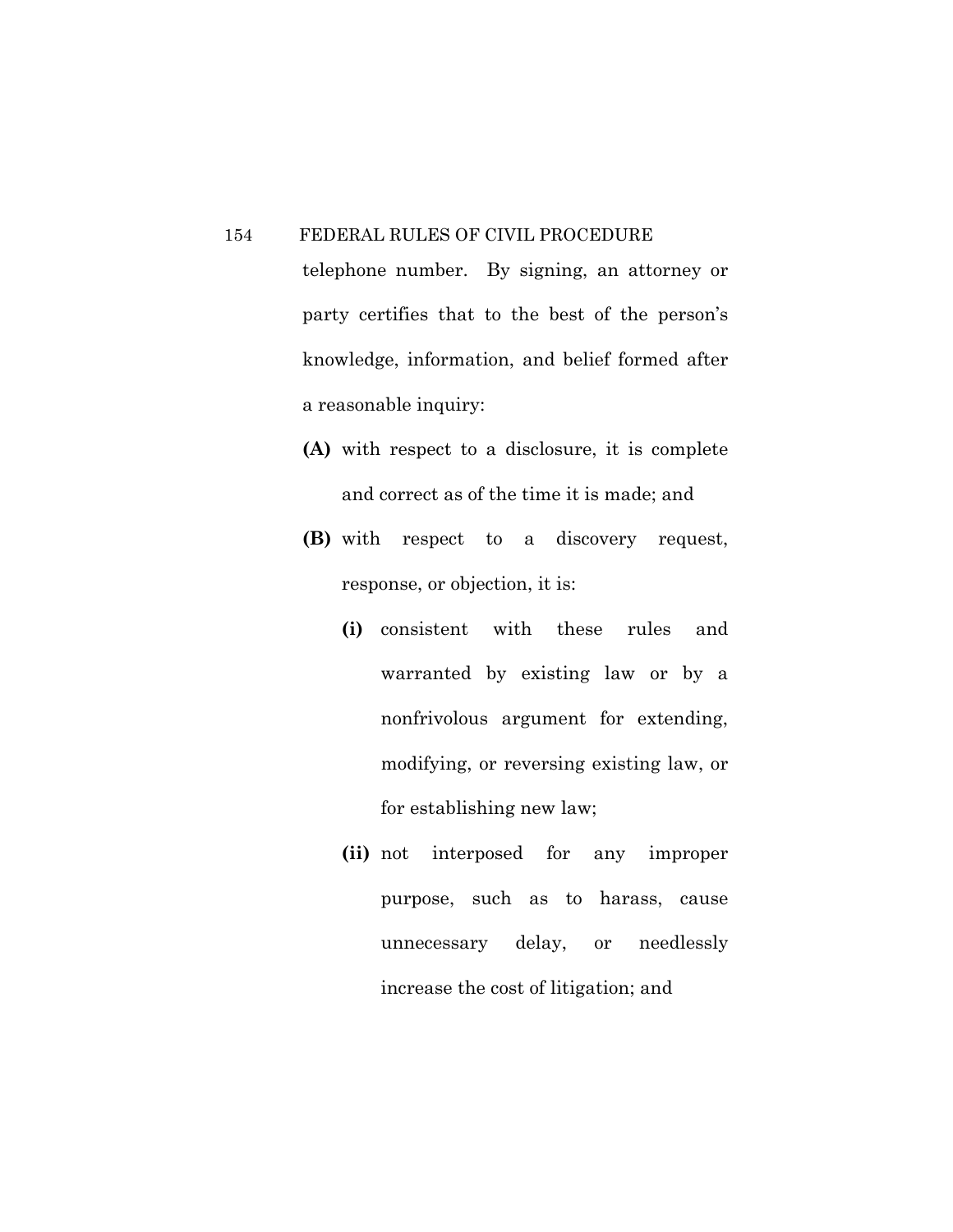- **(iii)** neither unreasonable nor unduly burdensome or expensive, considering the needs of the case, prior discovery in the case, the amount in controversy, and the importance of the issues at stake in the action.
- **(2)** *Failure to Sign.* Other parties have no duty to act on an unsigned disclosure, request, response, or objection until it is signed, and the court must strike it unless a signature is promptly supplied after the omission is called to the attorney's or party's attention.
- **(3)** *Sanction for Improper Certification.* If a certification violates this rule without substantial justification, the court, on motion or on its own, must impose an appropriate sanction on the signer, the party on whose behalf the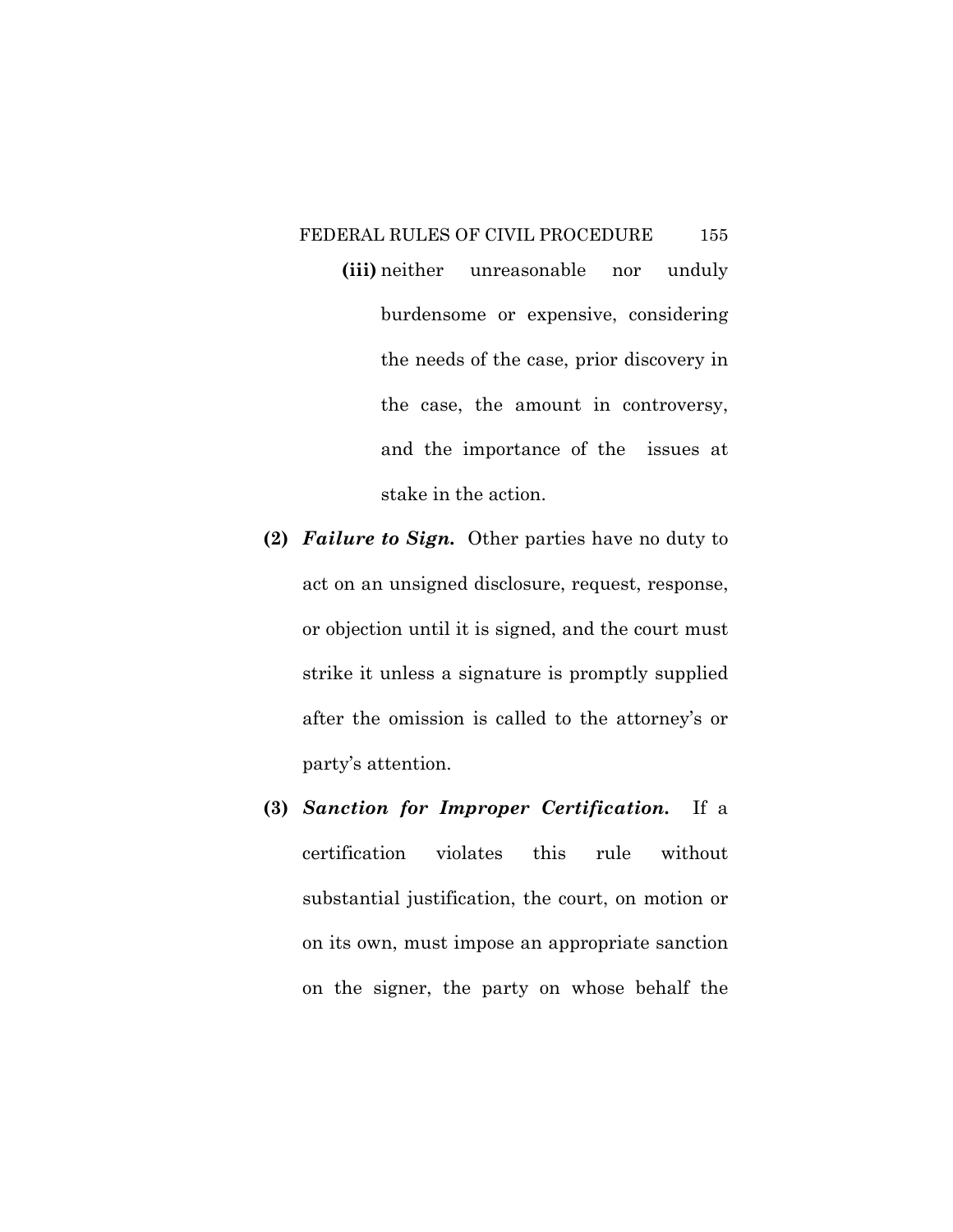signer was acting, or both. The sanction may include an order to pay the reasonable expenses, including attorney's fees, caused by the violation.

#### **Rule 27. Depositions to Perpetuate Testimony**

#### **(a) Before an Action Is Filed.**

**(1)** *Petition.* A person who wants to perpetuate testimony about any matter cognizable in a United States court may file a verified petition in the district court for the district where any expected adverse party resides. The petition must ask for an order authorizing the petitioner to depose the named persons in order to perpetuate their testimony. The petition must be titled in the petitioner's name and must show: **(A)** that the petitioner expects to be a party to

an action cognizable in a United States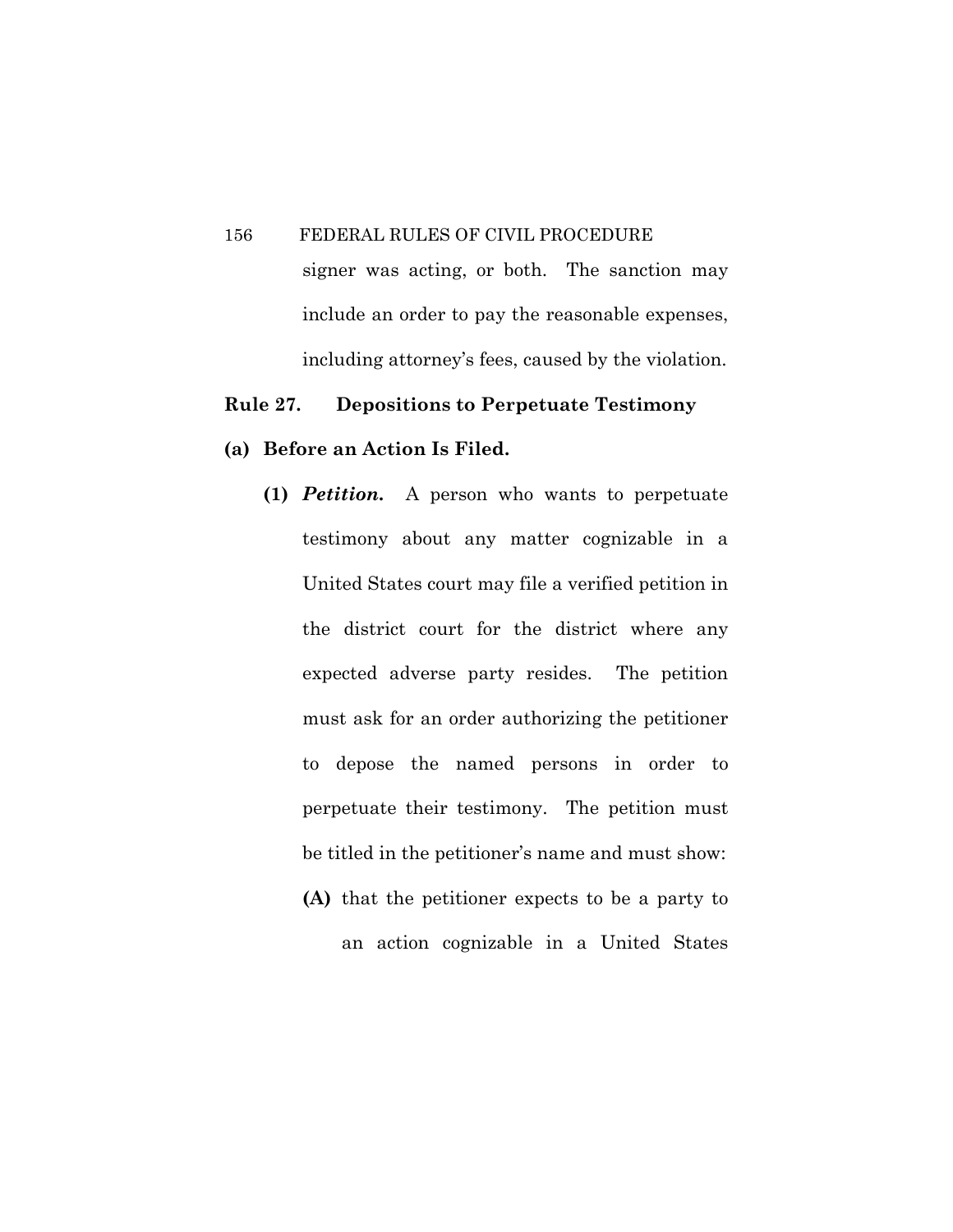## FEDERAL RULES OF CIVIL PROCEDURE 157 court but cannot presently bring it or cause it to be brought;

- **(B)** the subject matter of the expected action and the petitioner's interest;
- **(C)** the facts that the petitioner wants to establish by the proposed testimony and the reasons to perpetuate it;
- **(D)** the names or a description of the persons whom the petitioner expects to be adverse parties and their addresses, so far as known; and
- **(E)** the name, address, and expected substance of the testimony of each deponent.
- **(2)** *Notice and Service.* At least 20 days before the hearing date, the petitioner must serve each expected adverse party with a copy of the petition and a notice stating the time and place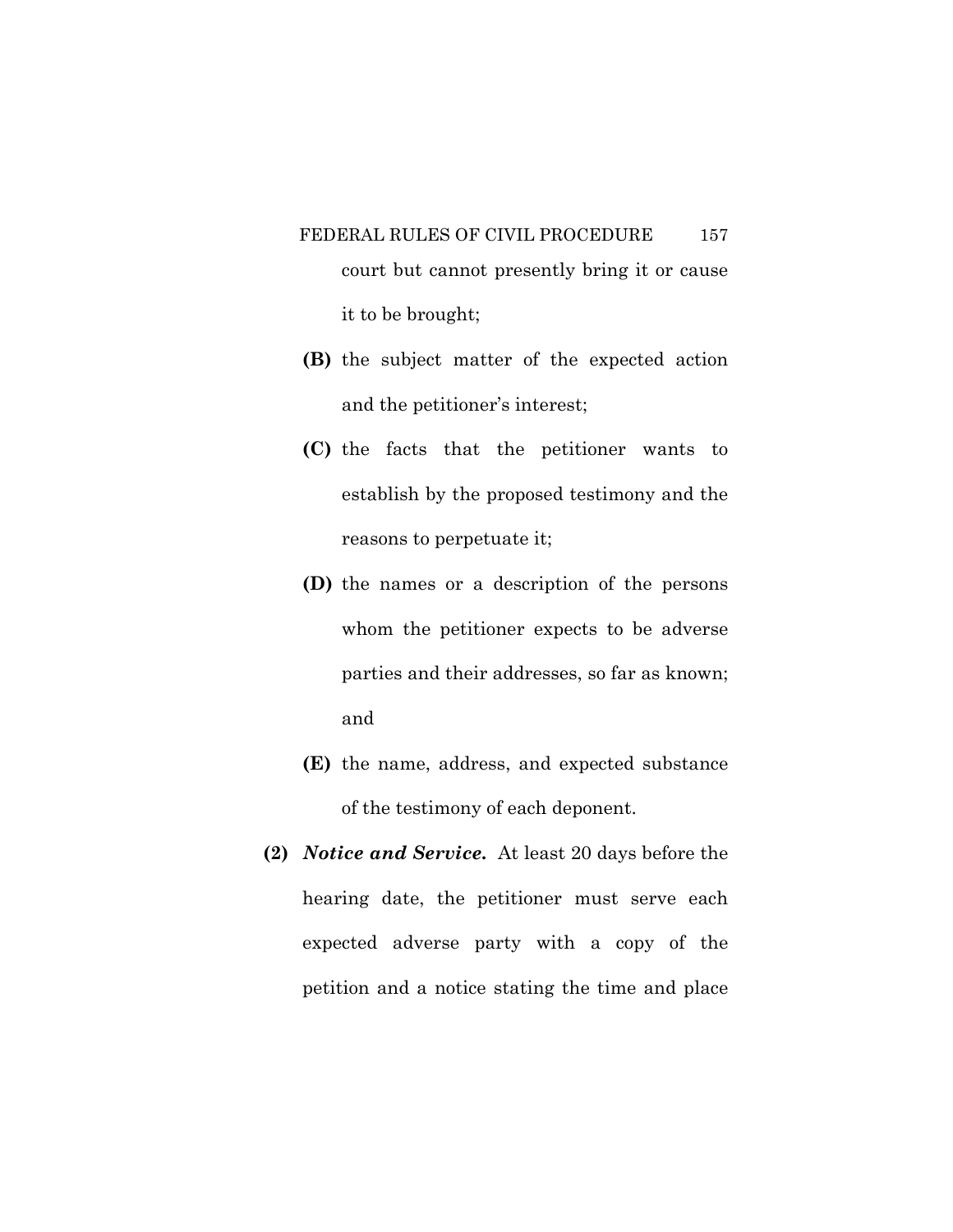of the hearing. The notice may be served either inside or outside the district or state in the manner provided in Rule 4. If that service cannot be made with reasonable diligence on an expected adverse party, the court may order service by publication or otherwise. The court must appoint an attorney to represent persons not served in the manner provided in Rule 4 and to cross-examine the deponent if an unserved person is not otherwise represented. If any expected adverse party is a minor or is incompetent, Rule 17(c) applies.

**(3)** *Order and Examination.* If satisfied that perpetuating the testimony may prevent a failure or delay of justice, the court must issue an order that designates or describes the persons whose depositions may be taken, specifies the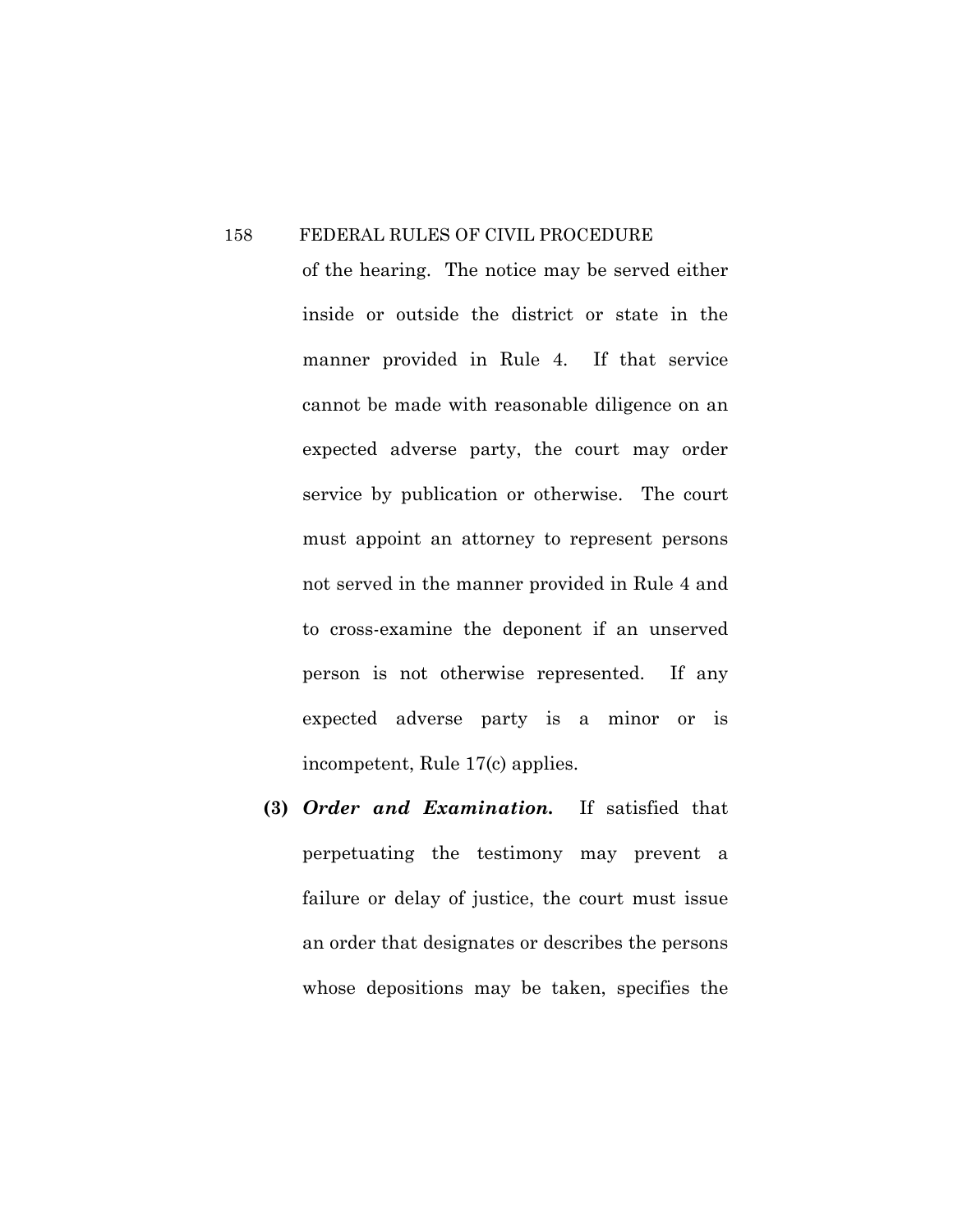FEDERAL RULES OF CIVIL PROCEDURE 159 subject matter of the examinations, and states whether the depositions will be taken orally or by written interrogatories. The depositions may then be taken under these rules, and the court may issue orders like those authorized by Rules 34 and 35. A reference in these rules to the court where an action is pending means, for purposes of this rule, the court where the petition for the deposition was filed.

**(4)** *Using the Deposition.* A deposition to perpetuate testimony may be used under Rule 32(a) in any later-filed district-court action involving the same subject matter if the deposition either was taken under these rules or, although not so taken, would be admissible in evidence in the courts of the state where it was taken.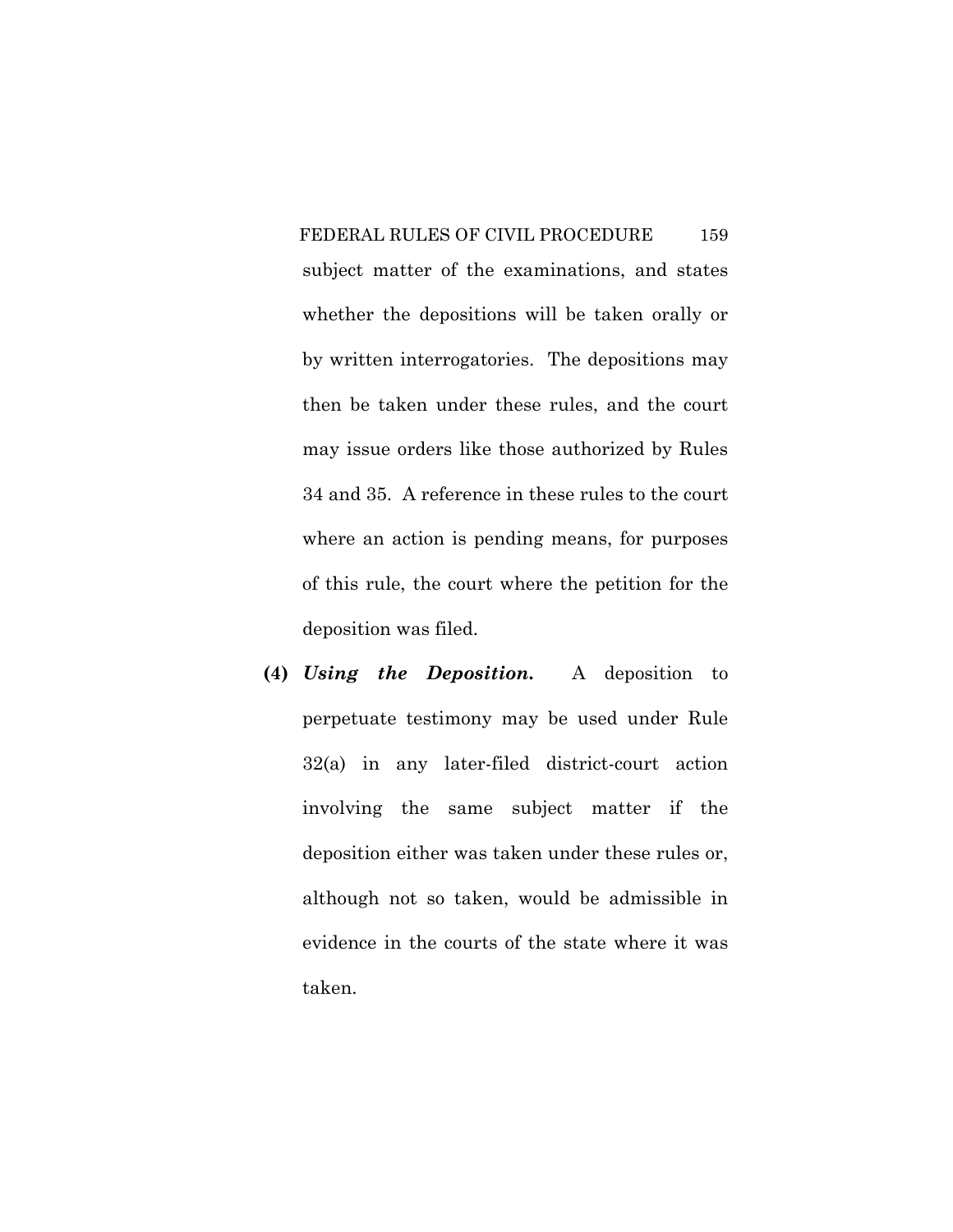- **(b) Pending Appeal.** 
	- **(1)** *In General.* The court where a judgment has been rendered may, if an appeal has been taken or may still be taken, permit a party to depose witnesses to perpetuate their testimony for use in the event of further proceedings in that court.
	- **(2)** *Motion.* The party who wants to perpetuate testimony may move for leave to take the depositions, on the same notice and service as if the action were pending in the district court. The motion must show:
		- **(A)** the name, address, and expected substance of the testimony of each deponent; and
		- **(B)** the reasons for perpetuating the testimony.
	- **(3)** *Court Order.* If the court finds that perpetuating the testimony may prevent a failure or delay of justice, the court may permit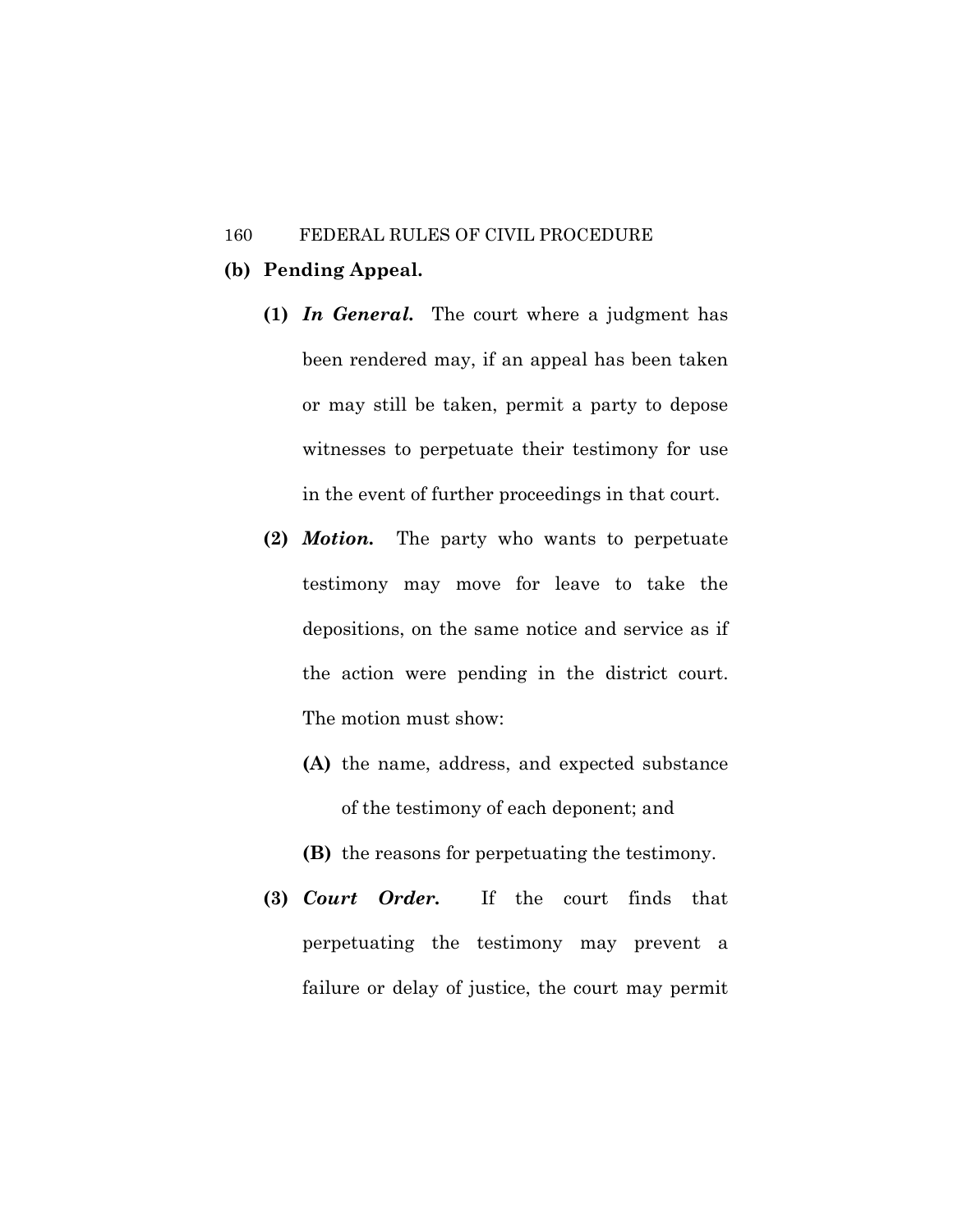FEDERAL RULES OF CIVIL PROCEDURE 161 the depositions to be taken and may issue orders like those authorized by Rules 34 and 35. The depositions may be taken and used as any other deposition taken in a pending district-court action.

**(c) Perpetuation by an Action.** This rule does not limit a court's power to entertain an action to perpetuate testimony.

## **Rule 28. Persons Before Whom Depositions May Be Taken**

- **(a) Within the United States.** 
	- **(1)** *In General.* Within the United States or a territory or insular possession subject to United States jurisdiction, a deposition must be taken before: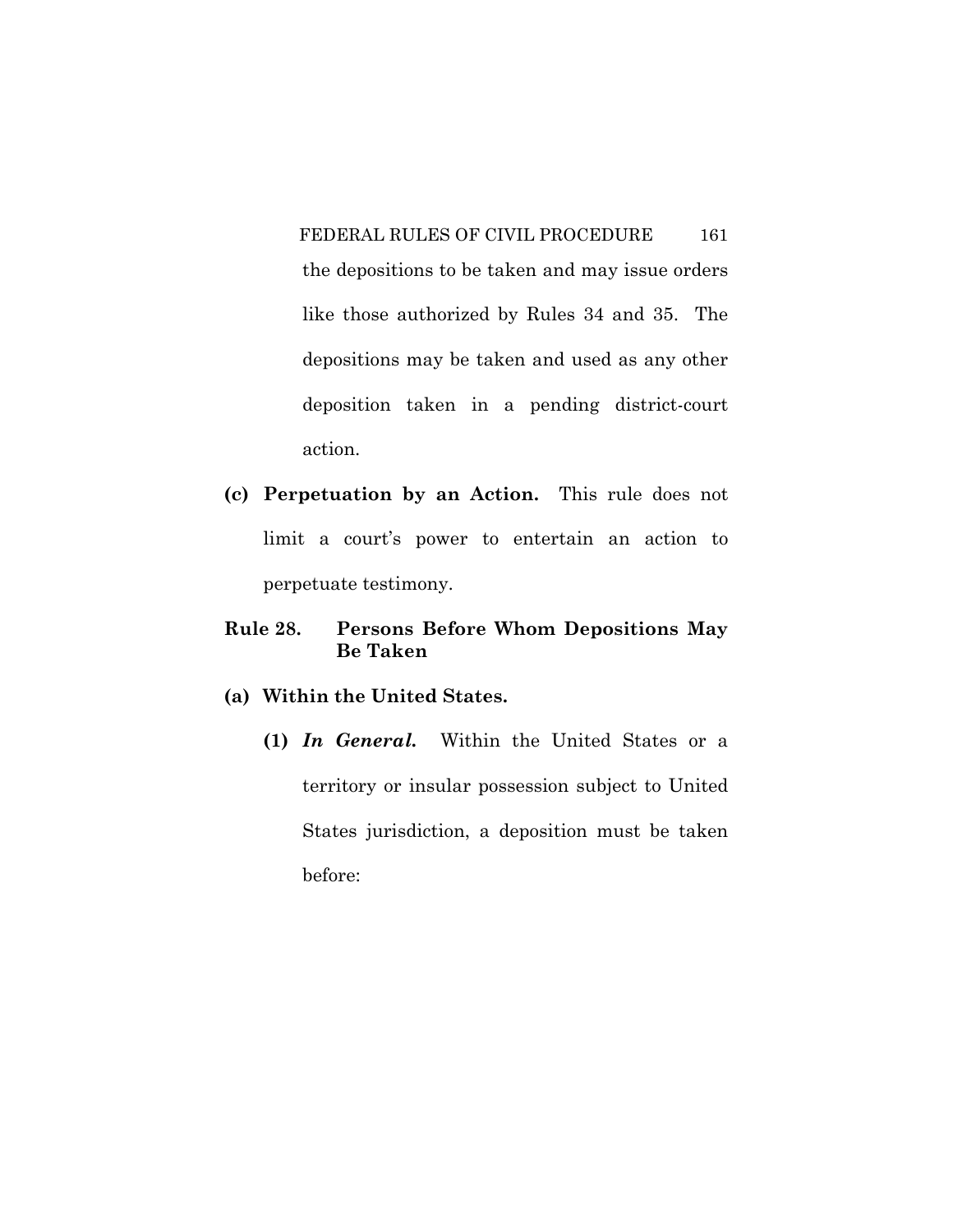- **(A)** an officer authorized to administer oaths either by federal law or by the law in the place of examination; or
- **(B)** a person appointed by the court where the action is pending to administer oaths and take testimony.
- **(2)** *Definition of "Officer."* The term "officer" in Rules 30, 31, and 32 includes a person appointed by the court under this rule or designated by the parties under Rule 29(a).
- **(b) In a Foreign Country.** 
	- **(1)** *In General.* A deposition may be taken in a foreign country:
		- **(A)** under an applicable treaty or convention;
		- **(B)** under a letter of request, whether or not captioned a "letter rogatory";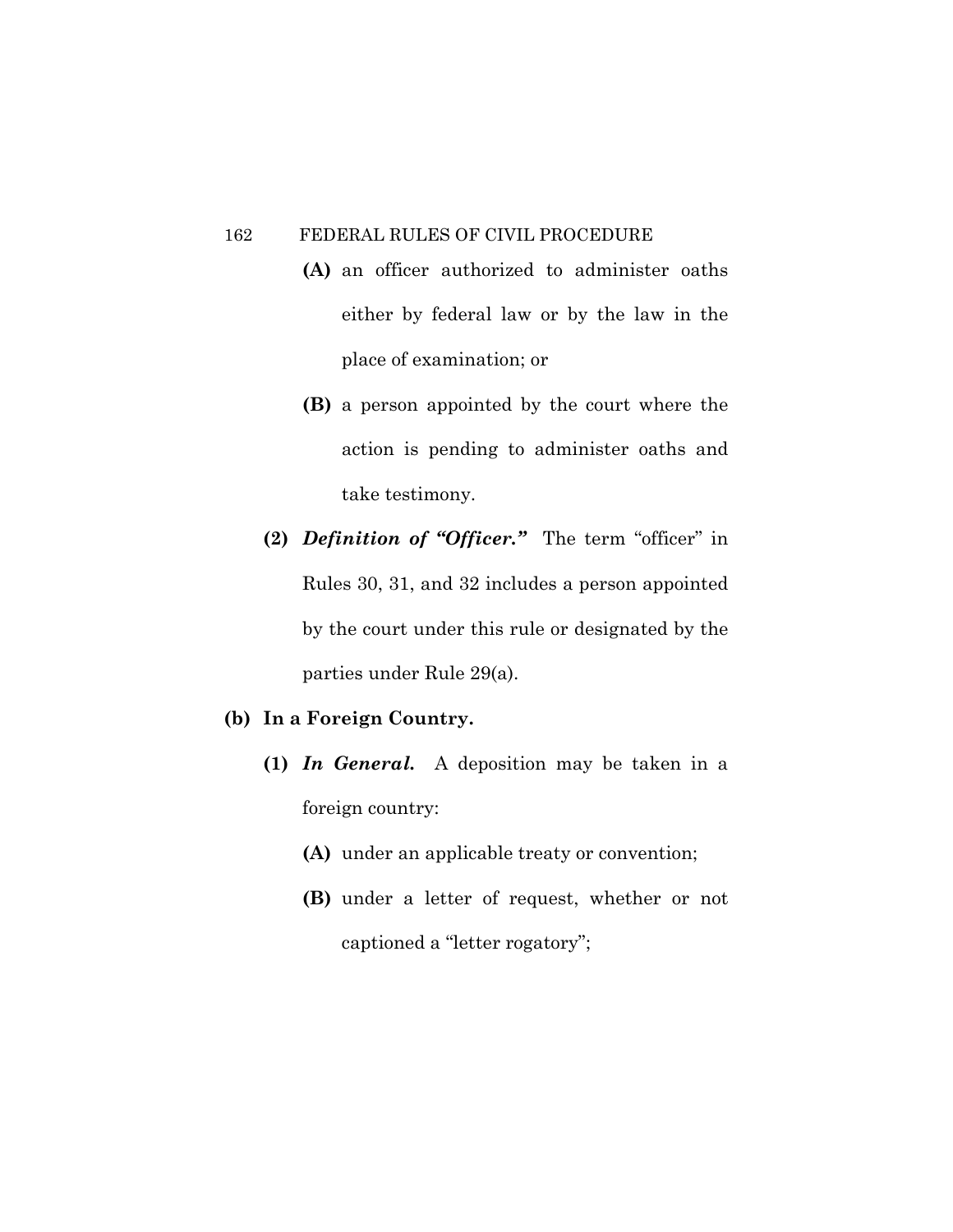- **(C)** on notice, before a person authorized to administer oaths either by federal law or by the law in the place of examination; or
- **(D)** before a person commissioned by the court to administer any necessary oath and take testimony.
- **(2)** *Issuing a Letter of Request or a Commission.* A letter of request, a commission, or both may be issued:
	- **(A)** on appropriate terms after an application and notice of it; and
	- **(B)** without a showing that taking the deposition in another manner is impracticable or inconvenient.
- **(3)** *Form of a Request, Notice, or Commission.*  When a letter of request or any other device is used according to a treaty or convention, it must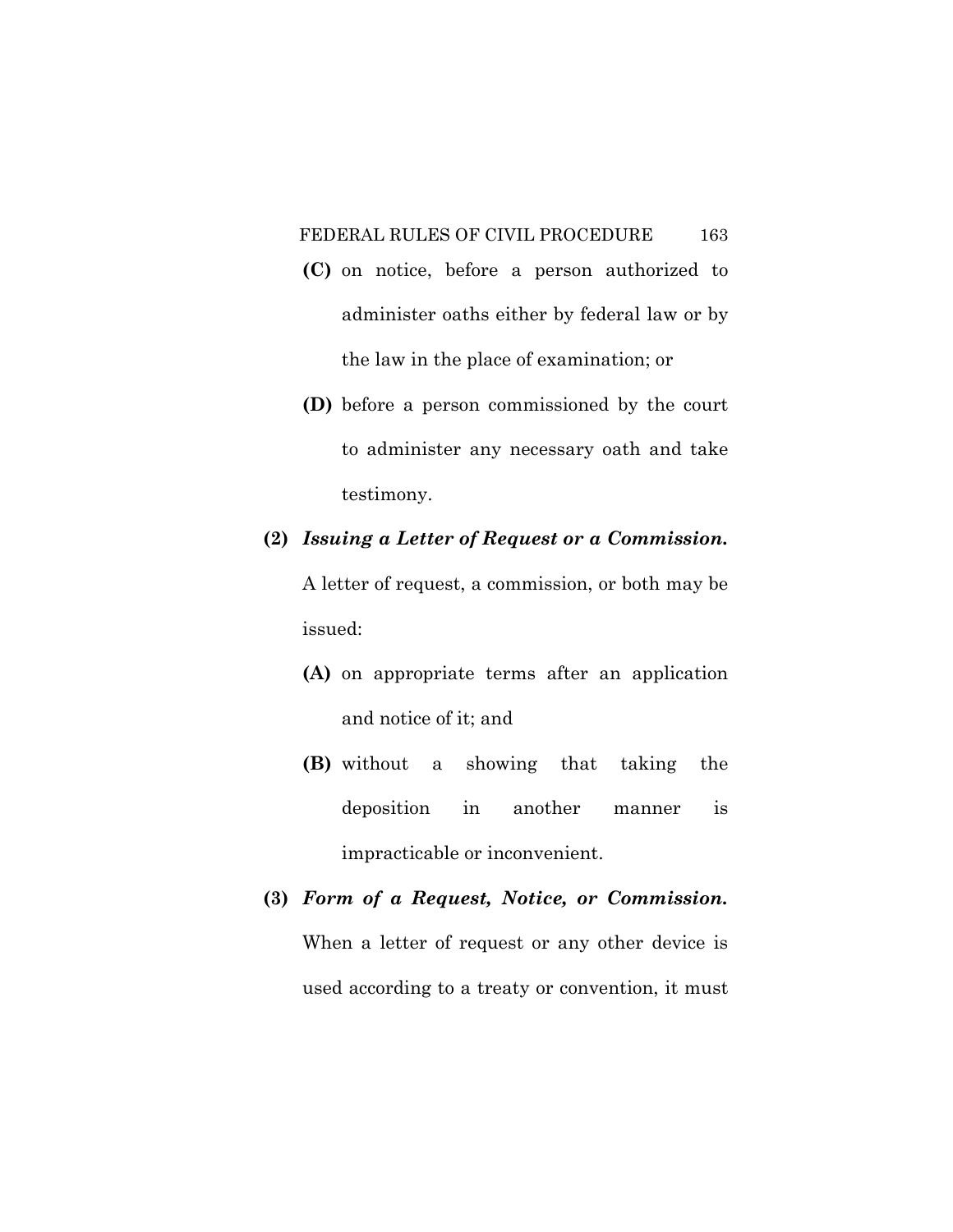be captioned in the form prescribed by that treaty or convention. A letter of request may be addressed "To the Appropriate Authority in [name of country]." A deposition notice or a commission must designate by name or descriptive title the person before whom the deposition is to be taken.

- **(4)** *Letter of Request Admitting Evidence.* Evidence obtained in response to a letter of request need not be excluded merely because it is not a verbatim transcript, because the testimony was not taken under oath, or because of any similar departure from the requirements for depositions taken within the United States.
- **(c) Disqualification.** A deposition must not be taken before a person who is any party's relative, employee, or attorney; who is related to or employed by any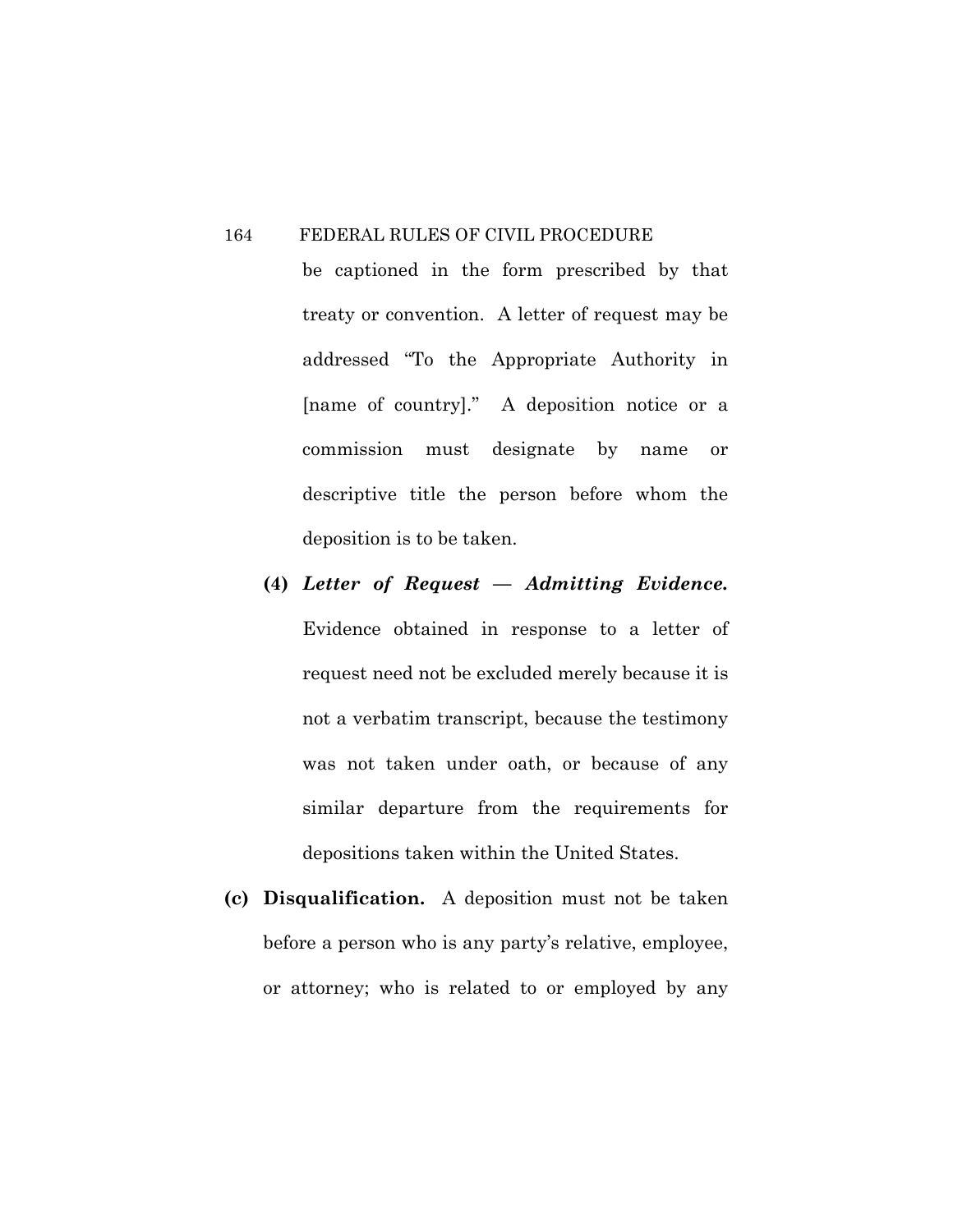# FEDERAL RULES OF CIVIL PROCEDURE 165 party's attorney; or who is financially interested in

the action.

## **Rule 29. Stipulations About Discovery Procedure**

Unless the court orders otherwise, the parties may stipulate that:

- **(a)** a deposition may be taken before any person, at any time or place, on any notice, and in the manner specified — in which event it may be used in the same way as any other deposition; and
- **(b)** other procedures governing or limiting discovery be modified — but a stipulation extending the time for any form of discovery must have court approval if it would interfere with the time set for completing discovery, for hearing a motion, or for trial.
- **Rule 30. Depositions by Oral Examination**
- **(a) When a Deposition May Be Taken.**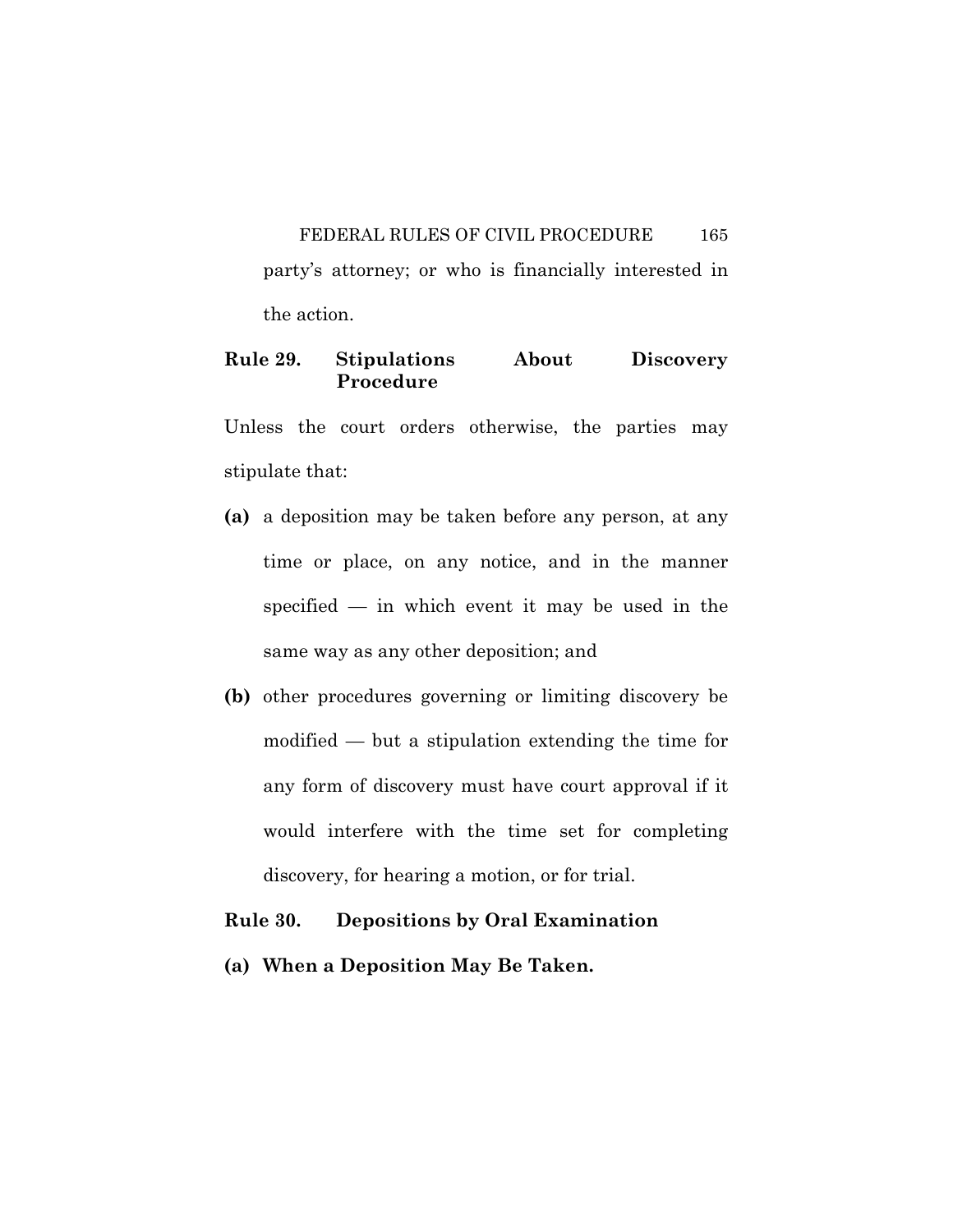- **(1)** *Without Leave.* A party may, by oral questions, depose any person, including a party, without leave of court except as provided in Rule 30(a)(2). The deponent's attendance may be compelled by subpoena under Rule 45.
- **(2)** *With Leave.* A party must obtain leave of court, and the court must grant leave to the extent consistent with Rule 26(b)(2):
	- **(A)** if the parties have not stipulated to the deposition and:
		- **(i)** the deposition would result in more than 10 depositions being taken under this rule or Rule 31 by the plaintiffs, or by the defendants, or by the third-party defendants;
		- **(ii)** the deponent has already been deposed in the case; or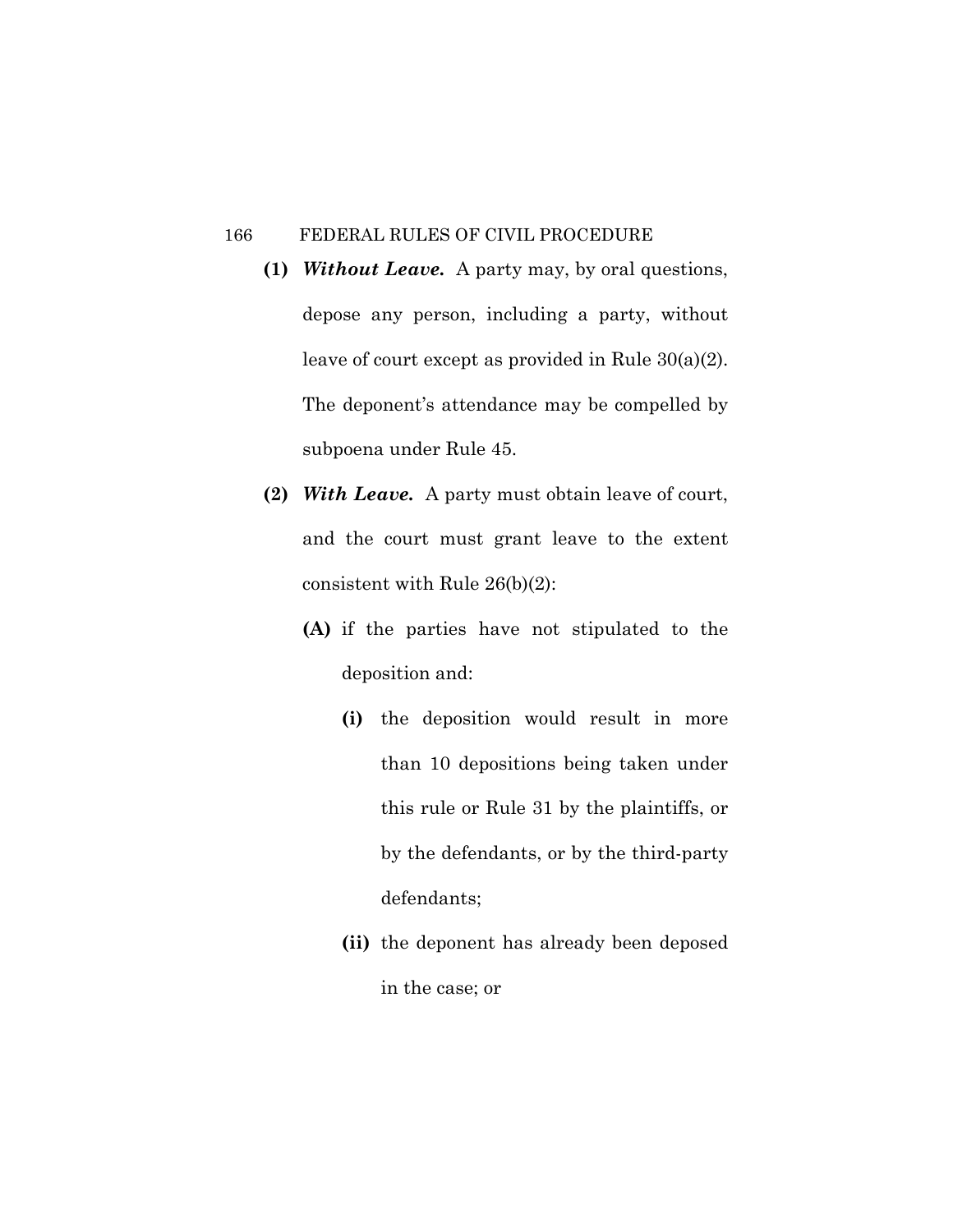**(iii)** the party seeks to take the deposition before the time specified in Rule 26(d), unless the party certifies in the notice, with supporting facts, that the deponent is expected to leave the United States and be unavailable for examination in this country after that time; or

**(B)** if the deponent is confined in prison.

- **(b) Notice of the Deposition; Other Formal Requirements.** 
	- **(1)** *Notice in General.* A party who wants to depose a person by oral questions must give reasonable written notice to every other party. The notice must state the time and place of the deposition and, if known, the deponent's name and address. If the name is unknown, the notice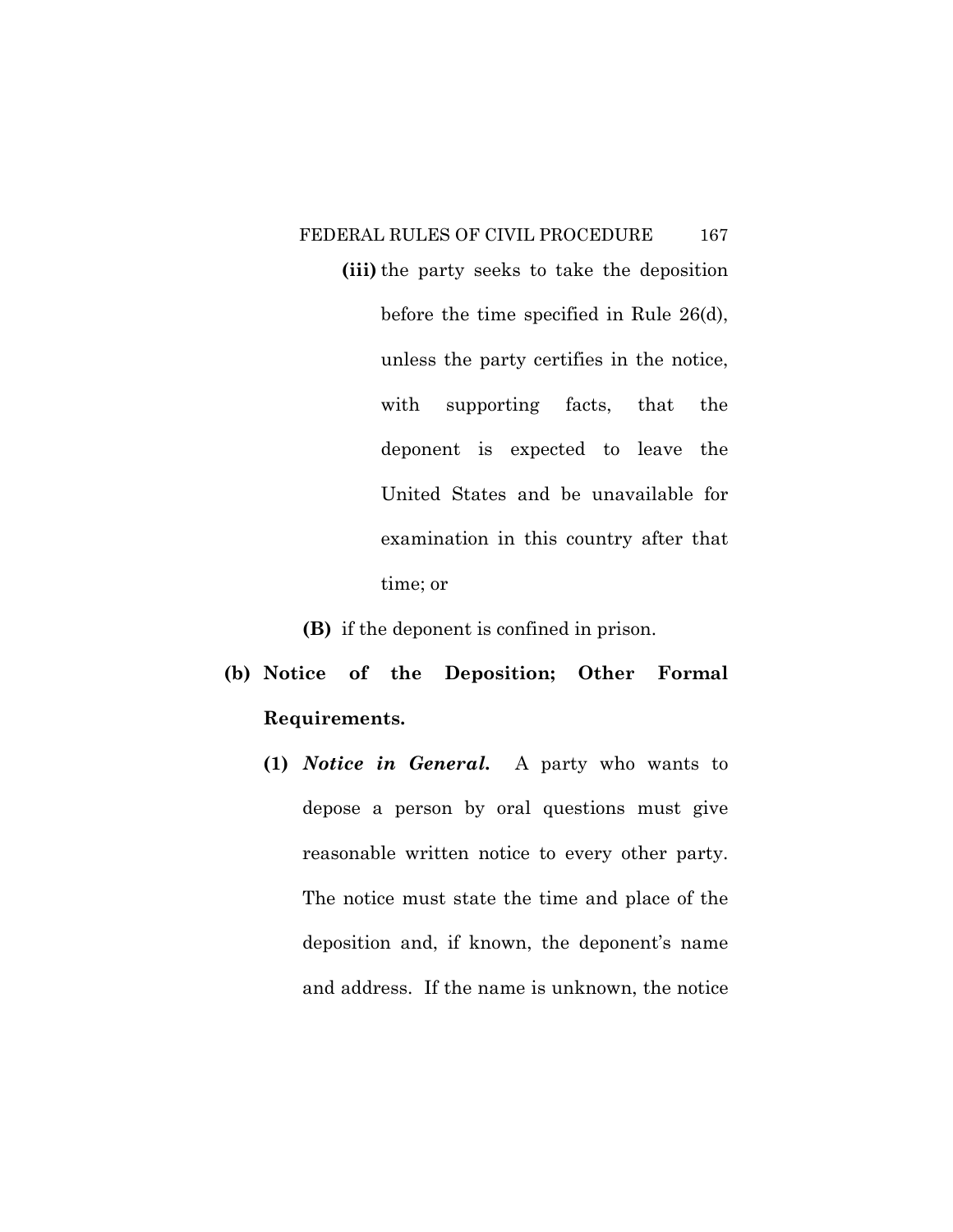# 168 FEDERAL RULES OF CIVIL PROCEDURE must provide a general description sufficient to identify the person or the particular class or group to which the person belongs.

**(2)** *Producing Documents.* If a subpoena duces tecum is to be served on the deponent, the materials designated for production, as set out in the subpoena, must be listed in the notice or in an attachment. The notice to a party deponent may be accompanied by a request under Rule 34 to produce documents and tangible things at the deposition.

## **(3)** *Method of Recording.*

**(A)** *Method Stated in the Notice.* The party who notices the deposition must state in the notice the method for recording the testimony. Unless the court orders otherwise, testimony may be recorded by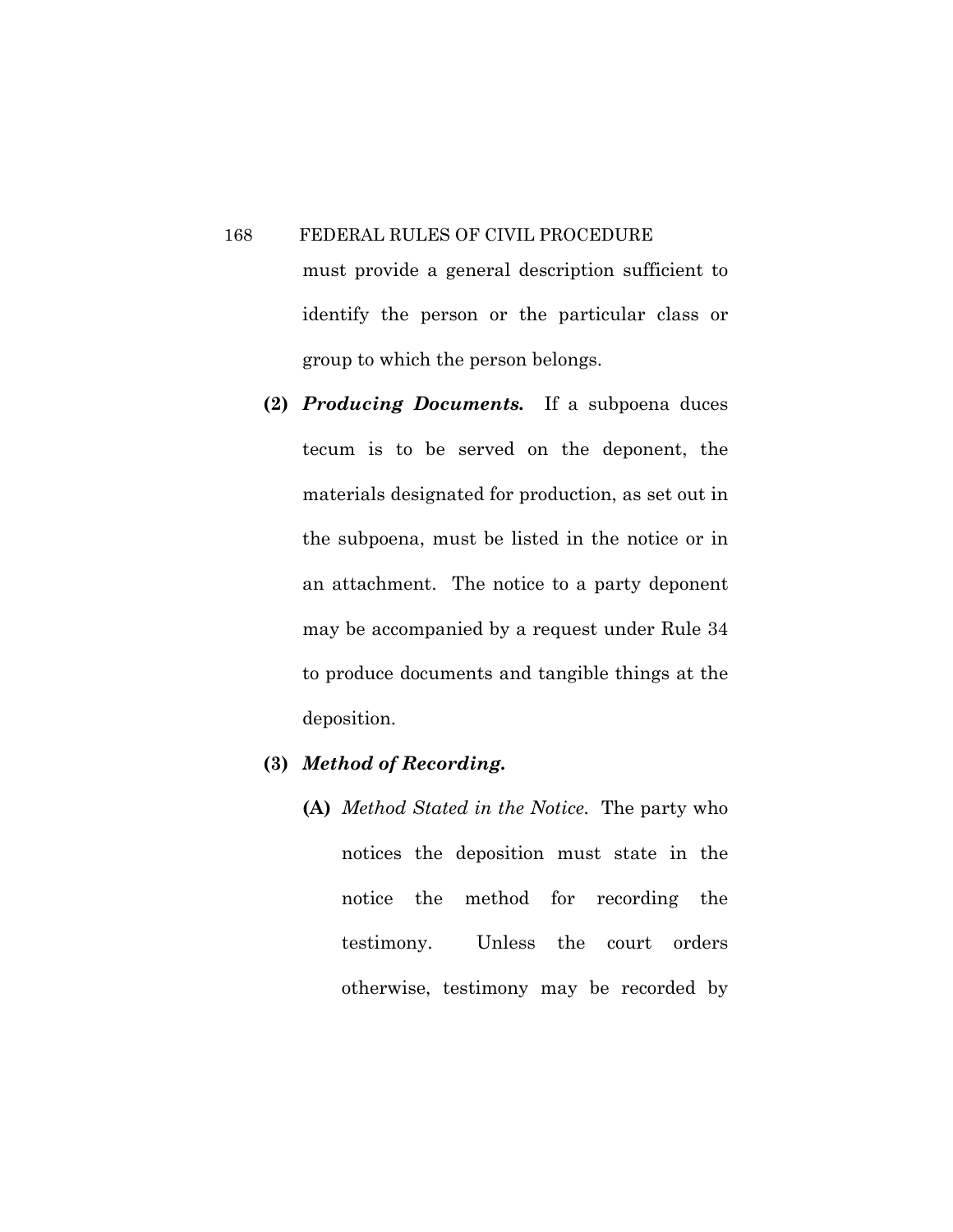- FEDERAL RULES OF CIVIL PROCEDURE 169 audio, audiovisual, or stenographic means. The noticing party bears the recording costs. Any party may arrange to transcribe a deposition.
- **(B)** *Additional Method.* With prior notice to the deponent and other parties, any party may designate another method for recording the testimony in addition to that specified in the original notice. That party bears the expense of the additional record or transcript unless the court orders otherwise.
- **(4)** *By Remote Means.* The parties may stipulate — or the court may on motion order — that a deposition be taken by telephone or other remote means. For the purpose of this rule and Rules  $28(a)$ ,  $37(a)(2)$ , and  $37(b)(1)$ , the deposition takes place where the deponent answers the questions.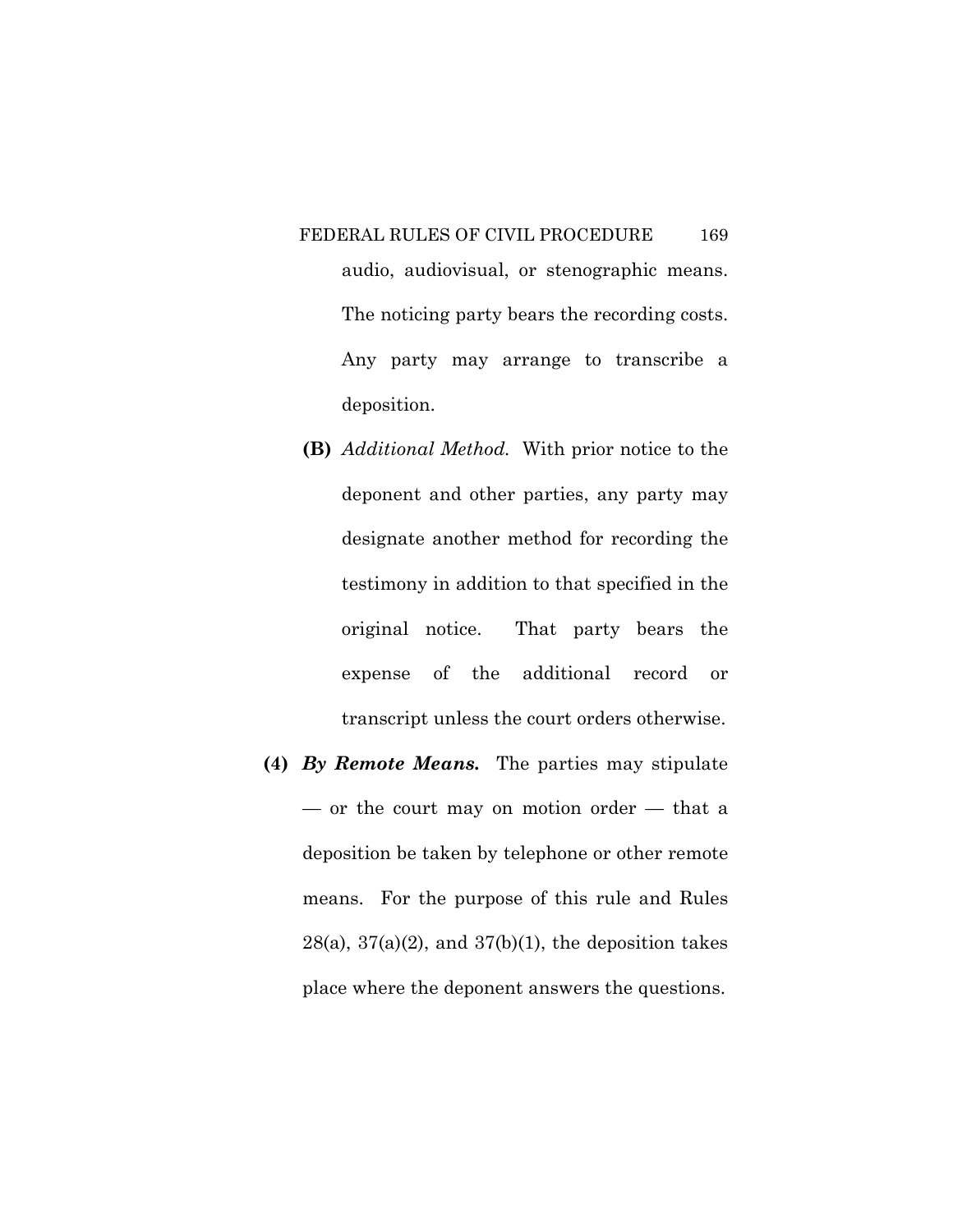## 170 FEDERAL RULES OF CIVIL PROCEDURE **(5)** *Officer's Duties.*

- **(A)** *Before the Deposition.* Unless the parties stipulate otherwise, a deposition must be conducted before an officer appointed or designated under Rule 28. The officer must begin the deposition with an on-the-record statement that includes:
	- **(i)** the officer's name and business address;
	- **(ii)** the date, time, and place of the deposition;
	- **(iii)** the deponent's name;
	- **(iv)** the officer's administration of the oath or affirmation to the deponent; and
	- **(v)** the identity of all persons present.
- **(B)** *Conducting the Deposition; Avoiding Distortion.* If the deposition is recorded nonstenographically, the officer must repeat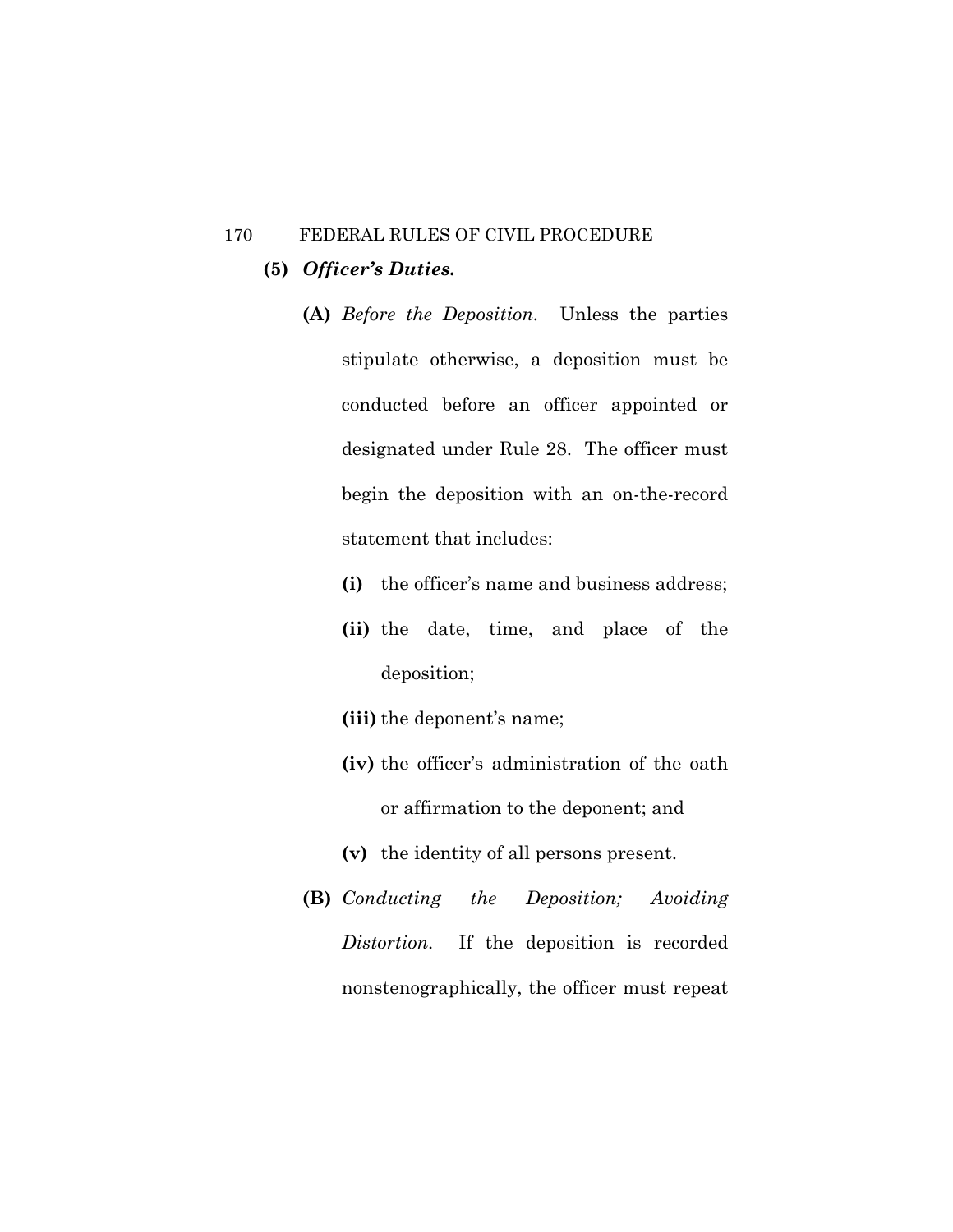the items in Rule  $30(b)(5)(A)(i)$ -(iii) at the beginning of each unit of the recording medium. The deponent's and attorneys' appearance or demeanor must not be distorted through recording techniques.

- **(C)** *After the Deposition.* At the end of a deposition, the officer must state on the record that the deposition is complete and must set out any stipulations made by the attorneys about custody of the transcript or recording and of the exhibits, or about any other pertinent matters.
- **(6)** *Notice or Subpoena Directed to an Organization.* In its notice or subpoena, a party may name as the deponent a public or private corporation, a partnership, an association, a governmental agency, or other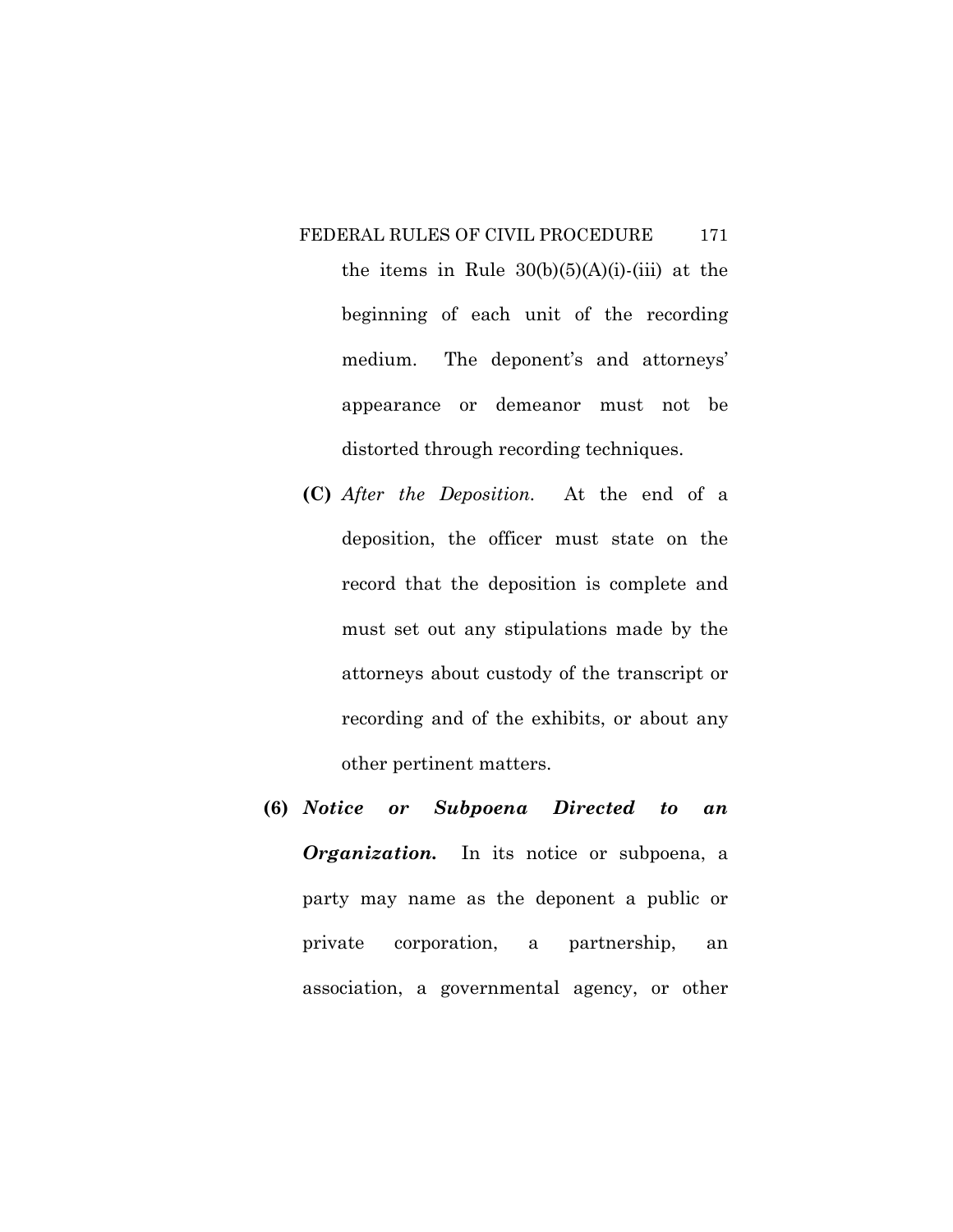entity and must describe with reasonable particularity the matters for examination. The named organization must then designate one or more officers, directors, or managing agents, or designate other persons who consent to testify on its behalf; and it may set out the matters on which each person designated will testify. A subpoena must advise a nonparty organization of its duty to make this designation. The persons designated must testify about information known or reasonably available to the organization. This paragraph (6) does not preclude a deposition by any other procedure allowed by these rules.

**(c) Examination and Cross-Examination; Record of the Examination; Objections; Written Questions.**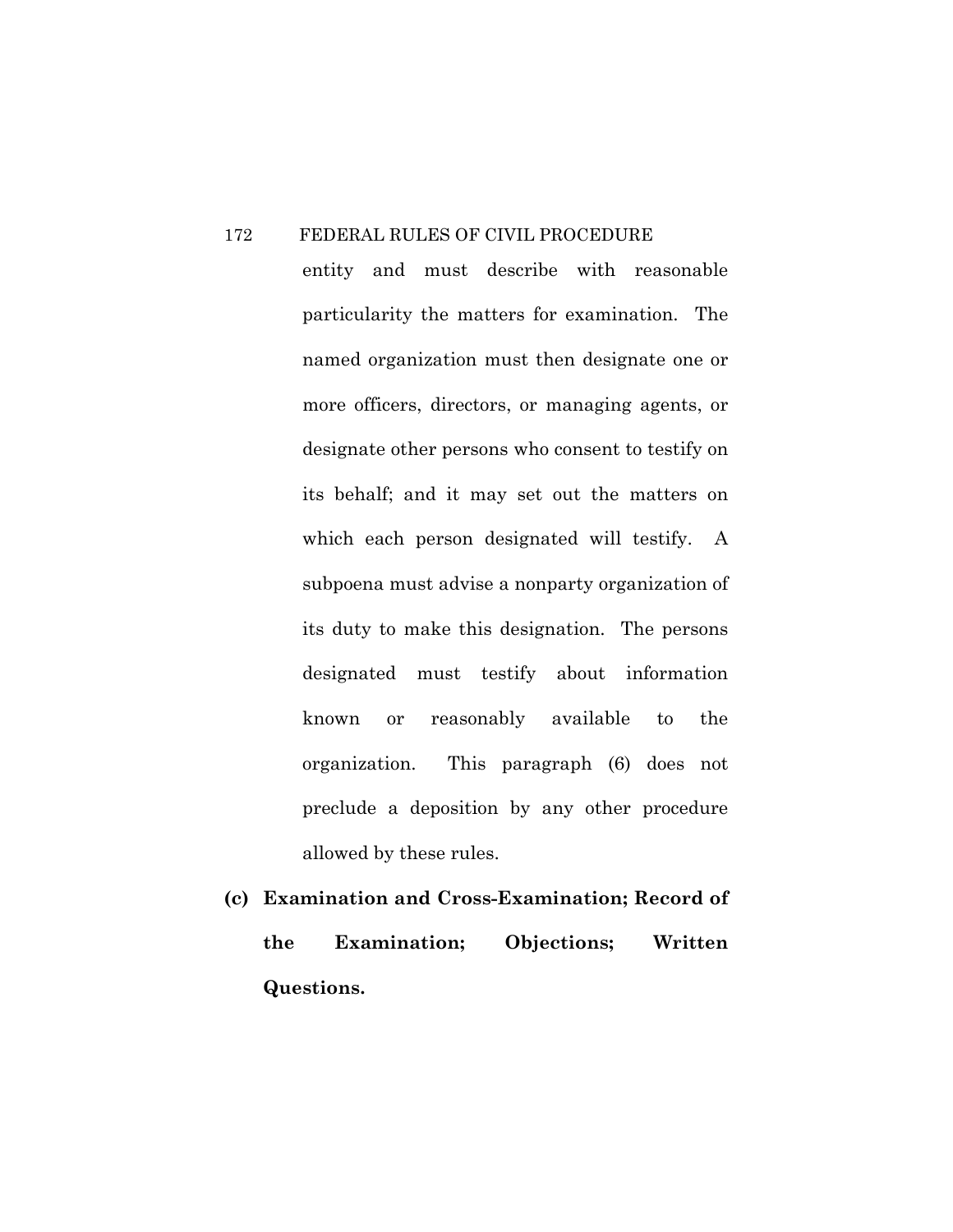- **(1)** *Examination and Cross-Examination***.** The examination and cross-examination of a deponent proceed as they would at trial under the Federal Rules of Evidence, except Rules 103 and 615. After putting the deponent under oath or affirmation, the officer must record the testimony by the method designated under Rule  $30(b)(3)(A)$ . The testimony must be recorded by the officer personally or by a person acting in the presence and under the direction of the officer.
- **(2)** *Objections.* An objection at the time of the examination — whether to evidence, to a party's conduct, to the officer's qualifications, to the manner of taking the deposition, or to any other aspect of the deposition — must be noted on the record, but the examination still proceeds; the testimony is taken subject to any objection. An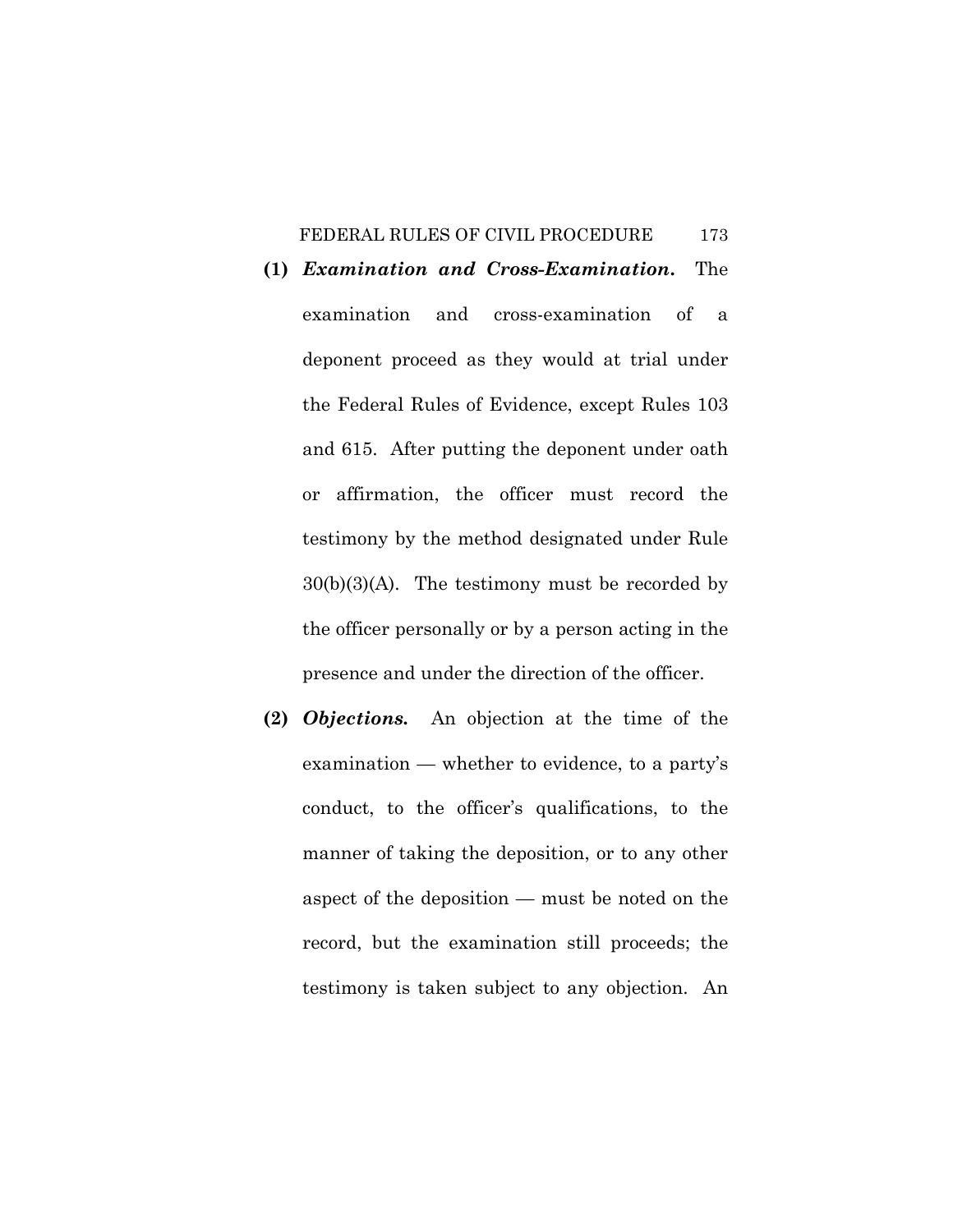objection must be stated concisely in a nonargumentative and nonsuggestive manner. A person may instruct a deponent not to answer only when necessary to preserve a privilege, to enforce a limitation ordered by the court, or to present a motion under Rule 30(d)(3).

- **(3)** *Participating Through Written Questions.* Instead of participating in the oral examination, a party may serve written questions in a sealed envelope on the party noticing the deposition, who must deliver them to the officer. The officer must ask the deponent those questions and record the answers verbatim.
- **(d) Duration; Sanction; Motion to Terminate or Limit.** 
	- **(1)** *Duration.* Unless otherwise stipulated or ordered by the court, a deposition is limited to 1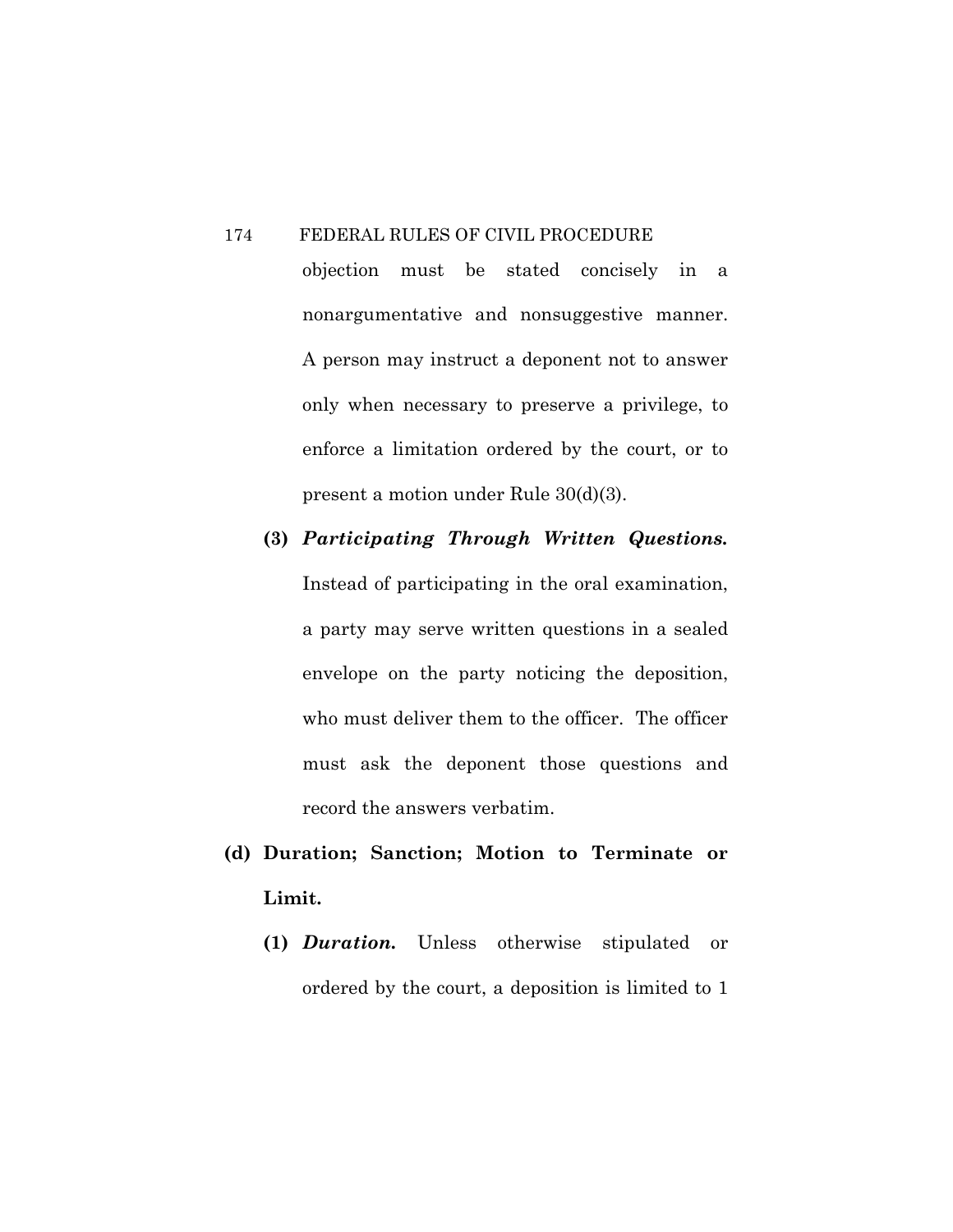FEDERAL RULES OF CIVIL PROCEDURE 175 day of 7 hours. The court must allow additional time consistent with Rule 26(b)(2) if needed to fairly examine the deponent or if the deponent, another person, or any other circumstance impedes or delays the examination.

**(2)** *Sanction.* The court may impose an appropriate sanction — including the reasonable expenses and attorney's fees incurred by any party — on a person who impedes, delays, or frustrates the fair examination of the deponent.

### **(3)** *Motion to Terminate or Limit.*

**(A)** *Grounds.* At any time during a deposition, the deponent or a party may move to terminate or limit it on the ground that it is being conducted in bad faith or in a manner that unreasonably annoys, embarrasses, or oppresses the deponent or party. The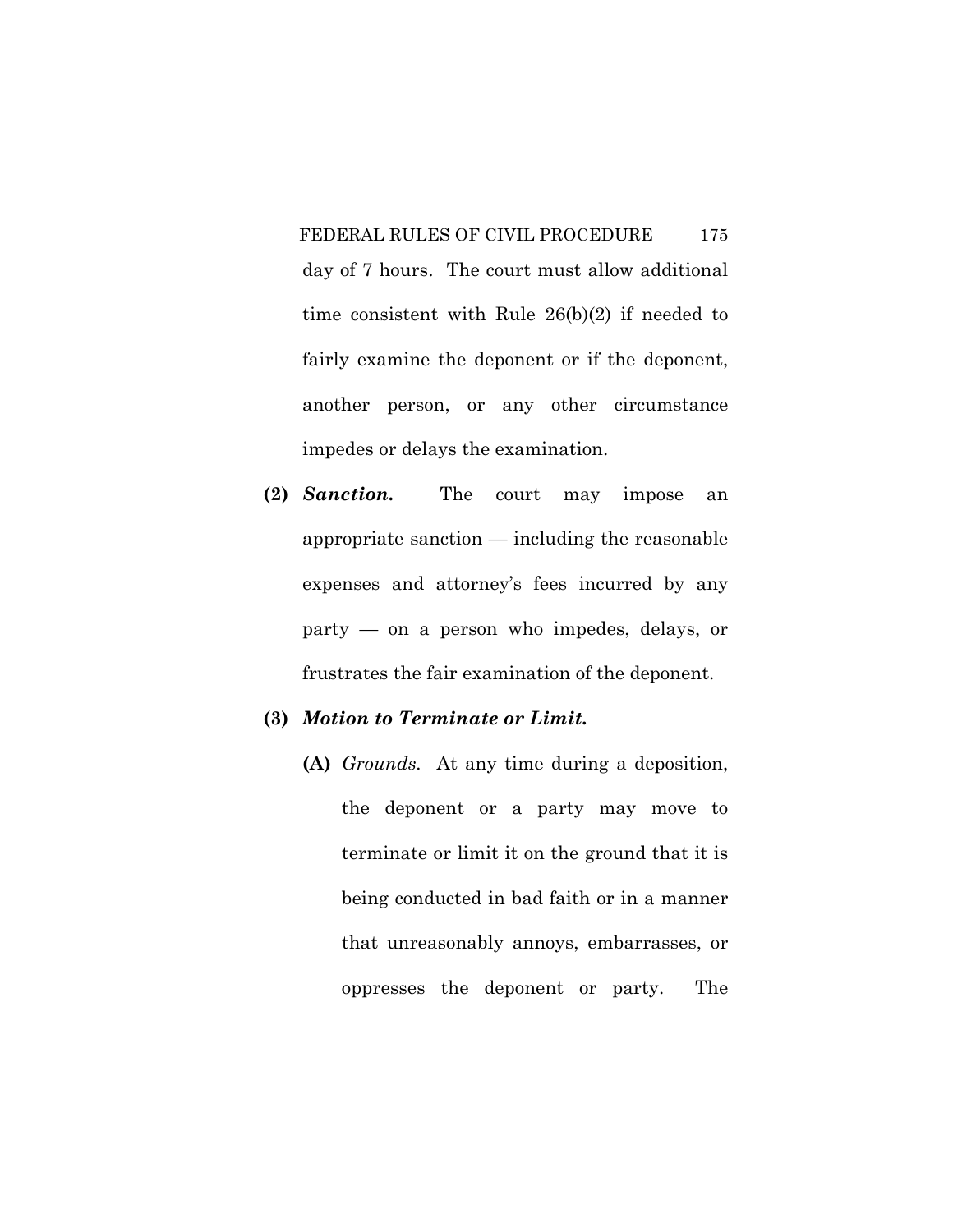motion may be filed in the court where the action is pending or the deposition is being taken. If the objecting deponent or party so demands, the deposition must be suspended for the time necessary to obtain an order.

- **(B)** *Order.* The court may order that the deposition be terminated or may limit its scope and manner as provided in Rule 26(c). If terminated, the deposition may be resumed only by order of the court where the action is pending.
- **(C)** *Award of Expenses.* Rule 37(a)(5) applies to the award of expenses.
- **(e) Review by the Witness; Changes.** 
	- **(1)** *Review; Statement of Changes***.** On request by the deponent or a party before the deposition is completed, the deponent must be allowed 30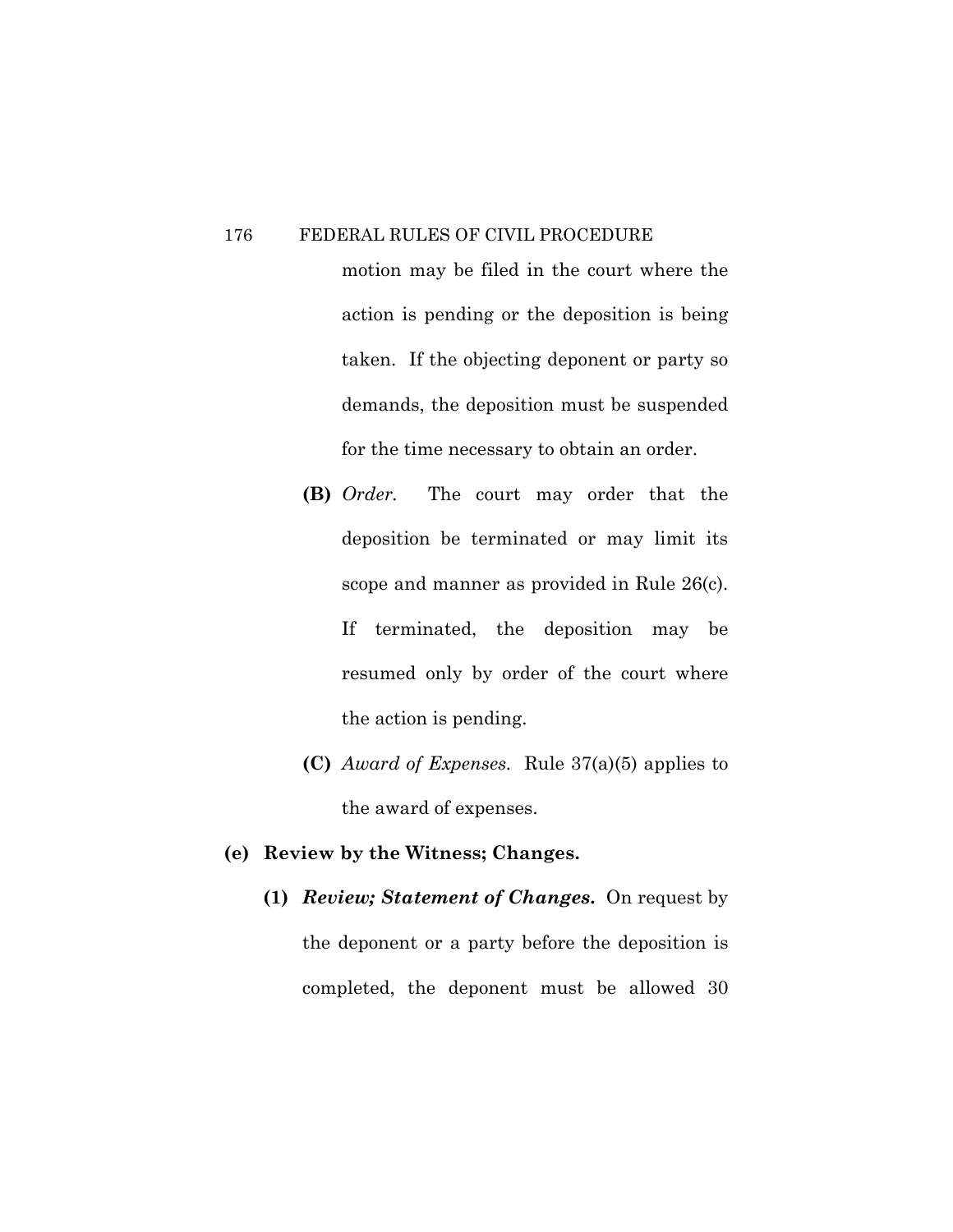# FEDERAL RULES OF CIVIL PROCEDURE 177 days after being notified by the officer that the transcript or recording is available in which:

- **(A)** to review the transcript or recording; and
- **(B)** if there are changes in form or substance, to sign a statement listing the changes and the reasons for making them.
- **(2)** *Changes Indicated in the Officer's Certificate.* The officer must note in the certificate prescribed by Rule 30(f)(1) whether a review was requested and, if so, must attach any changes the deponent makes during the 30-day period.
- **(f) Certification and Delivery; Exhibits; Copies of the Transcript or Recording; Filing.** 
	- **(1)** *Certification and Delivery.* The officer must certify in writing that the witness was duly sworn and that the deposition accurately records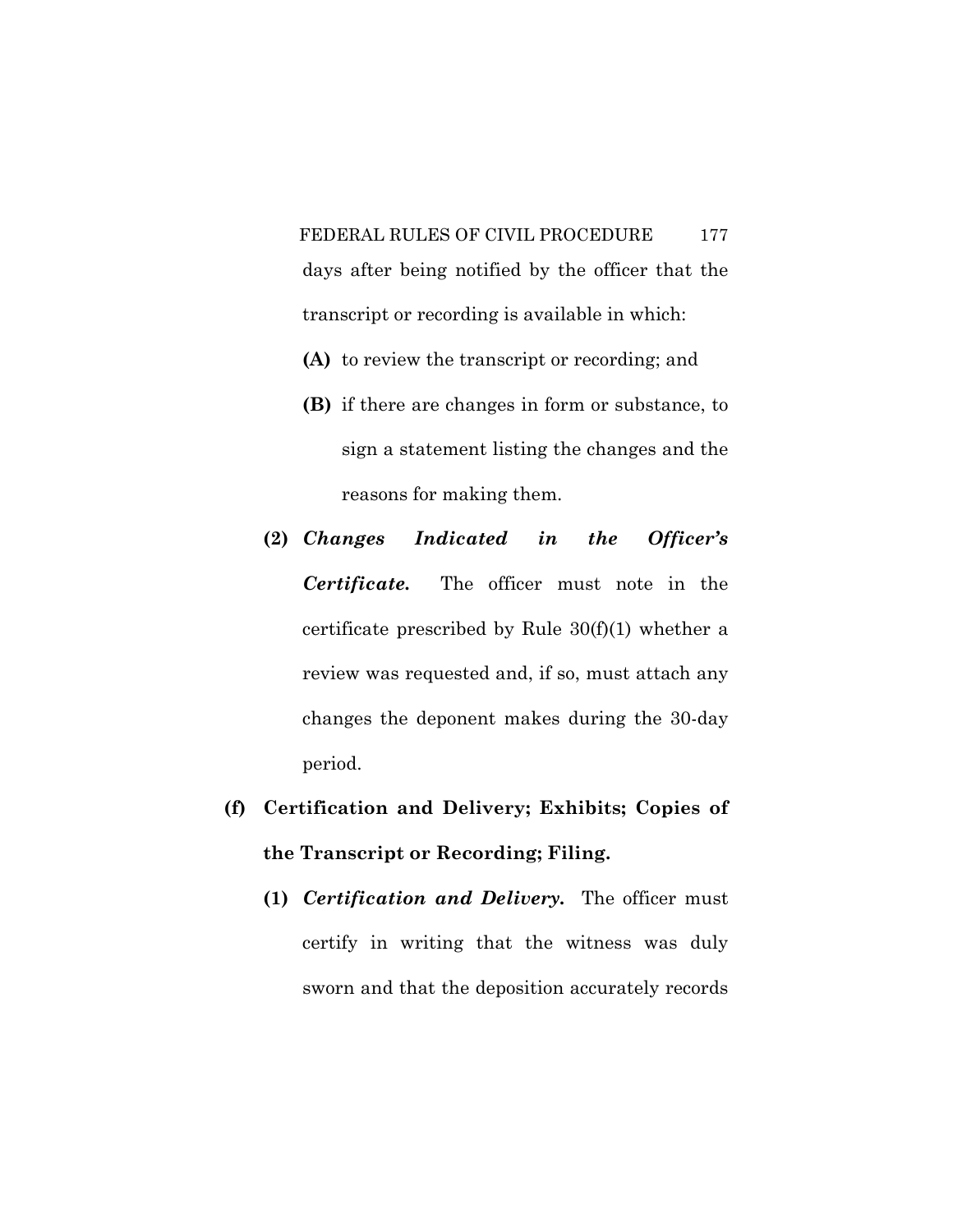the witness's testimony. The certificate must accompany the record of the deposition. Unless the court orders otherwise, the officer must seal the deposition in an envelope or package bearing the title of the action and marked "Deposition of [witness's name]" and must promptly send it to the attorney who arranged for the transcript or recording. The attorney must store it under conditions that will protect it against loss, destruction, tampering, or deterioration.

## **(2)** *Documents and Tangible Things.*

**(A)** *Originals and Copies.* Documents and tangible things produced for inspection during a deposition must, on a party's request, be marked for identification and attached to the deposition. Any party may inspect and copy them. But if the person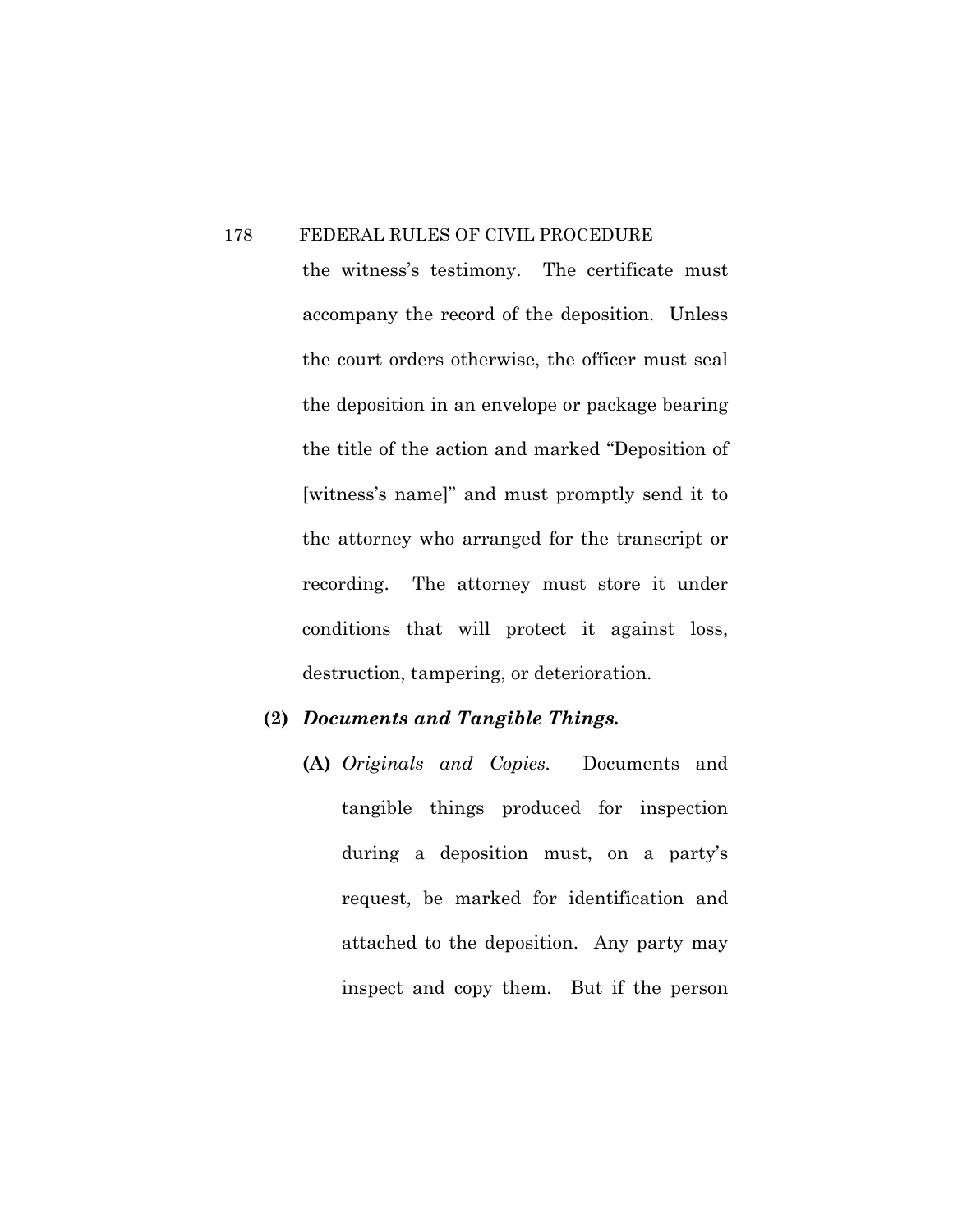who produced them wants to keep the originals, the person may:

- **(i)** offer copies to be marked, attached to the deposition, and then used as originals — after giving all parties a fair opportunity to verify the copies by comparing them with the originals; or
- **(ii)** give all parties a fair opportunity to inspect and copy the originals after they are marked — in which event the originals may be used as if attached to the deposition.
- **(B)** *Order Regarding the Originals.* Any party may move for an order that the originals be attached to the deposition pending final disposition of the case.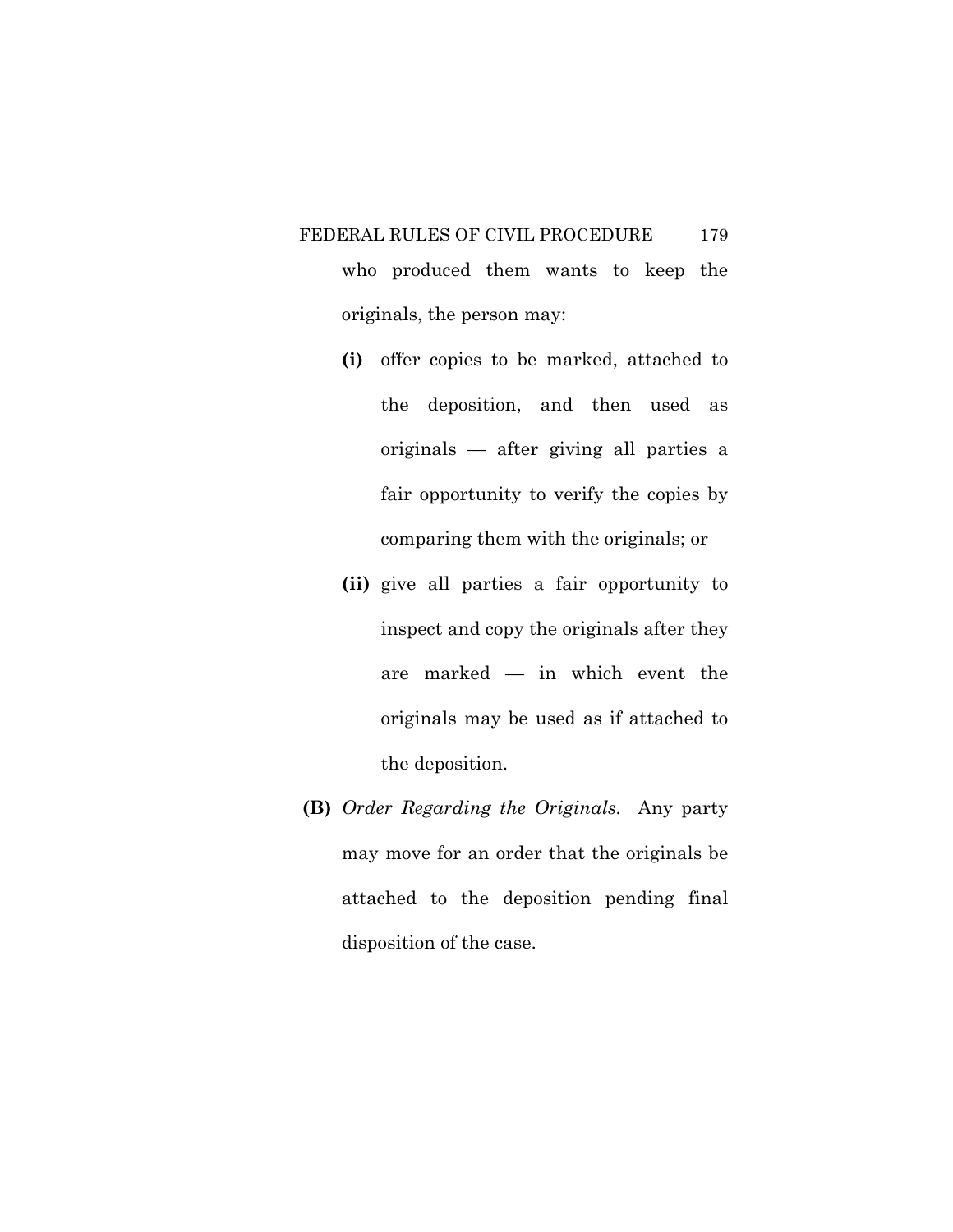- **(3)** *Copies of the Transcript or Recording.* Unless otherwise stipulated or ordered by the court, the officer must retain the stenographic notes of a deposition taken stenographically or a copy of the recording of a deposition taken by another method. When paid reasonable charges, the officer must furnish a copy of the transcript or recording to any party or the deponent.
- **(4)** *Notice of Filing.* A party who files the deposition must promptly notify all other parties of the filing.
- **(g) Failure to Attend a Deposition or Serve a Subpoena; Expenses.** A party who, expecting a deposition to be taken, attends in person or by an attorney may recover reasonable expenses for attending, including attorney's fees, if the noticing party failed to: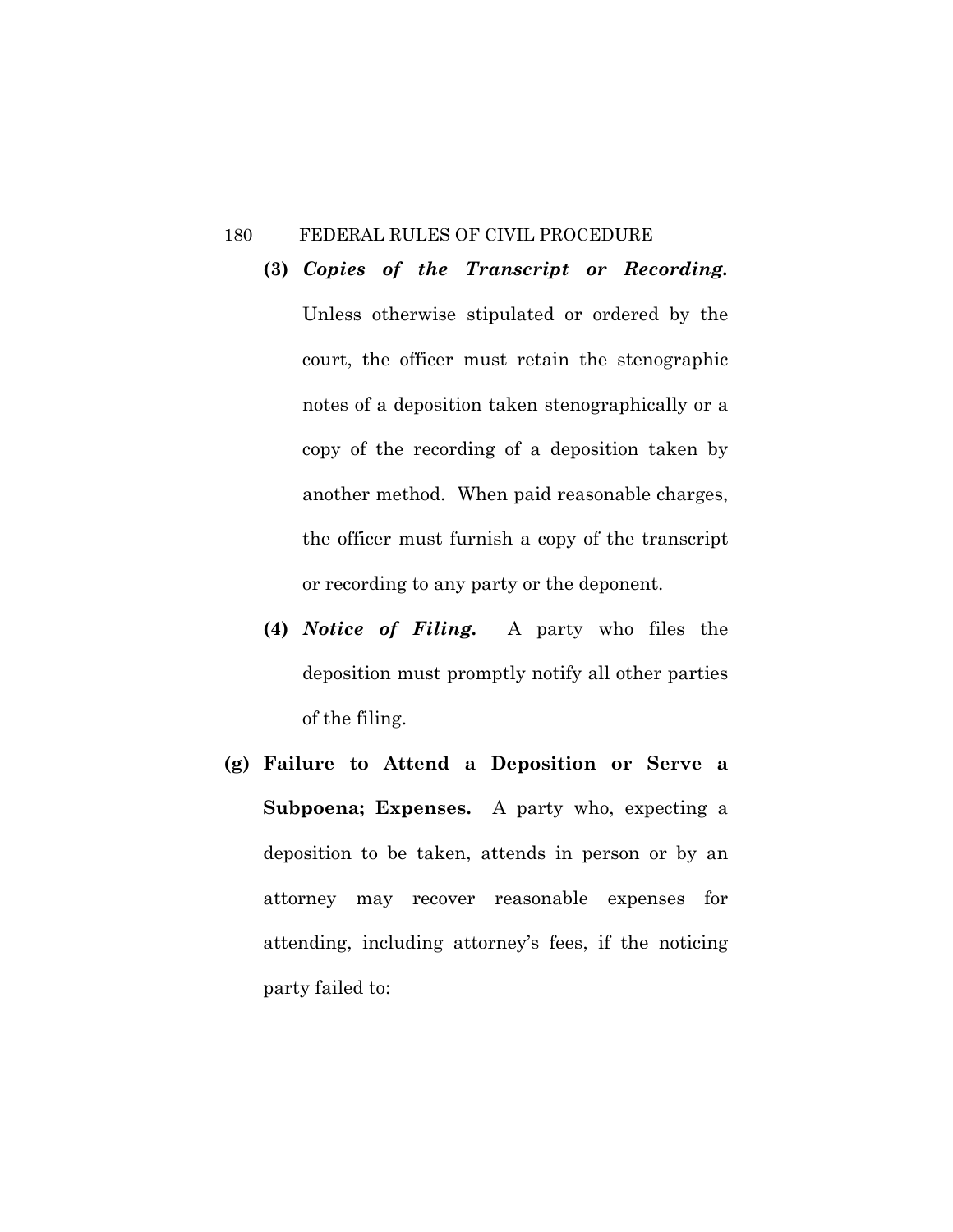- **(1)** attend and proceed with the deposition; or
- **(2)** serve a subpoena on a nonparty deponent, who consequently did not attend.

### **Rule 31. Depositions by Written Questions**

### **(a) When a Deposition May Be Taken.**

- **(1)** *Without Leave.* A party may, by written questions, depose any person, including a party, without leave of court except as provided in Rule  $31(a)(2)$ . The deponent's attendance may be compelled by subpoena under Rule 45.
- **(2)** *With Leave.* A party must obtain leave of court, and the court must grant leave to the extent consistent with Rule 26(b)(2):
	- **(A)** if the parties have not stipulated to the deposition and:
		- **(i)** the deposition would result in more than 10 depositions being taken under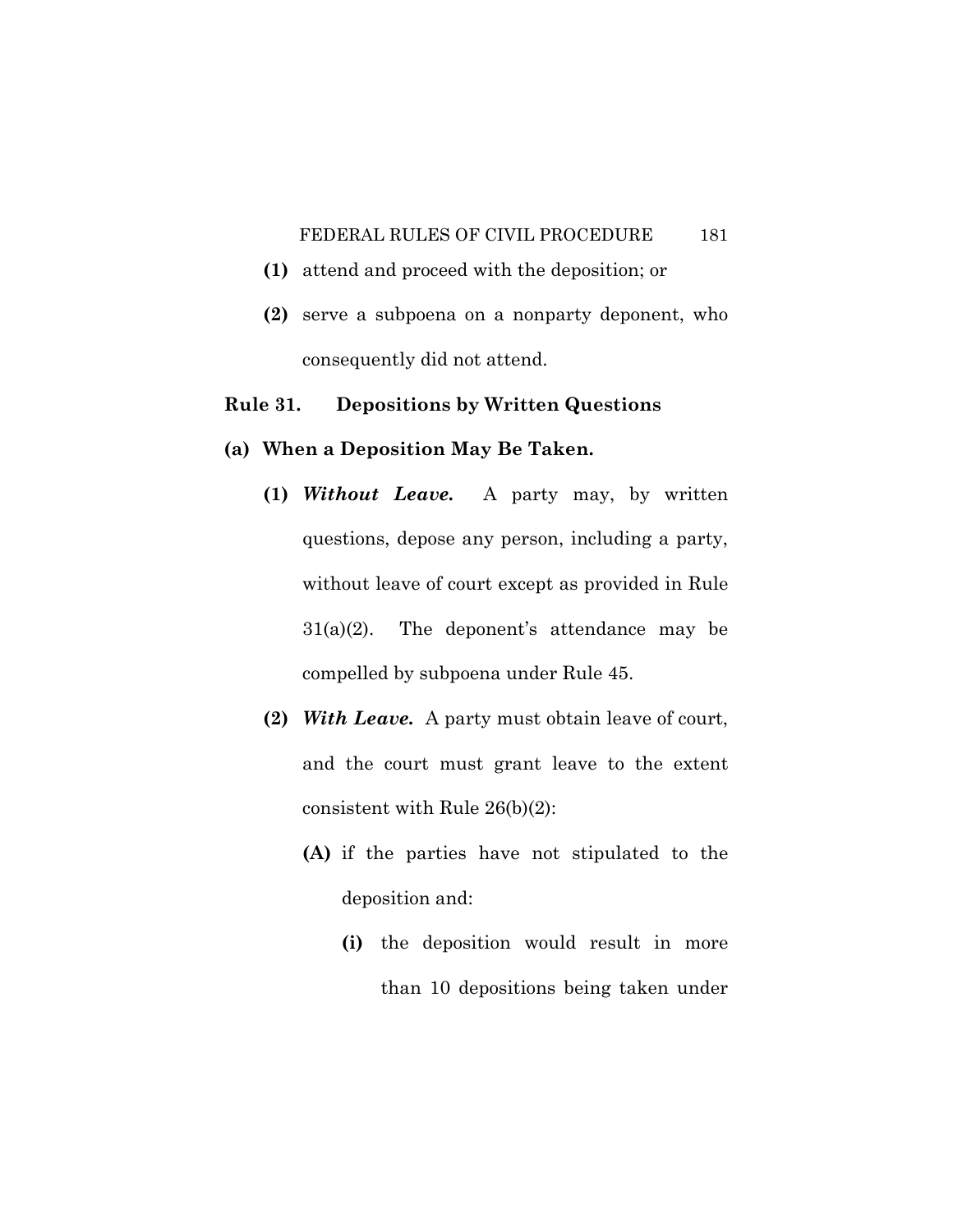this rule or Rule 30 by the plaintiffs, or by the defendants, or by the third-party defendants;

- **(ii)** the deponent has already been deposed in the case; or
- **(iii)** the party seeks to take a deposition before the time specified in Rule 26(d); or

**(B)** if the deponent is confined in prison.

**(3)** *Service; Required Notice.* A party who wants to depose a person by written questions must serve them on every other party, with a notice stating, if known, the deponent's name and address. If the name is unknown, the notice must provide a general description sufficient to identify the person or the particular class or group to which the person belongs. The notice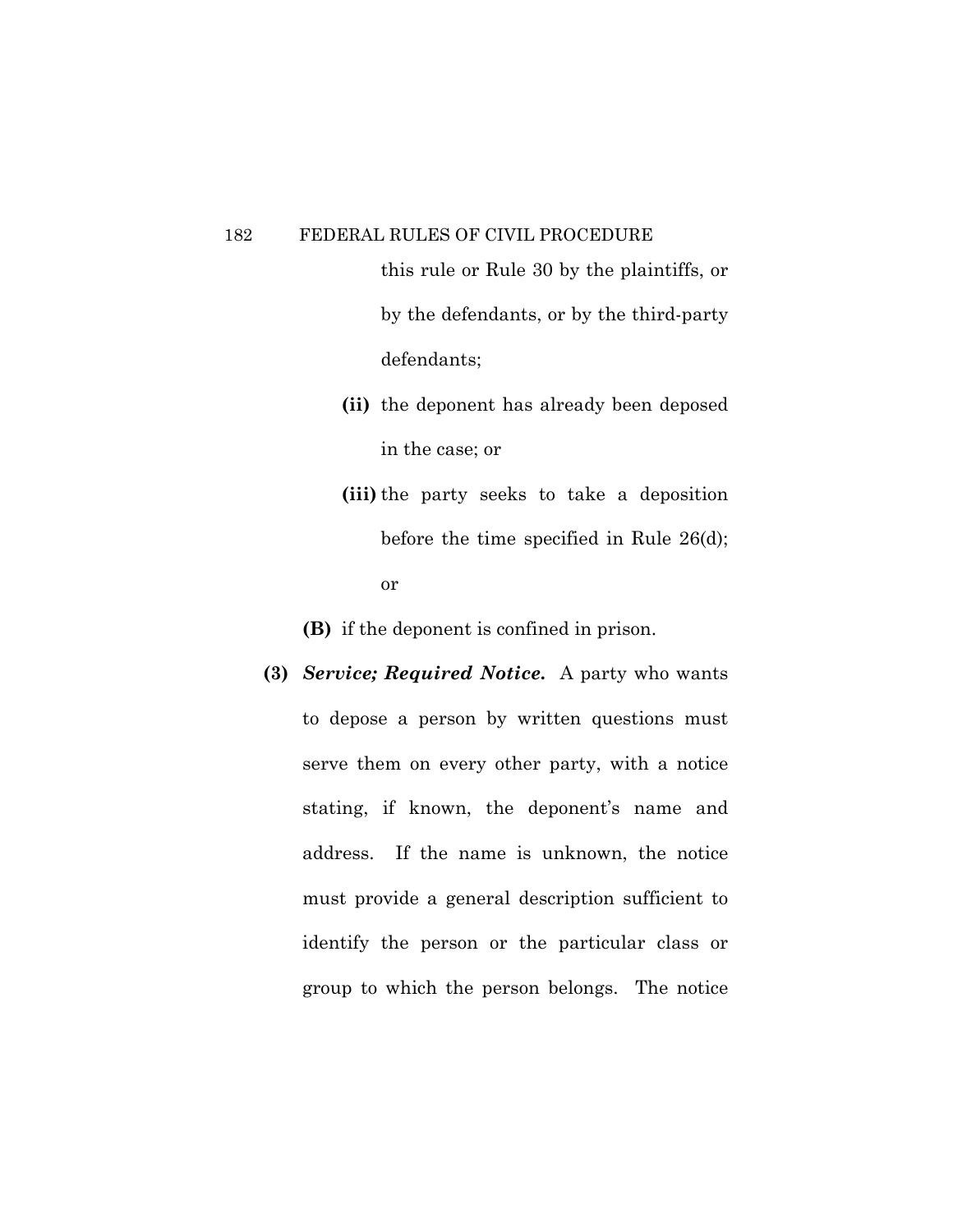FEDERAL RULES OF CIVIL PROCEDURE 183 must also state the name or descriptive title and the address of the officer before whom the deposition will be taken.

- **(4)** *Questions Directed to an Organization.* A public or private corporation, a partnership, an association, or a governmental agency may be deposed by written questions in accordance with Rule 30(b)(6).
- **(5)** *Questions from Other Parties.* Any questions to the deponent from other parties must be served on all parties as follows: cross-questions, within 14 days after being served with the notice and direct questions; redirect questions, within 7 days after being served with cross-questions; and recross-questions, within 7 days after being served with redirect questions. The court may, for good cause, extend or shorten these times.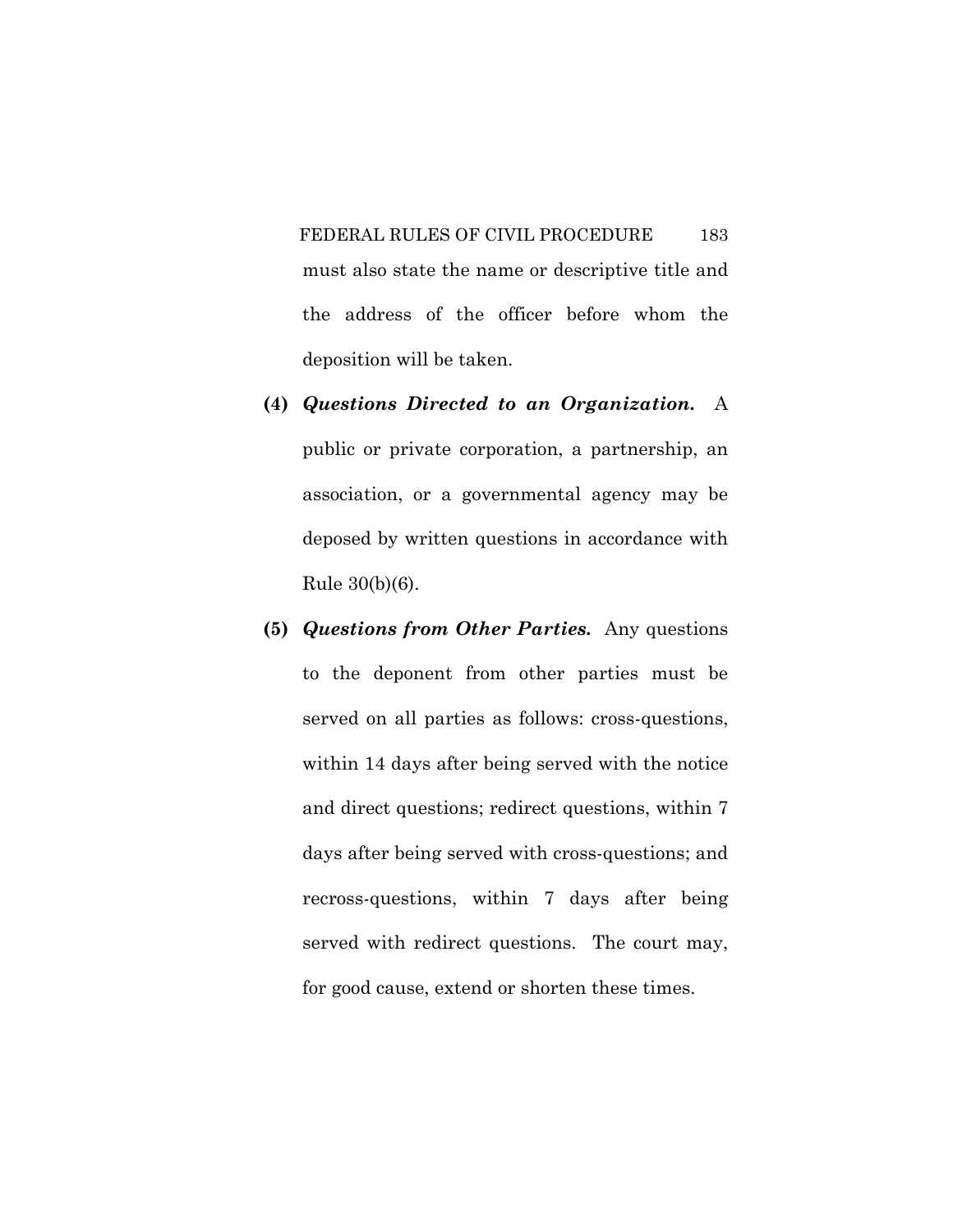- **(b) Delivery to the Officer; Officer's Duties.** The party who noticed the deposition must deliver to the officer a copy of all the questions served and of the notice. The officer must promptly proceed in the manner provided in Rule 30(c), (e), and (f) to:
	- **(1)** take the deponent's testimony in response to the questions;
	- **(2)** prepare and certify the deposition; and
	- **(3)** send it to the party, attaching a copy of the questions and of the notice.
- **(c) Notice of Completion or Filing.**
	- **(1)** *Completion.* The party who noticed the deposition must notify all other parties when it is completed.
	- **(2)** *Filing.* A party who files the deposition must promptly notify all other parties of the filing.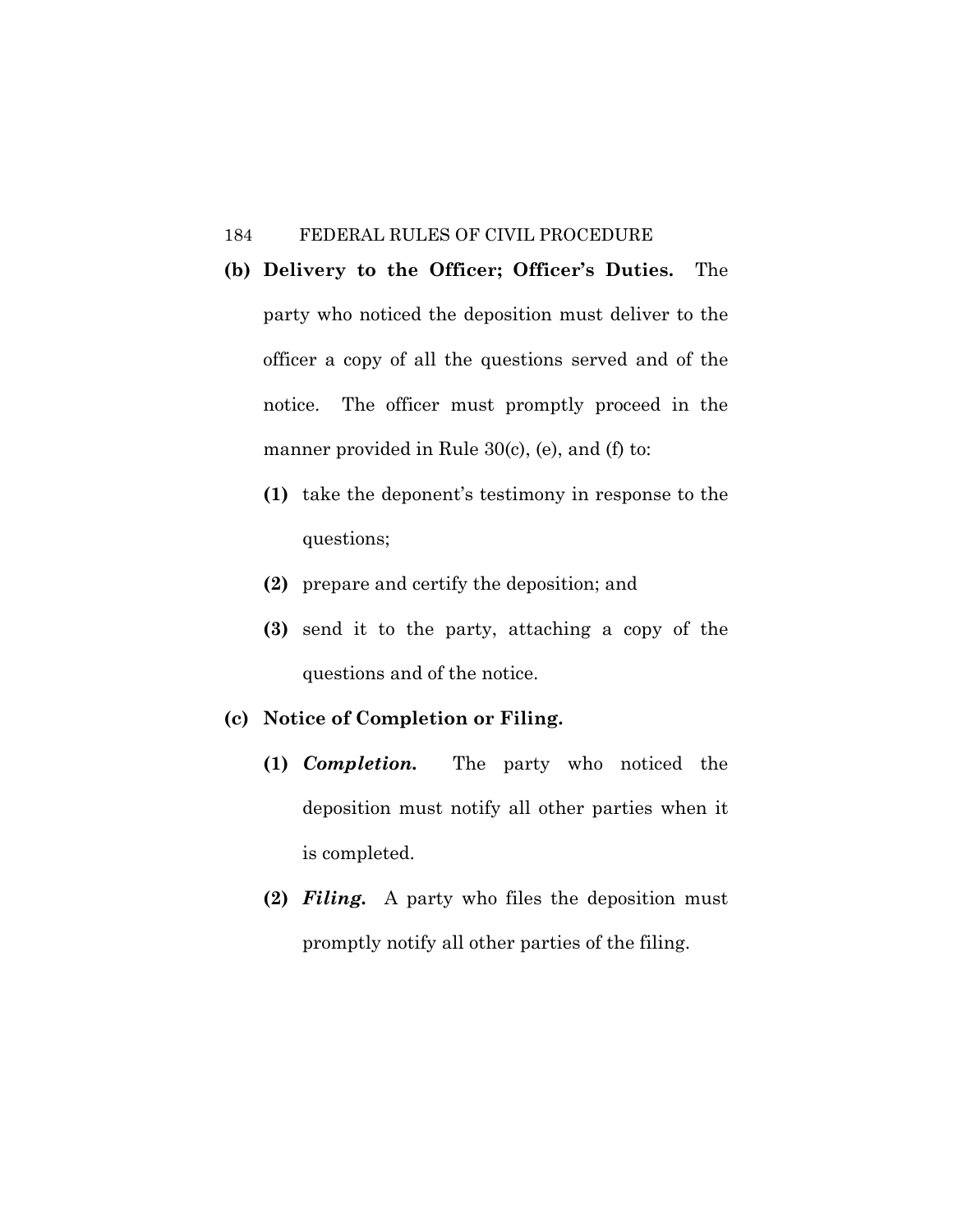## **Rule 32. Using Depositions in Court Proceedings**

- **(a) Using Depositions.** 
	- **(1)** *In General.* At a hearing or trial, all or part of a deposition may be used against a party on these conditions:
		- **(A)** the party was present or represented at the taking of the deposition or had reasonable notice of it;
		- **(B)** it is used to the extent it would be admissible under the Federal Rules of Evidence if the deponent were present and testifying; and
		- **(C)** the use is allowed by Rule 32(a)(2) through (8).
	- **(2)** *Impeachment and Other Uses.* Any party may use a deposition to contradict or impeach the testimony given by the deponent as a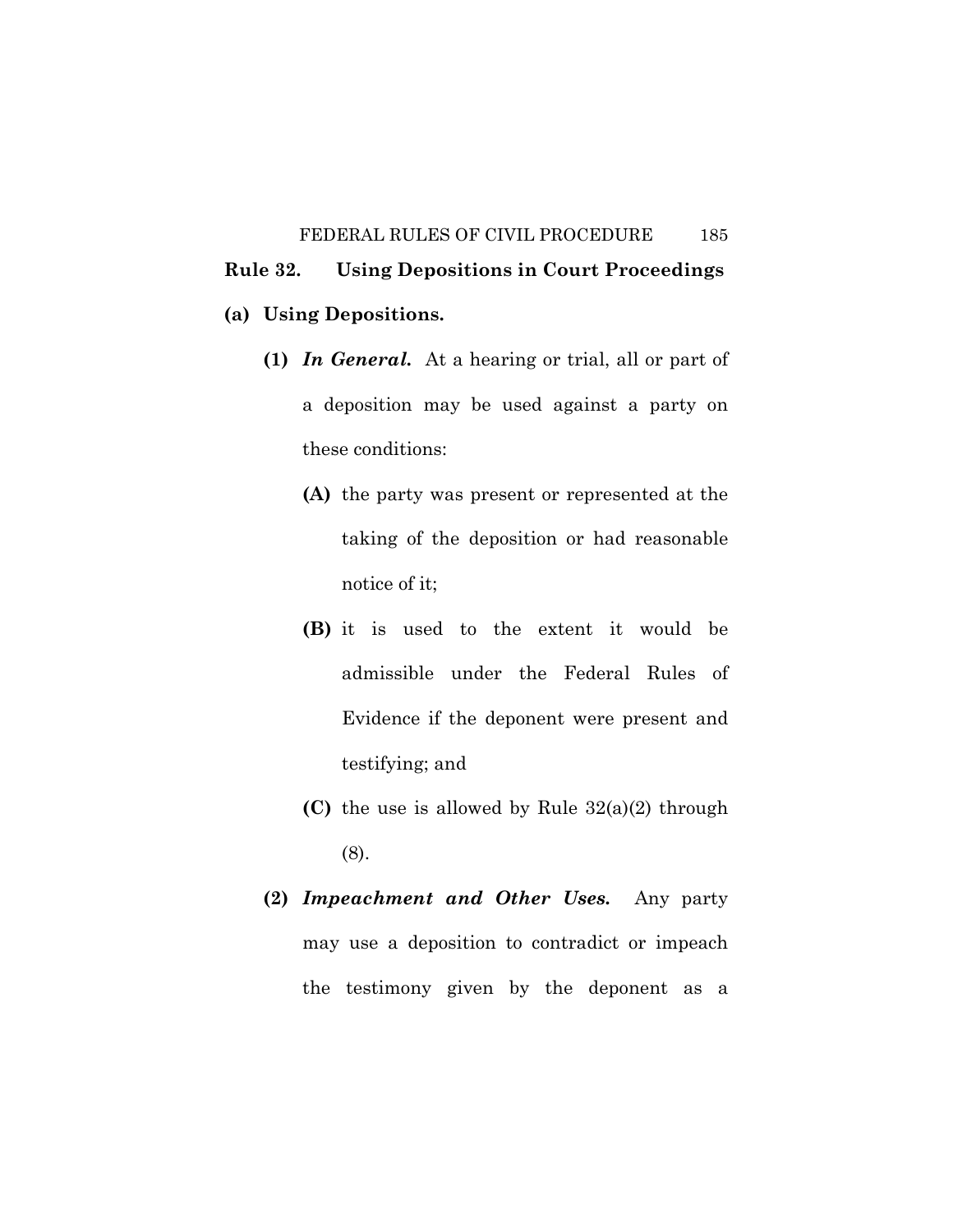# 186 FEDERAL RULES OF CIVIL PROCEDURE witness, or for any other purpose allowed by the Federal Rules of Evidence.

- **(3)** *Deposition of Party, Agent, or Designee.* An adverse party may use for any purpose the deposition of a party or anyone who, when deposed, was the party's officer, director, managing agent, or designee under Rule 30(b)(6) or  $31(a)(4)$ .
- **(4)** *Unavailable Witness.* A party may use for any purpose the deposition of a witness, whether or not a party, if the court finds:
	- **(A)** that the witness is dead;
	- **(B)** that the witness is more than 100 miles from the place of hearing or trial or is outside the United States, unless it appears that the witness's absence was procured by the party offering the deposition;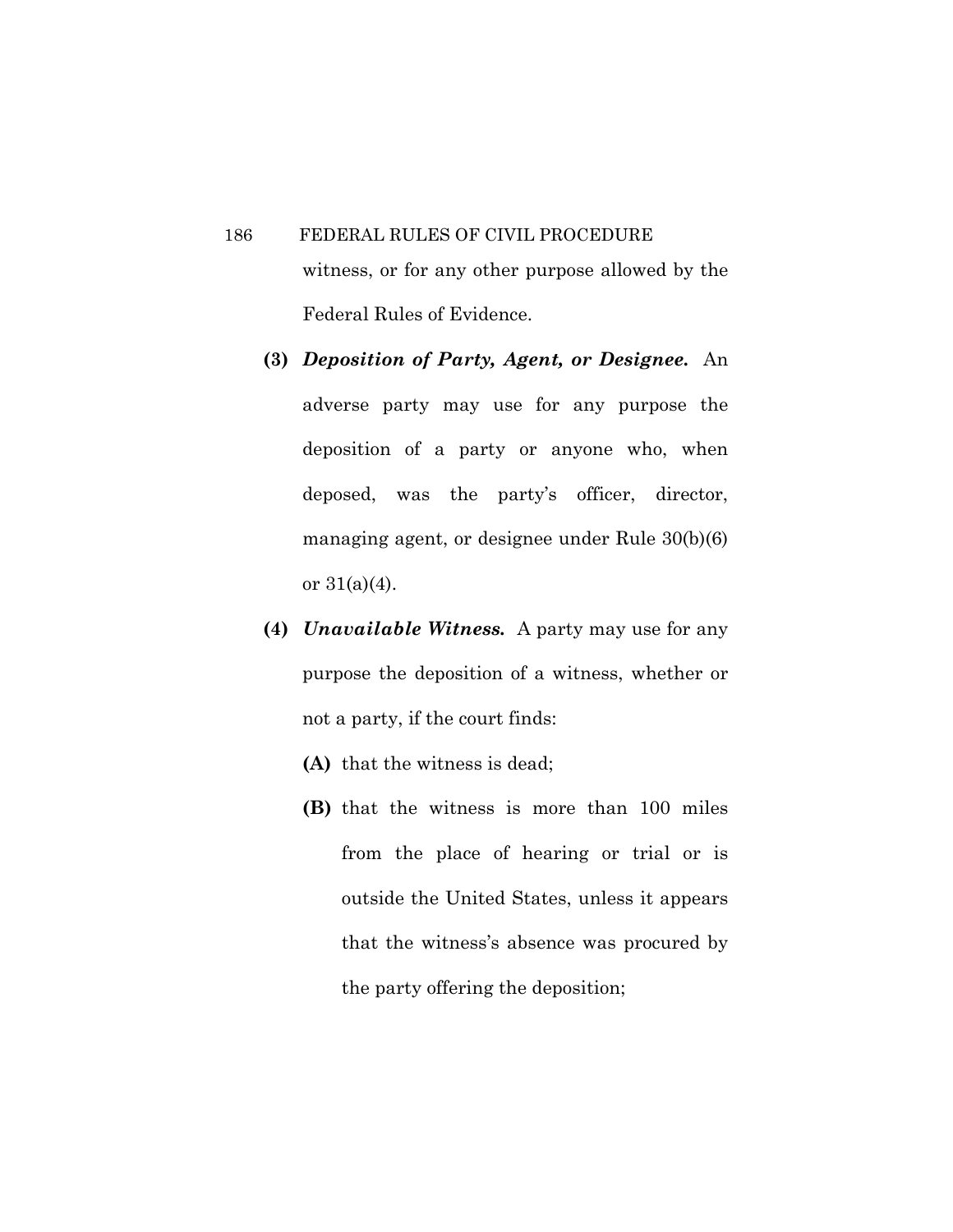- **(C)** that the witness cannot attend or testify because of age, illness, infirmity, or imprisonment;
- **(D)** that the party offering the deposition could not procure the witness's attendance by subpoena; or
- **(E)** on motion and notice, that exceptional circumstances make it desirable — in the interest of justice and with due regard to the importance of live testimony in open court — to permit the deposition to be used.

## **(5)** *Limitations on Use.*

**(A)** *Deposition Taken on Short Notice.* A deposition must not be used against a party who, having received less than 11 days' notice of the deposition, promptly moved for a protective order under Rule 26(c)(1)(B)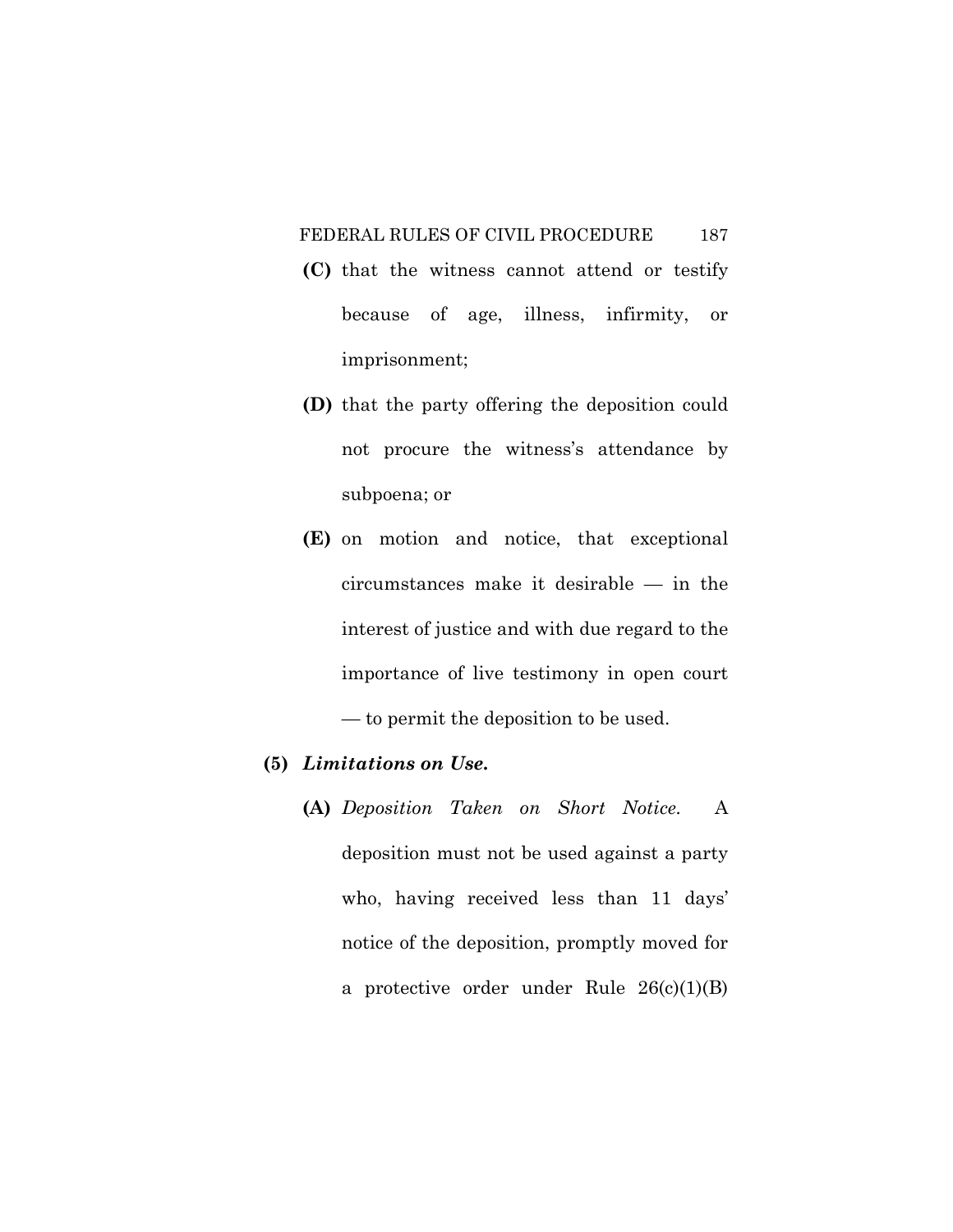requesting that it not be taken or be taken at a different time or place — and this motion was still pending when the deposition was taken.

- **(B)** *Unavailable Deponent; Party Could Not Obtain an Attorney.* A deposition taken without leave of court under the unavailability provision of Rule  $30(a)(2)(A)(iii)$  must not be used against a party who shows that, when served with the notice, it could not, despite diligent efforts, obtain an attorney to represent it at the deposition.
- **(6)** *Using Part of a Deposition.* If a party offers in evidence only part of a deposition, an adverse party may require the offeror to introduce other parts that in fairness should be considered with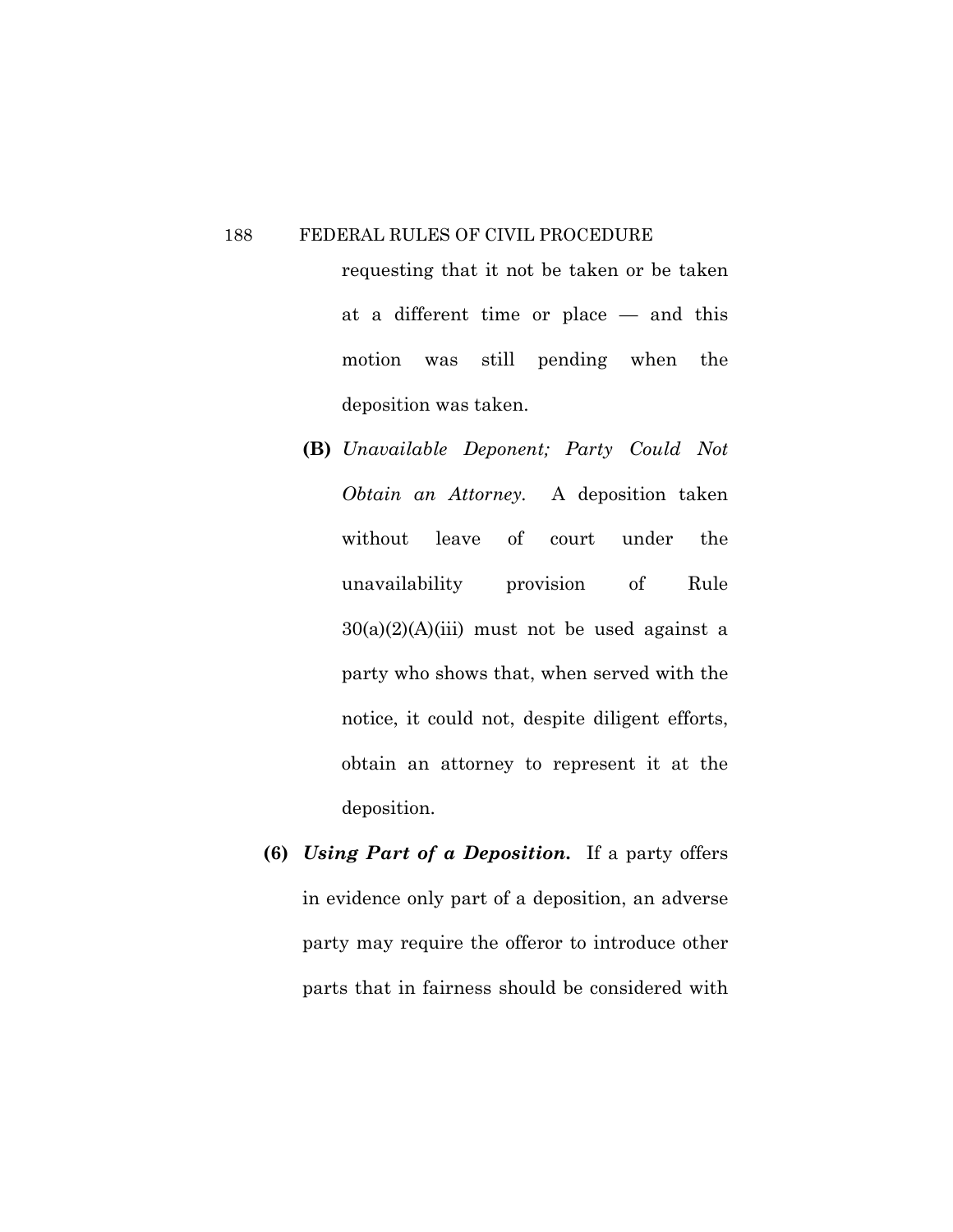FEDERAL RULES OF CIVIL PROCEDURE 189 the part introduced, and any party may itself introduce any other parts.

- **(7)** *Substituting a Party.* Substituting a party under Rule 25 does not affect the right to use a deposition previously taken.
- **(8)** *Deposition Taken in an Earlier Action.* A deposition lawfully taken and, if required, filed in any federal- or state-court action may be used in a later action involving the same subject matter between the same parties, or their representatives or successors in interest, to the same extent as if taken in the later action. A deposition previously taken may also be used as allowed by the Federal Rules of Evidence.
- **(b) Objections to Admissibility.** Subject to Rules  $28(b)$  and  $32(d)(3)$ , an objection may be made at a hearing or trial to the admission of any deposition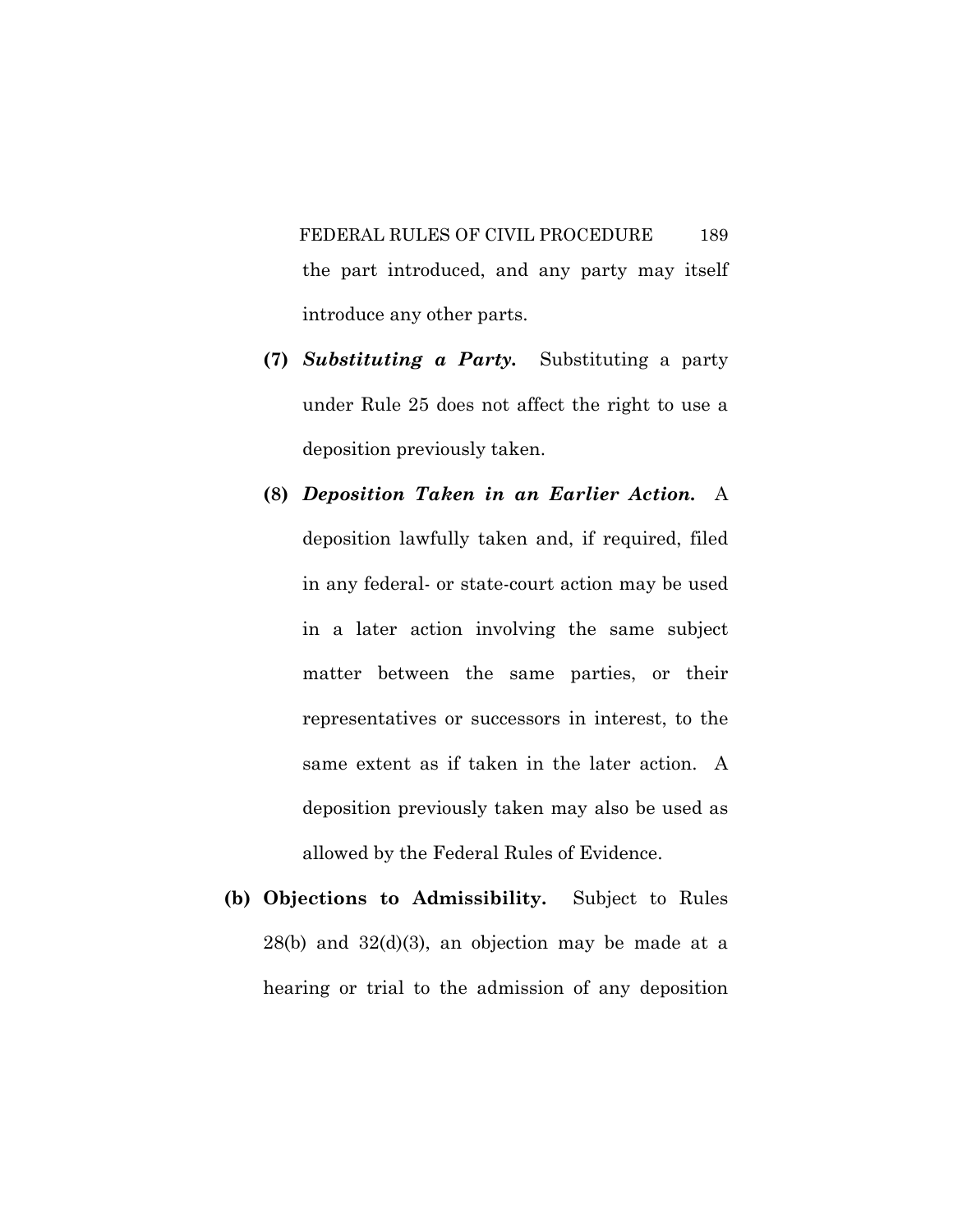- 190 FEDERAL RULES OF CIVIL PROCEDURE testimony that would be inadmissible if the witness were present and testifying.
- **(c) Form of Presentation.** Unless the court orders otherwise, a party must provide a transcript of any deposition testimony the party offers, but may provide the court with the testimony in nontranscript form as well. On any party's request, deposition testimony offered in a jury trial for any purpose other than impeachment must be presented in nontranscript form, if available, unless the court for good cause orders otherwise.

## **(d) Waiver of Objections.**

**(1)** *To the Notice.* An objection to an error or irregularity in a deposition notice is waived unless promptly served in writing on the party giving the notice.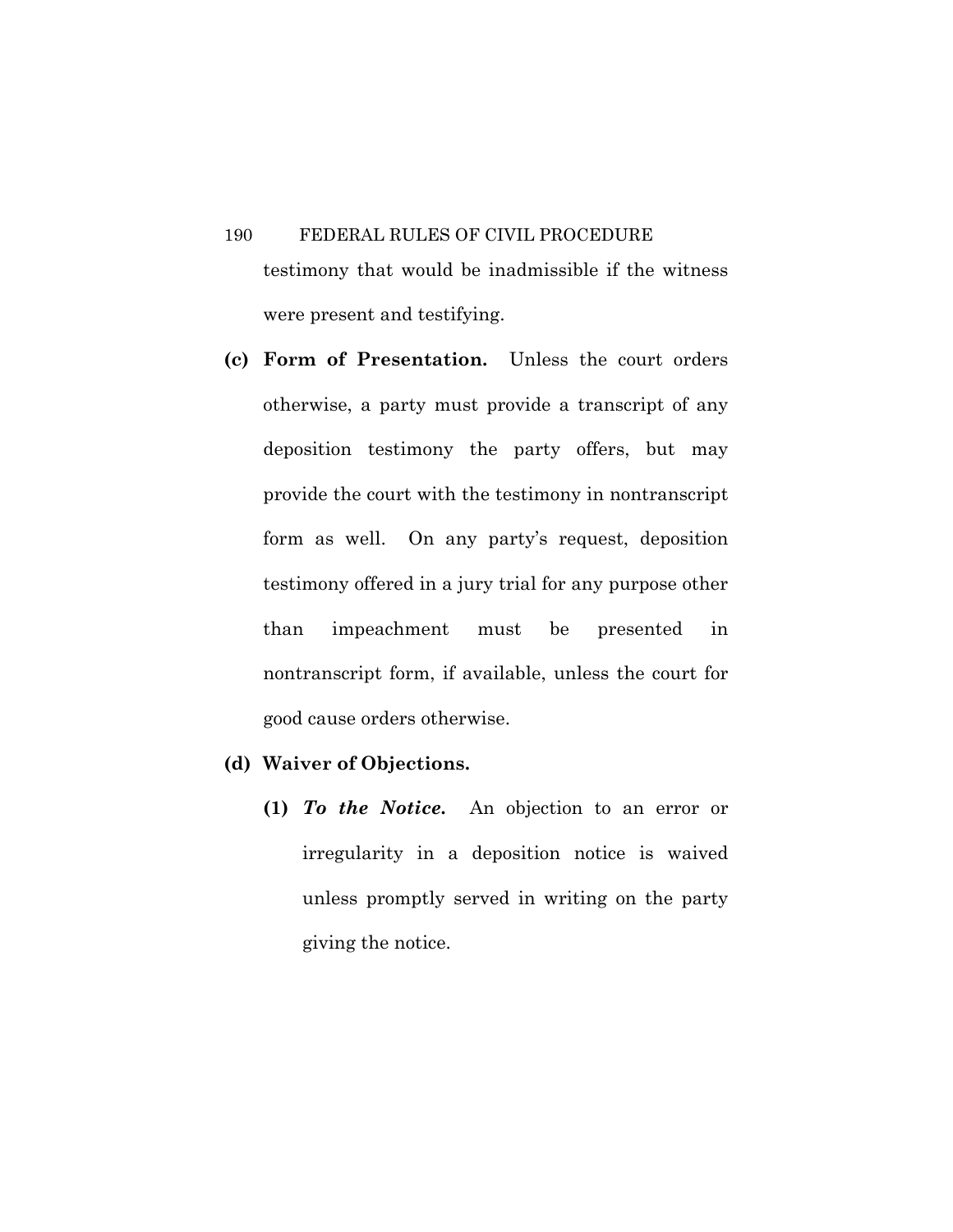- **(2)** *To the Officer's Qualification.* An objection based on disqualification of the officer before whom a deposition is to be taken is waived if not made:
	- **(A)** before the deposition begins; or
	- **(B)** promptly after the basis for disqualification becomes known or, with reasonable diligence, could have been known.

### **(3)** *To the Taking of the Deposition.*

**(A)** *Objection to Competence, Relevance, or Materiality.* An objection to a deponent's competence — or to the competence, relevance, or materiality of testimony — is not waived by a failure to make the objection before or during the deposition, unless the ground for it might have been corrected at that time.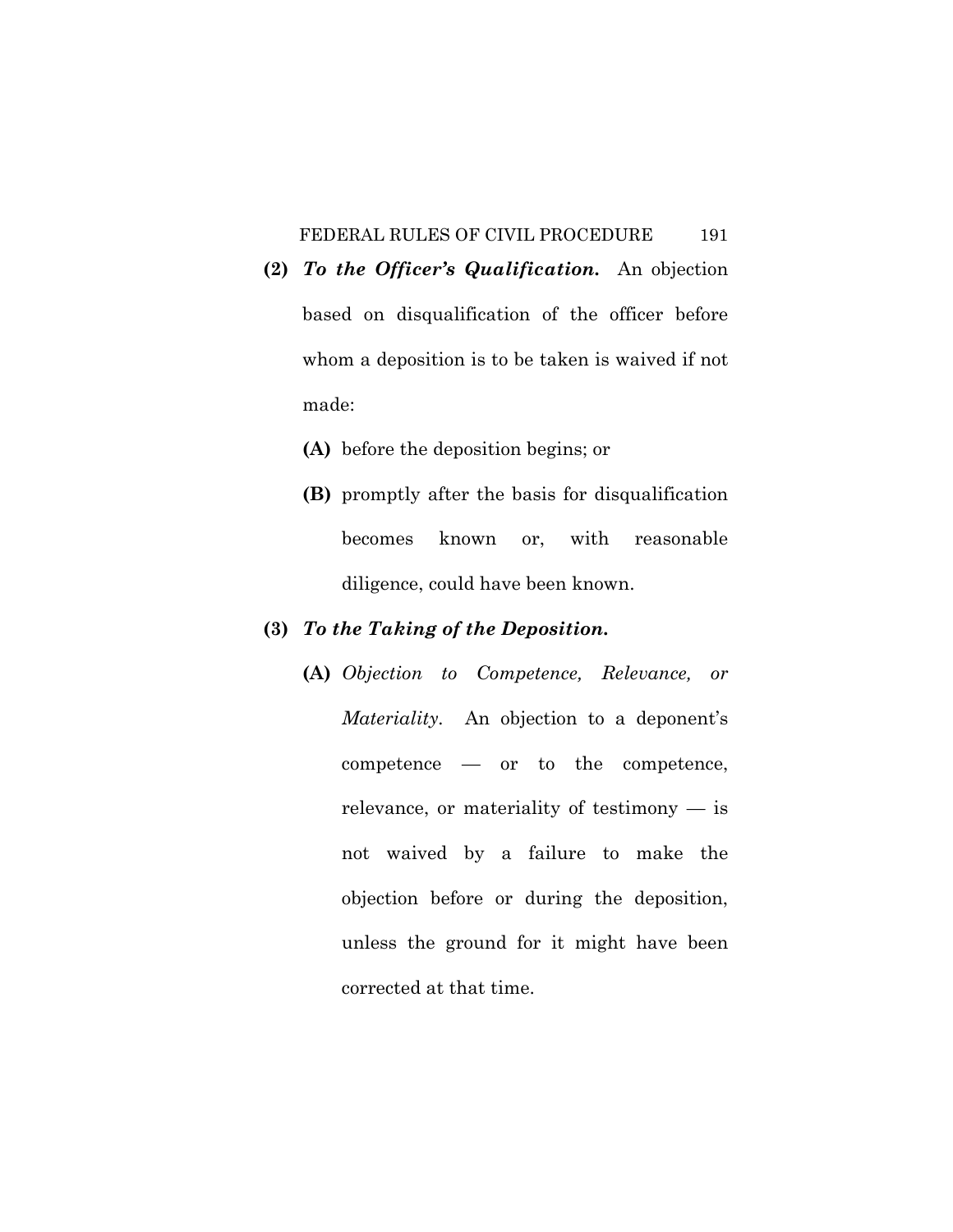- (**B)** *Objection to an Error or Irregularity.* An objection to an error or irregularity at an oral examination is waived if:
	- **(i)** it relates to the manner of taking the deposition, the form of a question or answer, the oath or affirmation, a party's conduct, or other matters that might have been corrected at that time; and
	- **(ii)** it is not timely made during the deposition.
- **(C)** *Objection to a Written Question.* An objection to the form of a written question under Rule 31 is waived if not served in writing on the party submitting the question within the time for serving responsive questions or, if the question is a recross-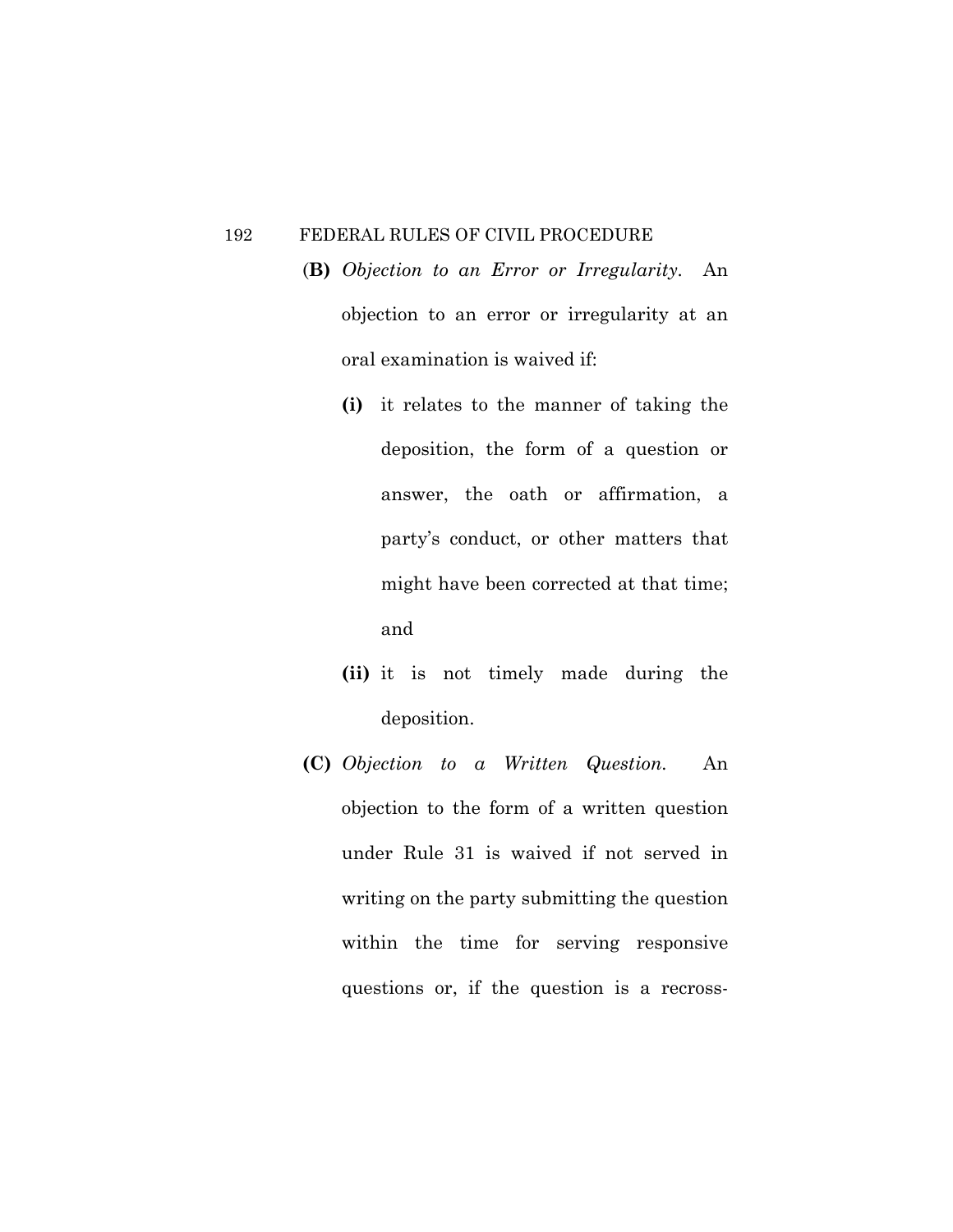# FEDERAL RULES OF CIVIL PROCEDURE 193 question, within 5 days after being served with it.

**(4)** *To Completing and Returning the Deposition.* An objection to how the officer transcribed the testimony — or prepared, signed, certified, sealed, endorsed, sent, or otherwise dealt with the deposition — is waived unless a motion to suppress is made promptly after the error or irregularity becomes known or, with reasonable diligence, could have been known.

## **Rule 33. Interrogatories to Parties**

- **(a) In General.** 
	- **(1)** *Number.* Unless otherwise stipulated or ordered by the court, a party may serve on any other party no more than 25 written interrogatories, including all discrete subparts. Leave to serve additional interrogatories may be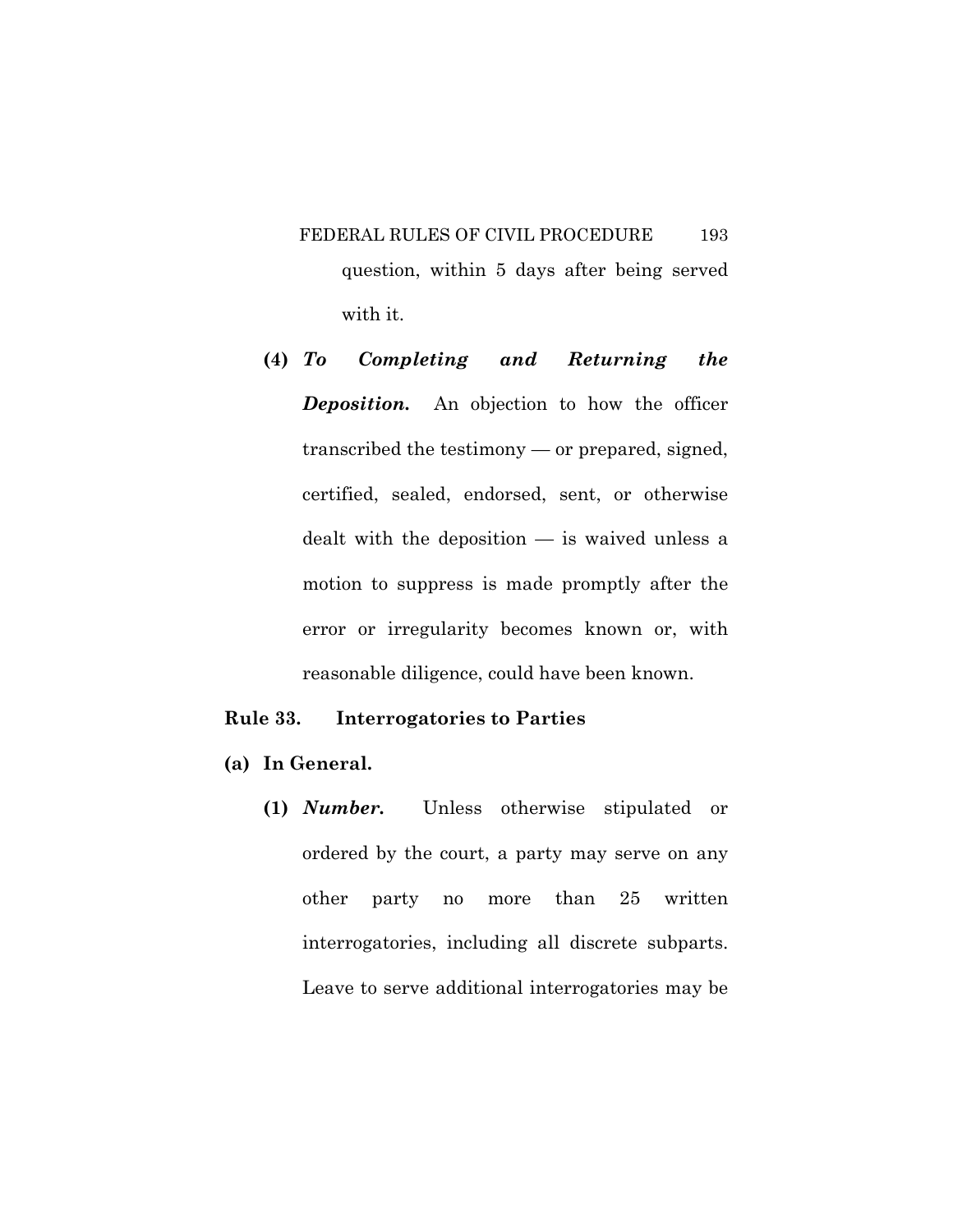# 194 FEDERAL RULES OF CIVIL PROCEDURE granted to the extent consistent with Rule  $26(b)(2)$ .

**(2)** *Scope.* An interrogatory may relate to any matter that may be inquired into under Rule 26(b). An interrogatory is not objectionable merely because it asks for an opinion or contention that relates to fact or the application of law to fact, but the court may order that the interrogatory need not be answered until designated discovery is complete, or until a pretrial conference or some other time.

## **(b) Answers and Objections.**

- **(1)** *Responding Party.* The interrogatories must be answered:
	- **(A)** by the party to whom they are directed; or
	- **(B)** if that party is a public or private corporation, a partnership, an association,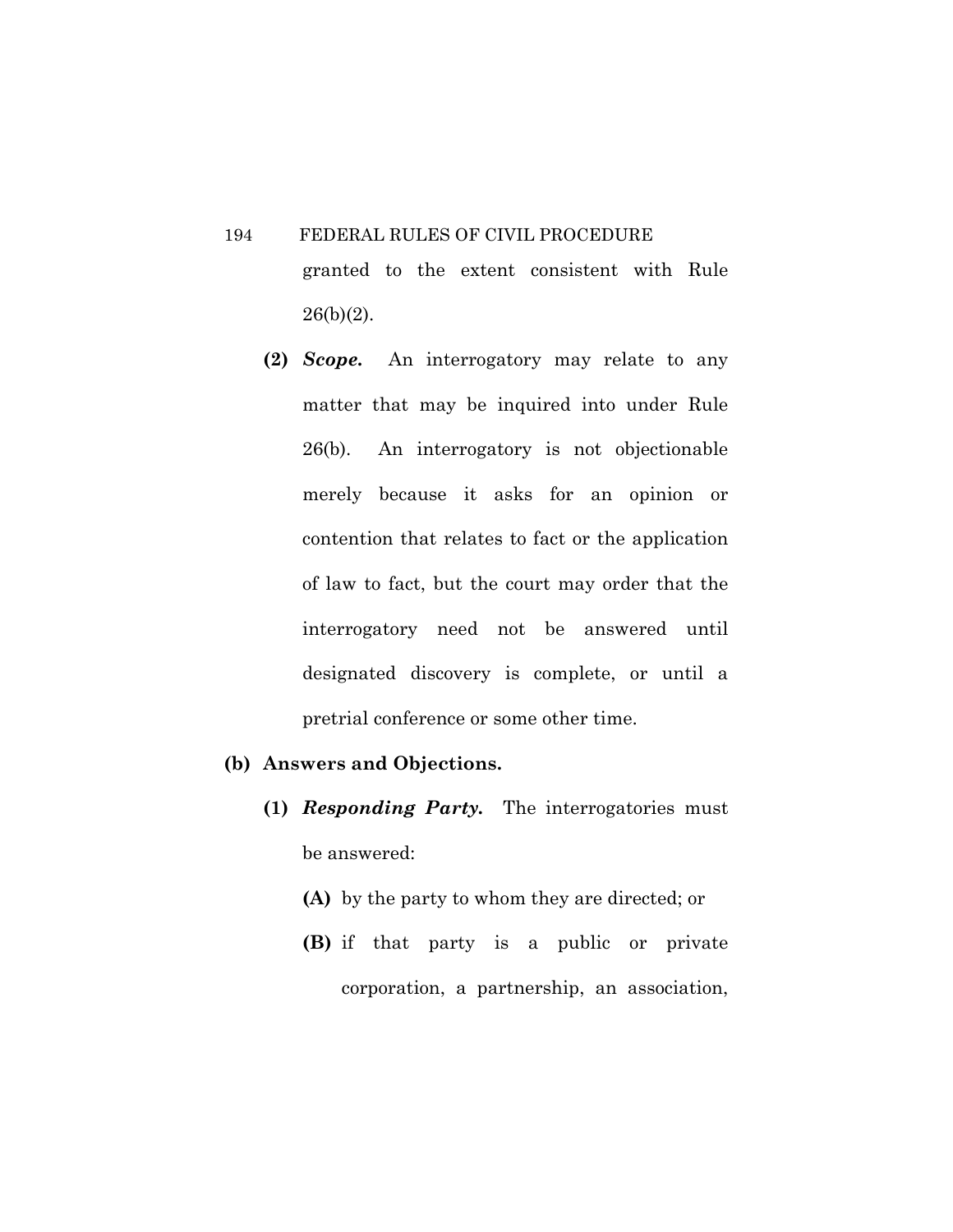# FEDERAL RULES OF CIVIL PROCEDURE 195 or a governmental agency, by any officer or agent, who must furnish the information available to the party.

- **(2)** *Time to Respond.* The responding party must serve its answers and any objections within 30 days after being served with the interrogatories. A shorter or longer time may be stipulated to under Rule 29 or be ordered by the court.
- **(3)** *Answering Each Interrogatory.* Each interrogatory must, to the extent it is not objected to, be answered separately and fully in writing under oath.
- **(4)** *Objections.* The grounds for objecting to an interrogatory must be stated with specificity. Any ground not stated in a timely objection is waived unless the court, for good cause, excuses the failure.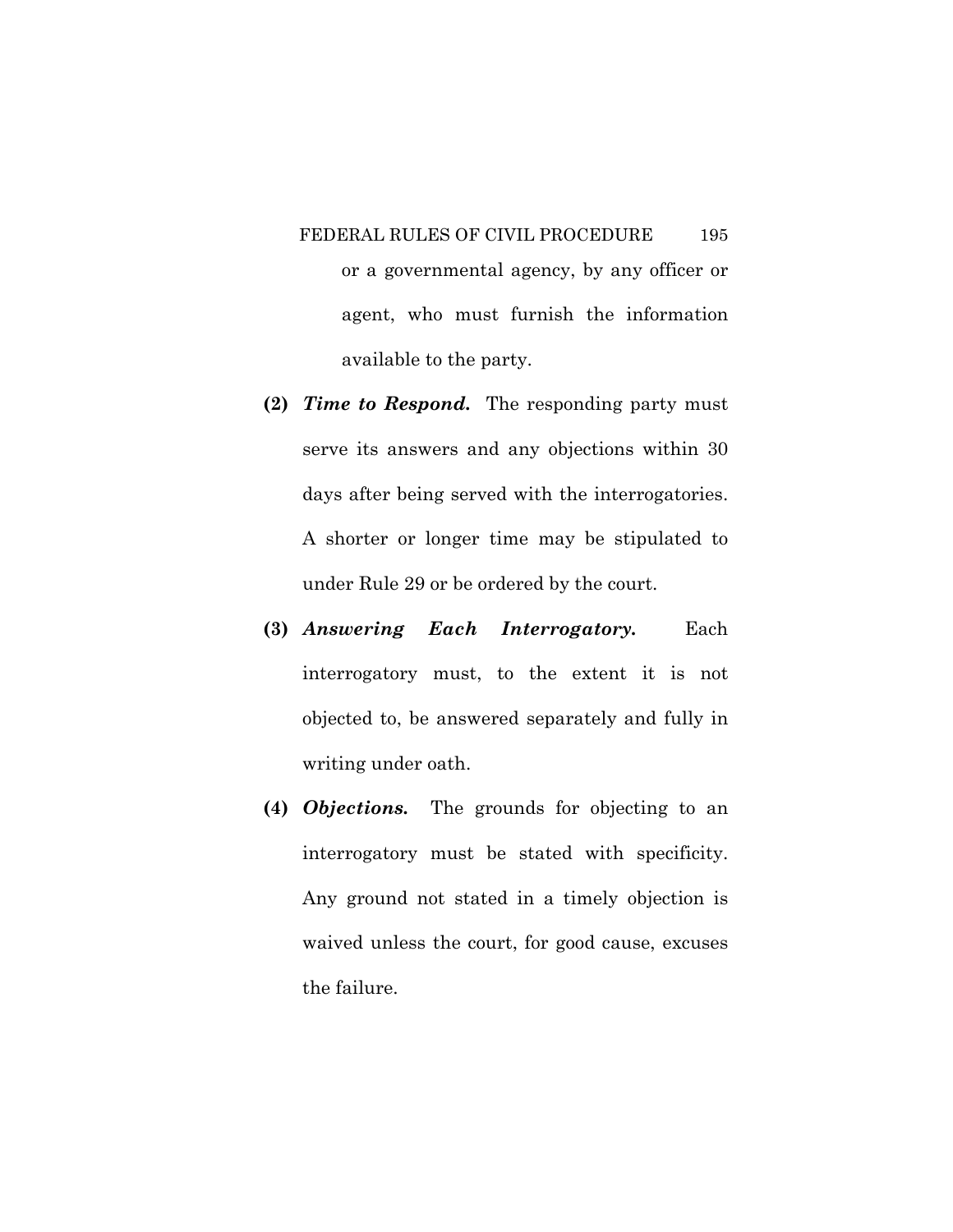- **(5)** *Signature.* The person who makes the answers must sign them, and the attorney who objects must sign any objections.
- **(c) Use.** An answer to an interrogatory may be used to the extent allowed by the Federal Rules of Evidence.
- **(d) Option to Produce Business Records.** If the answer to an interrogatory may be determined by examining, auditing, compiling, abstracting, or summarizing a party's business records (including electronically stored information), and if the burden of deriving or ascertaining the answer will be substantially the same for either party, the responding party may answer by:
	- **(1)** specifying the records that must be reviewed, in sufficient detail to enable the interrogating party to locate and identify them as readily as the responding party could; and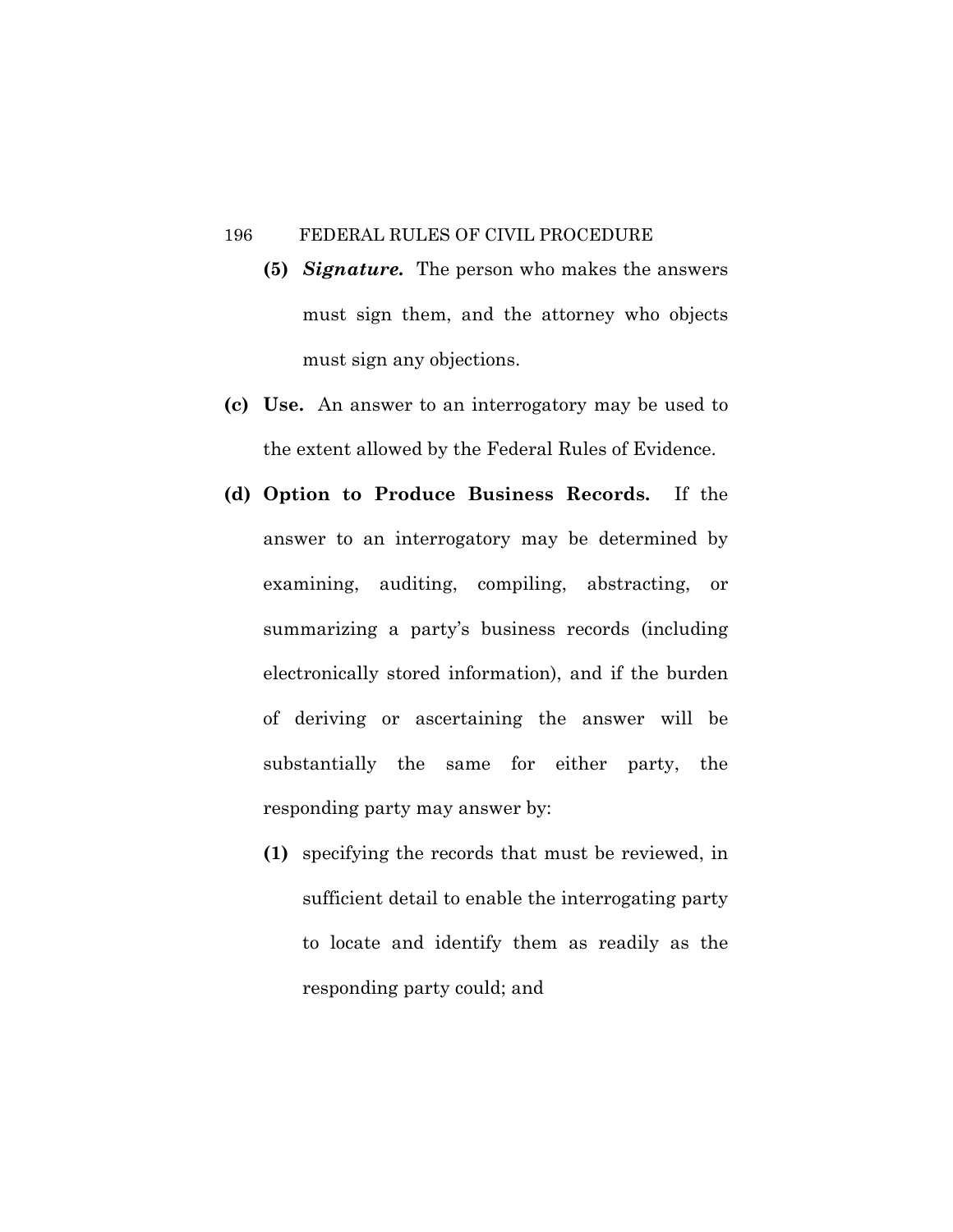- **(2)** giving the interrogating party a reasonable opportunity to examine and audit the records and to make copies, compilations, abstracts, or summaries.
- **Rule 34. Producing Documents, Electronically Stored Information, and Tangible Things, or Entering onto Land, for Inspection and Other Purposes**
- **(a) In General.** A party may serve on any other party a request within the scope of Rule 26(b):
	- **(1)** to produce and permit the requesting party or its representative to inspect, copy, test, or sample the following items in the responding party's possession, custody, or control:
		- **(A)** any designated documents or electronically stored information — including writings, drawings, graphs, charts, photographs, sound recordings, images, and other data or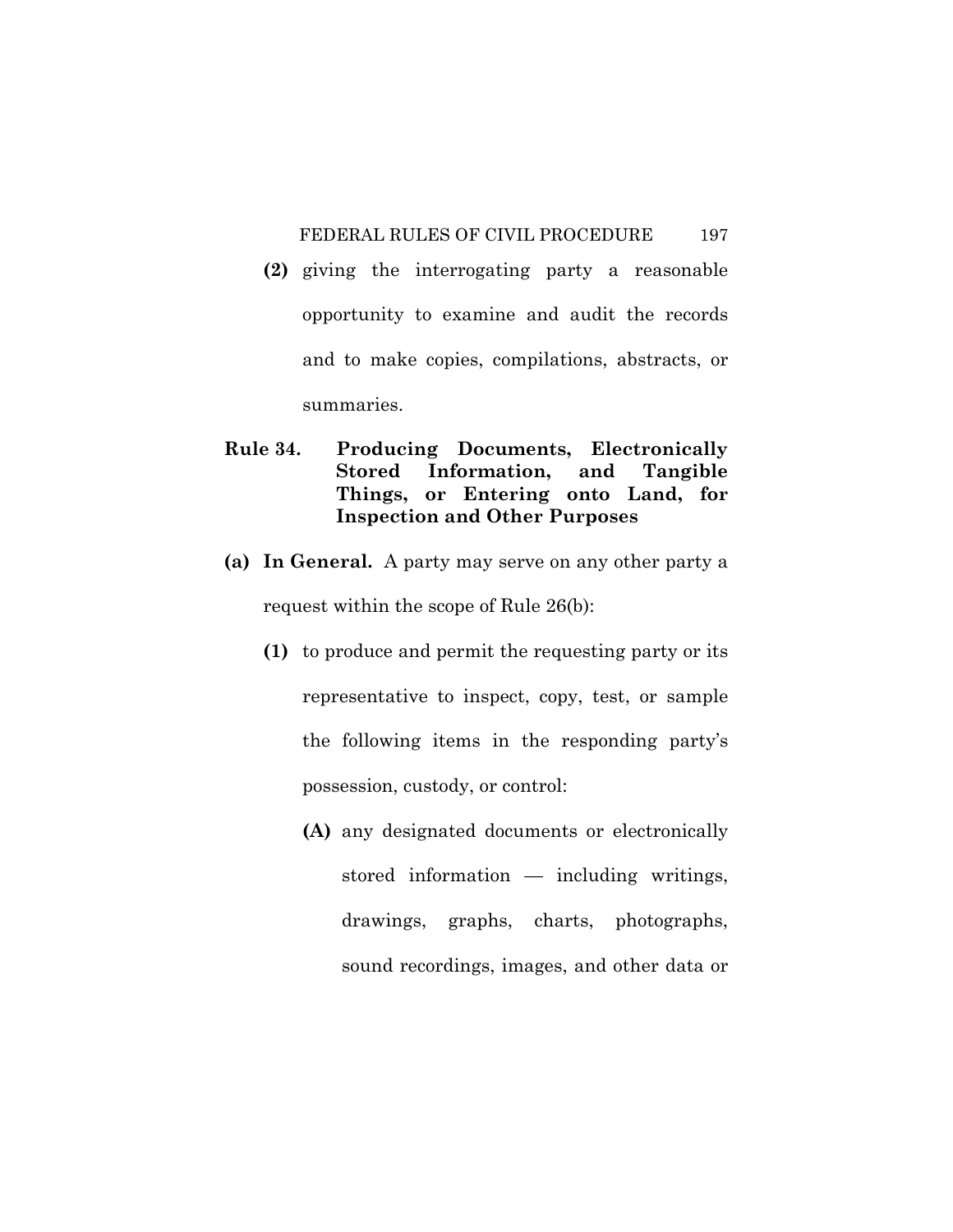data compilations — stored in any medium from which information can be obtained either directly or, if necessary, after translation by the responding party into a reasonably usable form; or

- **(B)** any designated tangible things; or
- **(2)** to permit entry onto designated land or other property possessed or controlled by the responding party, so that the requesting party may inspect, measure, survey, photograph, test, or sample the property or any designated object or operation on it.

## **(b) Procedure.**

### **(1)** *Contents of the Request.* The request:

**(A)** must describe with reasonable particularity each item or category of items to be inspected;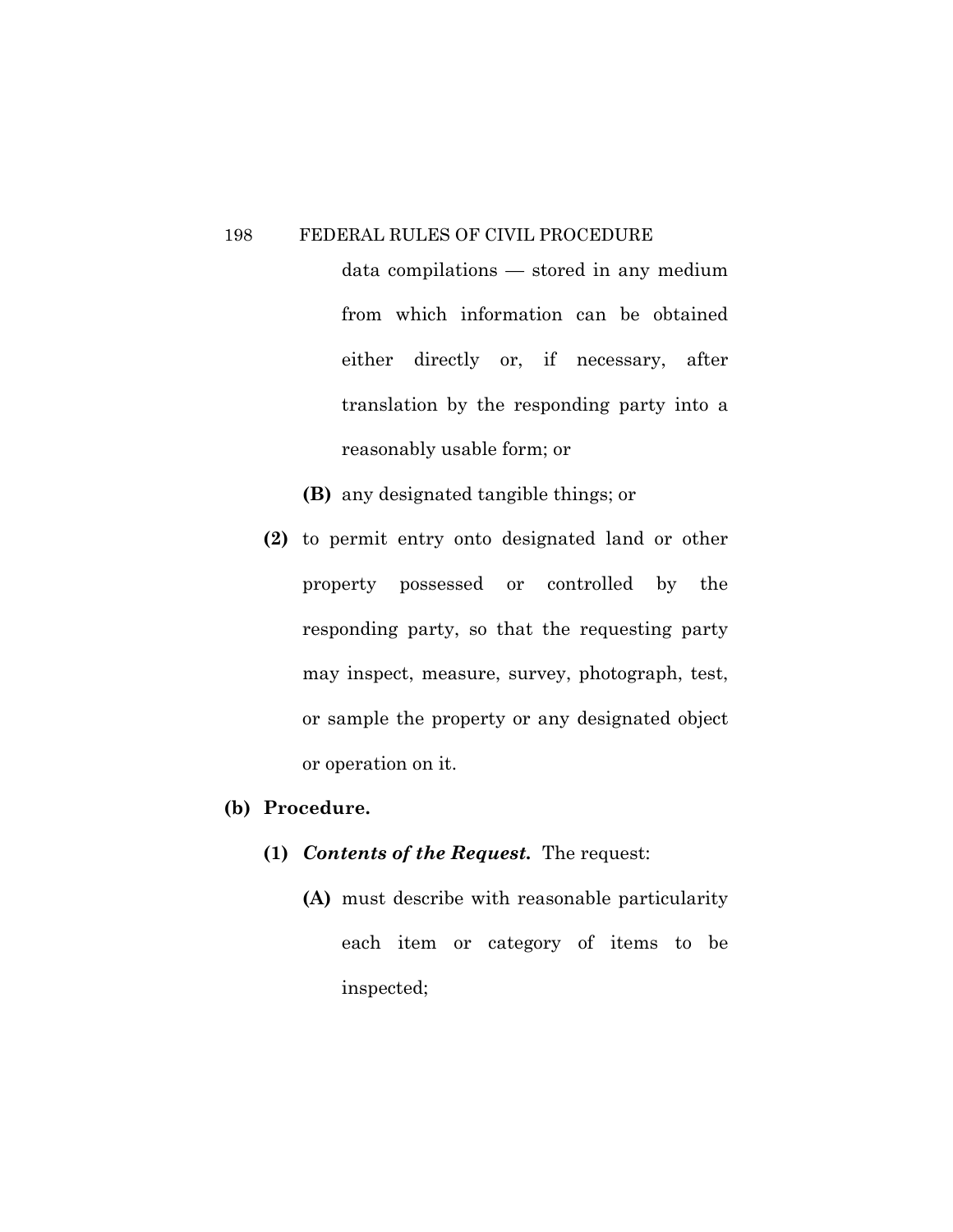- **(B)** must specify a reasonable time, place, and manner for the inspection and for performing the related acts; and
- **(C)** may specify the form or forms in which electronically stored information is to be produced.

## **(2)** *Responses and Objections.*

- **(A)** *Time to Respond.* The party to whom the request is directed must respond in writing within 30 days after being served. A shorter or longer time may be stipulated to under Rule 29 or be ordered by the court.
- **(B)** *Responding to Each Item.* For each item or category, the response must either state that inspection and related activities will be permitted as requested or state an objection to the request, including the reasons.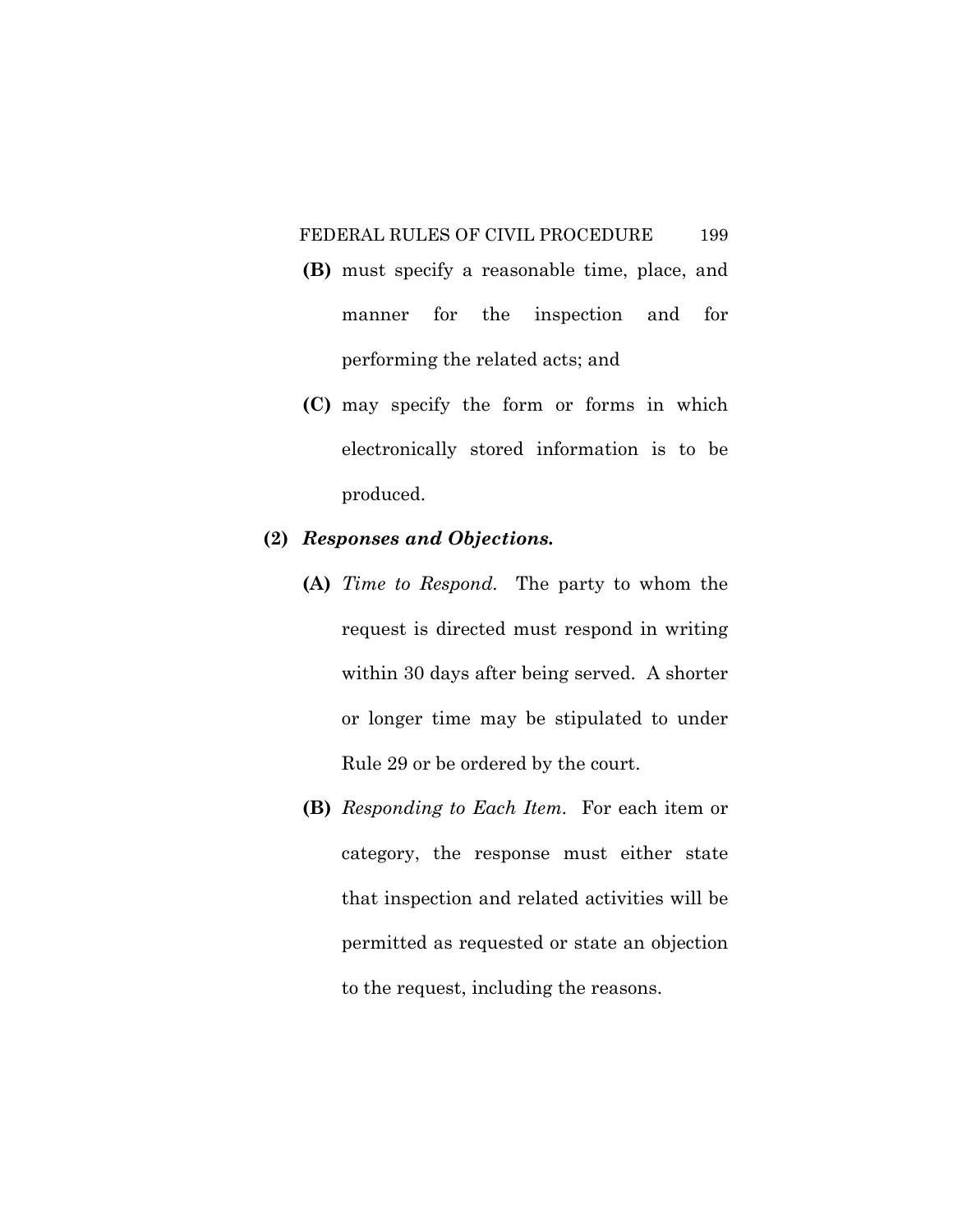- **(C)** *Objections.* An objection to part of a request must specify the part and permit inspection of the rest.
- **(D)** *Responding to a Request for Production of Electronically Stored Information.*The response may state an objection to a requested form for producing electronically stored information. If the responding party objects to a requested form — or if no form was specified in the request — the party must state the form or forms it intends to use.
- **(E)** *Producing the Documents or Electronically Stored Information.* Unless otherwise stipulated or ordered by the court, these procedures apply to producing documents or electronically stored information: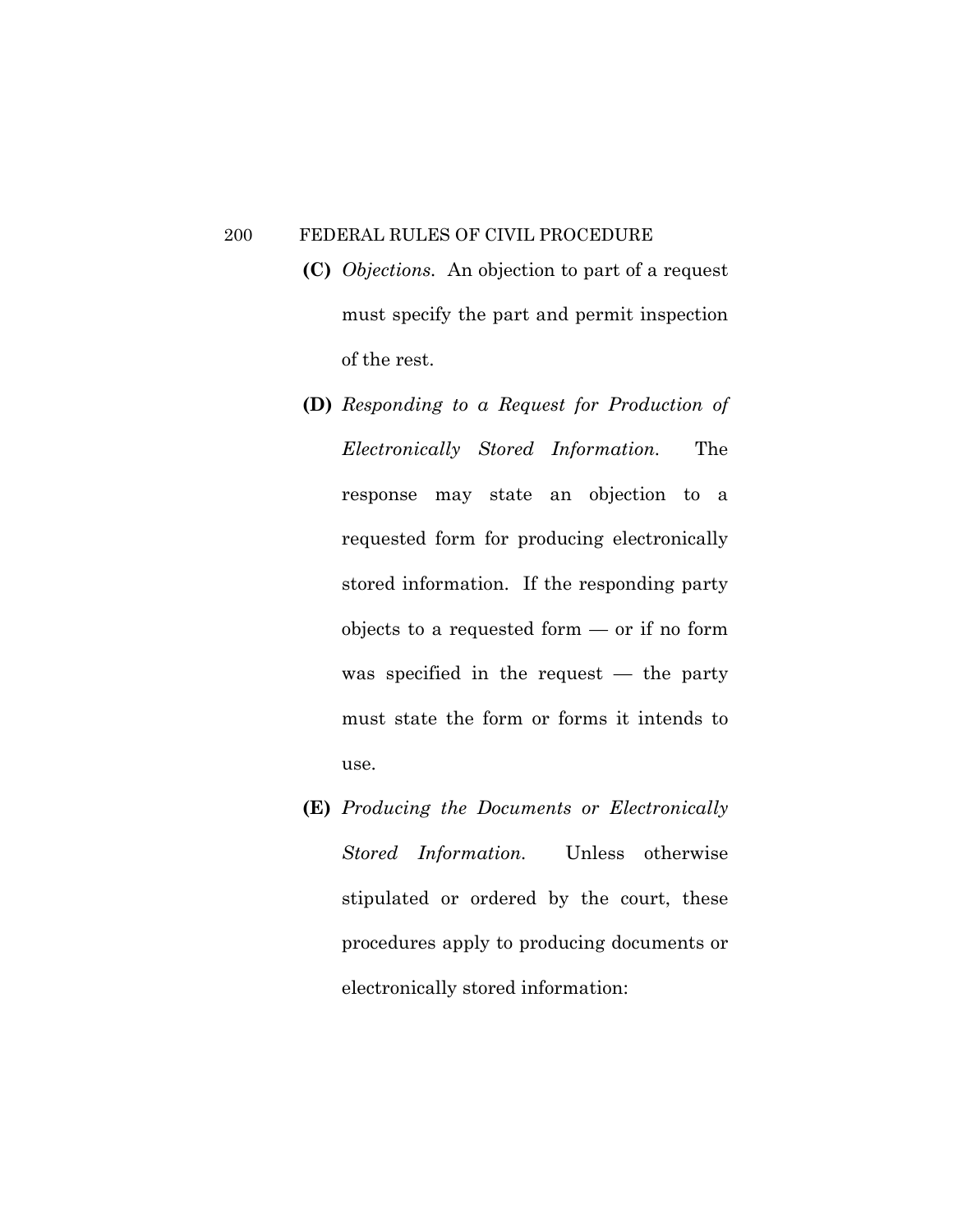- **(i)** A party must produce documents as they are kept in the usual course of business or must organize and label them to correspond to the categories in the request;
- **(ii)** If a request does not specify a form for producing electronically stored information, a party must produce it in a form or forms in which it is ordinarily maintained or in a reasonably usable form or forms; and
- **(iii)** A party need not produce the same electronically stored information in more than one form.
- **(c) Nonparties.** As provided in Rule 45, a nonparty may be compelled to produce documents and tangible things or to permit an inspection.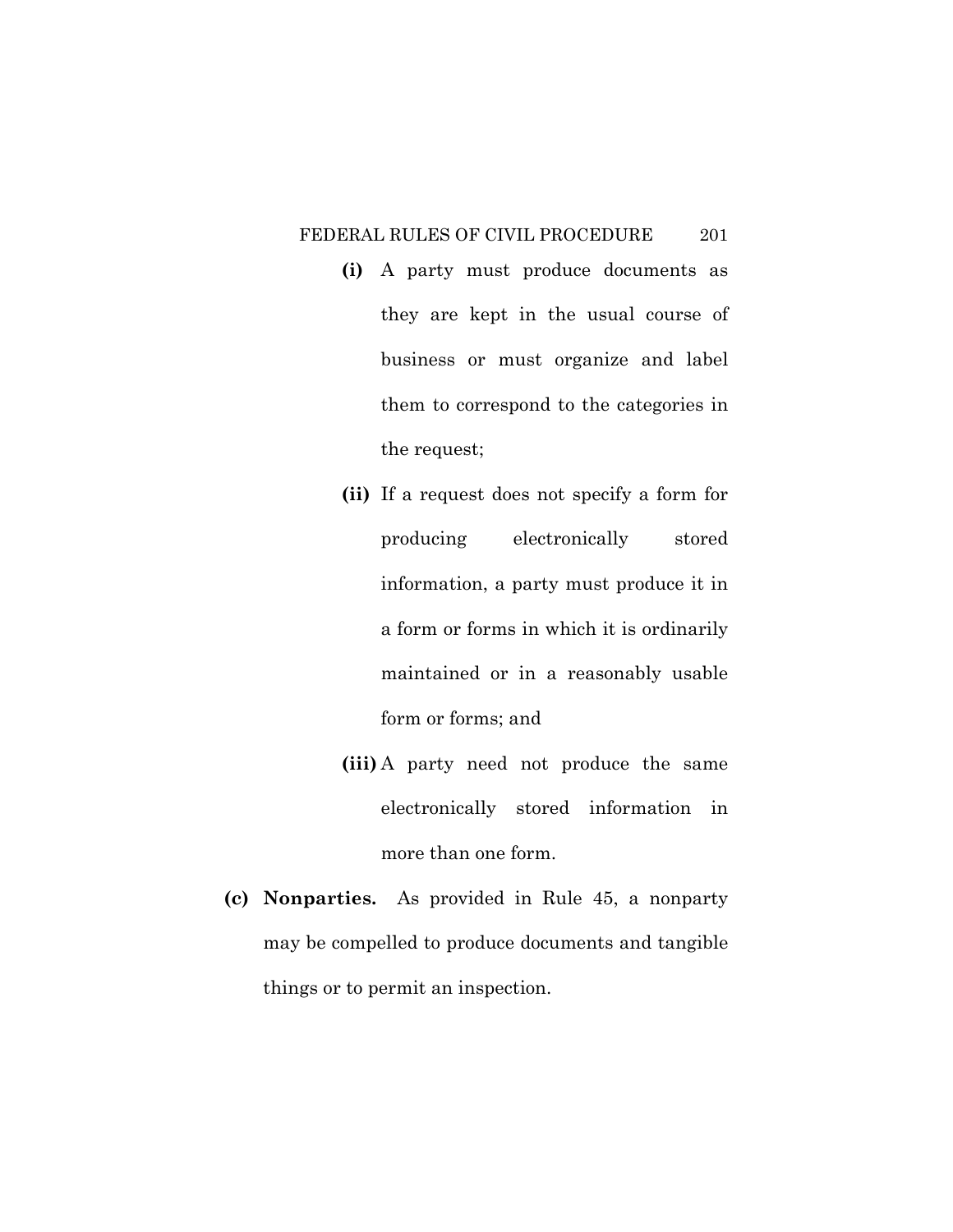# 202 FEDERAL RULES OF CIVIL PROCEDURE **Rule 35. Physical and Mental Examinations**

- **(a) Order for an Examination.** 
	- **(1)** *In General.* The court where the action is pending may order a party whose mental or physical condition — including blood group — is in controversy to submit to a physical or mental examination by a suitably licensed or certified examiner. The court has the same authority to order a party to produce for examination a person who is in its custody or under its legal control.
	- **(2)** *Motion and Notice; Contents of the Order.* The order:
		- **(A)** may be made only on motion for good cause and on notice to all parties and the person to be examined; and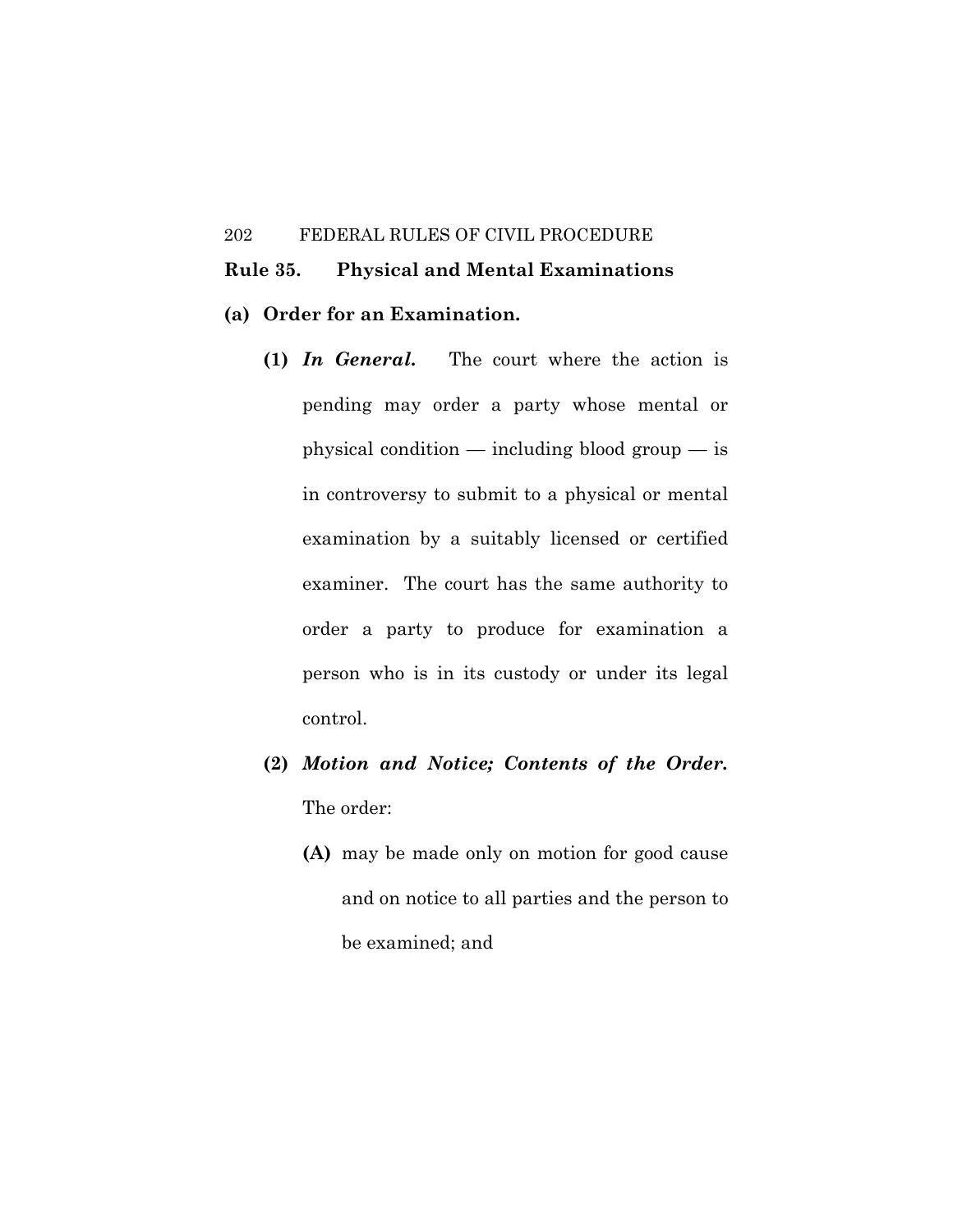**(B)** must specify the time, place, manner, conditions, and scope of the examination, as well as the person or persons who will perform it.

### **(b) Examiner's Report.**

**(1)** *Request by the Party or Person Examined.*

The party who moved for the examination must, on request, deliver to the requester a copy of the examiner's report, together with like reports of all earlier examinations of the same condition. The request may be made by the party against whom the examination order was issued or by the person examined.

**(2)** *Contents.* The examiner's report must be in writing and must set out in detail the examiner's findings, including diagnoses, conclusions, and the results of any tests.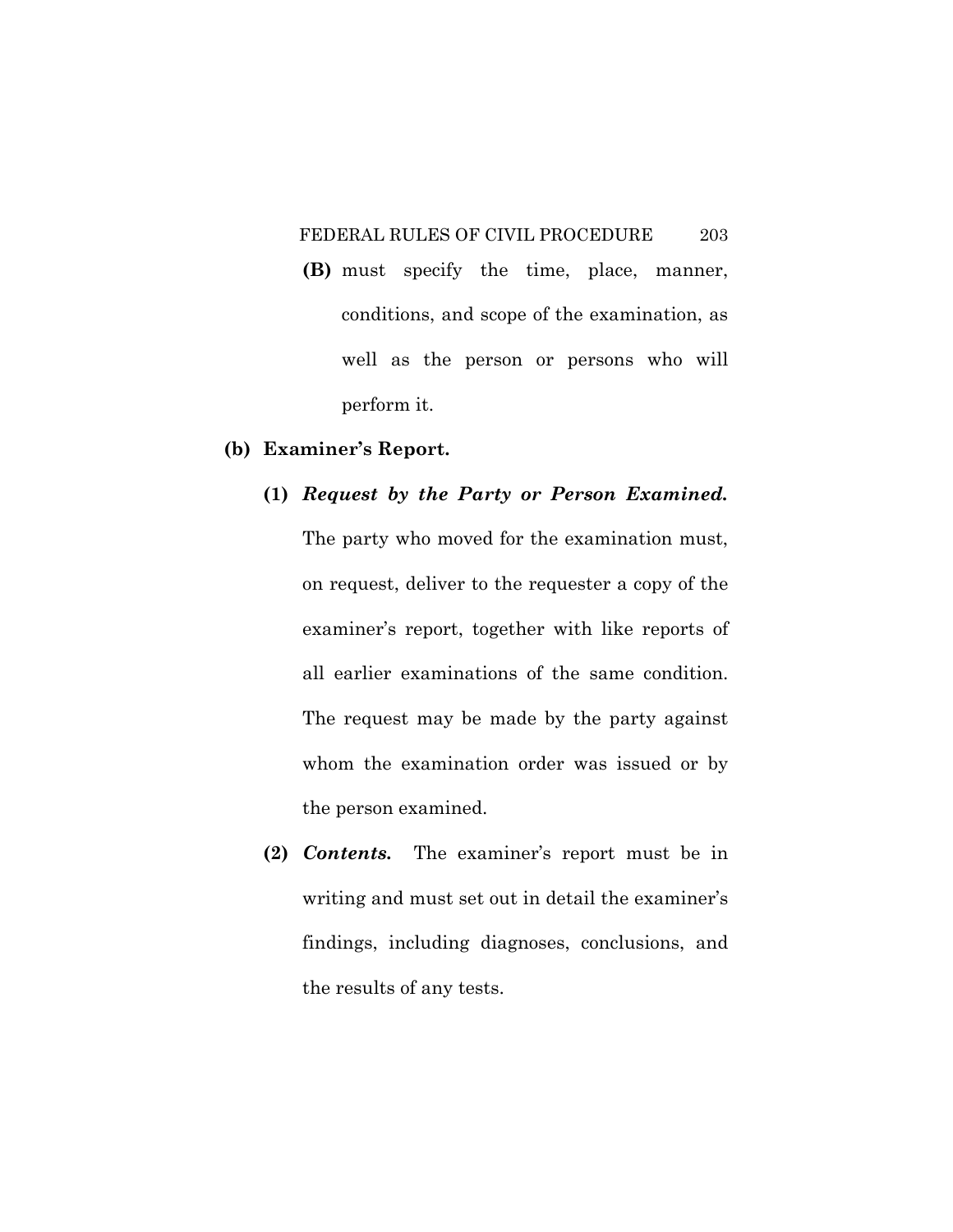- **(3)** *Request by the Moving Party***.** After delivering the reports, the party who moved for the examination may request — and is entitled to receive — from the party against whom the examination order was issued like reports of all earlier or later examinations of the same condition. But those reports need not be delivered by the party with custody or control of the person examined if the party shows that it could not obtain them.
- **(4)** *Waiver of Privilege.* By requesting and obtaining the examiner's report, or by deposing the examiner, the party examined waives any privilege it may have — in that action or any other action involving the same controversy concerning testimony about all examinations of the same condition.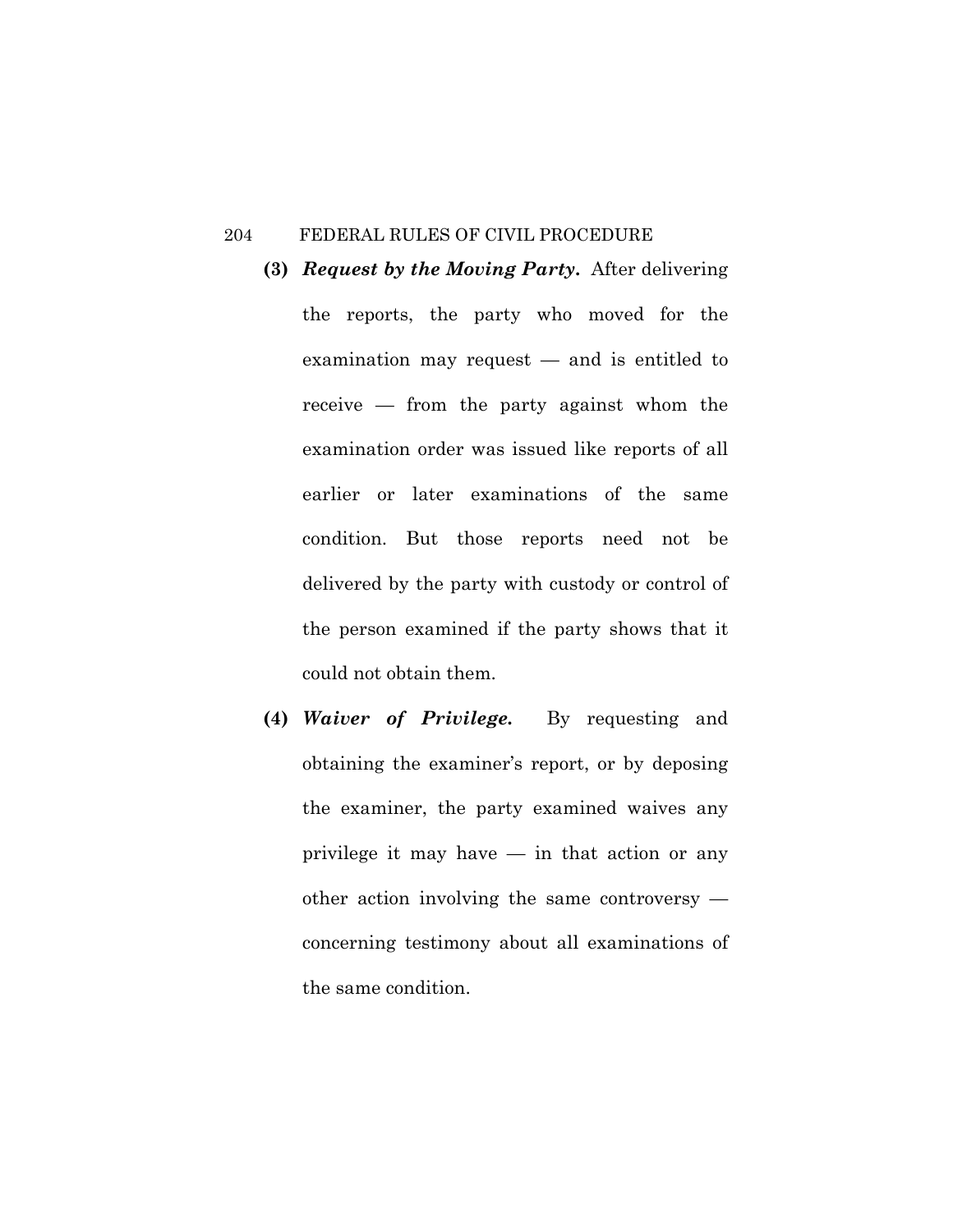- **(5)** *Failure to Deliver a Report.* The court on motion may order — on just terms — that a party deliver the report of an examination. If the report is not provided, the court may exclude the examiner's testimony at trial.
- **(6)** *Scope.* This subdivision (b) applies also to an examination made by the parties' agreement, unless the agreement states otherwise. This subdivision does not preclude obtaining an examiner's report or deposing an examiner under other rules.

## **Rule 36. Requests for Admission**

- **(a) Scope and Procedure.** 
	- **(1)** *Scope.* A party may serve on any other party a written request to admit, for purposes of the pending action only, the truth of any matters within the scope of Rule 26(b)(1) relating to: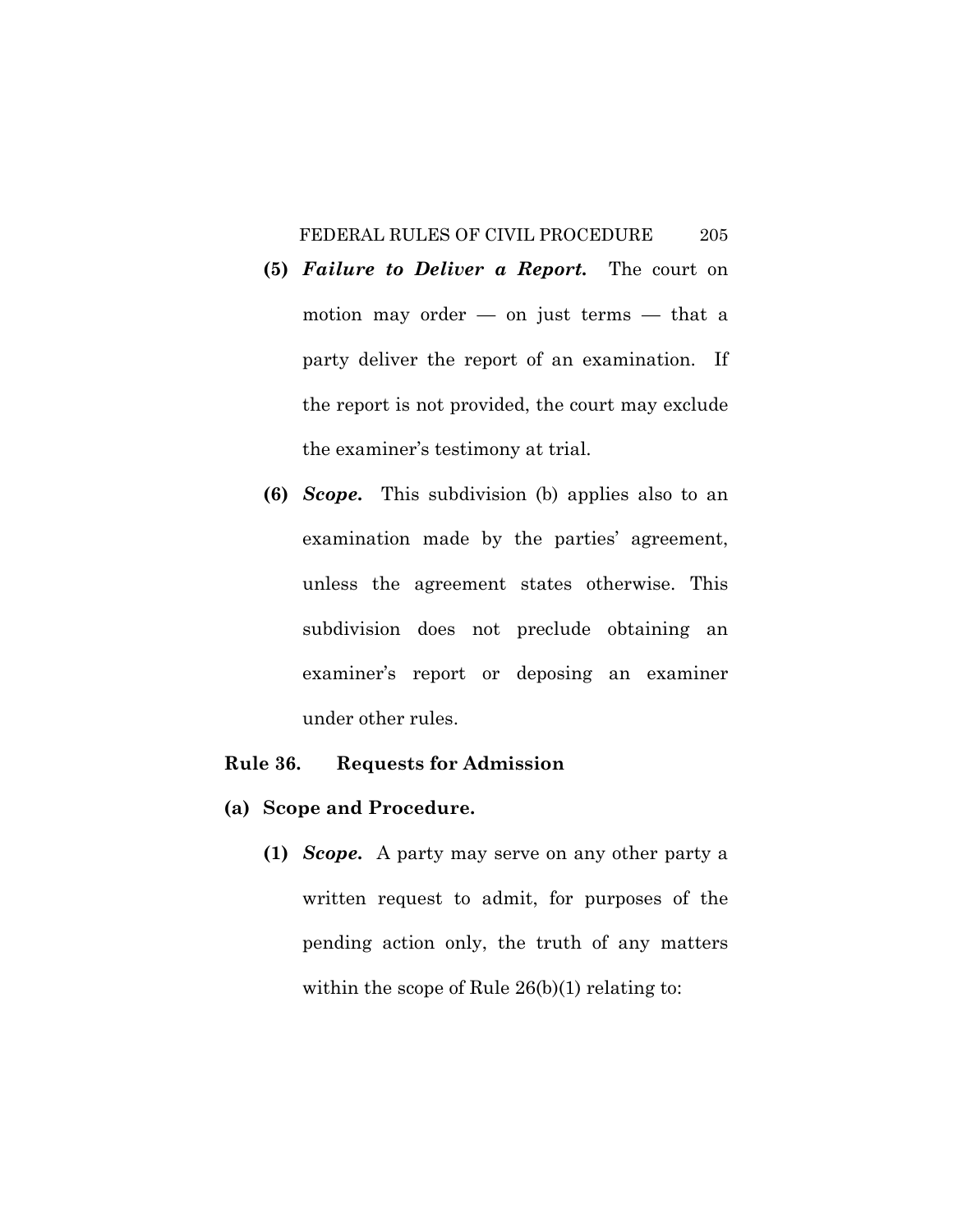- **(A)** facts, the application of law to fact, or opinions about either; and
- **(B)** the genuineness of any described documents.
- **(2)** *Form; Copy of a Document.* Each matter must be separately stated. A request to admit the genuineness of a document must be accompanied by a copy of the document unless it is, or has been, otherwise furnished or made available for inspection and copying.

### **(3)** *Time to Respond; Effect of Not Responding.*

A matter is admitted unless, within 30 days after being served, the party to whom the request is directed serves on the requesting party a written answer or objection addressed to the matter and signed by the party or its attorney. A shorter or longer time for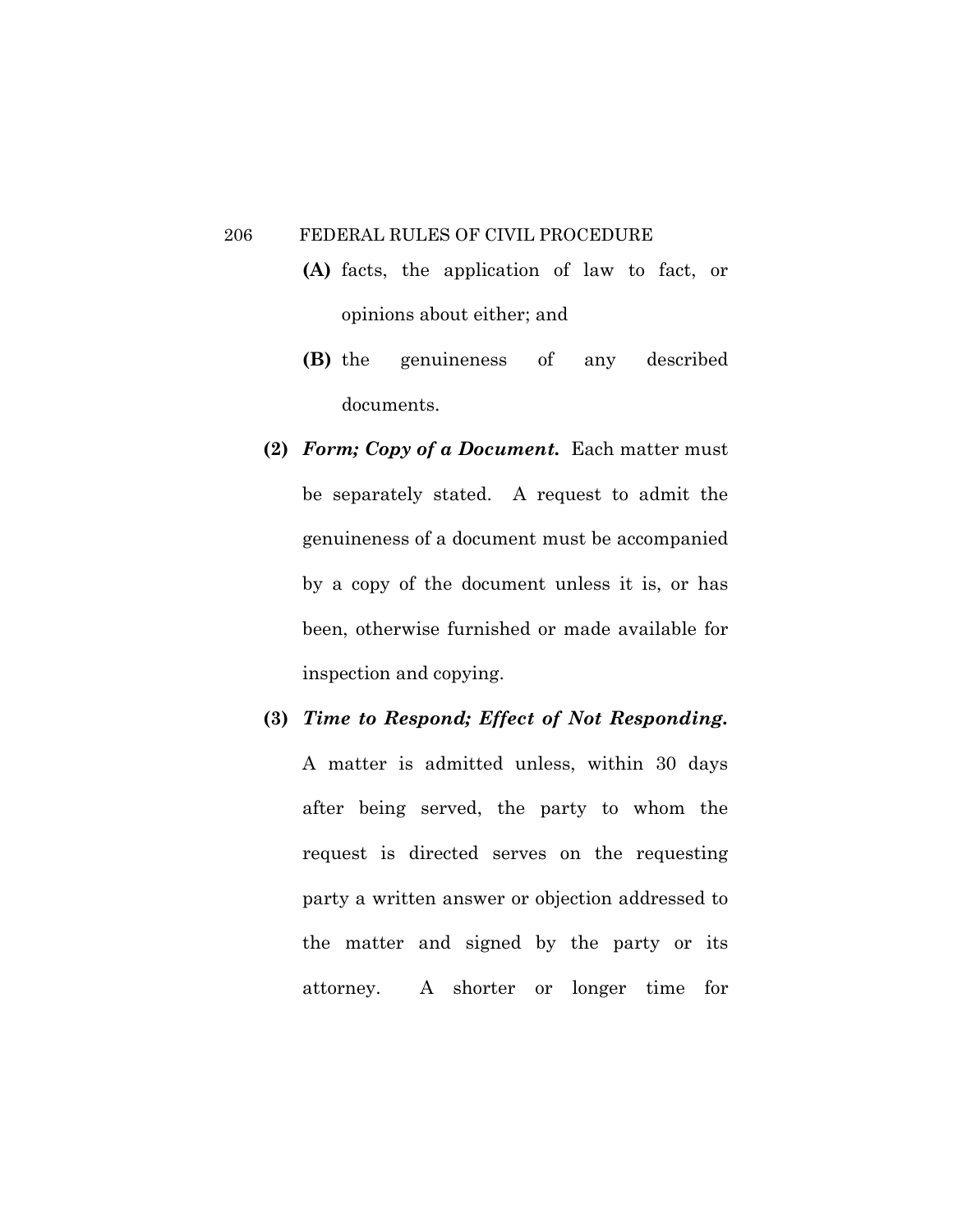FEDERAL RULES OF CIVIL PROCEDURE 207 responding may be stipulated to under Rule 29 or be ordered by the court.

**(4)** *Answer.* If a matter is not admitted, the answer must specifically deny it or state in detail why the answering party cannot truthfully admit or deny it. A denial must fairly respond to the substance of the matter; and when good faith requires that a party qualify an answer or deny only a part of a matter, the answer must specify the part admitted and qualify or deny the rest. The answering party may assert lack of knowledge or information as a reason for failing to admit or deny only if the party states that it has made reasonable inquiry and that the information it knows or can readily obtain is insufficient to enable it to admit or deny.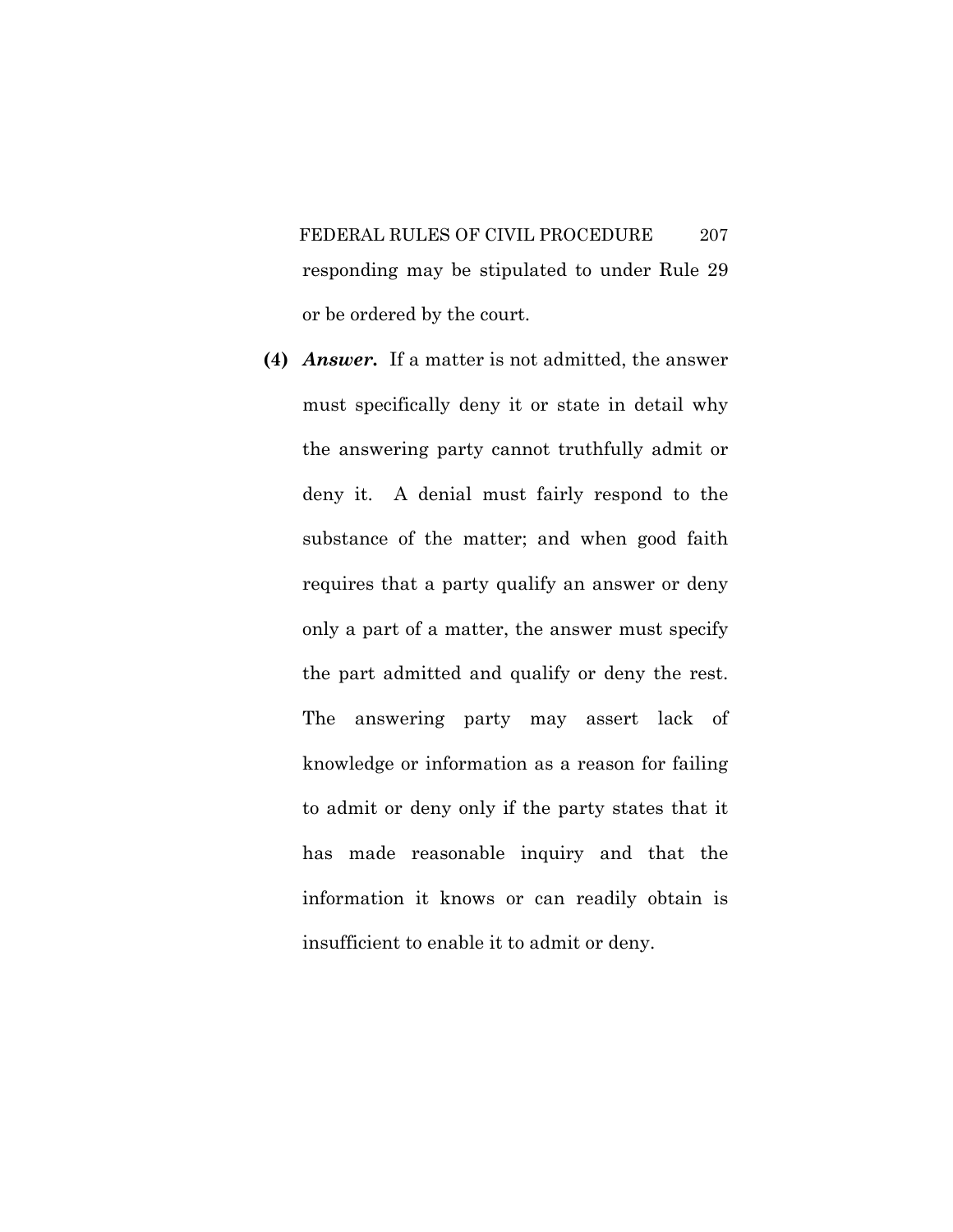- **(5)** *Objections.* The grounds for objecting to a request must be stated. A party must not object solely on the ground that the request presents a genuine issue for trial.
- **(6)** *Motion Regarding the Sufficiency of an Answer or Objection.* The requesting party may move to determine the sufficiency of an answer or objection. Unless the court finds an objection justified, it must order that an answer be served. On finding that an answer does not comply with this rule, the court may order either that the matter is admitted or that an amended answer be served. The court may defer its final decision until a pretrial conference or a specified time before trial. Rule  $37(a)(5)$  applies to an award of expenses.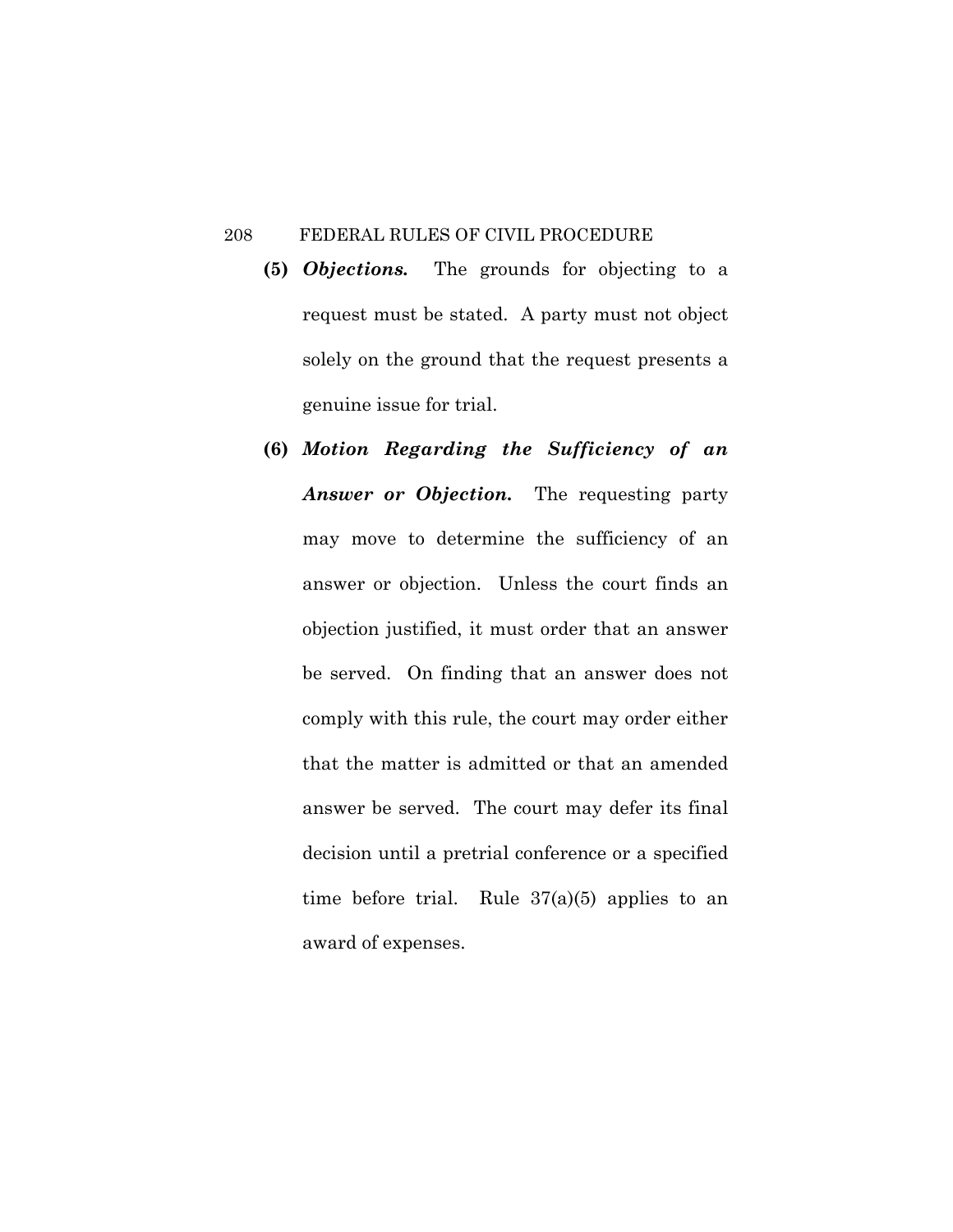- **(b) Effect of an Admission; Withdrawing or Amending It.** A matter admitted under this rule is conclusively established unless the court, on motion, permits the admission to be withdrawn or amended. Subject to Rule 16(e), the court may permit withdrawal or amendment if it would promote the presentation of the merits of the action and if the court is not persuaded that it would prejudice the requesting party in maintaining or defending the action on the merits. An admission under this rule is not an admission for any other purpose and cannot be used against the party in any other proceeding.
- **Rule 37. Failure to Make Disclosures or to Cooperate in Discovery; Sanctions**
- **(a) Motion for an Order Compelling Disclosure or Discovery.**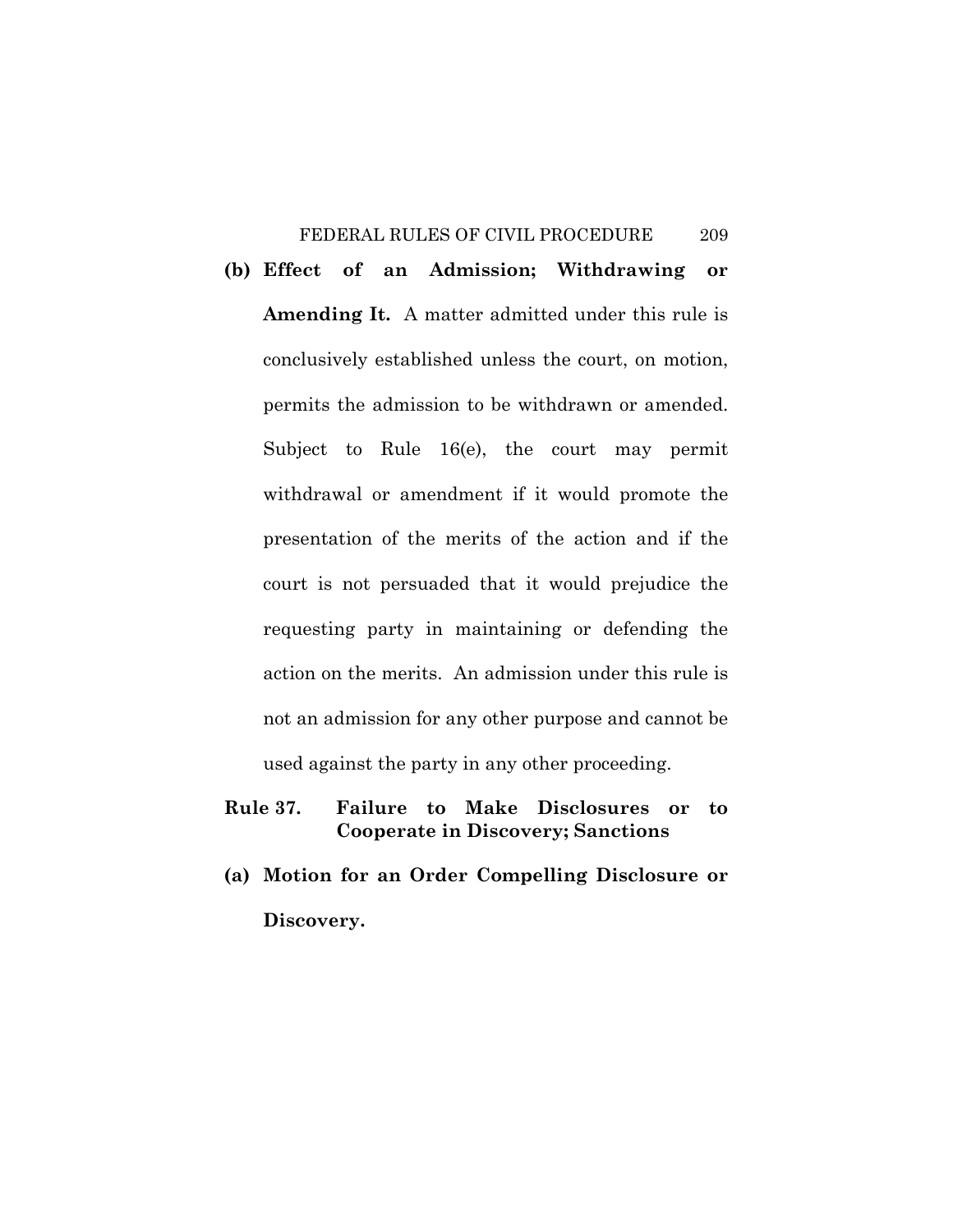- **(1)** *In General.* On notice to other parties and all affected persons, a party may move for an order compelling disclosure or discovery. The motion must include a certification that the movant has in good faith conferred or attempted to confer with the person or party failing to make disclosure or discovery in an effort to obtain it without court action.
- **(2)** *Appropriate Court.* A motion for an order to a party must be made in the court where the action is pending. A motion for an order to a nonparty must be made in the court where the discovery is or will be taken.
- **(3)** *Specific Motions.* 
	- **(A)** *To Compel Disclosure.* If a party fails to make a disclosure required by Rule 26(a),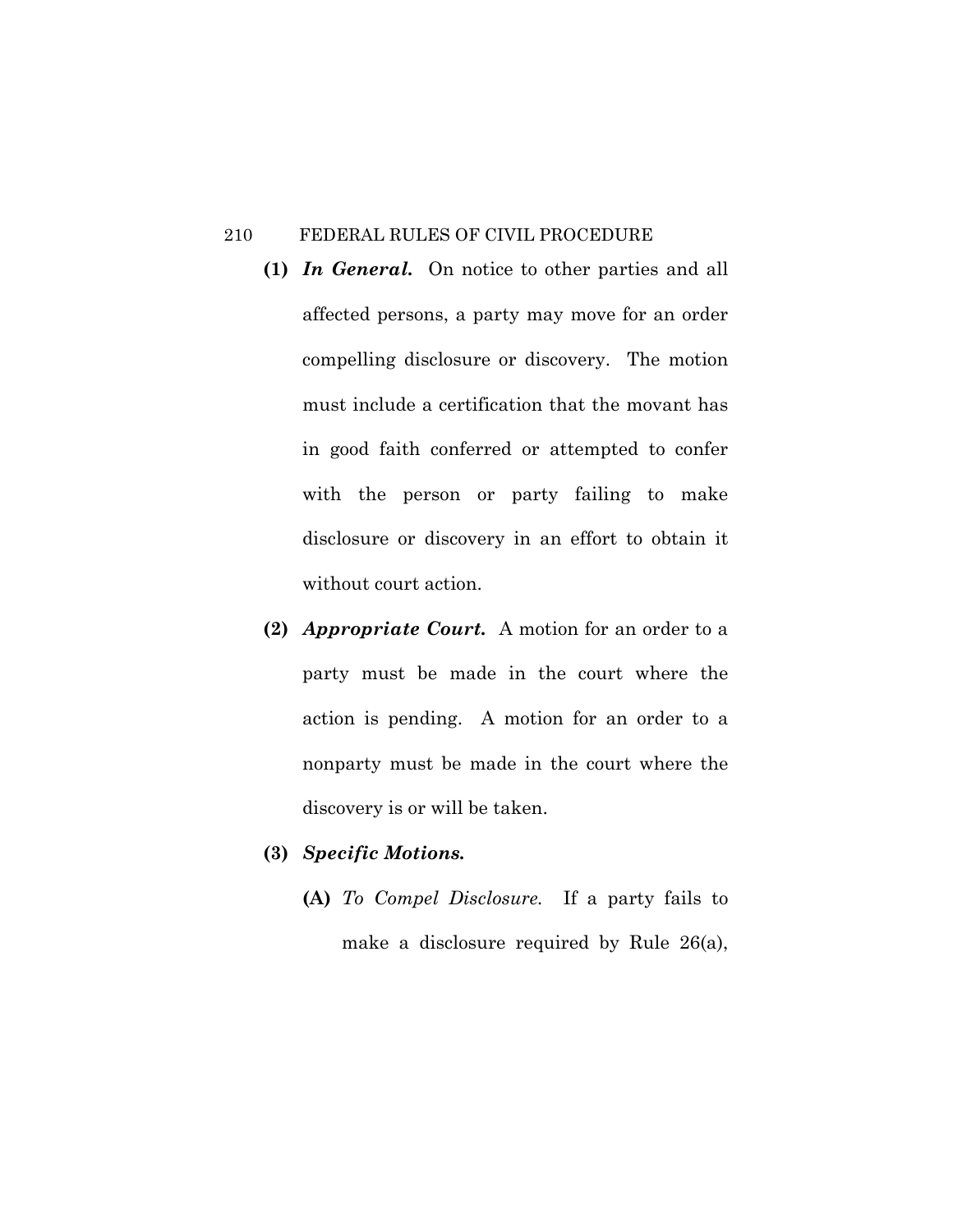# FEDERAL RULES OF CIVIL PROCEDURE 211 any other party may move to compel disclosure and for appropriate sanctions.

- **(B)** *To Compel a Discovery Response.* A party seeking discovery may move for an order compelling an answer, designation, production, or inspection. This motion may be made if:
	- **(i)** a deponent fails to answer a question asked under Rule 30 or 31;
	- **(ii)** a corporation or other entity fails to make a designation under Rule 30(b)(6) or  $31(a)(4)$ ;
	- **(iii)** a party fails to answer an interrogatory submitted under Rule 33; or
	- **(iv)** a party fails to respond that inspection will be permitted — or fails to permit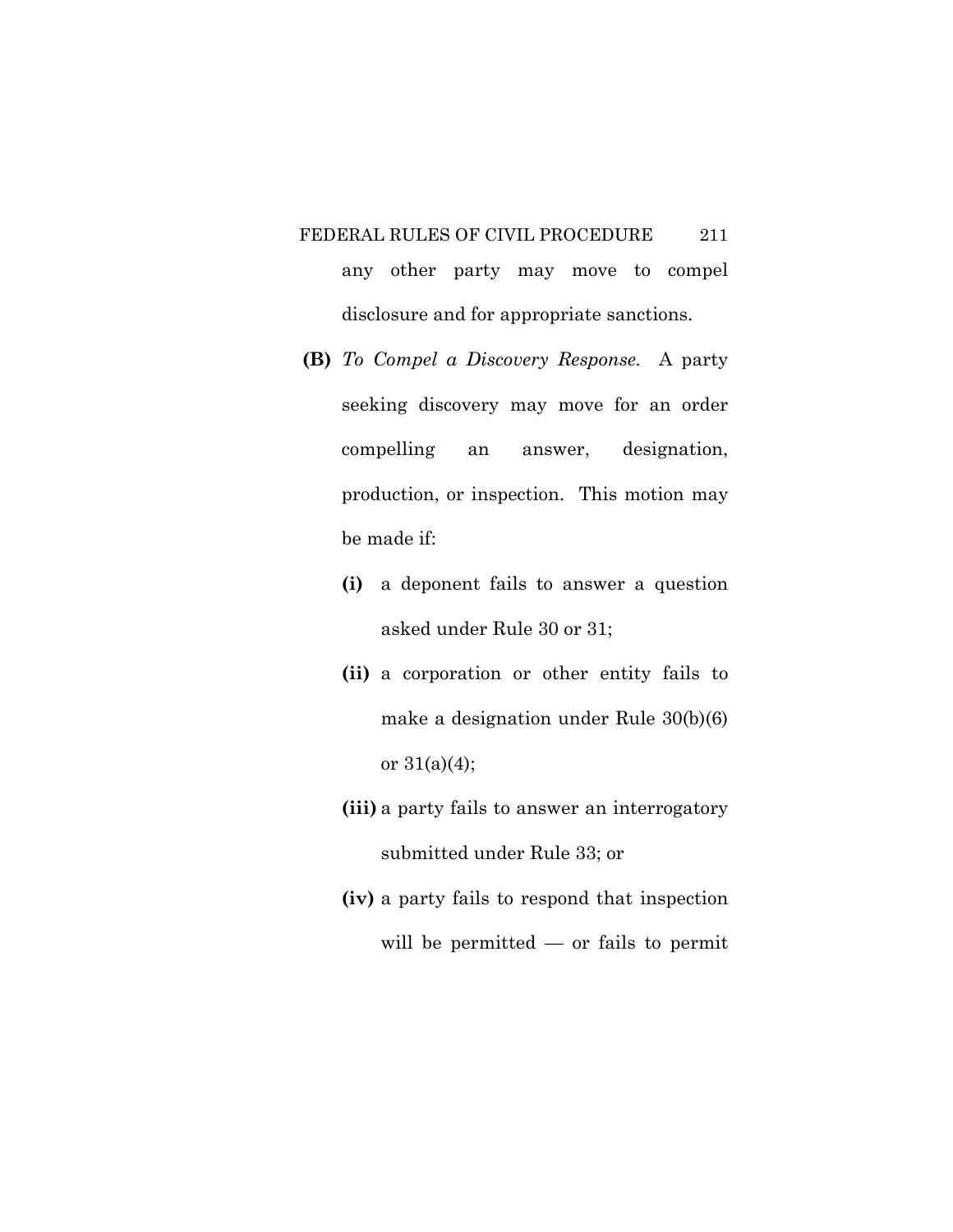inspection — as requested under Rule 34.

- **(C)** *Related to a Deposition.* When taking an oral deposition, the party asking a question may complete or adjourn the examination before moving for an order.
- **(4)** *Evasive or Incomplete Disclosure, Answer, or Response.* For purposes of this subdivision (a), an evasive or incomplete disclosure, answer, or response must be treated as a failure to disclose, answer, or respond.

## **(5)** *Payment of Expenses; Protective Orders.*

**(A)** *If the Motion Is Granted (or Disclosure or Discovery Is Provided After Filing).* If the motion is granted — or if the disclosure or requested discovery is provided after the motion was filed — the court must, after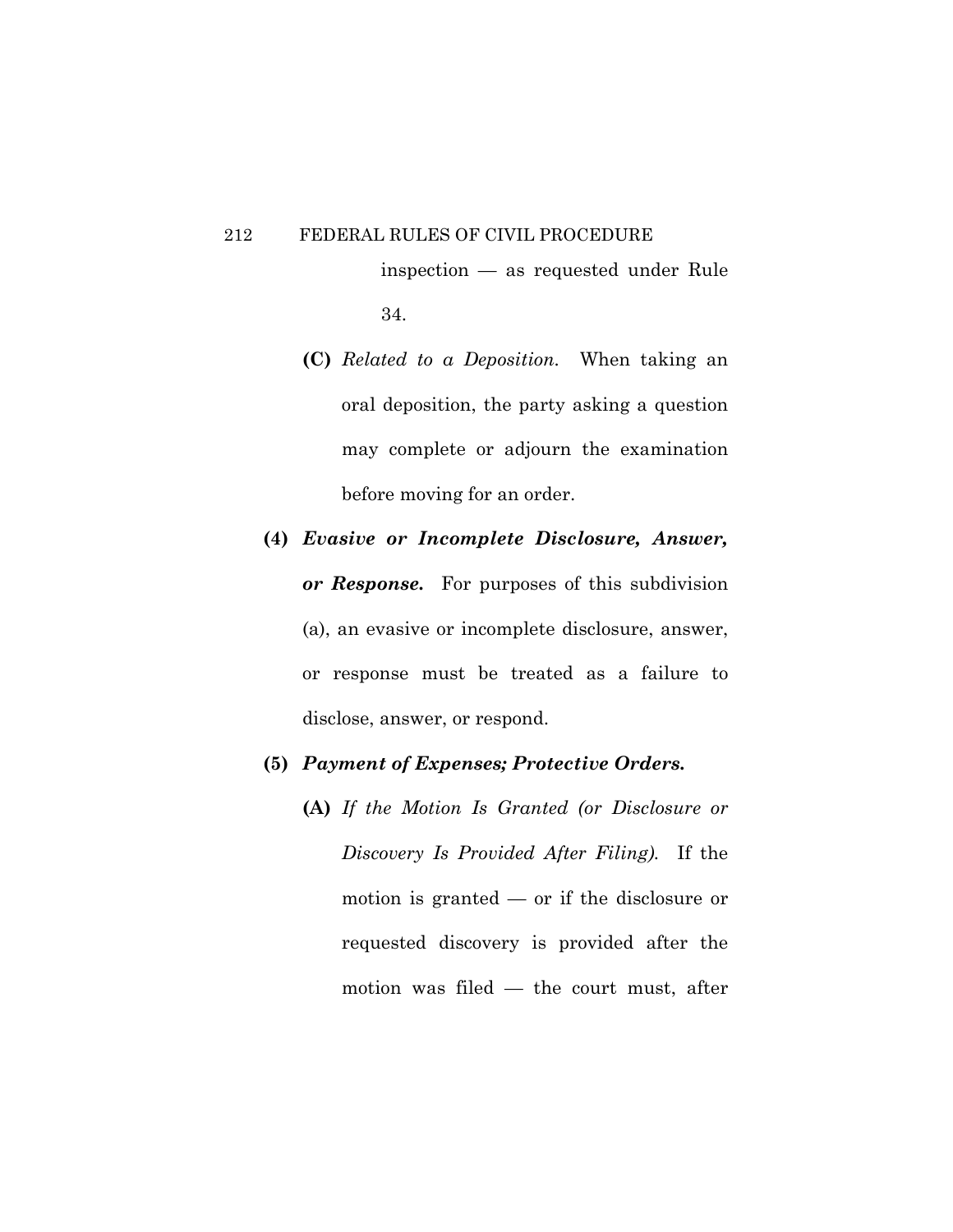giving an opportunity to be heard, require the party or deponent whose conduct necessitated the motion, the party or attorney advising that conduct, or both to pay the movant's reasonable expenses incurred in making the motion, including attorney's fees. But the court must not order this payment if:

- **(i)** the movant filed the motion before attempting in good faith to obtain the disclosure or discovery without court action;
- **(ii)** the opposing party's nondisclosure, response, or objection was substantially justified; or
- **(iii)** other circumstances make an award of expenses unjust.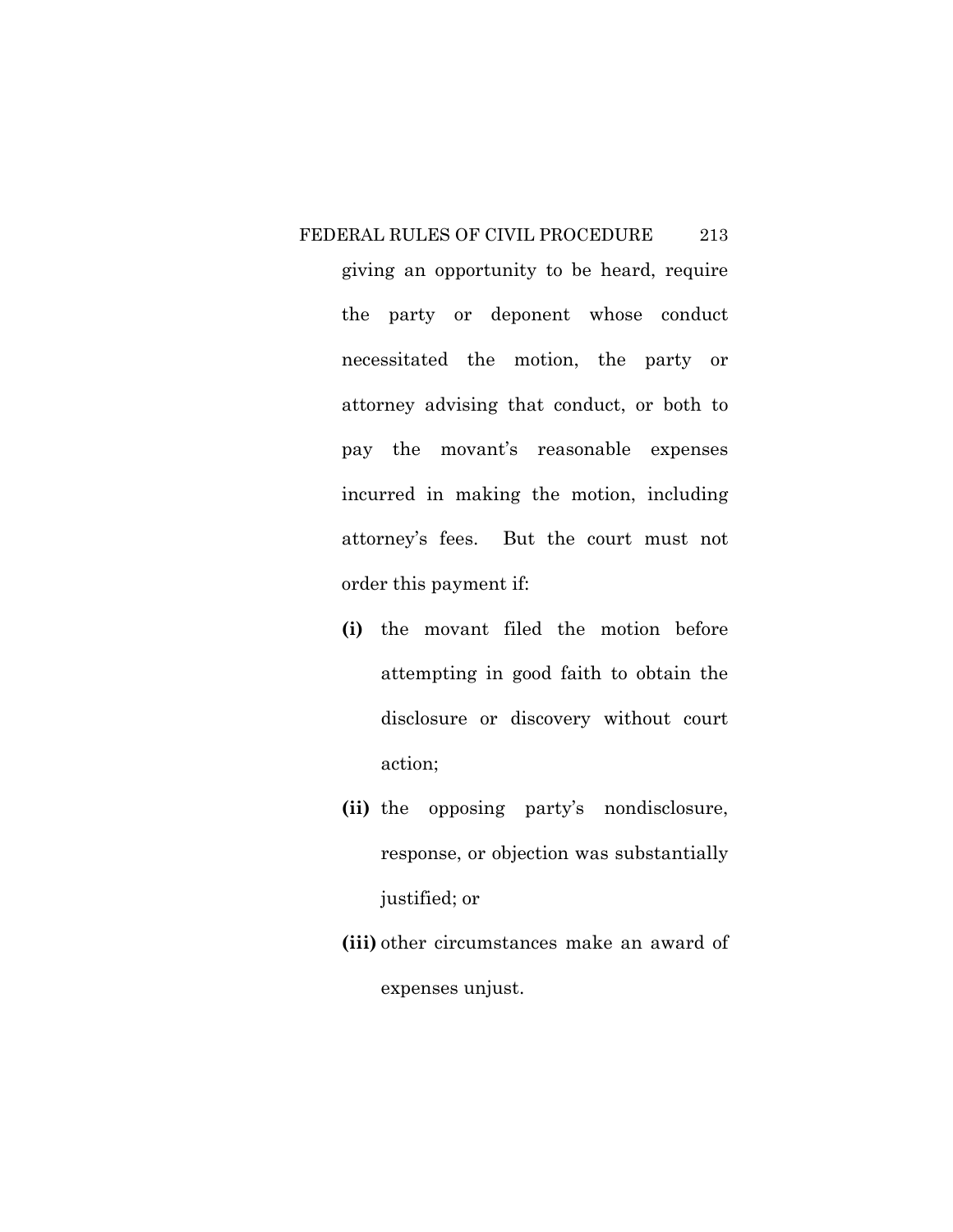- **(B)** *If the Motion Is Denied.* If the motion is denied, the court may issue any protective order authorized under Rule 26(c) and must, after giving an opportunity to be heard, require the movant, the attorney filing the motion, or both to pay the party or deponent who opposed the motion its reasonable expenses incurred in opposing the motion, including attorney's fees. But the court must not order this payment if the motion was substantially justified or other circumstances make an award of expenses unjust.
- **(C)** *If the Motion Is Granted in Part and Denied in Part.* If the motion is granted in part and denied in part, the court may issue any protective order authorized under Rule 26(c)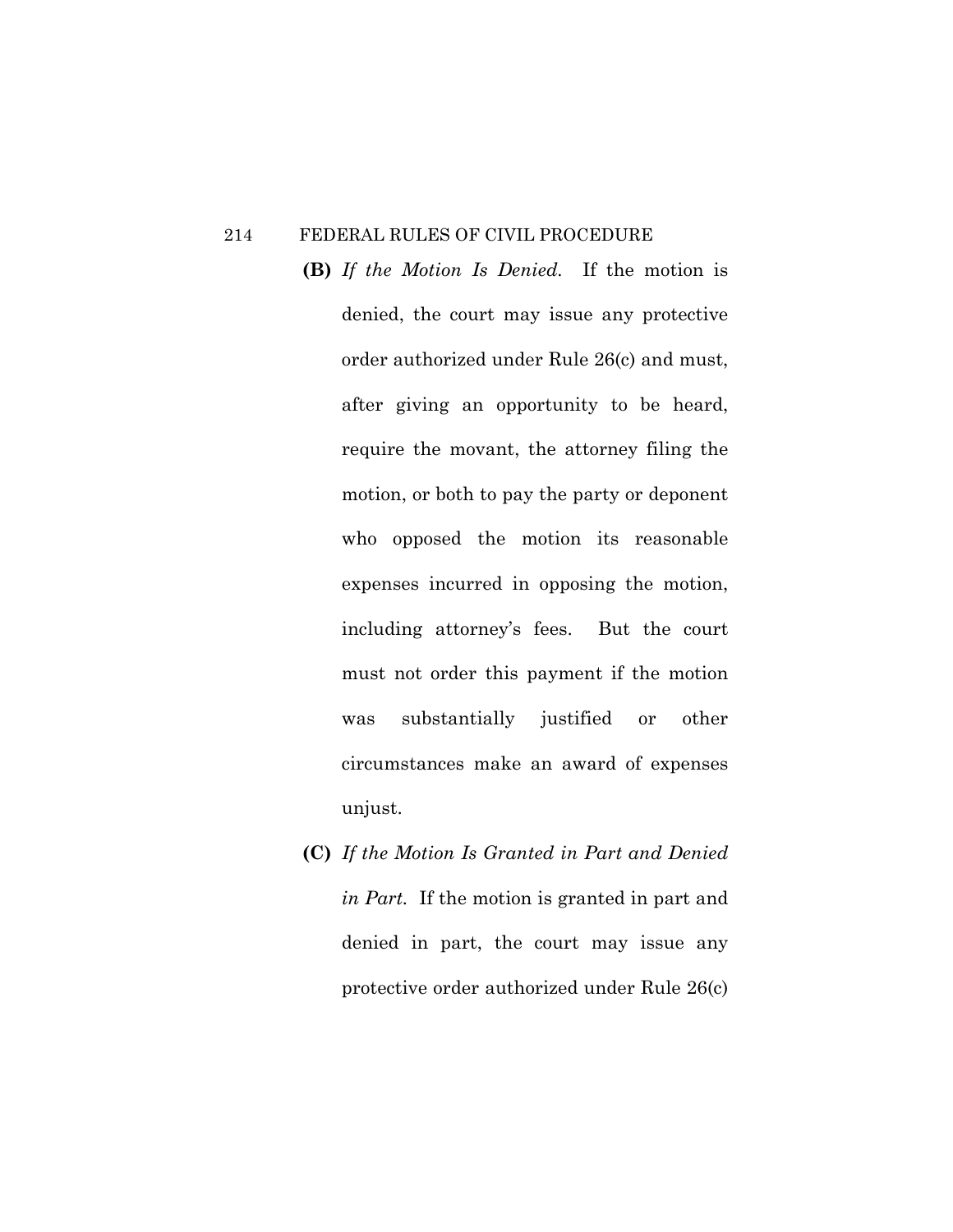## FEDERAL RULES OF CIVIL PROCEDURE 215 and may, after giving an opportunity to be heard, apportion the reasonable expenses for the motion.

- **(b) Failure to Comply with a Court Order.** 
	- **(1)** *Sanctions in the District Where the Deposition Is Taken.* If the court where the discovery is taken orders a deponent to be sworn or to answer a question and the deponent fails to obey, the failure may be treated as contempt of court.
	- **(2)** *Sanctions in the District Where the Action Is Pending.* 
		- **(A)** *For Not Obeying a Discovery Order.* If a party or a party's officer, director, or managing agent — or a witness designated under Rule  $30(b)(6)$  or  $31(a)(4)$  — fails to obey an order to provide or permit discovery,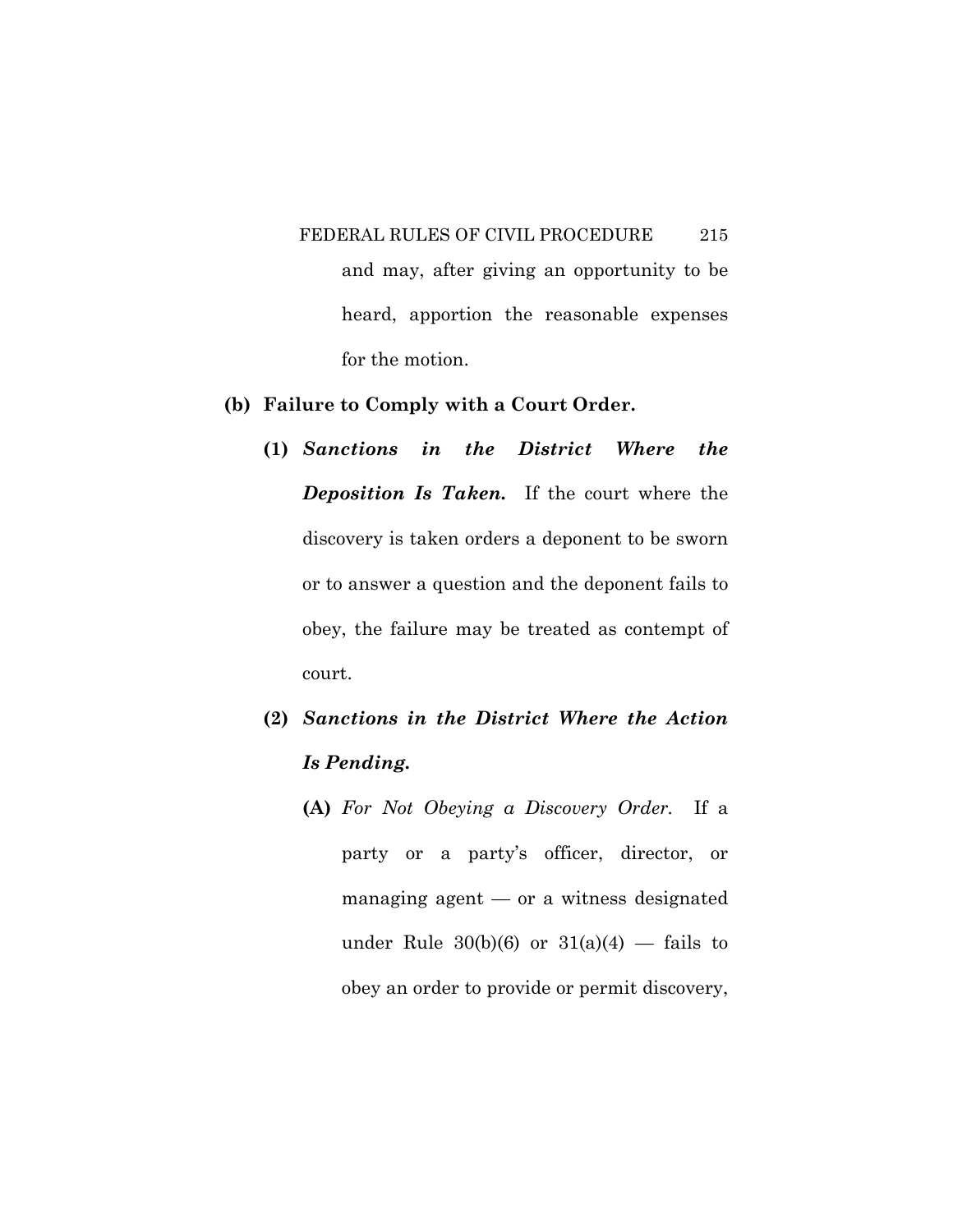including an order under Rule 26(f), 35, or 37(a), the court where the action is pending may issue further just orders. They may include the following:

- **(i)** directing that the matters embraced in the order or other designated facts be taken as established for purposes of the action, as the prevailing party claims;
- **(ii)** prohibiting the disobedient party from supporting or opposing designated claims or defenses, or from introducing designated matters in evidence;
- **(iii)** striking pleadings in whole or in part;
- **(iv)** staying further proceedings until the order is obeyed;
- **(v)** dismissing the action or proceeding in whole or in part;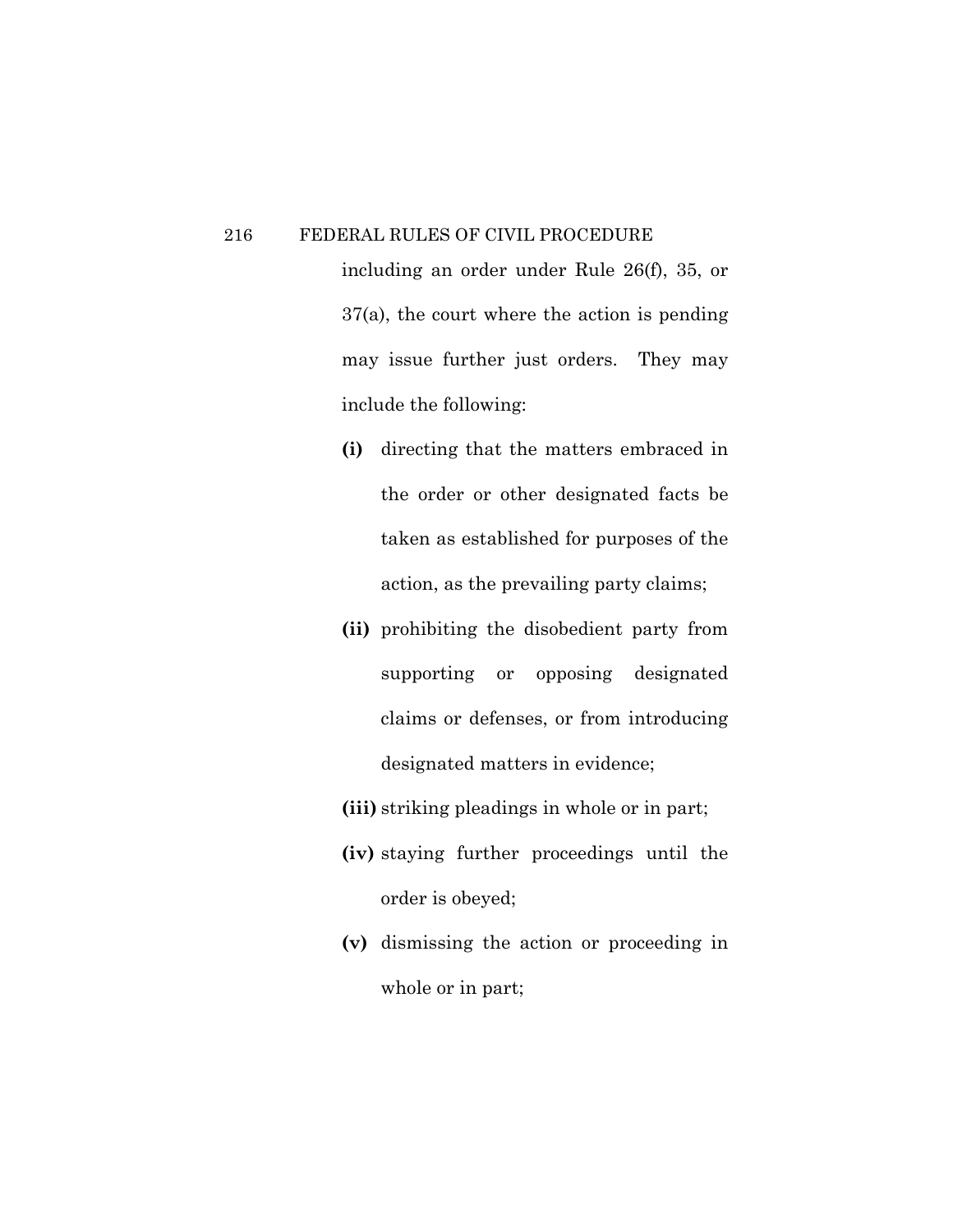- **(vi)** rendering a default judgment against the disobedient party; or
- **(vii)** treating as contempt of court the failure to obey any order except an order to submit to a physical or mental examination.
- **(B)** *For Not Producing a Person for Examination.* If a party fails to comply with an order under Rule 35(a) requiring it to produce another person for examination, the court may issue any of the orders listed in Rule  $37(b)(2)(A)(i)-(vi)$ , unless the disobedient party shows that it cannot produce the other person.
- **(C)** *Payment of Expenses.* Instead of or in addition to the orders above, the court must order the disobedient party, the attorney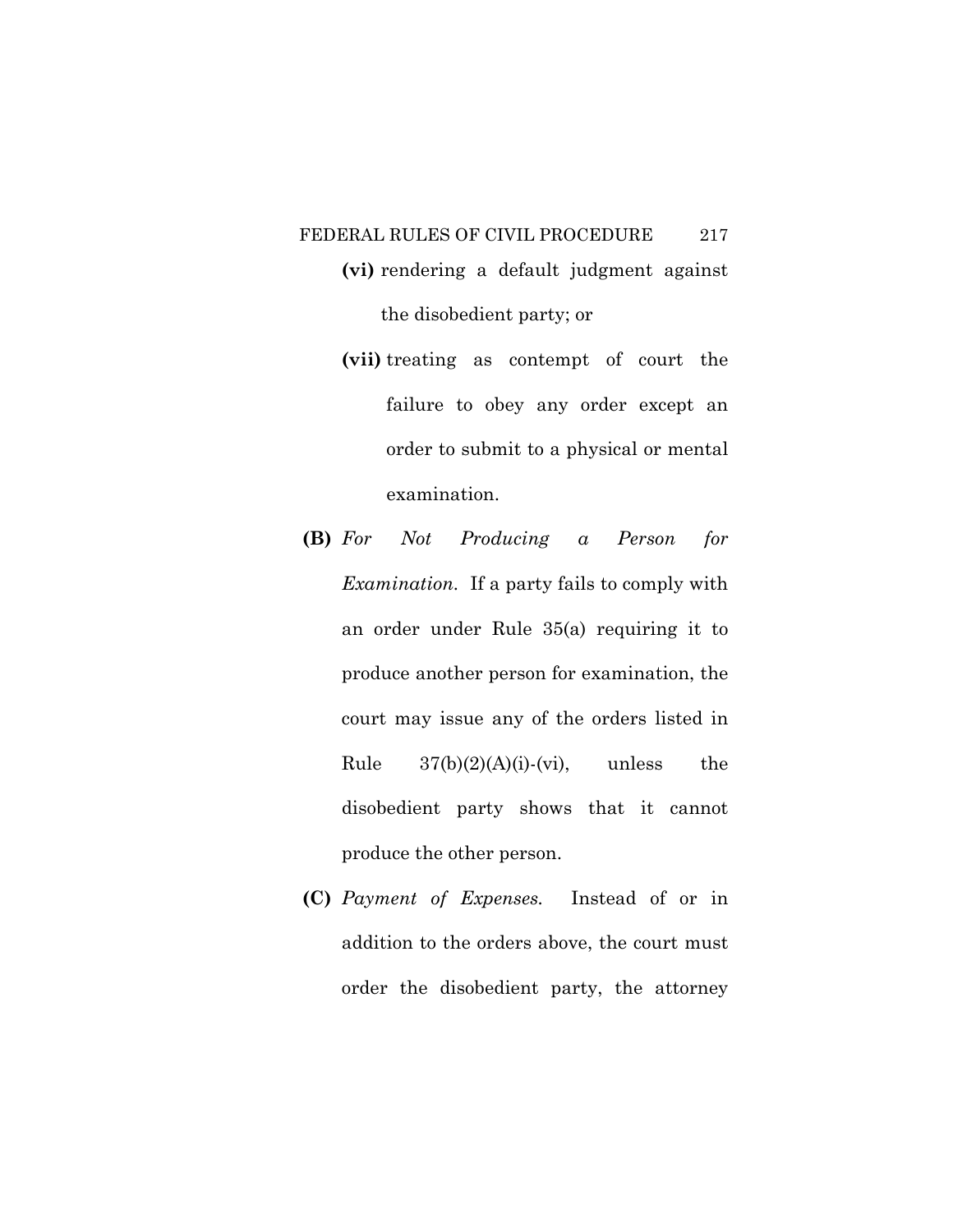advising that party, or both to pay the reasonable expenses, including attorney's fees, caused by the failure, unless the failure was substantially justified or other circumstances make an award of expenses unjust.

- **(c) Failure to Disclose, to Supplement an Earlier Response, or to Admit.** 
	- **(1)** *Failure to Disclose or Supplement.* If a party fails to provide information or identify a witness as required by Rule 26(a) or (e), the party is not allowed to use that information or witness to supply evidence on a motion, at a hearing, or at a trial, unless the failure was substantially justified or is harmless. In addition to or instead of this sanction, the court, on motion and after giving an opportunity to be heard: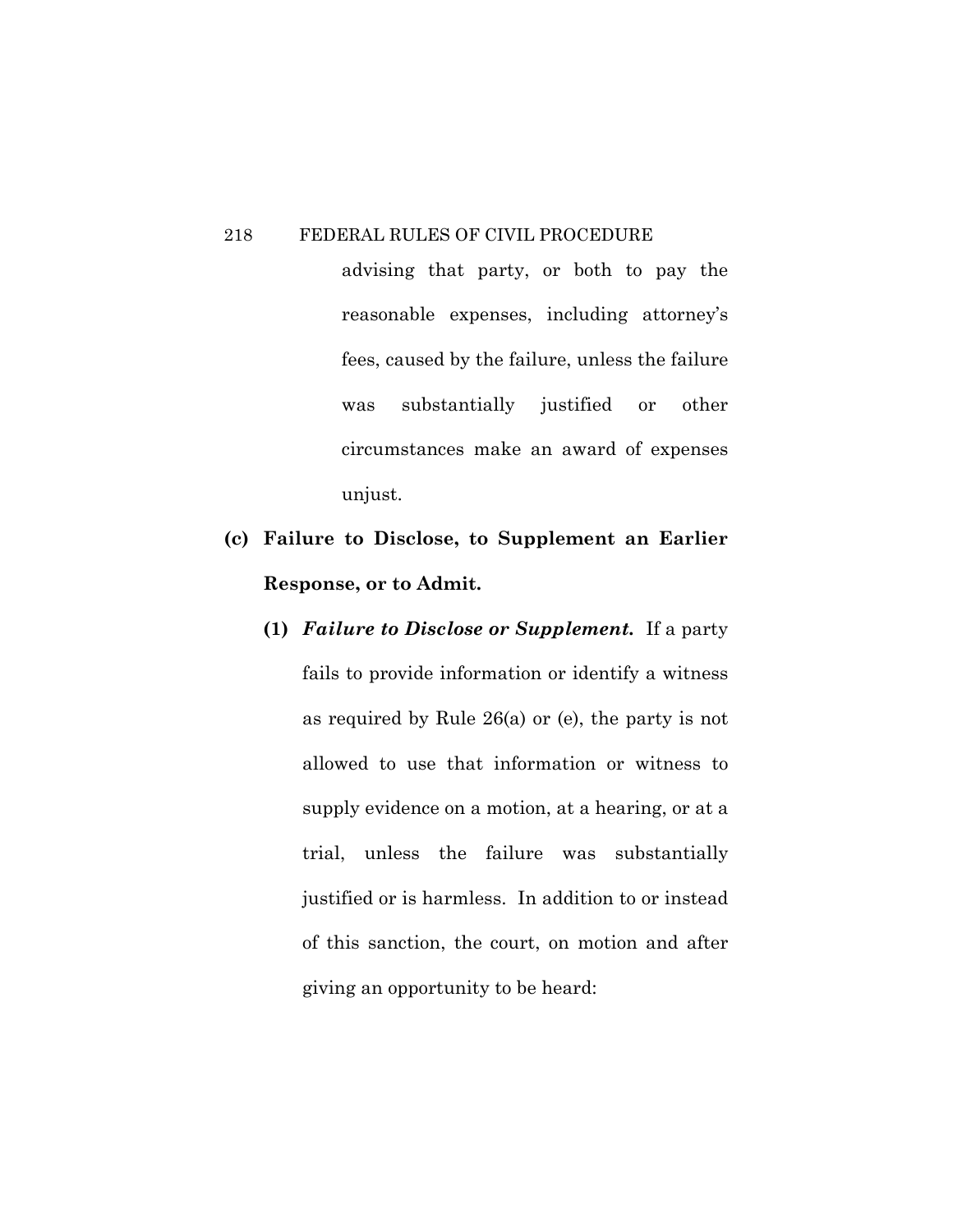- **(A)** may order payment of the reasonable expenses, including attorney's fees, caused by the failure;
- **(B)** may inform the jury of the party's failure; and
- **(C)** may impose other appropriate sanctions, including any of the orders listed in Rule  $37(b)(2)(A)(i)-(vi).$
- **(2)** *Failure to Admit.* If a party fails to admit what is requested under Rule 36 and if the requesting party later proves a document to be genuine or the matter true, the requesting party may move that the party who failed to admit pay the reasonable expenses, including attorney's fees, incurred in making that proof. The court must so order unless: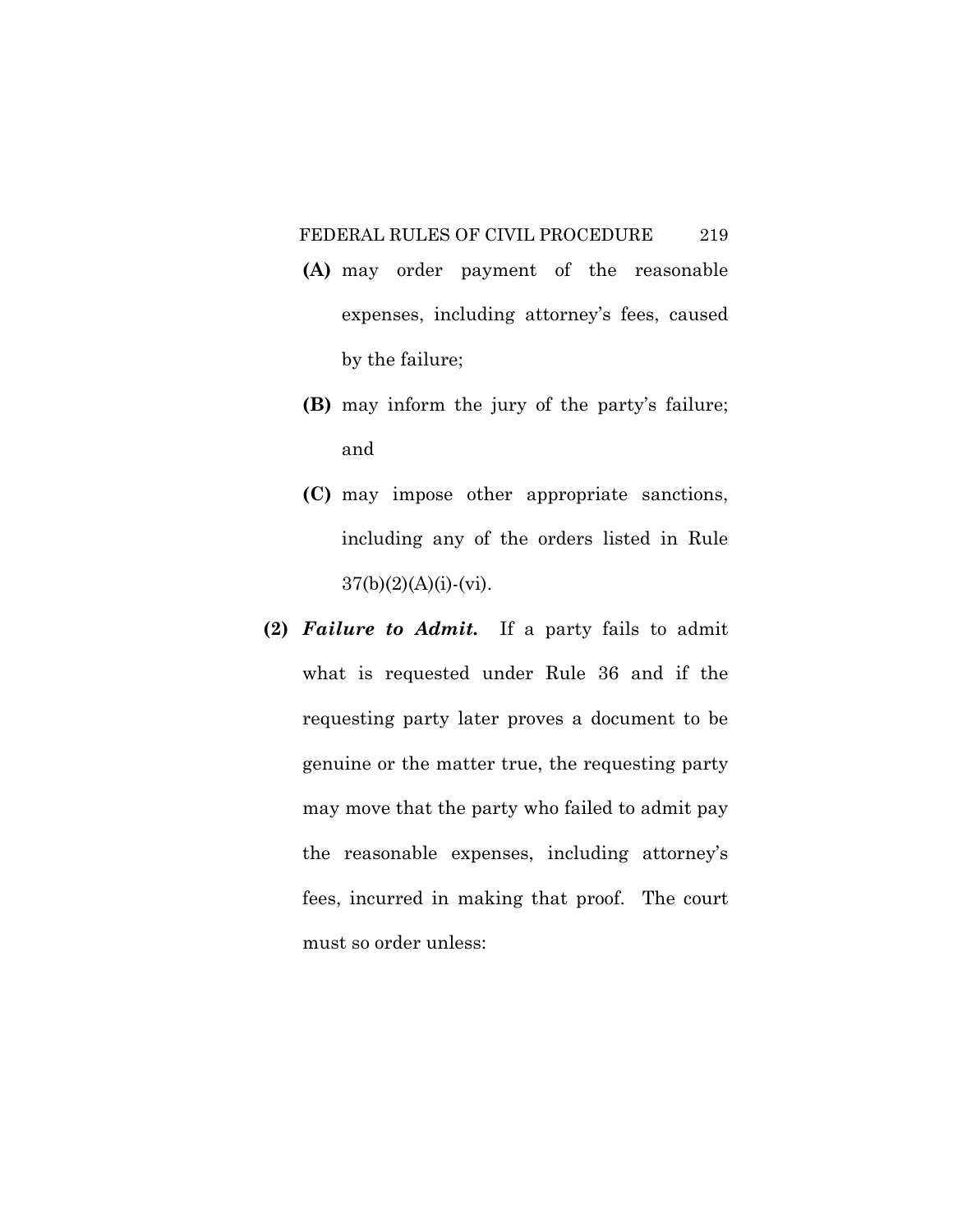- **(A)** the request was held objectionable under Rule 36(a);
- **(B)** the admission sought was of no substantial importance;
- **(C)** the party failing to admit had a reasonable ground to believe that it might prevail on the matter; or
- **(D)** there was other good reason for the failure to admit.
- **(d) Party's Failure to Attend Its Own Deposition, Serve Answers to Interrogatories, or Respond to a Request for Inspection.** 
	- **(1)** *In General.* 
		- **(A)** *Motion; Grounds for Sanctions.* The court where the action is pending may, on motion, order sanctions if: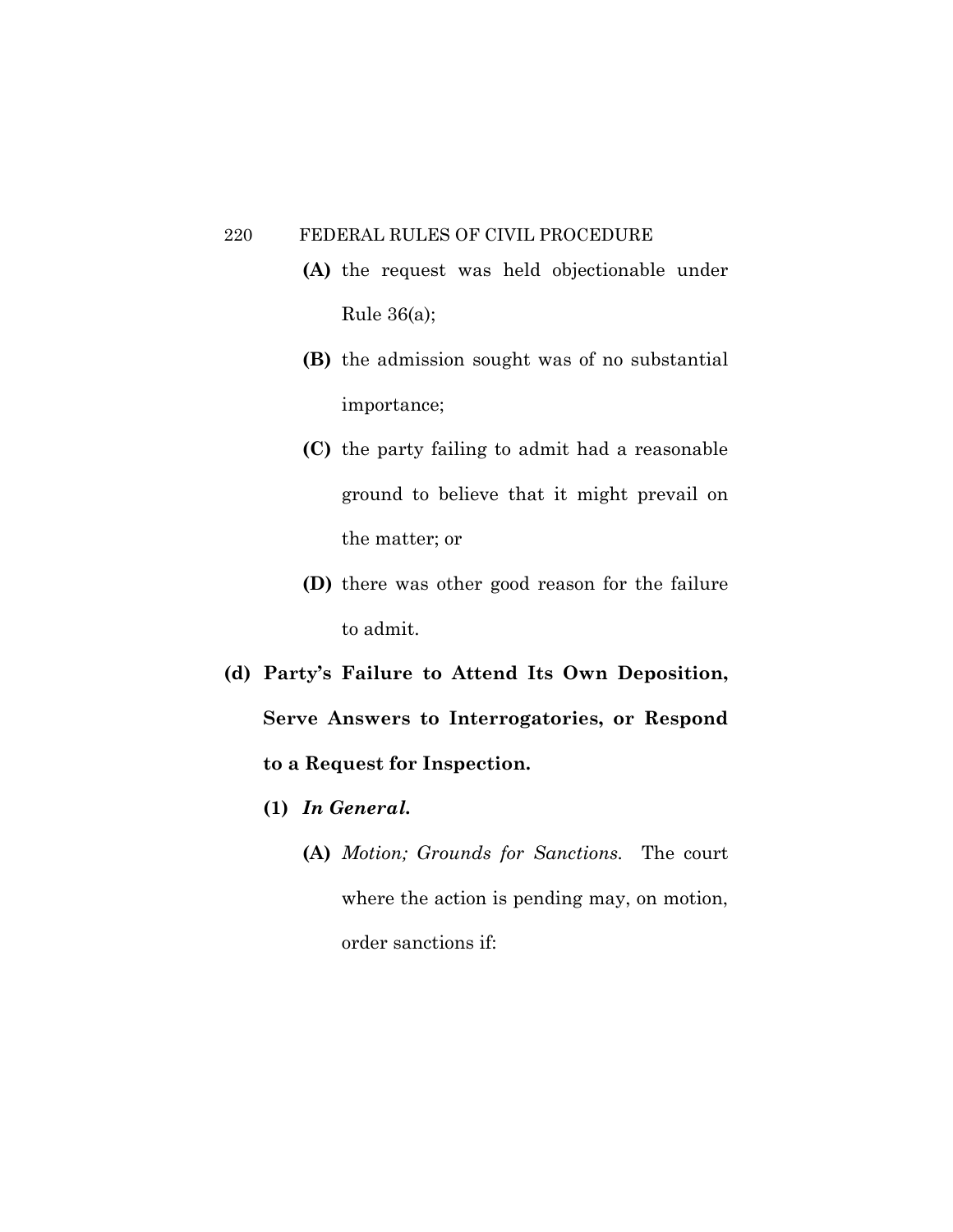- **(i)** a party or a party's officer, director, or managing agent — or a person designated under Rule 30(b)(6) or  $31(a)(4)$  — fails, after being served with proper notice, to appear for that person's deposition; or
- **(ii)** a party, after being properly served with interrogatories under Rule 33 or a request for inspection under Rule 34, fails to serve its answers, objections, or written response.
- **(B)** *Certification.* A motion for sanctions for failing to answer or respond must include a certification that the movant has in good faith conferred or attempted to confer with the party failing to act in an effort to obtain the answer or response without court action.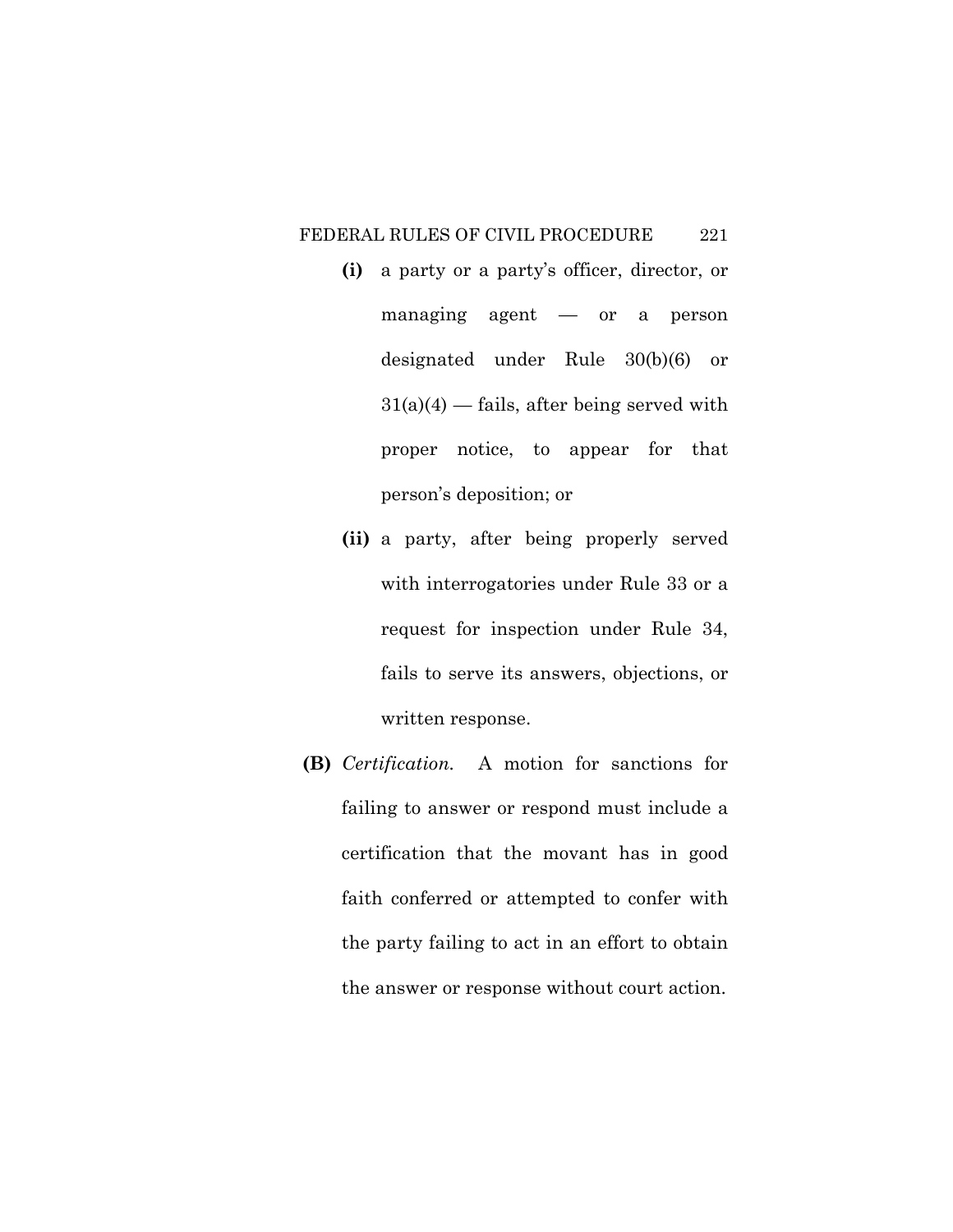- **(2)** *Unacceptable Excuse for Failing to Act.* A failure described in Rule  $37(d)(1)(A)$  is not excused on the ground that the discovery sought was objectionable, unless the party failing to act has a pending motion for a protective order under Rule 26(c).
- **(3)** *Types of Sanctions.* Sanctions may include any of the orders listed in Rule  $37(b)(2)(A)(i)-(vi)$ . Instead of or in addition to these sanctions, the court must require the party failing to act, the attorney advising that party, or both to pay the reasonable expenses, including attorney's fees, caused by the failure, unless the failure was substantially justified or other circumstances make an award of expenses unjust.
- **(e) Failure to Provide Electronically Stored Information.** Absent exceptional circumstances, a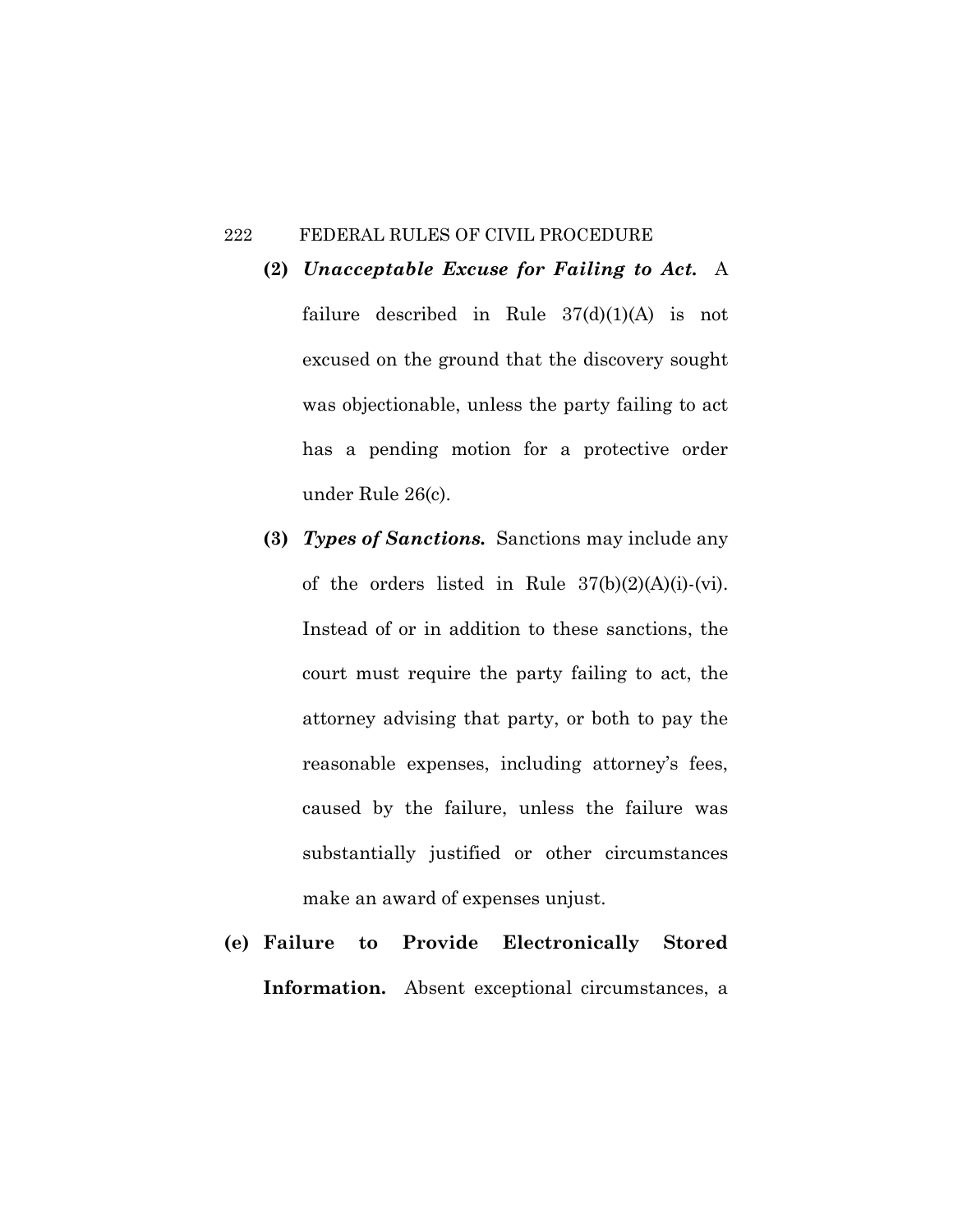FEDERAL RULES OF CIVIL PROCEDURE 223 court may not impose sanctions under these rules on a party for failing to provide electronically stored information lost as a result of the routine, good-faith operation of an electronic information system.

**(f) Failure to Participate in Framing a Discovery Plan.** If a party or its attorney fails to participate in good faith in developing and submitting a proposed discovery plan as required by Rule 26(f), the court may, after giving an opportunity to be heard, require that party or attorney to pay to any other party the reasonable expenses, including attorney's fees, caused by the failure.

### **TITLE VI. TRIALS**

### **Rule 38. Right to a Jury Trial; Demand**

**(a) Right Preserved.** The right of trial by jury as declared by the Seventh Amendment to the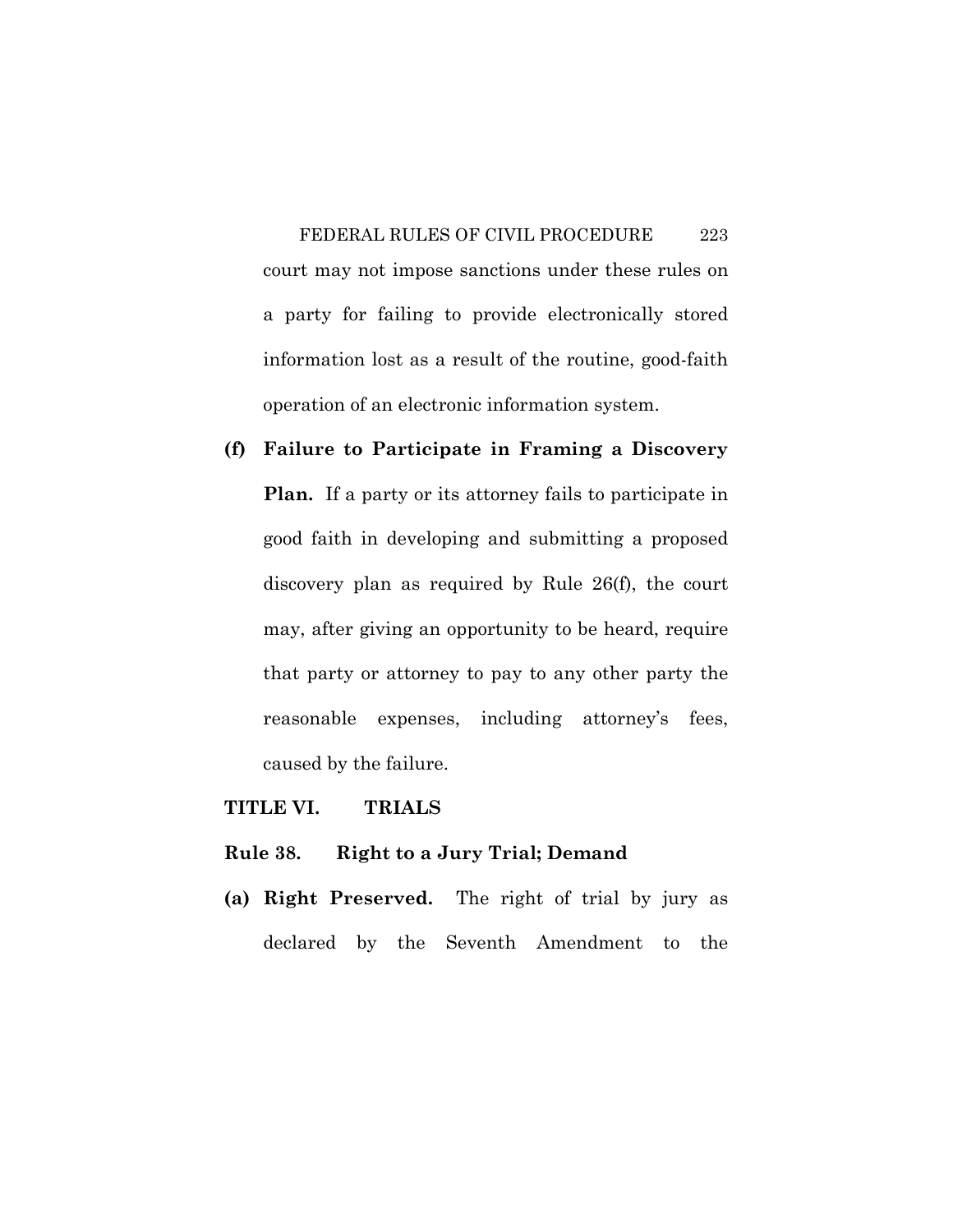# 224 FEDERAL RULES OF CIVIL PROCEDURE Constitution — or as provided by a federal statute —

is preserved to the parties inviolate.

- **(b) Demand.** On any issue triable of right by a jury, a party may demand a jury trial by:
	- **(1)** serving the other parties with a written demand — which may be included in a pleading — no later than 10 days after the last pleading directed to the issue is served; and
	- **(2)** filing the demand in accordance with Rule 5(d).
- **(c) Specifying Issues.** In its demand, a party may specify the issues that it wishes to have tried by a jury; otherwise, it is considered to have demanded a jury trial on all the issues so triable. If the party has demanded a jury trial on only some issues, any other party may — within 10 days after being served with the demand or within a shorter time ordered by the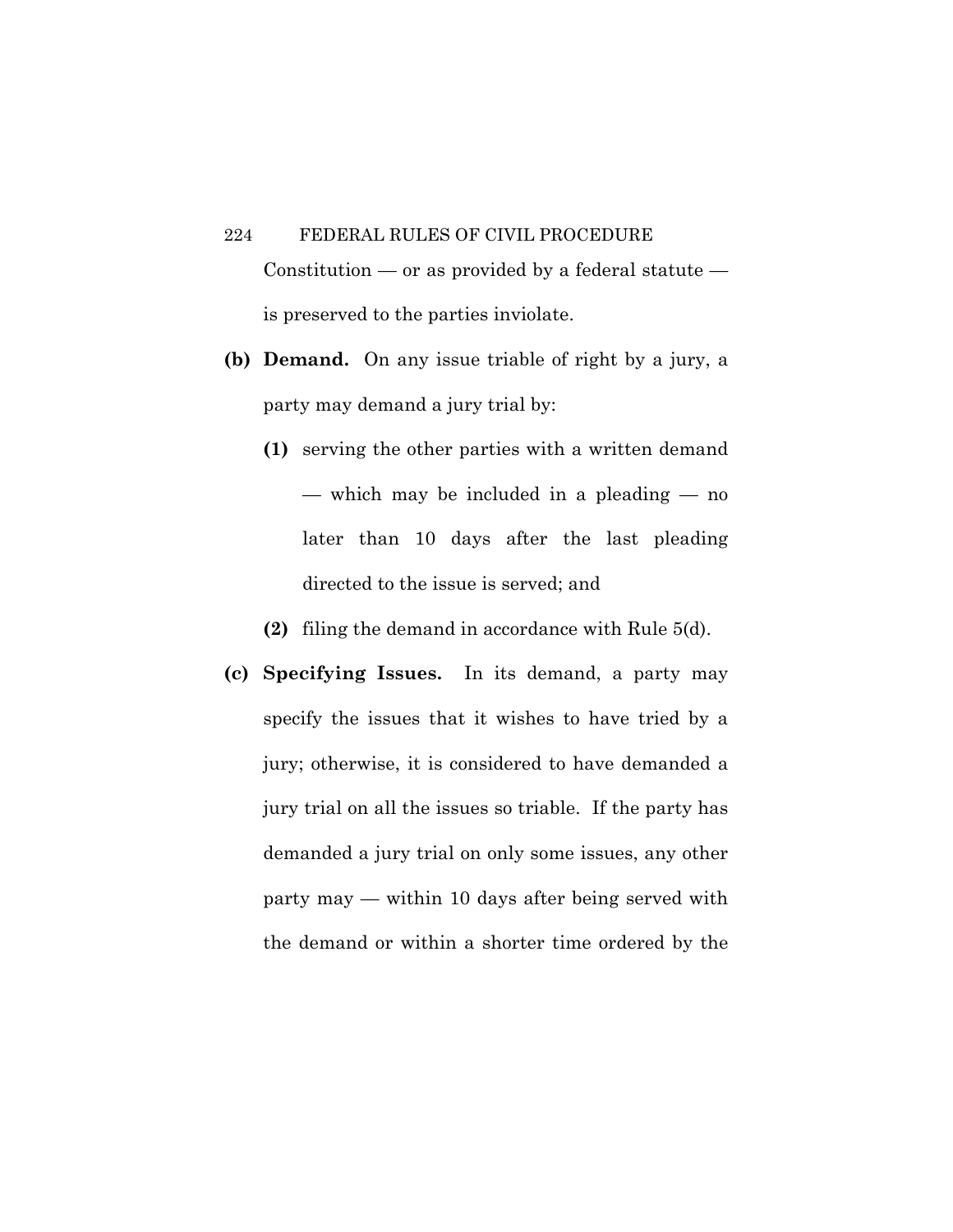FEDERAL RULES OF CIVIL PROCEDURE 225 court — serve a demand for a jury trial on any other or all factual issues triable by jury.

- **(d) Waiver; Withdrawal.** A party waives a jury trial unless its demand is properly served and filed. A proper demand may be withdrawn only if the parties consent.
- **(e) Admiralty and Maritime Claims.** These rules do not create a right to a jury trial on issues in a claim that is an admiralty or maritime claim under Rule 9(h).
- **Rule 39. Trial by Jury or by the Court**
- **(a) When a Demand Is Made.** When a jury trial has been demanded under Rule 38, the action must be designated on the docket as a jury action. The trial on all issues so demanded must be by jury unless:
	- **(1)** the parties or their attorneys file a stipulation to a nonjury trial or so stipulate on the record; or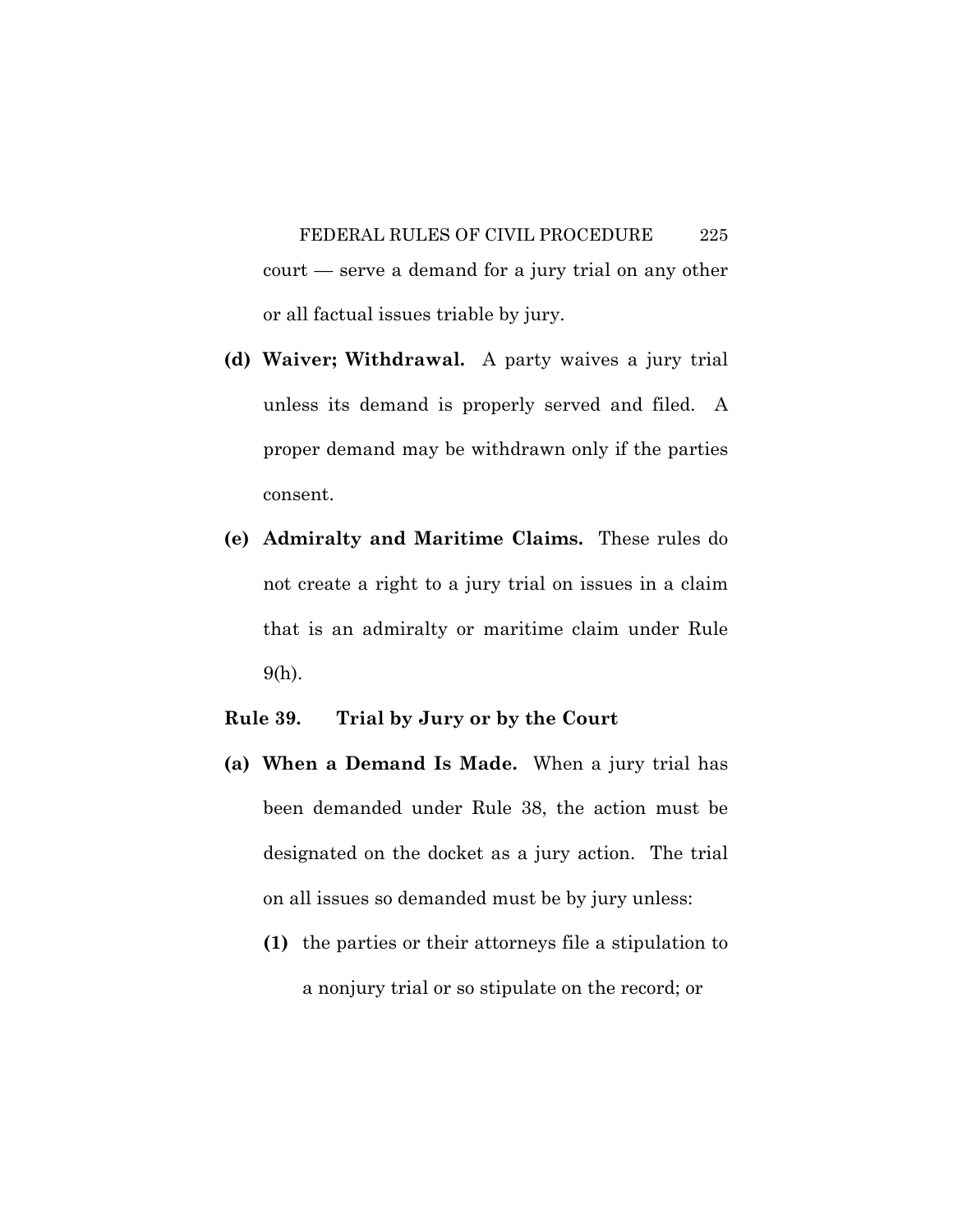- **(2)** the court, on motion or on its own, finds that on some or all of those issues there is no federal right to a jury trial.
- **(b) When No Demand Is Made.** Issues on which a jury trial is not properly demanded are to be tried by the court. But the court may, on motion, order a jury trial on any issue for which a jury might have been demanded.
- **(c) Advisory Jury; Jury Trial by Consent.** In an action not triable of right by a jury, the court, on motion or on its own:
	- **(1)** may try any issue with an advisory jury; or
	- **(2)** may, with the parties' consent, try any issue by a jury whose verdict has the same effect as if a jury trial had been a matter of right, unless the action is against the United States and a federal statute provides for a nonjury trial.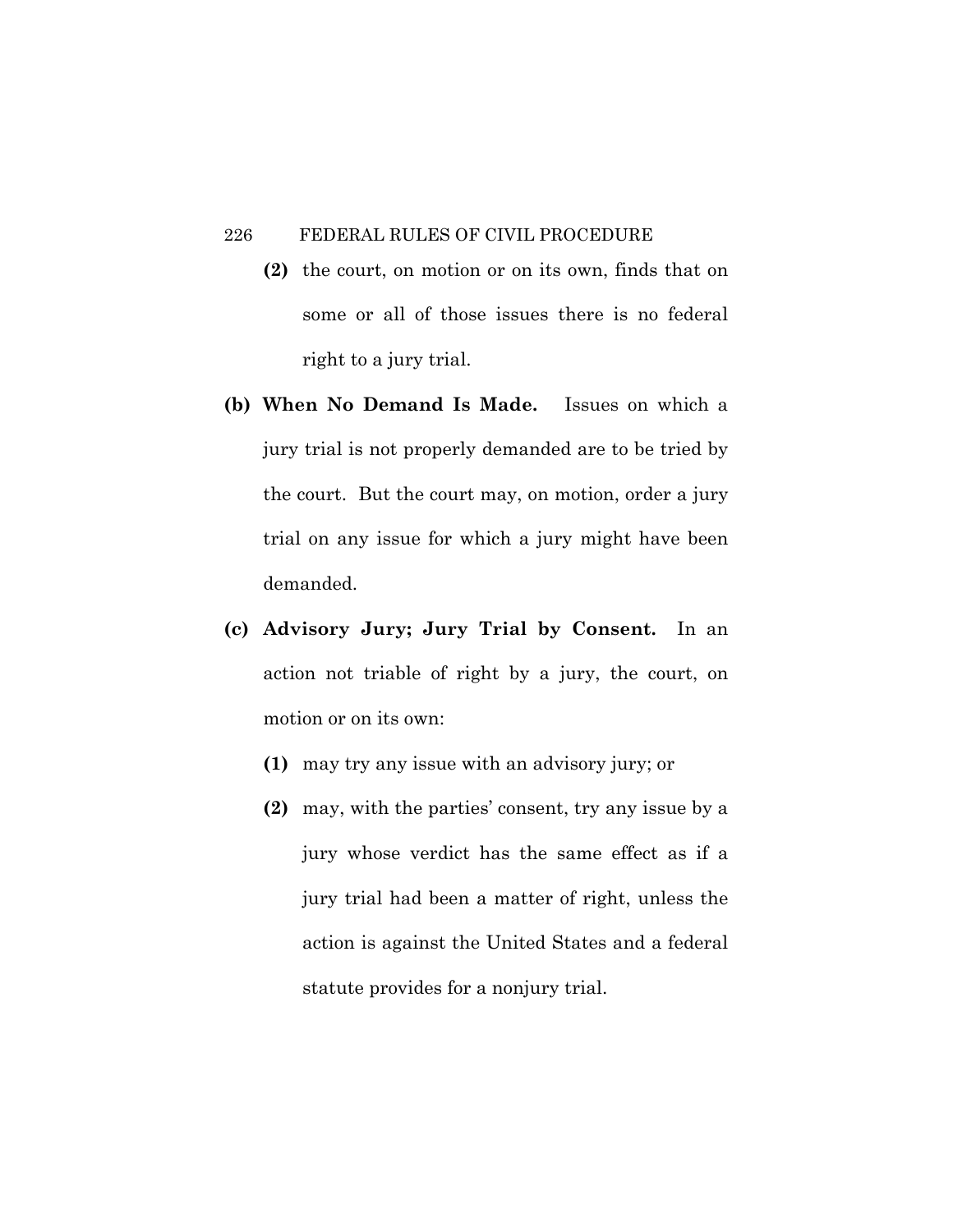**Rule 40. Scheduling Cases for Trial** 

Each court must provide by rule for scheduling trials. The court must give priority to actions entitled to priority by a federal statute.

### **Rule 41. Dismissal of Actions**

- **(a) Voluntary Dismissal.** 
	- **(1)** *By the Plaintiff.*
		- **(A)** *Without a Court Order.* Subject to Rules 23(e), 23.1(c), 23.2, and 66 and any applicable federal statute, the plaintiff may dismiss an action without a court order by filing:
			- **(i)** a notice of dismissal before the opposing party serves either an answer or a motion for summary judgment; or
			- **(ii)** a stipulation of dismissal signed by all parties who have appeared.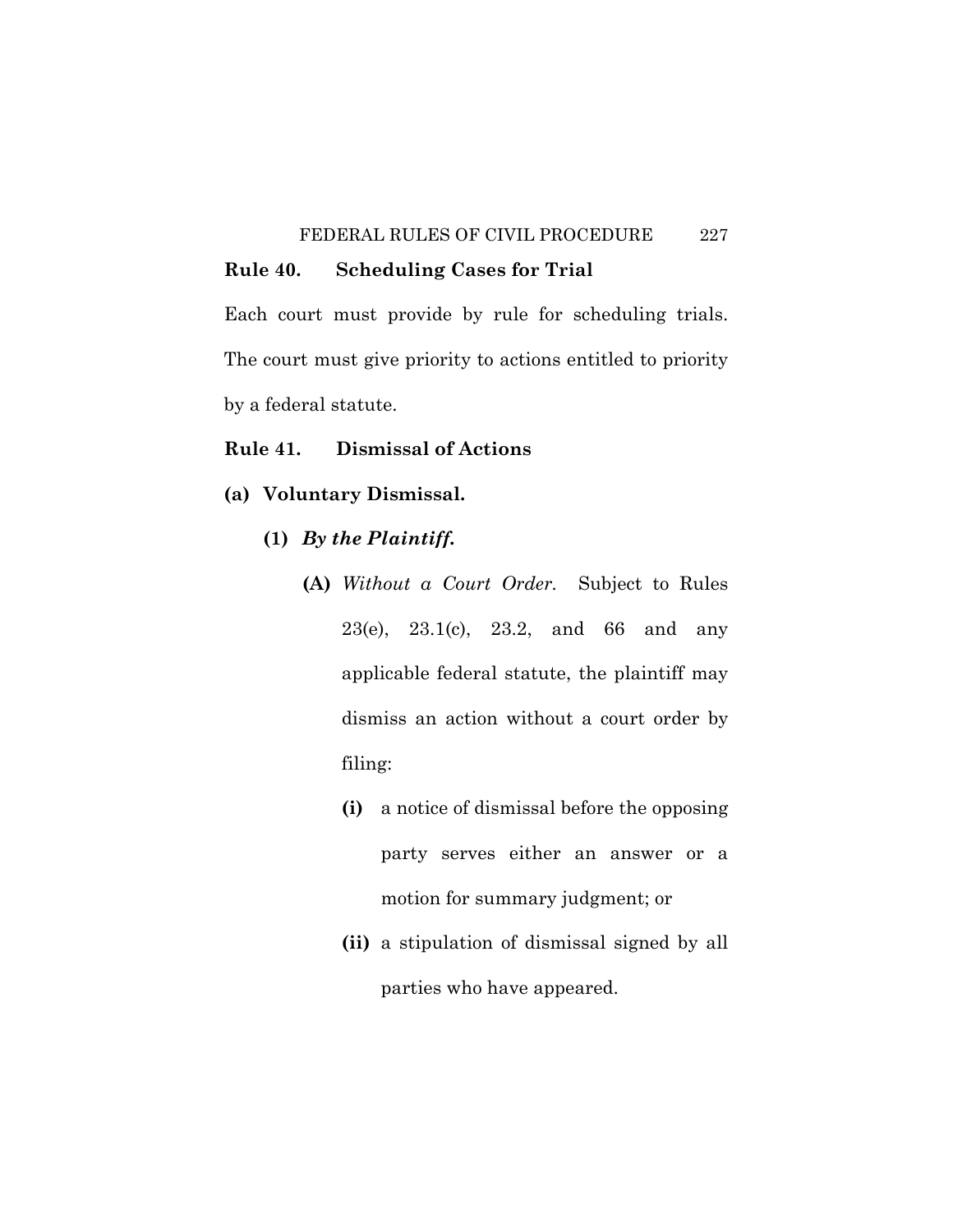- **(B)** *Effect.* Unless the notice or stipulation states otherwise, the dismissal is without prejudice. But if the plaintiff previously dismissed any federal- or state-court action based on or including the same claim, a notice of dismissal operates as an adjudication on the merits.
- **(2)** *By Court Order; Effect.* Except as provided in Rule  $41(a)(1)$ , an action may be dismissed at the plaintiff's request only by court order, on terms that the court considers proper. If a defendant has pleaded a counterclaim before being served with the plaintiff's motion to dismiss, the action may be dismissed over the defendant's objection only if the counterclaim can remain pending for independent adjudication. Unless the order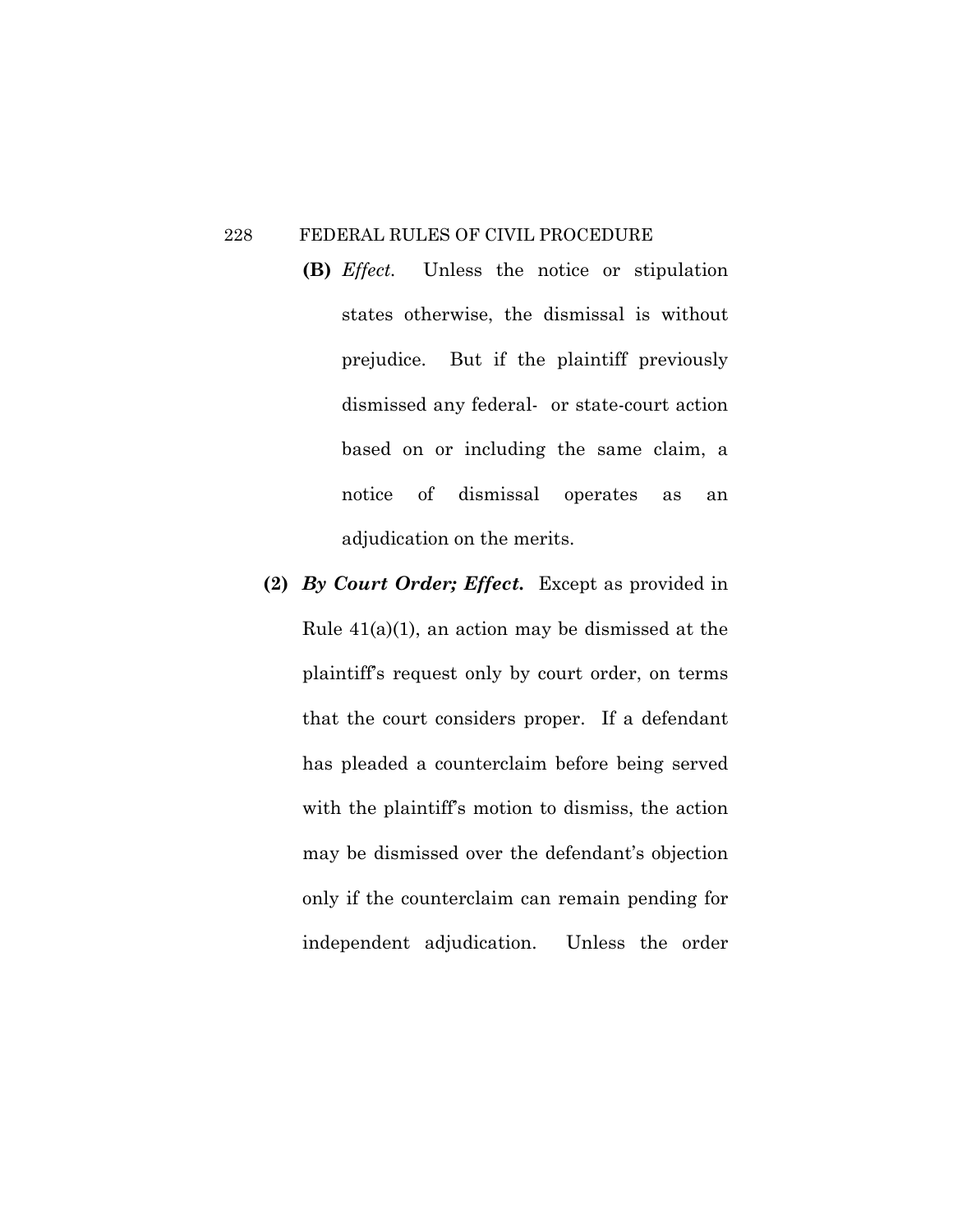FEDERAL RULES OF CIVIL PROCEDURE 229 states otherwise, a dismissal under this paragraph (2) is without prejudice.

- **(b) Involuntary Dismissal; Effect.** If the plaintiff fails to prosecute or to comply with these rules or a court order, a defendant may move to dismiss the action or any claim against it. Unless the dismissal order states otherwise, a dismissal under this subdivision (b) and any dismissal not under this rule — except one for lack of jurisdiction, improper venue, or failure to join a party under Rule 19 — operates as an adjudication on the merits.
- **(c) Dismissing a Counterclaim, Crossclaim, or Third-Party Claim.** This rule applies to a dismissal of any counterclaim, crossclaim, or third-party claim. A claimant's voluntary dismissal under Rule  $41(a)(1)(A)(i)$  must be made:
	- **(1)** before a responsive pleading is served; or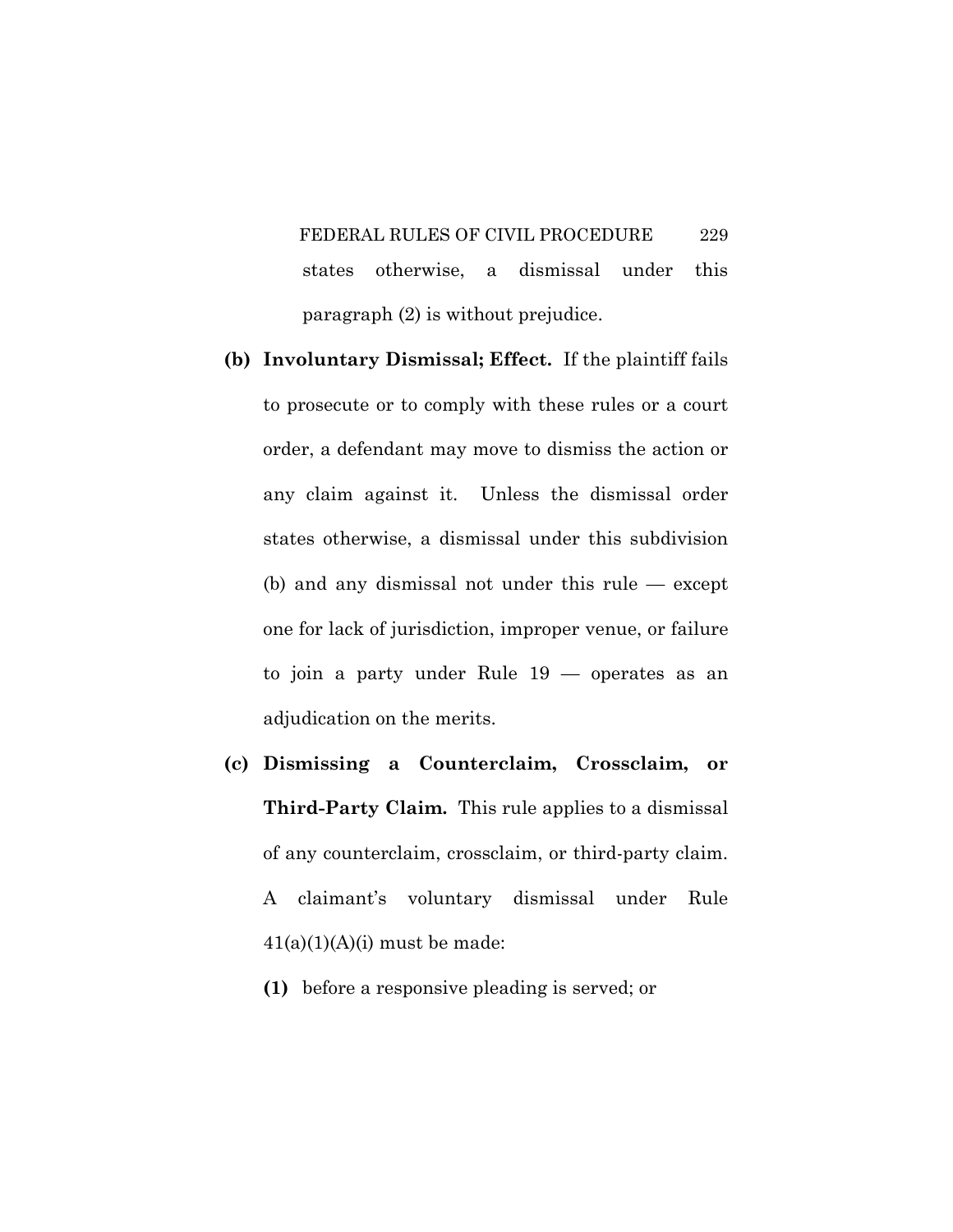- **(2)** if there is no responsive pleading, before evidence is introduced at a hearing or trial.
- **(d) Costs of a Previously Dismissed Action.** If a plaintiff who previously dismissed an action in any court files an action based on or including the same claim against the same defendant, the court:
	- **(1)** may order the plaintiff to pay all or part of the costs of that previous action; and
	- **(2)** may stay the proceedings until the plaintiff has complied.

### **Rule 42. Consolidation; Separate Trials**

- **(a) Consolidation.** If actions before the court involve a common question of law or fact, the court may:
	- **(1)** join for hearing or trial any or all matters at issue in the actions;
	- **(2)** consolidate the actions; or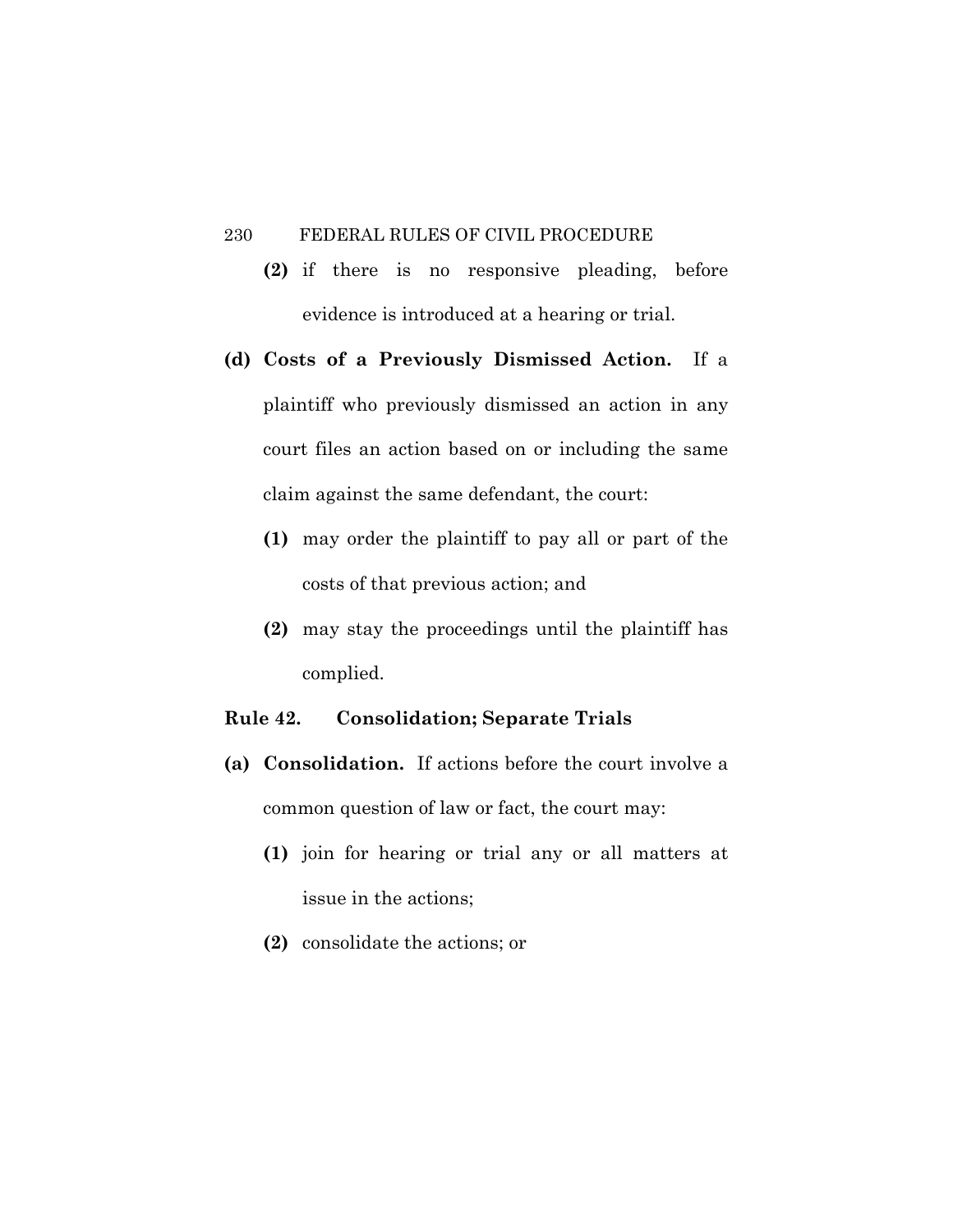- **(3)** issue any other orders to avoid unnecessary cost or delay.
- **(b) Separate Trials.** For convenience, to avoid prejudice, or to expedite and economize, the court may order a separate trial of one or more separate issues, claims, crossclaims, counterclaims, or thirdparty claims. When ordering a separate trial, the court must preserve any federal right to a jury trial.

### **Rule 43. Taking Testimony**

**(a) In Open Court.** At trial, the witnesses' testimony must be taken in open court unless a federal statute, the Federal Rules of Evidence, these rules, or other rules adopted by the Supreme Court provide otherwise. For good cause in compelling circumstances and with appropriate safeguards, the court may permit testimony in open court by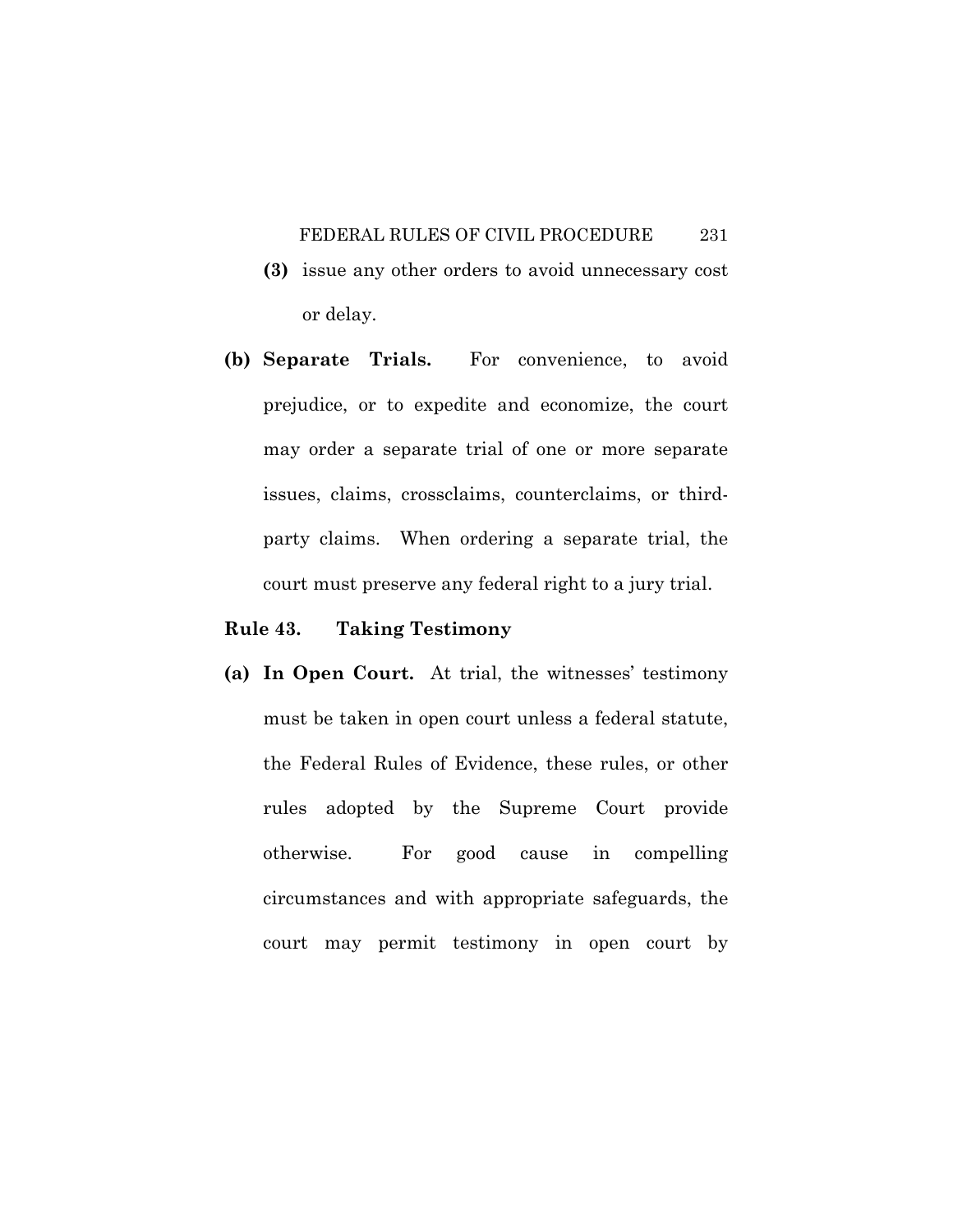## 232 FEDERAL RULES OF CIVIL PROCEDURE contemporaneous transmission from a different location.

- **(b) Affirmation Instead of an Oath.** When these rules require an oath, a solemn affirmation suffices.
- **(c) Evidence on a Motion.** When a motion relies on facts outside the record, the court may hear the matter on affidavits or may hear it wholly or partly on oral testimony or on depositions.
- **(d) Interpreter.** The court may appoint an interpreter of its choosing; fix reasonable compensation to be paid from funds provided by law or by one or more parties; and tax the compensation as costs.

### **Rule 44. Proving an Official Record**

- **(a) Means of Proving.** 
	- **(1)** *Domestic Record.* Each of the following evidences an official record — or an entry in it that is otherwise admissible and is kept within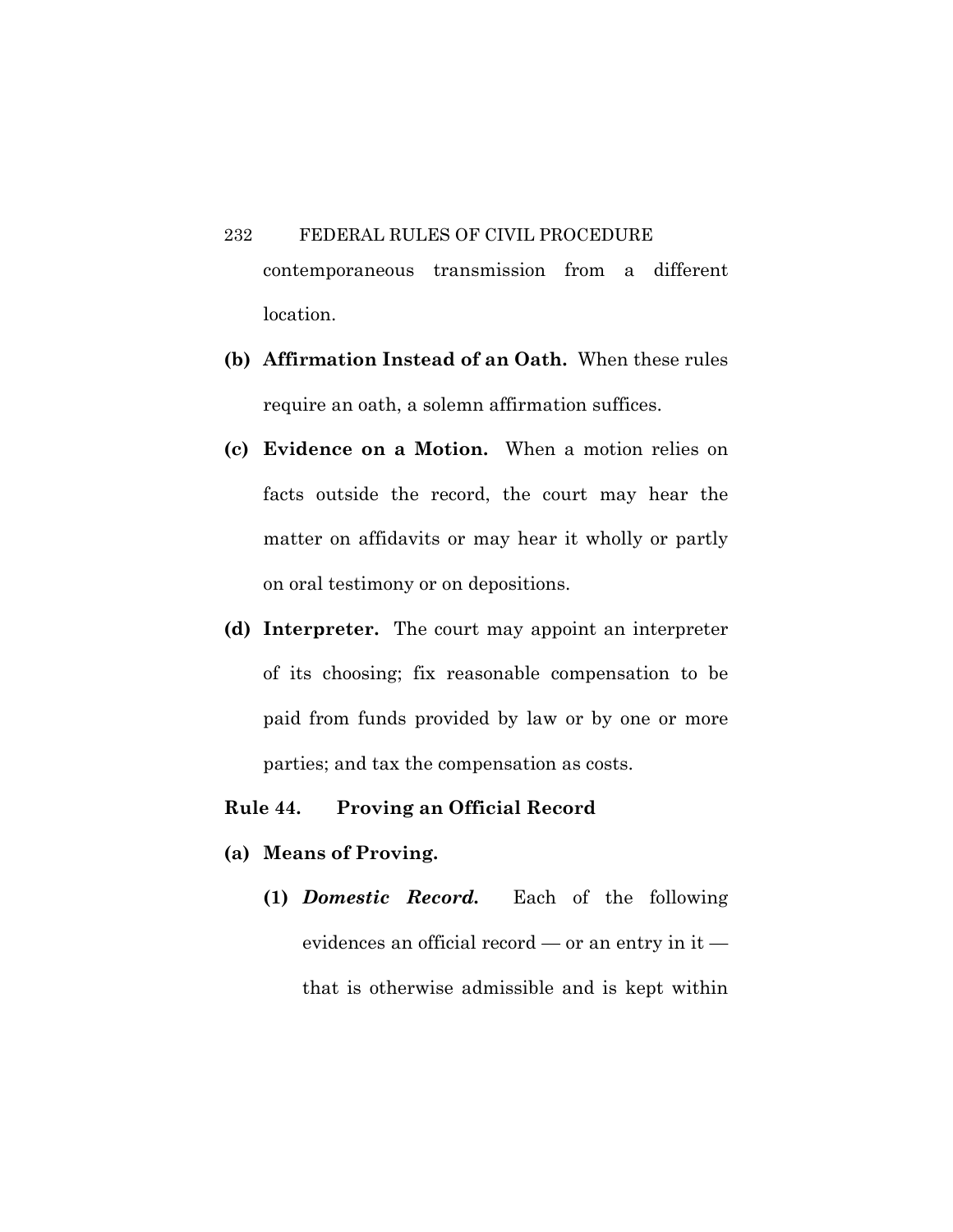the United States, any state, district, or commonwealth, or any territory subject to the administrative or judicial jurisdiction of the United States:

- **(A)** an official publication of the record; or
- **(B)** a copy attested by the officer with legal custody of the record  $-$  or by the officer's deputy — and accompanied by a certificate that the officer has custody. The certificate must be made under seal:
	- **(i)** by a judge of a court of record in the district or political subdivision where the record is kept; or
	- **(ii)** by any public officer with a seal of office and with official duties in the district or political subdivision where the record is kept.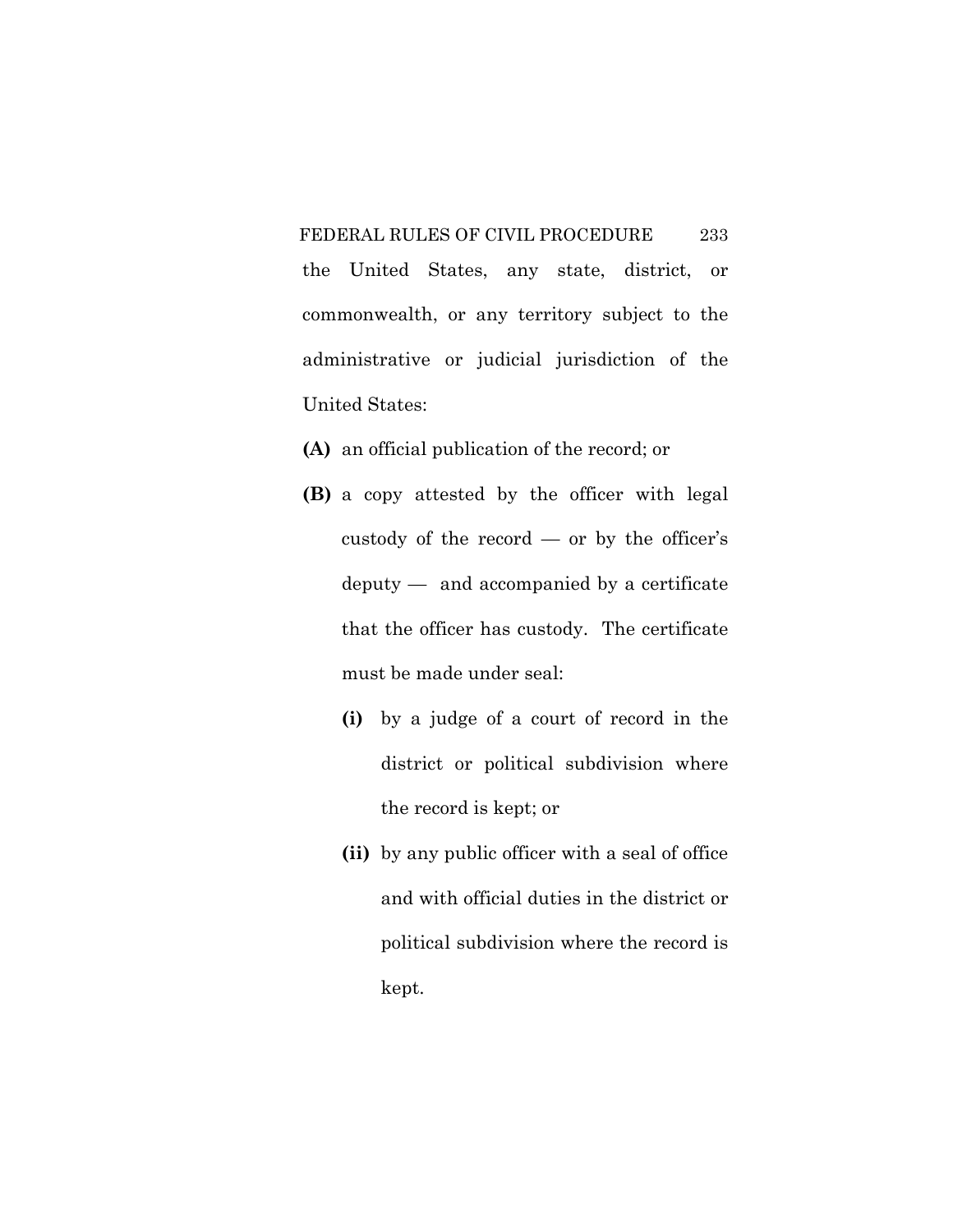- **(2)** *Foreign Record.* 
	- **(A)** *In General.* Each of the following evidences a foreign official record — or an entry in it — that is otherwise admissible:
		- **(i)** an official publication of the record; or
		- **(ii)** the record or a copy that is attested by an authorized person and is accompanied either by a final certification of genuineness or by a certification under a treaty or convention to which the United States and the country where the record is located are parties.
	- **(B)** *Final Certification of Genuineness.* A final certification must certify the genuineness of the signature and official position of the attester or of any foreign official whose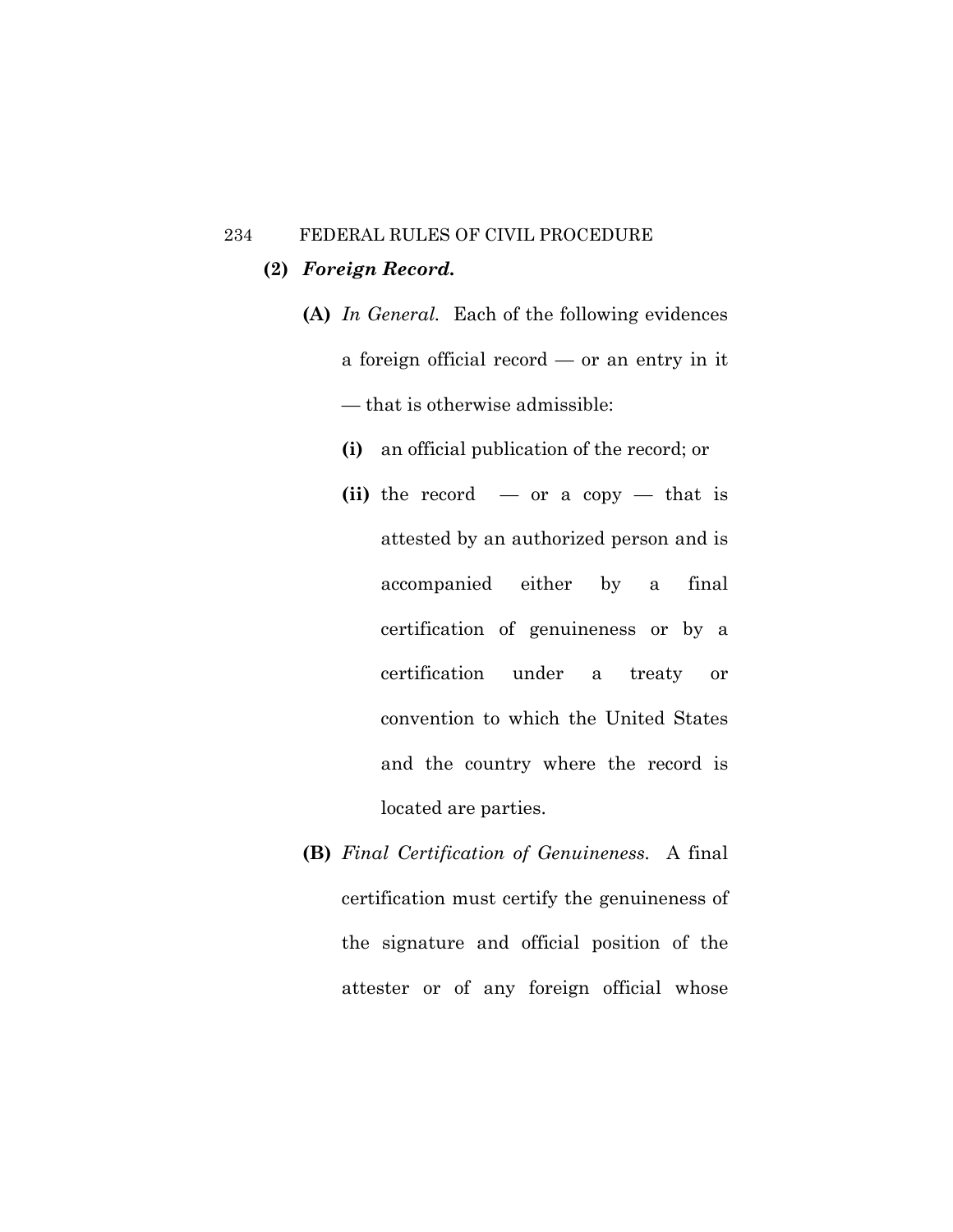certificate of genuineness relates to the attestation or is in a chain of certificates of genuineness relating to the attestation. A final certification may be made by a secretary of a United States embassy or legation; by a consul general, vice consul, or consular agent of the United States; or by a diplomatic or consular official of the foreign country assigned or accredited to the United States.

- **(C)** *Other Means of Proof.* If all parties have had a reasonable opportunity to investigate a foreign record's authenticity and accuracy, the court may, for good cause, either:
	- **(i)** admit an attested copy without final certification; or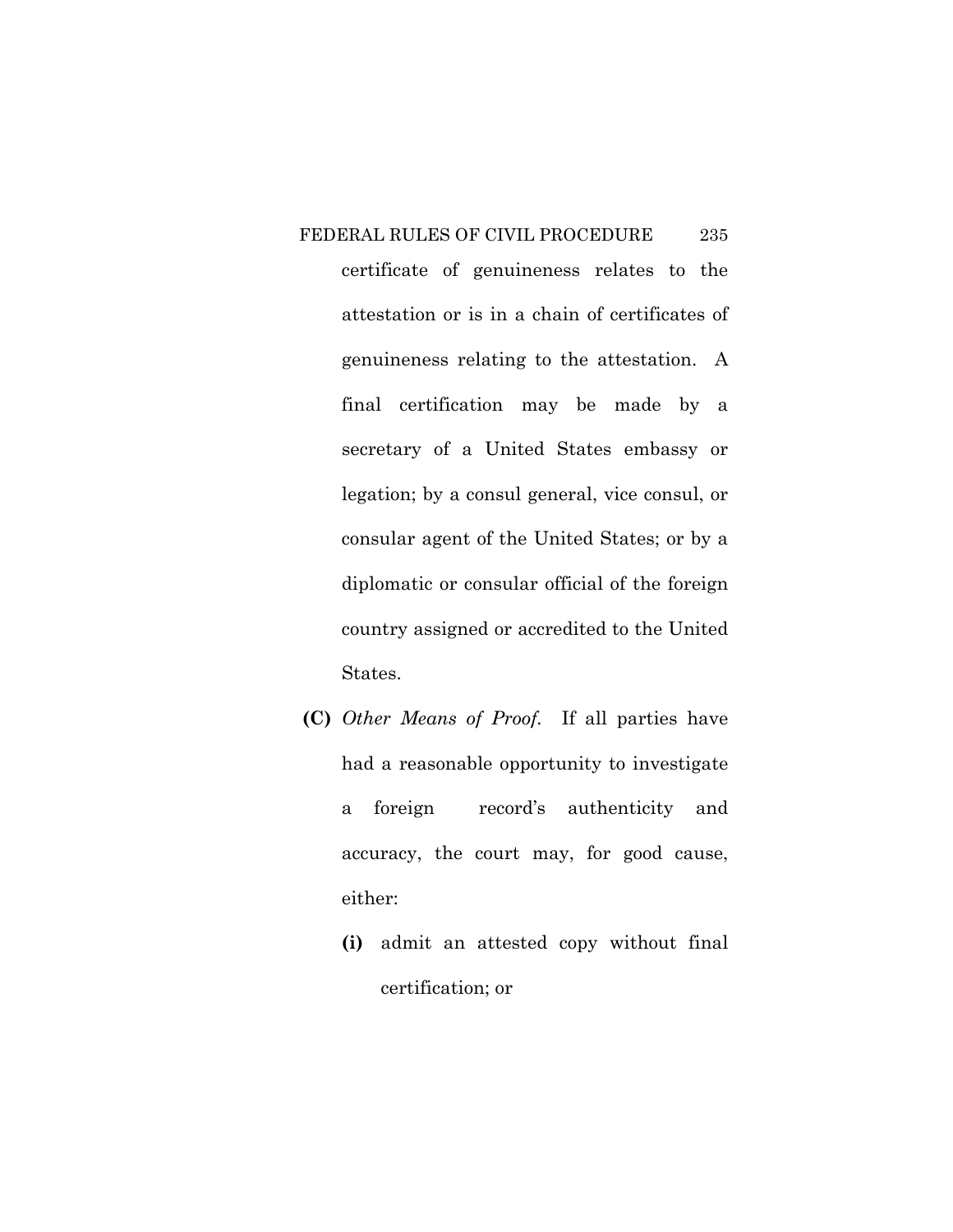- **(ii)** permit the record to be evidenced by an attested summary with or without a final certification.
- **(b) Lack of a Record.** A written statement that a diligent search of designated records revealed no record or entry of a specified tenor is admissible as evidence that the records contain no such record or entry. For domestic records, the statement must be authenticated under Rule 44(a)(1). For foreign records, the statement must comply with  $(a)(2)(C)(ii)$ .
- **(c) Other Proof.** A party may prove an official record — or an entry or lack of an entry in it — by any other method authorized by law.

### **Rule 44.1. Determining Foreign Law**

A party who intends to raise an issue about a foreign country's law must give notice by a pleading or other writing. In determining foreign law, the court may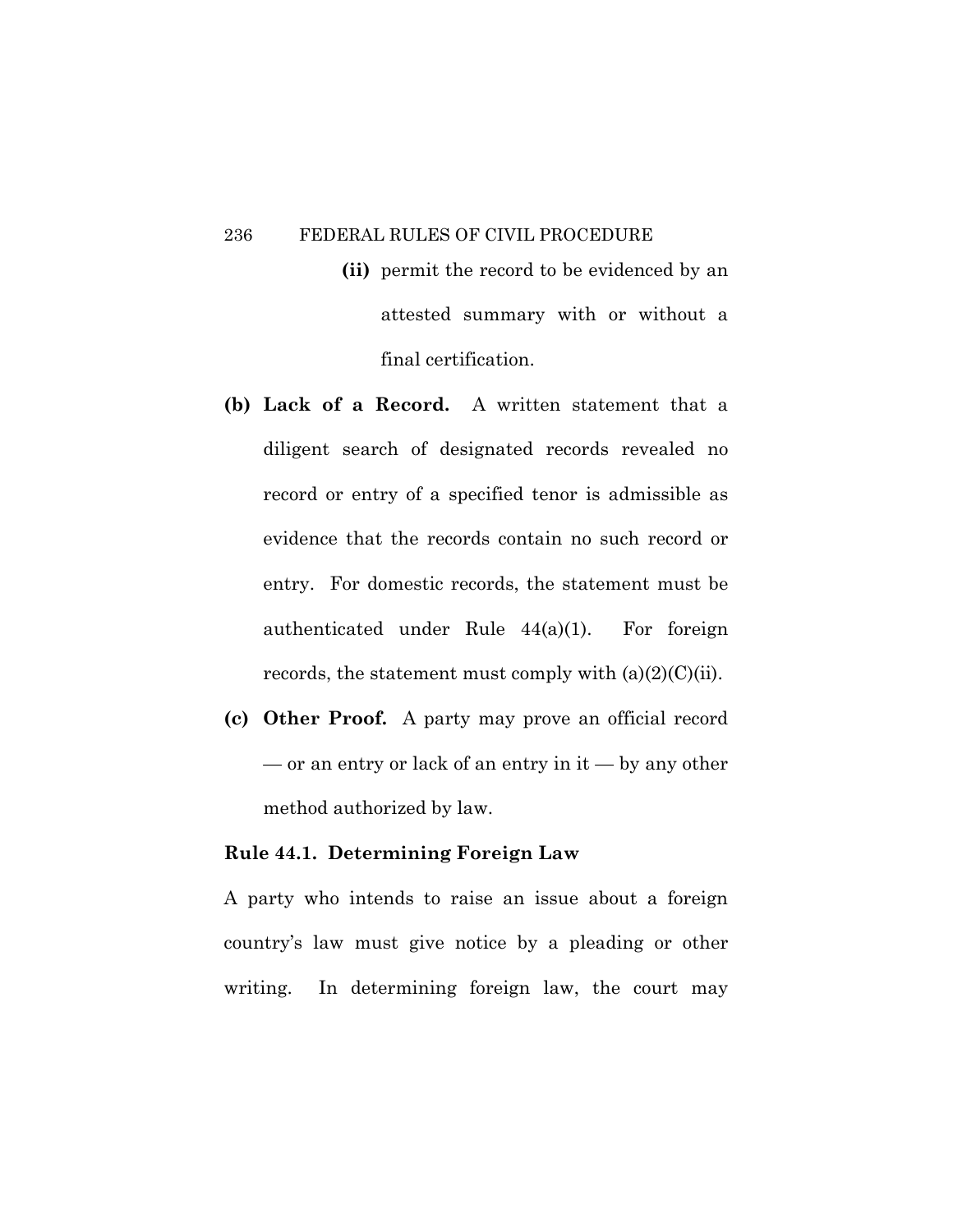consider any relevant material or source, including testimony, whether or not submitted by a party or admissible under the Federal Rules of Evidence. The court's determination must be treated as a ruling on a question of law.

### **Rule 45. Subpoena**

- **(a) In General.** 
	- **(1)** *Form and Contents.*
		- **(A)** *Requirements In General.* Every subpoena must:
			- **(i)** state the court from which it issued;
			- **(ii)** state the title of the action, the court in which it is pending, and its civil-action number;
			- **(iii)** command each person to whom it is directed to do the following at a specified time and place: attend and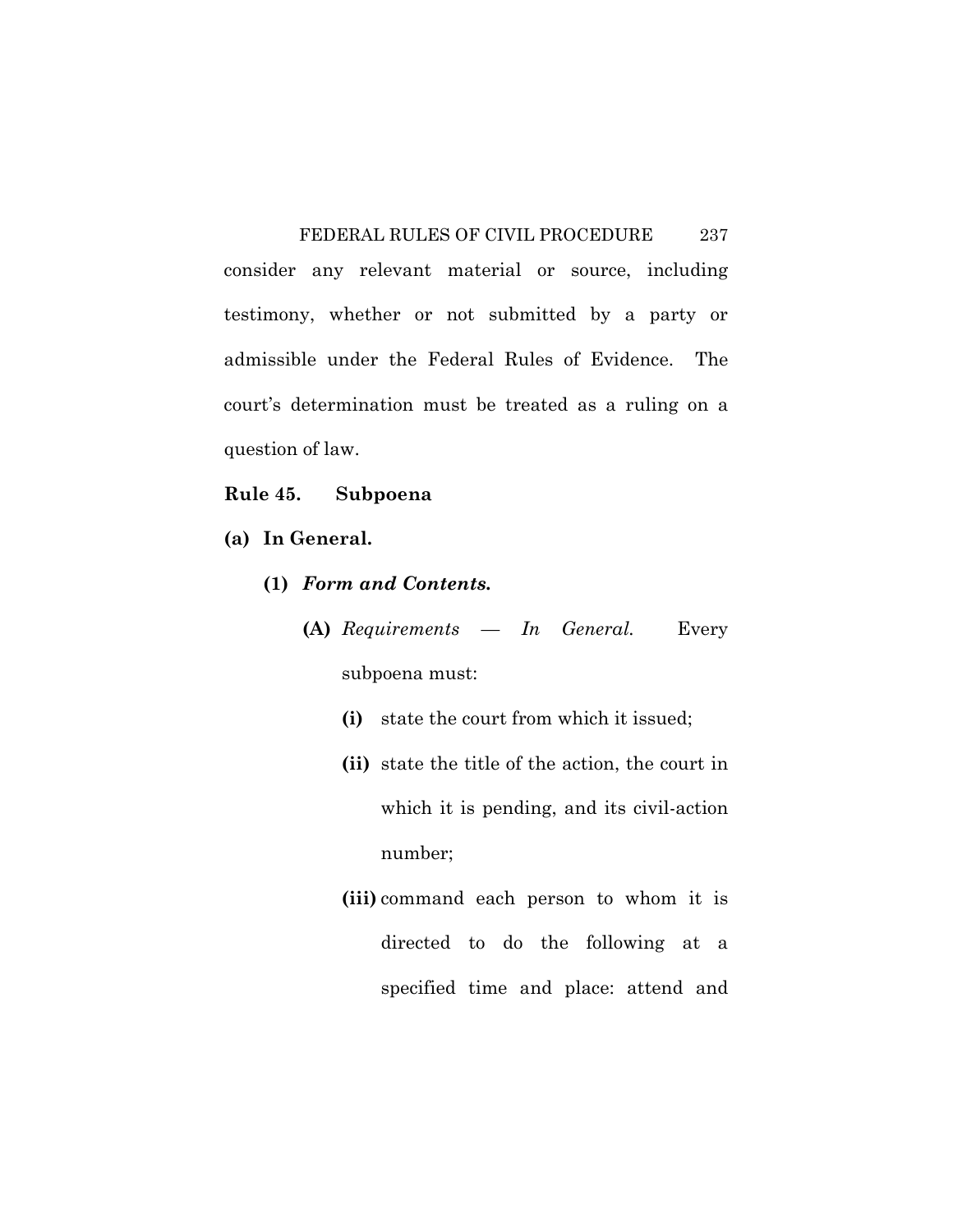testify; produce designated documents, electronically stored information, or tangible things in that person's possession, custody, or control; or permit the inspection of premises; and

**(iv)** set out the text of Rule 45(c) and (d).

- **(B)** *Command to Attend a Deposition Notice of the Recording Method.* A subpoena commanding attendance at a deposition must state the method for recording the testimony.
- **(C)** *Combining or Separating a Command to Produce or to Permit Inspection; Specifying the Form for Electronically Stored Information.* A command to produce documents, electronically stored information, or tangible things or to permit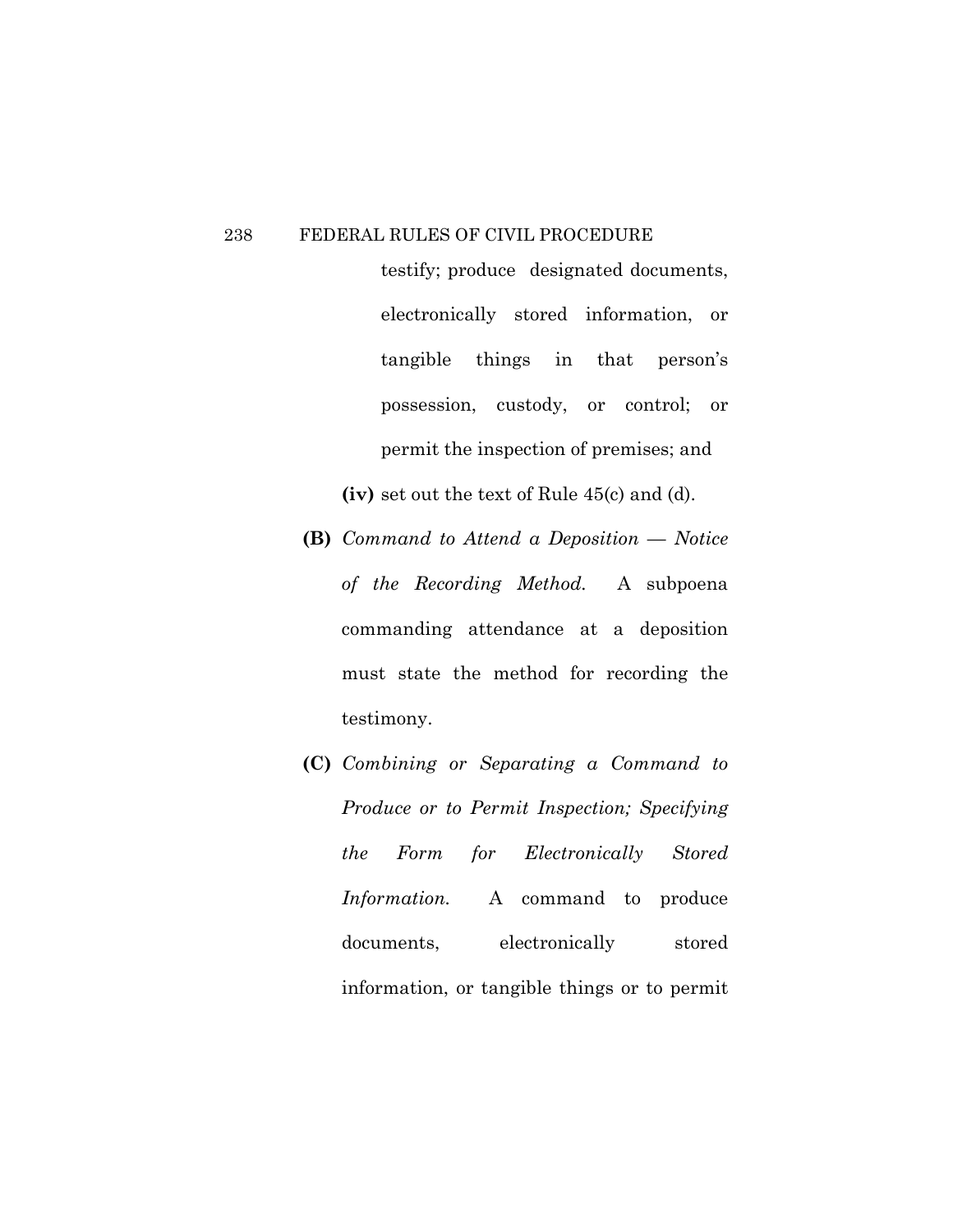the inspection of premises may be included in a subpoena commanding attendance at a deposition, hearing, or trial, or may be set out in a separate subpoena. A subpoena may specify the form or forms in which electronically stored information is to be produced.

- **(D)** *Command to Produce; Included Obligations.* A command in a subpoena to produce documents, electronically stored information, or tangible things requires the responding party to permit inspection, copying, testing, or sampling of the materials.
- **(2)** *Issued from Which Court.* A subpoena must issue as follows: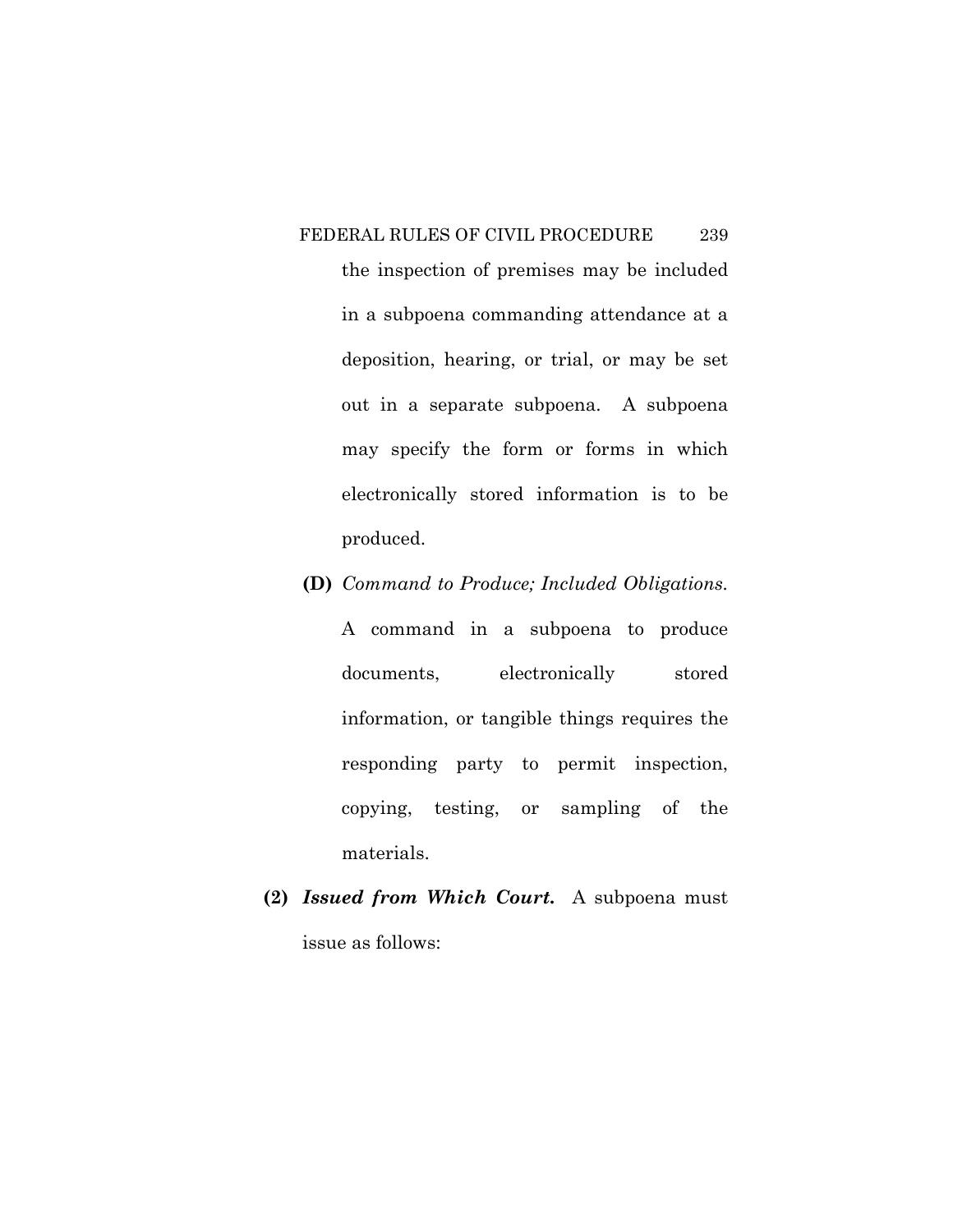- **(A)** for attendance at a hearing or trial, from the court for the district where the hearing or trial is to be held;
- **(B)** for attendance at a deposition, from the court for the district where the deposition is to be taken; and
- **(C)** for production or inspection, if separate from a subpoena commanding a person's attendance, from the court for the district where the production or inspection is to be made.
- **(3)** *Issued by Whom.* The clerk must issue a subpoena, signed but otherwise in blank, to a party who requests it. That party must complete it before service. An attorney also may issue and sign a subpoena as an officer of: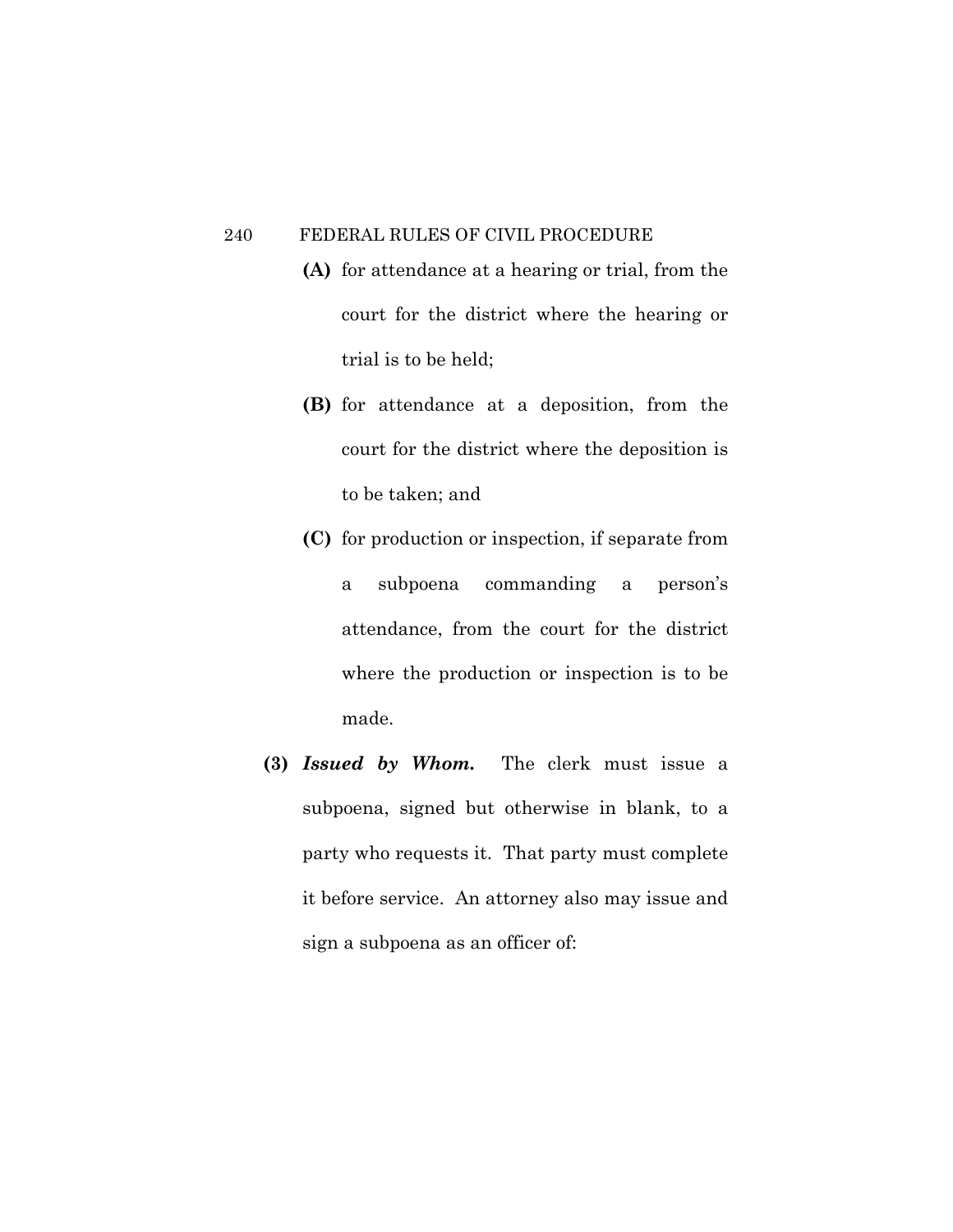- **(A)** a court in which the attorney is authorized to practice; or
- **(B)** a court for a district where a deposition is to be taken or production is to be made, if the attorney is authorized to practice in the court where the action is pending.
- **(b) Service.**

# **(1)** *By Whom; Tendering Fees; Serving a Copy of Certain Subpoenas.* Any person who is at least 18 years old and not a party may serve a subpoena. Serving a subpoena requires delivering a copy to the named person and, if the subpoena requires that person's attendance, tendering the fees for 1 day's attendance and the mileage allowed by law. Fees and mileage need not be tendered when the subpoena issues on behalf of the United States or any of its officers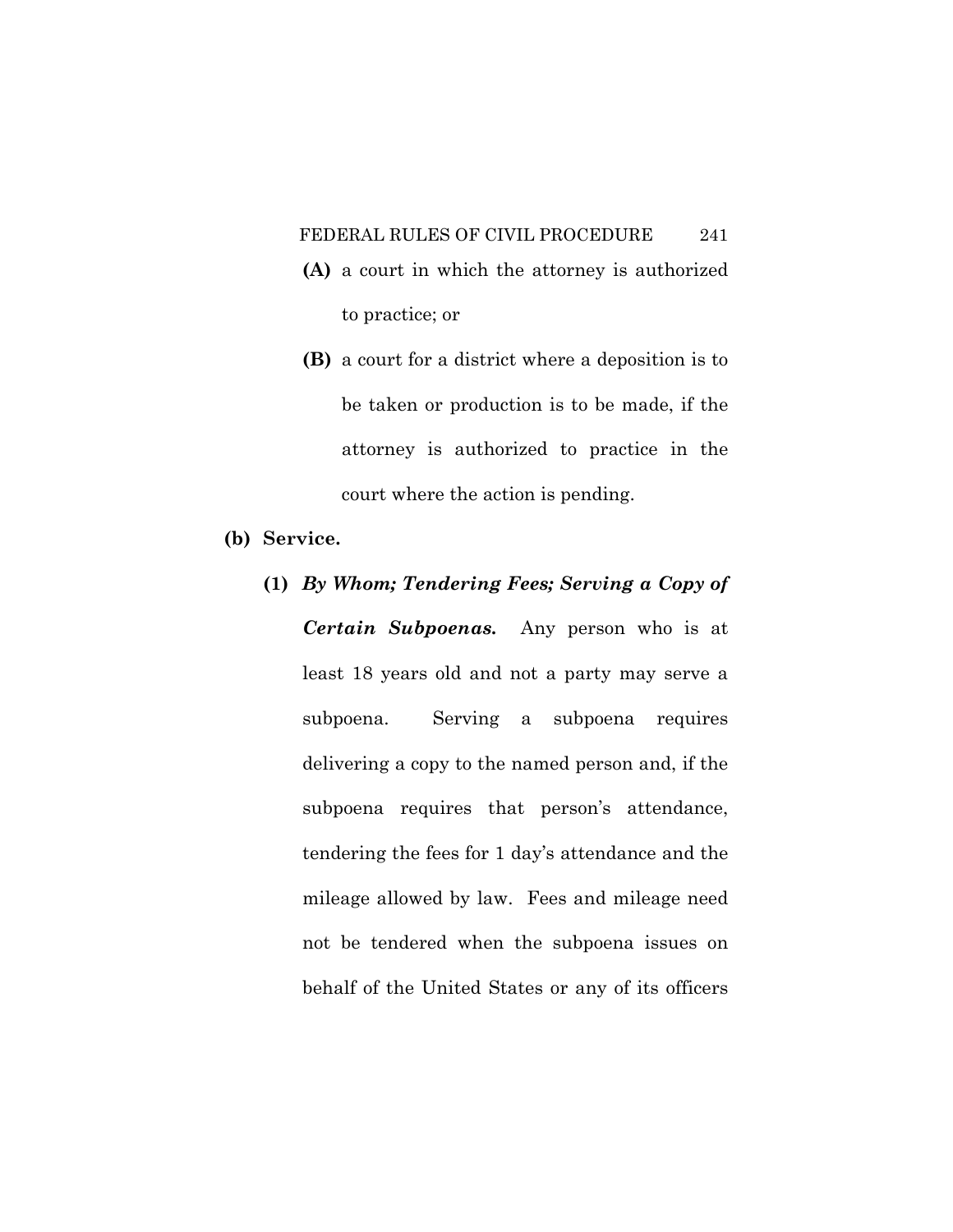or agencies. If the subpoena commands the production of documents, electronically stored information, or tangible things or the inspection of premises before trial, then before it is served, a notice must be served on each party.

**(2)** *Service in the United States.* Subject to Rule  $45(c)(3)(A)(ii)$ , a subpoena may be served at any place:

**(A)** within the district of the issuing court;

- **(B)** outside that district but within 100 miles of the place specified for the deposition, hearing, trial, production, or inspection;
- **(C)** within the state of the issuing court if a state statute or court rule allows service at that place of a subpoena issued by a state court of general jurisdiction sitting in the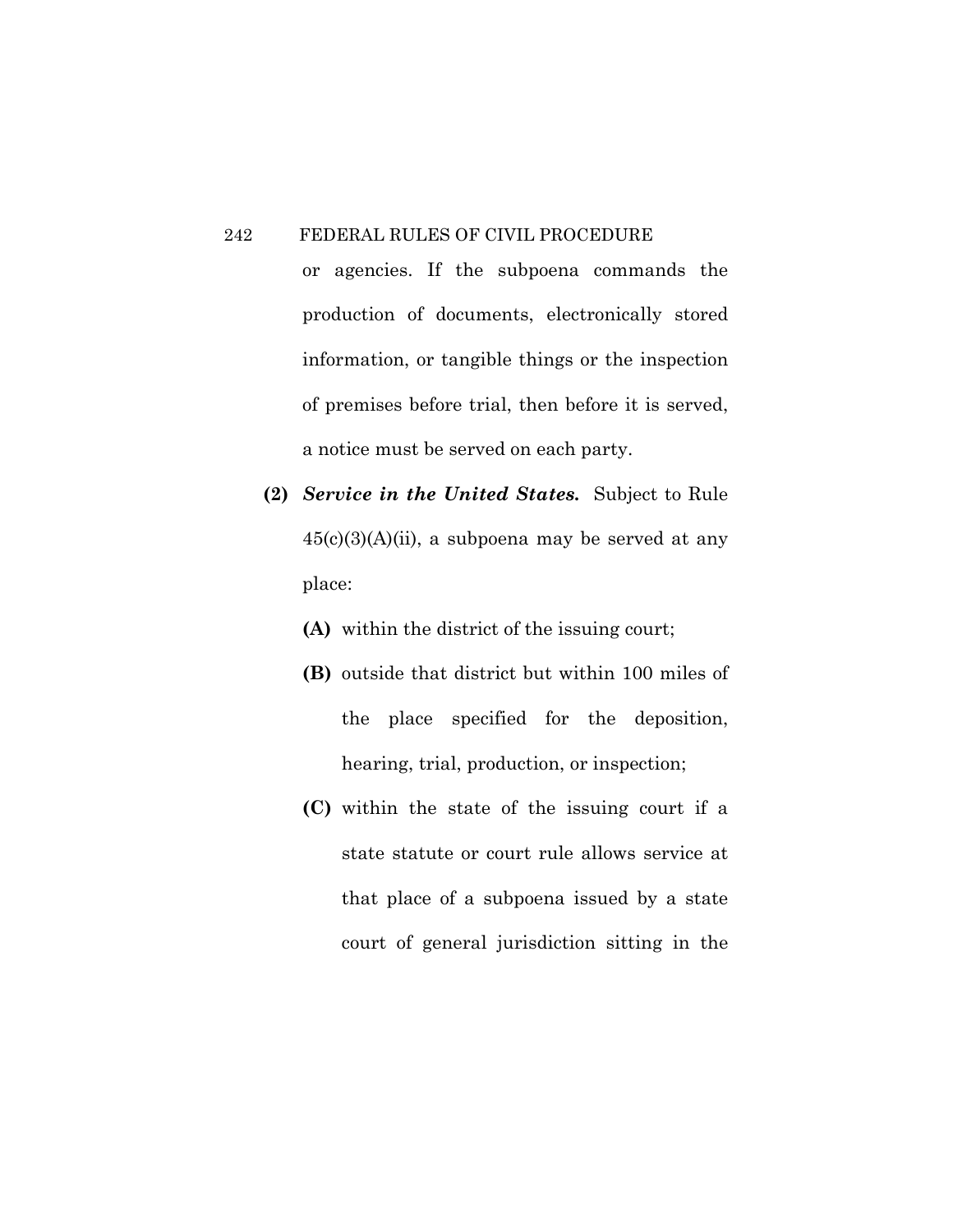## FEDERAL RULES OF CIVIL PROCEDURE 243 place specified for the deposition, hearing, trial, production, or inspection; or

- **(D)** that the court authorizes on motion and for good cause, if a federal statute so provides.
- **(3)** *Service in a Foreign Country.* 28 U.S.C. § 1783 governs issuing and serving a subpoena directed to a United States national or resident who is in a foreign country.
- **(4)** *Proof of Service.* Proving service, when necessary, requires filing with the issuing court a statement showing the date and manner of service and the names of the persons served. The statement must be certified by the server.
- **(c) Protecting a Person Subject to a Subpoena.** 
	- **(1)** *Avoiding Undue Burden or Expense; Sanctions.* A party or attorney responsible for issuing and serving a subpoena must take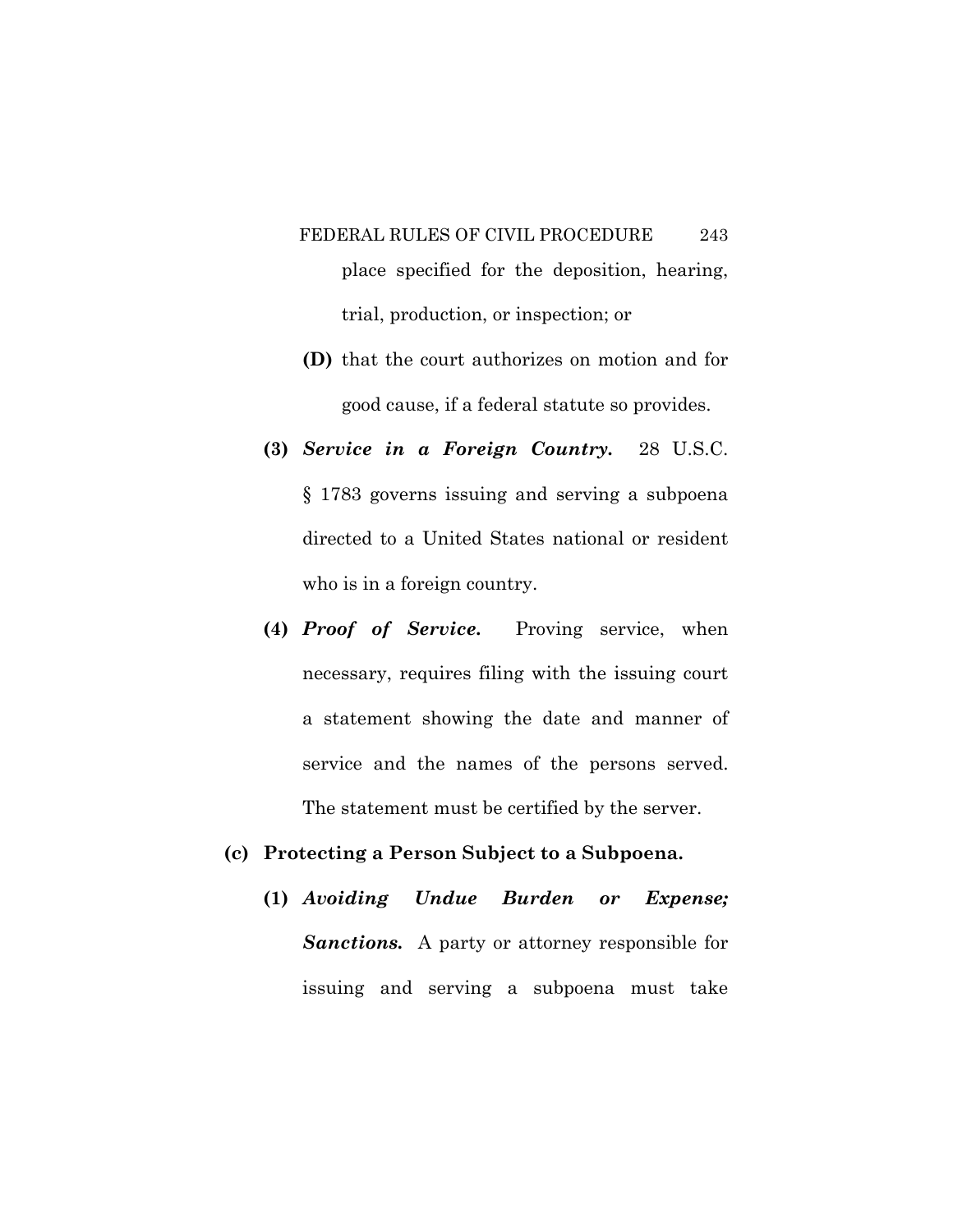reasonable steps to avoid imposing undue burden or expense on a person subject to the subpoena. The issuing court must enforce this duty and impose an appropriate sanction which may include lost earnings and reasonable attorney's fees — on a party or attorney who fails to comply.

## **(2)** *Command to Produce Materials or Permit Inspection.*

**(A)** *Appearance Not Required.* A person commanded to produce documents, electronically stored information, or tangible things, or to permit the inspection of premises, need not appear in person at the place of production or inspection unless also commanded to appear for a deposition, hearing, or trial.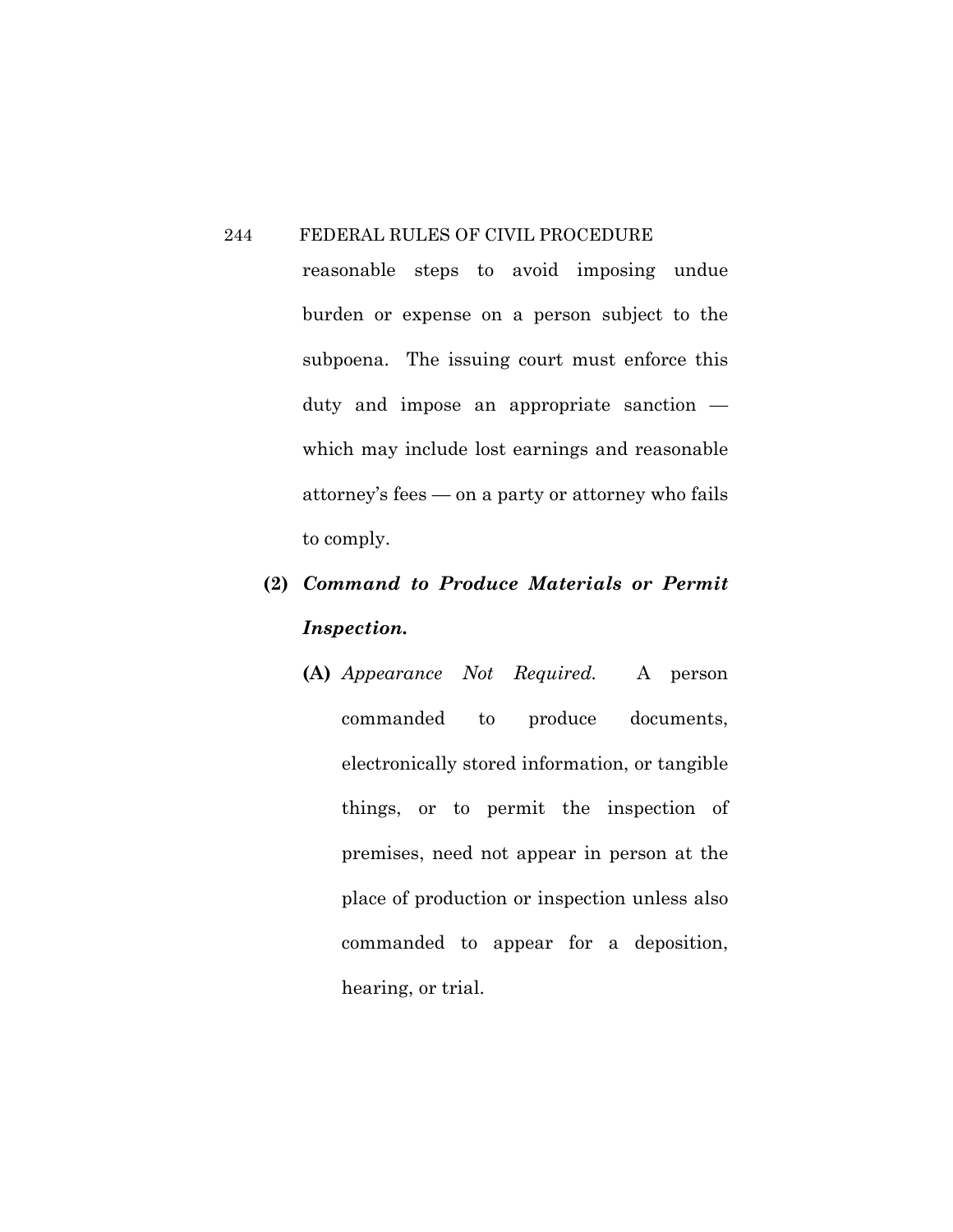**(B)** *Objections.* A person commanded to produce documents or tangible things or to permit inspection may serve on the party or attorney designated in the subpoena a written objection to inspecting, copying, testing or sampling any or all of the materials or to inspecting the premises — or to producing electronically stored information in the form or forms requested. The objection must be served before the earlier of the time specified for compliance or 14 days after the subpoena is served. If an objection is made, the following rules apply:

**(i)** At any time, on notice to the commanded person, the serving party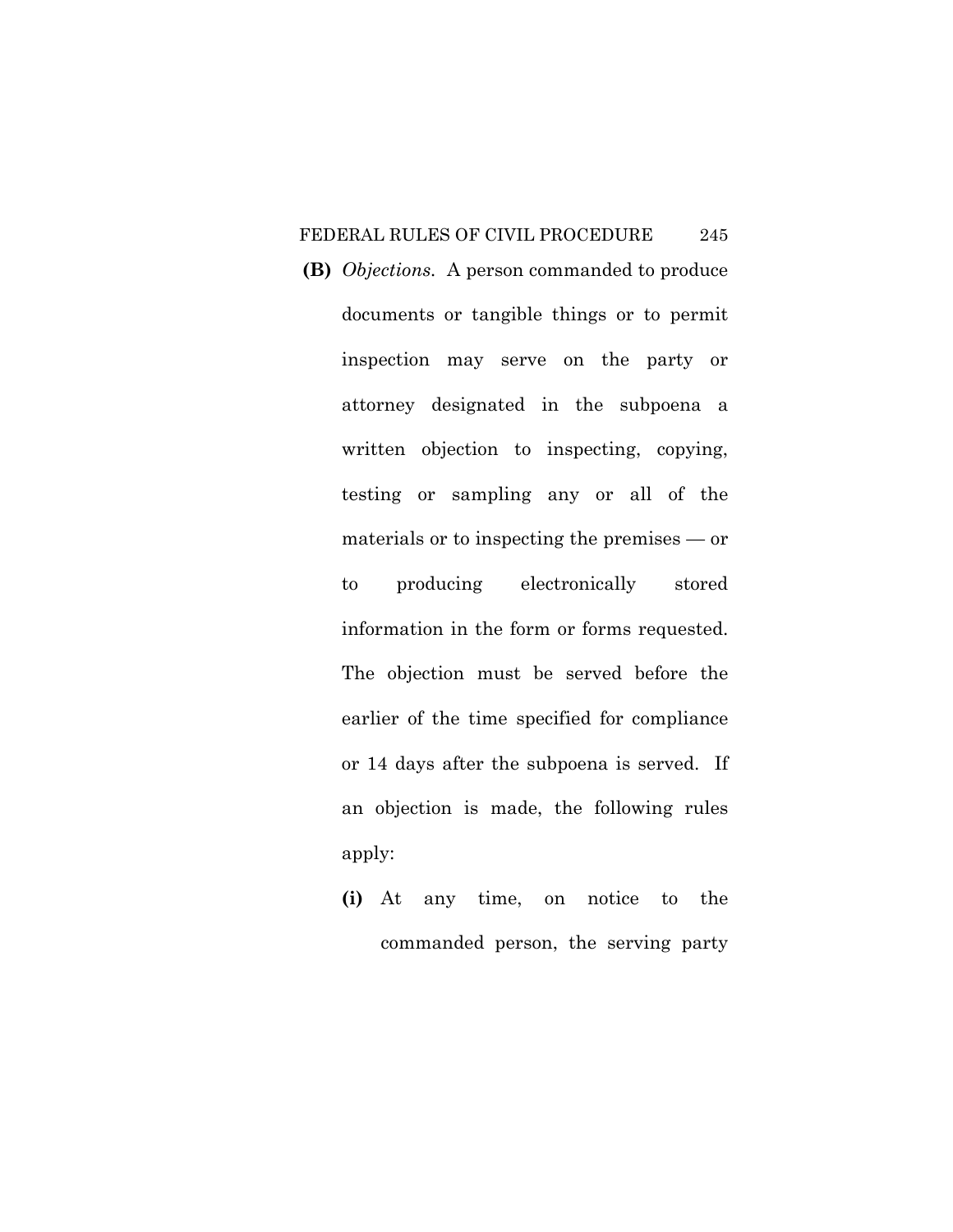may move the issuing court for an order compelling production or inspection.

**(ii)** These acts may be required only as directed in the order, and the order must protect a person who is neither a party nor a party's officer from significant expense resulting from compliance.

### **(3)** *Quashing or Modifying a Subpoena.*

- **(A)** *When Required.* On timely motion, the issuing court must quash or modify a subpoena that:
	- **(i)** fails to allow a reasonable time to comply;
	- **(ii)** requires a person who is neither a party nor a party's officer to travel more than 100 miles from where that person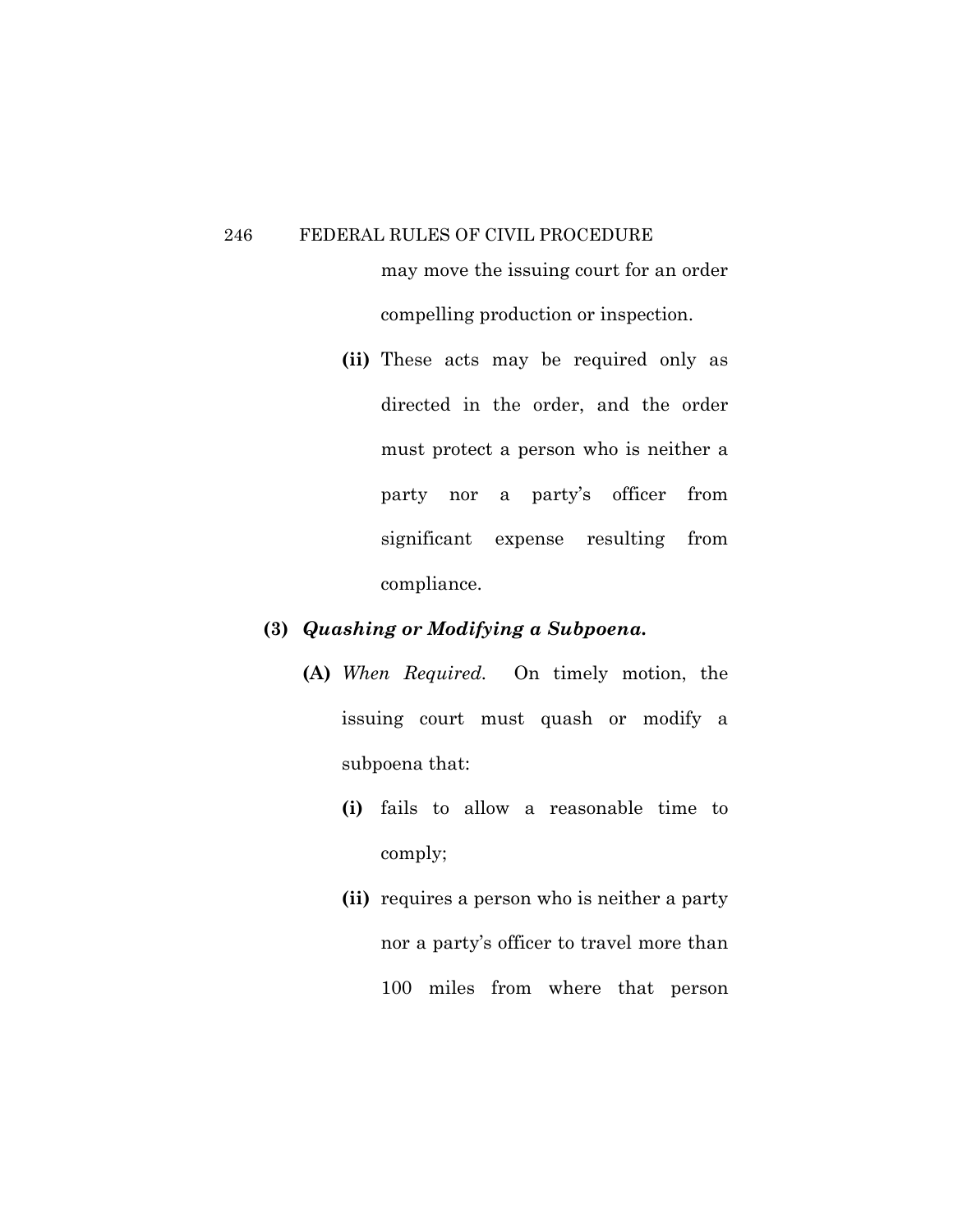resides, is employed, or regularly transacts business in person — except that, subject to Rule  $45(c)(3)(B(iii))$ , the person may be commanded to attend a trial by traveling from any such place within the state where the trial is held;

**(iii)** requires disclosure of privileged or other protected matter, if no exception or waiver applies; or

**(iv)** subjects a person to undue burden.

- **(B)** *When Permitted.* To protect a person subject to or affected by a subpoena, the issuing court may, on motion, quash or modify the subpoena if it requires:
	- **(i)** disclosing a trade secret or other confidential research, development, or commercial information;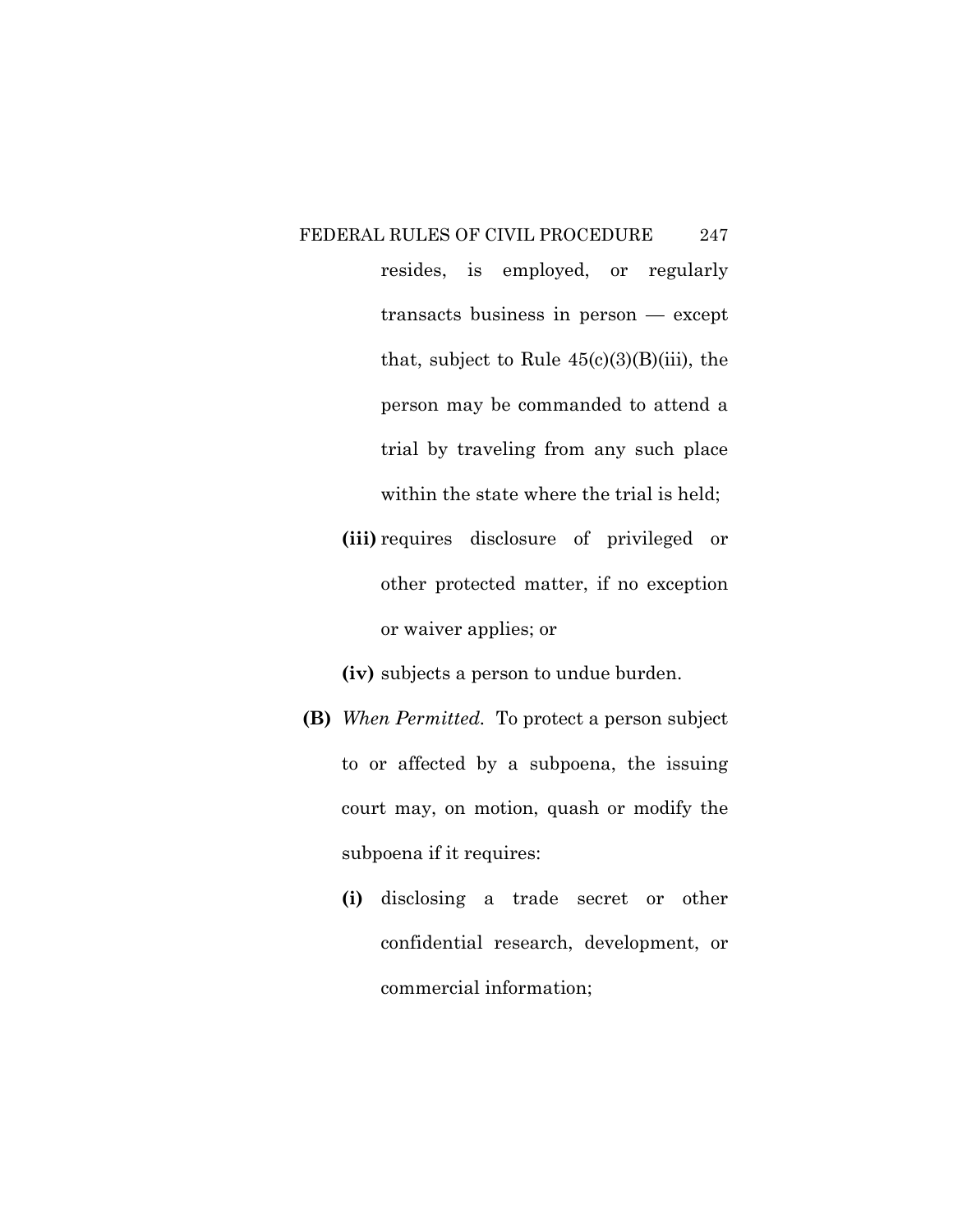- **(ii)** disclosing an unretained expert's opinion or information that does not describe specific occurrences in dispute and results from the expert's study that was not requested by a party; or
- **(iii)** a person who is neither a party nor a party's officer to incur substantial expense to travel more than 100 miles to attend trial.
- **(C)** *Specifying Conditions as an Alternative.* In the circumstances described in Rule  $45(c)(3)(B)$ , the court may, instead of quashing or modifying a subpoena, order appearance or production under specified conditions if the serving party:
	- **(i)** shows a substantial need for the testimony or material that cannot be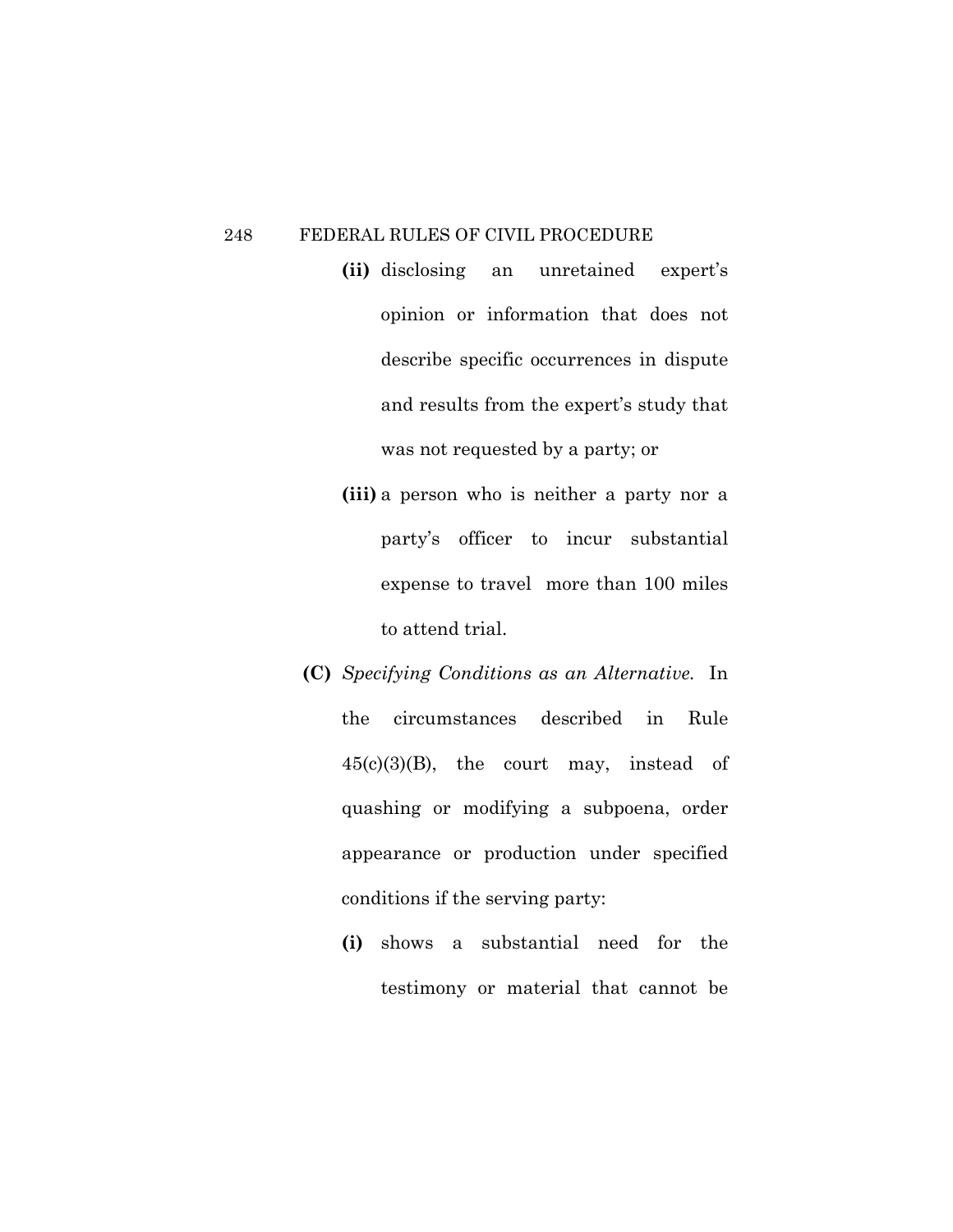## FEDERAL RULES OF CIVIL PROCEDURE 249 otherwise met without undue hardship; and

**(ii)** ensures that the subpoenaed person will be reasonably compensated.

#### **(d) Duties in Responding to a Subpoena.**

- **(1)** *Producing Documents or Electronically*  **Stored Information.** These procedures apply to producing documents or electronically stored information:
	- **(A)** *Documents.* A person responding to a subpoena to produce documents must produce them as they are kept in the ordinary course of business or must organize and label them to correspond to the categories in the demand.
	- **(B)** *Form for Producing Electronically Stored Information Not Specified.* If a subpoena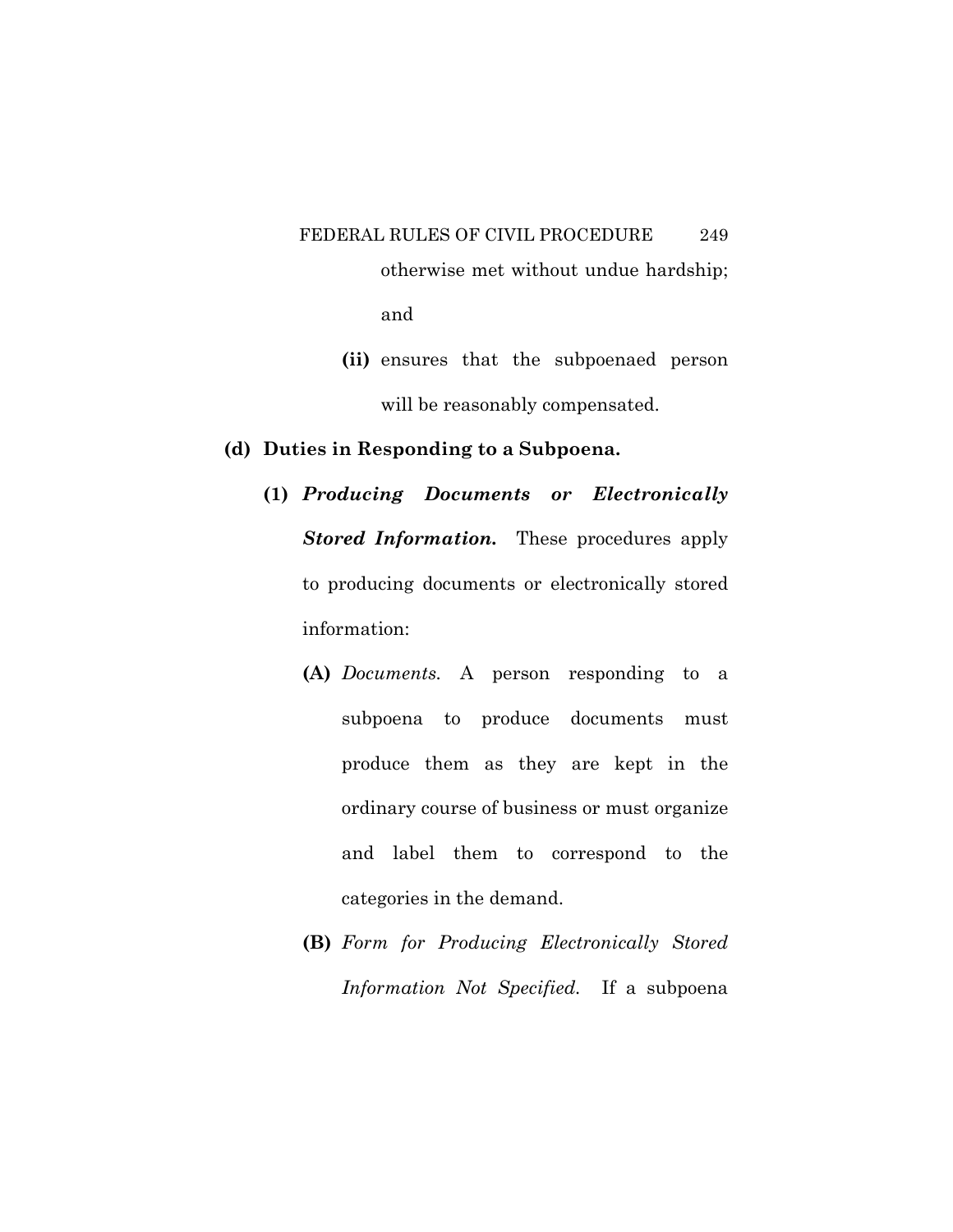does not specify a form for producing electronically stored information, the person responding must produce it in a form or forms in which it is ordinarily maintained or in a reasonably usable form or forms.

- **(C)** *Electronically Stored Information Produced in Only One Form.* The person responding need not produce the same electronically stored information in more than one form.
- **(D)** *Inaccessible Electronically Stored Information.* The person responding need not provide discovery of electronically stored information from sources that the person identifies as not reasonably accessible because of undue burden or cost. On motion to compel discovery or for a protective order, the person responding must show that the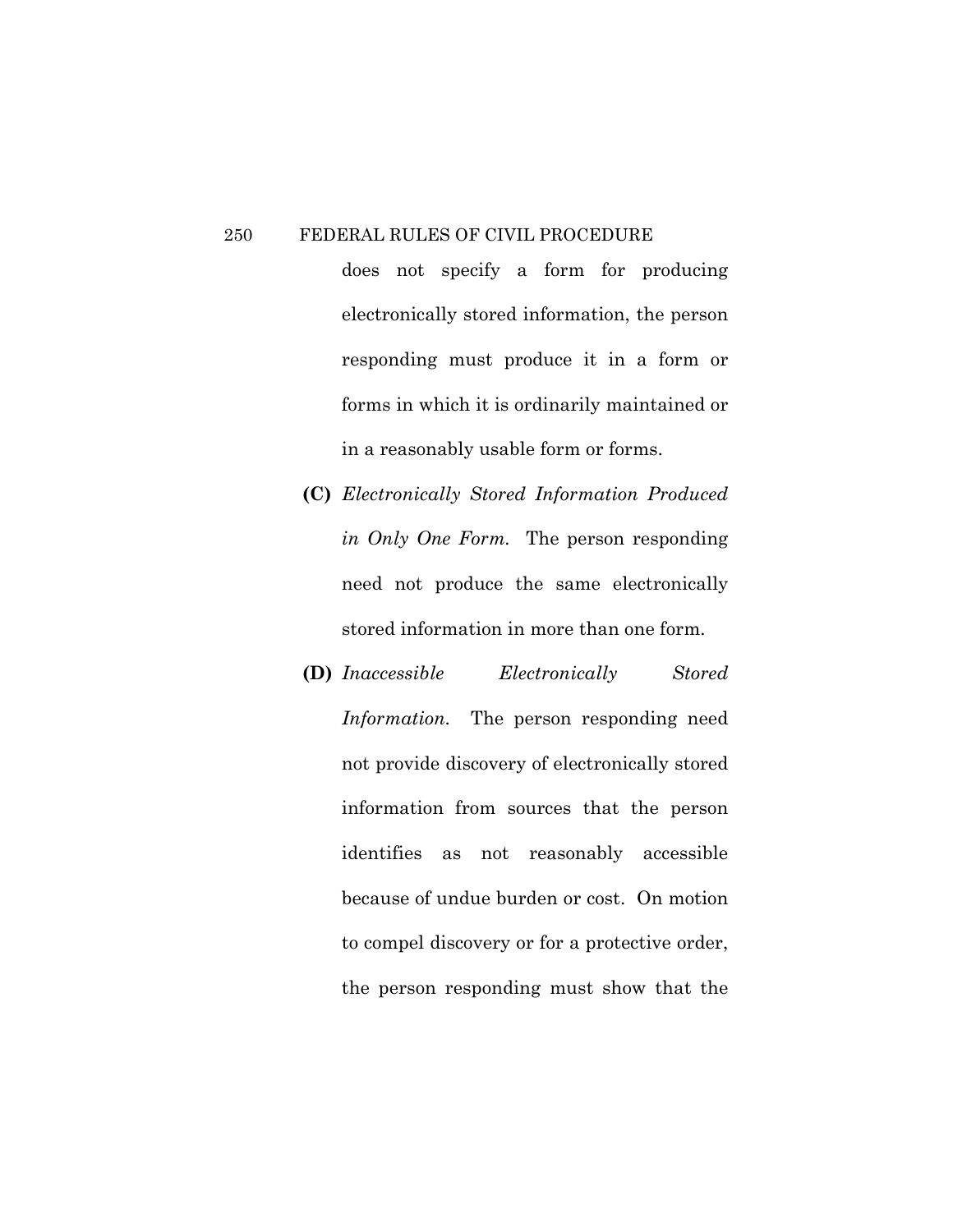information is not reasonably accessible because of undue burden or cost. If that showing is made, the court may nonetheless order discovery from such sources if the requesting party shows good cause, considering the limitations of Rule  $26(b)(2)(C)$ . The court may specify conditions for the discovery.

### **(2)** *Claiming Privilege or Protection.*

- **(A)** *Information Withheld.* A person withholding subpoenaed information under a claim that it is privileged or subject to protection as trial-preparation material must:
	- **(i)** expressly make the claim; and
	- **(ii)** describe the nature of the withheld documents, communications, or tangible things in a manner that,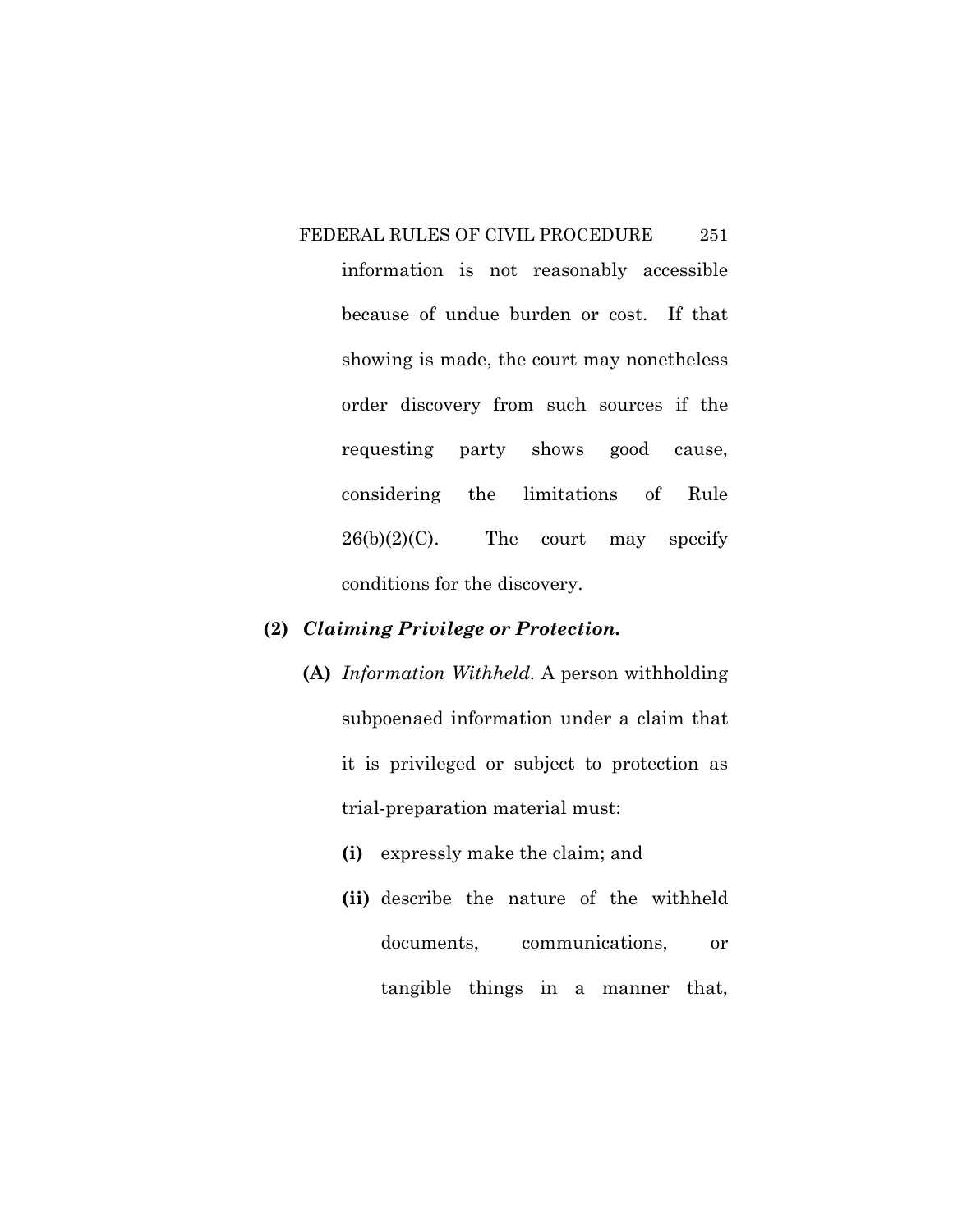without revealing information itself privileged or protected, will enable the parties to assess the claim.

**(B)** *Information Produced.* If information produced in response to a subpoena is subject to a claim of privilege or of protection as trial-preparation material, the person making the claim may notify any party that received the information of the claim and the basis for it. After being notified, a party must promptly return, sequester, or destroy the specified information and any copies it has; must not use or disclose the information until the claim is resolved; must take reasonable steps to retrieve the information if the party disclosed it before being notified; and may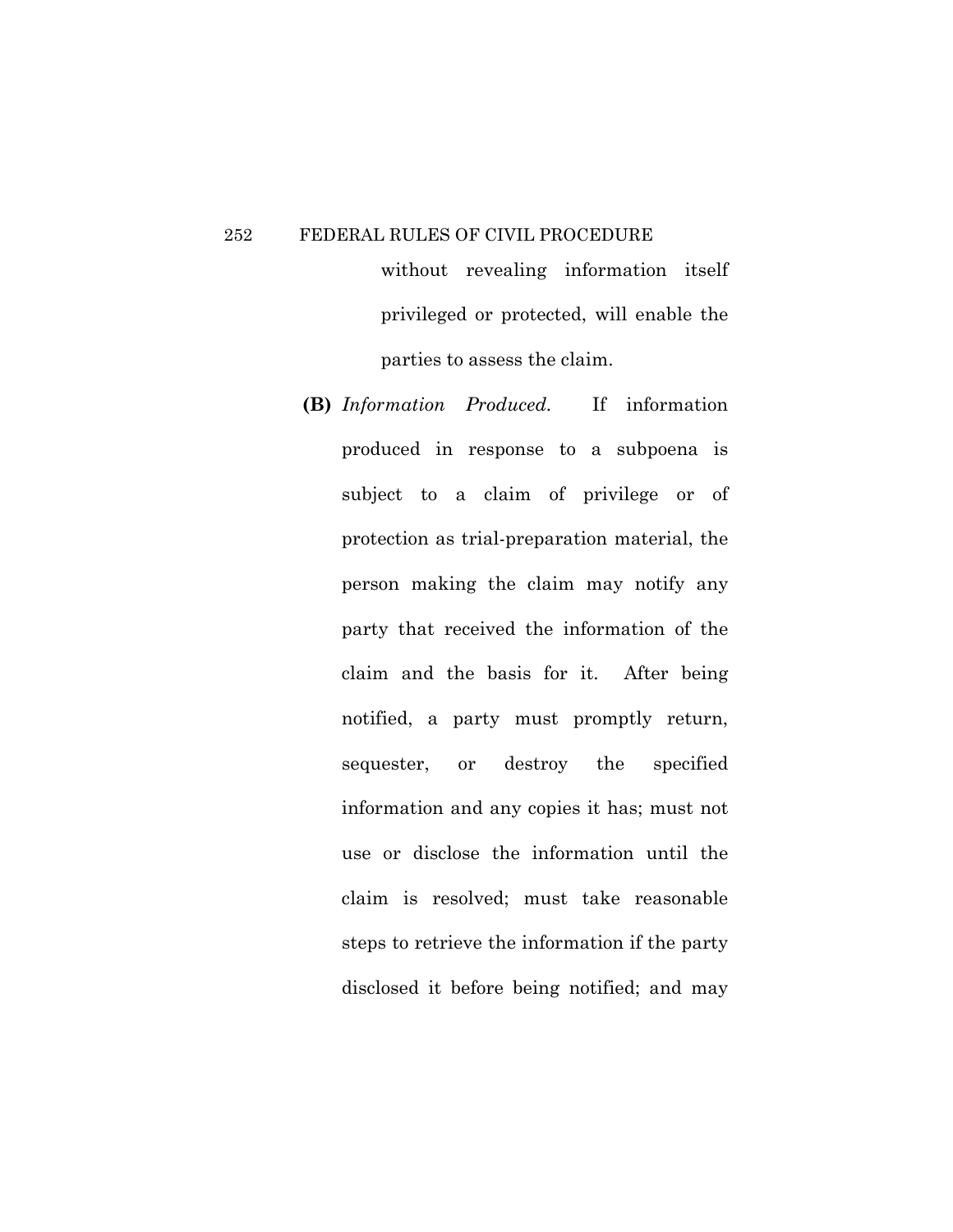promptly present the information to the court under seal for a determination of the claim. The person who produced the information must preserve the information until the claim is resolved.

**(e) Contempt.** The issuing court may hold in contempt a person who, having been served, fails without adequate excuse to obey the subpoena. A nonparty's failure to obey must be excused if the subpoena purports to require the nonparty to attend or produce at a place outside the limits of Rule  $45(c)(3)(A)(ii)$ .

#### **Rule 46. Objecting to a Ruling or Order**

A formal exception to a ruling or order is unnecessary. When the ruling or order is requested or made, a party need only state the action that it wants the court to take or objects to, along with the grounds for the request or objection. Failing to object does not prejudice a party who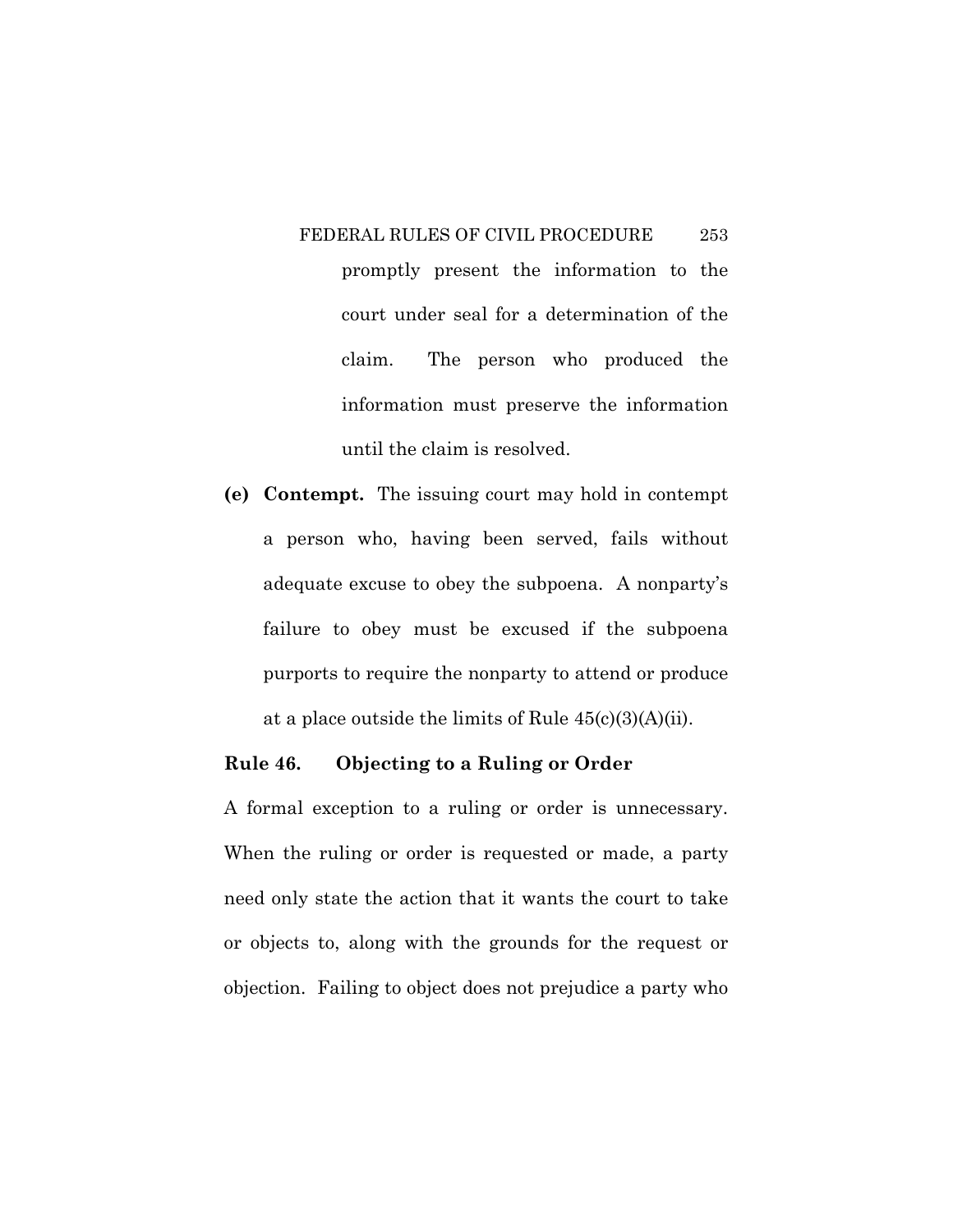had no opportunity to do so when the ruling or order was made.

#### **Rule 47. Selecting Jurors**

- **(a) Examining Jurors.** The court may permit the parties or their attorneys to examine prospective jurors or may itself do so. If the court examines the jurors, it must permit the parties or their attorneys to make any further inquiry it considers proper, or must itself ask any of their additional questions it considers proper.
- **(b) Peremptory Challenges.** The court must allow the number of peremptory challenges provided by 28 U.S.C. § 1870.
- **(c) Excusing a Juror.** During trial or deliberation, the court may excuse a juror for good cause.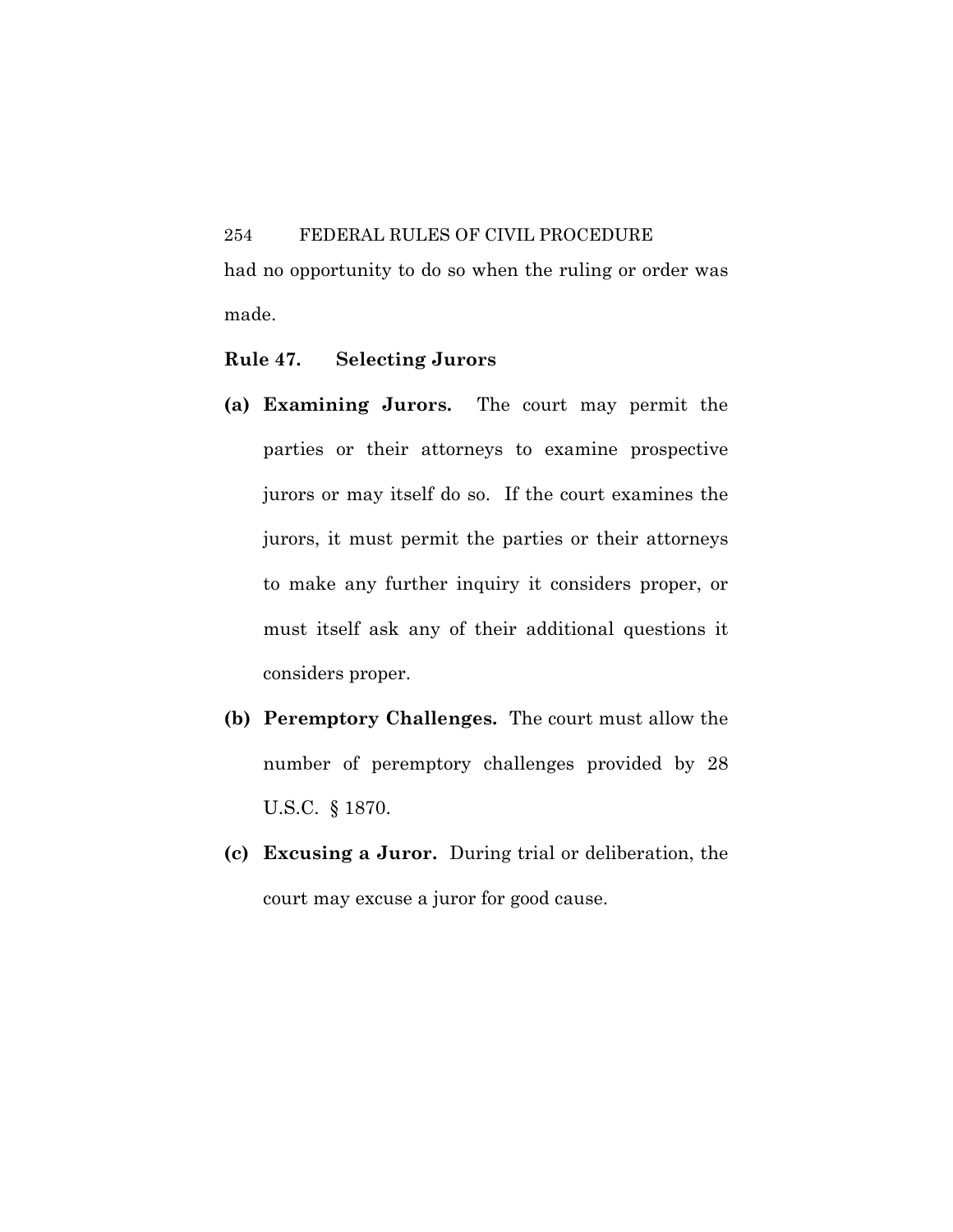#### **Rule 48. Number of Jurors; Verdict**

A jury must initially have at least 6 and no more than 12 members, and each juror must participate in the verdict unless excused under Rule 47(c). Unless the parties stipulate otherwise, the verdict must be unanimous and be returned by a jury of at least 6 members.

## **Rule 49. Special Verdict; General Verdict and Questions**

- **(a) Special Verdict.** 
	- **(1)** *In General.* The court may require a jury to return only a special verdict in the form of a special written finding on each issue of fact. The court may do so by:
		- **(A)** submitting written questions susceptible of a categorical or other brief answer;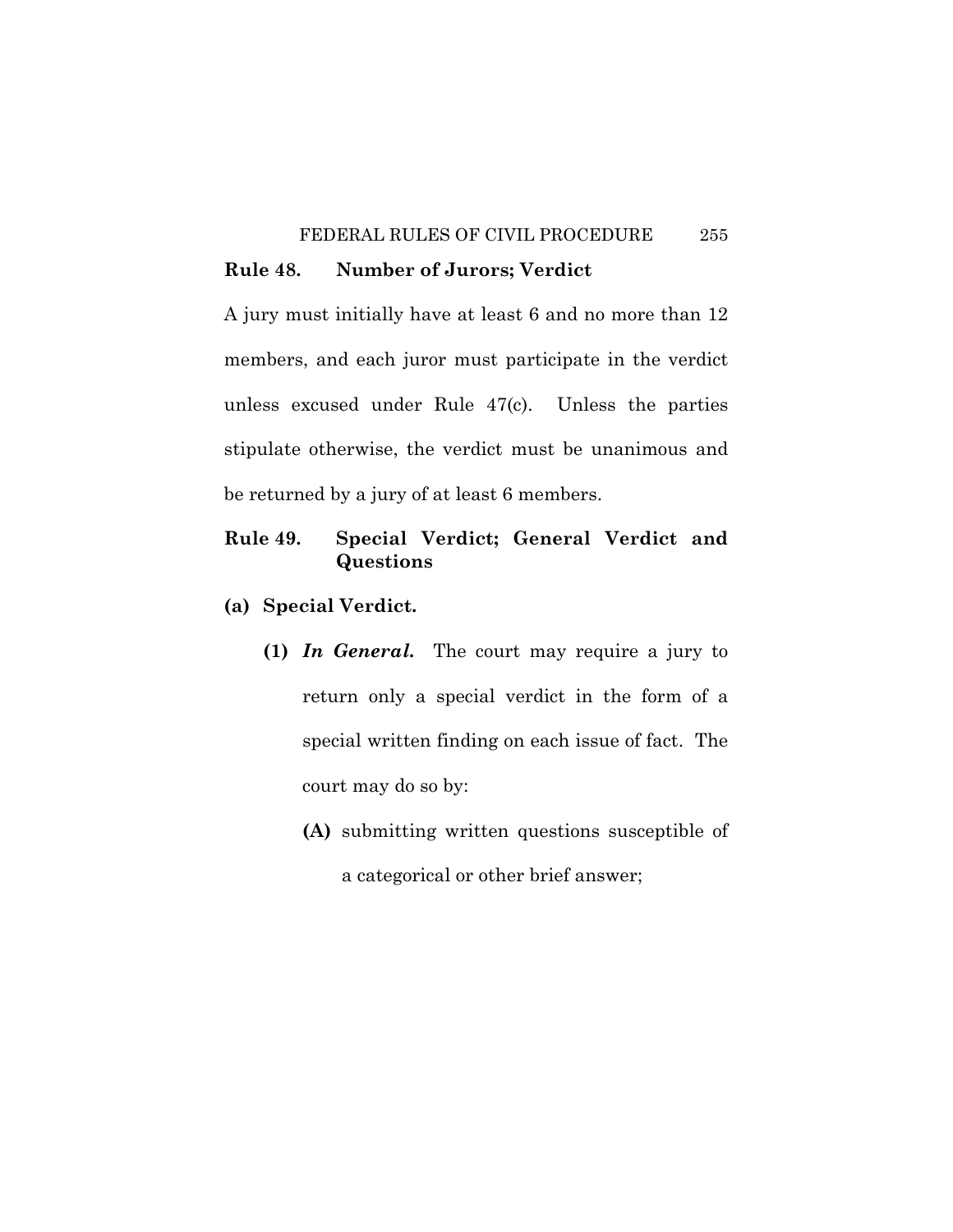- **(B)** submitting written forms of the special findings that might properly be made under the pleadings and evidence; or
	- **(C)** using any other method that the court considers appropriate.
- **(2)** *Instructions.* The court must give the instructions and explanations necessary to enable the jury to make its findings on each submitted issue.
- **(3)** *Issues Not Submitted.* A party waives the right to a jury trial on any issue of fact raised by the pleadings or evidence but not submitted to the jury unless, before the jury retires, the party demands its submission to the jury. If the party does not demand submission, the court may make a finding on the issue. If the court makes no finding, it is considered to have made a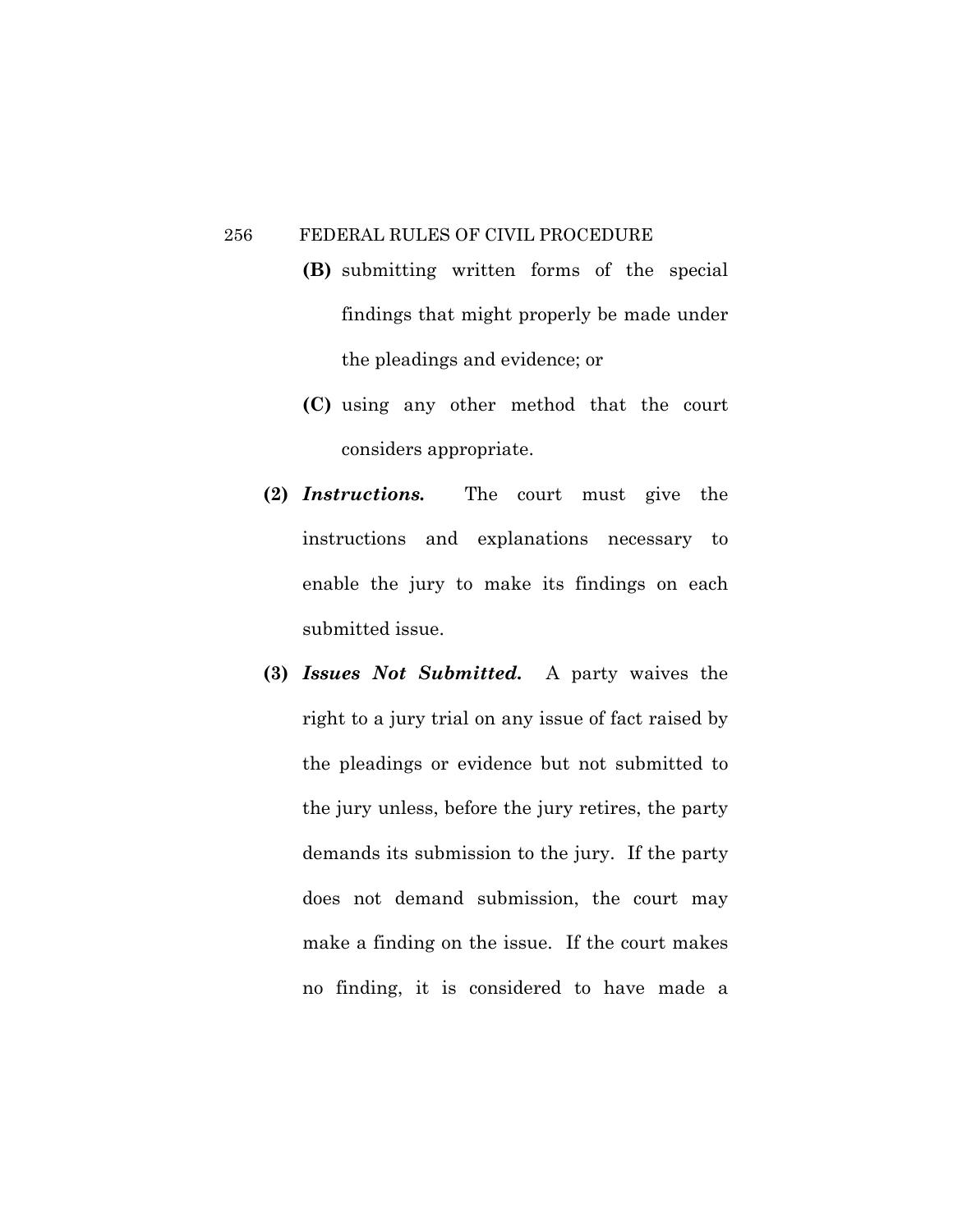FEDERAL RULES OF CIVIL PROCEDURE 257 finding consistent with its judgment on the special verdict.

- **(b) General Verdict with Answers to Written Questions.** 
	- **(1)** *In General.* The court may submit to the jury forms for a general verdict, together with written questions on one or more issues of fact that the jury must decide. The court must give the instructions and explanations necessary to enable the jury to render a general verdict and answer the questions in writing, and must direct the jury to do both.
	- **(2)** *Verdict and Answers Consistent.* When the general verdict and the answers are consistent, the court must approve, for entry under Rule 58, an appropriate judgment on the verdict and answers.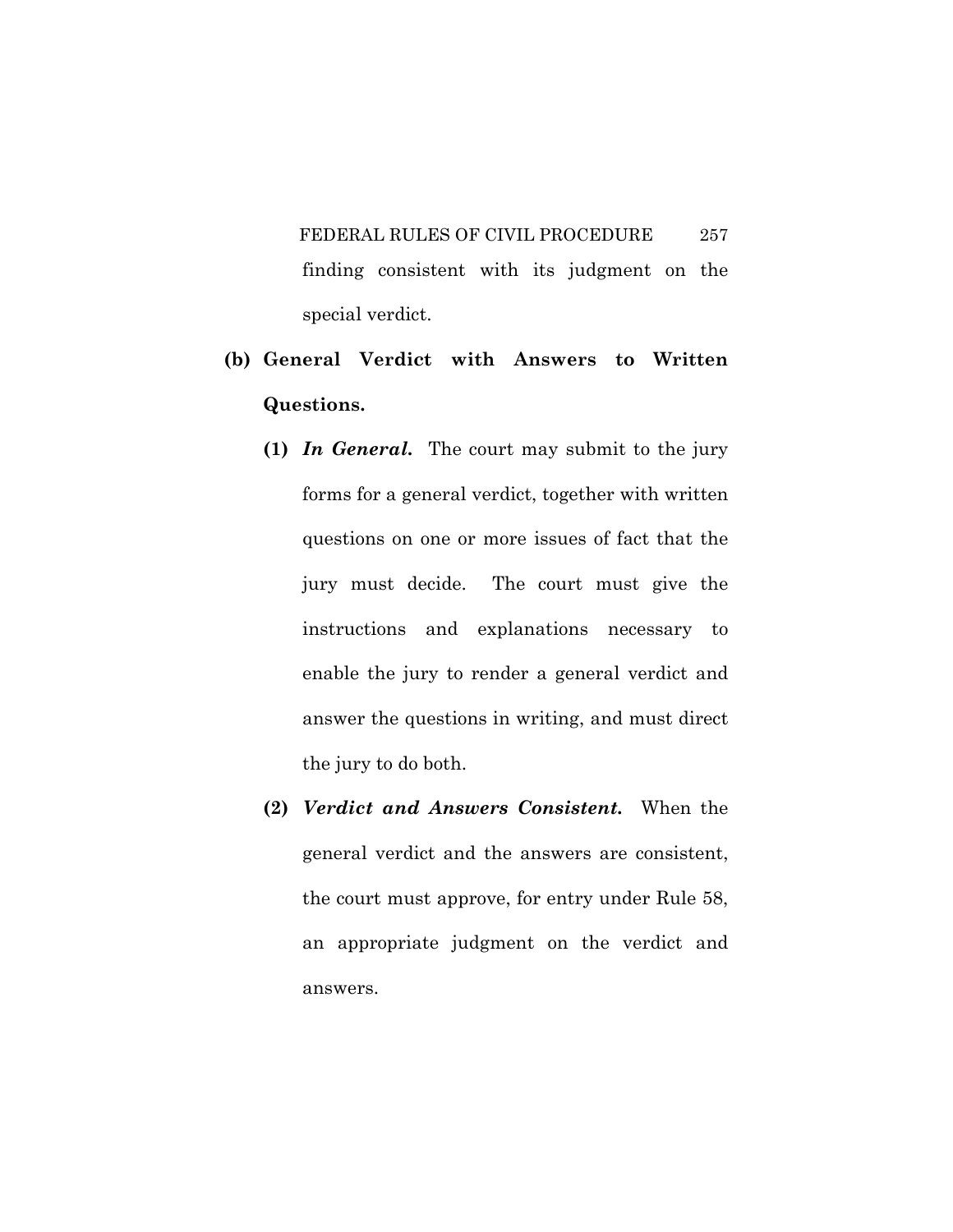- **(3)** *Answers Inconsistent with the Verdict.* When the answers are consistent with each other but one or more is inconsistent with the general verdict, the court may:
	- **(A)** approve, for entry under Rule 58, an appropriate judgment according to the answers, notwithstanding the general verdict;
	- **(B)** direct the jury to further consider its answers and verdict; or
	- **(C)** order a new trial.

# **(4)** *Answers Inconsistent with Each Other and the Verdict.* When the answers are inconsistent with each other and one or more is also inconsistent with the general verdict, judgment must not be entered; instead, the court must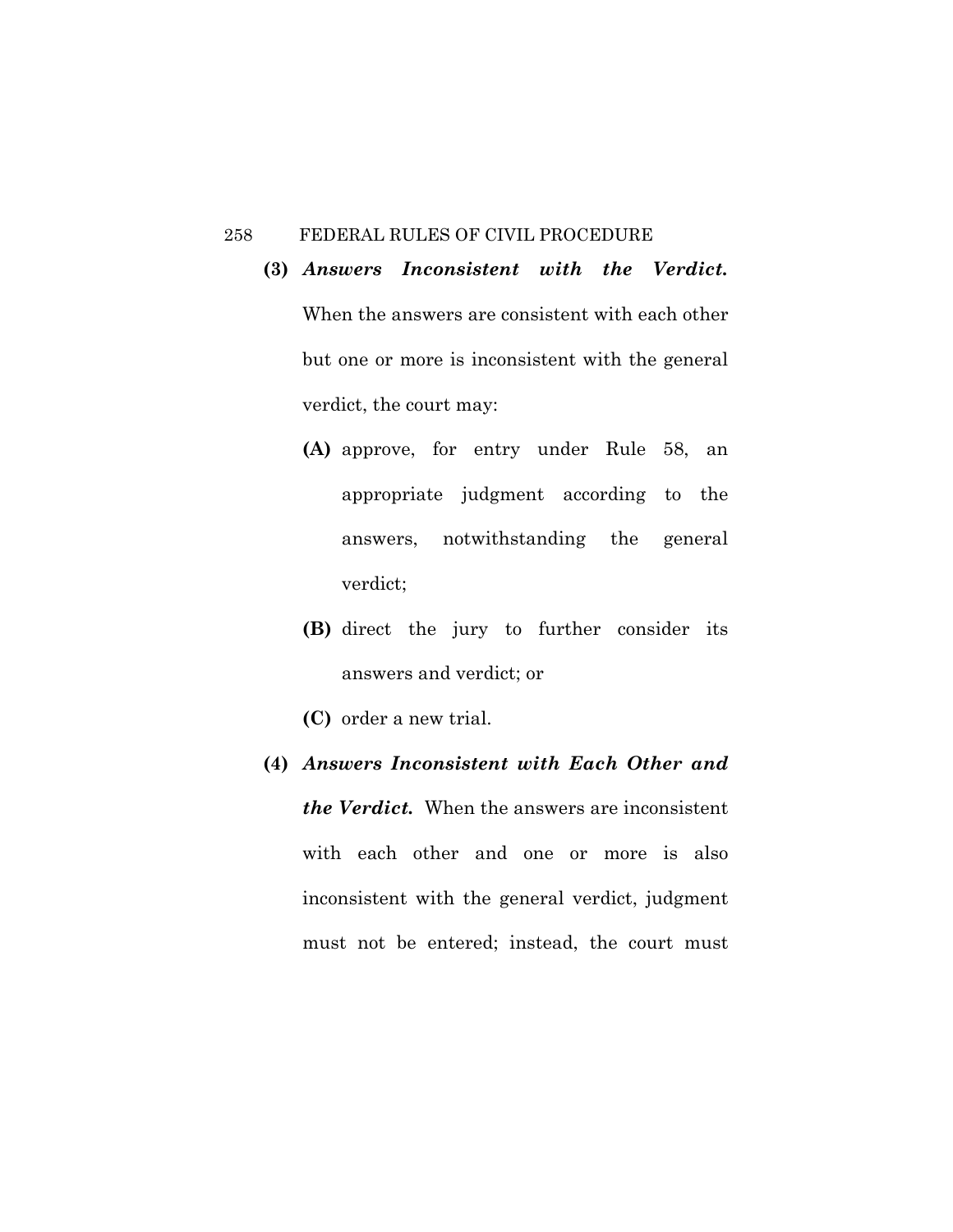direct the jury to further consider its answers

and verdict, or must order a new trial.

## **Rule 50. Judgment as a Matter of Law in a Jury Trial; Related Motion for a New Trial; Conditional Ruling**

- **(a) Judgment as a Matter of Law.** 
	- **(1)** *In General.* If a party has been fully heard on an issue during a jury trial and the court finds that a reasonable jury would not have a legally sufficient evidentiary basis to find for the party on that issue, the court may:
		- **(A)** resolve the issue against the party; and
		- **(B)** grant a motion for judgment as a matter of law against the party on a claim or defense that, under the controlling law, can be maintained or defeated only with a favorable finding on that issue.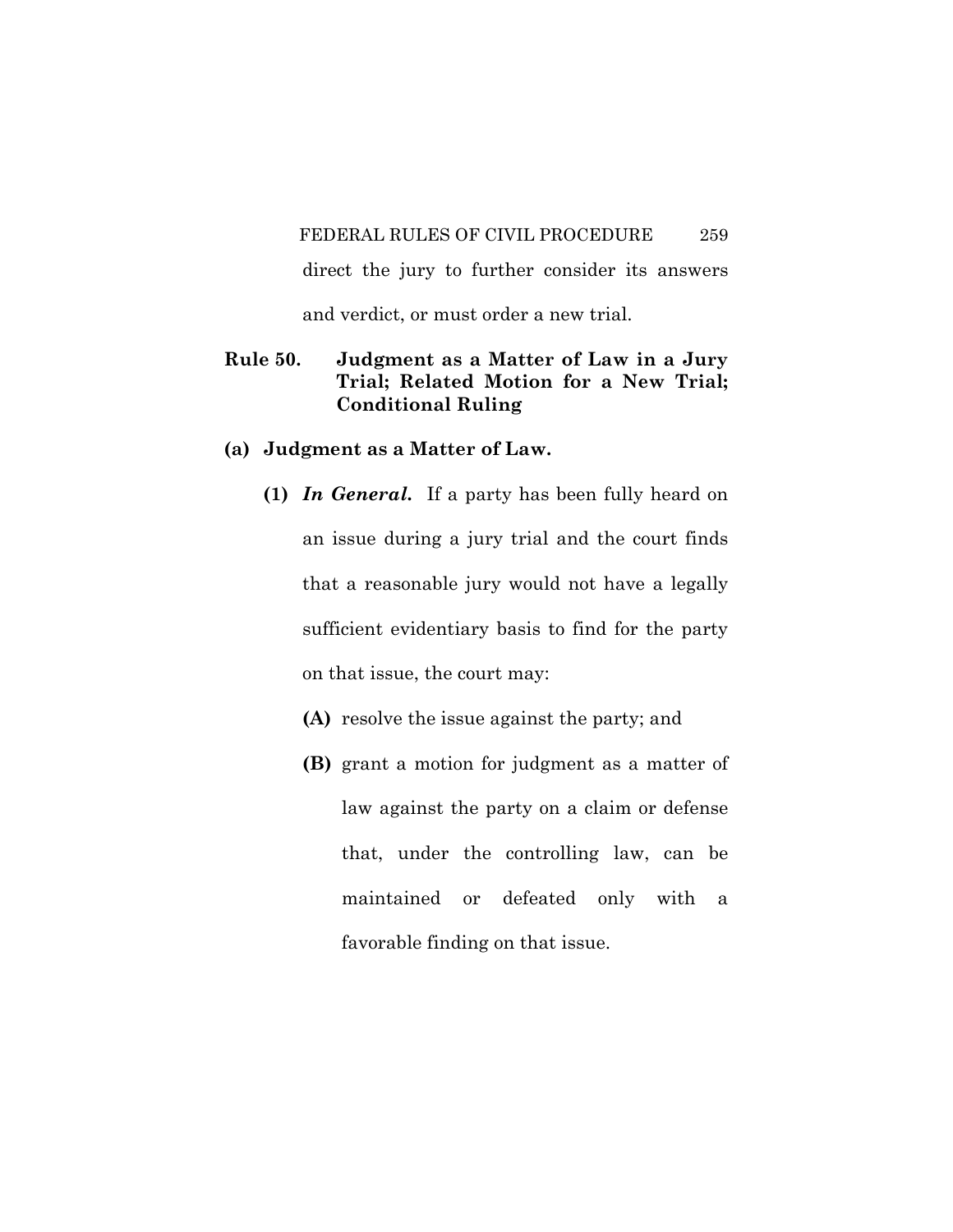- **(2)** *Motion.* A motion for judgment as a matter of law may be made at any time before the case is submitted to the jury. The motion must specify the judgment sought and the law and facts that entitle the movant to the judgment.
- **(b) Renewing the Motion After Trial; Alternative Motion for a New Trial.** If the court does not grant a motion for judgment as a matter of law made under Rule 50(a), the court is considered to have submitted the action to the jury subject to the court's later deciding the legal questions raised by the motion. No later than 10 days after the entry of judgment — or if the motion addresses a jury issue not decided by a verdict, no later than 10 days after the jury was discharged — the movant may file a renewed motion for judgment as a matter of law and may include an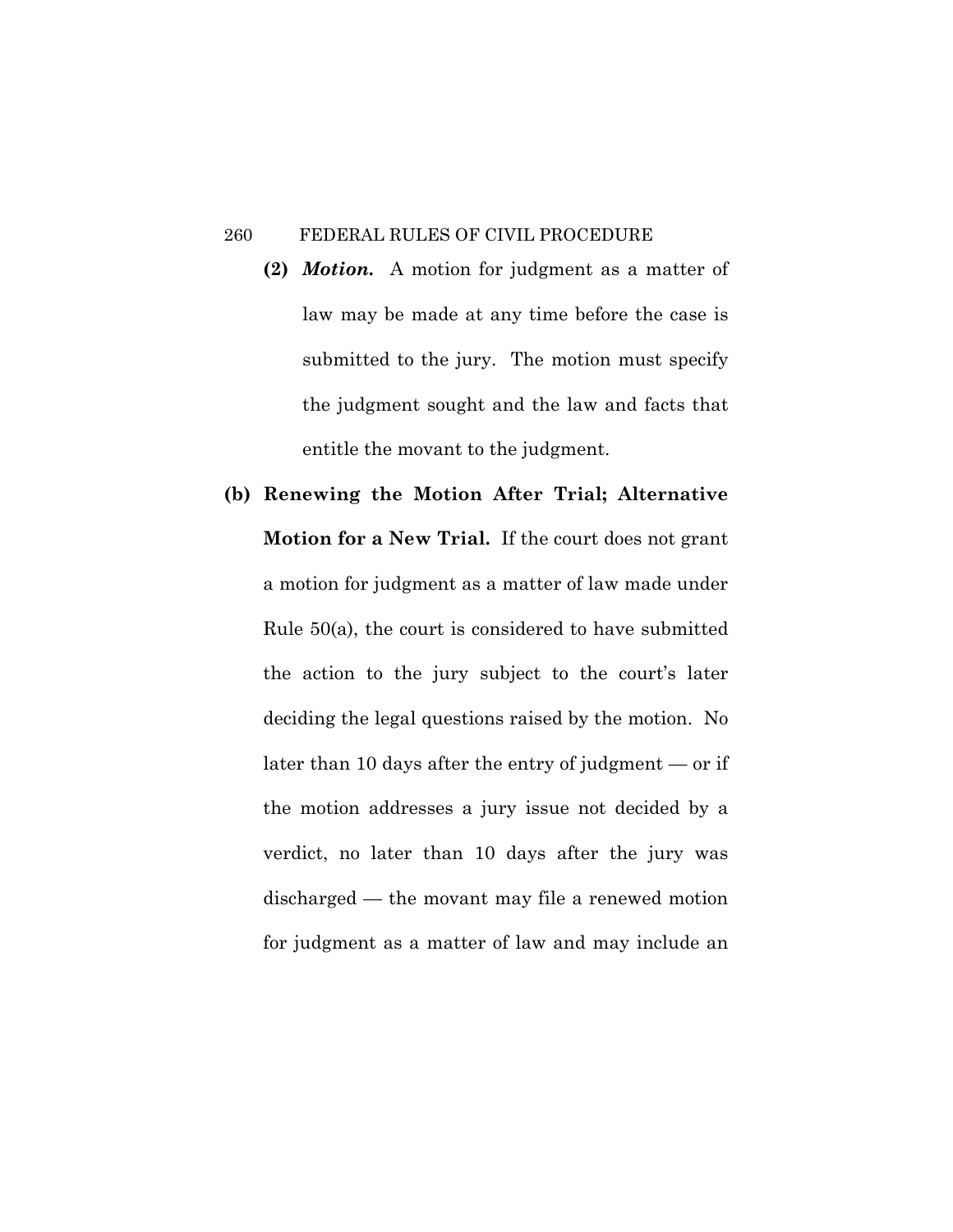# FEDERAL RULES OF CIVIL PROCEDURE 261 alternative or joint request for a new trial under Rule

- 59. In ruling on the renewed motion, the court may:
- **(1)** allow judgment on the verdict, if the jury returned a verdict;
- **(2)** order a new trial; or
- **(3)** direct the entry of judgment as a matter of law.
- **(c) Granting the Renewed Motion; Conditional Ruling on a Motion for a New Trial.** 
	- **(1)** *In General.* If the court grants a renewed motion for judgment as a matter of law, it must also conditionally rule on any motion for a new trial by determining whether a new trial should be granted if the judgment is later vacated or reversed. The court must state the grounds for conditionally granting or denying the motion for a new trial.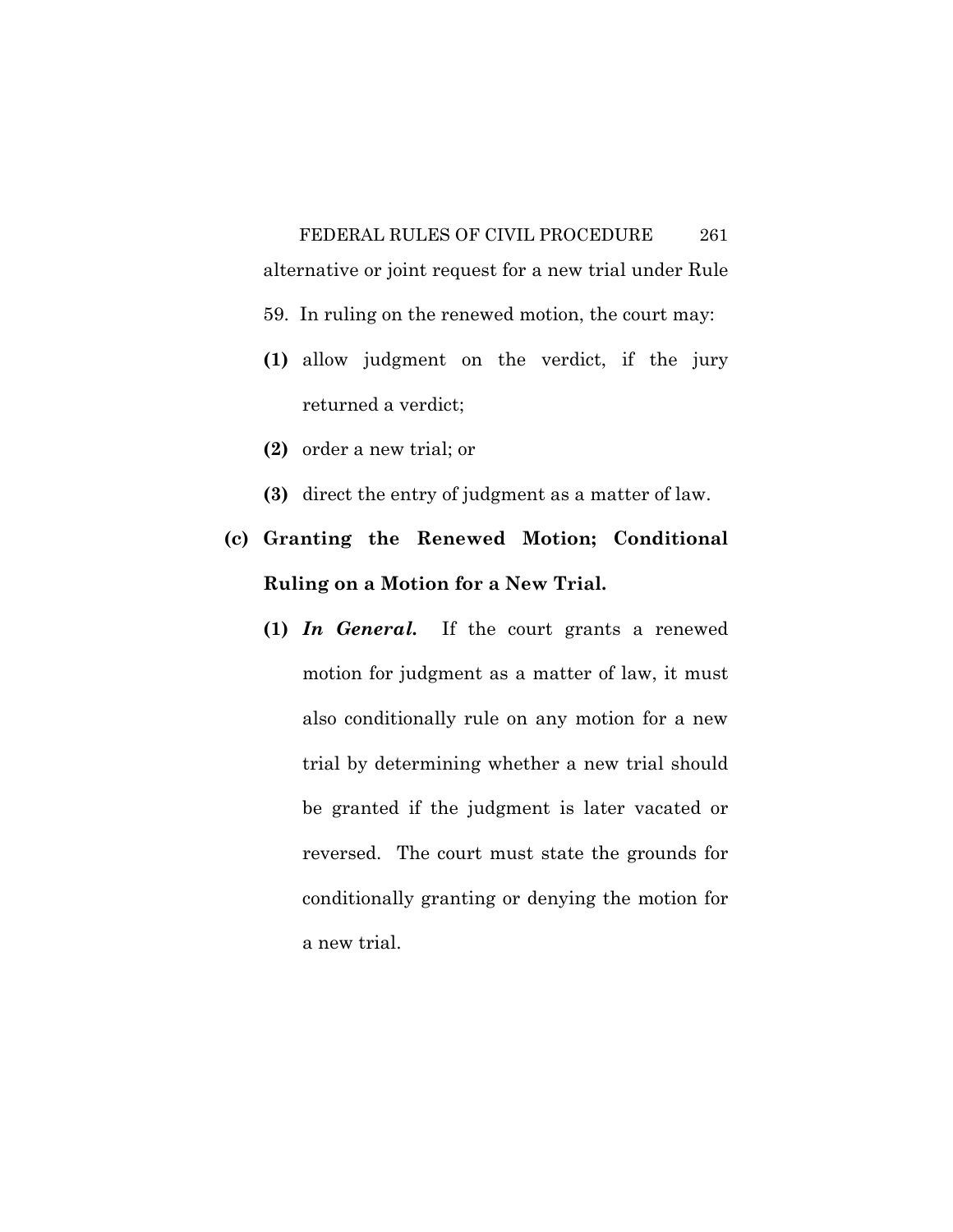- **(2)** *Effect of a Conditional Ruling.* Conditionally granting the motion for a new trial does not affect the judgment's finality; if the judgment is reversed, the new trial must proceed unless the appellate court orders otherwise. If the motion for a new trial is conditionally denied, the appellee may assert error in that denial; if the judgment is reversed, the case must proceed as the appellate court orders.
- **(d) Time for a Losing Party's New-Trial Motion.** Any motion for a new trial under Rule 59 by a party against whom judgment as a matter of law is rendered must be filed no later than 10 days after the entry of the judgment.
- **(e) Denying the Motion for Judgment as a Matter of Law; Reversal on Appeal.** If the court denies the motion for judgment as a matter of law, the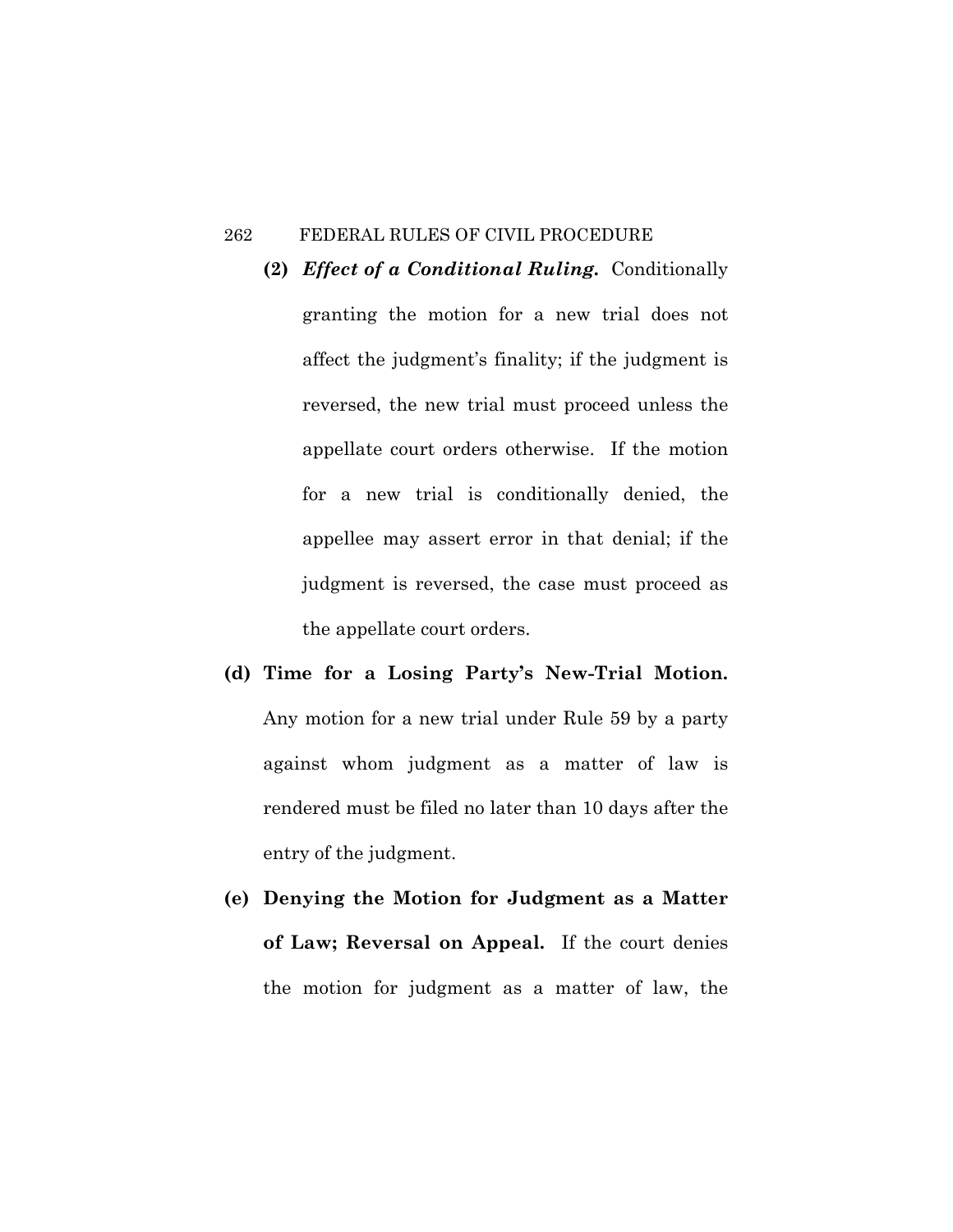FEDERAL RULES OF CIVIL PROCEDURE 263 prevailing party may, as appellee, assert grounds entitling it to a new trial should the appellate court conclude that the trial court erred in denying the motion. If the appellate court reverses the judgment, it may order a new trial, direct the trial court to determine whether a new trial should be granted, or direct the entry of judgment.

## **Rule 51. Instructions to the Jury; Objections; Preserving a Claim of Error**

- **(a) Requests.** 
	- **(1)** *Before or at the Close of the Evidence.* At the close of the evidence or at any earlier reasonable time that the court orders, a party may file and furnish to every other party written requests for the jury instructions it wants the court to give.
	- **(2)** *After the Close of the Evidence.* After the close of the evidence, a party may: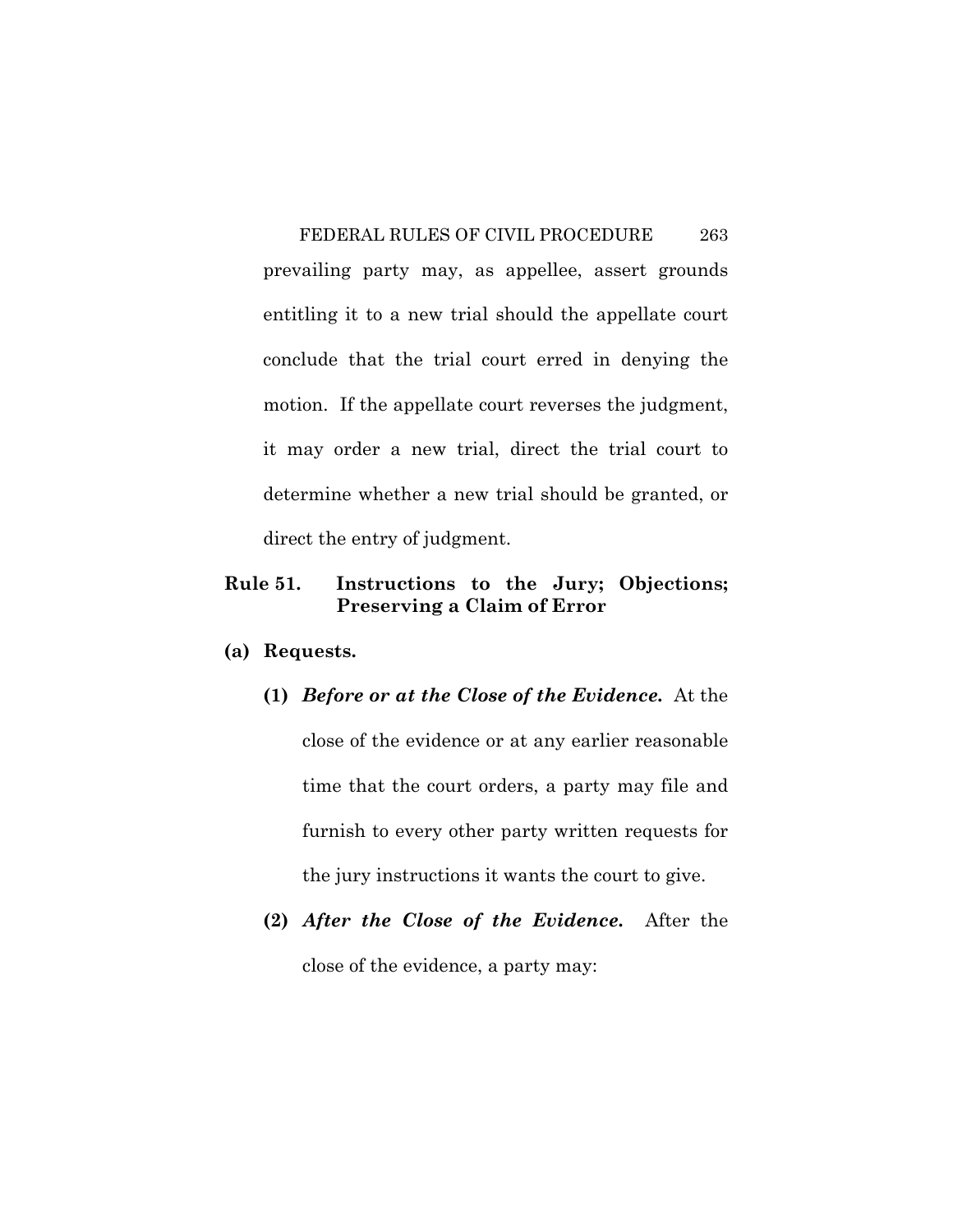- **(A)** file requests for instructions on issues that could not reasonably have been anticipated by an earlier time that the court set for requests; and
- **(B)** with the court's permission, file untimely requests for instructions on any issue.
- **(b) Instructions.** The court:
	- **(1)** must inform the parties of its proposed instructions and proposed action on the requests before instructing the jury and before final jury arguments;
	- **(2)** must give the parties an opportunity to object on the record and out of the jury's hearing before the instructions and arguments are delivered; and
	- **(3)** may instruct the jury at any time before the jury is discharged.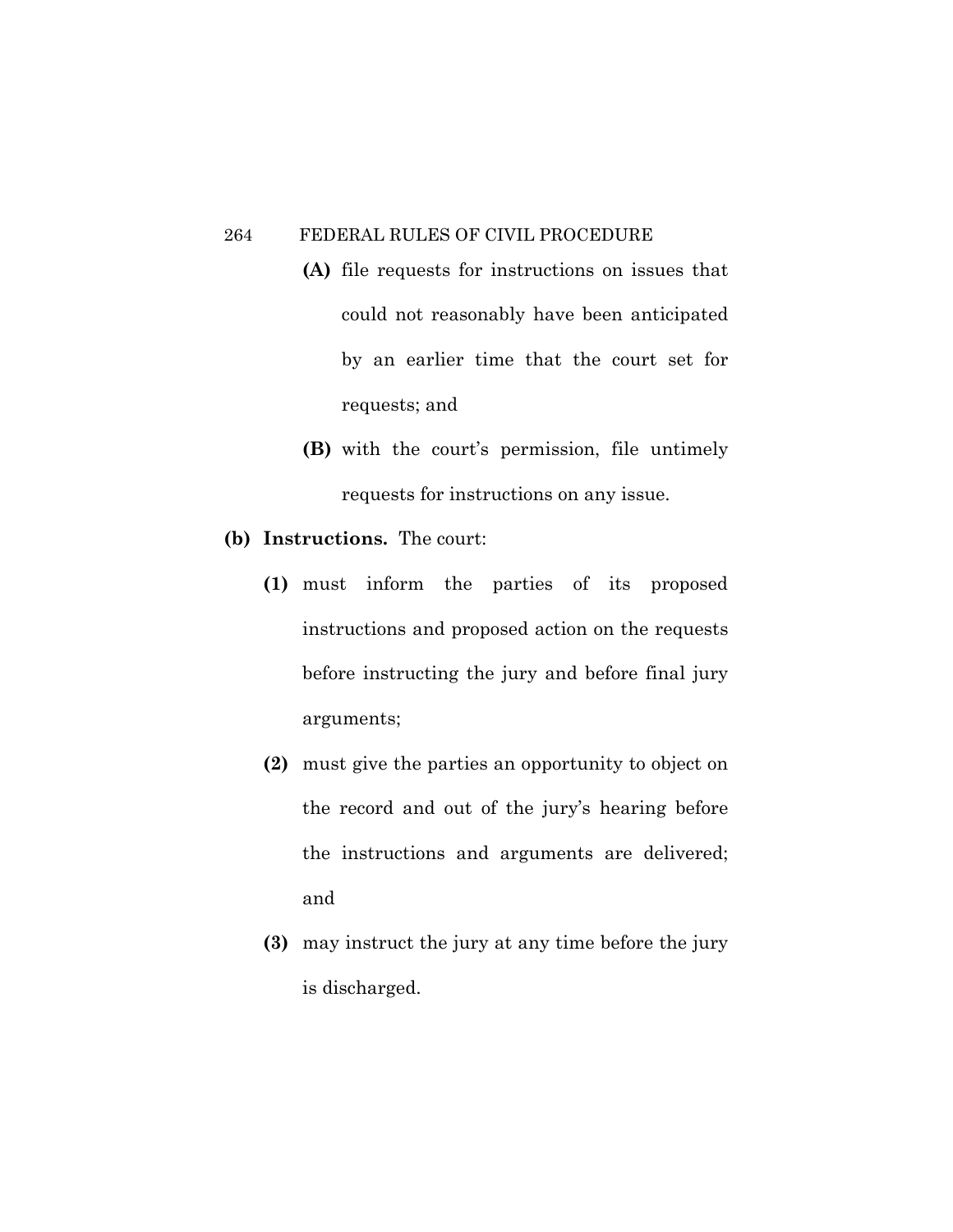- **(c) Objections.** 
	- **(1)** *How to Make.* A party who objects to an instruction or the failure to give an instruction must do so on the record, stating distinctly the matter objected to and the grounds for the objection.
	- **(2)** *When to Make.* An objection is timely if:
		- **(A)** a party objects at the opportunity provided under Rule 51(b)(2); or
		- **(B)** a party was not informed of an instruction or action on a request before that opportunity to object, and the party objects promptly after learning that the instruction or request will be, or has been, given or refused.

### **(d) Assigning Error; Plain Error.**

**(1)** *Assigning Error.* A party may assign as error: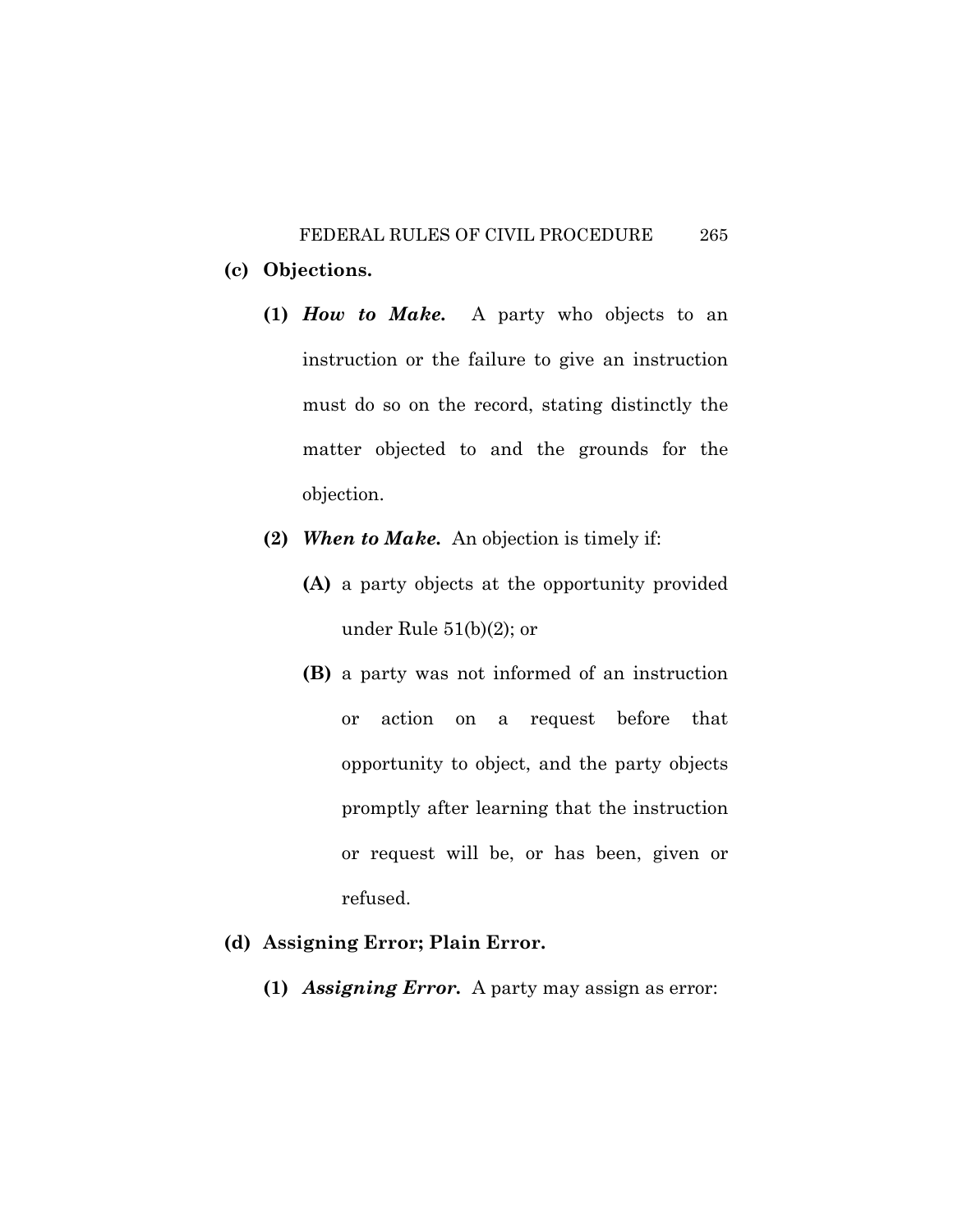- **(A)** an error in an instruction actually given, if that party properly objected; or
- **(B)** a failure to give an instruction, if that party properly requested it and — unless the court rejected the request in a definitive ruling on the record — also properly objected.
- **(2)** *Plain Error.* A court may consider a plain error in the instructions that has not been preserved as required by Rule  $51(d)(1)$  if the error affects substantial rights.
- **Rule 52. Findings and Conclusions by the Court; Judgment on Partial Findings**
- **(a) Findings and Conclusions.** 
	- **(1)** *In General.* In an action tried on the facts without a jury or with an advisory jury, the court must find the facts specially and state its conclusions of law separately. The findings and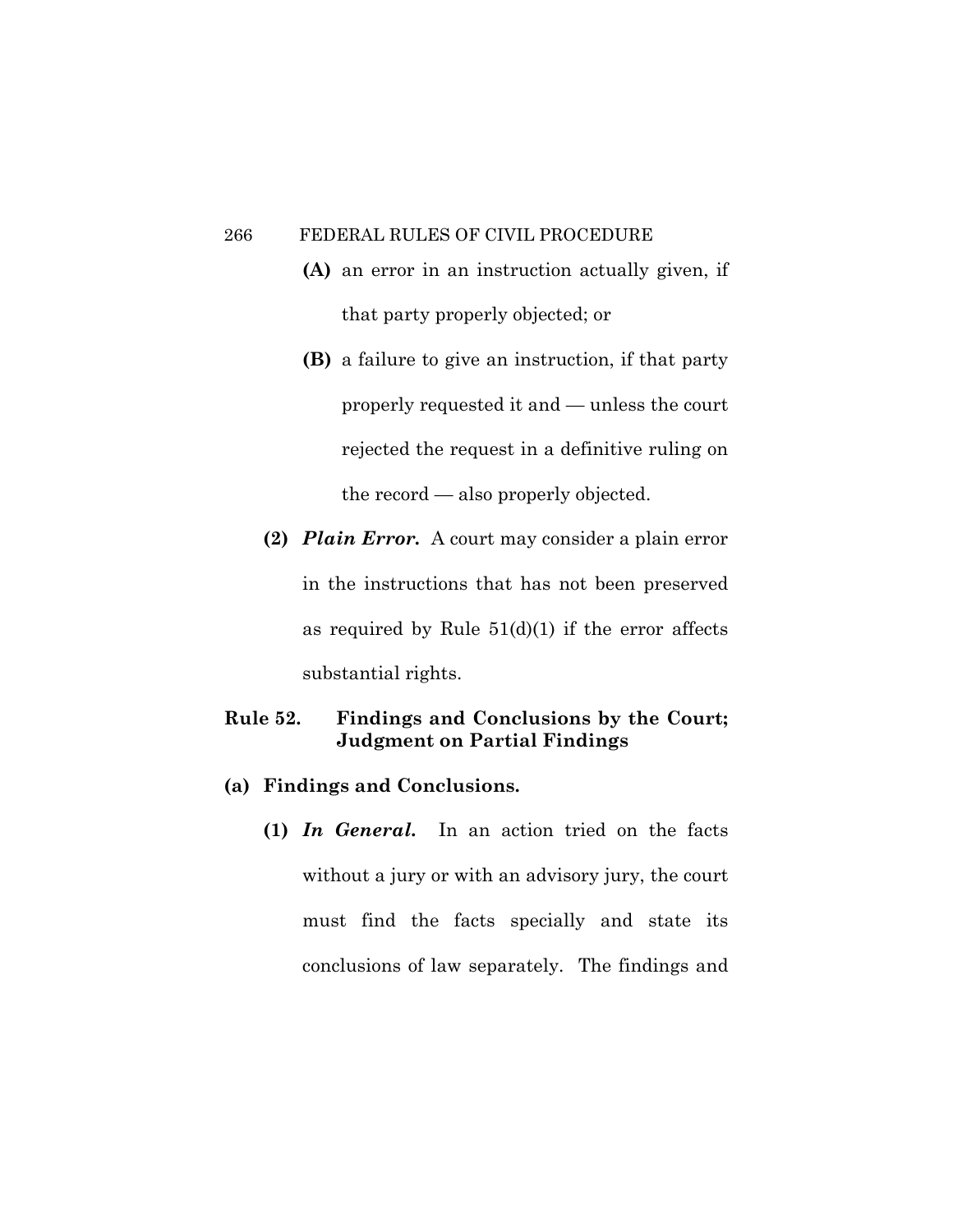FEDERAL RULES OF CIVIL PROCEDURE 267 conclusions may be stated on the record after the close of the evidence or may appear in an opinion or a memorandum of decision filed by the court. Judgment must be entered under Rule 58.

- **(2)** *For an Interlocutory Injunction.* In granting or refusing an interlocutory injunction, the court must similarly state the findings and conclusions that support its action.
- **(3)** *For a Motion.* The court is not required to state findings or conclusions when ruling on a motion under Rule 12 or 56 or, unless these rules provide otherwise, on any other motion.
- **(4)** *Effect of a Master's Findings.* A master's findings, to the extent adopted by the court, must be considered the court's findings.
- **(5)** *Questioning the Evidentiary Support.* A party may later question the sufficiency of the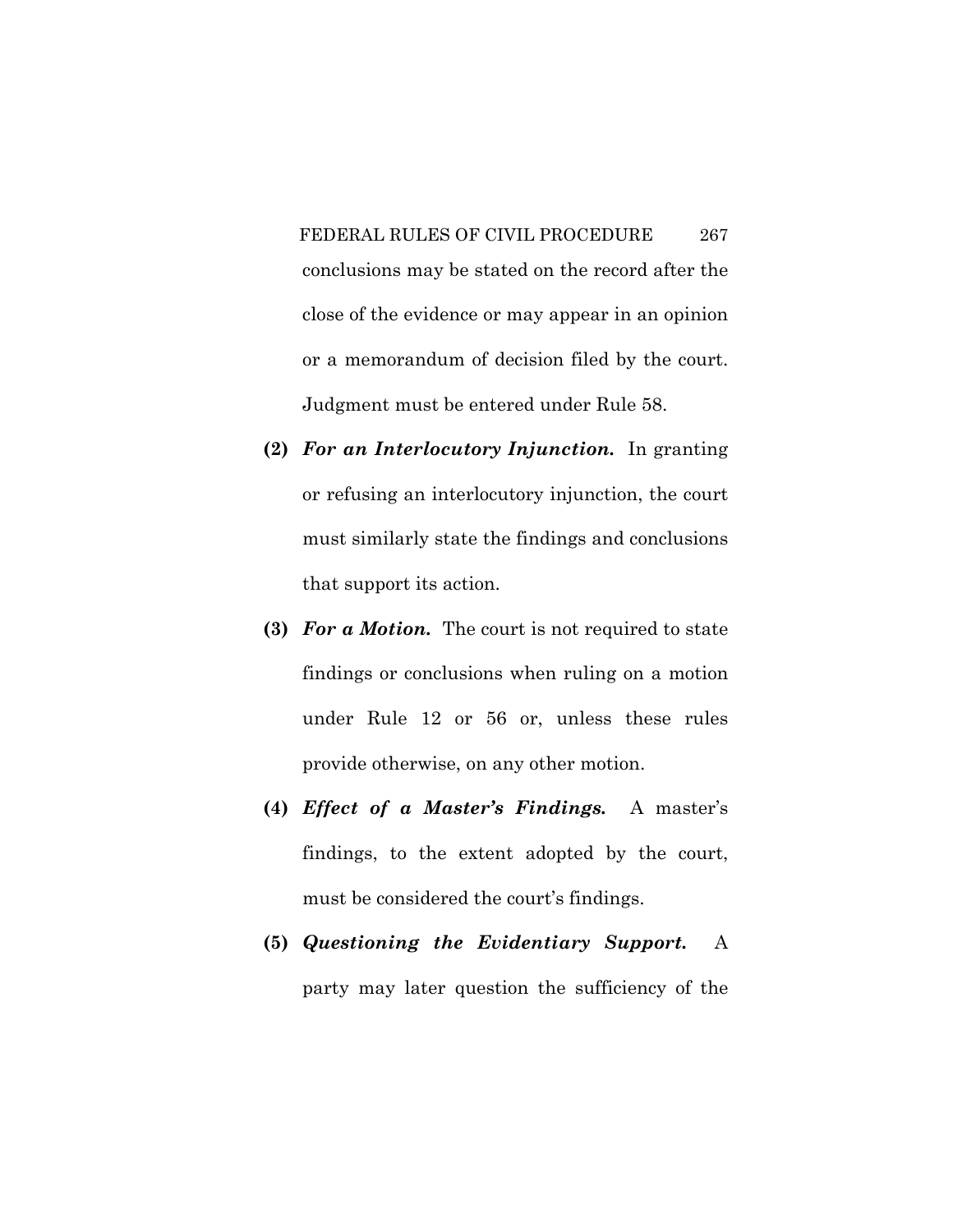# 268 FEDERAL RULES OF CIVIL PROCEDURE evidence supporting the findings, whether or not the party requested findings, objected to them, moved to amend them, or moved for partial findings.

- **(6)** *Setting Aside the Findings.* Findings of fact, whether based on oral or other evidence, must not be set aside unless clearly erroneous, and the reviewing court must give due regard to the trial court's opportunity to judge the witnesses' credibility.
- **(b) Amended or Additional Findings.** On a party's motion filed no later than 10 days after the entry of judgment, the court may amend its findings — or make additional findings — and may amend the judgment accordingly. The motion may accompany a motion for a new trial under Rule 59.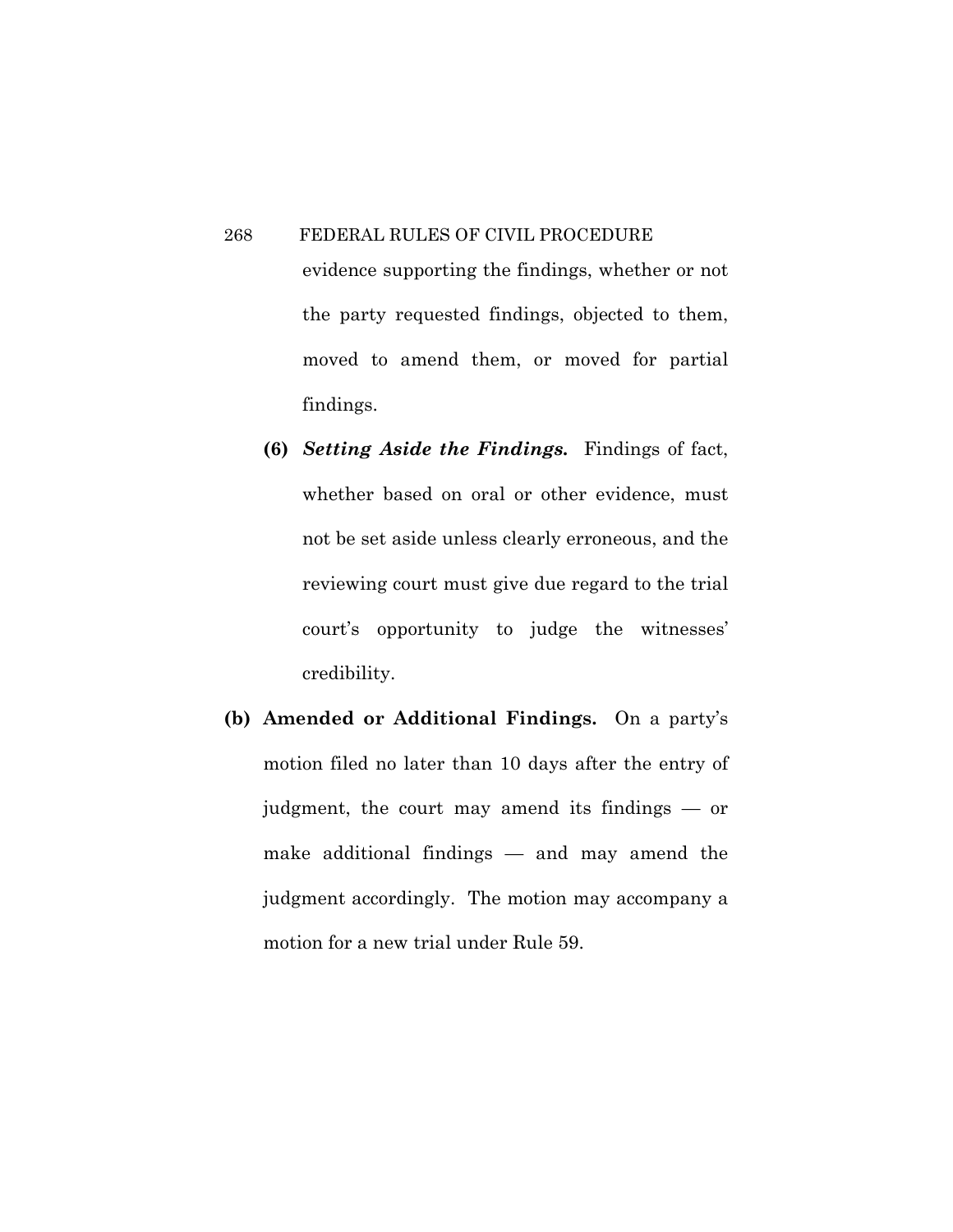**(c) Judgment on Partial Findings.** If a party has been fully heard on an issue during a nonjury trial and the court finds against the party on that issue, the court may enter judgment against the party on a claim or defense that, under the controlling law, can be maintained or defeated only with a favorable finding on that issue. The court may, however, decline to render any judgment until the close of the evidence. A judgment on partial findings must be supported by findings of fact and conclusions of law as required by Rule 52(a).

#### **Rule 53. Masters**

- **(a) Appointment.** 
	- **(1)** *Scope.* Unless a statute provides otherwise, a court may appoint a master only to:
		- **(A)** perform duties consented to by the parties;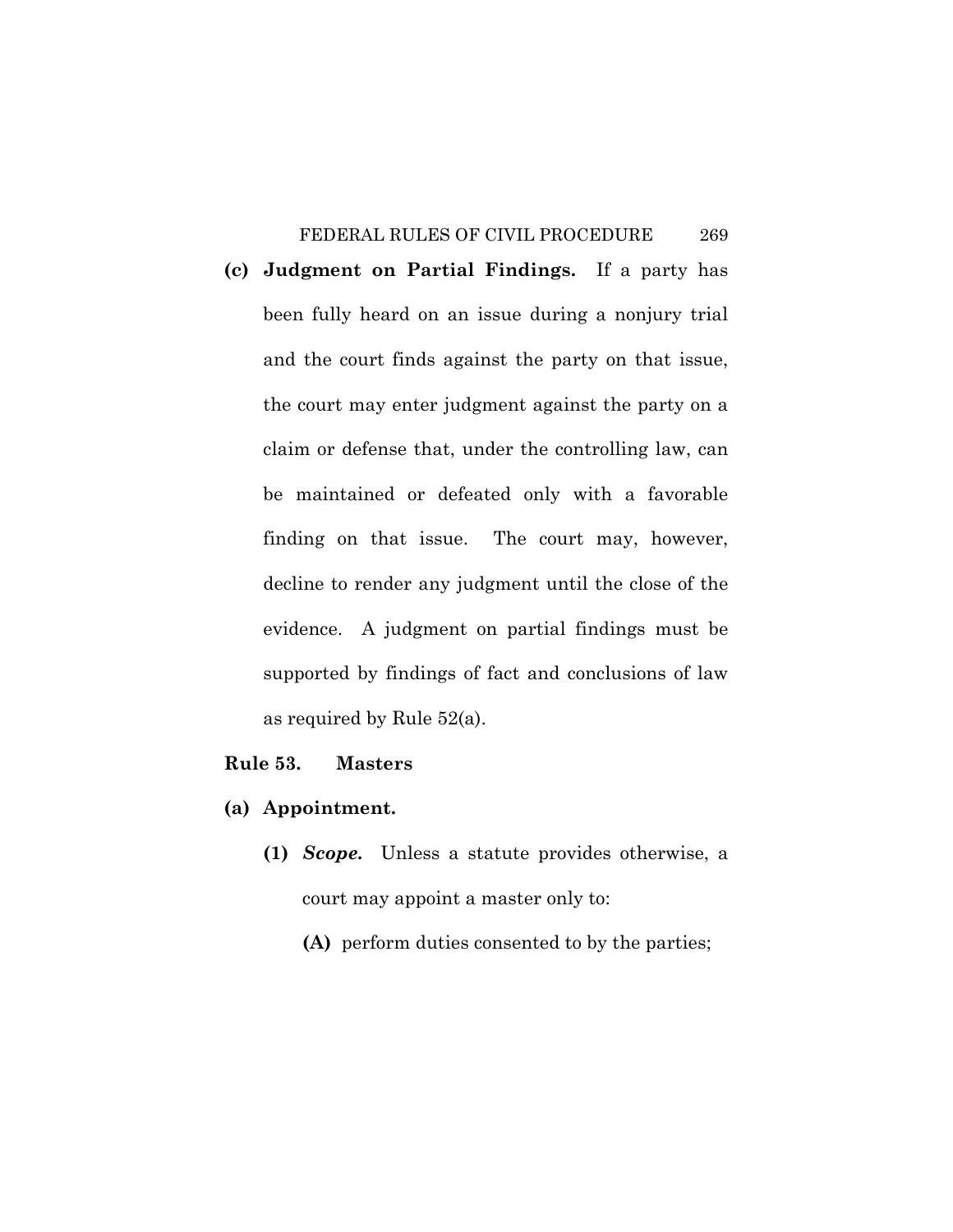- **(B)** hold trial proceedings and make or recommend findings of fact on issues to be decided without a jury if appointment is warranted by:
	- **(i)** some exceptional condition; or
	- **(ii)** the need to perform an accounting or resolve a difficult computation of damages; or
- **(C)** address pretrial and posttrial matters that cannot be effectively and timely addressed by an available district judge or magistrate judge of the district.
- **(2)** *Disqualification.* A master must not have a relationship to the parties, attorneys, action, or court that would require disqualification of a judge under 28 U.S.C. § 455, unless the parties, with the court's approval, consent to the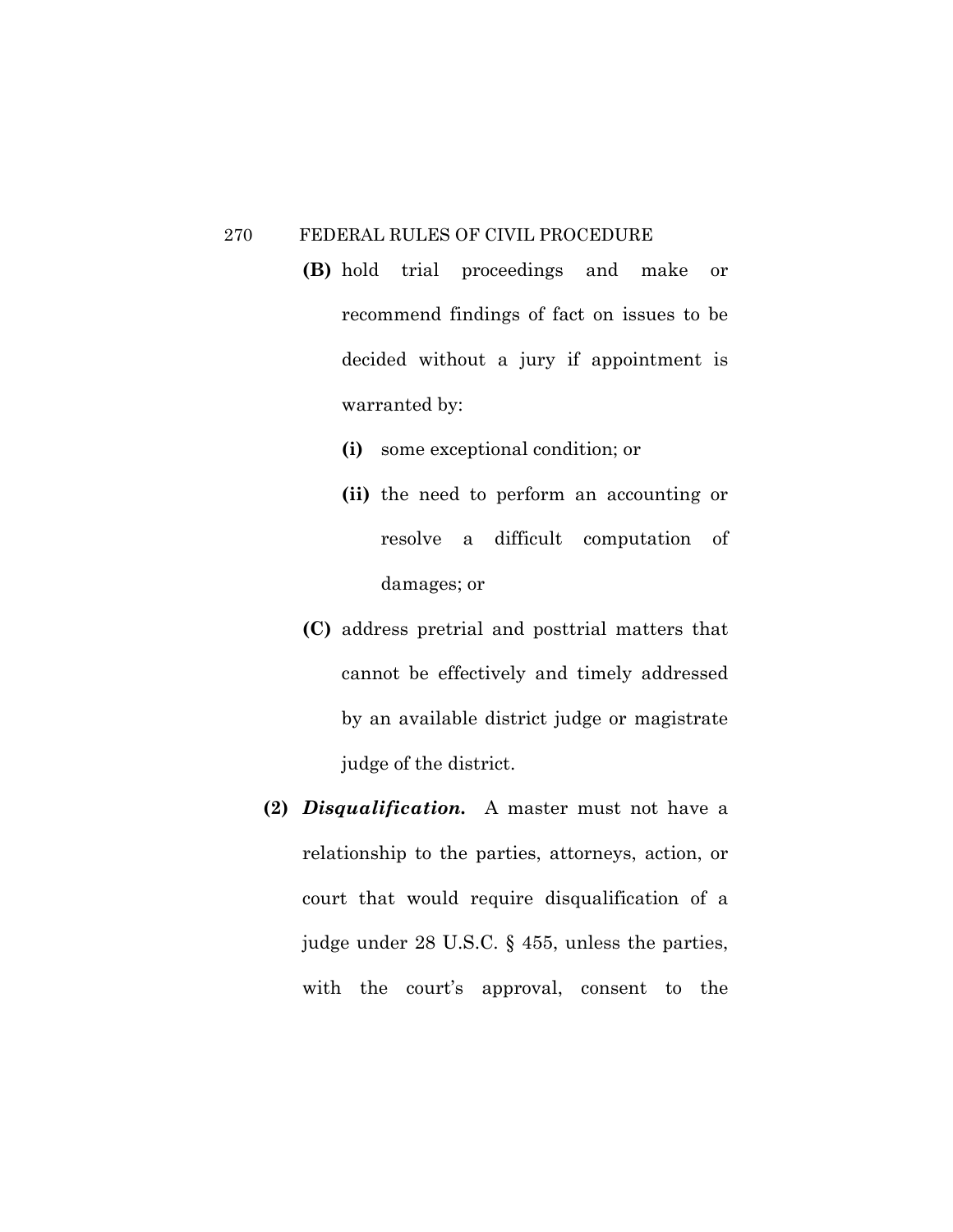FEDERAL RULES OF CIVIL PROCEDURE 271 appointment after the master discloses any potential grounds for disqualification.

**(3)** *Possible Expense or Delay.* In appointing a master, the court must consider the fairness of imposing the likely expenses on the parties and must protect against unreasonable expense or delay.

## **(b) Order Appointing a Master.**

- **(1)** *Notice.* Before appointing a master, the court must give the parties notice and an opportunity to be heard. Any party may suggest candidates for appointment.
- **(2)** *Contents.* The appointing order must direct the master to proceed with all reasonable diligence and must state:
	- **(A)** the master's duties, including any investigation or enforcement duties, and any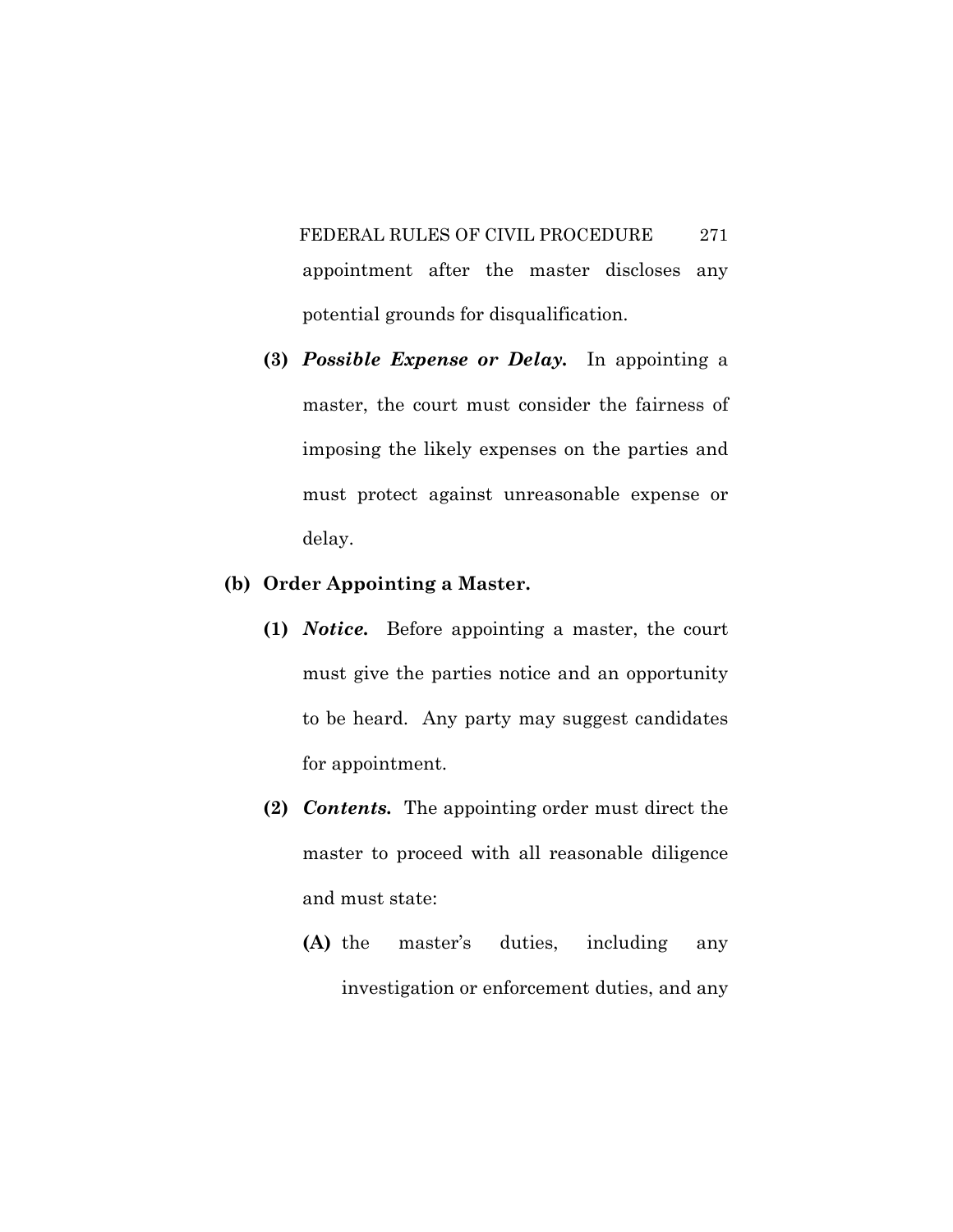limits on the master's authority under Rule 53(c);

- **(B)** the circumstances, if any, in which the master may communicate ex parte with the court or a party;
- **(C)** the nature of the materials to be preserved and filed as the record of the master's activities;
- **(D)** the time limits, method of filing the record, other procedures, and standards for reviewing the master's orders, findings, and recommendations; and
- **(E)** the basis, terms, and procedure for fixing the master's compensation under Rule 53(g).
- **(3)** *Issuing.* The court may issue the order only after: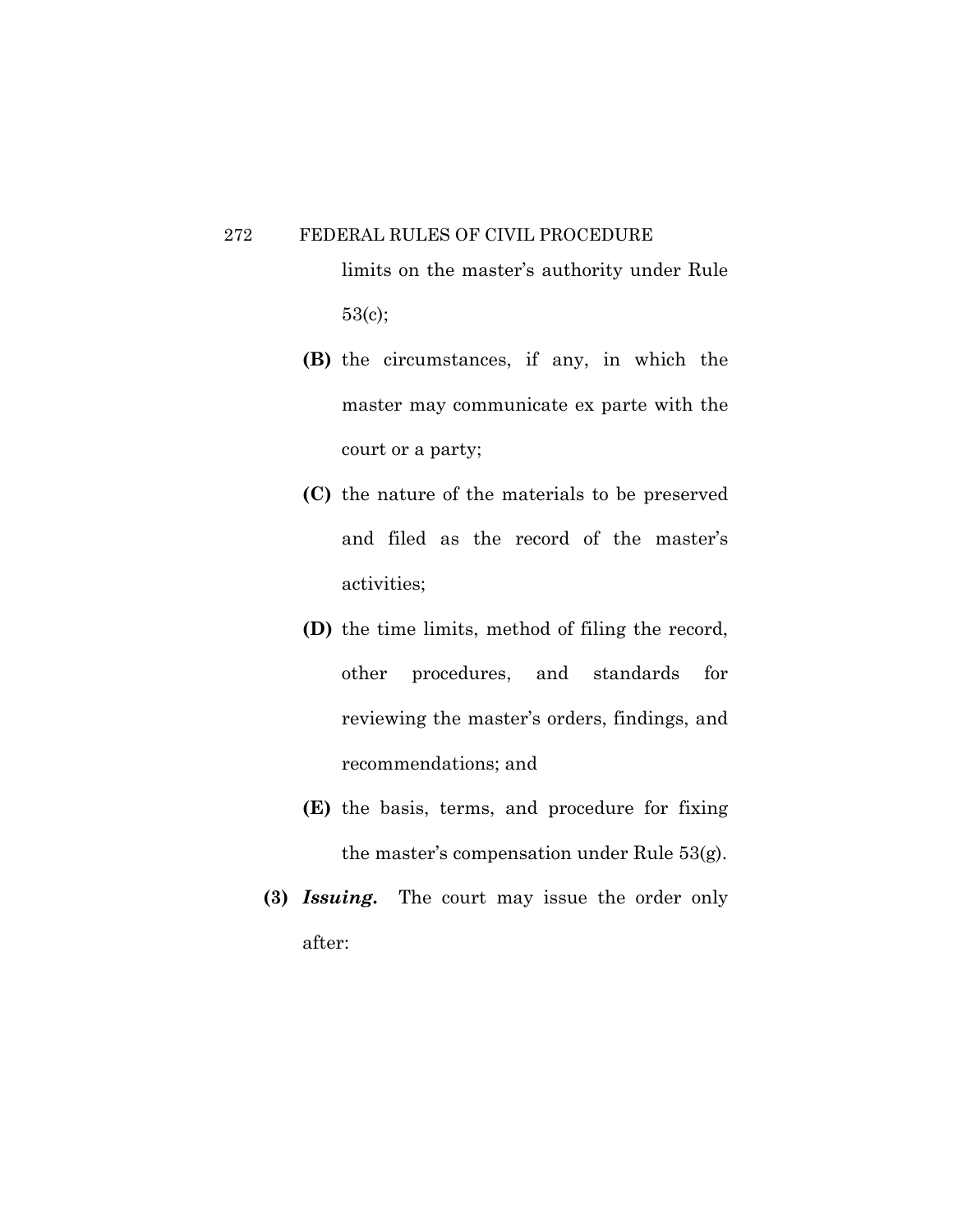- **(A)** the master files an affidavit disclosing whether there is any ground for disqualification under 28 U.S.C. § 455; and
- **(B)** if a ground is disclosed, the parties, with the court's approval, waive the disqualification.
- **(4)** *Amending.* The order may be amended at any time after notice to the parties and an opportunity to be heard.
- **(c) Master's Authority.** 
	- **(1)** *In General.* Unless the appointing order directs otherwise, a master may:
		- **(A)** regulate all proceedings;
		- **(B)** take all appropriate measures to perform the assigned duties fairly and efficiently; and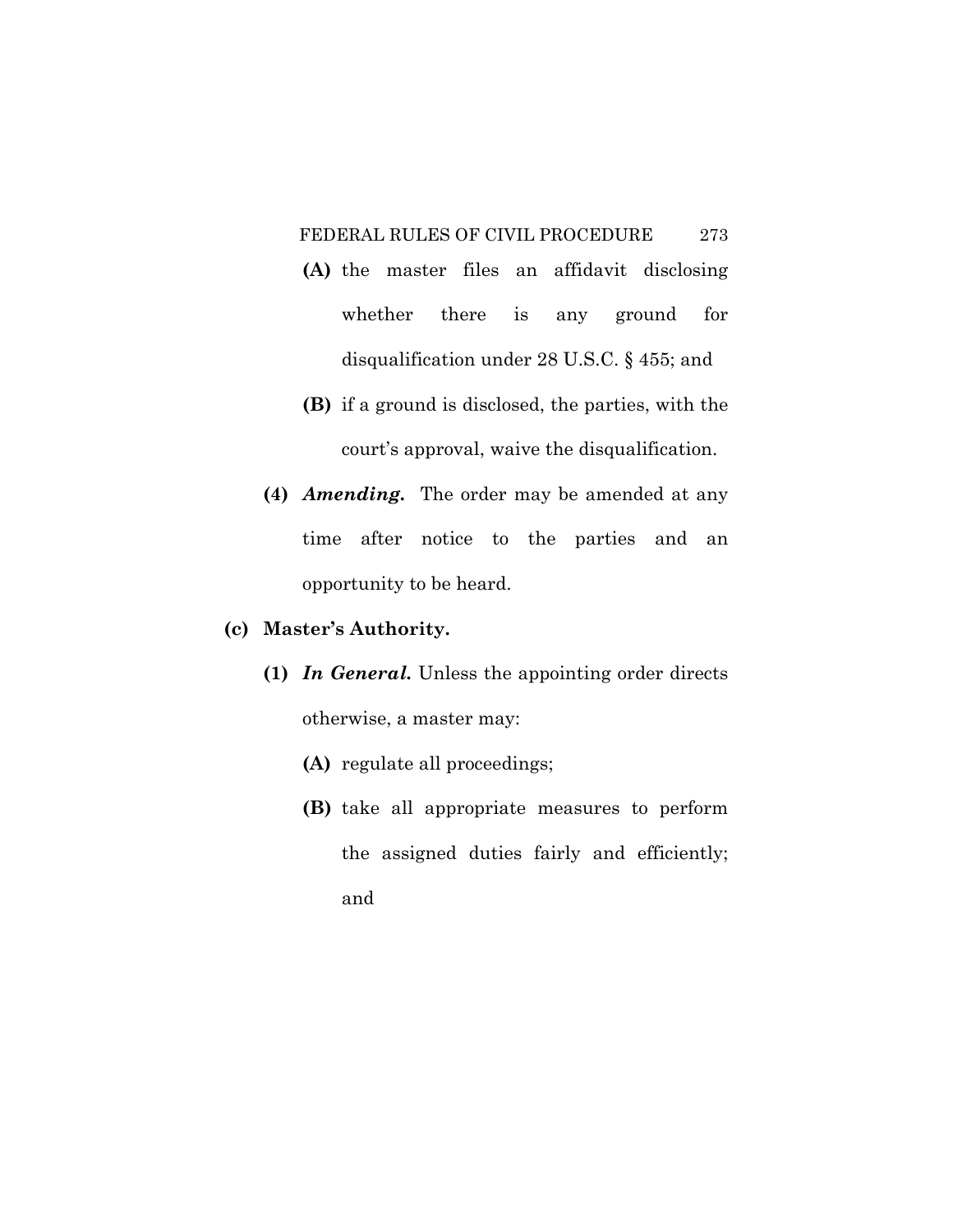- **(C)** if conducting an evidentiary hearing, exercise the appointing court's power to compel, take, and record evidence.
- **(2)** *Sanctions.* The master may by order impose on a party any noncontempt sanction provided by Rule 37 or 45, and may recommend a contempt sanction against a party and sanctions against a nonparty.
- **(d) Master's Orders.** A master who issues an order must file it and promptly serve a copy on each party. The clerk must enter the order on the docket.
- **(e) Master's Reports.** A master must report to the court as required by the appointing order. The master must file the report and promptly serve a copy on each party, unless the court orders otherwise.
- **(f) Action on the Master's Order, Report, or Recommendations.**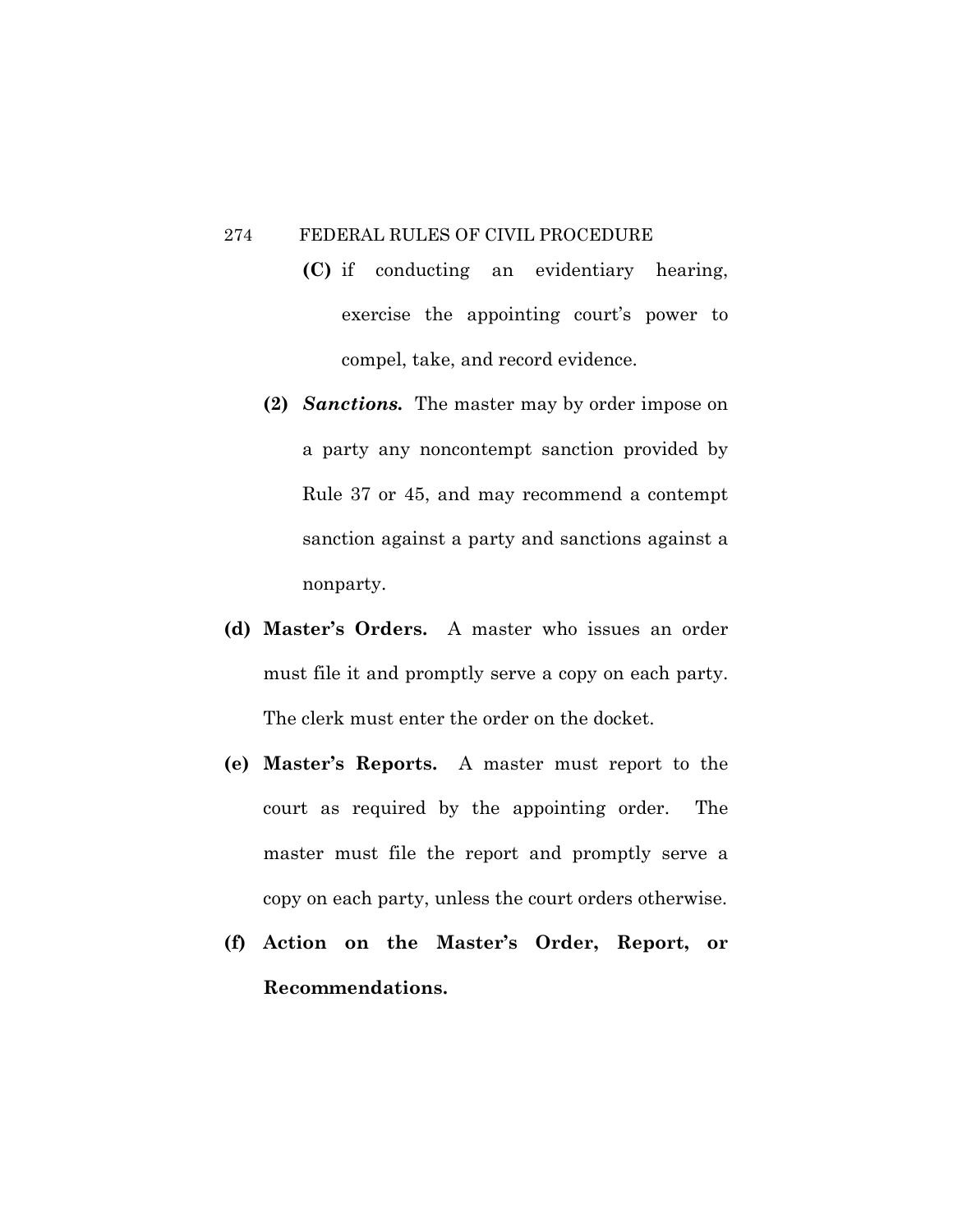- **(1)** *Opportunity for a Hearing; Action in General.* In acting on a master's order, report, or recommendations, the court must give the parties notice and an opportunity to be heard; may receive evidence; and may adopt or affirm, modify, wholly or partly reject or reverse, or resubmit to the master with instructions.
- **(2)** *Time to Object or Move to Adopt or Modify.*

A party may file objections to — or a motion to adopt or modify — the master's order, report, or recommendations no later than 20 days after a copy is served, unless the court sets a different time.

**(3)** *Reviewing Factual Findings.* The court must decide de novo all objections to findings of fact made or recommended by a master, unless the parties, with the court's approval, stipulate that: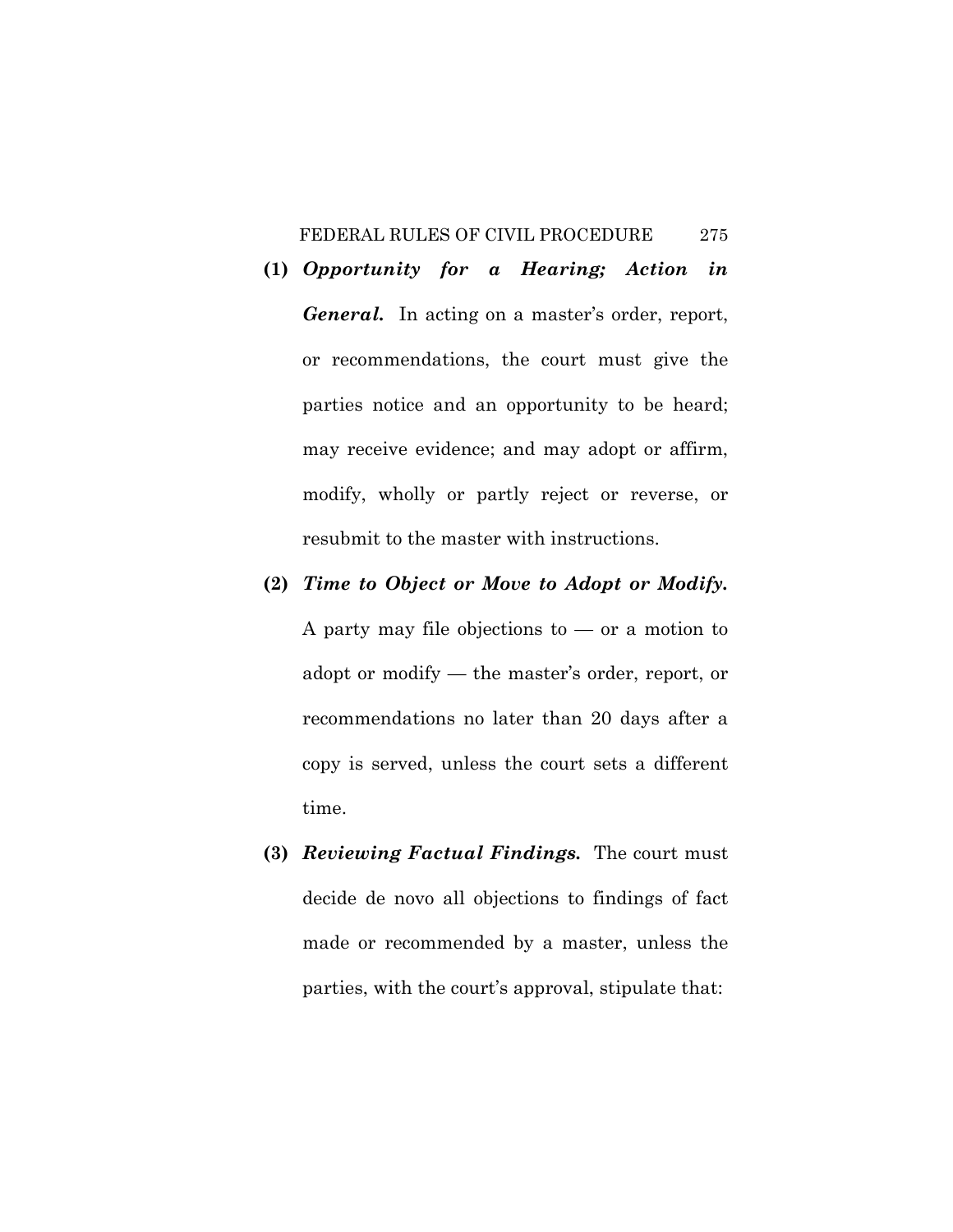- **(A)** the findings will be reviewed for clear error; or
- **(B)** the findings of a master appointed under Rule  $53(a)(1)(A)$  or  $(C)$  will be final.
- **(4)** *Reviewing Legal Conclusions.* The court must decide de novo all objections to conclusions of law made or recommended by a master.
- **(5)** *Reviewing Procedural Matters.* Unless the appointing order establishes a different standard of review, the court may set aside a master's ruling on a procedural matter only for an abuse of discretion.
- **(g) Compensation.** 
	- **(1)** *Fixing Compensation.* Before or after judgment, the court must fix the master's compensation on the basis and terms stated in the appointing order, but the court may set a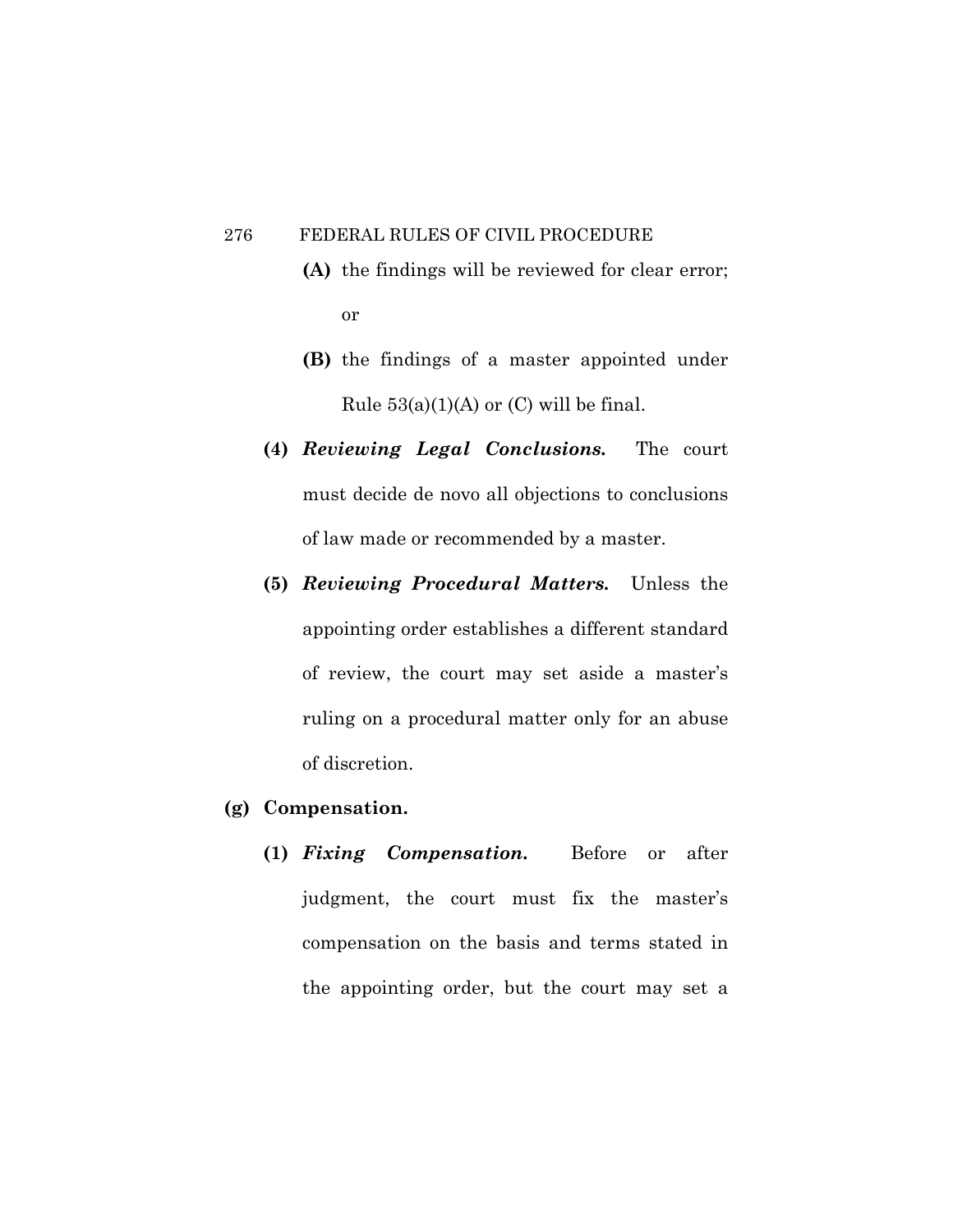FEDERAL RULES OF CIVIL PROCEDURE 277 new basis and terms after giving notice and an opportunity to be heard.

- **(2)** *Payment.* The compensation must be paid either:
	- **(A)** by a party or parties; or
	- **(B)** from a fund or subject matter of the action within the court's control.
- **(3)** *Allocating Payment.* The court must allocate payment among the parties after considering the nature and amount of the controversy, the parties' means, and the extent to which any party is more responsible than other parties for the reference to a master. An interim allocation may be amended to reflect a decision on the merits.
- **(h) Appointing a Magistrate Judge.** A magistrate judge is subject to this rule only when the order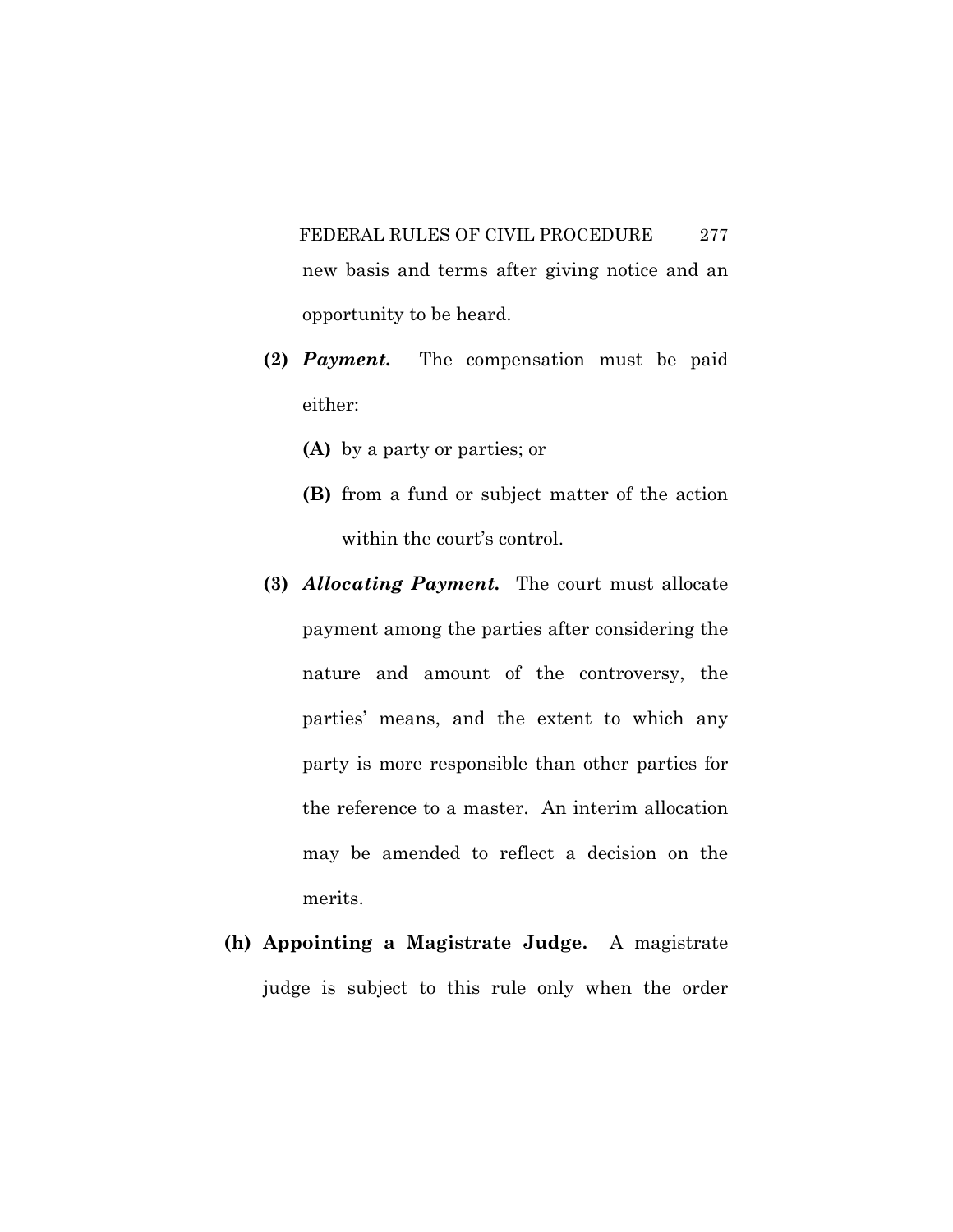referring a matter to the magistrate judge states that the reference is made under this rule.

#### **TITLE VII. JUDGMENT**

#### **Rule 54. Judgment; Costs**

- **(a) Definition; Form.** "Judgment" as used in these rules includes a decree and any order from which an appeal lies. A judgment should not include recitals of pleadings, a master's report, or a record of prior proceedings.
- **(b) Judgment on Multiple Claims or Involving Multiple Parties.** When an action presents more than one claim for relief — whether as a claim, counterclaim, crossclaim, or third-party claim — or when multiple parties are involved, the court may direct entry of a final judgment as to one or more, but fewer than all, claims or parties only if the court expressly determines that there is no just reason for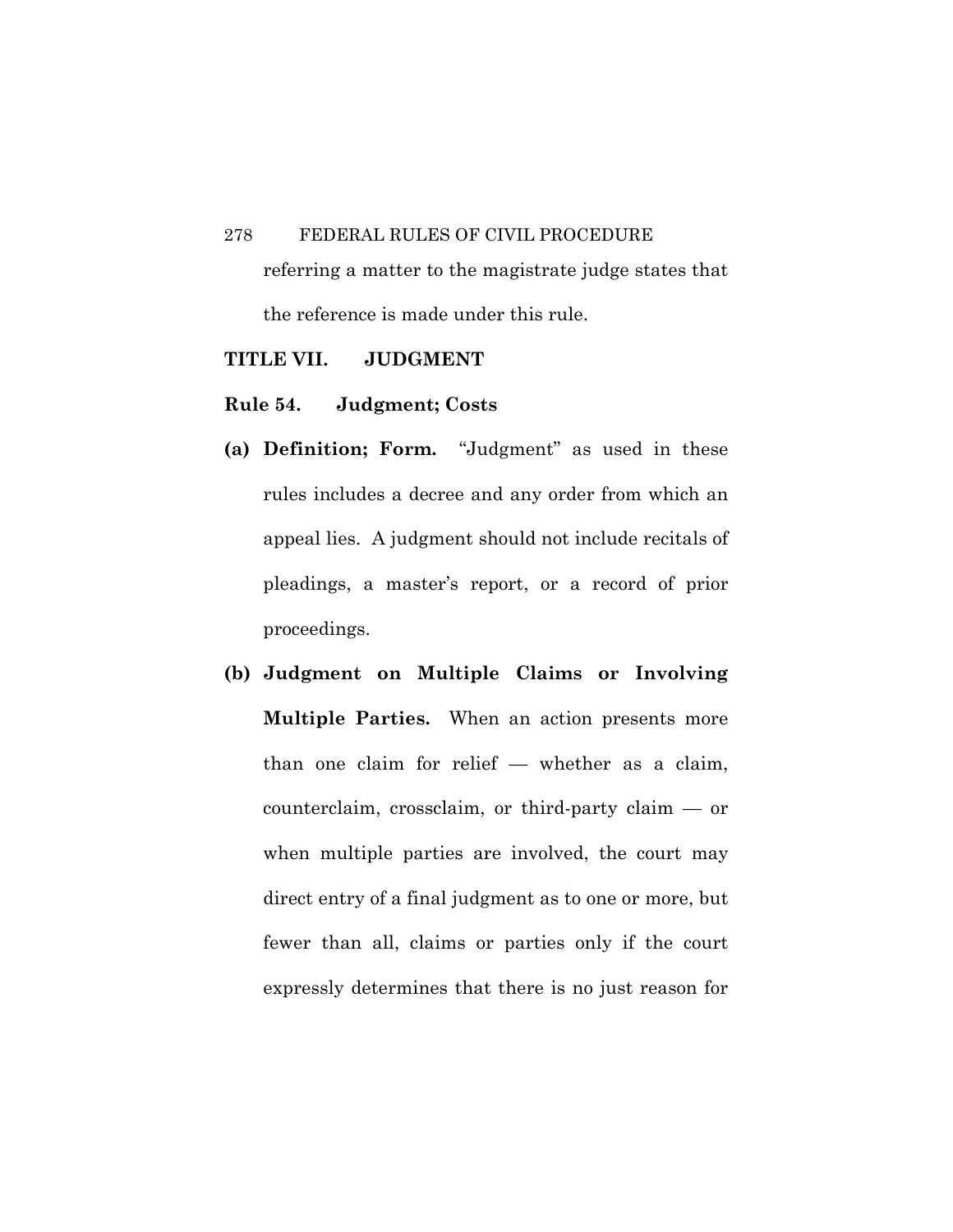FEDERAL RULES OF CIVIL PROCEDURE 279 delay. Otherwise, any order or other decision, however designated, that adjudicates fewer than all the claims or the rights and liabilities of fewer than all the parties does not end the action as to any of the claims or parties and may be revised at any time before the entry of a judgment adjudicating all the claims and all the parties' rights and liabilities.

- **(c) Demand for Judgment; Relief to Be Granted.** A default judgment must not differ in kind from, or exceed in amount, what is demanded in the pleadings. Every other final judgment should grant the relief to which each party is entitled, even if the party has not demanded that relief in its pleadings.
- **(d) Costs; Attorney's Fees.** 
	- **(1)** *Costs Other Than Attorney's Fees.* Unless a federal statute, these rules, or a court order provides otherwise, costs — other than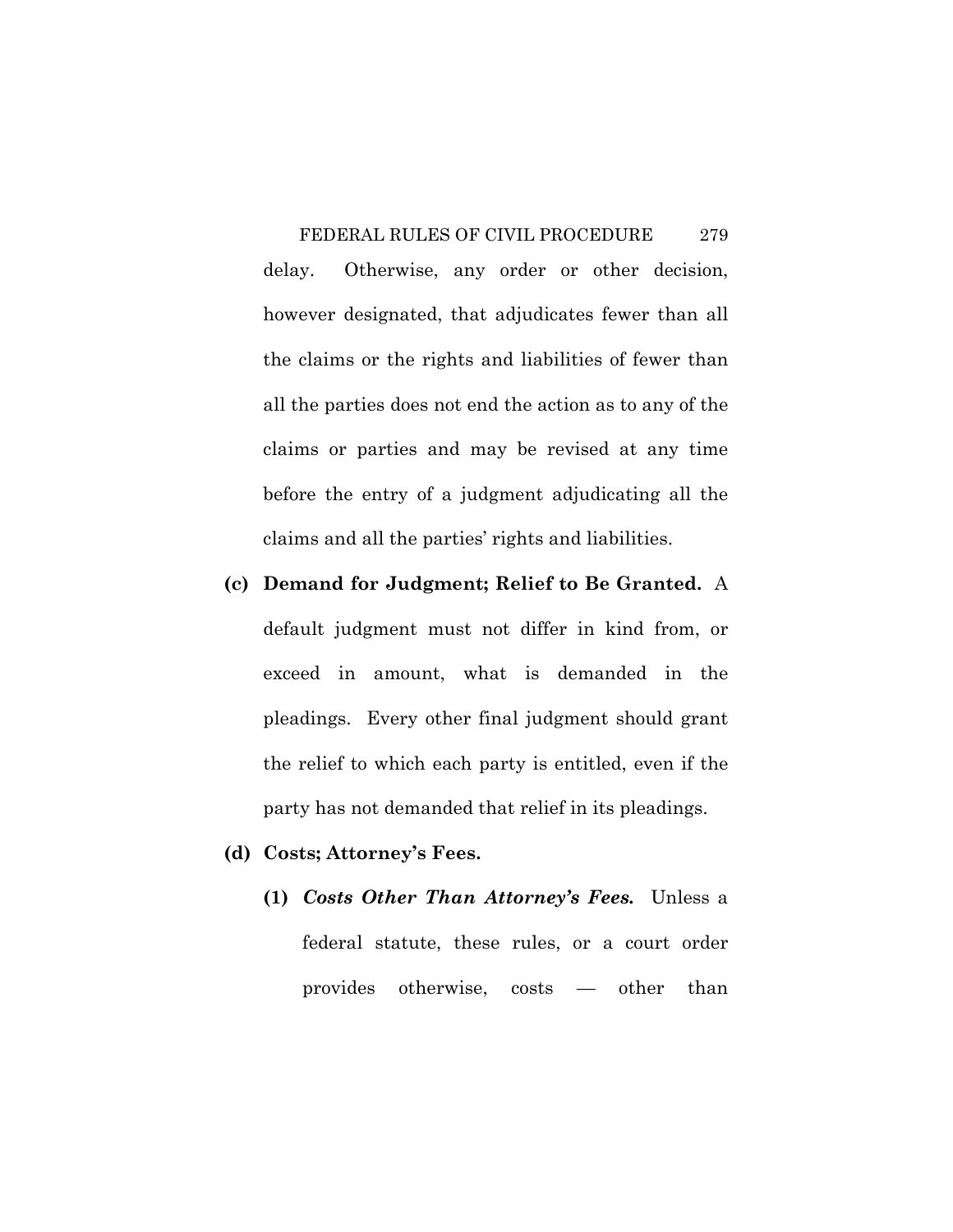attorney's fees — should be allowed to the prevailing party. But costs against the United States, its officers, and its agencies may be imposed only to the extent allowed by law. The clerk may tax costs on 1 day's notice. On motion served within the next 5 days, the court may review the clerk's action.

- **(2)** *Attorney's Fees.* 
	- **(A)** *Claim to Be by Motion.* A claim for attorney's fees and related nontaxable expenses must be made by motion unless the substantive law requires those fees to be proved at trial as an element of damages.
	- **(B)** *Timing and Contents of the Motion.* Unless a statute or a court order provides otherwise, the motion must: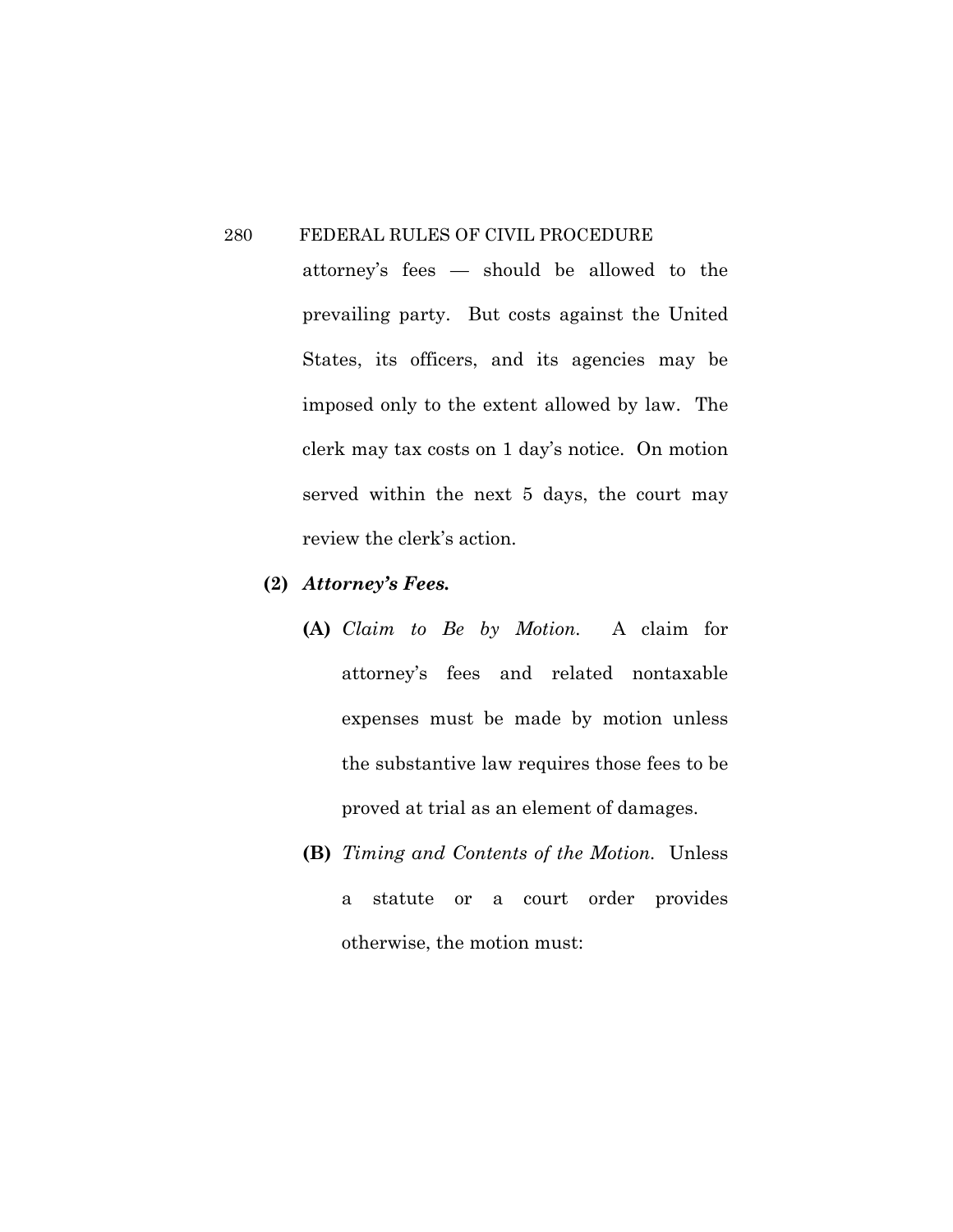- **(i)** be filed no later than 14 days after the entry of judgment;
- **(ii)** specify the judgment and the statute, rule, or other grounds entitling the movant to the award;
- **(iii)** state the amount sought or provide a fair estimate of it; and
- **(iv)** disclose, if the court so orders, the terms of any agreement about fees for the services for which the claim is made.
- **(C)** *Proceedings.* Subject to Rule 23(h), the court must, on a party's request, give an opportunity for adversary submissions on the motion in accordance with Rule 43(c) or 78. The court may decide issues of liability for fees before receiving submissions on the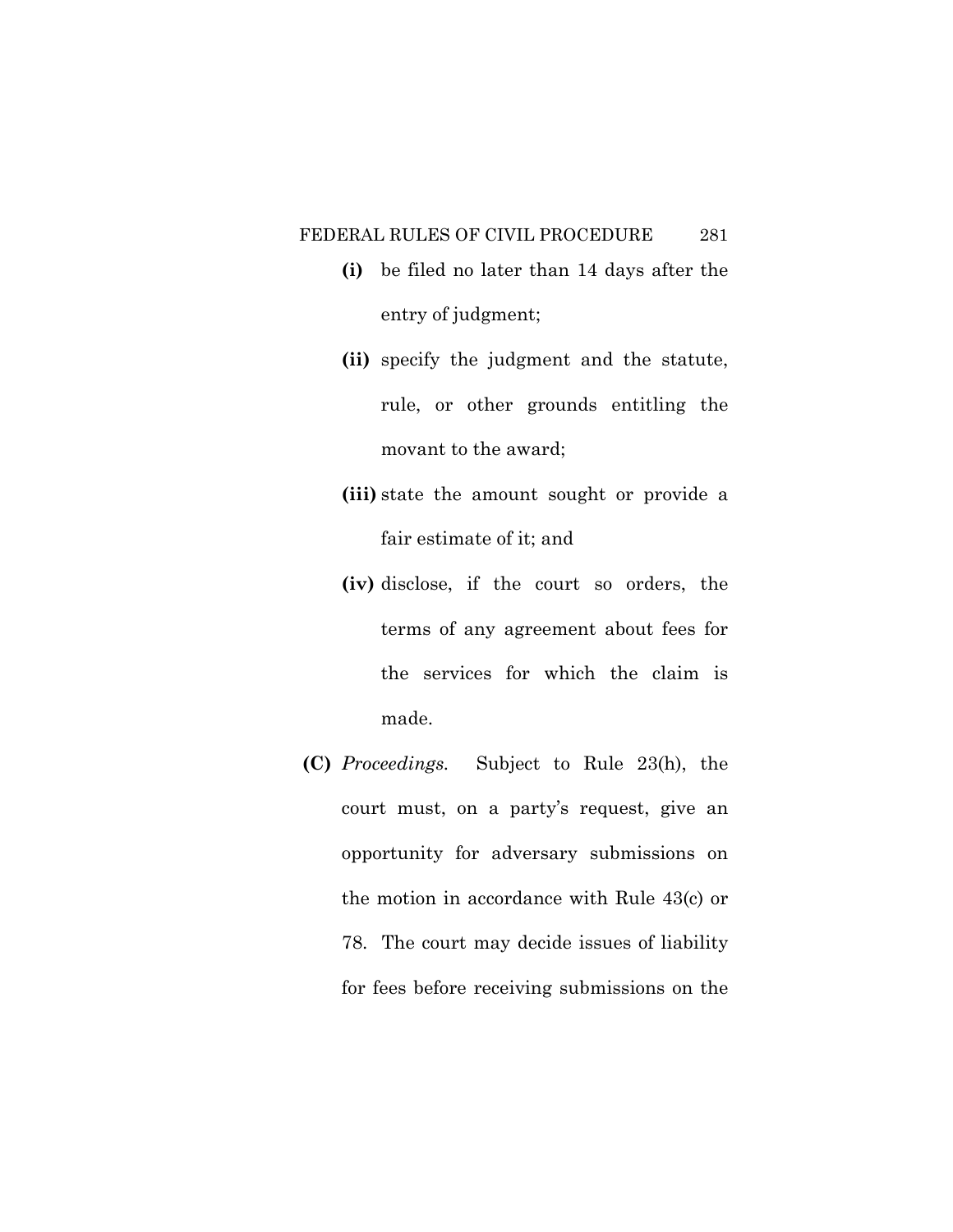value of services. The court must find the facts and state its conclusions of law as provided in Rule 52(a).

- **(D)** *Special Procedures by Local Rule; Reference to a Master or a Magistrate Judge.* By local rule, the court may establish special procedures to resolve fee-related issues without extensive evidentiary hearings. Also, the court may refer issues concerning the value of services to a special master under Rule 53 without regard to the limitations of Rule 53(a)(1), and may refer a motion for attorney's fees to a magistrate judge under Rule 72(b) as if it were a dispositive pretrial matter.
- **(E)** *Exceptions.* Subparagraphs (A)-(D) do not apply to claims for fees and expenses as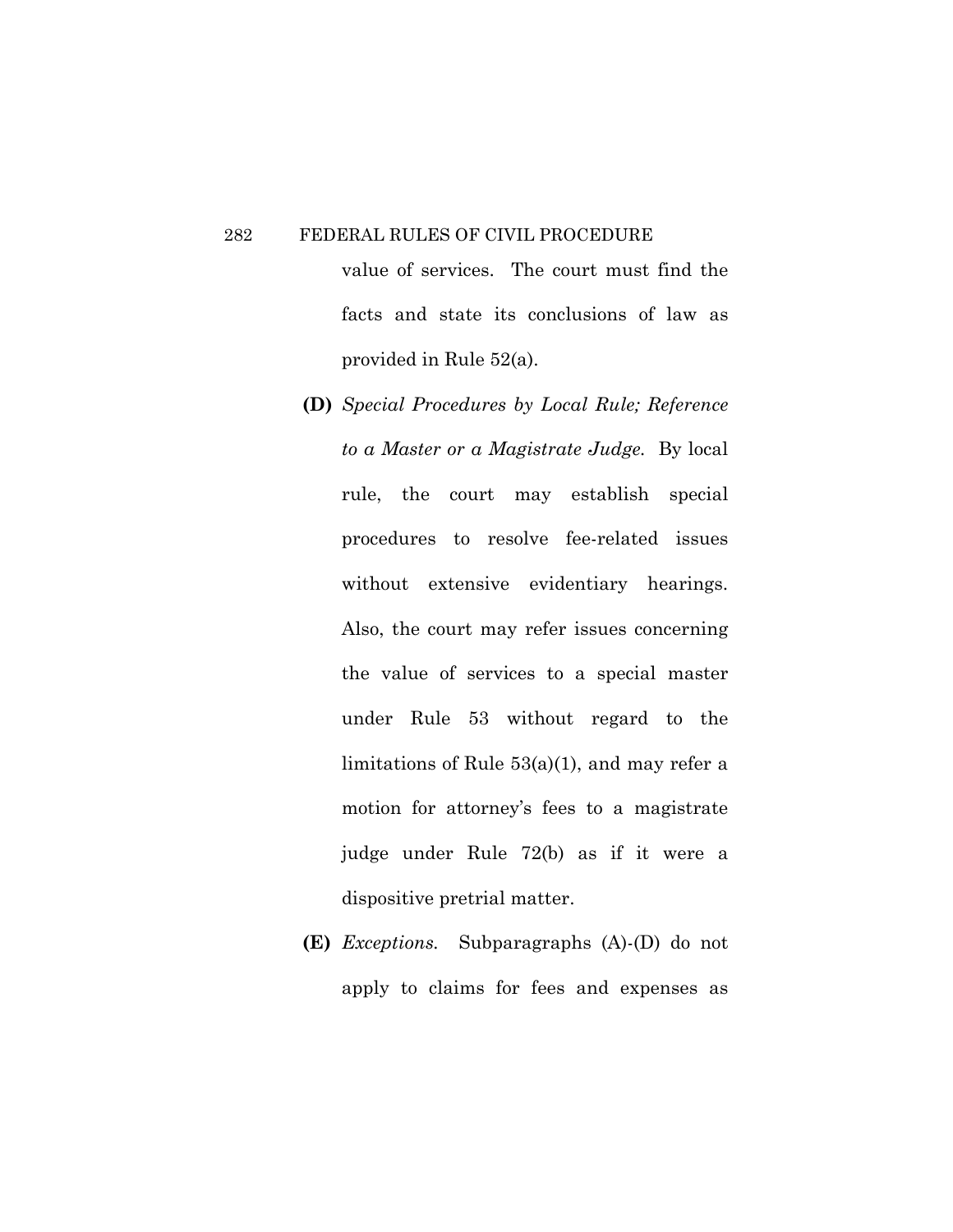## FEDERAL RULES OF CIVIL PROCEDURE 283 sanctions for violating these rules or as sanctions under 28 U.S.C. § 1927.

#### **Rule 55. Default; Default Judgment**

**(a) Entering a Default.** When a party against whom a judgment for affirmative relief is sought has failed to plead or otherwise defend, and that failure is shown by affidavit or otherwise, the clerk must enter the party's default.

#### **(b) Entering a Default Judgment.**

**(1)** *By the Clerk.* If the plaintiff's claim is for a sum certain or a sum that can be made certain by computation, the clerk  $-$  on the plaintiff's request, with an affidavit showing the amount due — must enter judgment for that amount and costs against a defendant who has been defaulted for not appearing and who is neither a minor nor an incompetent person.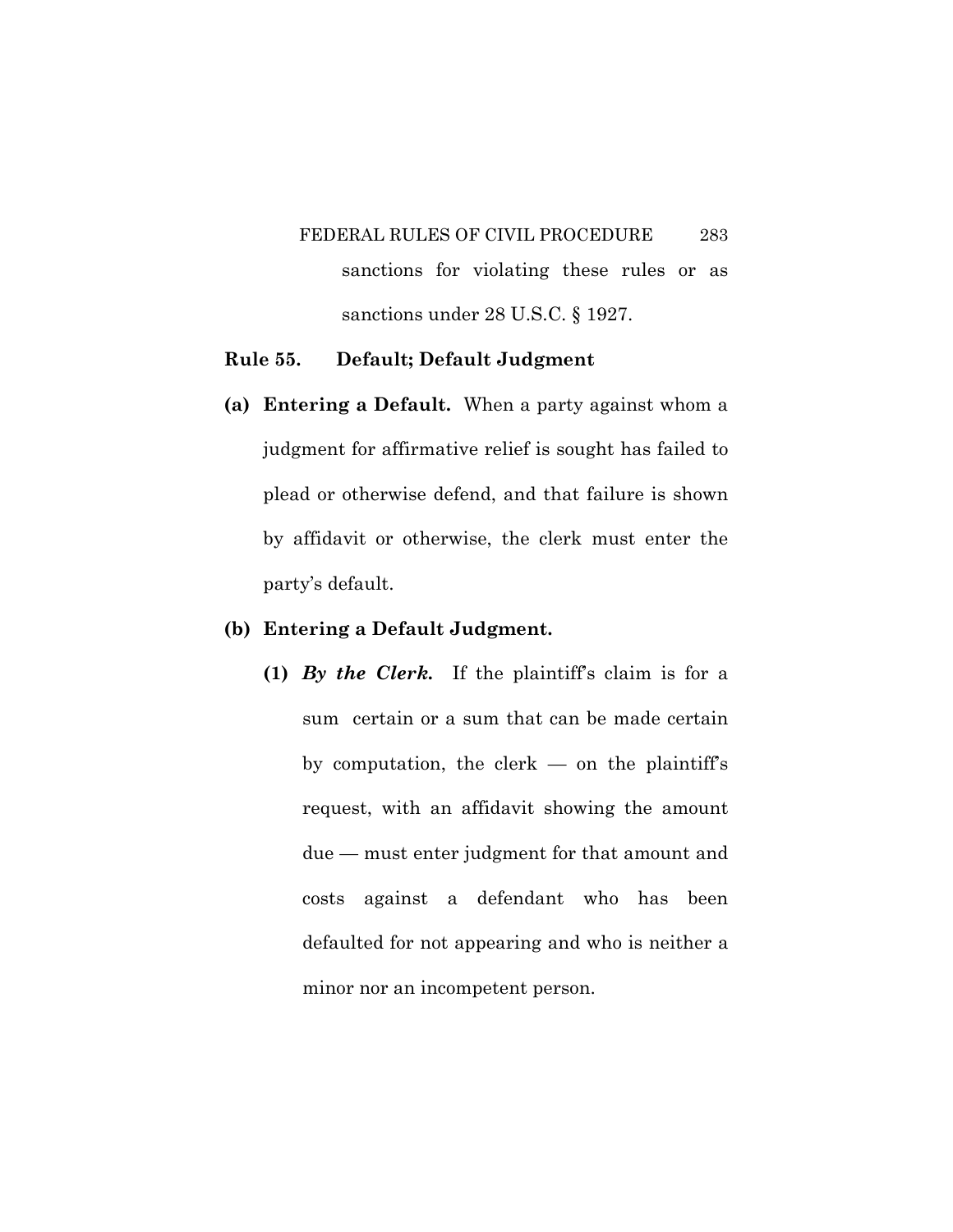**(2)** *By the Court.* In all other cases, the party must apply to the court for a default judgment. A default judgment may be entered against a minor or incompetent person only if represented by a general guardian, conservator, or other like fiduciary who has appeared. If the party against whom a default judgment is sought has appeared personally or by a representative, that party or its representative must be served with written notice of the application at least 3 days before the hearing. The court may conduct hearings or make referrals — preserving any federal statutory right to a jury trial — when, to enter or effectuate judgment, it needs to:

**(A)** conduct an accounting;

**(B)** determine the amount of damages;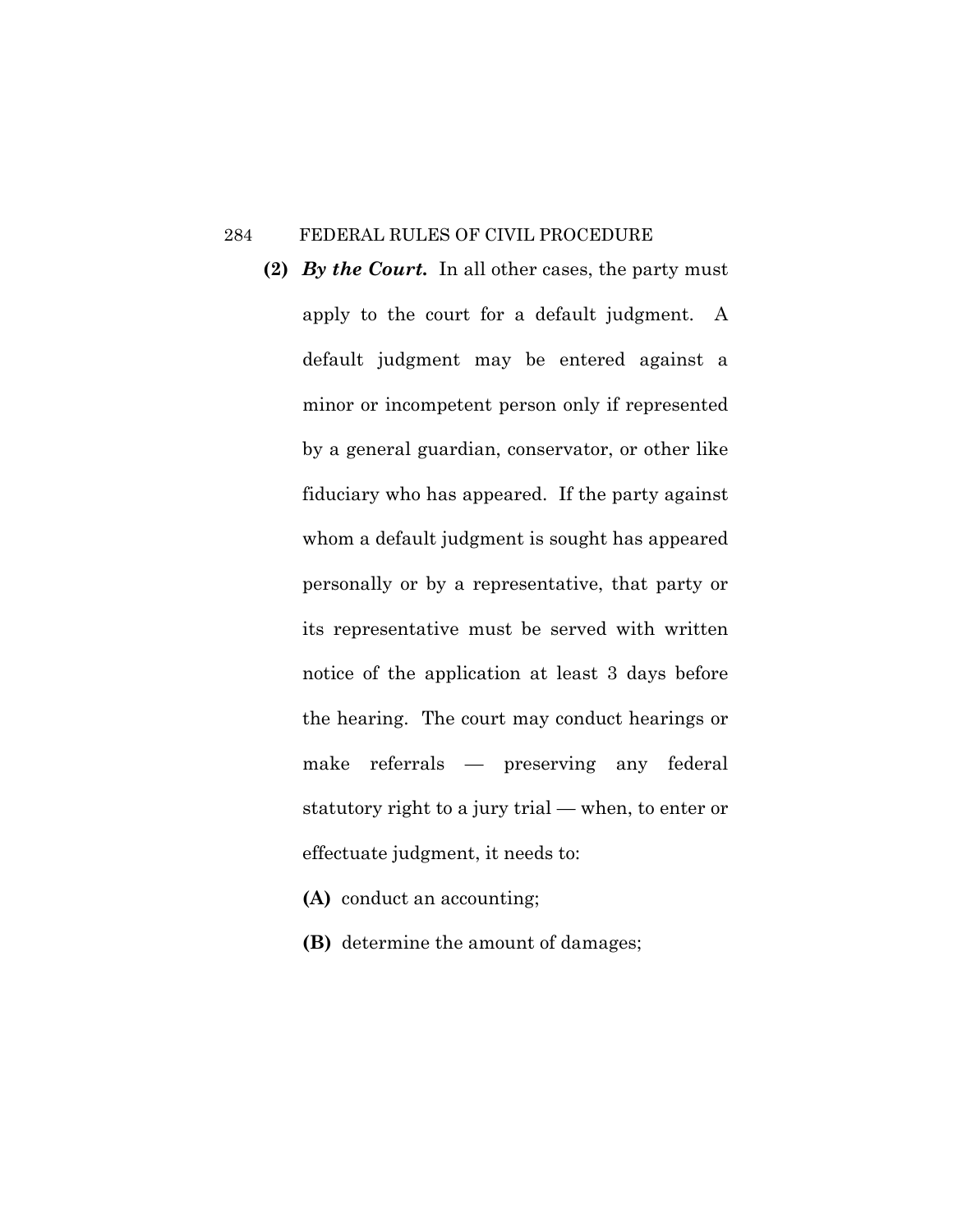- **(C)** establish the truth of any allegation by evidence; or
- **(D)** investigate any other matter.

## **(c) Setting Aside a Default or a Default Judgment.** The court may set aside an entry of default for good cause, and it may set aside a default judgment under Rule 60(b).

**(d) Judgment Against the United States.** A default judgment may be entered against the United States, its officers, or its agencies only if the claimant establishes a claim or right to relief by evidence that satisfies the court.

### **Rule 56. Summary Judgment**

**(a) By a Claiming Party.** A party claiming relief may move, with or without supporting affidavits, for summary judgment on all or part of the claim. The motion may be filed at any time after: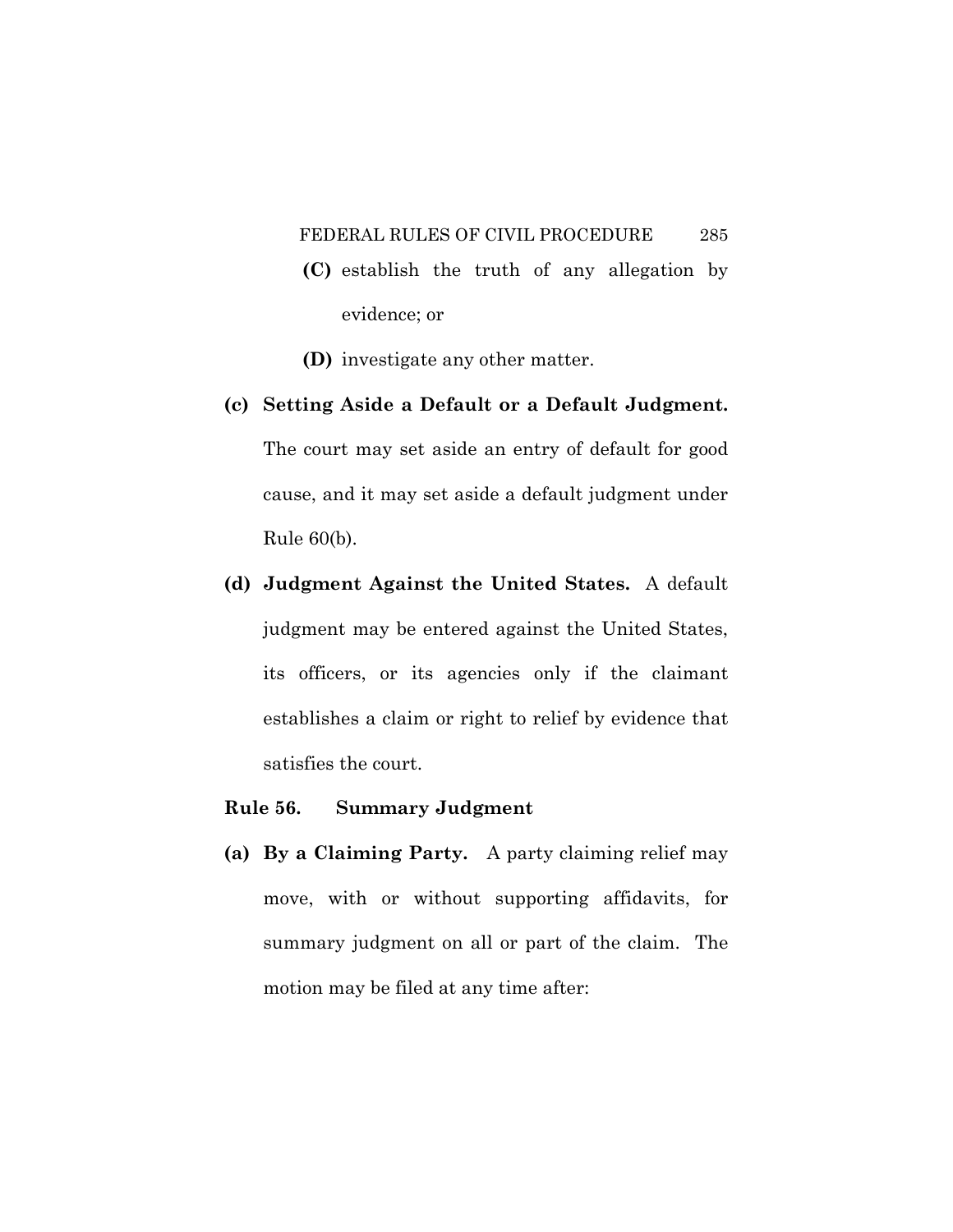- **(1)** 20 days have passed from commencement of the action; or
- **(2)** the opposing party serves a motion for summary judgment.
- **(b) By a Defending Party.** A party against whom relief is sought may move at any time, with or without supporting affidavits, for summary judgment on all or part of the claim.
- **(c) Serving the Motion; Proceedings.** The motion must be served at least 10 days before the day set for the hearing. An opposing party may serve opposing affidavits before the hearing day. The judgment sought should be rendered if the pleadings, the discovery and disclosure materials on file, and any affidavits show that there is no genuine issue as to any material fact and that the movant is entitled to judgment as a matter of law.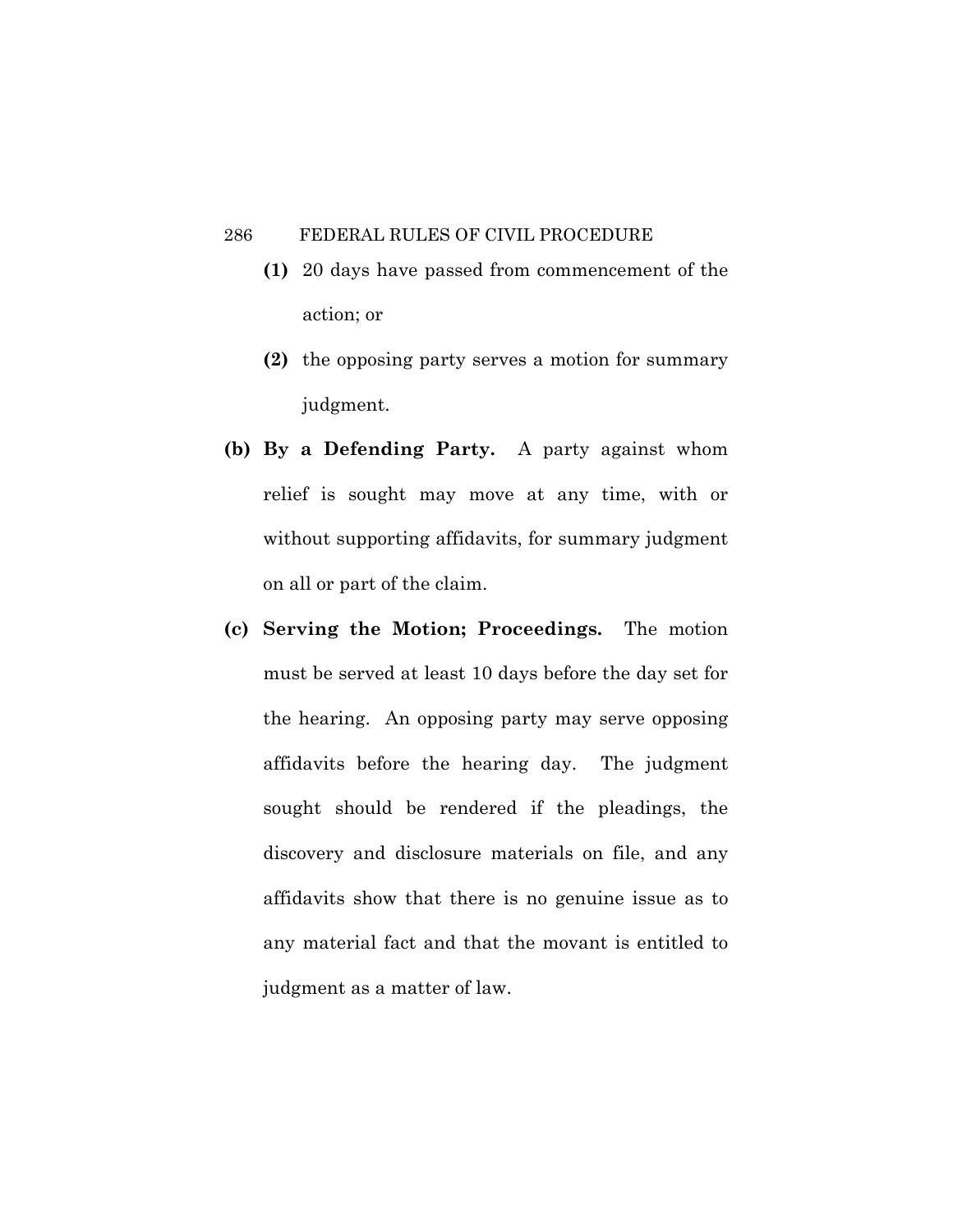### FEDERAL RULES OF CIVIL PROCEDURE 287 **(d) Case Not Fully Adjudicated on the Motion.**

- **(1)** *Establishing Facts.* If summary judgment is not rendered on the whole action, the court should, to the extent practicable, determine what material facts are not genuinely at issue. The court should so determine by examining the pleadings and evidence before it and by interrogating the attorneys. It should then issue an order specifying what facts — including items of damages or other relief — are not genuinely at issue. The facts so specified must be treated as established in the action.
- **(2)** *Establishing Liability.* An interlocutory summary judgment may be rendered on liability alone, even if there is a genuine issue on the amount of damages.
- **(e) Affidavits; Further Testimony.**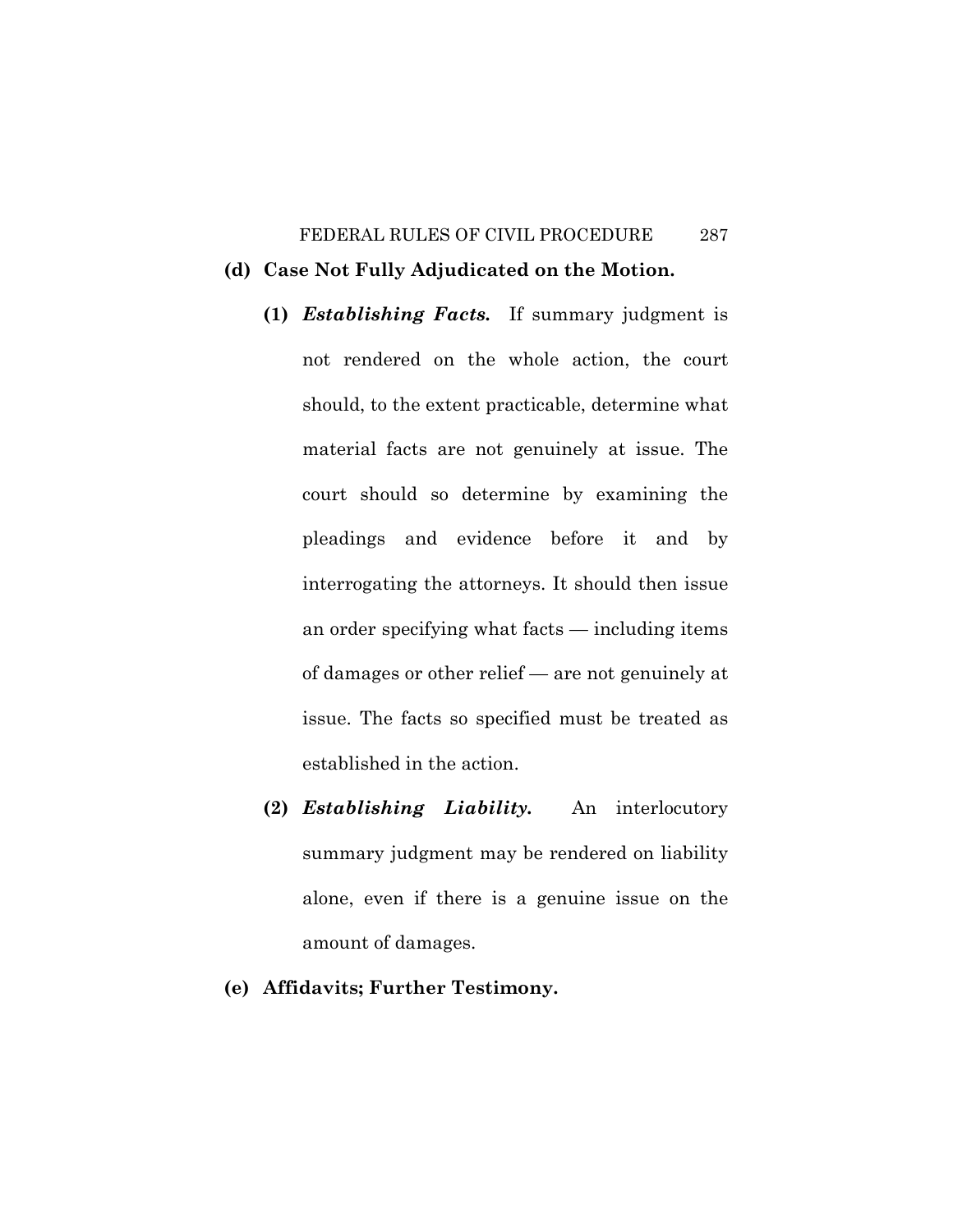- **(1)** *In General.* A supporting or opposing affidavit must be made on personal knowledge, set out facts that would be admissible in evidence, and show that the affiant is competent to testify on the matters stated. If a paper or part of a paper is referred to in an affidavit, a sworn or certified copy must be attached to or served with the affidavit. The court may permit an affidavit to be supplemented or opposed by depositions, answers to interrogatories, or additional affidavits.
- **(2)** *Opposing Party's Obligation to Respond.* When a motion for summary judgment is properly made and supported, an opposing party may not rely merely on allegations or denials in its own pleading; rather, its response must — by affidavits or as otherwise provided in this rule —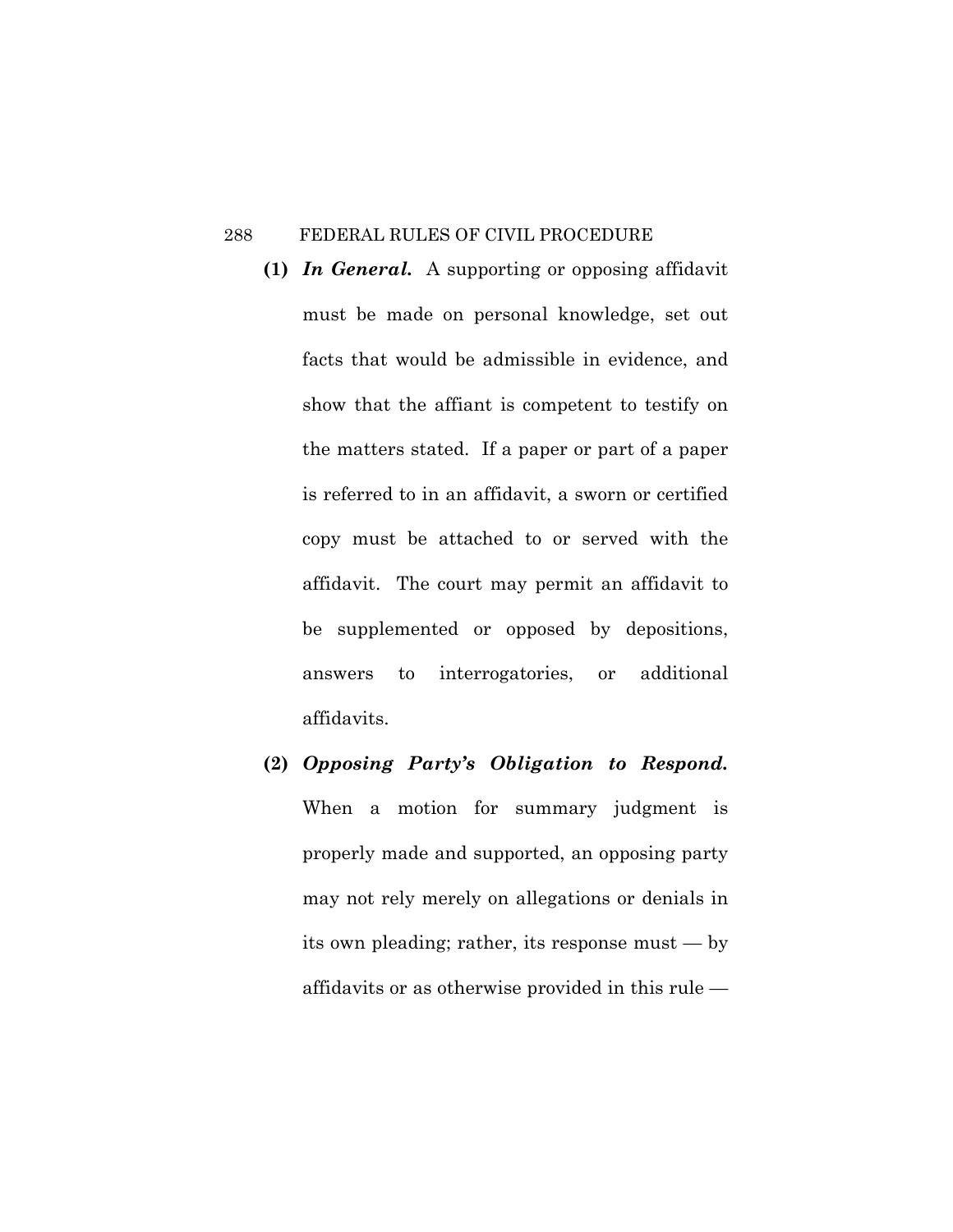FEDERAL RULES OF CIVIL PROCEDURE 289 set out specific facts showing a genuine issue for trial. If the opposing party does not so respond, summary judgment should, if appropriate, be entered against that party.

- **(f) When Affidavits Are Unavailable.** If a party opposing the motion shows by affidavit that, for specified reasons, it cannot present facts essential to justify its opposition, the court may:
	- **(1)** deny the motion;
	- **(2)** order a continuance to enable affidavits to be obtained, depositions to be taken, or other discovery to be undertaken; or
	- **(3)** issue any other just order.
- **(g) Affidavit Submitted in Bad Faith.** If satisfied that an affidavit under this rule is submitted in bad faith or solely for delay, the court must order the submitting party to pay the other party the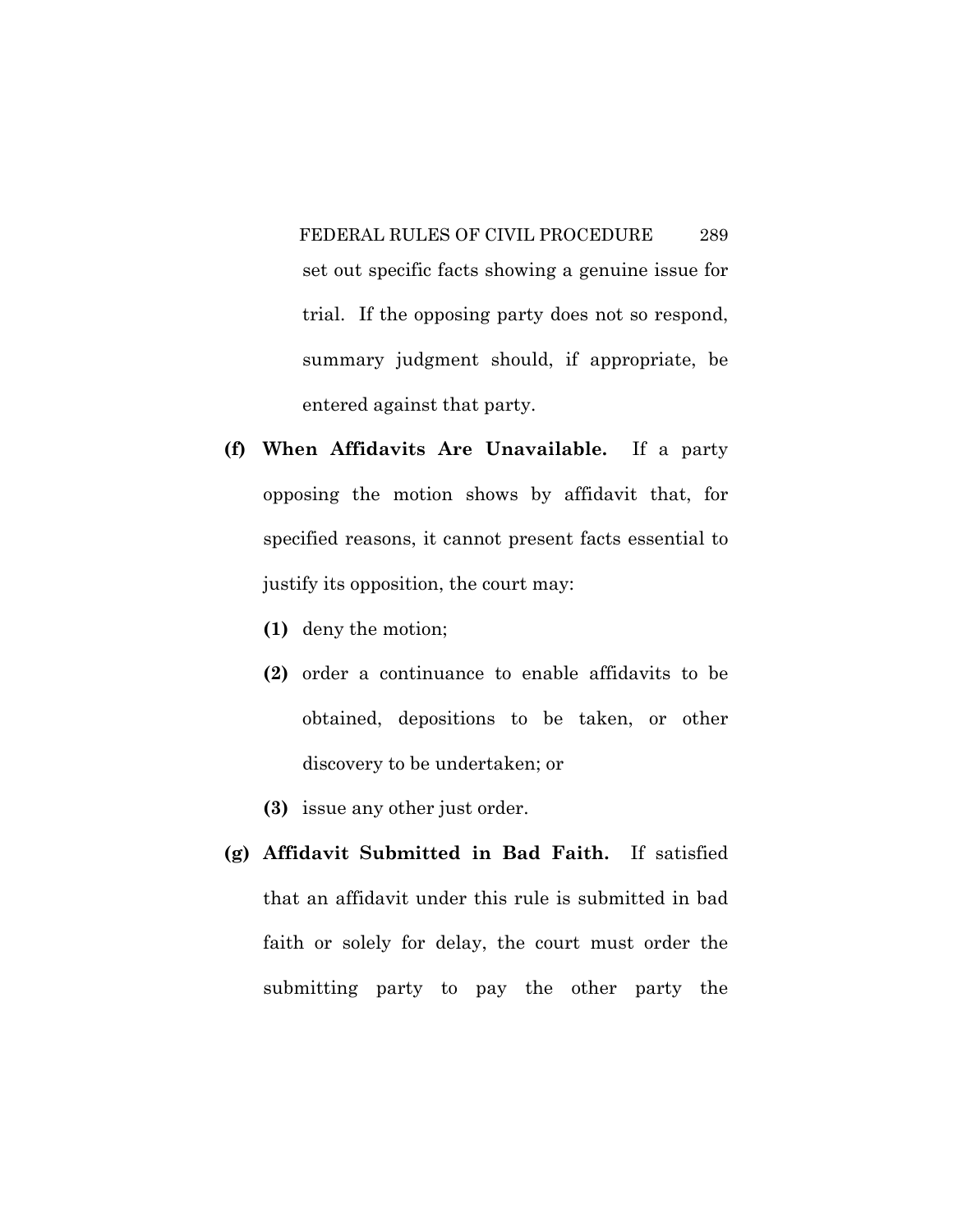reasonable expenses, including attorney's fees, it incurred as a result. An offending party or attorney may also be held in contempt.

### **Rule 57. Declaratory Judgment**

These rules govern the procedure for obtaining a declaratory judgment under 28 U.S.C. § 2201. Rules 38 and 39 govern a demand for a jury trial. The existence of another adequate remedy does not preclude a declaratory judgment that is otherwise appropriate. The court may order a speedy hearing of a declaratory-judgment action.

### **Rule 58. Entering Judgment**

- **(a) Separate Document.** Every judgment and amended judgment must be set out in a separate document, but a separate document is not required for an order disposing of a motion:
	- **(1)** for judgment under Rule 50(b);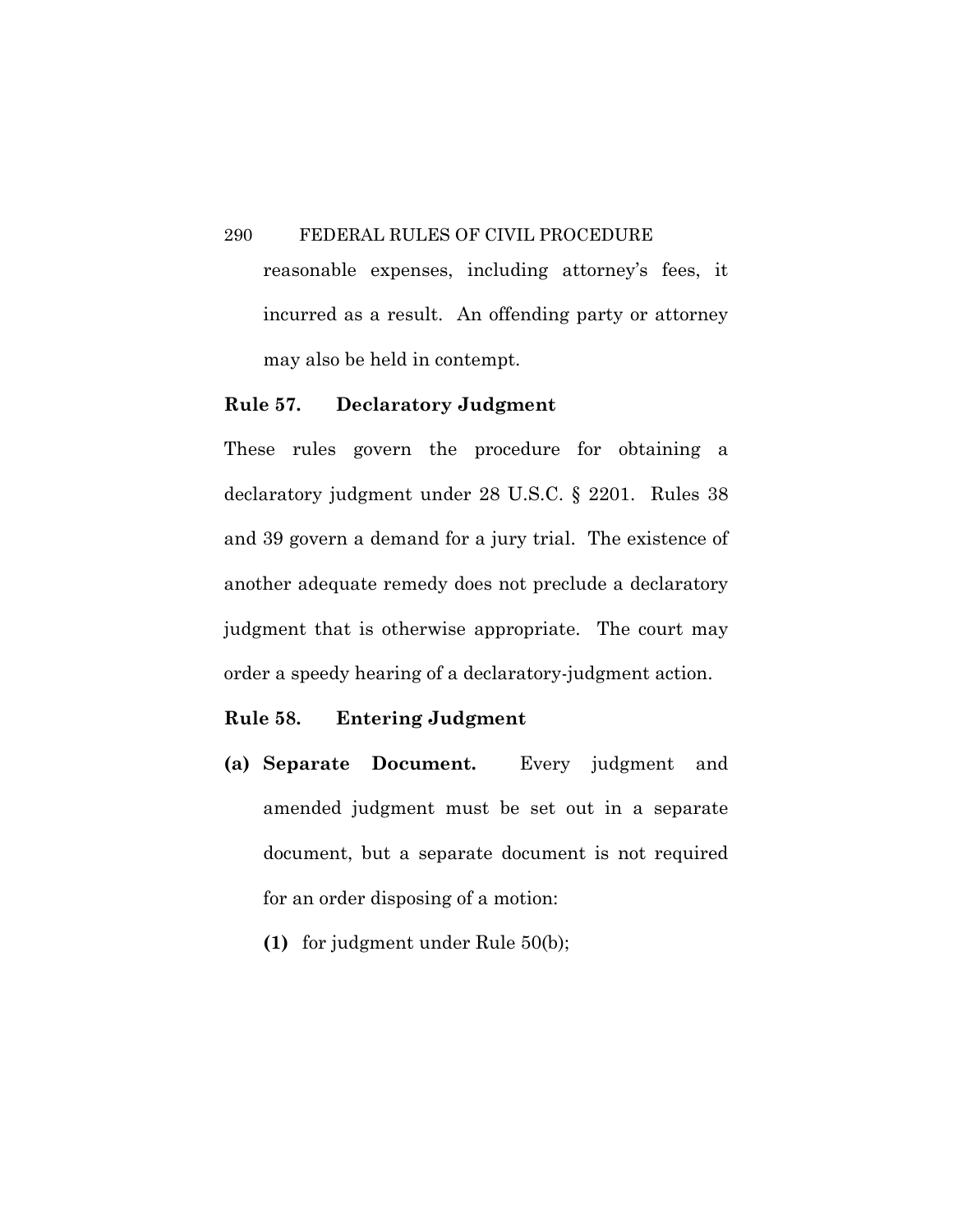- **(2)** to amend or make additional findings under Rule 52(b);
- **(3)** for attorney's fees under Rule 54;
- **(4)** for a new trial, or to alter or amend the judgment, under Rule 59; or
- **(5)** for relief under Rule 60.
- **(b) Entering Judgment.** 
	- **(1)** *Without the Court's Direction.* Subject to Rule 54(b) and unless the court orders otherwise, the clerk must, without awaiting the court's direction, promptly prepare, sign, and enter the judgment when:
		- **(A)** the jury returns a general verdict;
		- **(B)** the court awards only costs or a sum certain; or
		- **(C)** the court denies all relief.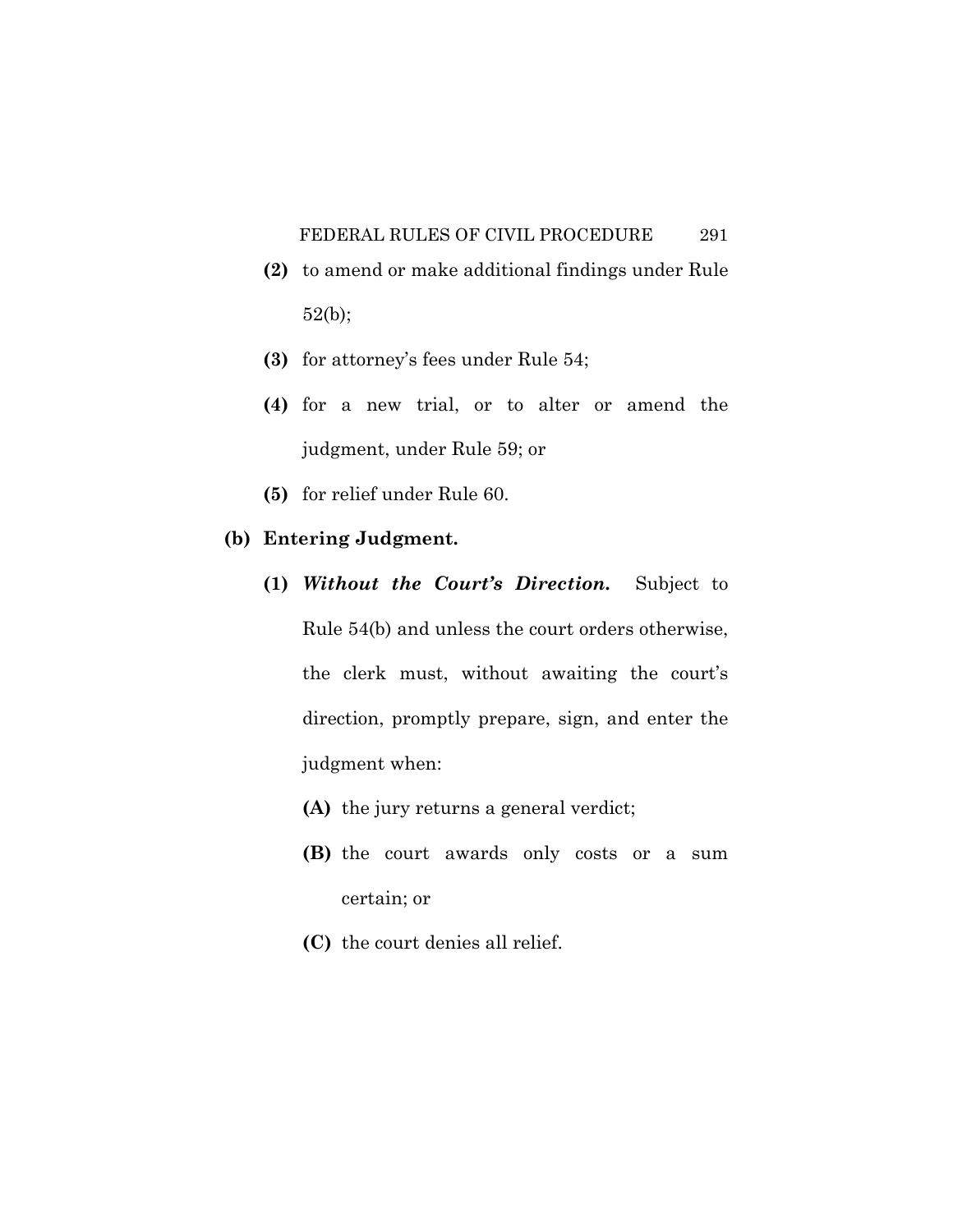- **(2)** *Court's Approval Required.* Subject to Rule 54(b), the court must promptly approve the form of the judgment, which the clerk must promptly enter, when:
	- **(A)** the jury returns a special verdict or a general verdict with answers to written questions; or
	- **(B)** the court grants other relief not described in this subdivision (b).
- **(c) Time of Entry.** For purposes of these rules, judgment is entered at the following times:
	- **(1)** if a separate document is not required, when the judgment is entered in the civil docket under Rule 79(a); or
	- **(2)** if a separate document is required, when the judgment is entered in the civil docket under Rule 79(a) and the earlier of these events occurs: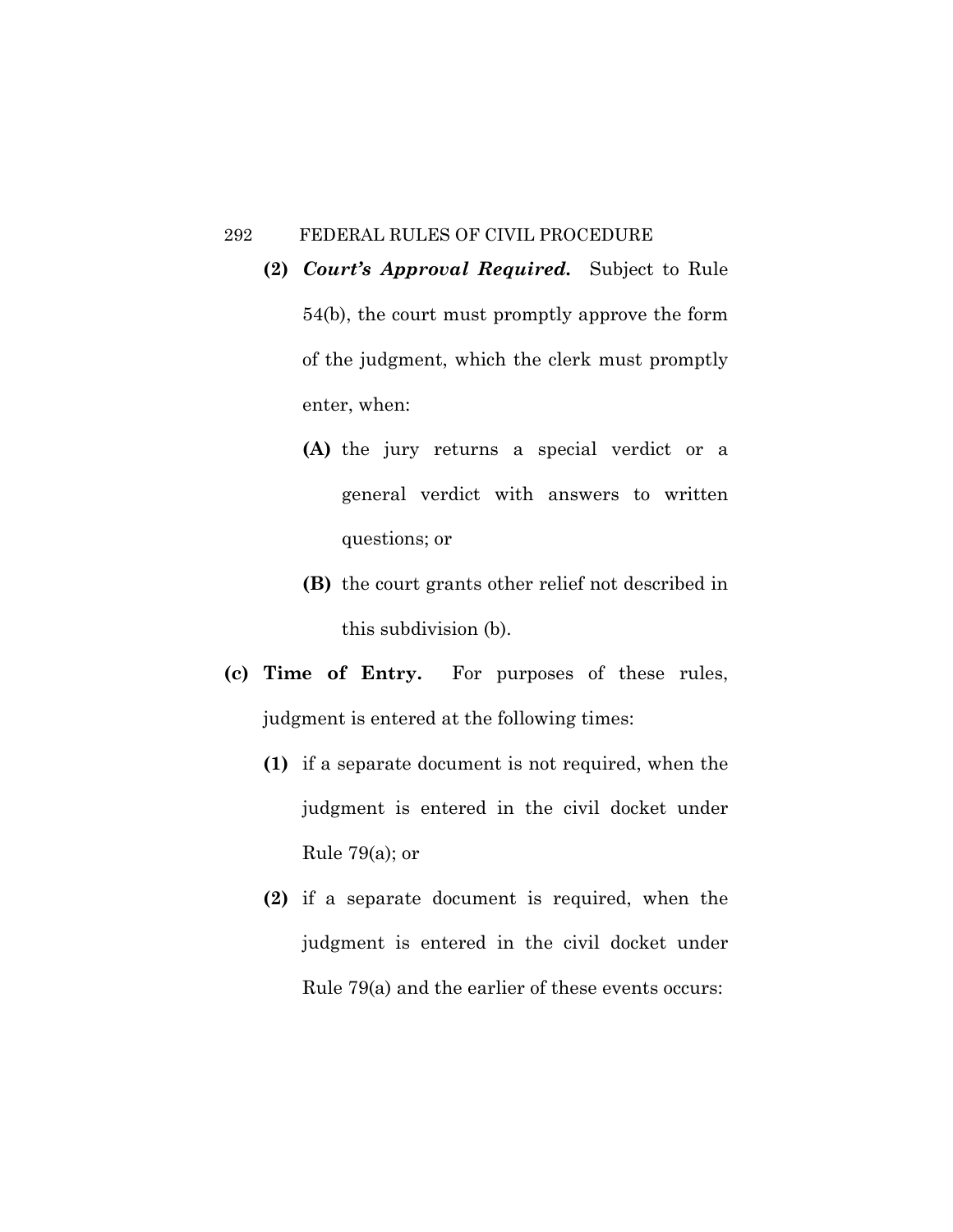- **(A)** it is set out in a separate document; or
- **(B)** 150 days have run from the entry in the civil docket.
- **(d) Request for Entry.** A party may request that judgment be set out in a separate document as required by Rule 58(a).
- **(e) Cost or Fee Awards.** Ordinarily, the entry of judgment may not be delayed, nor the time for appeal extended, in order to tax costs or award fees. But if a timely motion for attorney's fees is made under Rule 54(d)(2), the court may act before a notice of appeal has been filed and become effective to order that the motion have the same effect under Federal Rule of Appellate Procedure 4(a)(4) as a timely motion under Rule 59.
- **Rule 59. New Trial; Altering or Amending a Judgment**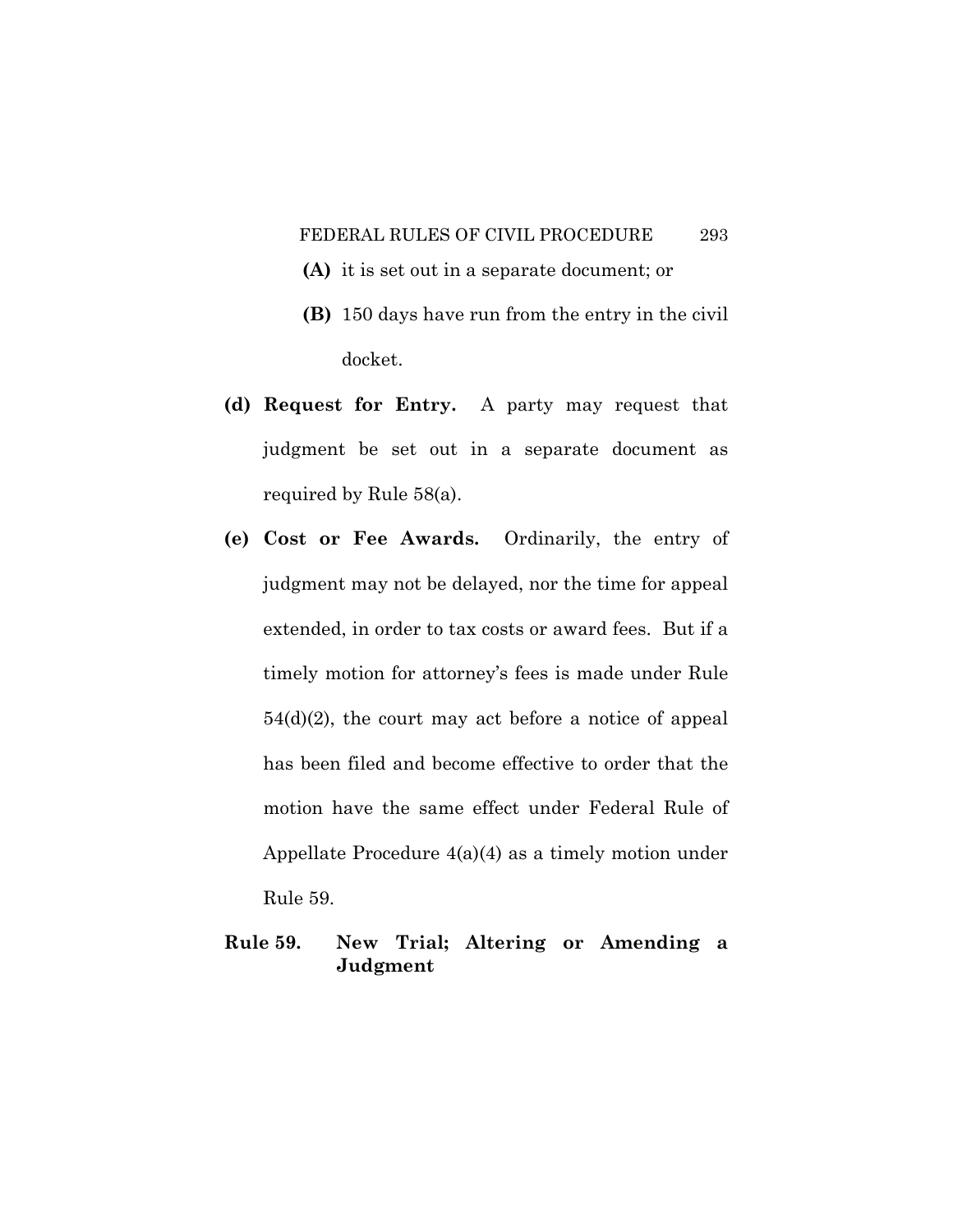- **(a) In General.** 
	- **(1)** *Grounds for New Trial.* The court may, on motion, grant a new trial on all or some of the issues — and to any party — as follows:
		- **(A)** after a jury trial, for any reason for which a new trial has heretofore been granted in an action at law in federal court; or
		- **(B)** after a nonjury trial, for any reason for which a rehearing has heretofore been granted in a suit in equity in federal court.
	- **(2)** *Further Action After a Nonjury Trial.* After a nonjury trial, the court may, on motion for a new trial, open the judgment if one has been entered, take additional testimony, amend findings of fact and conclusions of law or make new ones, and direct the entry of a new judgment.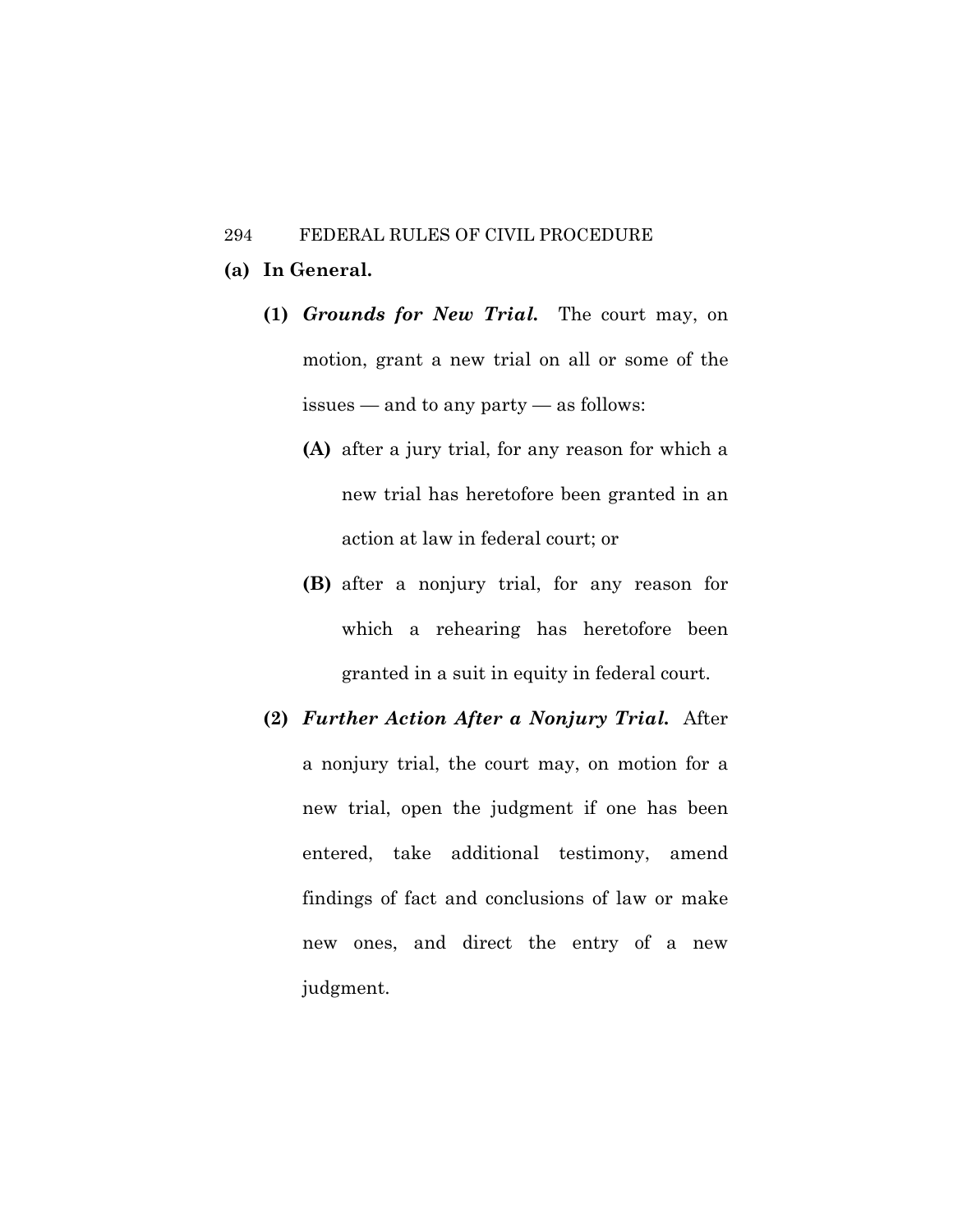- **(b) Time to File a Motion for a New Trial.** A motion for a new trial must be filed no later than 10 days after the entry of judgment.
- **(c) Time to Serve Affidavits.** When a motion for a new trial is based on affidavits, they must be filed with the motion. The opposing party has 10 days after being served to file opposing affidavits; but that period may be extended for up to 20 days, either by the court for good cause or by the parties' stipulation. The court may permit reply affidavits.
- **(d) New Trial on the Court's Initiative or for Reasons Not in the Motion.** No later than 10 days after the entry of judgment, the court, on its own, may order a new trial for any reason that would justify granting one on a party's motion. After giving the parties notice and an opportunity to be heard, the court may grant a timely motion for a new trial for a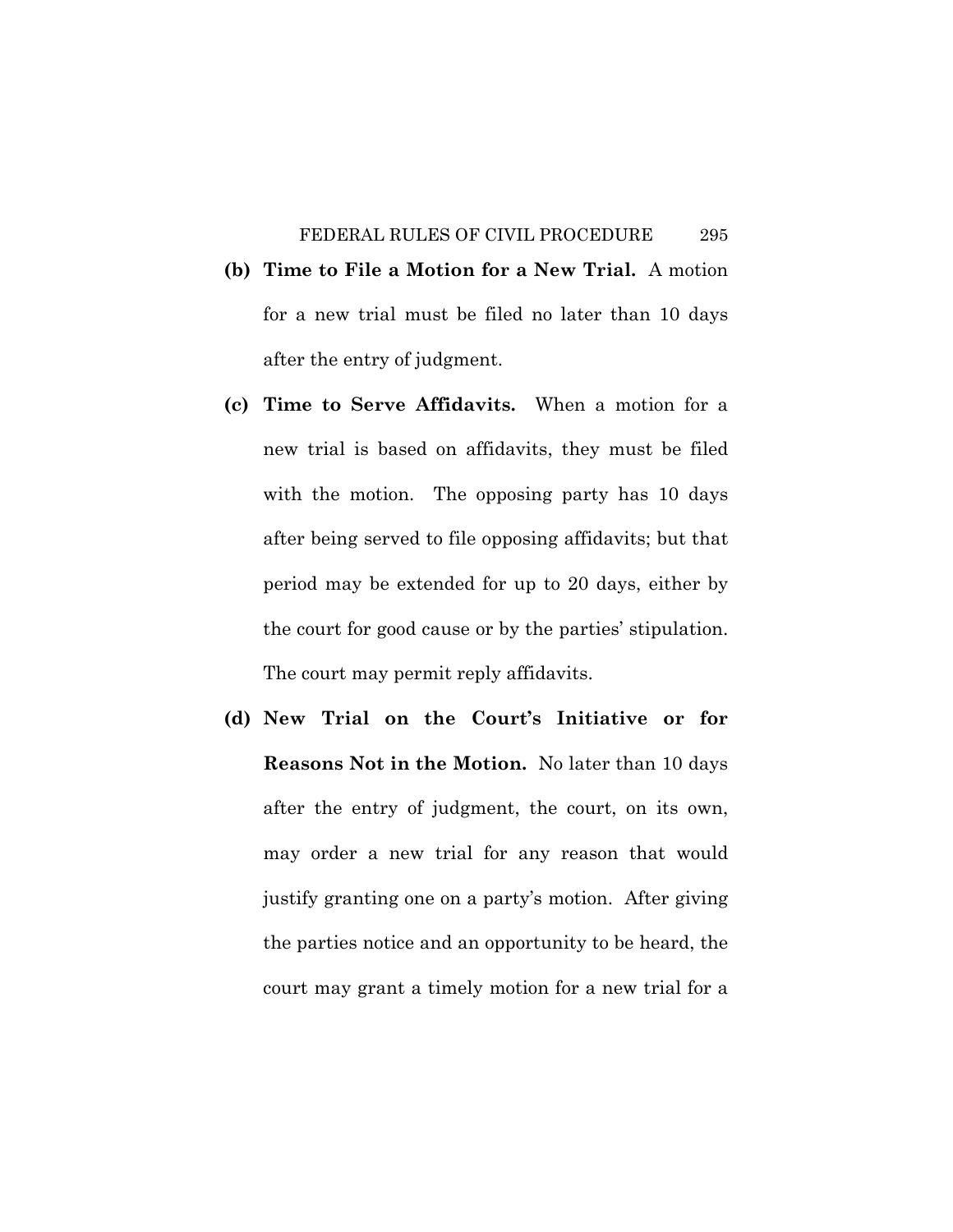## 296 FEDERAL RULES OF CIVIL PROCEDURE reason not stated in the motion. In either event, the court must specify the reasons in its order.

**(e) Motion to Alter or Amend a Judgment.** A motion to alter or amend a judgment must be filed no later than 10 days after the entry of the judgment.

**Rule 60. Relief from a Judgment or Order** 

**(a) Corrections Based on Clerical Mistakes; Oversights and Omissions.** The court may correct a clerical mistake or a mistake arising from oversight or omission whenever one is found in a judgment, order, or other part of the record. The court may do so on motion or on its own, with or without notice. But after an appeal has been docketed in the appellate court and while it is pending, such a mistake may be corrected only with the appellate court's leave.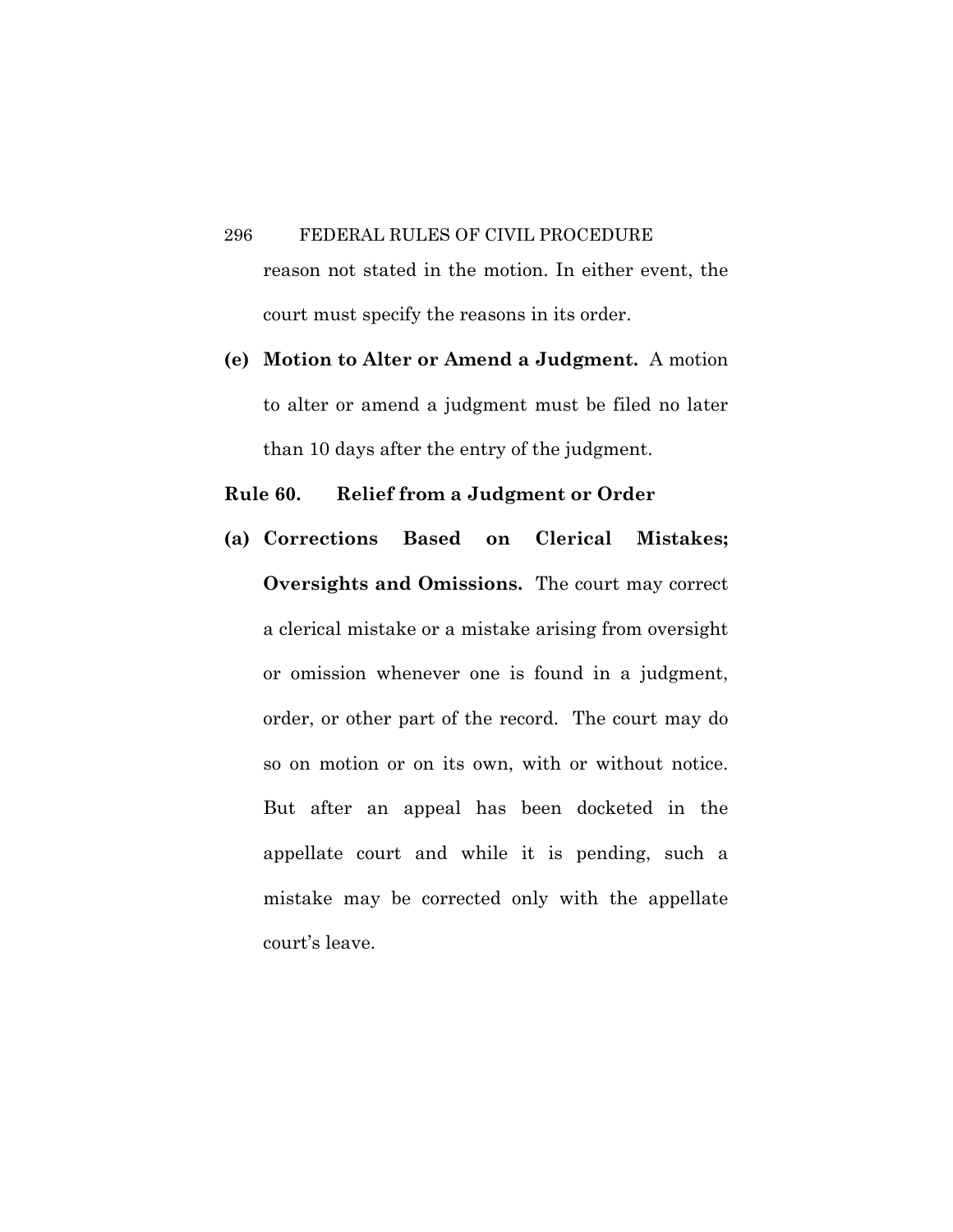- **(b) Grounds for Relief from a Final Judgment, Order, or Proceeding.** On motion and just terms, the court may relieve a party or its legal representative from a final judgment, order, or proceeding for the following reasons:
	- **(1)** mistake, inadvertence, surprise, or excusable neglect;
	- **(2)** newly discovered evidence that, with reasonable diligence, could not have been discovered in time to move for a new trial under Rule 59(b);
	- **(3)** fraud (whether previously called intrinsic or extrinsic), misrepresentation, or misconduct by an opposing party;
	- **(4)** the judgment is void;
	- **(5)** the judgment has been satisfied, released, or discharged; it is based on an earlier judgment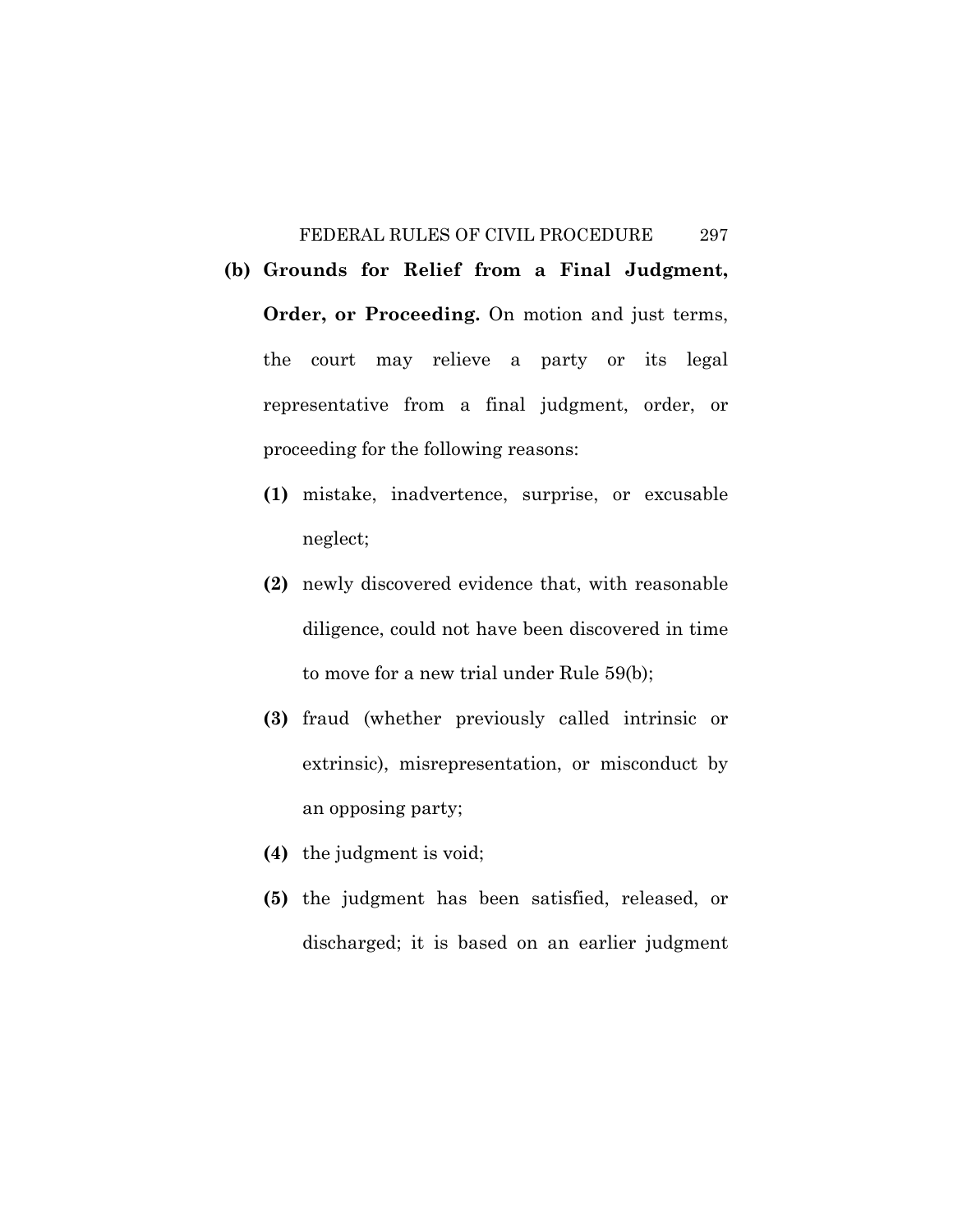## 298 FEDERAL RULES OF CIVIL PROCEDURE that has been reversed or vacated; or applying it prospectively is no longer equitable; or

- **(6)** any other reason that justifies relief.
- **(c) Timing and Effect of the Motion.** 
	- **(1)** *Timing.* A motion under Rule 60(b) must be made within a reasonable time — and for reasons (1), (2), and (3) no more than a year after the entry of the judgment or order or the date of the proceeding.
	- **(2)** *Effect on Finality.* The motion does not affect the judgment's finality or suspend its operation.
- **(d) Other Powers to Grant Relief.** This rule does not limit a court's power to:
	- **(1)** entertain an independent action to relieve a party from a judgment, order, or proceeding;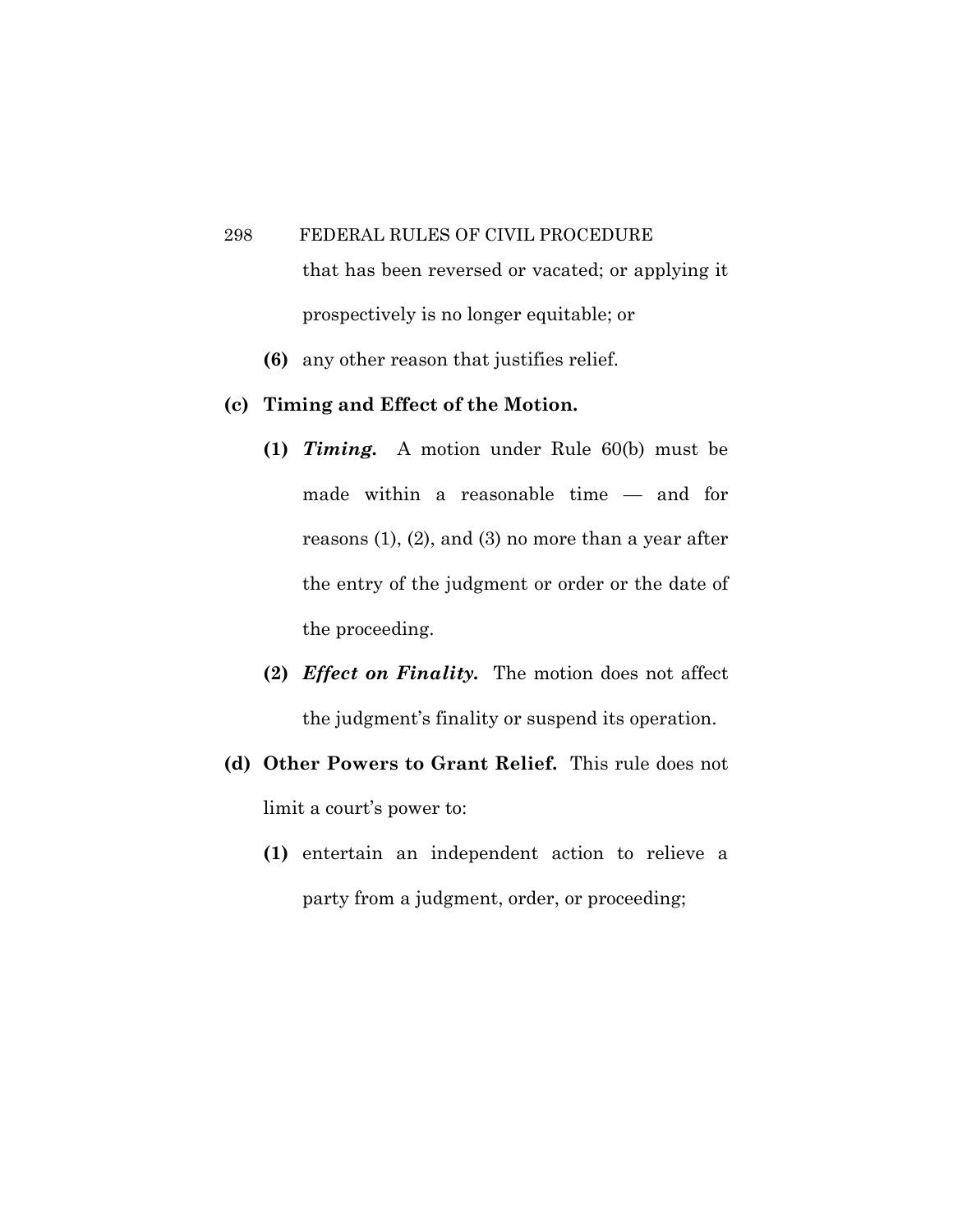- **(2)** grant relief under 28 U.S.C. § 1655 to a defendant who was not personally notified of the action; or
- **(3)** set aside a judgment for fraud on the court.
- **(e) Bills and Writs Abolished.** The following are abolished: bills of review, bills in the nature of bills of review, and writs of coram nobis, coram vobis, and audita querela.

### **Rule 61. Harmless Error**

Unless justice requires otherwise, no error in admitting or excluding evidence — or any other error by the court or a  $party$  — is ground for granting a new trial, for setting aside a verdict, or for vacating, modifying, or otherwise disturbing a judgment or order. At every stage of the proceeding, the court must disregard all errors and defects that do not affect any party's substantial rights.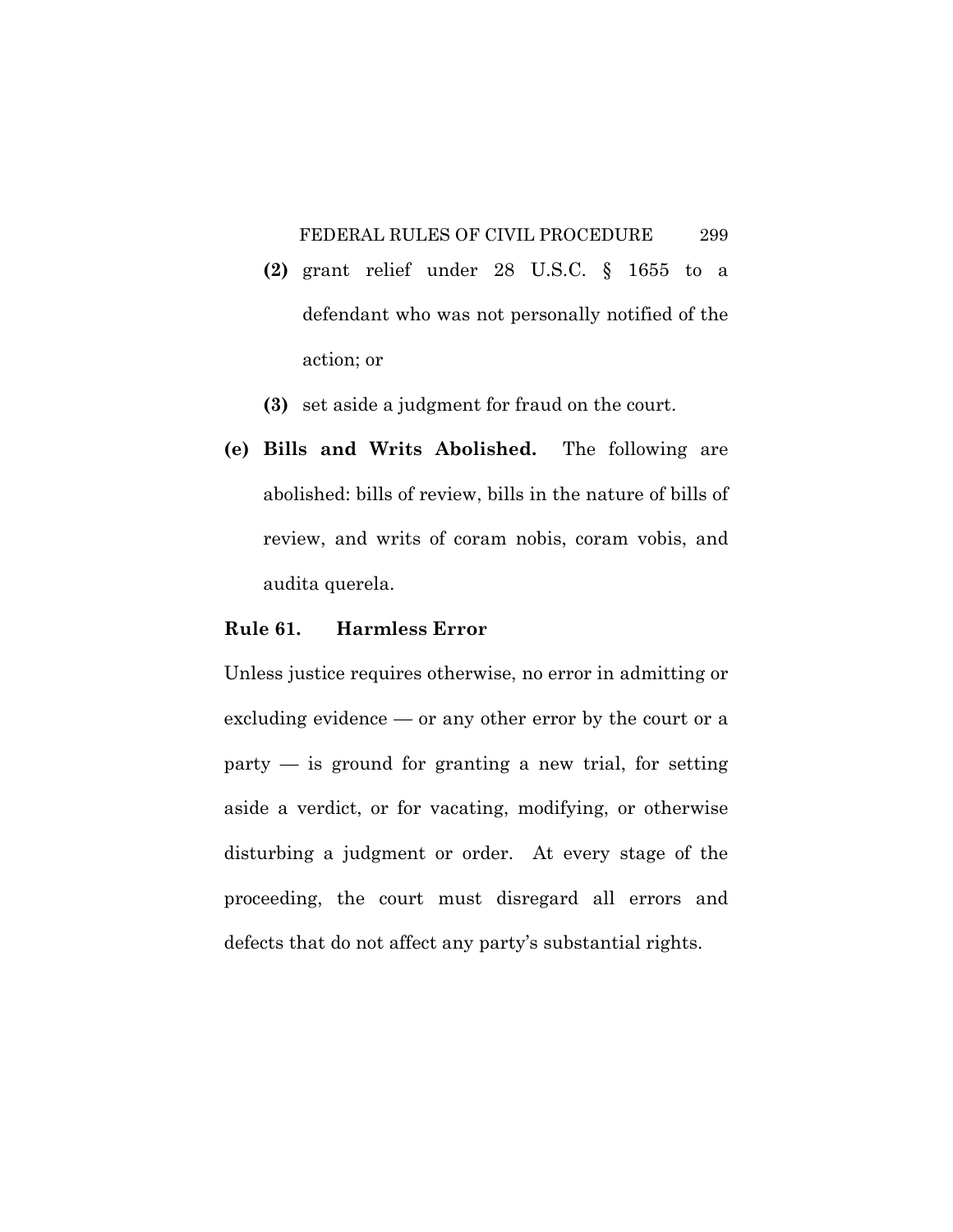- **Rule 62. Stay of Proceedings to Enforce a Judgment**
- **(a) Automatic Stay; Exceptions for Injunctions, Receiverships, and Patent Accountings.** Except as stated in this rule, no execution may issue on a judgment, nor may proceedings be taken to enforce it, until 10 days have passed after its entry. But unless the court orders otherwise, the following are not stayed after being entered, even if an appeal is taken:
	- **(1)** an interlocutory or final judgment in an action for an injunction or a receivership; or
	- **(2)** a judgment or order that directs an accounting in an action for patent infringement.
- **(b) Stay Pending the Disposition of a Motion.** On appropriate terms for the opposing party's security, the court may stay the execution of a judgment — or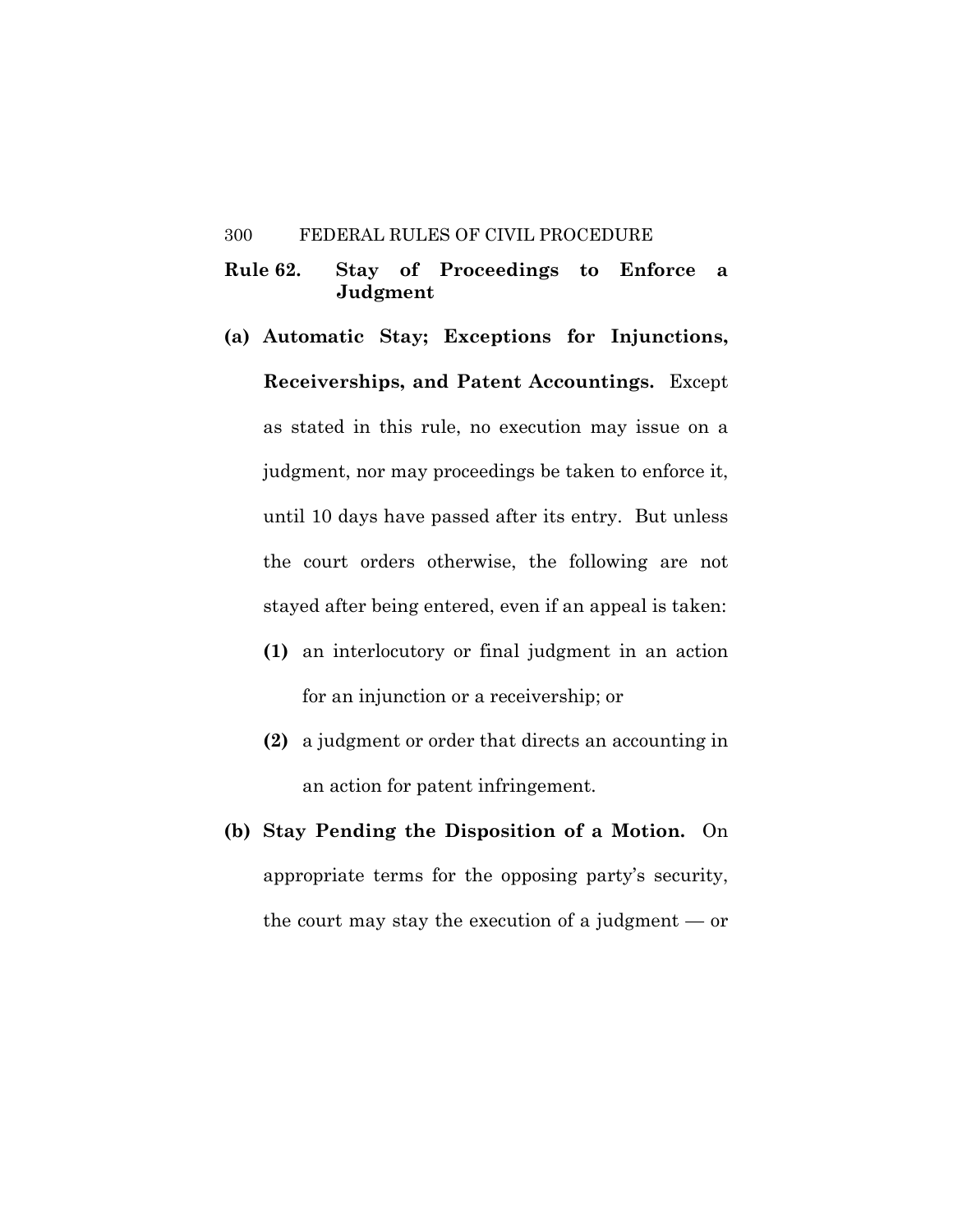FEDERAL RULES OF CIVIL PROCEDURE 301 any proceedings to enforce it — pending disposition of any of the following motions:

- **(1)** under Rule 50, for judgment as a matter of law;
- **(2)** under Rule 52(b), to amend the findings or for additional findings;
- **(3)** under Rule 59, for a new trial or to alter or amend a judgment; or
- **(4)** under Rule 60, for relief from a judgment or order.
- **(c) Injunction Pending an Appeal.** While an appeal is pending from an interlocutory order or final judgment that grants, dissolves, or denies an injunction, the court may suspend, modify, restore, or grant an injunction on terms for bond or other terms that secure the opposing party's rights. If the judgment appealed from is rendered by a statutory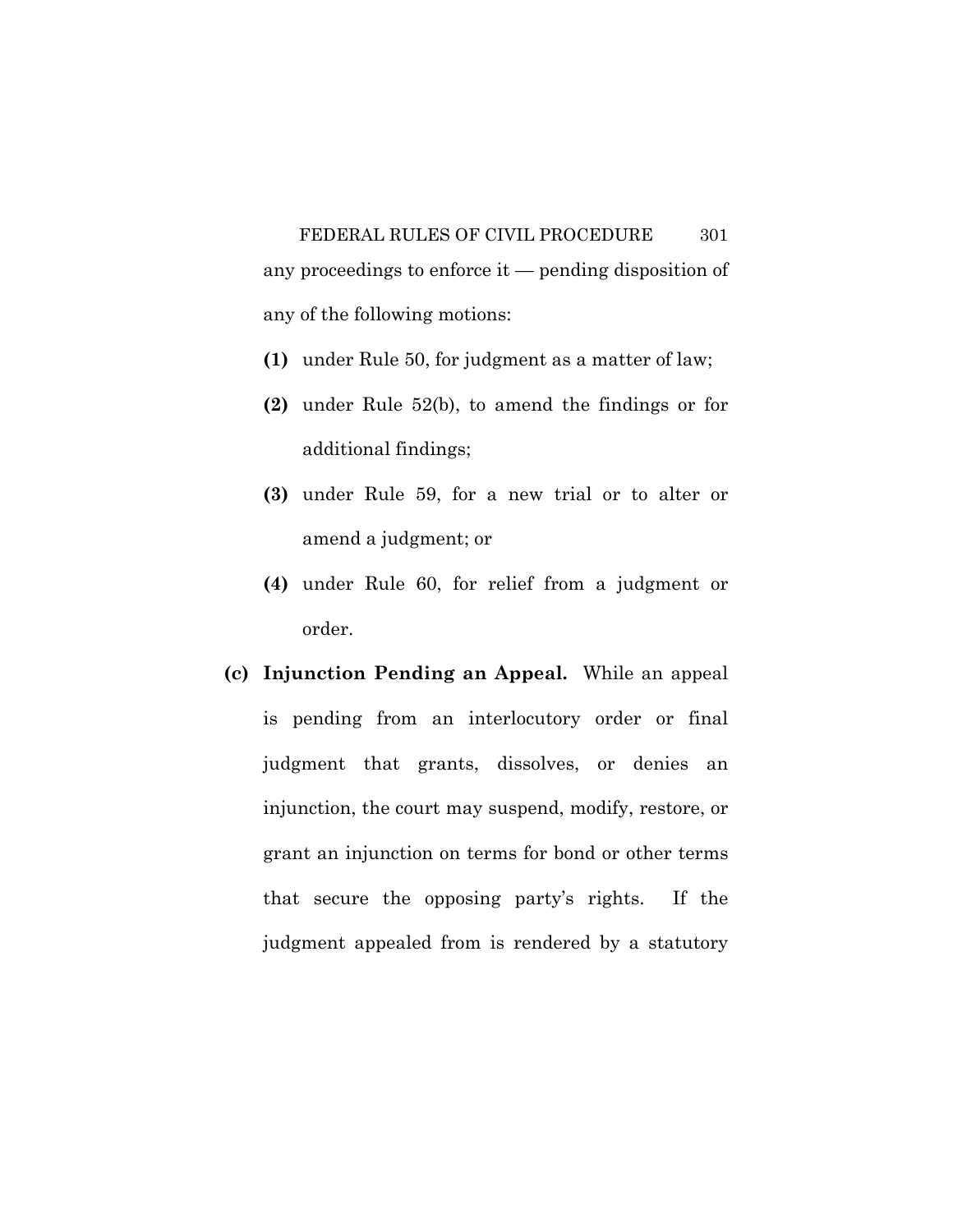## 302 FEDERAL RULES OF CIVIL PROCEDURE three-judge district court, the order must be made either:

- **(1)** by that court sitting in open session; or
- **(2)** by the assent of all its judges, as evidenced by their signatures.
- **(d) Stay with Bond on Appeal.** If an appeal is taken, the appellant may obtain a stay by supersedeas bond, except in an action described in Rule  $62(a)(1)$  or  $(2)$ . The bond may be given upon or after filing the notice of appeal or after obtaining the order allowing the appeal. The stay takes effect when the court approves the bond.
- **(e) Stay Without Bond on an Appeal by the United States, Its Officers, or Its Agencies.** The court must not require a bond, obligation, or other security from the appellant when granting a stay on an appeal by the United States, its officers, or its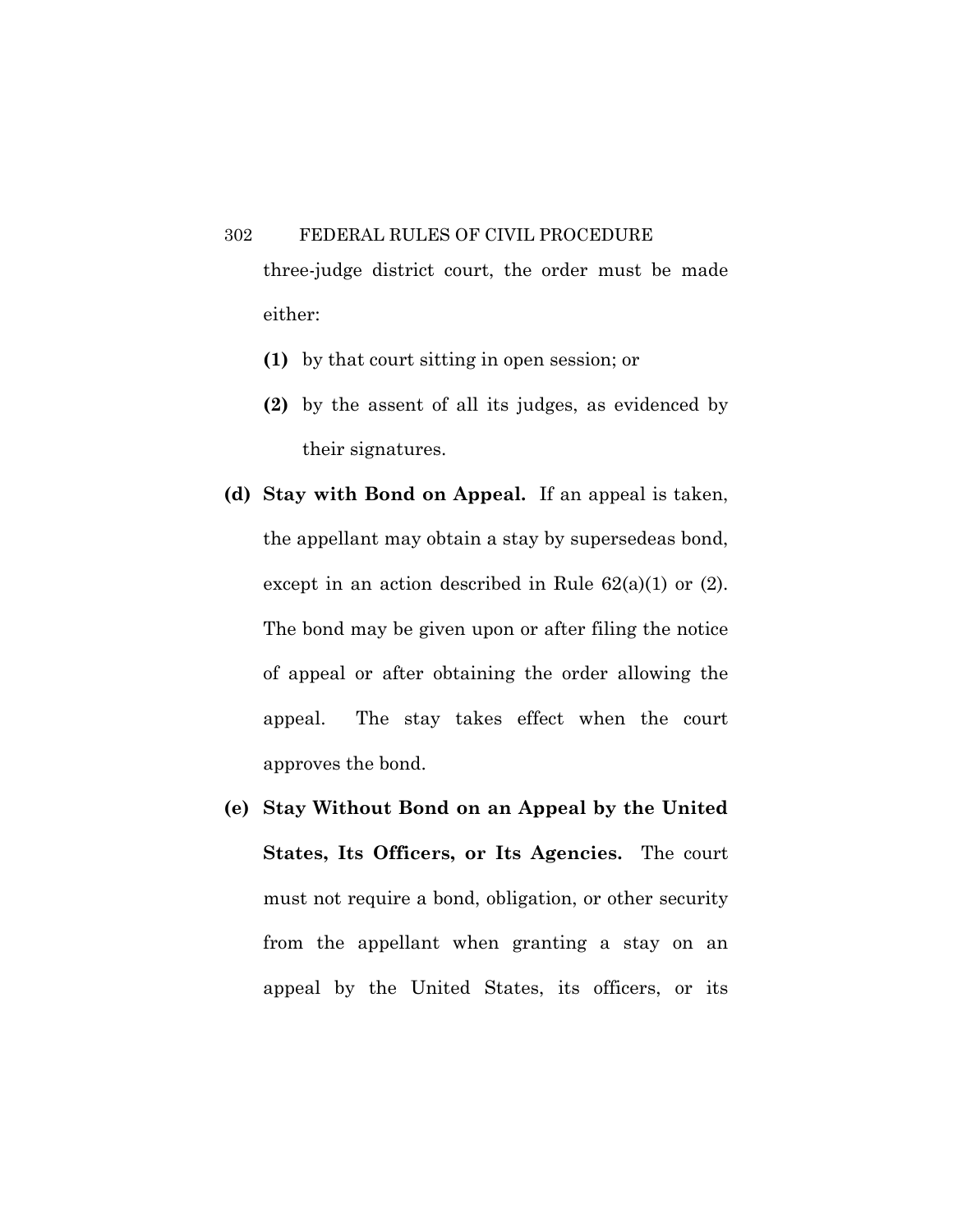FEDERAL RULES OF CIVIL PROCEDURE 303 agencies or on an appeal directed by a department of the federal government.

- **(f) Stay in Favor of a Judgment Debtor Under State Law.** If a judgment is a lien on the judgment debtor's property under the law of the state where the court is located, the judgment debtor is entitled to the same stay of execution the state court would give.
- **(g) Appellate Court's Power Not Limited.** This rule does not limit the power of the appellate court or one of its judges or justices:
	- **(1)** to stay proceedings or suspend, modify, restore, or grant an injunction — while an appeal is pending; or
	- **(2)** to issue an order to preserve the status quo or the effectiveness of the judgment to be entered.
- **(h) Stay with Multiple Claims or Parties.** A court may stay the enforcement of a final judgment entered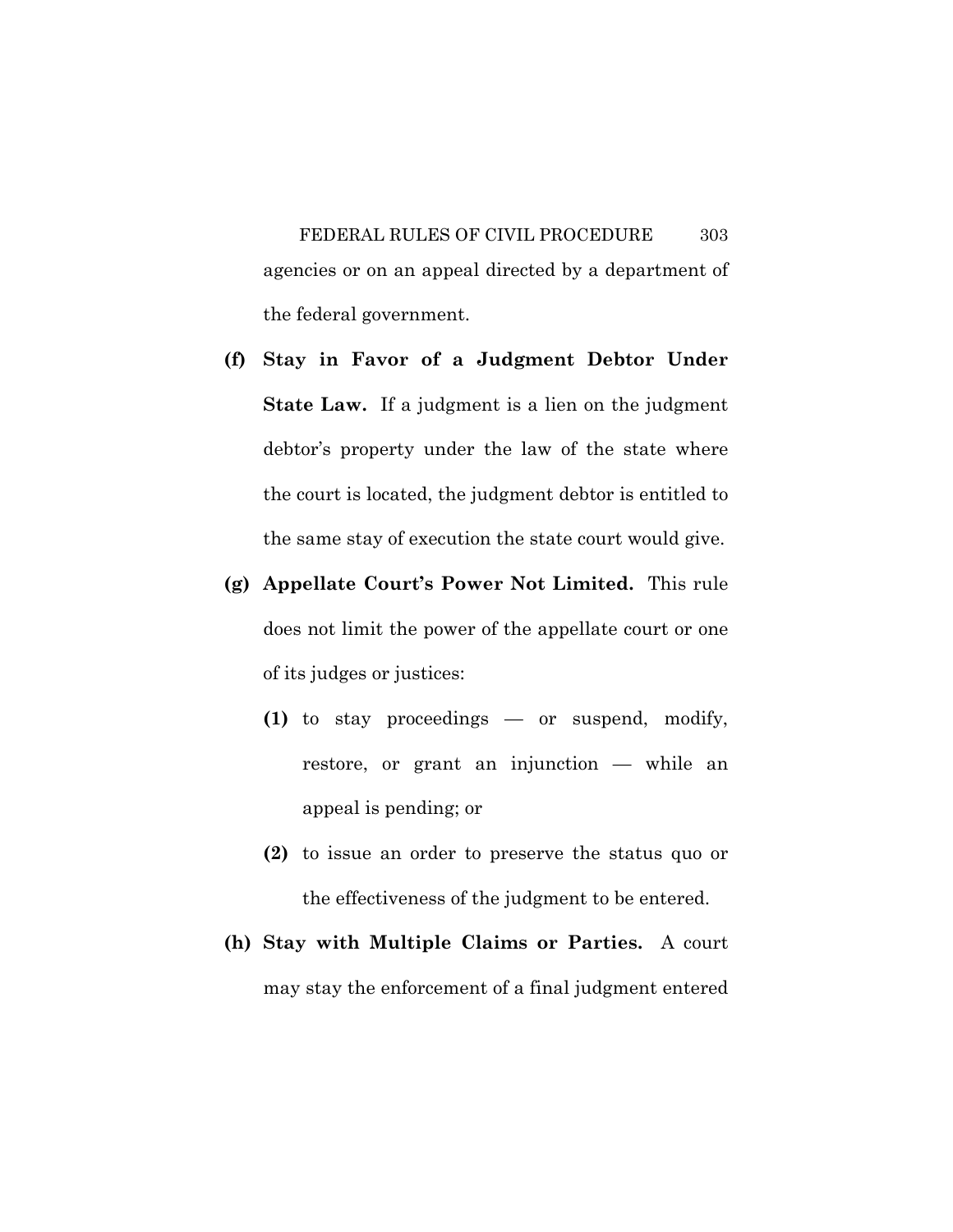under Rule 54(b) until it enters a later judgment or judgments, and may prescribe terms necessary to secure the benefit of the stayed judgment for the party in whose favor it was entered.

### **Rule 63. Judge's Inability to Proceed**

If a judge conducting a hearing or trial is unable to proceed, any other judge may proceed upon certifying familiarity with the record and determining that the case may be completed without prejudice to the parties. In a hearing or a nonjury trial, the successor judge must, at a party's request, recall any witness whose testimony is material and disputed and who is available to testify again without undue burden. The successor judge may also recall any other witness.

### **TITLE VIII. PROVISIONAL AND FINAL REMEDIES**

### **Rule 64. Seizing a Person or Property**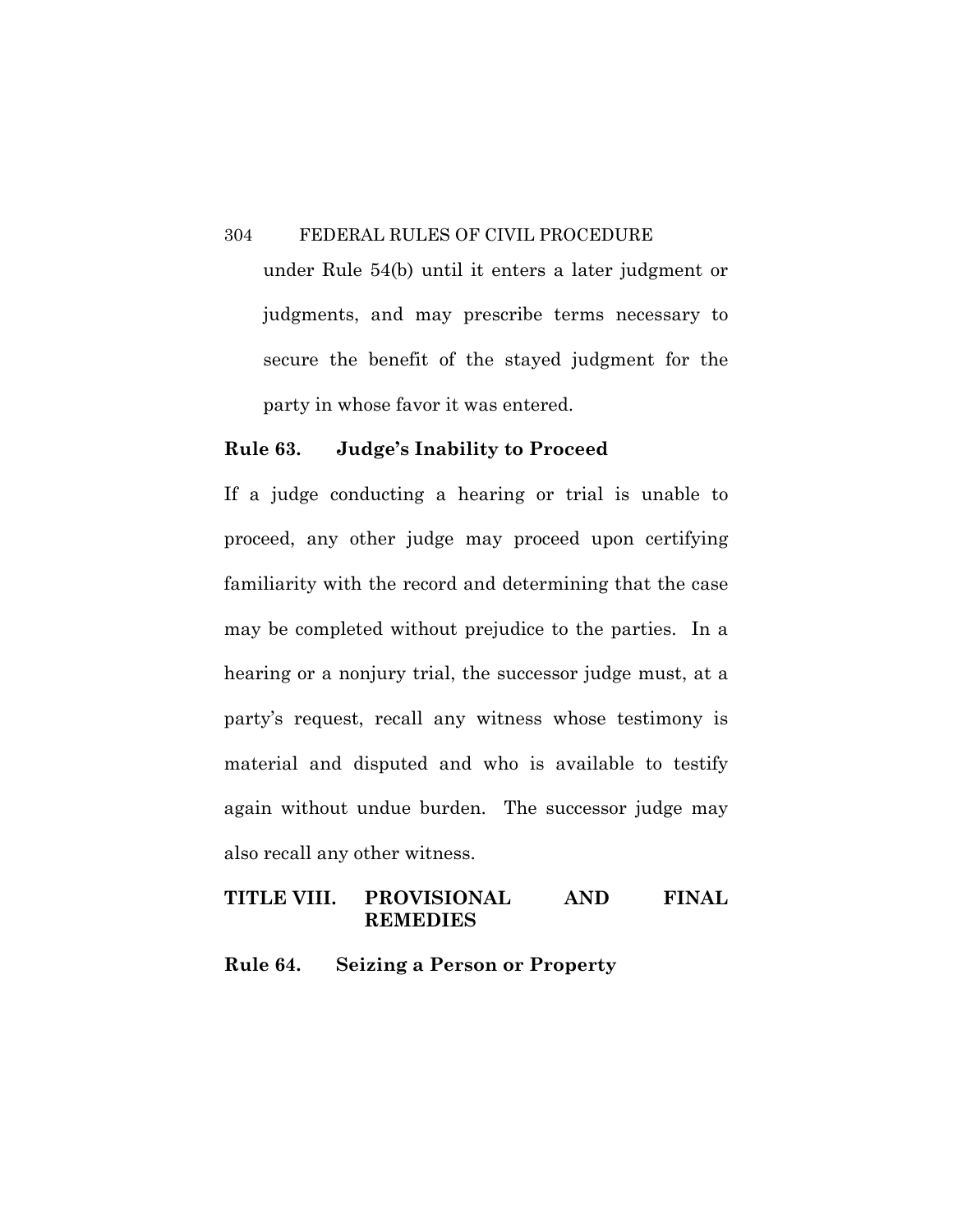- **(a) Remedies Under State Law In General.** At the commencement of and throughout an action, every remedy is available that, under the law of the state where the court is located, provides for seizing a person or property to secure satisfaction of the potential judgment. But a federal statute governs to the extent it applies.
- **(b) Specific Kinds of Remedies.** The remedies available under this rule include the following however designated and regardless of whether state procedure requires an independent action:
	- arrest;
	- attachment;
	- garnishment;
	- replevin;
	- sequestration; and
	- other corresponding or equivalent remedies.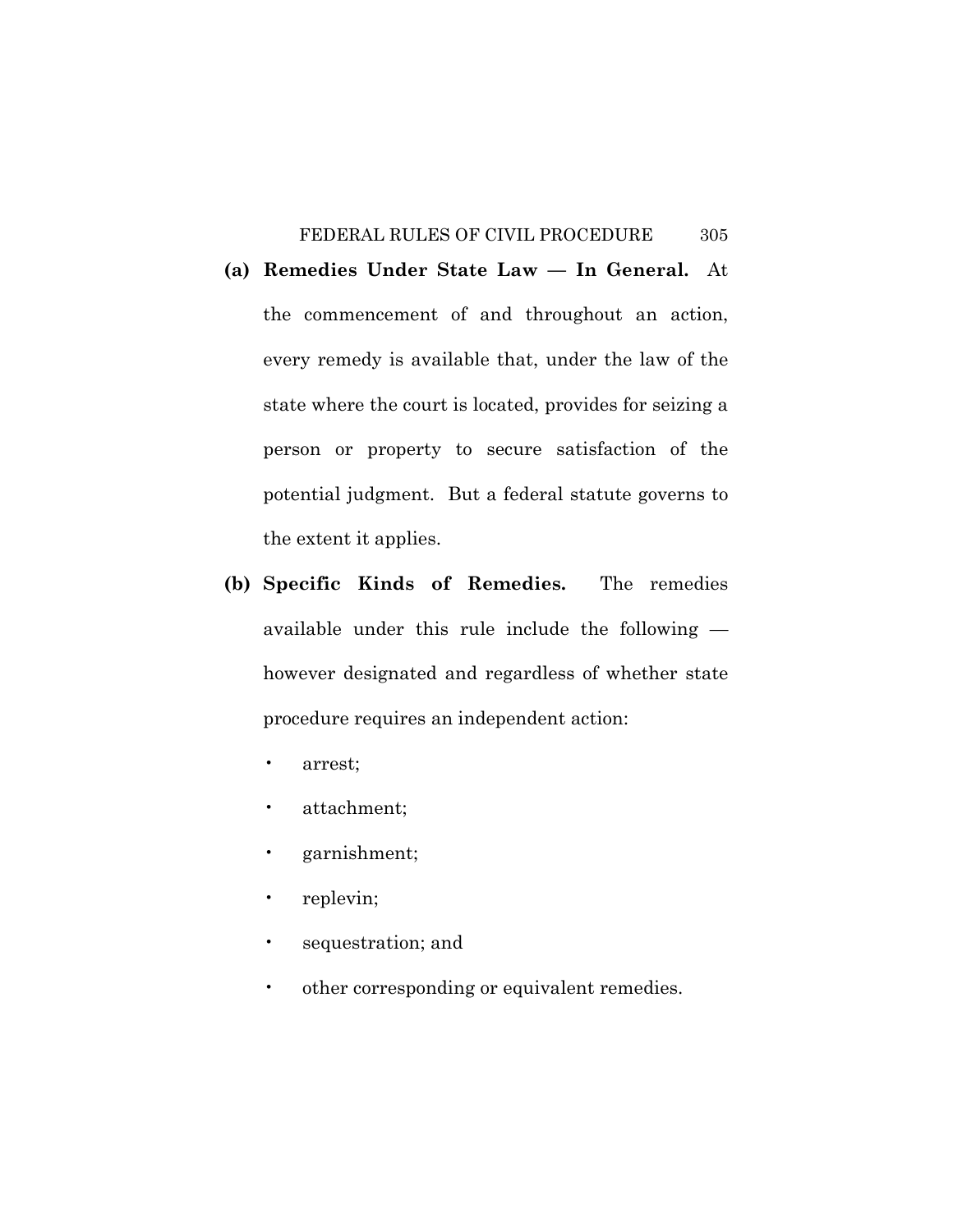## 306 FEDERAL RULES OF CIVIL PROCEDURE **Rule 65. Injunctions and Restraining Orders**

- **(a) Preliminary Injunction.** 
	- **(1)** *Notice.* The court may issue a preliminary injunction only on notice to the adverse party.

# **(2)** *Consolidating the Hearing with the Trial on the Merits.* Before or after beginning the hearing on a motion for a preliminary injunction, the court may advance the trial on the merits and consolidate it with the hearing. Even when consolidation is not ordered, evidence that is received on the motion and that would be admissible at trial becomes part of the trial record and need not be repeated at trial. But the court must preserve any party's right to a jury trial.

### **(b) Temporary Restraining Order.**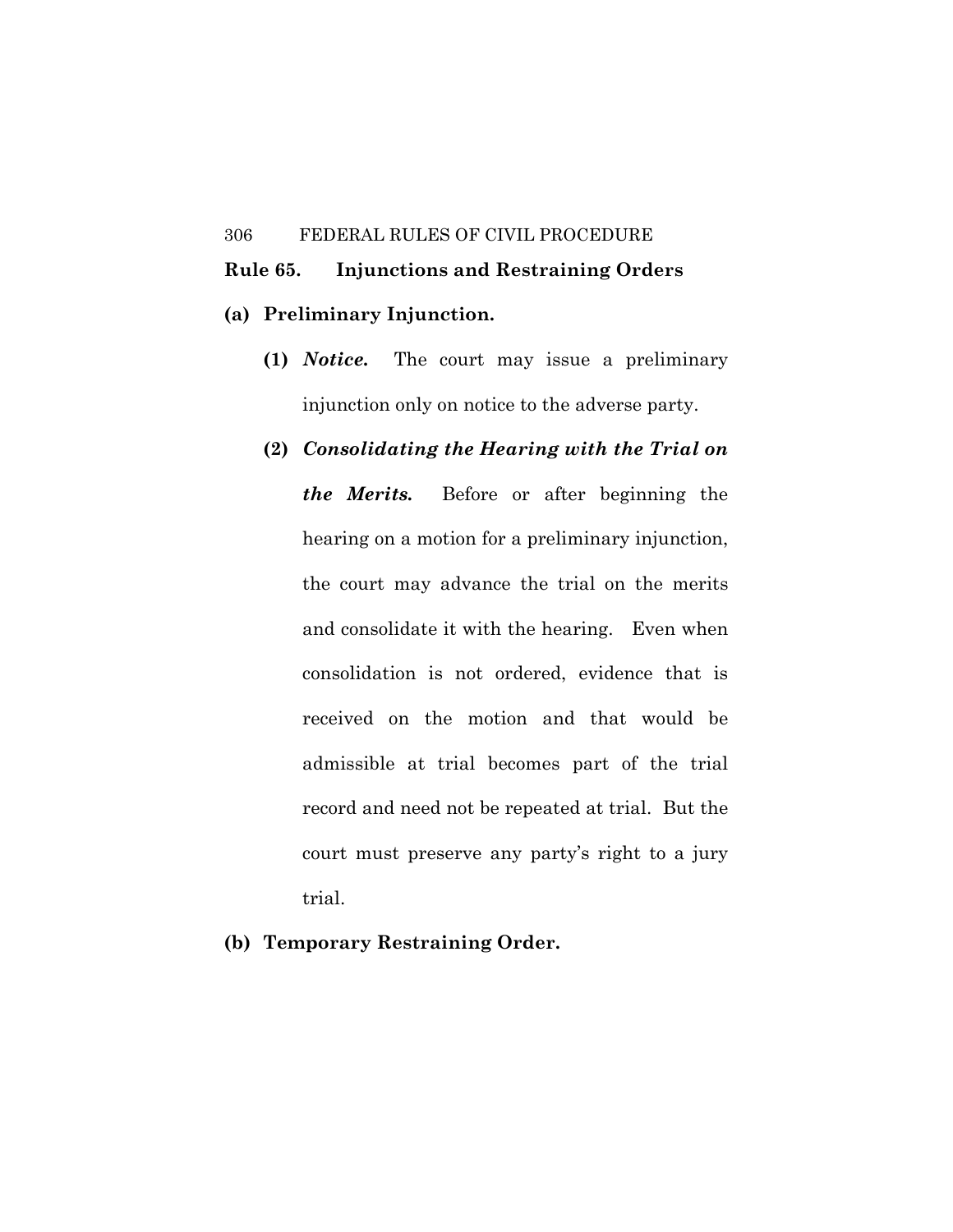- **(1)** *Issuing Without Notice.*The court may issue a temporary restraining order without written or oral notice to the adverse party or its attorney only if:
	- **(A)** specific facts in an affidavit or a verified complaint clearly show that immediate and irreparable injury, loss, or damage will result to the movant before the adverse party can be heard in opposition; and
	- **(B)** the movant's attorney certifies in writing any efforts made to give notice and the reasons why it should not be required.
- **(2)** *Contents; Expiration.* Every temporary restraining order issued without notice must state the date and hour it was issued; describe the injury and state why it is irreparable; state why the order was issued without notice; and be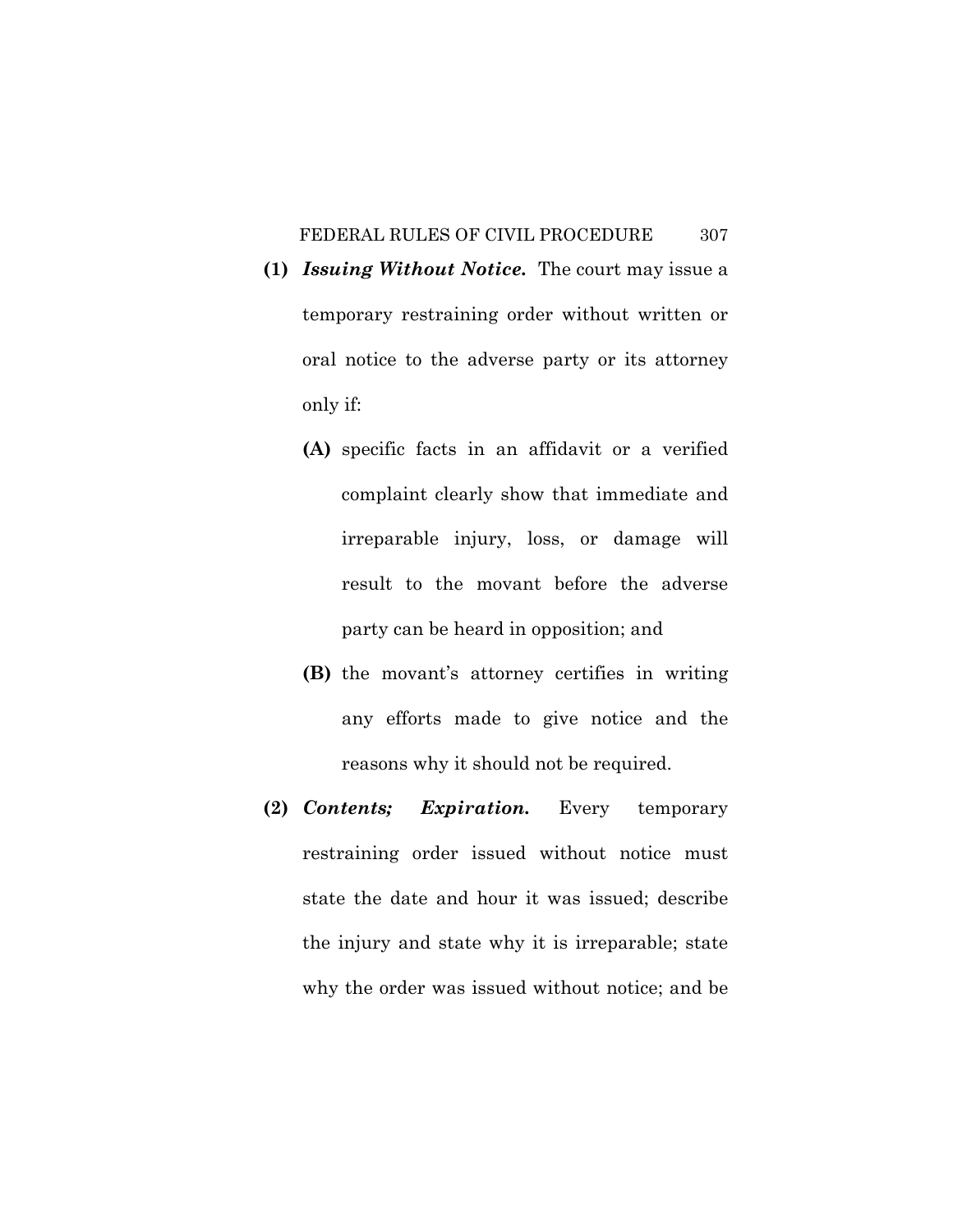# 308 FEDERAL RULES OF CIVIL PROCEDURE promptly filed in the clerk's office and entered in the record. The order expires at the time after entry — not to exceed 10 days — that the court sets, unless before that time the court, for good cause, extends it for a like period or the adverse party consents to a longer extension. The reasons for an extension must be entered in the record.

**(3)** *Expediting the Preliminary-Injunction Hearing.* If the order is issued without notice, the motion for a preliminary injunction must be set for hearing at the earliest possible time, taking precedence over all other matters except hearings on older matters of the same character. At the hearing, the party who obtained the order must proceed with the motion; if the party does not, the court must dissolve the order.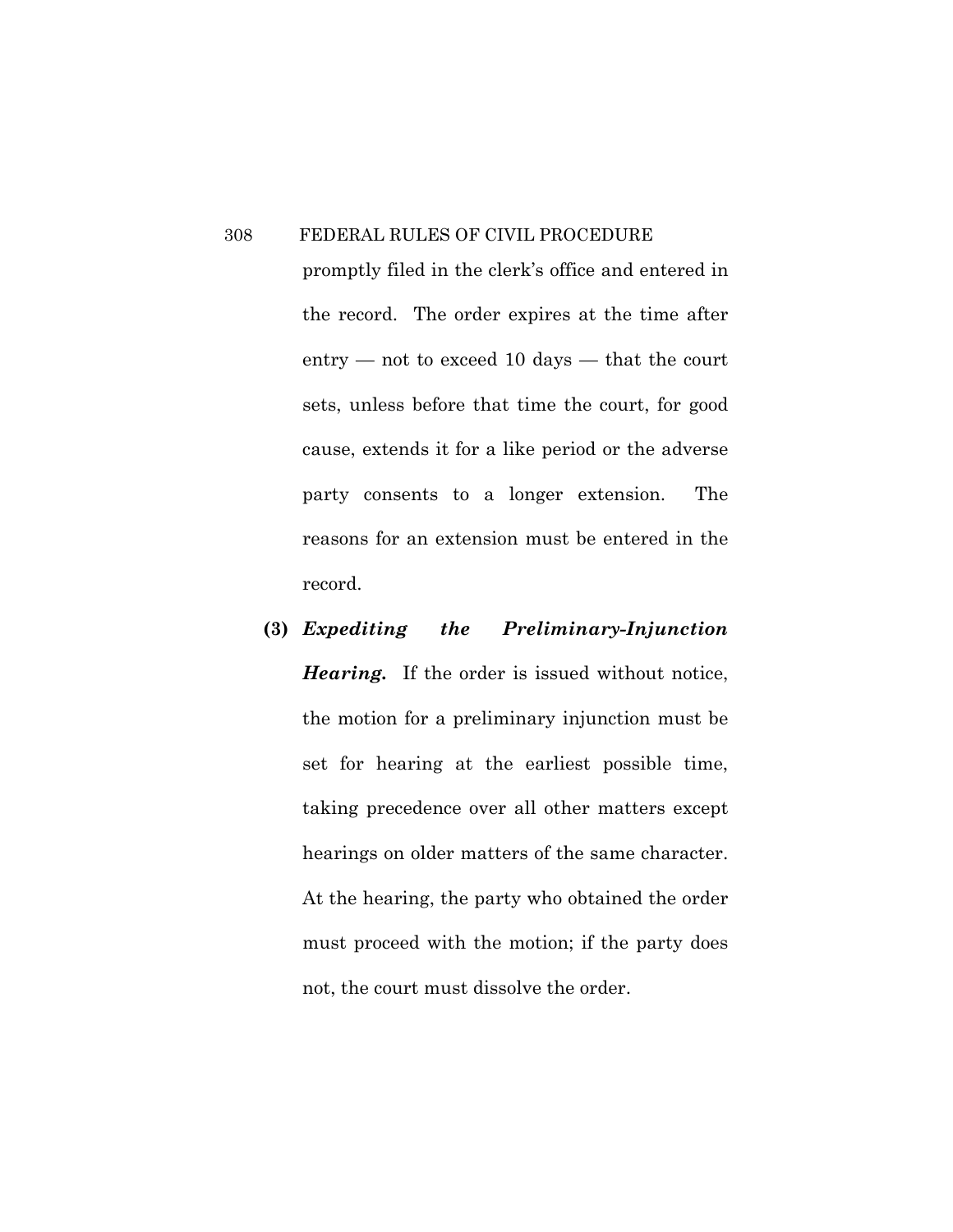- **(4)** *Motion to Dissolve.*On 2 days' notice to the party who obtained the order without notice or on shorter notice set by the court — the adverse party may appear and move to dissolve or modify the order. The court must then hear and decide the motion as promptly as justice requires.
- **(c) Security.** The court may issue a preliminary injunction or a temporary restraining order only if the movant gives security in an amount that the court considers proper to pay the costs and damages sustained by any party found to have been wrongfully enjoined or restrained. The United States, its officers, and its agencies are not required to give security.
- **(d) Contents and Scope of Every Injunction and Restraining Order.**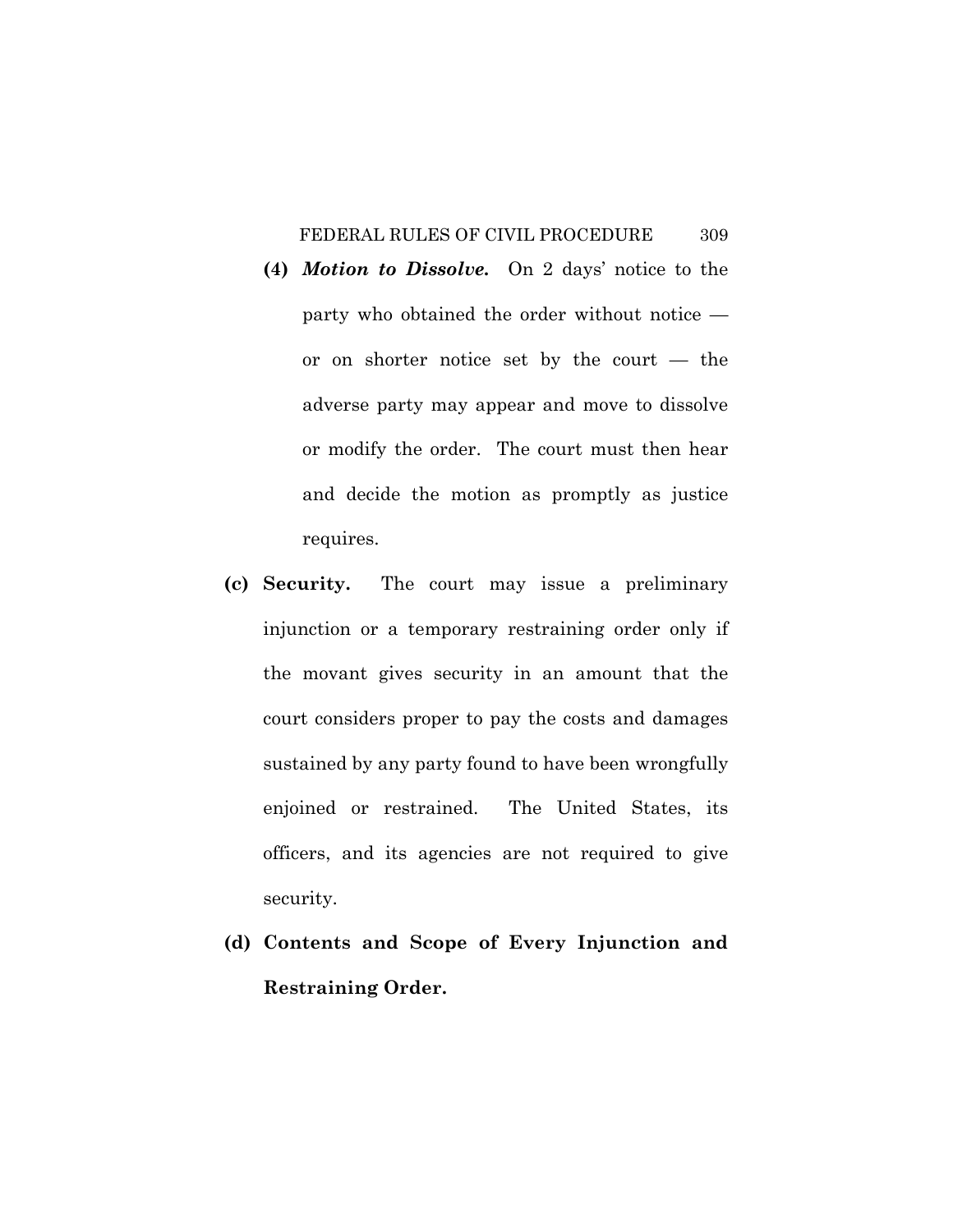- **(1)** *Contents.* Every order granting an injunction and every restraining order must:
	- **(A)** state the reasons why it issued;
	- **(B)** state its terms specifically; and
	- **(C)** describe in reasonable detail and not by referring to the complaint or other document — the act or acts restrained or required.
- **(2)** *Persons Bound.* The order binds only the following who receive actual notice of it by personal service or otherwise:
	- **(A)** the parties;
	- **(B)** the parties' officers, agents, servants, employees, and attorneys; and
	- **(C)** other persons who are in active concert or participation with anyone described in Rule  $65(d)(2)(A)$  or (B).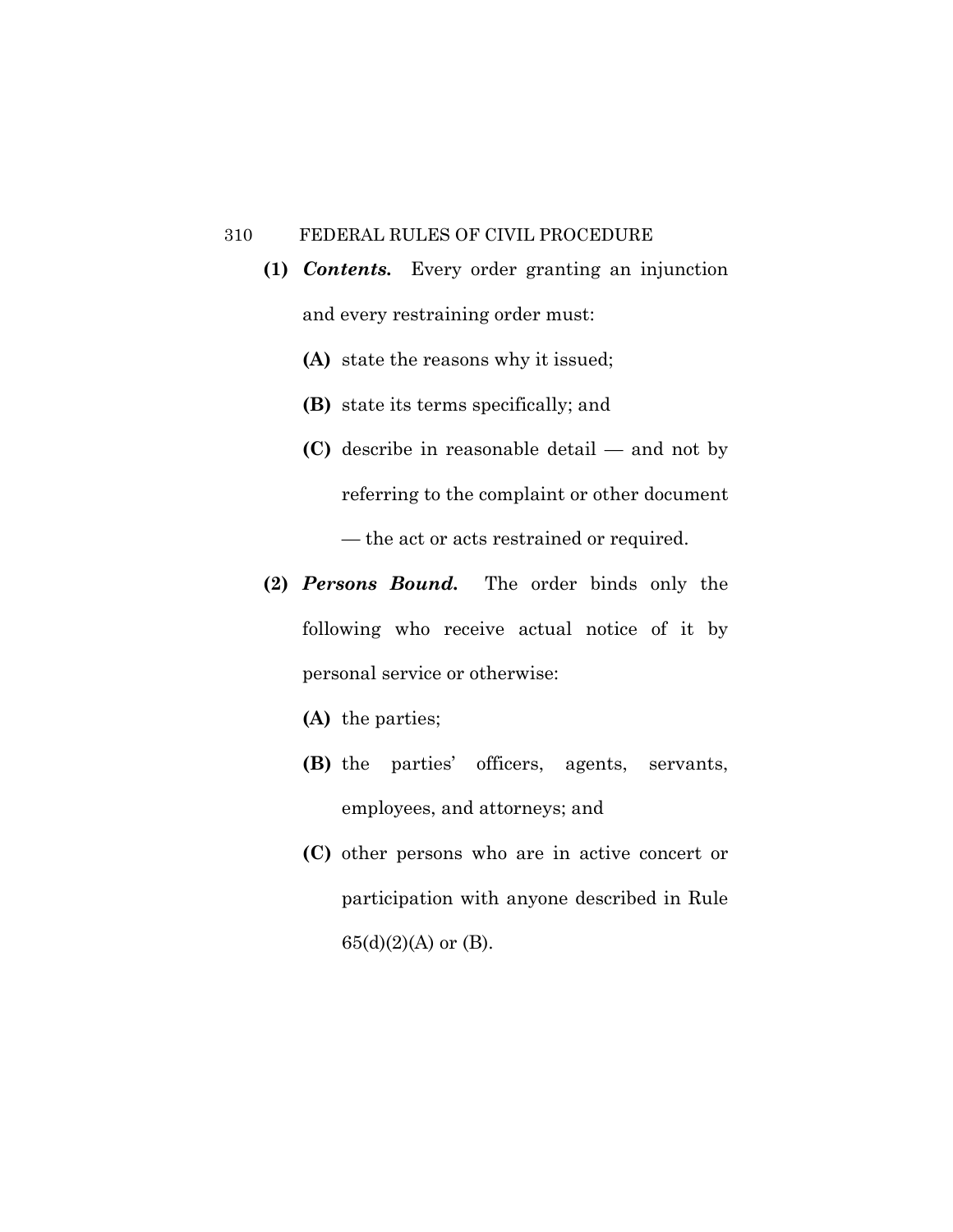- **(e) Other Laws Not Modified.** These rules do not modify the following:
	- **(1)** any federal statute relating to temporary restraining orders or preliminary injunctions in actions affecting employer and employee;
	- **(2)** 28 U.S.C. § 2361, which relates to preliminary injunctions in actions of interpleader or in the nature of interpleader; or
	- **(3)** 28 U.S.C. § 2284, which relates to actions that must be heard and decided by a three-judge district court.
- **(f) Copyright Impoundment.** This rule applies to copyright-impoundment proceedings.

### **Rule 65.1. Proceedings Against a Surety**

Whenever these rules (including the Supplemental Rules for Admiralty or Maritime Claims and Asset Forfeiture Actions) require or allow a party to give security, and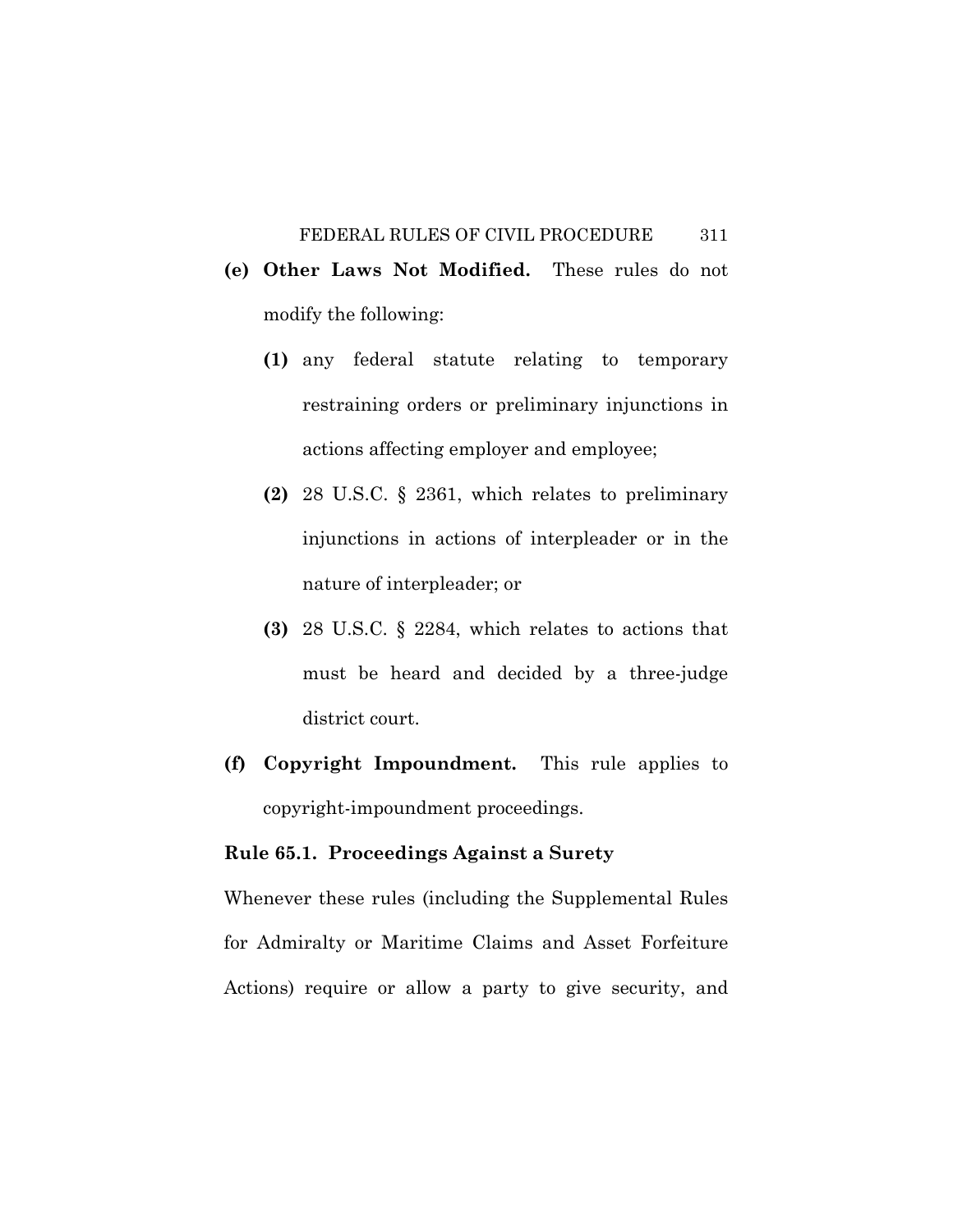security is given through a bond or other undertaking with one or more sureties, each surety submits to the court's jurisdiction and irrevocably appoints the court clerk as its agent for receiving service of any papers that affect its liability on the bond or undertaking. The surety's liability may be enforced on motion without an independent action. The motion and any notice that the court orders may be served on the court clerk, who must promptly mail a copy of each to every surety whose address is known.

### **Rule 66. Receivers**

These rules govern an action in which the appointment of a receiver is sought or a receiver sues or is sued. But the practice in administering an estate by a receiver or a similar court-appointed officer must accord with the historical practice in federal courts or with a local rule.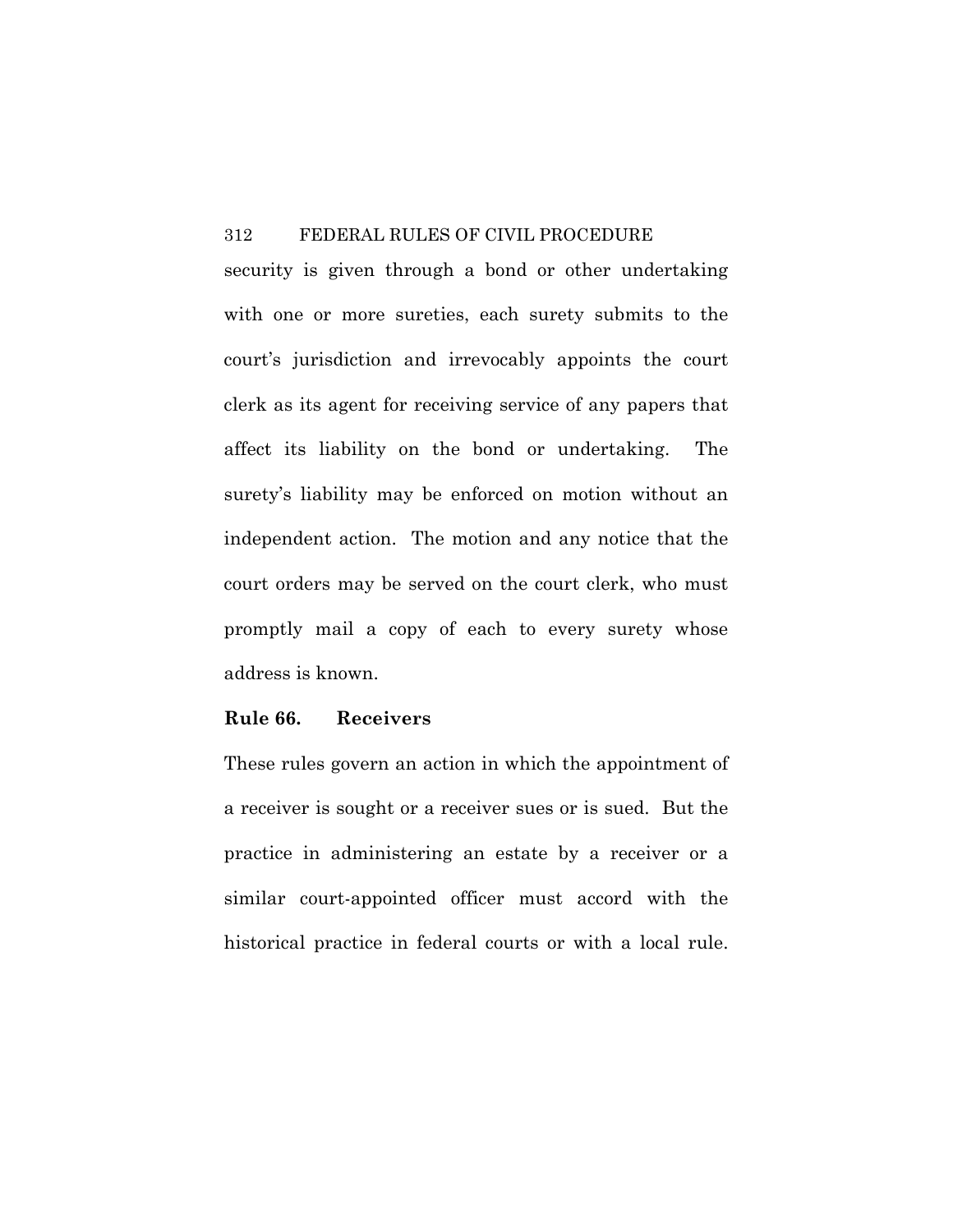An action in which a receiver has been appointed may be dismissed only by court order.

### **Rule 67. Deposit into Court**

- **(a) Depositing Property.** If any part of the relief sought is a money judgment or the disposition of a sum of money or some other deliverable thing, a party — on notice to every other party and by leave of court — may deposit with the court all or part of the money or thing, whether or not that party claims any of it. The depositing party must deliver to the clerk a copy of the order permitting deposit.
- **(b) Investing and Withdrawing Funds.** Money paid into court under this rule must be deposited and withdrawn in accordance with 28 U.S.C. §§ 2041 and 2042 and any like statute. The money must be deposited in an interest-bearing account or invested in a court-approved, interest-bearing instrument.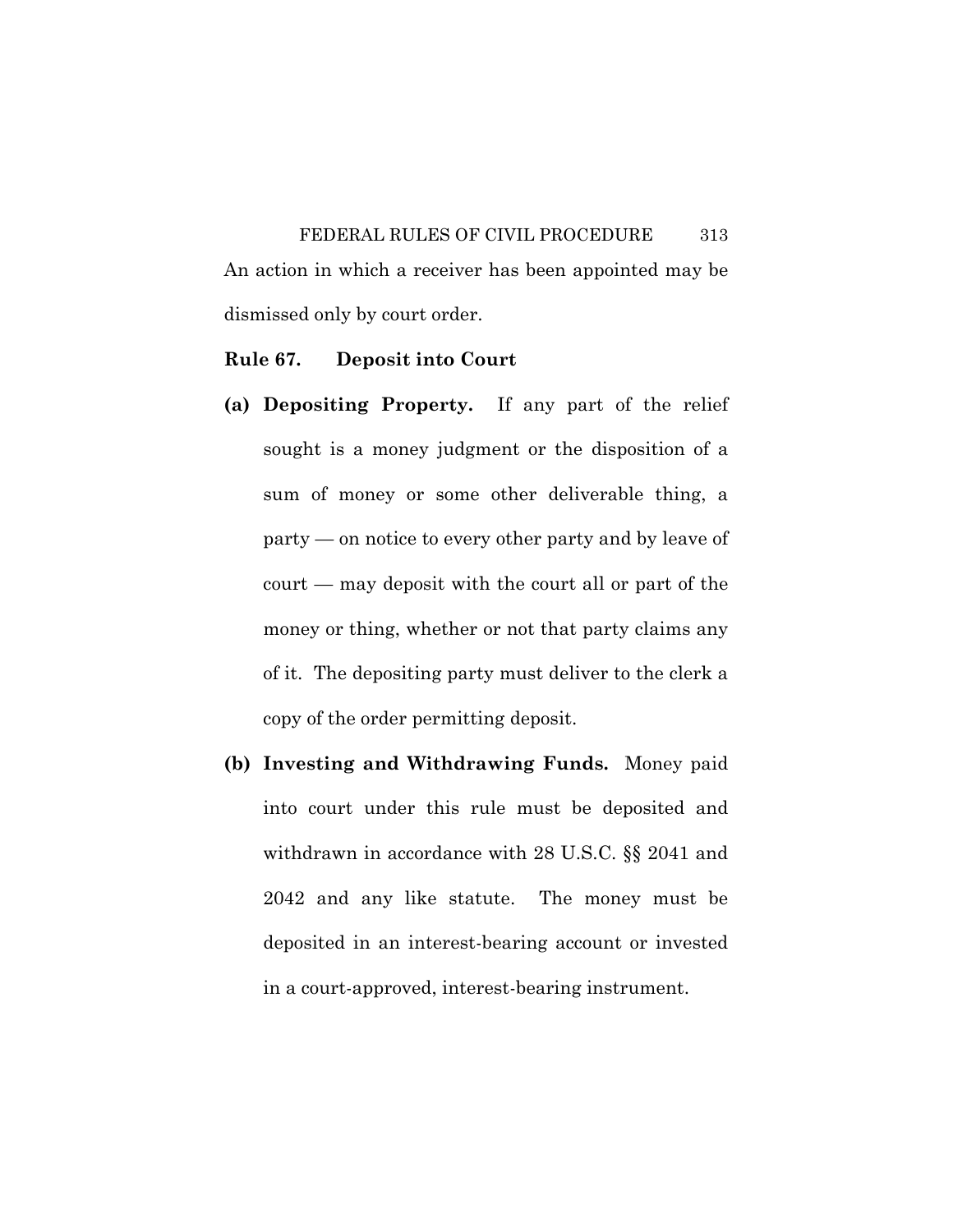### 314 FEDERAL RULES OF CIVIL PROCEDURE **Rule 68. Offer of Judgment**

- **(a) Making an Offer; Judgment on an Accepted Offer.** More than 10 days before the trial begins, a party defending against a claim may serve on an opposing party an offer to allow judgment on specified terms, with the costs then accrued. If, within 10 days after being served, the opposing party serves written notice accepting the offer, either party may then file the offer and notice of acceptance, plus proof of service. The clerk must then enter judgment.
- **(b) Unaccepted Offer.** An unaccepted offer is considered withdrawn, but it does not preclude a later offer. Evidence of an unaccepted offer is not admissible except in a proceeding to determine costs.
- **(c) Offer After Liability Is Determined.** When one party's liability to another has been determined but the extent of liability remains to be determined by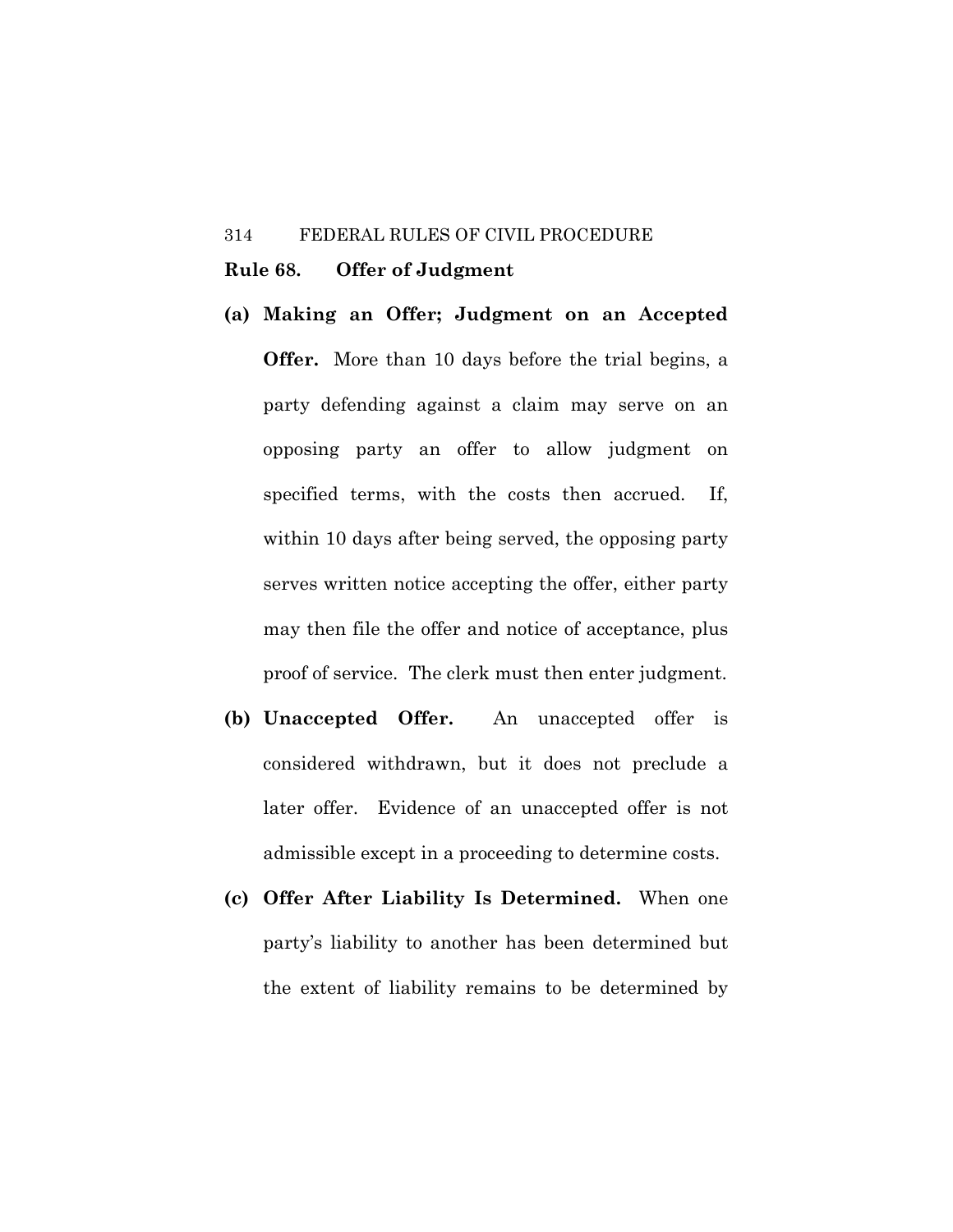FEDERAL RULES OF CIVIL PROCEDURE 315 further proceedings, the party held liable may make an offer of judgment. It must be served within a reasonable time — but at least 10 days — before a hearing to determine the extent of liability.

**(d) Paying Costs After an Unaccepted Offer.** If the judgment that the offeree finally obtains is not more favorable than the unaccepted offer, the offeree must pay the costs incurred after the offer was made.

### **Rule 69. Execution**

- **(a) In General.** 
	- **(1)** *Money Judgment; Applicable Procedure.* A money judgment is enforced by a writ of execution, unless the court directs otherwise. The procedure on execution — and in proceedings supplementary to and in aid of judgment or execution — must accord with the procedure of the state where the court is located,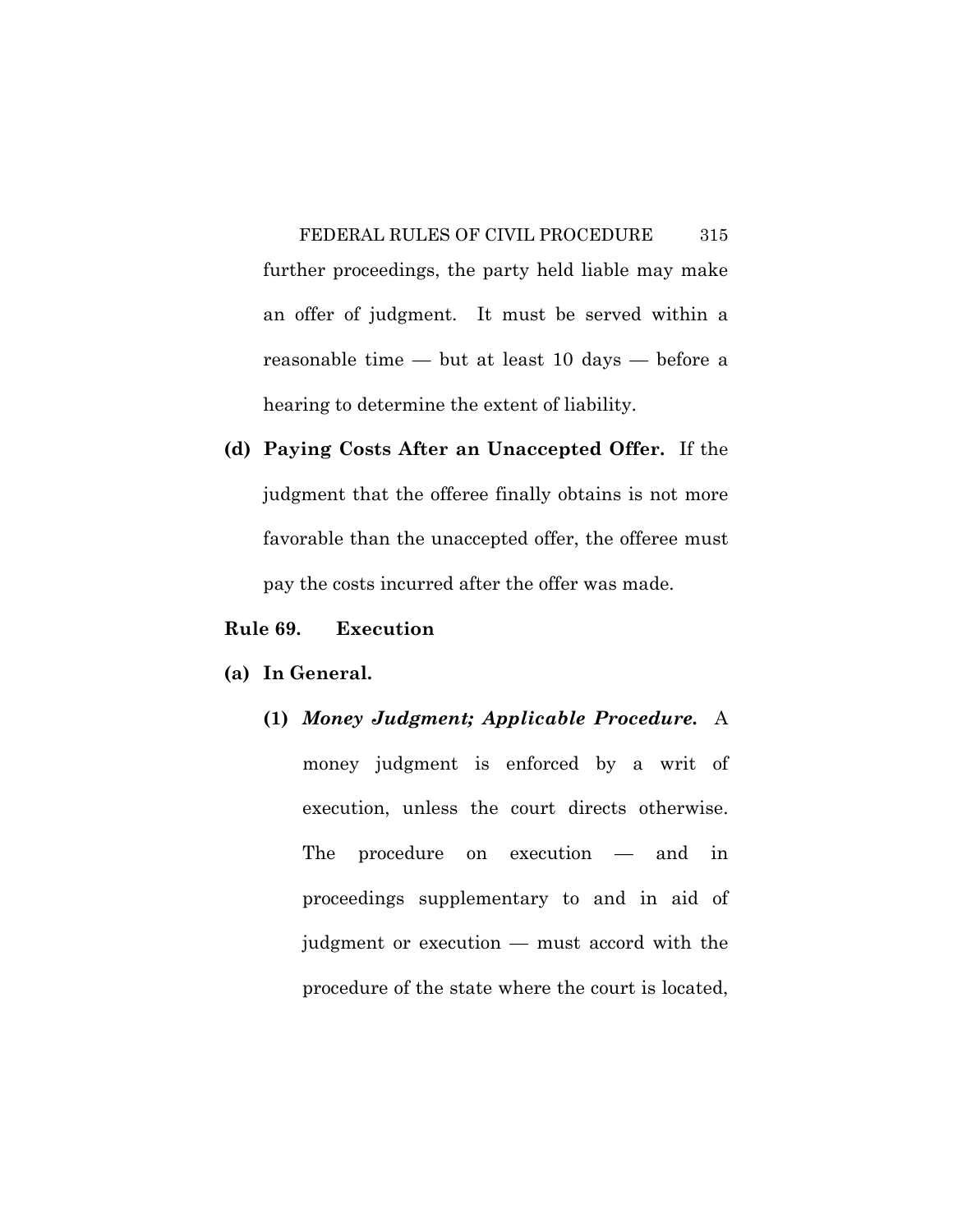## 316 FEDERAL RULES OF CIVIL PROCEDURE but a federal statute governs to the extent it applies.

- **(2)** *Obtaining Discovery.* In aid of the judgment or execution, the judgment creditor or a successor in interest whose interest appears of record may obtain discovery from any person including the judgment debtor — as provided in these rules or by the procedure of the state where the court is located.
- **(b) Against Certain Public Officers.** When a judgment has been entered against a revenue officer in the circumstances stated in 28 U.S.C. § 2006, or against an officer of Congress in the circumstances stated in 2 U.S.C. § 118, the judgment must be satisfied as those statutes provide.

### **Rule 70. Enforcing a Judgment for a Specific Act**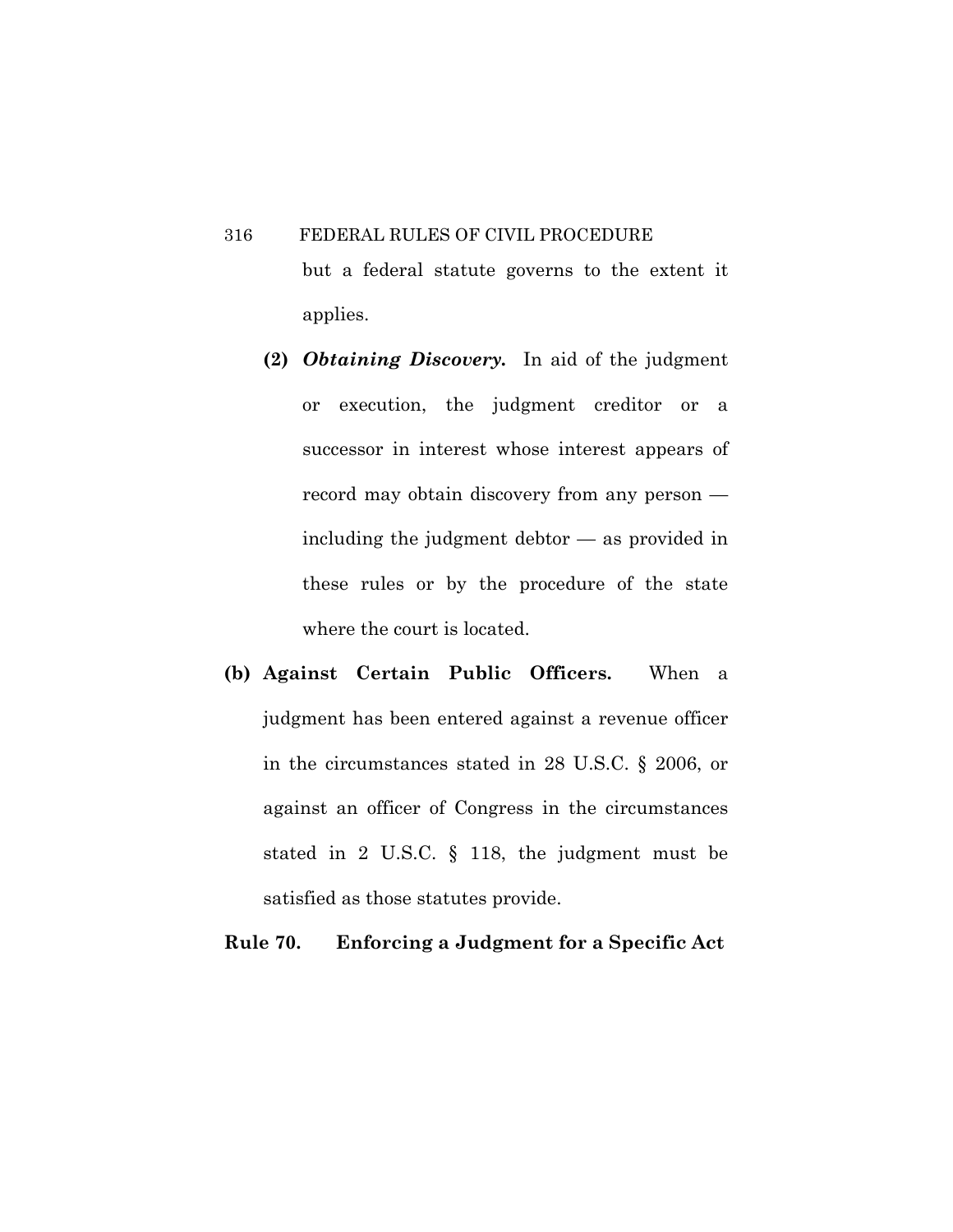### **(a) Party's Failure to Act; Ordering Another to Act.**

If a judgment requires a party to convey land, to deliver a deed or other document, or to perform any other specific act and the party fails to comply within the time specified, the court may order the act to be done — at the disobedient party's expense — by another person appointed by the court. When done, the act has the same effect as if done by the party.

- **(b) Vesting Title.** If the real or personal property is within the district, the court — instead of ordering a conveyance — may enter a judgment divesting any party's title and vesting it in others. That judgment has the effect of a legally executed conveyance.
- **(c) Obtaining a Writ of Attachment or Sequestration.** On application by a party entitled to performance of an act, the clerk must issue a writ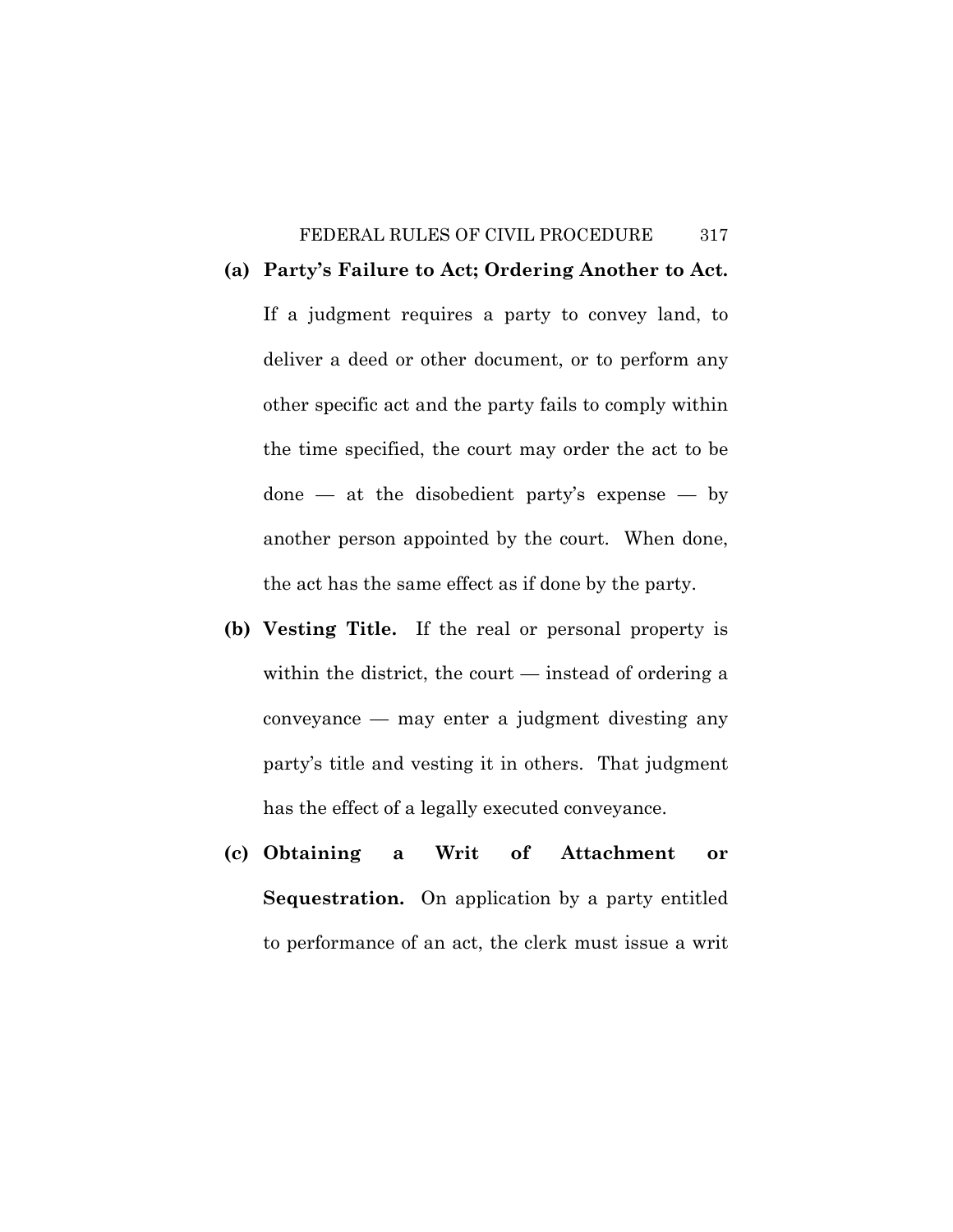of attachment or sequestration against the disobedient party's property to compel obedience.

- **(d) Obtaining a Writ of Execution or Assistance.** On application by a party who obtains a judgment or order for possession, the clerk must issue a writ of execution or assistance.
- **(e) Holding in Contempt.** The court may also hold the disobedient party in contempt.

### **Rule 71. Enforcing Relief For or Against a Nonparty**

When an order grants relief for a nonparty or may be enforced against a nonparty, the procedure for enforcing the order is the same as for a party.

### **TITLE IX. SPECIAL PROCEEDINGS**

**Rule 71.1. Condemning Real or Personal Property**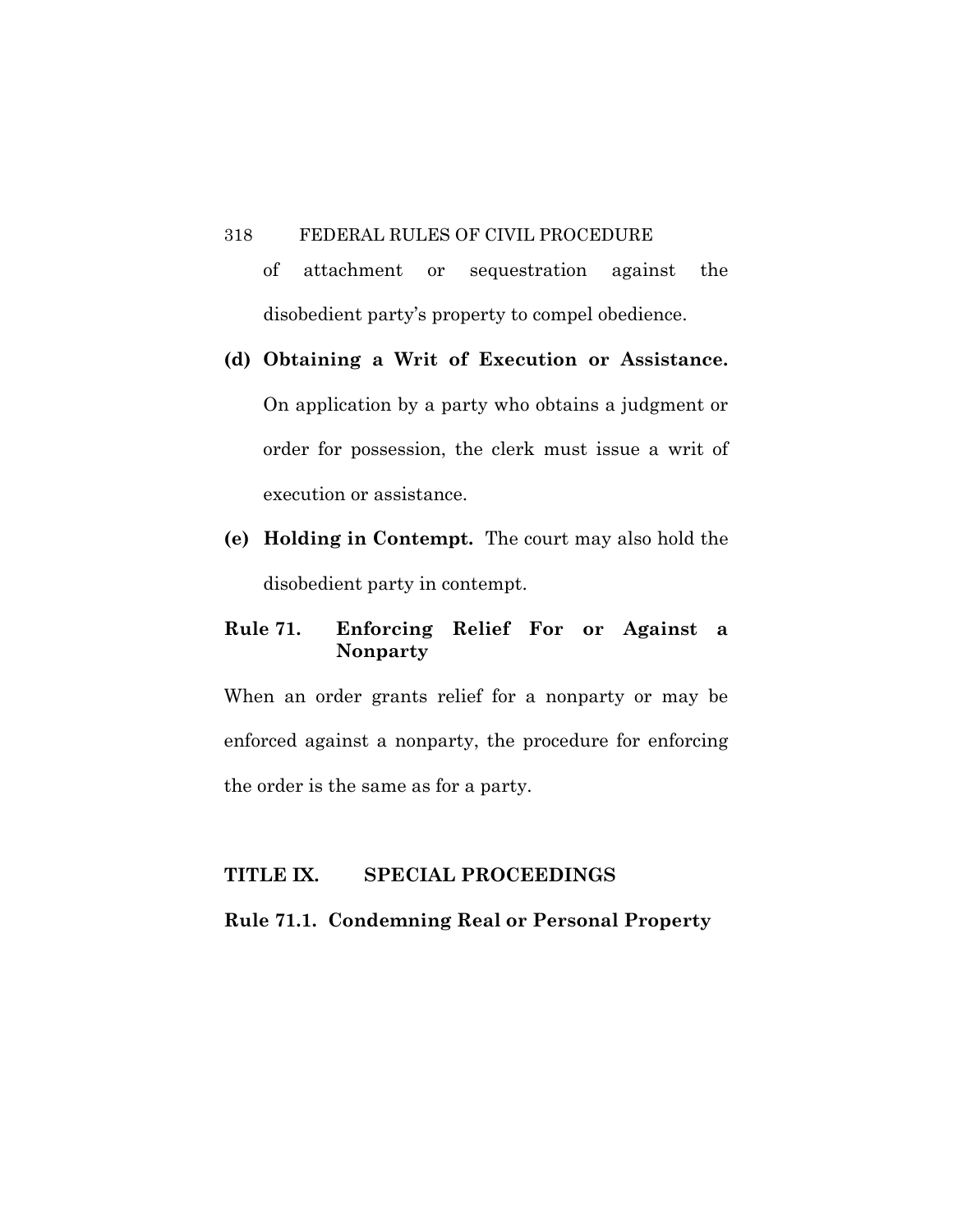- **(a) Applicability of Other Rules.** These rules govern proceedings to condemn real and personal property by eminent domain, except as this rule provides otherwise.
- **(b) Joinder of Properties.** The plaintiff may join separate pieces of property in a single action, no matter whether they are owned by the same persons or sought for the same use.
- **(c) Complaint.** 
	- **(1)** *Caption.* The complaint must contain a caption as provided in Rule  $10(a)$ . The plaintiff must, however, name as defendants both the property — designated generally by kind, quantity, and location — and at least one owner of some part of or interest in the property.
	- **(2)** *Contents.* The complaint must contain a short and plain statement of the following: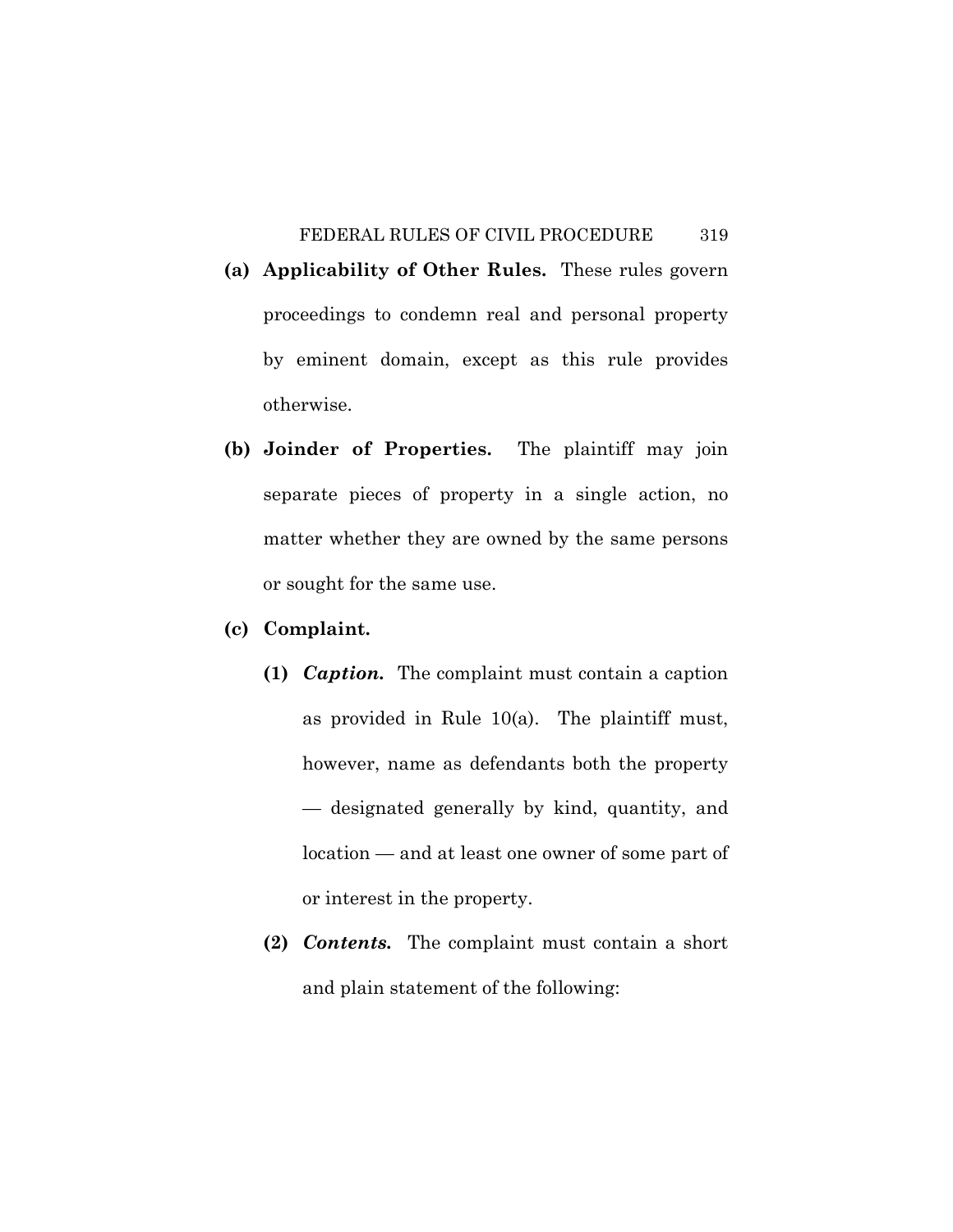- **(A)** the authority for the taking;
- **(B)** the uses for which the property is to be taken;
- **(C)** a description sufficient to identify the property;
- **(D)** the interests to be acquired; and
- **(E)** for each piece of property, a designation of each defendant who has been joined as an owner or owner of an interest in it.
- **(3)** *Parties.* When the action commences, the plaintiff need join as defendants only those persons who have or claim an interest in the property and whose names are then known. But before any hearing on compensation, the plaintiff must add as defendants all those persons who have or claim an interest and whose names have become known or can be found by a reasonably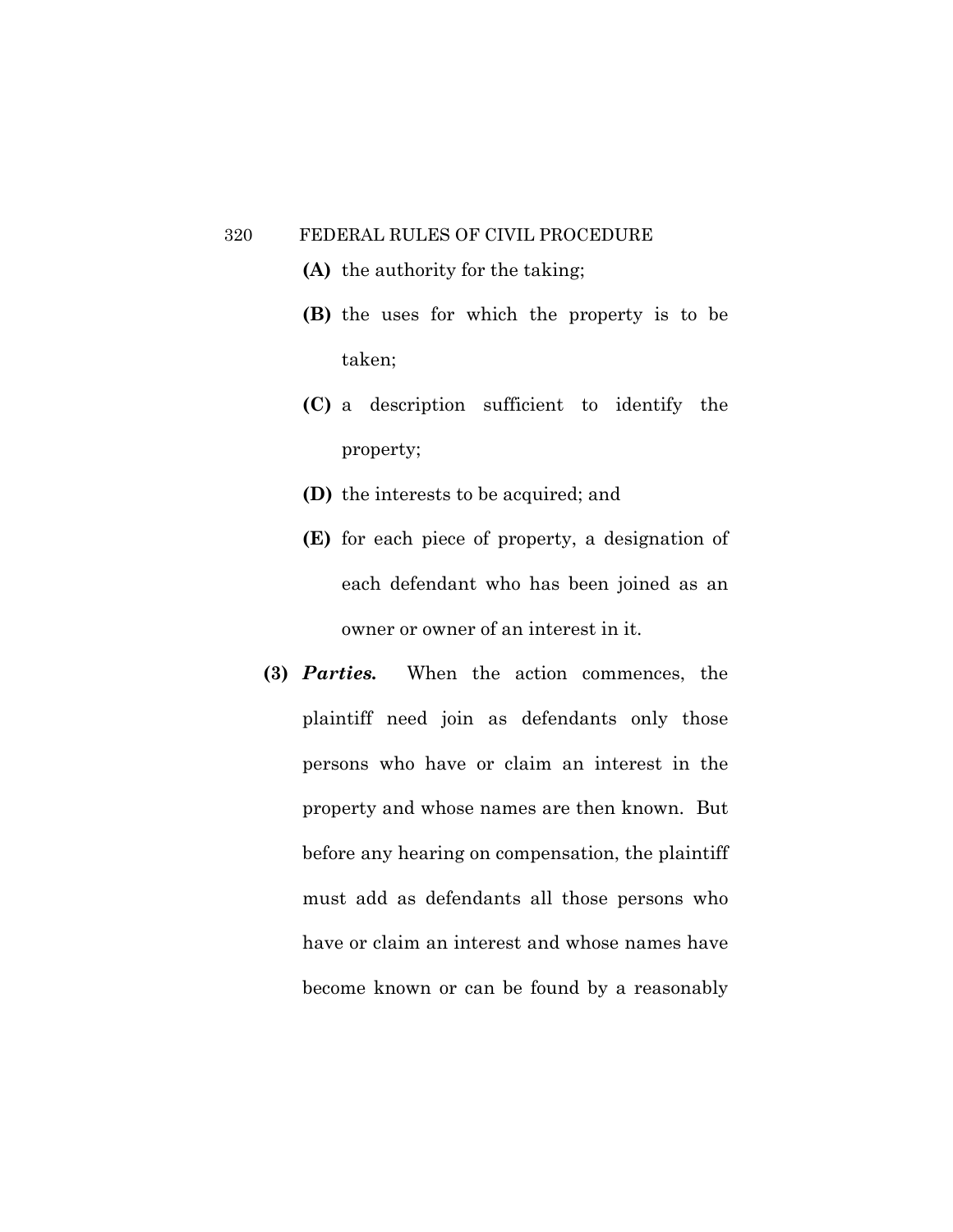FEDERAL RULES OF CIVIL PROCEDURE 321 diligent search of the records, considering both the property's character and value and the interests to be acquired. All others may be made defendants under the designation "Unknown Owners."

- **(4)** *Procedure.* Notice must be served on all defendants as provided in Rule 71.1(d), whether they were named as defendants when the action commenced or were added later. A defendant may answer as provided in Rule 71.1(e). The court, meanwhile, may order any distribution of a deposit that the facts warrant.
- **(5)** *Filing; Additional Copies.* In addition to filing the complaint, the plaintiff must give the clerk at least one copy for the defendants' use and additional copies at the request of the clerk or a defendant.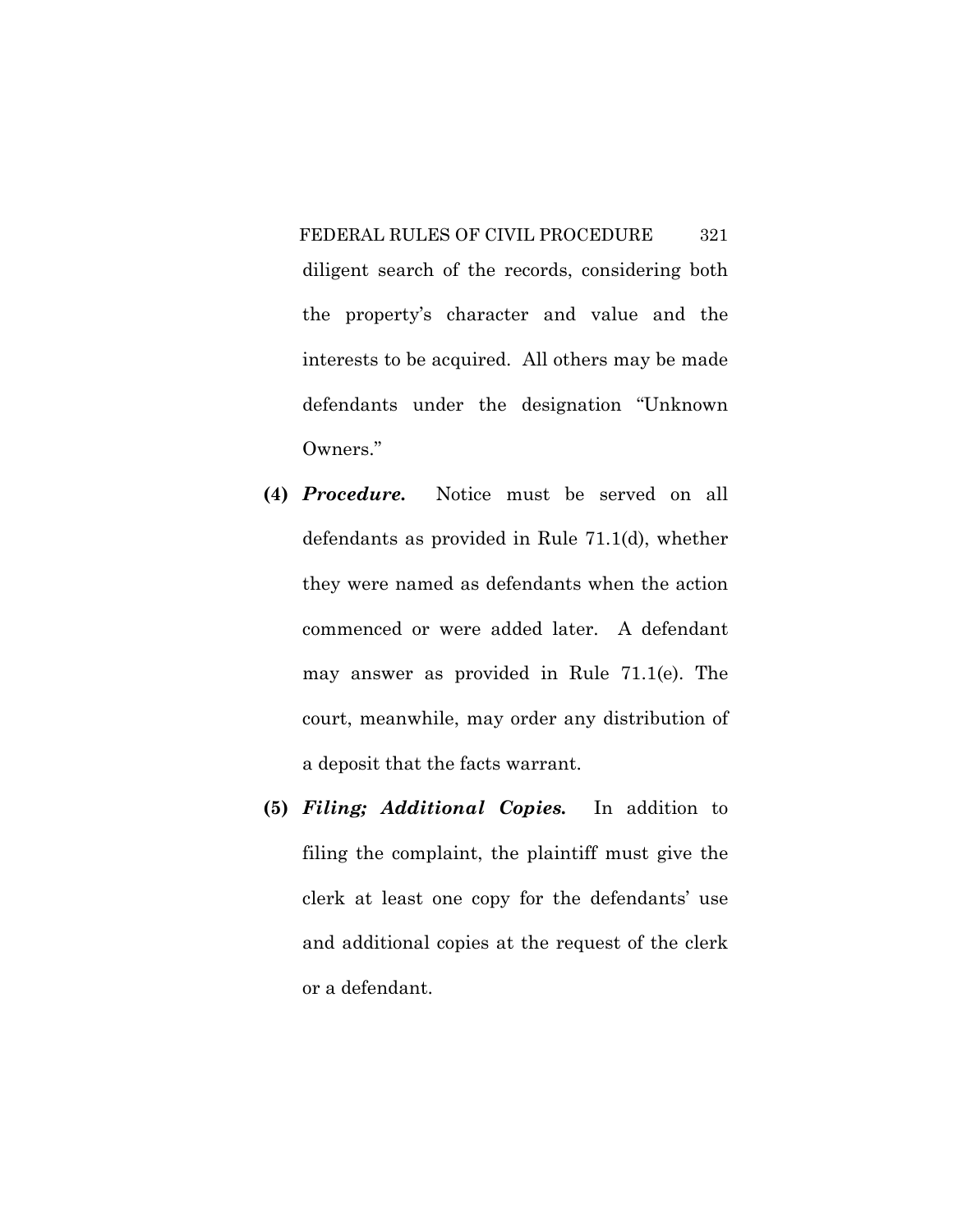- **(d) Process.** 
	- **(1)** *Delivering Notice to the Clerk.* On filing a complaint, the plaintiff must promptly deliver to the clerk joint or several notices directed to the named defendants. When adding defendants, the plaintiff must deliver to the clerk additional notices directed to the new defendants.
	- **(2)** *Contents of the Notice.* 
		- **(A)** *Main Contents.* Each notice must name the court, the title of the action, and the defendant to whom it is directed. It must describe the property sufficiently to identify it, but need not describe any property other than that to be taken from the named defendant. The notice must also state:
			- **(i)** that the action is to condemn property;
			- **(ii)** the interest to be taken;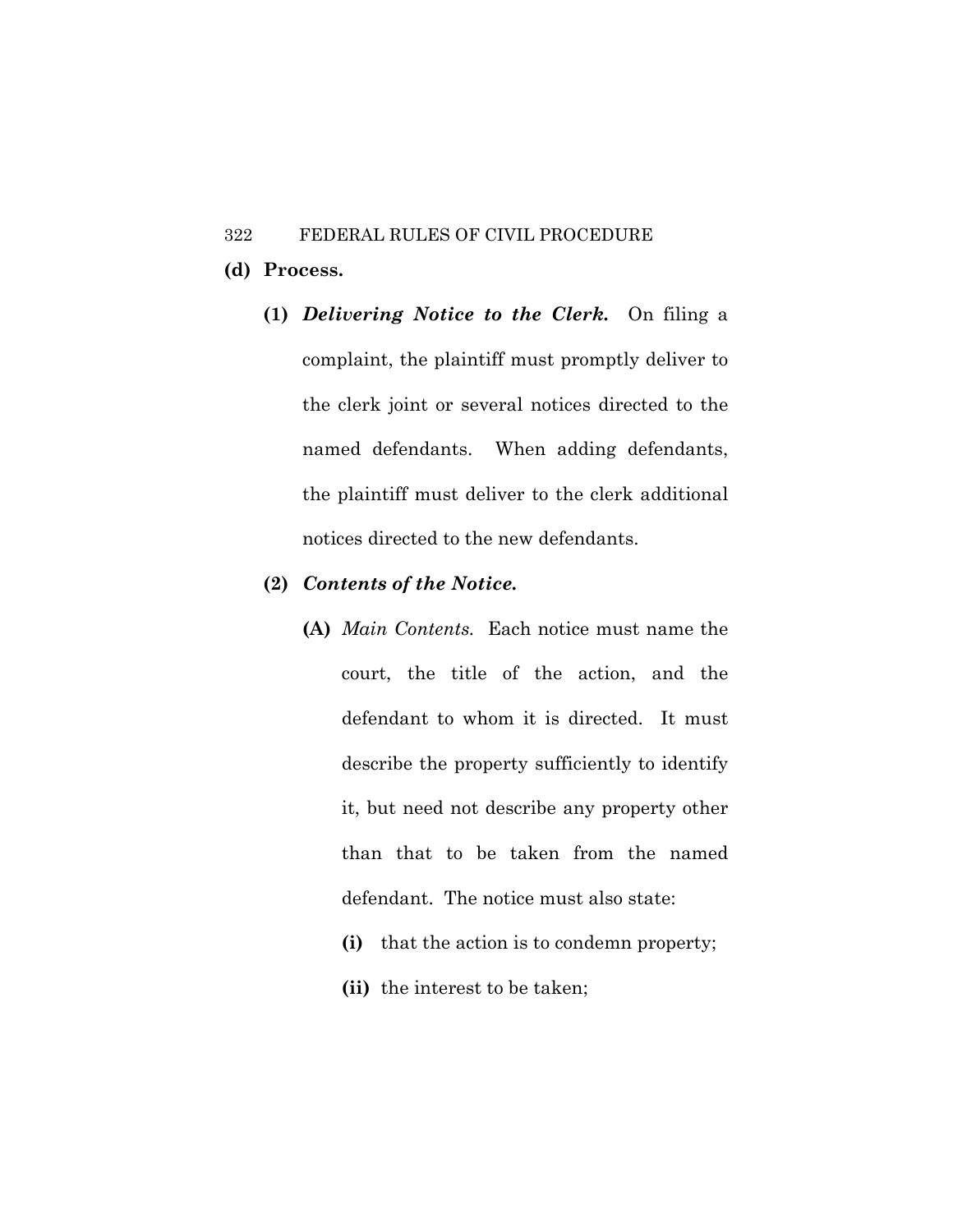**(iii)** the authority for the taking;

- **(iv)** the uses for which the property is to be
	- taken;
- **(v)** that the defendant may serve an answer on the plaintiff's attorney within 20 days after being served with the notice;
- **(vi)** that the failure to so serve an answer constitutes consent to the taking and to the court's authority to proceed with the action and fix the compensation; and
- **(vii)** that a defendant who does not serve an answer may file a notice of appearance.
- **(B)** *Conclusion.* The notice must conclude with the name, telephone number, and e-mail address of the plaintiff's attorney and an address within the district in which the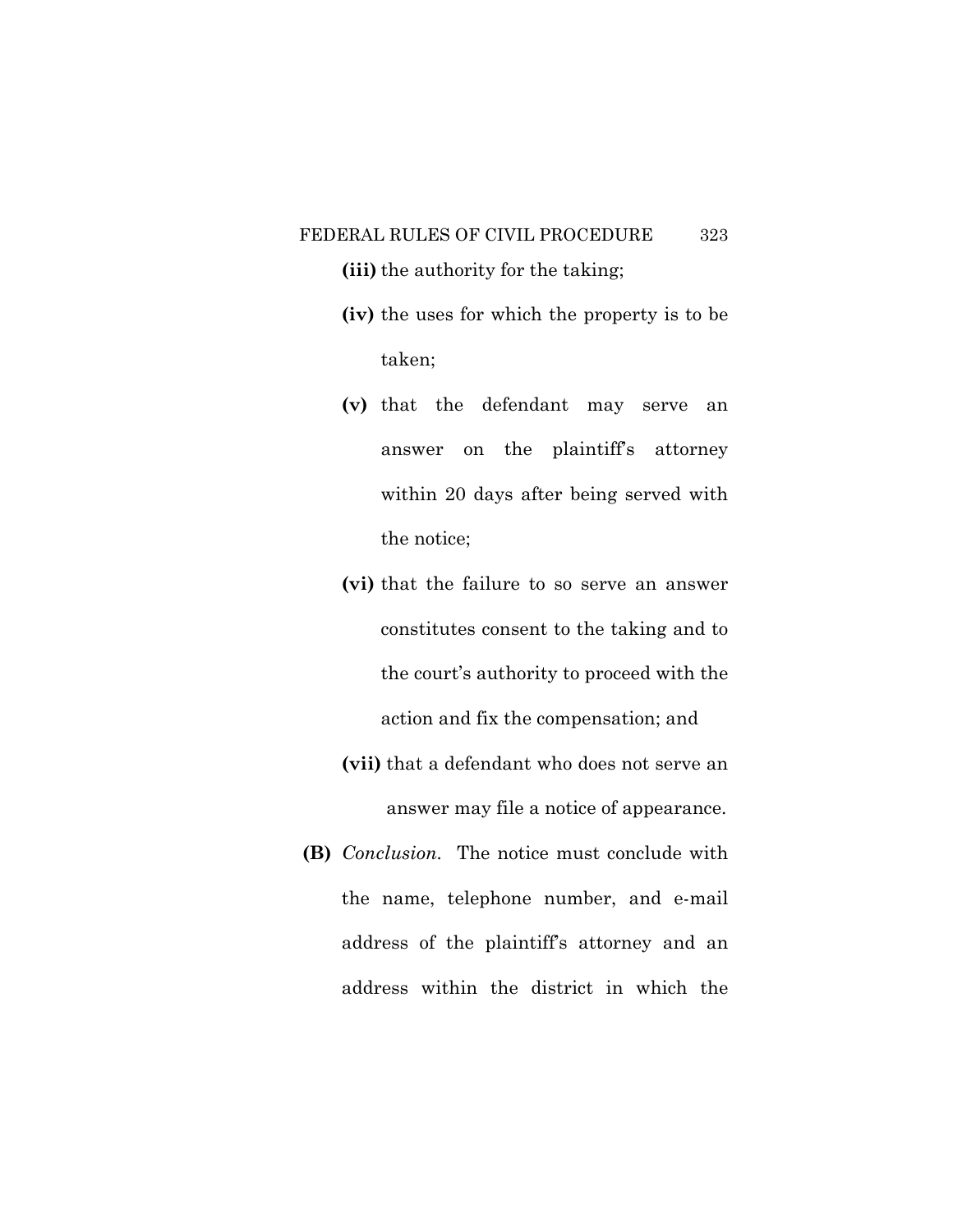action is brought where the attorney may be served.

- **(3)** *Serving the Notice.* 
	- **(A)** *Personal Service.* When a defendant whose address is known resides within the United States or a territory subject to the administrative or judicial jurisdiction of the United States, personal service of the notice (without a copy of the complaint) must be made in accordance with Rule 4.
	- **(B)** *Service by Publication.* 
		- **(i)** A defendant may be served by publication only when the plaintiff's attorney files a certificate stating that the attorney believes the defendant cannot be personally served, because after diligent inquiry within the state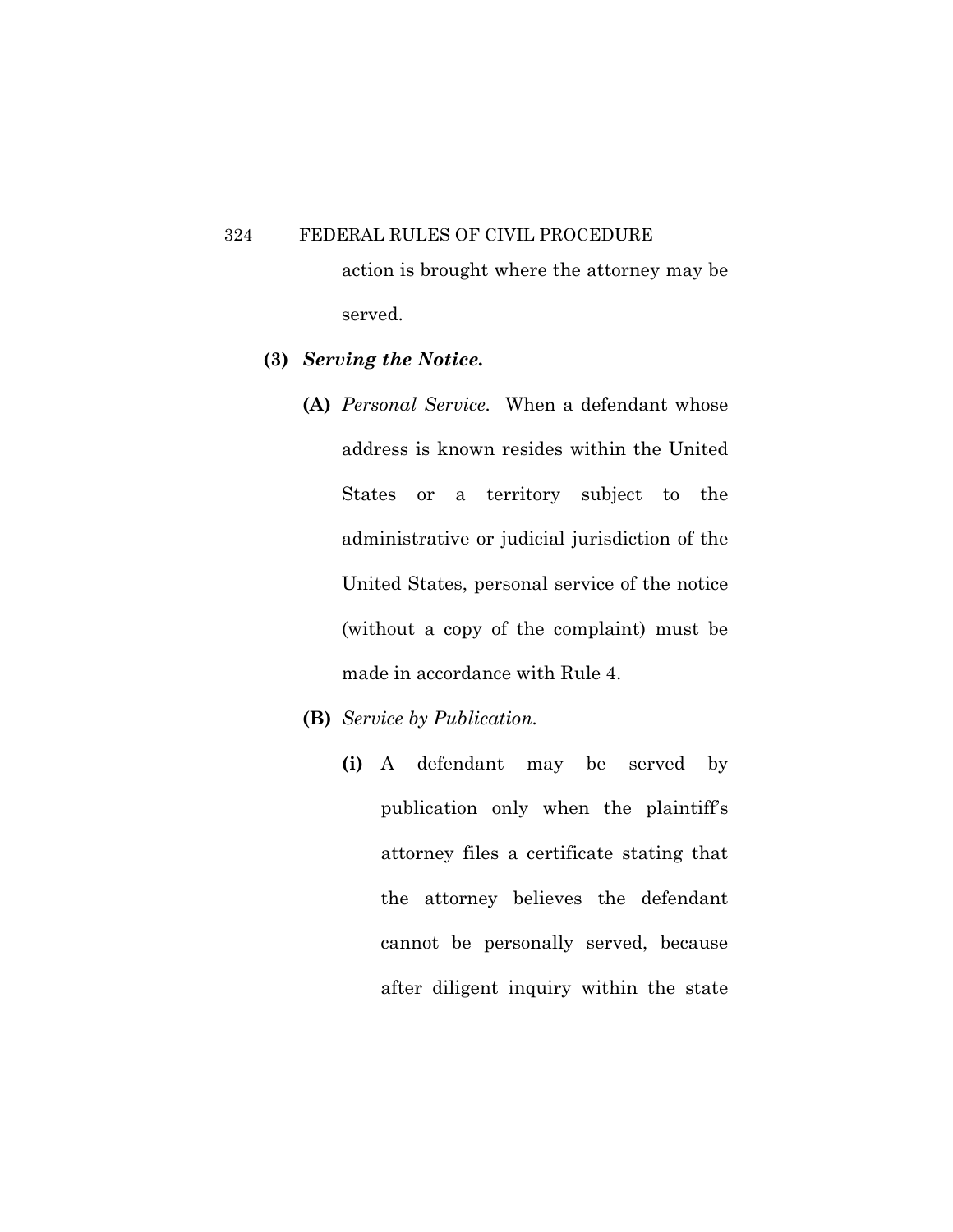where the complaint is filed, the defendant's place of residence is still unknown or, if known, that it is beyond the territorial limits of personal service. Service is then made by publishing the notice — once a week for at least 3 successive weeks — in a newspaper published in the county where the property is located or, if there is no such newspaper, in a newspaper with general circulation where the property is located. Before the last publication, a copy of the notice must also be mailed to every defendant who cannot be personally served but whose place of residence is then known. Unknown owners may be served by publication in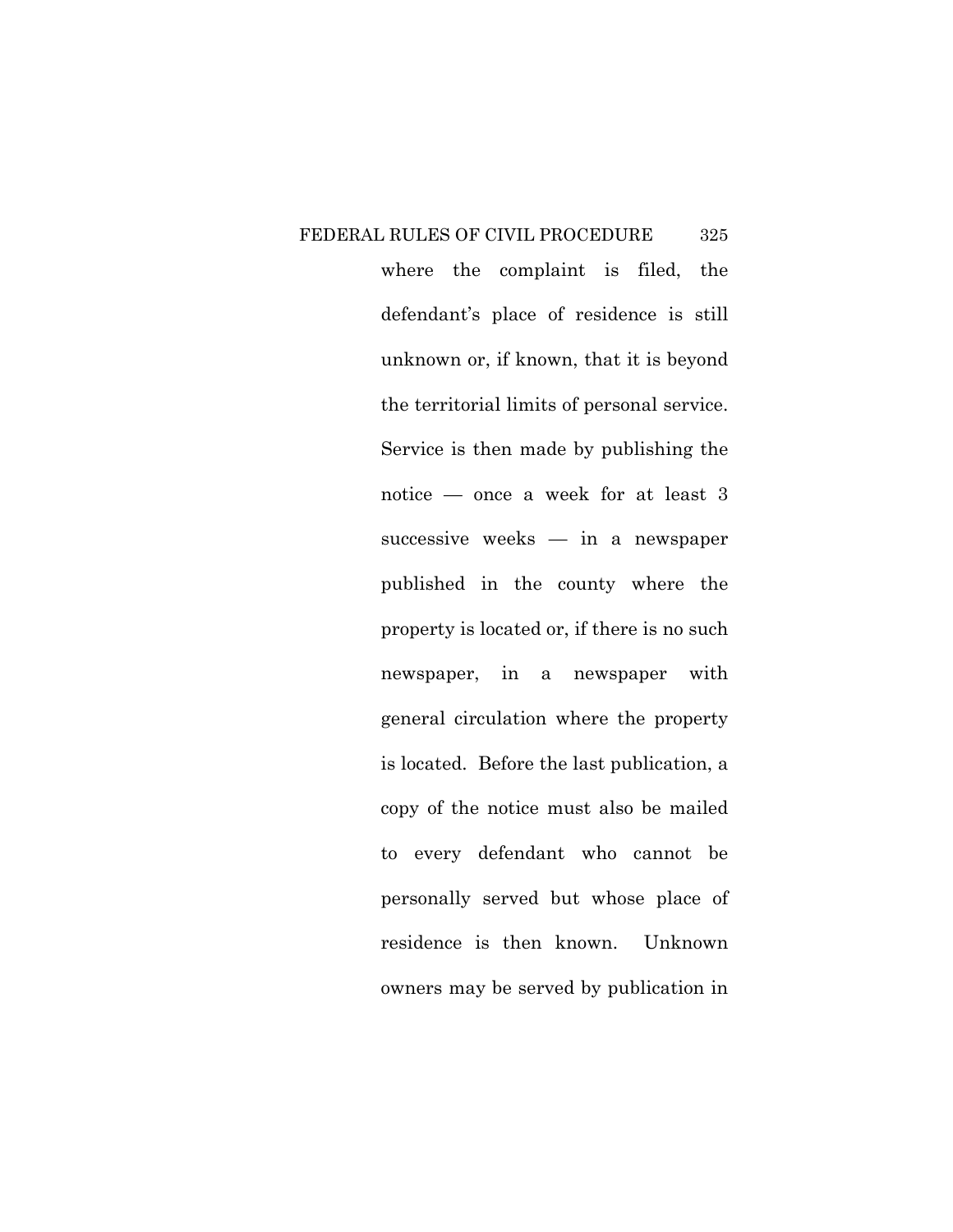the same manner by a notice addressed to "Unknown Owners."

- **(ii)** Service by publication is complete on the date of the last publication. The plaintiff's attorney must prove publication and mailing by a certificate, attach a printed copy of the published notice, and mark on the copy the newspaper's name and the dates of publication.
- **(4)** *Effect of Delivery and Service.* Delivering the notice to the clerk and serving it have the same effect as serving a summons under Rule 4.
- **(5)** *Amending the Notice; Proof of Service and Amending the Proof.* Rule 4(a)(2) governs amending the notice. Rule 4(l) governs proof of service and amending it.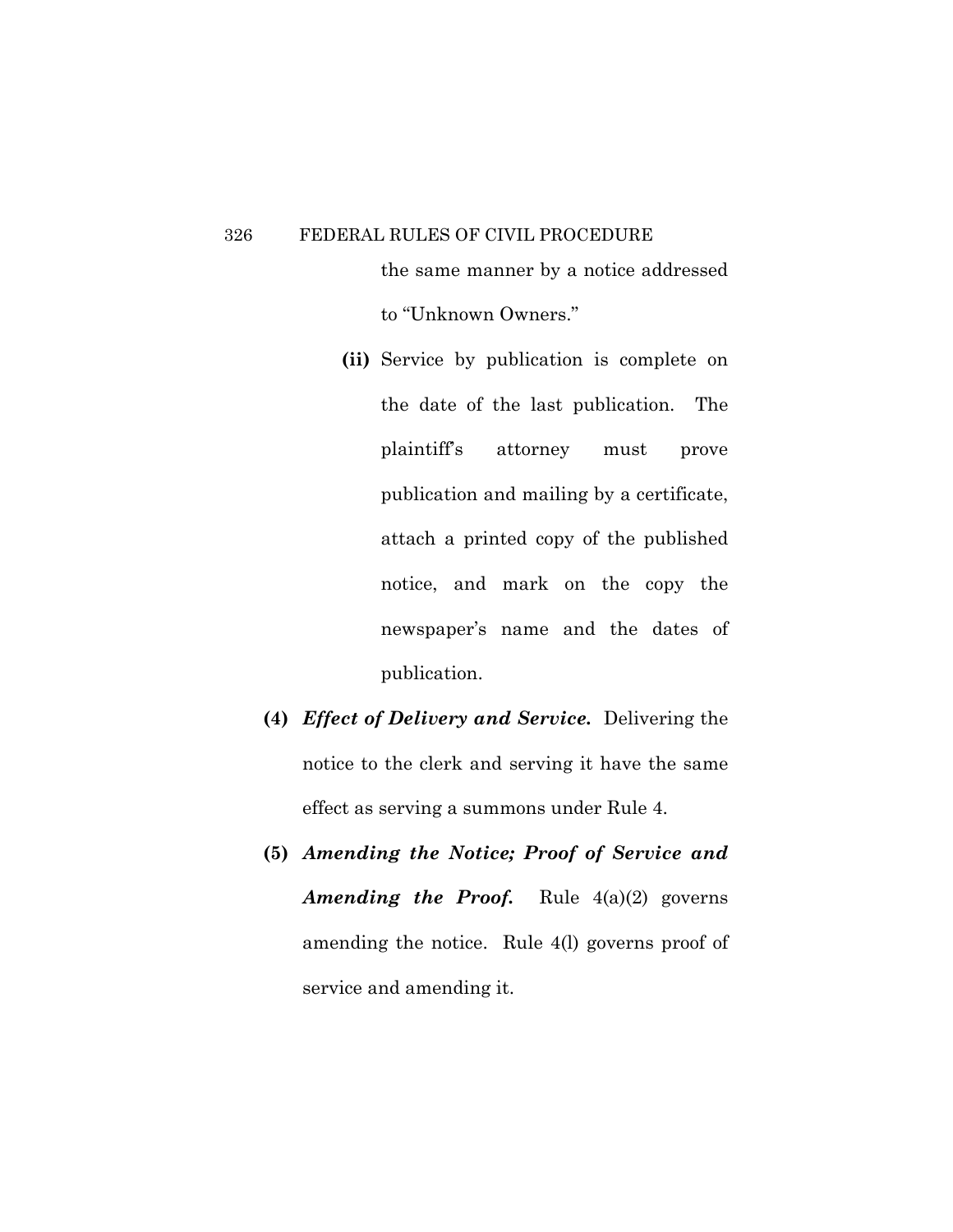- **(e) Appearance or Answer.** 
	- **(1)** *Notice of Appearance.* A defendant that has no objection or defense to the taking of its property may serve a notice of appearance designating the property in which it claims an interest. The defendant must then be given notice of all later proceedings affecting the defendant.
	- **(2)** *Answer.* A defendant that has an objection or defense to the taking must serve an answer within 20 days after being served with the notice. The answer must:
		- **(A)** identify the property in which the defendant claims an interest;
		- **(B)** state the nature and extent of the interest; and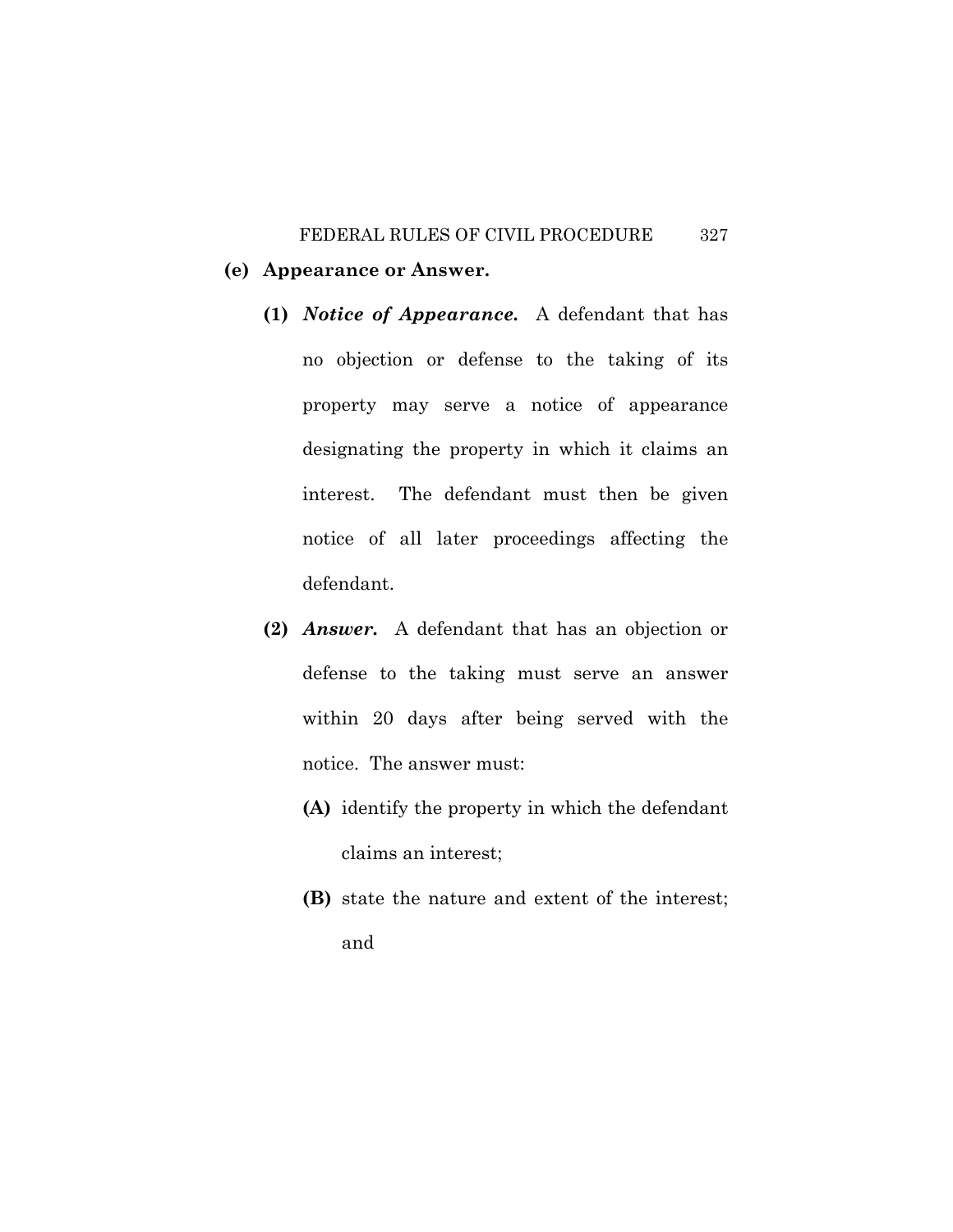- **(C)** state all the defendant's objections and defenses to the taking.
- **(3)** *Waiver of Other Objections and Defenses; Evidence on Compensation.* A defendant waives all objections and defenses not stated in its answer. No other pleading or motion asserting an additional objection or defense is allowed. But at the trial on compensation, a defendant — whether or not it has previously appeared or answered — may present evidence on the amount of compensation to be paid and may share in the award.
- **(f) Amending Pleadings.** Without leave of court, the plaintiff may — as often as it wants — amend the complaint at any time before the trial on compensation. But no amendment may be made if it would result in a dismissal inconsistent with Rule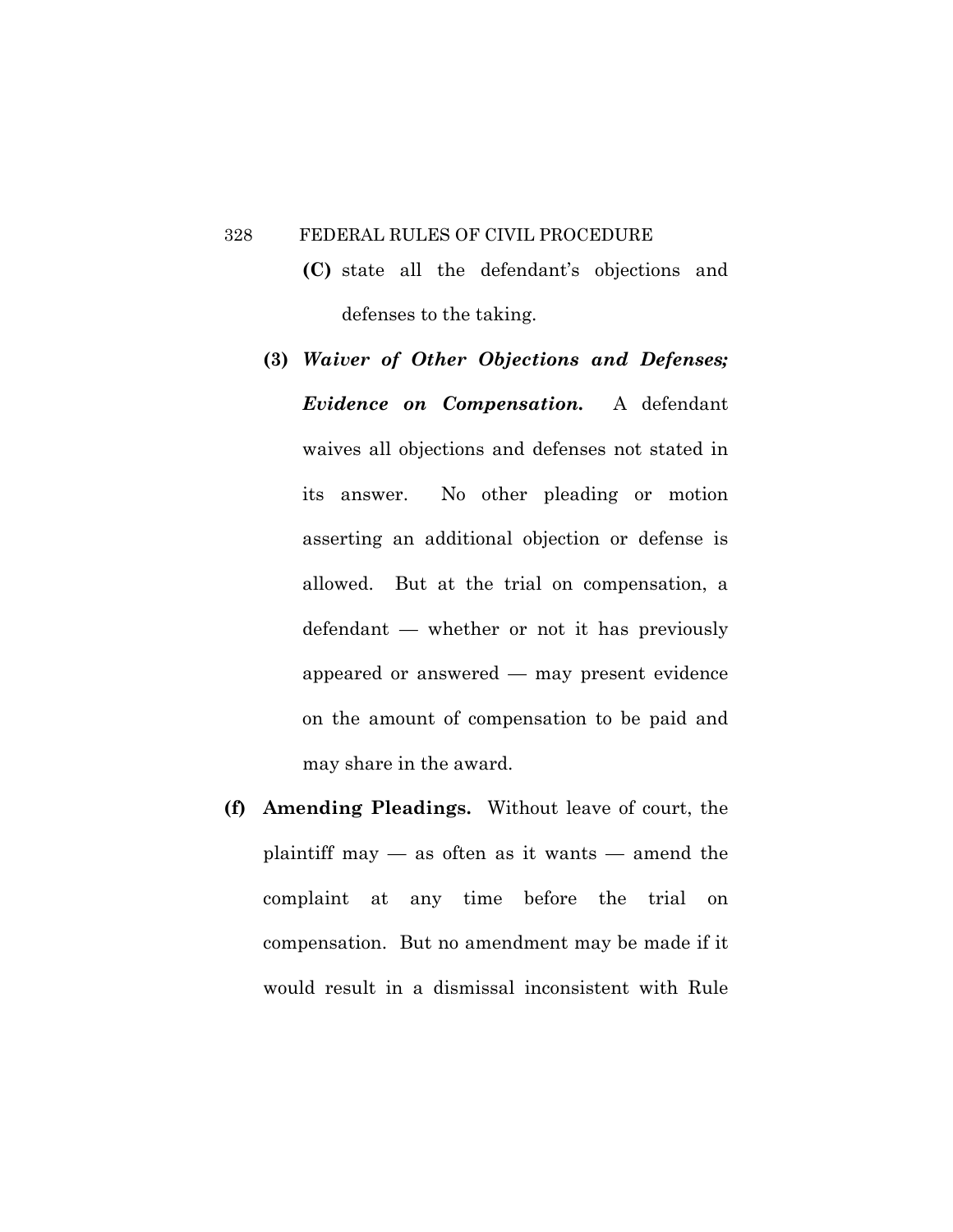FEDERAL RULES OF CIVIL PROCEDURE 329  $71.1(i)(1)$  or (2). The plaintiff need not serve a copy of an amendment, but must serve notice of the filing, as provided in Rule 5(b), on every affected party who has appeared and, as provided in Rule 71.1(d), on every affected party who has not appeared. In addition, the plaintiff must give the clerk at least one copy of each amendment for the defendants' use, and additional copies at the request of the clerk or a defendant. A defendant may appear or answer in the time and manner and with the same effect as provided in Rule 71.1(e).

**(g) Substituting Parties.** If a defendant dies, becomes incompetent, or transfers an interest after being joined, the court may, on motion and notice of hearing, order that the proper party be substituted. Service of the motion and notice on a nonparty must be made as provided in Rule 71.1(d)(3).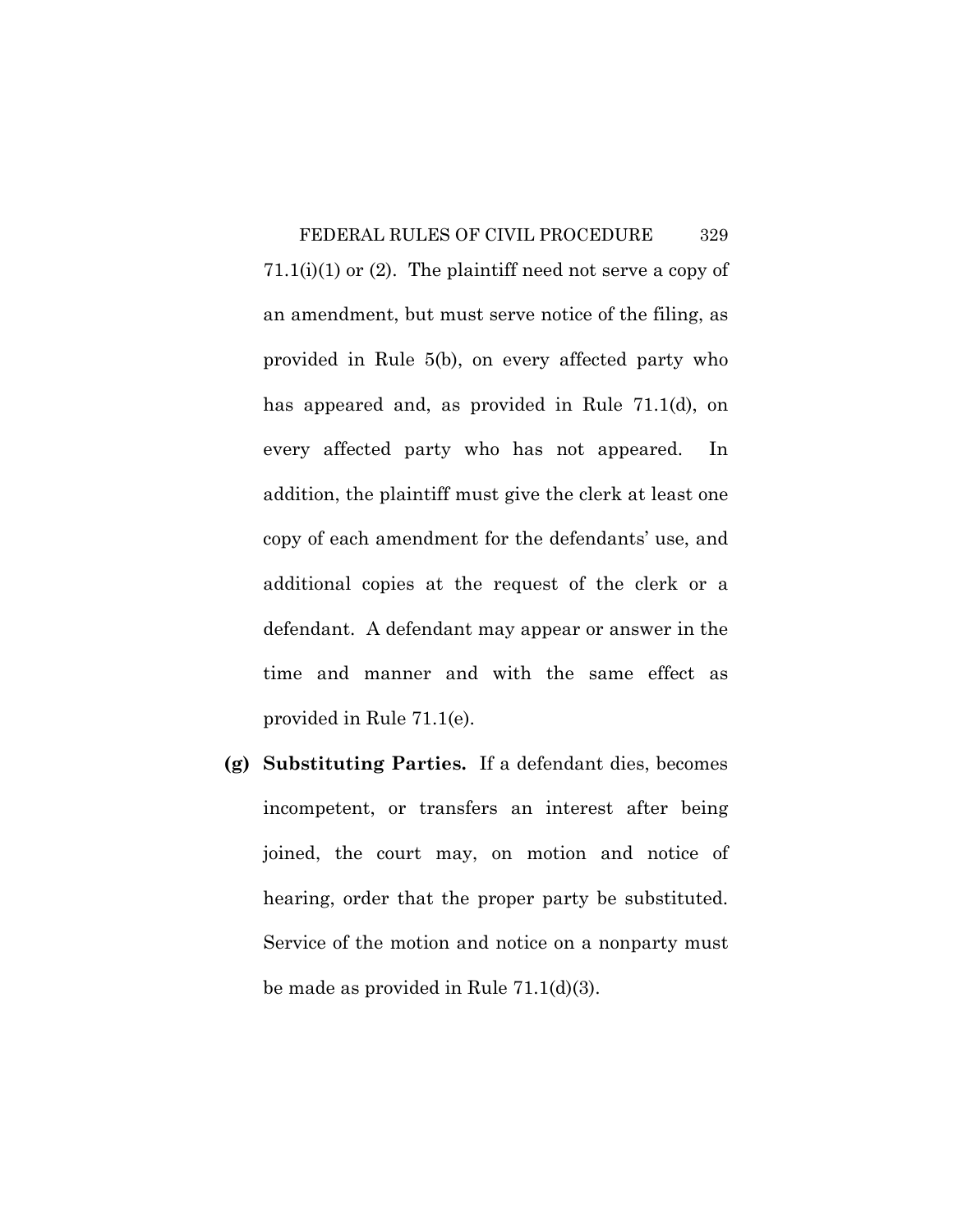- **(h) Trial of the Issues.** 
	- **(1)** *Issues Other Than Compensation; Compensation.* In an action involving eminent domain under federal law, the court tries all issues, including compensation, except when compensation must be determined:
		- **(A)** by any tribunal specially constituted by a federal statute to determine compensation; or
		- **(B)** if there is no such tribunal, by a jury when a party demands one within the time to answer or within any additional time the court sets, unless the court appoints a commission.
	- **(2)** *Appointing a Commission; Commission's Powers and Report.*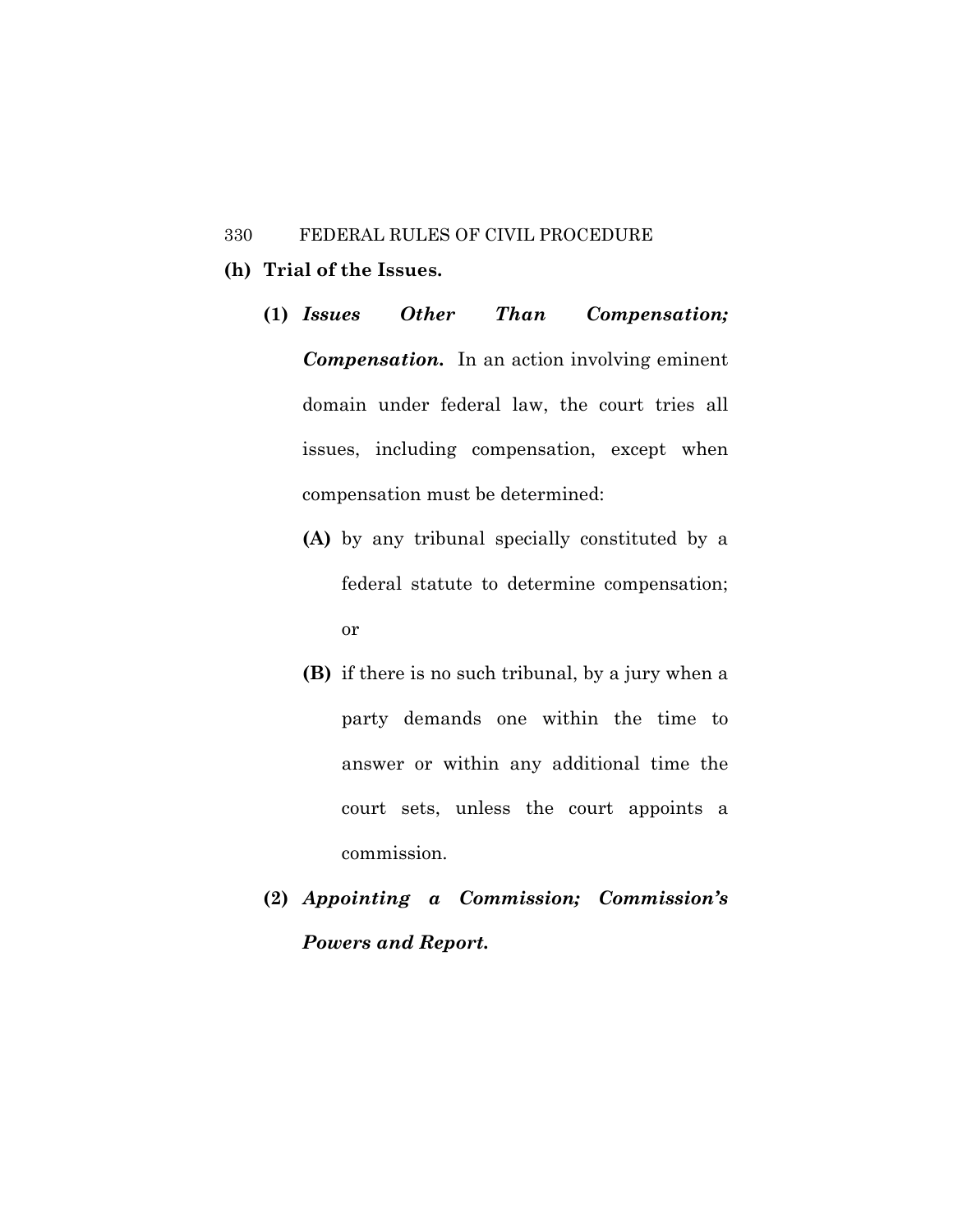- **(A)** *Reasons for Appointing.* If a party has demanded a jury, the court may instead appoint a three-person commission to determine compensation because of the character, location, or quantity of the property to be condemned or for other just reasons.
- **(B)** *Alternate Commissioners.* The court may appoint up to two additional persons to serve as alternate commissioners to hear the case and replace commissioners who, before a decision is filed, the court finds unable or disqualified to perform their duties. Once the commission renders its final decision, the court must discharge any alternate who has not replaced a commissioner.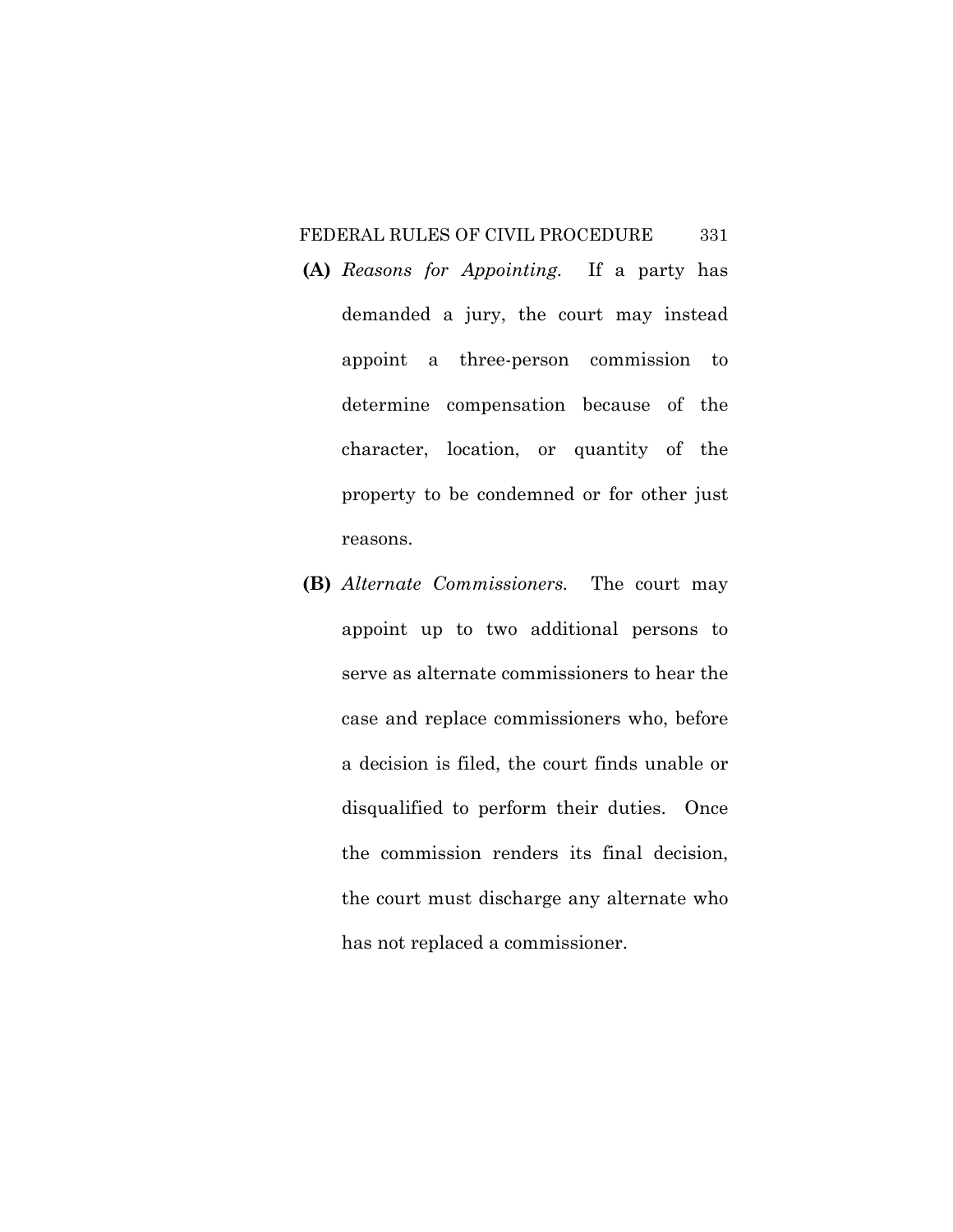- **(C)** *Examining the Prospective Commissioners.* Before making its appointments, the court must advise the parties of the identity and qualifications of each prospective commissioner and alternate, and may permit the parties to examine them. The parties may not suggest appointees, but for good cause may object to a prospective commissioner or alternate.
- **(D)** *Commission's Powers and Report.* A commission has the powers of a master under Rule 53(c). Its action and report are determined by a majority. Rule 53(d), (e), and (f) apply to its action and report.
- **(i) Dismissal of the Action or a Defendant.** 
	- **(1)** *Dismissing the Action.*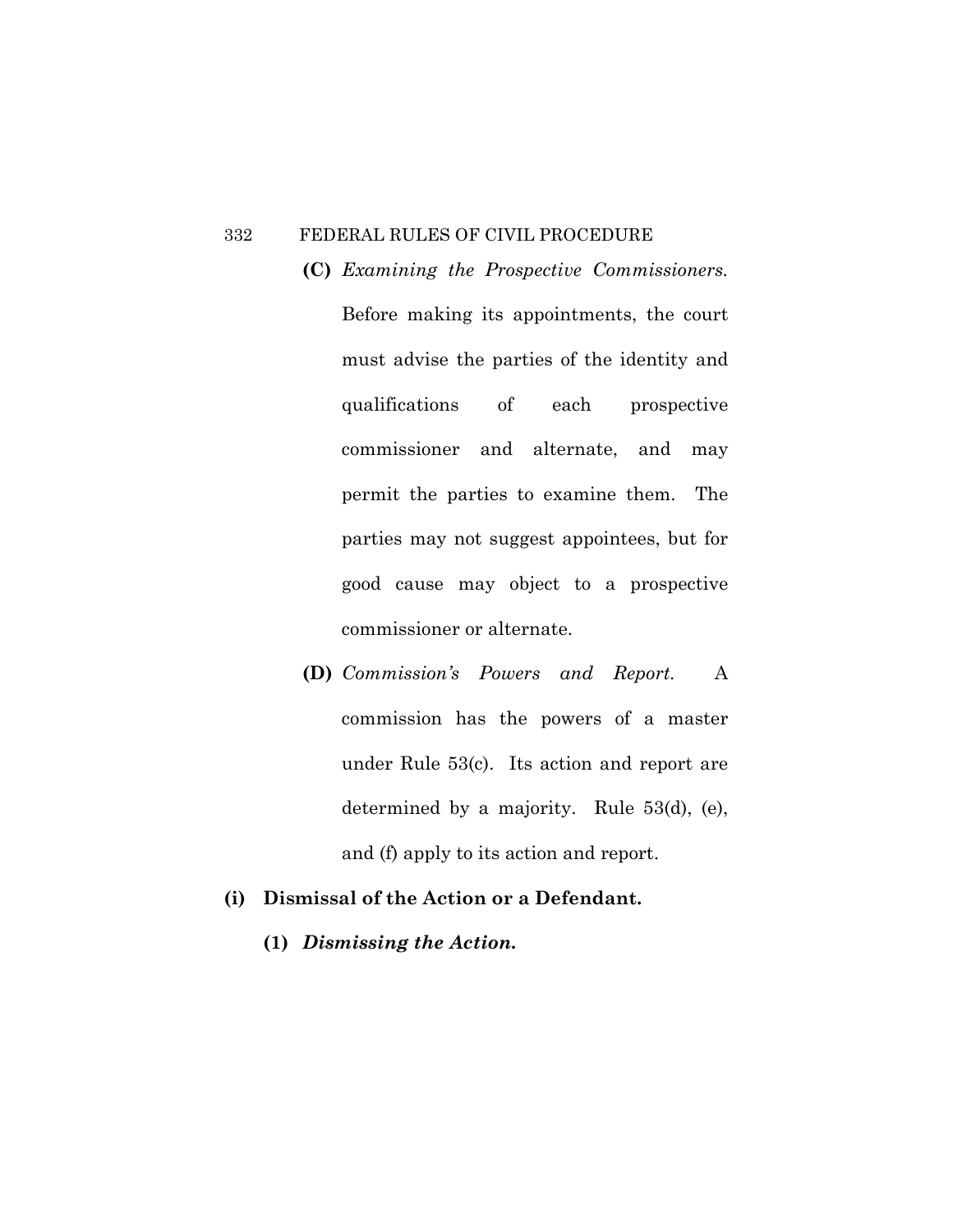- **(A)** *By the Plaintiff.* If no compensation hearing on a piece of property has begun, and if the plaintiff has not acquired title or a lesser interest or taken possession, the plaintiff may, without a court order, dismiss the action as to that property by filing a notice of dismissal briefly describing the property.
- **(B)** *By Stipulation.* Before a judgment is entered vesting the plaintiff with title or a lesser interest in or possession of property, the plaintiff and affected defendants may, without a court order, dismiss the action in whole or in part by filing a stipulation of dismissal. And if the parties so stipulate, the court may vacate a judgment already entered.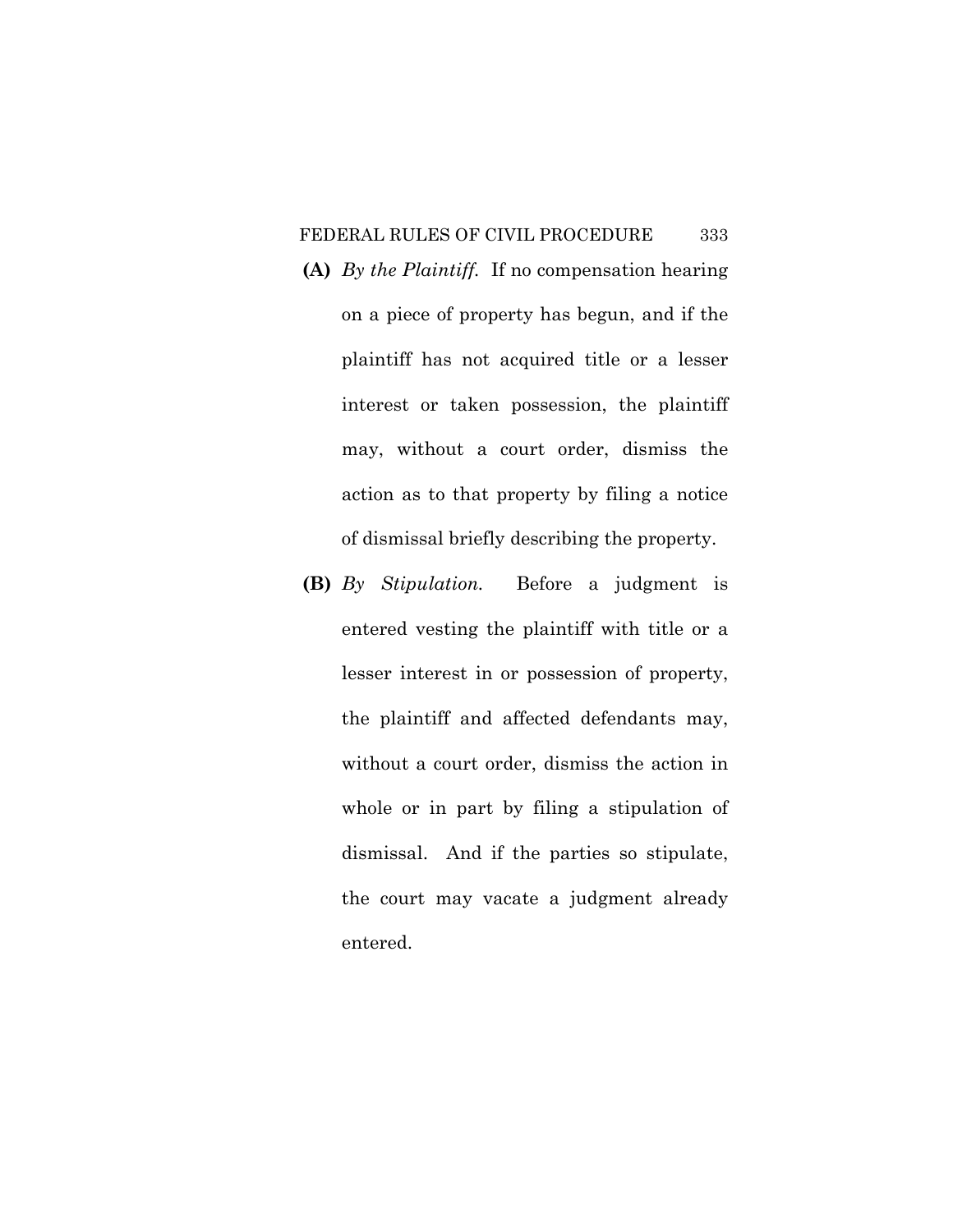- **(C)** *By Court Order.* At any time before compensation has been determined and paid, the court may, after a motion and hearing, dismiss the action as to a piece of property. But if the plaintiff has already taken title, a lesser interest, or possession as to any part of it, the court must award compensation for the title, lesser interest, or possession taken.
- **(2)** *Dismissing a Defendant.* The court may at any time dismiss a defendant who was unnecessarily or improperly joined.
- **(3)** *Effect.* A dismissal is without prejudice unless otherwise stated in the notice, stipulation, or court order.
- **(j) Deposit and Its Distribution.**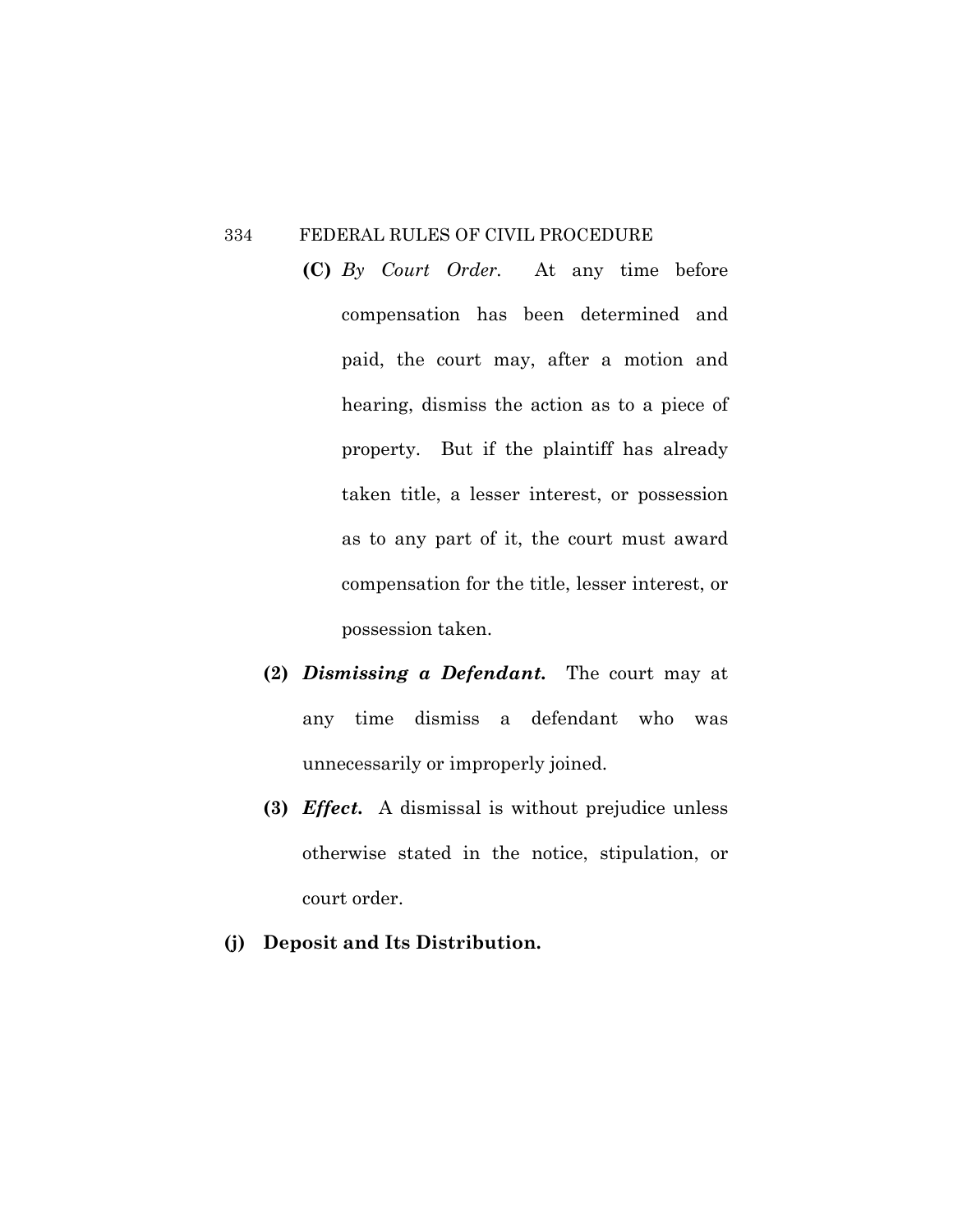- **(1)** *Deposit.* The plaintiff must deposit with the court any money required by law as a condition to the exercise of eminent domain and may make a deposit when allowed by statute.
- **(2)** *Distribution; Adjusting Distribution.* After a deposit, the court and attorneys must expedite the proceedings so as to distribute the deposit and to determine and pay compensation. If the compensation finally awarded to a defendant exceeds the amount distributed to that defendant, the court must enter judgment against the plaintiff for the deficiency. If the compensation awarded to a defendant is less than the amount distributed to that defendant, the court must enter judgment against that defendant for the overpayment.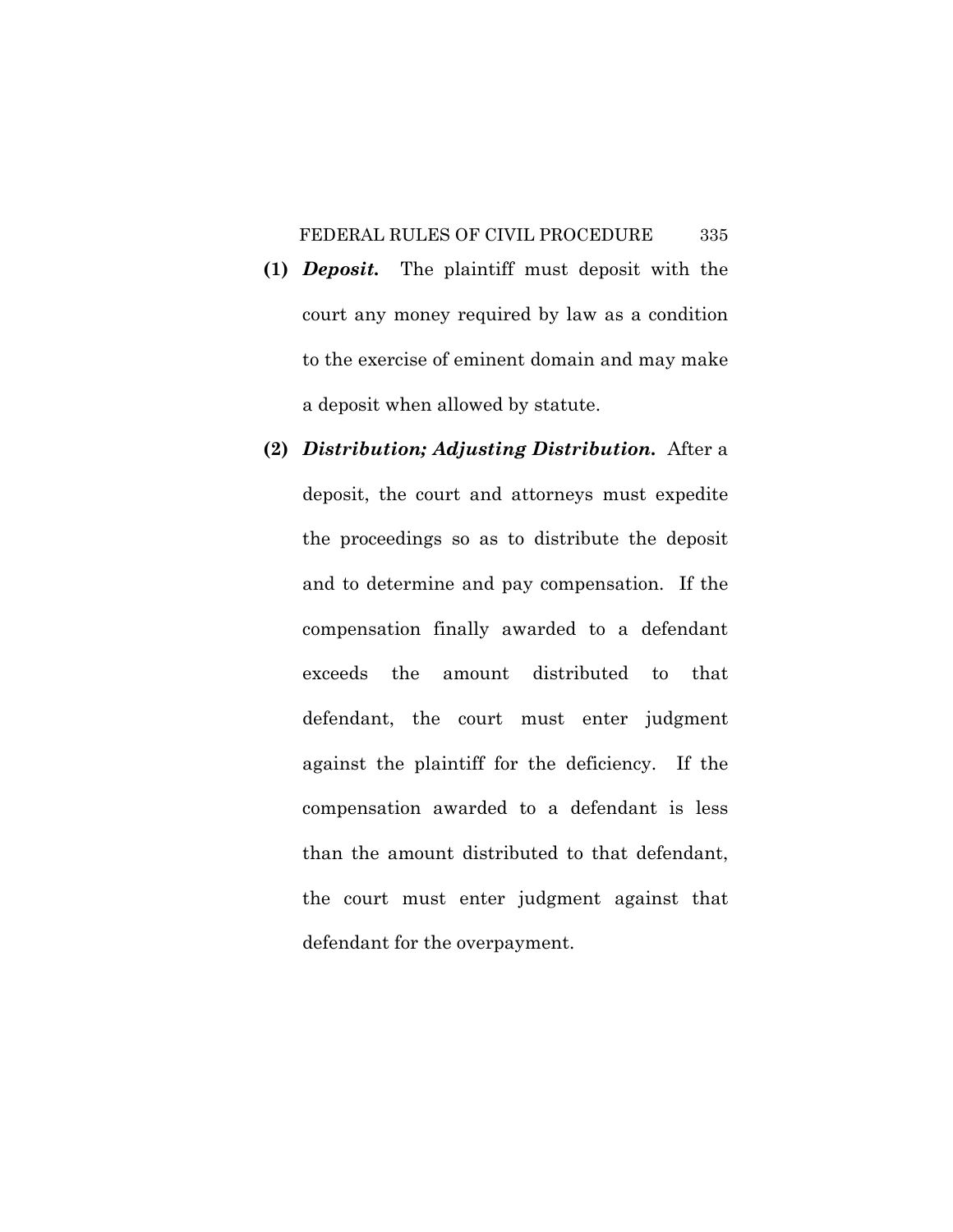- **(k) Condemnation Under a State's Power of Eminent Domain.** This rule governs an action involving eminent domain under state law. But if state law provides for trying an issue by jury — or for trying the issue of compensation by jury or commission or both — that law governs.
- **(l) Costs.** Costs are not subject to Rule 54(d).

#### **Rule 72. Magistrate Judges: Pretrial Order**

**(a) Nondispositive Matters.** When a pretrial matter not dispositive of a party's claim or defense is referred to a magistrate judge to hear and decide, the magistrate judge must promptly conduct the required proceedings and, when appropriate, issue a written order stating the decision. A party may serve and file objections to the order within 10 days after being served with a copy. A party may not assign as error a defect in the order not timely objected to. The district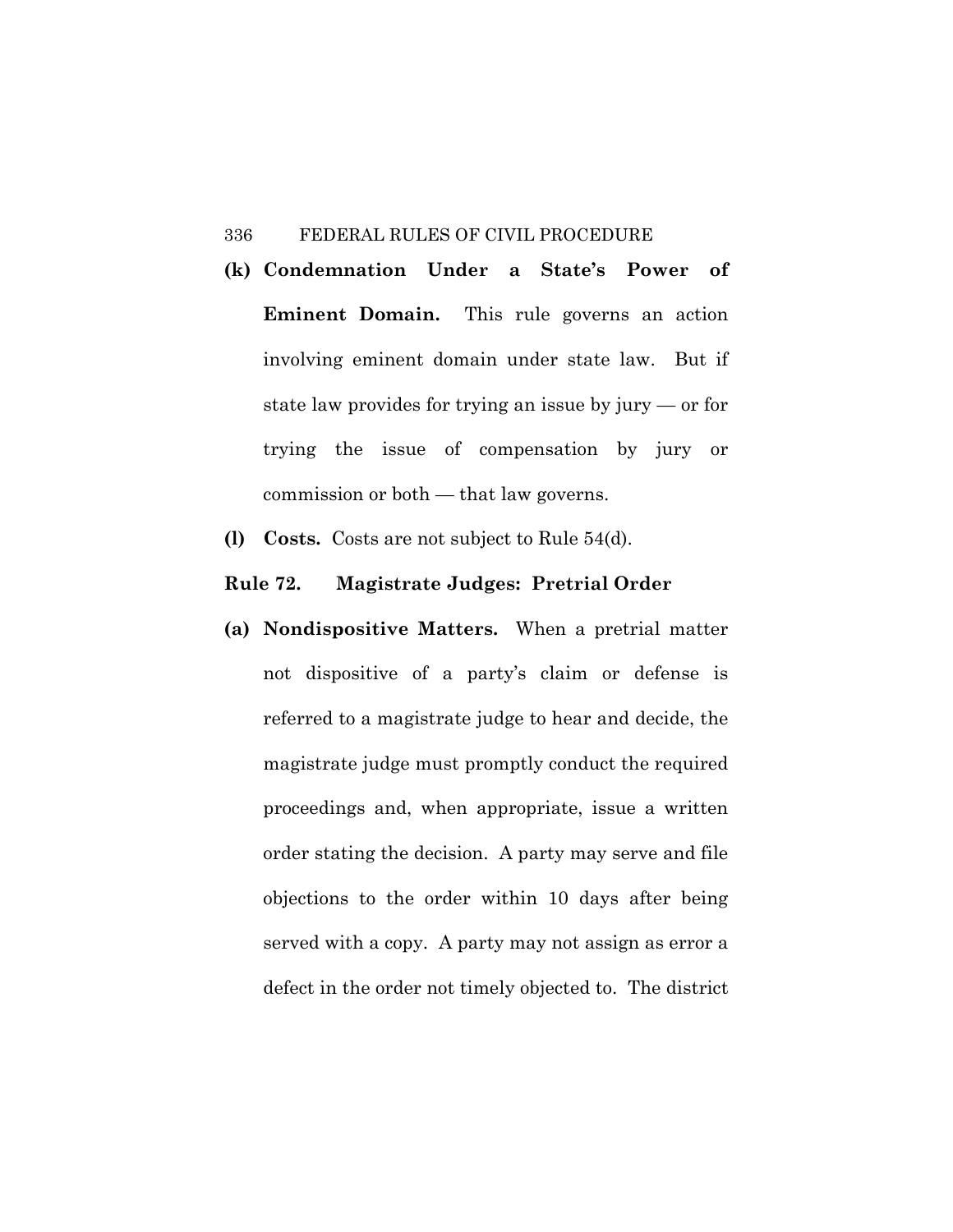FEDERAL RULES OF CIVIL PROCEDURE 337 judge in the case must consider timely objections and modify or set aside any part of the order that is clearly erroneous or is contrary to law.

### **(b) Dispositive Motions and Prisoner Petitions.**

**(1)** *Findings and Recommendations.* A magistrate judge must promptly conduct the required proceedings when assigned, without the parties' consent, to hear a pretrial matter dispositive of a claim or defense or a prisoner petition challenging the conditions of confinement. A record must be made of all evidentiary proceedings and may, at the magistrate judge's discretion, be made of any other proceedings. The magistrate judge must enter a recommended disposition, including, if appropriate, proposed findings of fact. The clerk must promptly mail a copy to each party.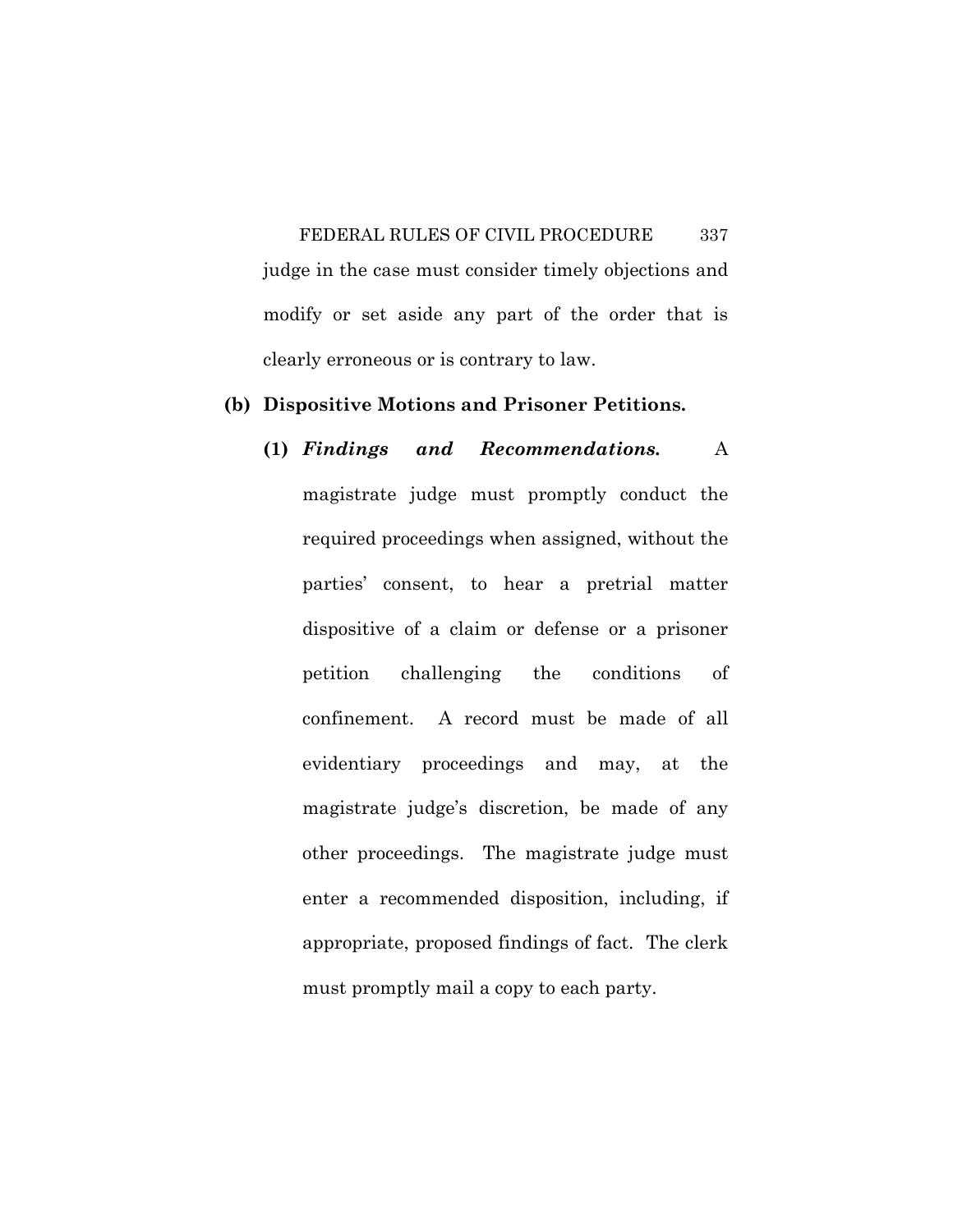- **(2)** *Objections.* Within 10 days after being served with a copy of the recommended disposition, a party may serve and file specific written objections to the proposed findings and recommendations. A party may respond to another party's objections within 10 days after being served with a copy. Unless the district judge orders otherwise, the objecting party must promptly arrange for transcribing the record, or whatever portions of it the parties agree to or the magistrate judge considers sufficient.
- **(3)** *Resolving Objections.* The district judge must determine de novo any part of the magistrate judge's disposition that has been properly objected to. The district judge may accept, reject, or modify the recommended disposition; receive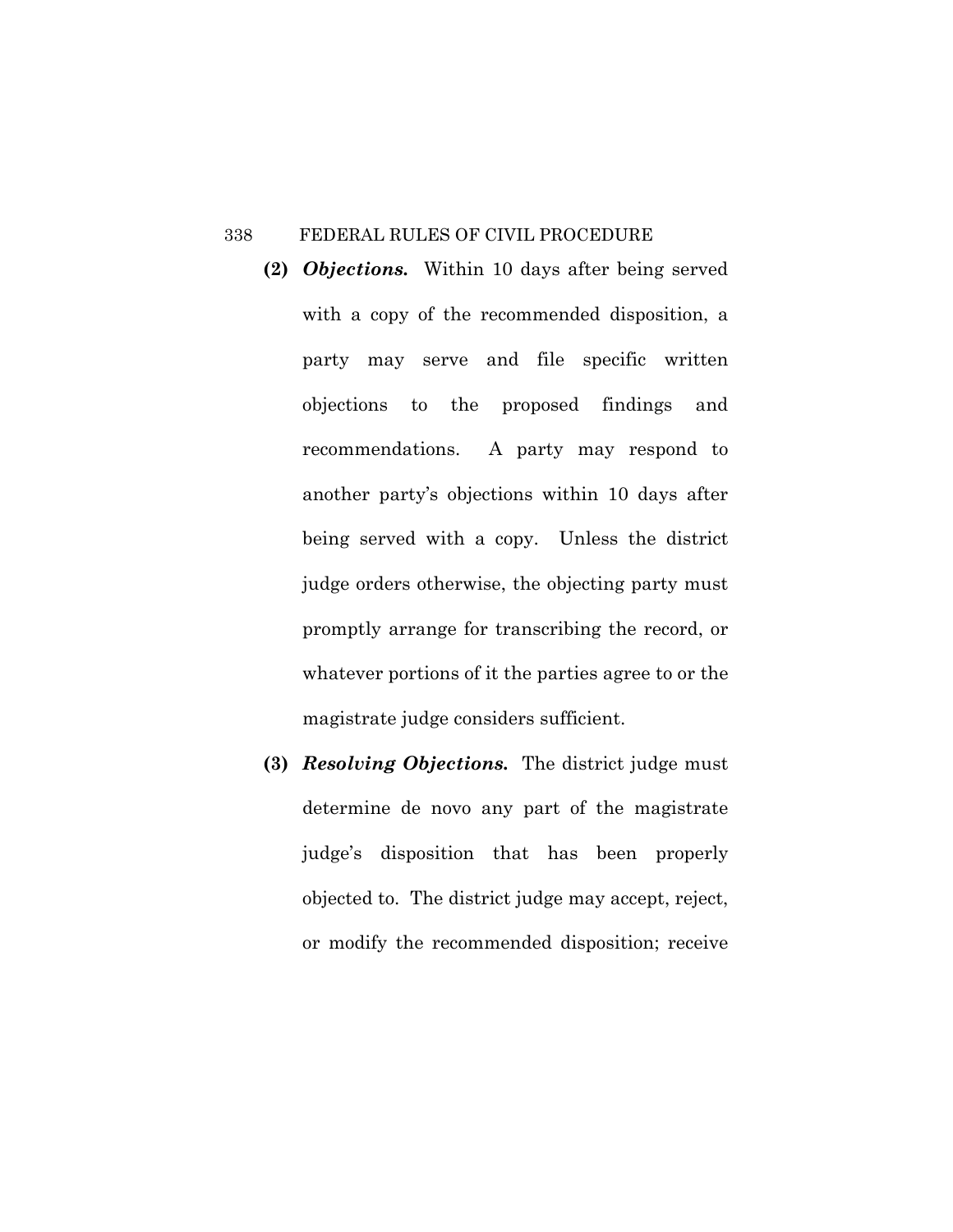# FEDERAL RULES OF CIVIL PROCEDURE 339 further evidence; or return the matter to the magistrate judge with instructions.

## **Rule 73. Magistrate Judges: Trial by Consent; Appeal**

**(a) Trial by Consent.** When authorized under 28 U.S.C. § 636(c), a magistrate judge may, if all parties consent, conduct a civil action or proceeding, including a jury or nonjury trial. A record must be made in accordance with 28 U.S.C.  $\S 636(c)(5)$ .

#### **(b) Consent Procedure.**

**(1)** *In General.* When a magistrate judge has been designated to conduct civil actions or proceedings, the clerk must give the parties written notice of their opportunity to consent under 28 U.S.C. § 636(c). To signify their consent, the parties must jointly or separately file a statement consenting to the referral. A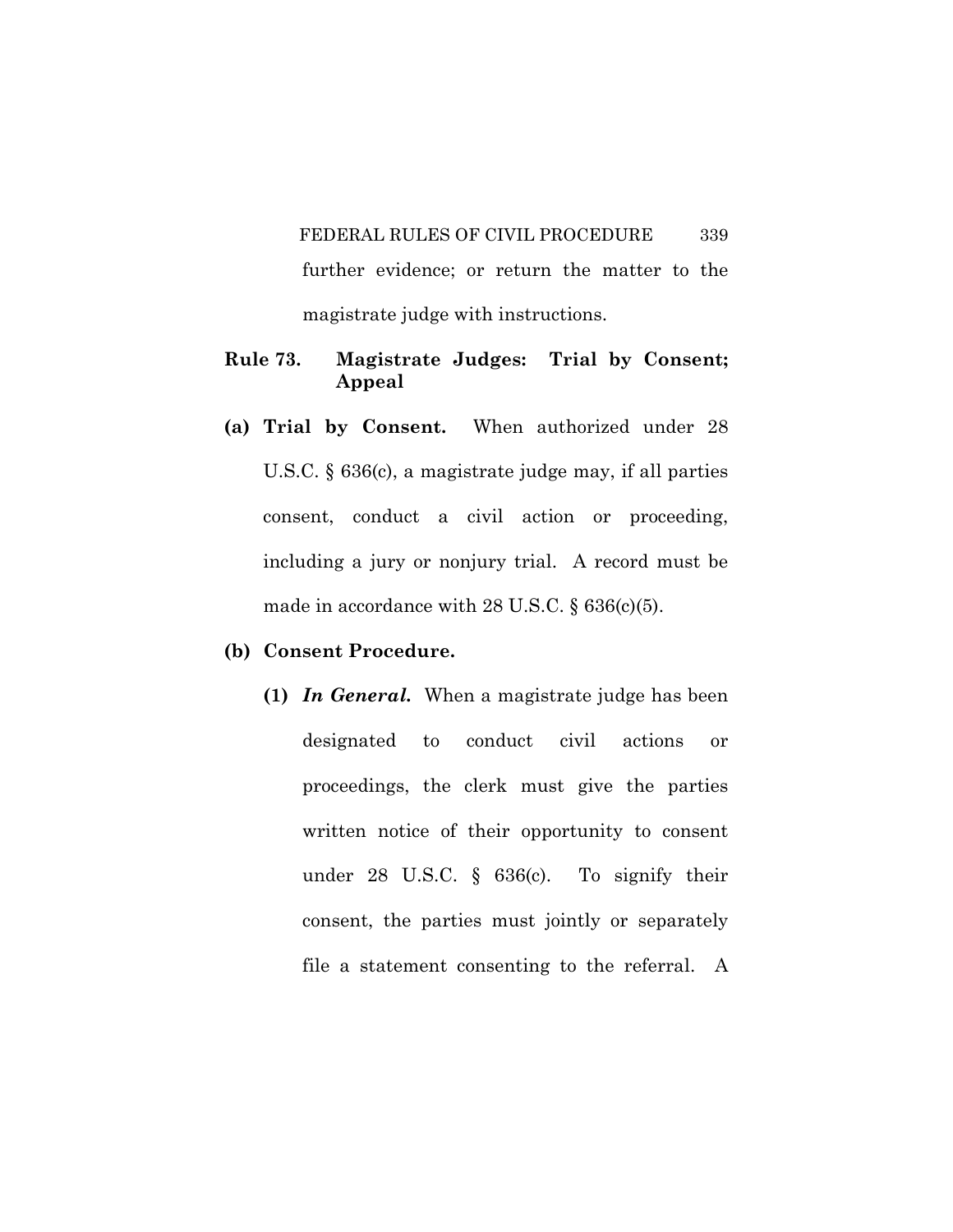district judge or magistrate judge may be informed of a party's response to the clerk's notice only if all parties have consented to the referral.

- **(2)** *Reminding the Parties About Consenting.* A district judge, magistrate judge, or other court official may remind the parties of the magistrate judge's availability, but must also advise them that they are free to withhold consent without adverse substantive consequences.
- **(3)** *Vacating a Referral.* On its own for good cause — or when a party shows extraordinary circumstances — the district judge may vacate a referral to a magistrate judge under this rule.
- **(c) Appealing a Judgment.** In accordance with 28 U.S.C. § 636(c)(3), an appeal from a judgment entered at a magistrate judge's direction may be taken to the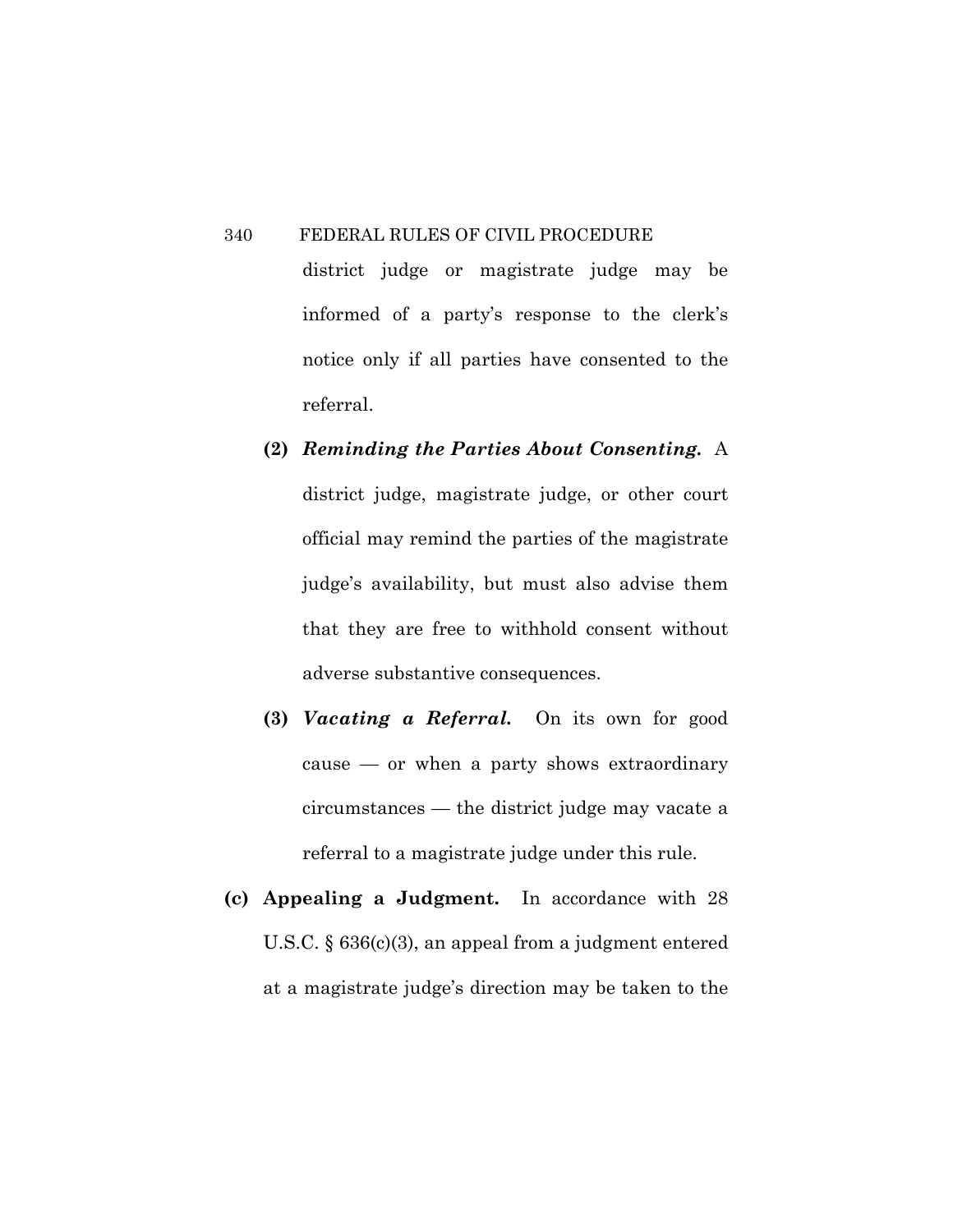court of appeals as would any other appeal from a

district-court judgment.

- **Rule 74. [Abrogated.]**
- **Rule 75. [Abrogated.]**
- **Rule 76. [Abrogated.]**
- **TITLE X. DISTRICT COURTS AND CLERKS: CONDUCTING BUSINESS; ISSUING ORDERS**
- **Rule 77. Conducting Business; Clerk's Authority; Notice of an Order or Judgment**
- **(a) When Court Is Open.** Every district court is considered always open for filing any paper, issuing and returning process, making a motion, or entering an order.
- **(b) Place for Trial and Other Proceedings.** Every trial on the merits must be conducted in open court and, so far as convenient, in a regular courtroom. Any other act or proceeding may be done or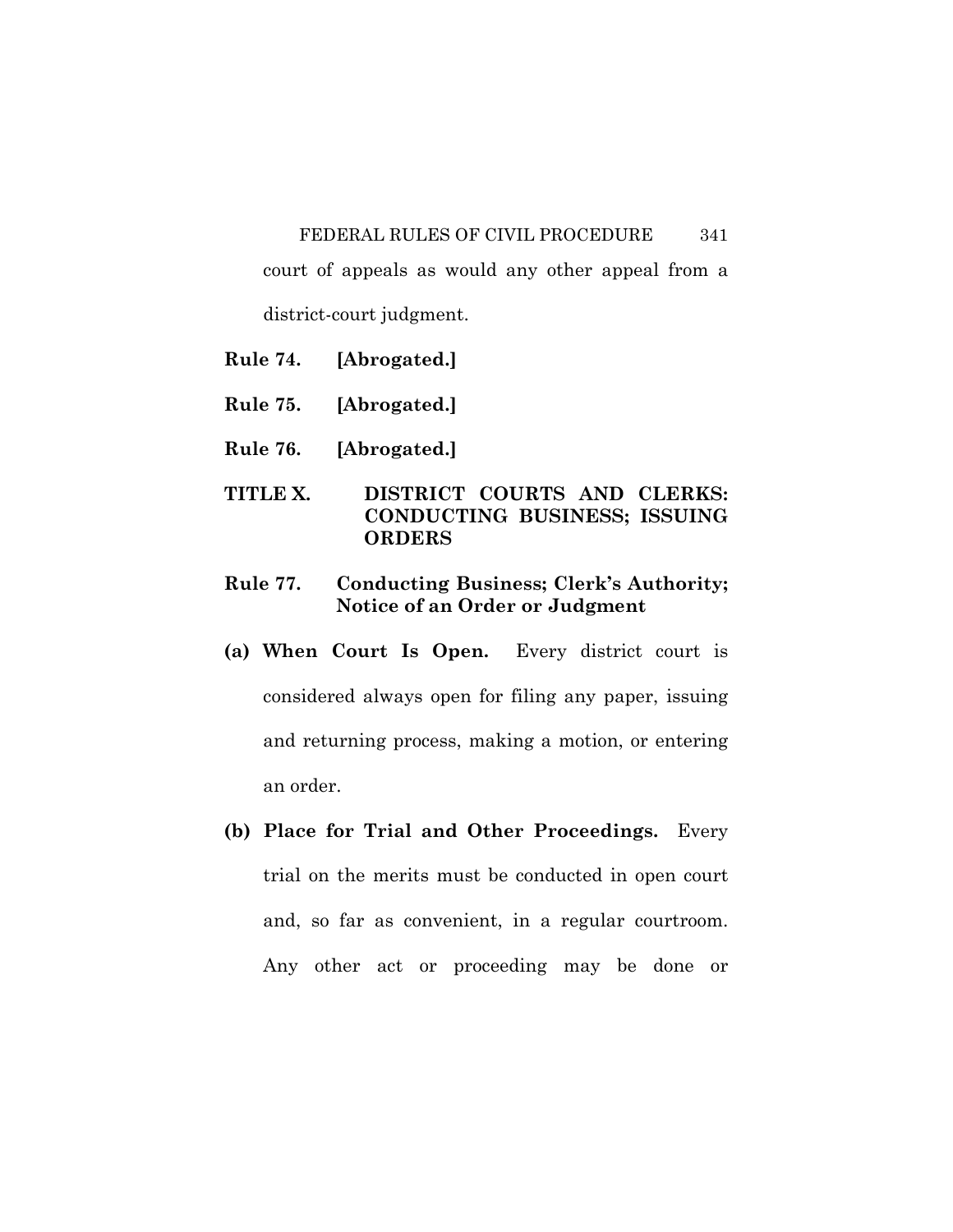conducted by a judge in chambers, without the attendance of the clerk or other court official, and anywhere inside or outside the district. But no hearing — other than one ex parte — may be conducted outside the district unless all the affected parties consent.

#### **(c) Clerk's Office Hours; Clerk's Orders.**

- **(1)** *Hours.* The clerk's office with a clerk or deputy on duty — must be open during business hours every day except Saturdays, Sundays, and legal holidays. But a court may, by local rule or order, require that the office be open for specified hours on Saturday or a particular legal holiday other than one listed in Rule  $6(a)(4)(A)$ .
- **(2)** *Orders.* Subject to the court's power to suspend, alter, or rescind the clerk's action for good cause, the clerk may: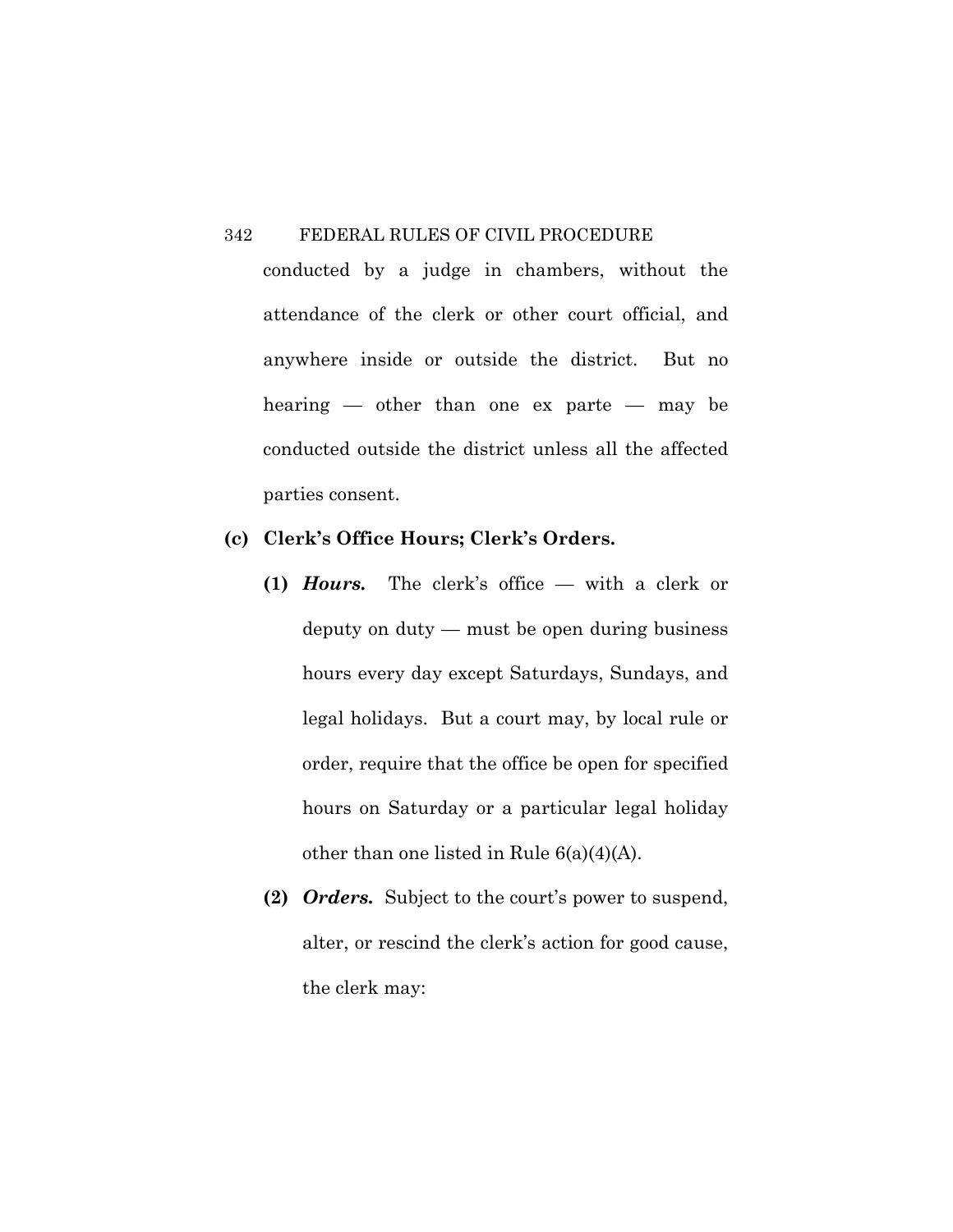- **(A)** issue process;
- **(B)** enter a default;
- **(C)** enter a default judgment under Rule 55(b)(1); and
- **(D)** act on any other matter that does not require the court's action.

#### **(d) Serving Notice of an Order or Judgment.**

- **(1)** *Service.* Immediately after entering an order or judgment, the clerk must serve notice of the entry, as provided in Rule 5(b), on each party who is not in default for failing to appear. The clerk must record the service on the docket. A party also may serve notice of the entry as provided in Rule 5(b).
- **(2)** *Time to Appeal Not Affected by Lack of Notice.* Lack of notice of the entry does not affect the time for appeal or relieve — or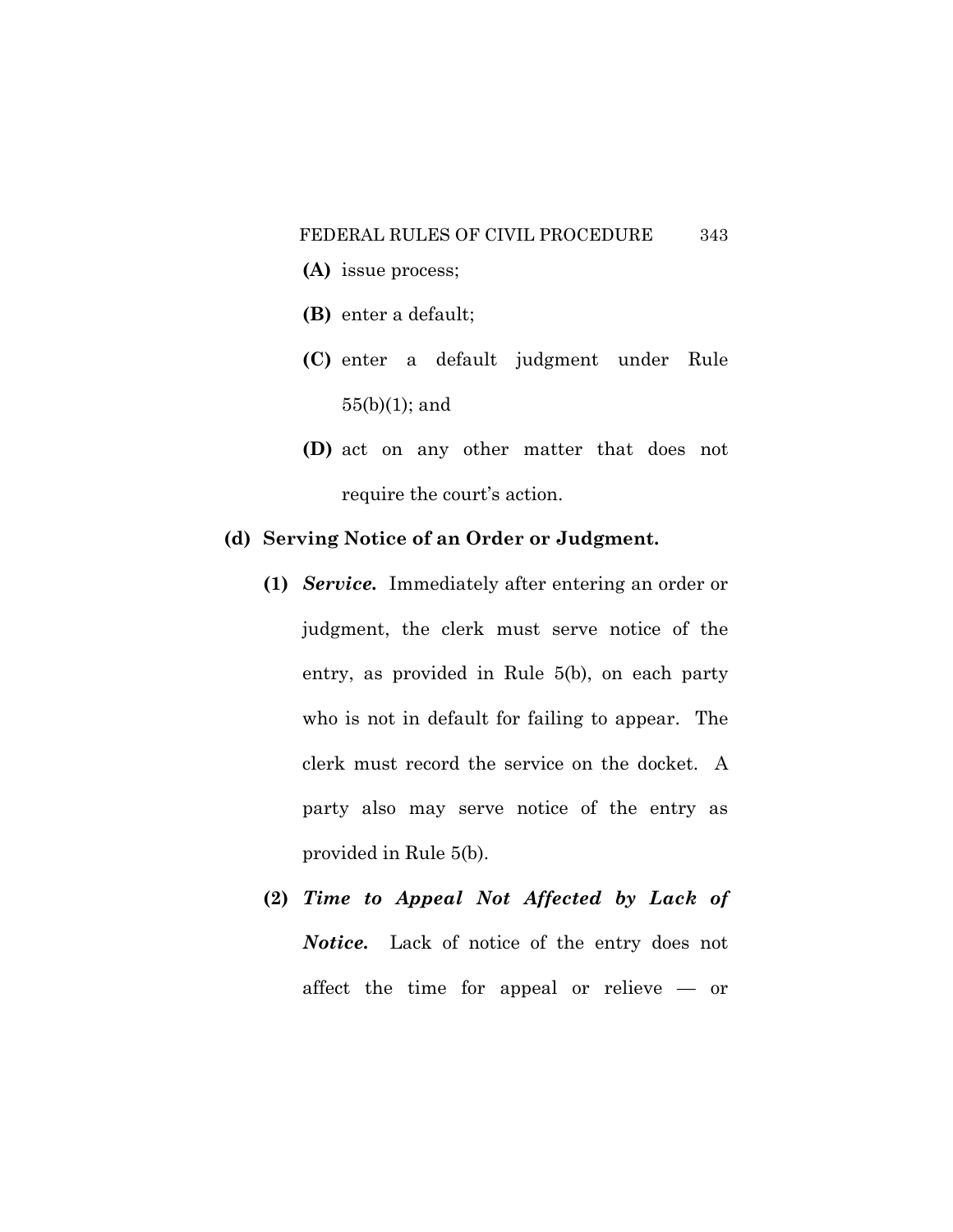# 344 FEDERAL RULES OF CIVIL PROCEDURE authorize the court to relieve — a party for failing to appeal within the time allowed, except as allowed by Federal Rule of Appellate Procedure (4)(a).

#### **Rule 78. Hearing Motions; Submission on Briefs**

- **(a) Providing a Regular Schedule for Oral Hearings.** A court may establish regular times and places for oral hearings on motions.
- **(b) Providing for Submission on Briefs.** By rule or order, the court may provide for submitting and determining motions on briefs, without oral hearings.

#### **Rule 79. Records Kept by the Clerk**

- **(a) Civil Docket.** 
	- **(1)** *In General.* The clerk must keep a record known as the "civil docket" in the form and manner prescribed by the Director of the Administrative Office of the United States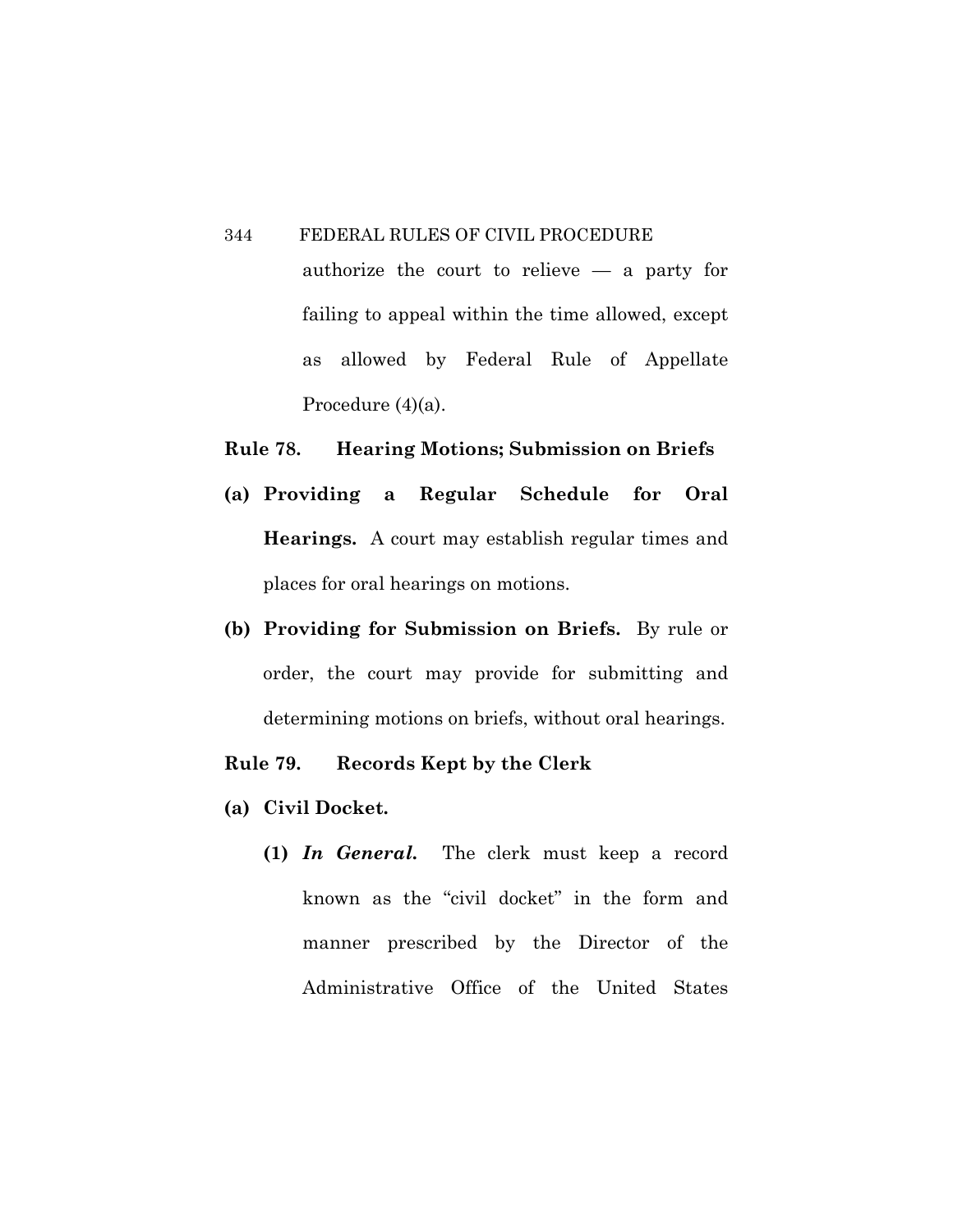FEDERAL RULES OF CIVIL PROCEDURE 345 Courts with the approval of the Judicial Conference of the United States. The clerk must enter each civil action in the docket. Actions must be assigned consecutive file numbers, which must be noted in the docket where the first entry of the action is made.

- **(2)** *Items to be Entered.* The following items must be marked with the file number and entered chronologically in the docket:
	- **(A)** papers filed with the clerk;
	- **(B)** process issued, and proofs of service or other returns showing execution; and
	- **(C)** appearances, orders, verdicts, and judgments.

# **(3)** *Contents of Entries; Jury Trial Demanded.* Each entry must briefly show the nature of the paper filed or writ issued, the substance of each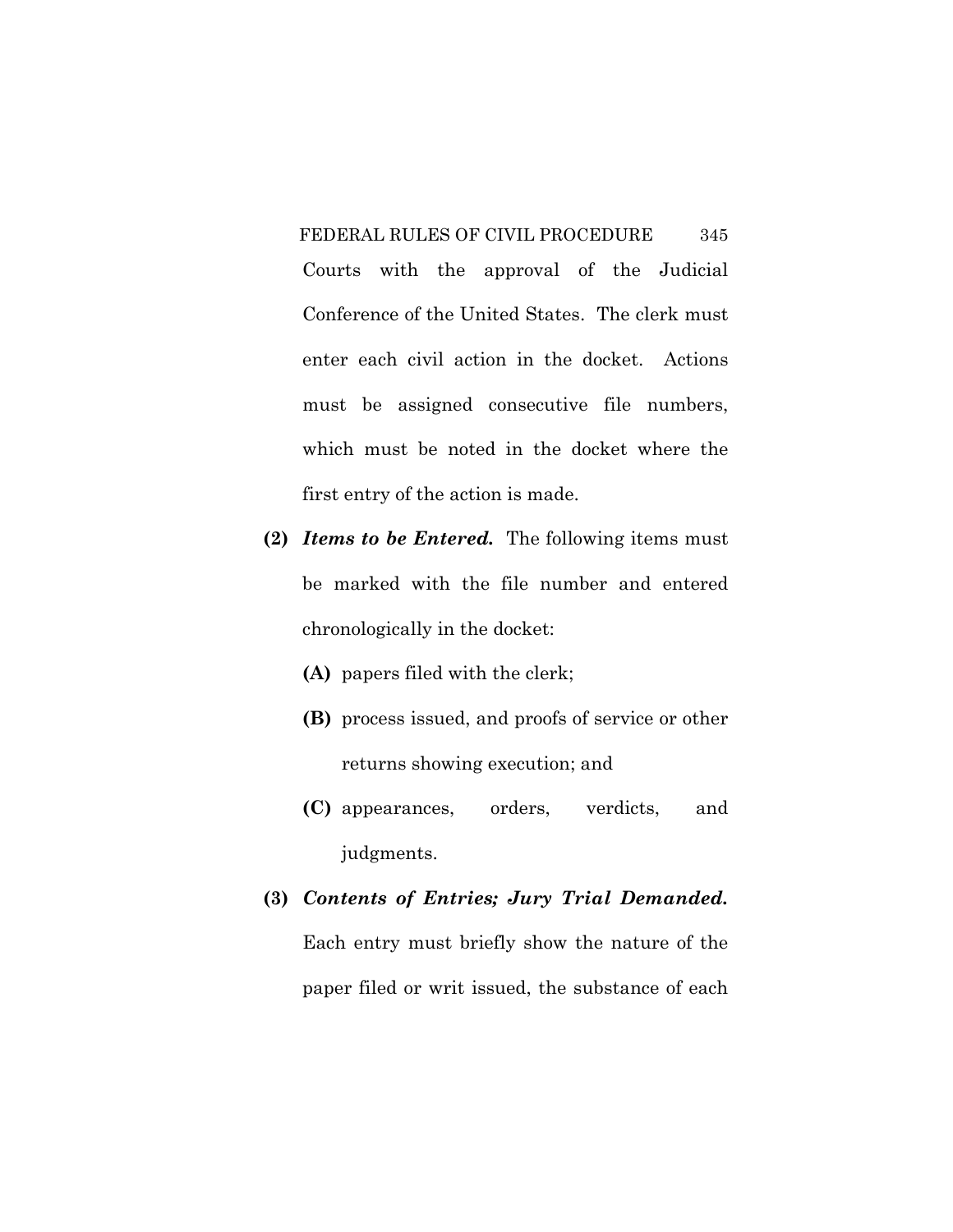proof of service or other return, and the substance and date of entry of each order and judgment. When a jury trial has been properly demanded or ordered, the clerk must enter the word "jury" in the docket.

- **(b) Civil Judgments and Orders.** The clerk must keep a copy of every final judgment and appealable order; of every order affecting title to or a lien on real or personal property; and of any other order that the court directs to be kept. The clerk must keep these in the form and manner prescribed by the Director of the Administrative Office of the United States Courts with the approval of the Judicial Conference of the United States.
- **(c) Indexes; Calendars.** Under the court's direction, the clerk must: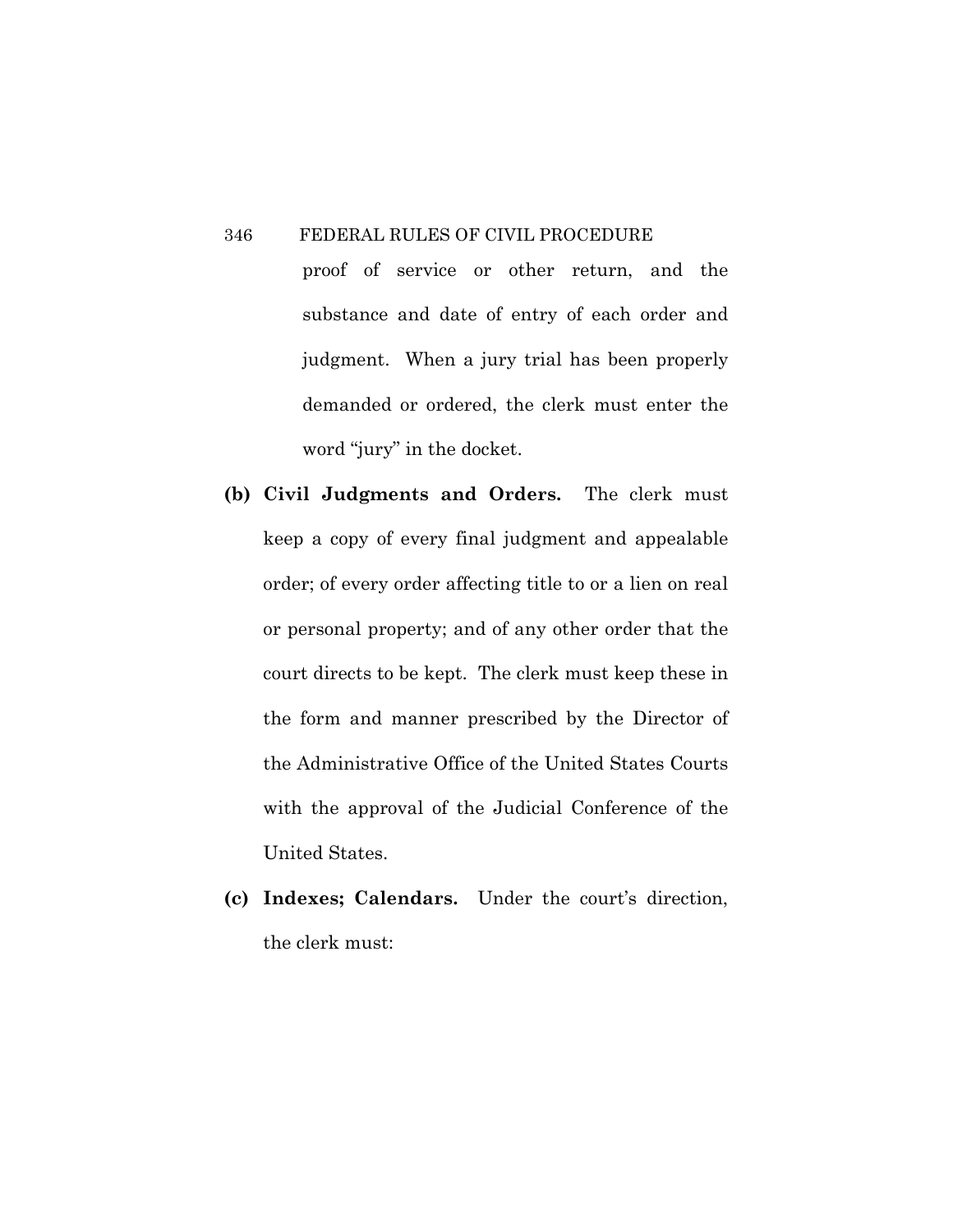- **(1)** keep indexes of the docket and of the judgments and orders described in Rule 79(b); and
- **(2)** prepare calendars of all actions ready for trial, distinguishing jury trials from nonjury trials.
- **(d) Other Records.** The clerk must keep any other records required by the Director of the Administrative Office of the United States Courts with the approval of the Judicial Conference of the United States.

#### **Rule 80. Stenographic Transcript as Evidence**

If stenographically reported testimony at a hearing or trial is admissible in evidence at a later trial, the testimony may be proved by a transcript certified by the person who reported it.

#### **TITLE XI. GENERAL PROVISIONS**

**Rule 81. Applicability of the Rules in General; Removed Actions**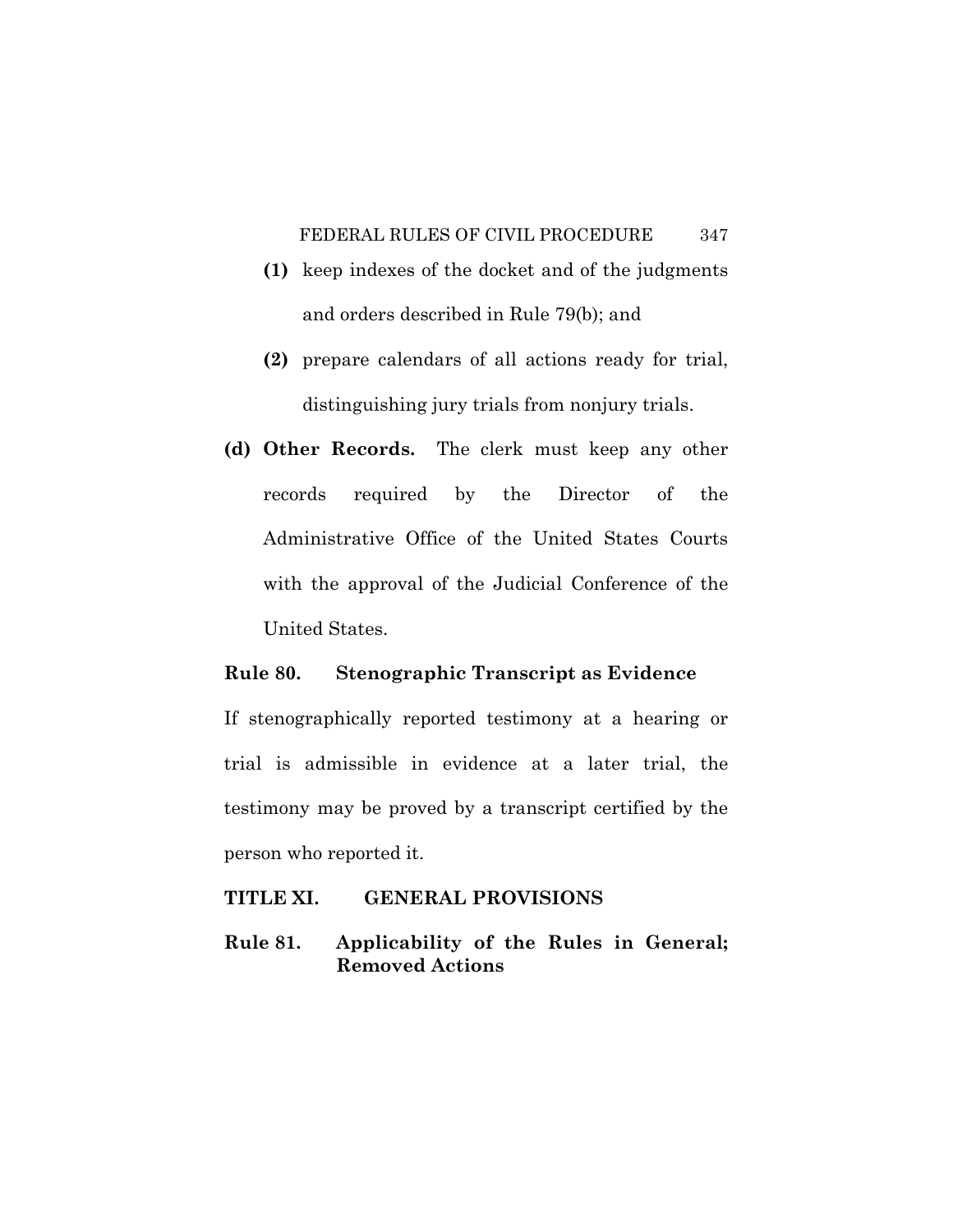#### **(a) Applicability to Particular Proceedings.**

- **(1)** *Prize Proceedings.* These rules do not apply to prize proceedings in admiralty governed by 10 U.S.C. §§ 7651–7681.
- **(2)** *Bankruptcy.* These rules apply to bankruptcy proceedings to the extent provided by the Federal Rules of Bankruptcy Procedure.
- **(3)** *Citizenship.* These rules apply to proceedings for admission to citizenship to the extent that the practice in those proceedings is not specified in federal statutes and has previously conformed to the practice in civil actions. The provisions of 8 U.S.C. § 1451 for service by publication and for answer apply in proceedings to cancel citizenship certificates.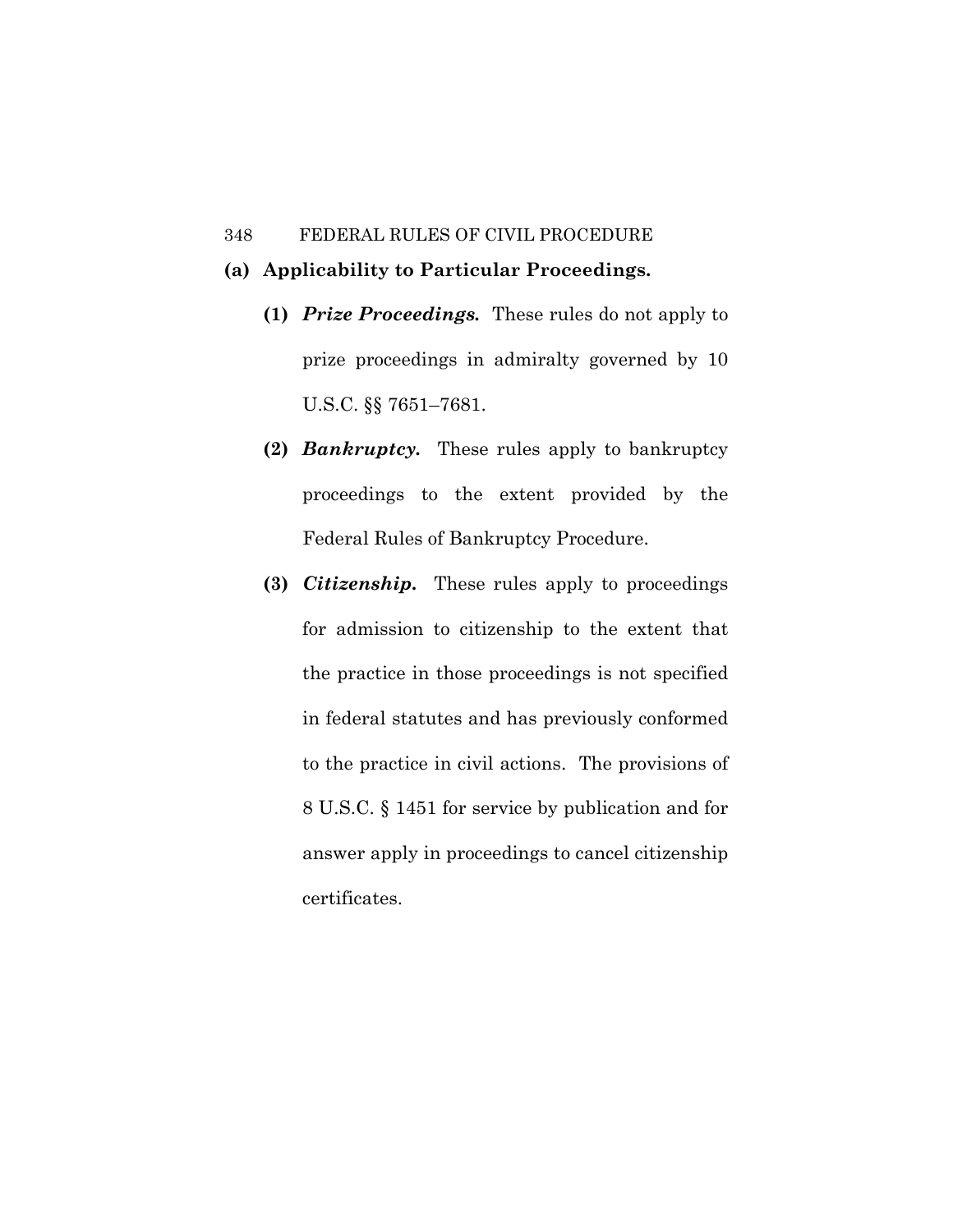- **(4)** *Special Writs.* These rules apply to proceedings for habeas corpus and for quo warranto to the extent that the practice in those proceedings:
	- **(A)** is not specified in a federal statute, the Rules Governing Section 2254 Cases, or the Rules Governing Section 2255 Cases; and
	- **(B)** has previously conformed to the practice in civil actions.
- **(5)** *Proceedings Involving a Subpoena.* These rules apply to proceedings to compel testimony or the production of documents through a subpoena issued by a United States officer or agency under a federal statute, except as otherwise provided by statute, by local rule, or by court order in the proceedings.
- **(6)** *Other Proceedings.* These rules, to the extent applicable, govern proceedings under the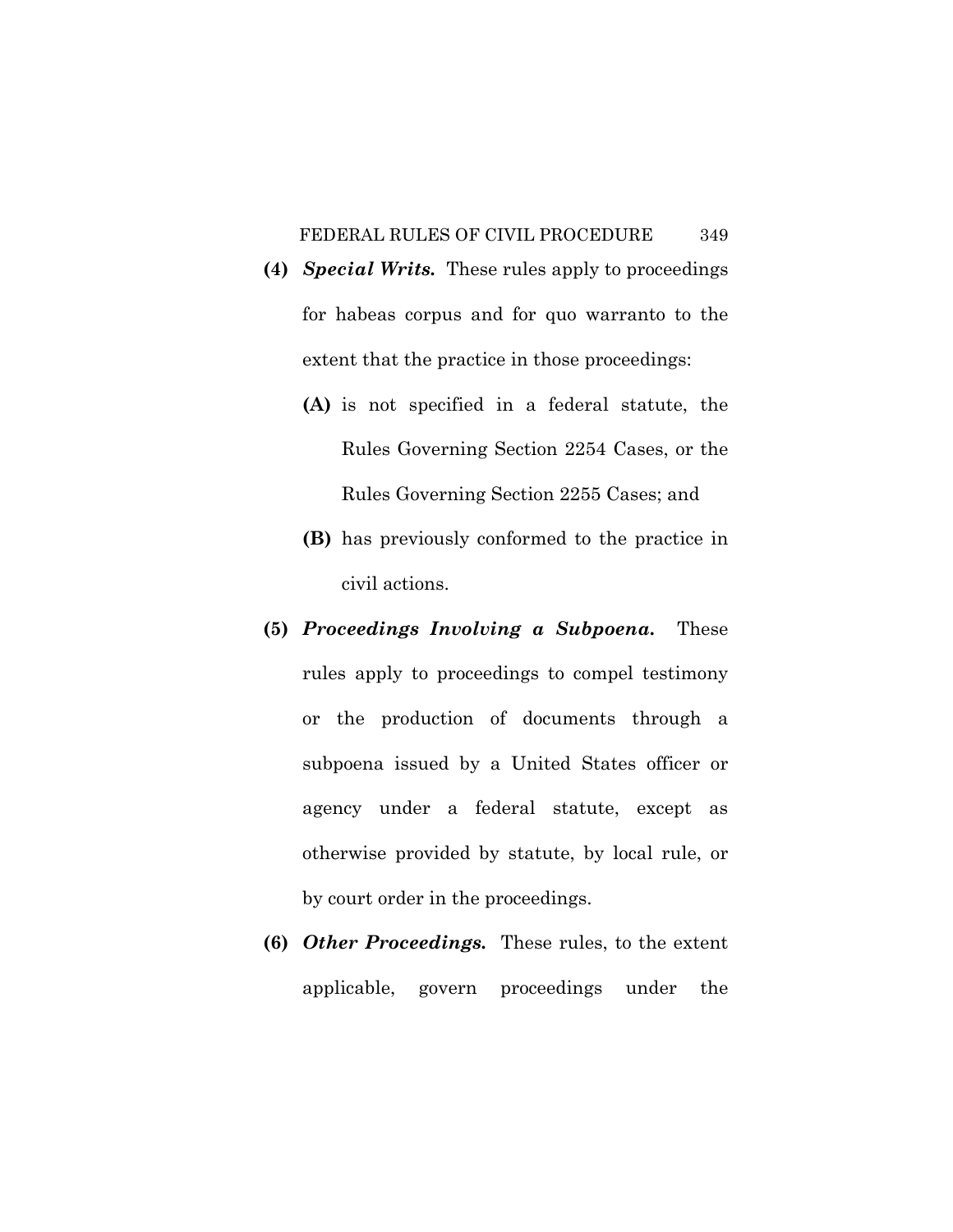# 350 FEDERAL RULES OF CIVIL PROCEDURE following laws, except as these laws provide other procedures:

- **(A)** 7 U.S.C. §§ 292, 499g(c), for reviewing an order of the Secretary of Agriculture;
- **(B)** 9 U.S.C., relating to arbitration;
- **(C)** 15 U.S.C. § 522, for reviewing an order of the Secretary of the Interior;
- **(D)** 15 U.S.C. § 715d(c), for reviewing an order denying a certificate of clearance;
- **(E)** 29 U.S.C. §§ 159, 160, for enforcing an order of the National Labor Relations Board;
- **(F)** 33 U.S.C. §§ 918, 921, for enforcing or reviewing a compensation order under the Longshore and Harbor Workers' Compensation Act; and
- **(G)** 45 U.S.C. § 159, for reviewing an arbitration award in a railway-labor dispute.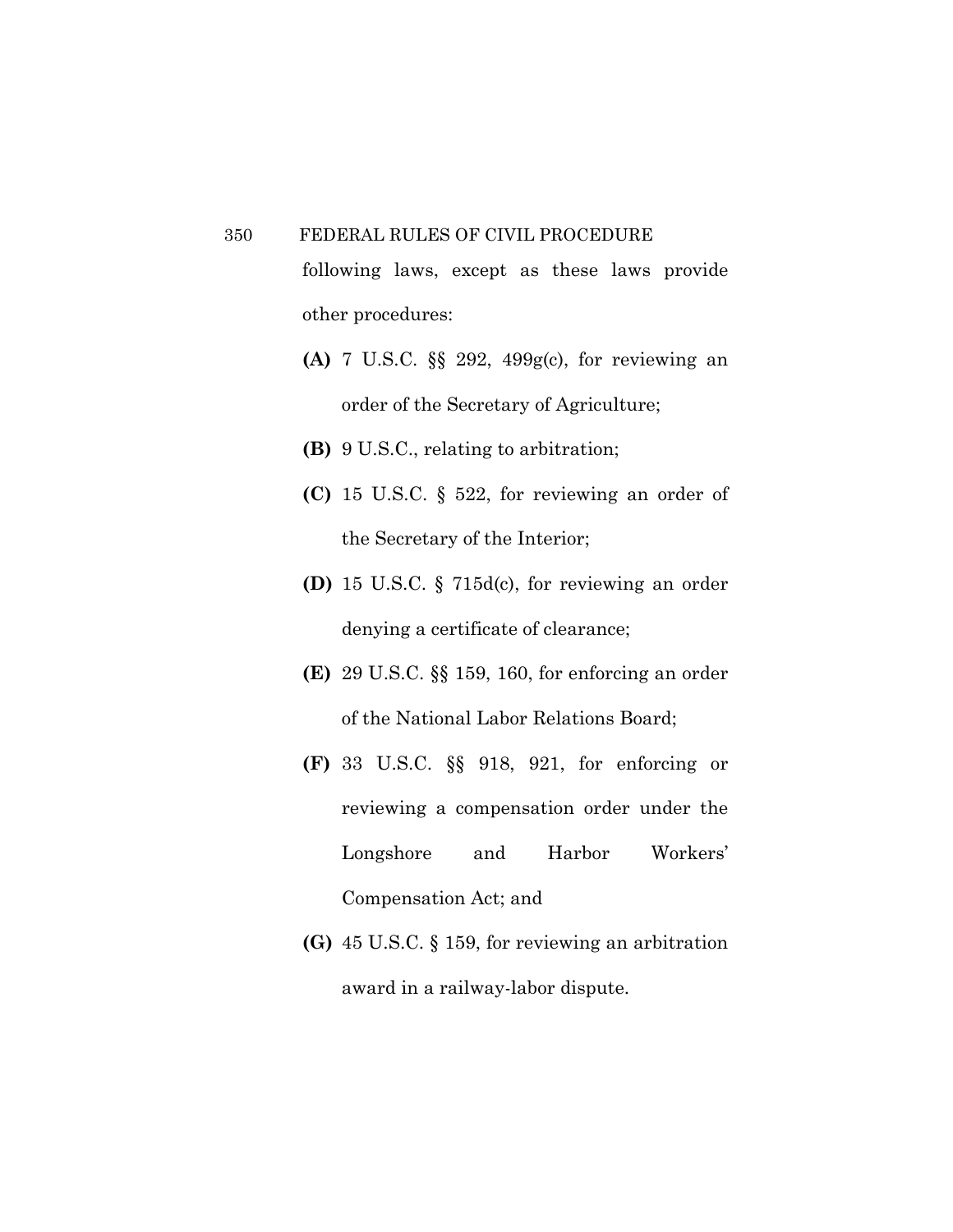- **(b) Scire Facias and Mandamus.** The writs of scire facias and mandamus are abolished. Relief previously available through them may be obtained by appropriate action or motion under these rules.
- **(c) Removed Actions.** 
	- **(1)** *Applicability.* These rules apply to a civil action after it is removed from a state court.
	- **(2)** *Further Pleading.* After removal, repleading is unnecessary unless the court orders it. A defendant who did not answer before removal must answer or present other defenses or objections under these rules within the longest of these periods:
		- **(A)** 20 days after receiving through service or otherwise — a copy of the initial pleading stating the claim for relief;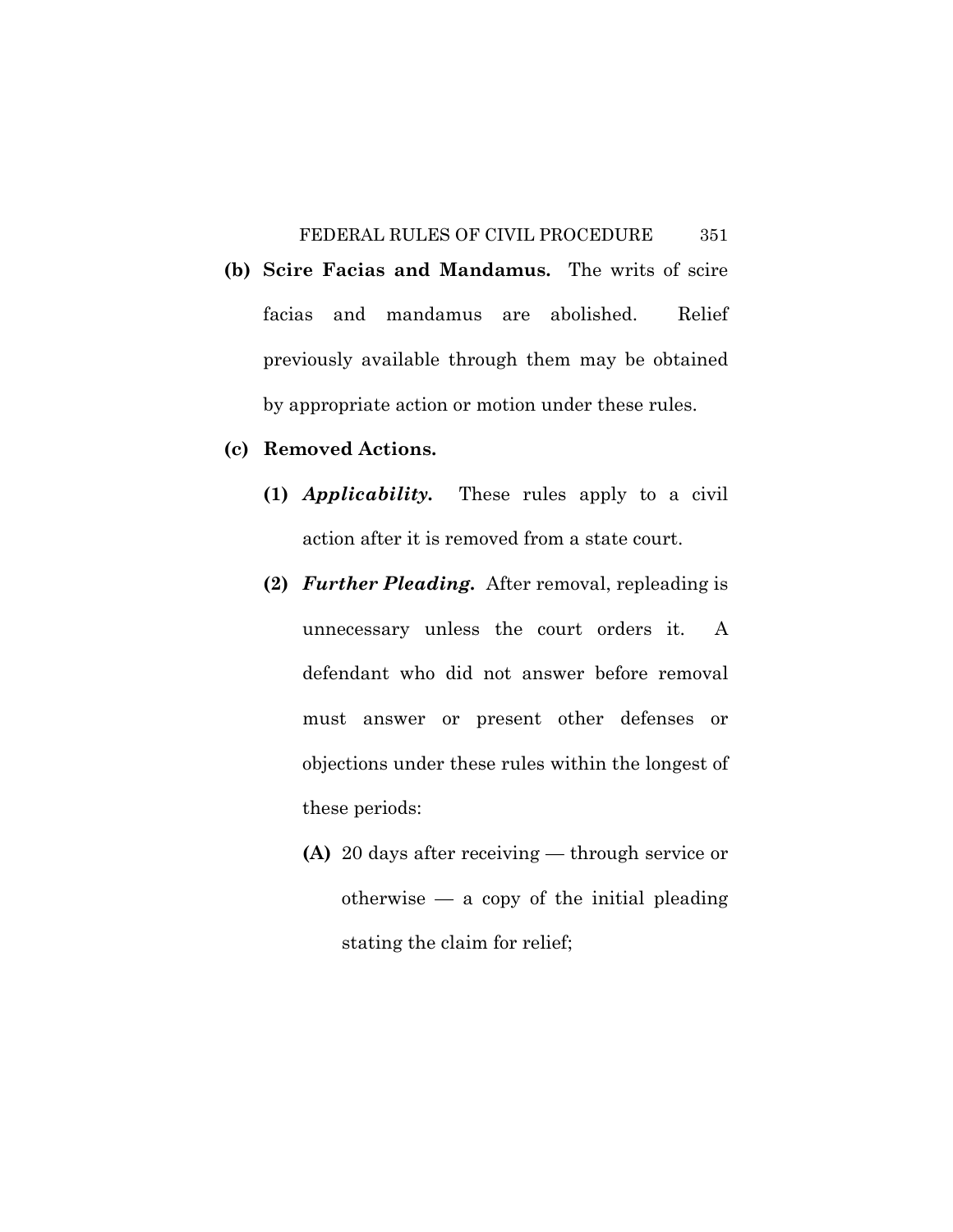- **(B)** 20 days after being served with the summons for an initial pleading on file at the time of service; or
- **(C)** 5 days after the notice of removal is filed.

#### **(3)** *Demand for a Jury Trial.*

**(A)** *As Affected by State Law.* A party who, before removal, expressly demanded a jury trial in accordance with state law need not renew the demand after removal. If the state law did not require an express demand for a jury trial, a party need not make one after removal unless the court orders the parties to do so within a specified time. The court must so order at a party's request and may so order on its own. A party who fails to make a demand when so ordered waives a jury trial.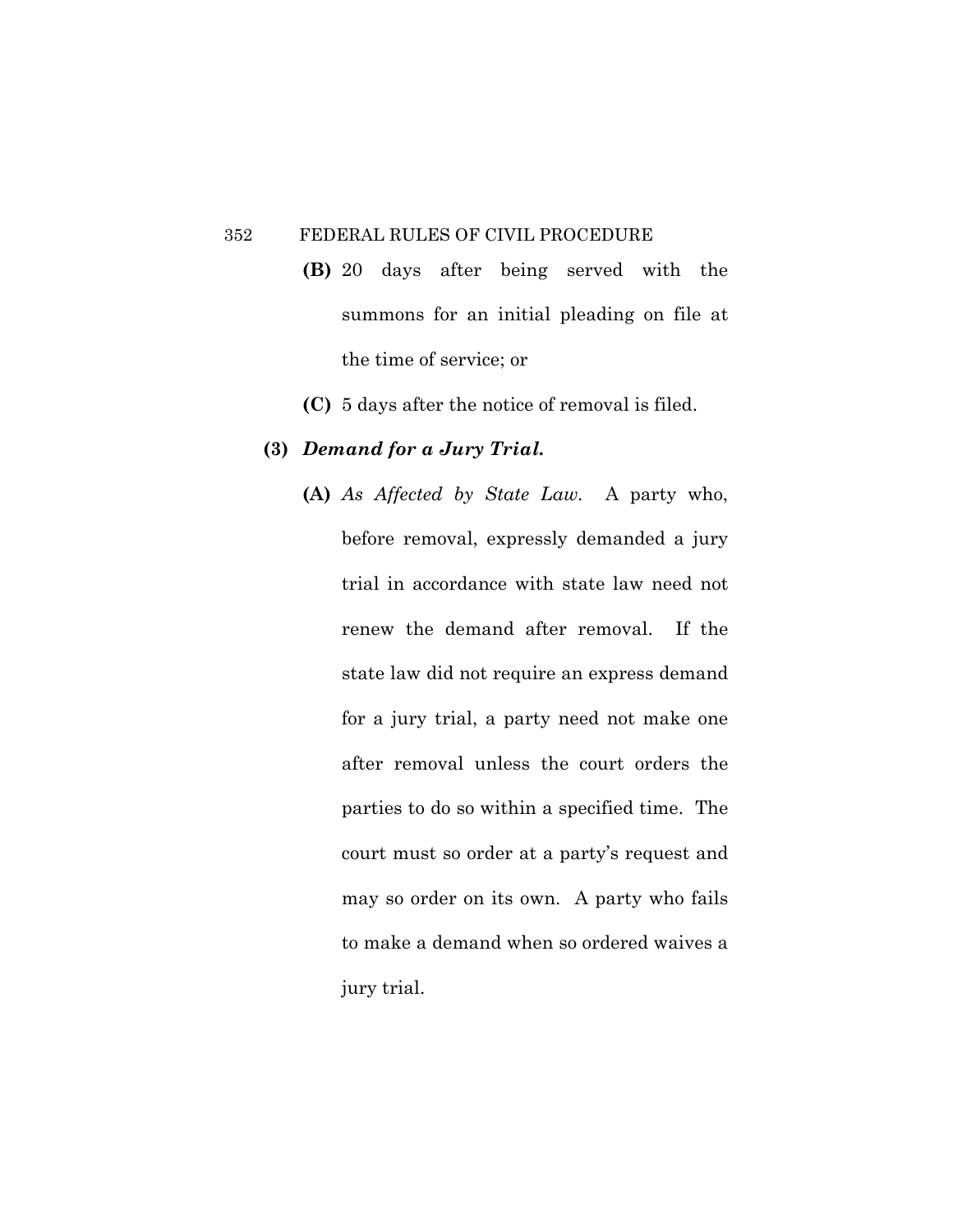- **(B)** *Under Rule 38.* If all necessary pleadings have been served at the time of removal, a party entitled to a jury trial under Rule 38 must be given one if the party serves a demand within 10 days after:
	- **(i)** it files a notice of removal; or
	- **(ii)** it is served with a notice of removal filed by another party.
- **(d) Law Applicable.** 
	- **(1)** *State Law.* When these rules refer to state law, the term "law" includes the state's statutes and the state's judicial decisions.
	- **(2)** *District of Columbia.* The term "state" includes, where appropriate, the District of Columbia. When these rules provide for state law to apply, in the District Court for the District of Columbia: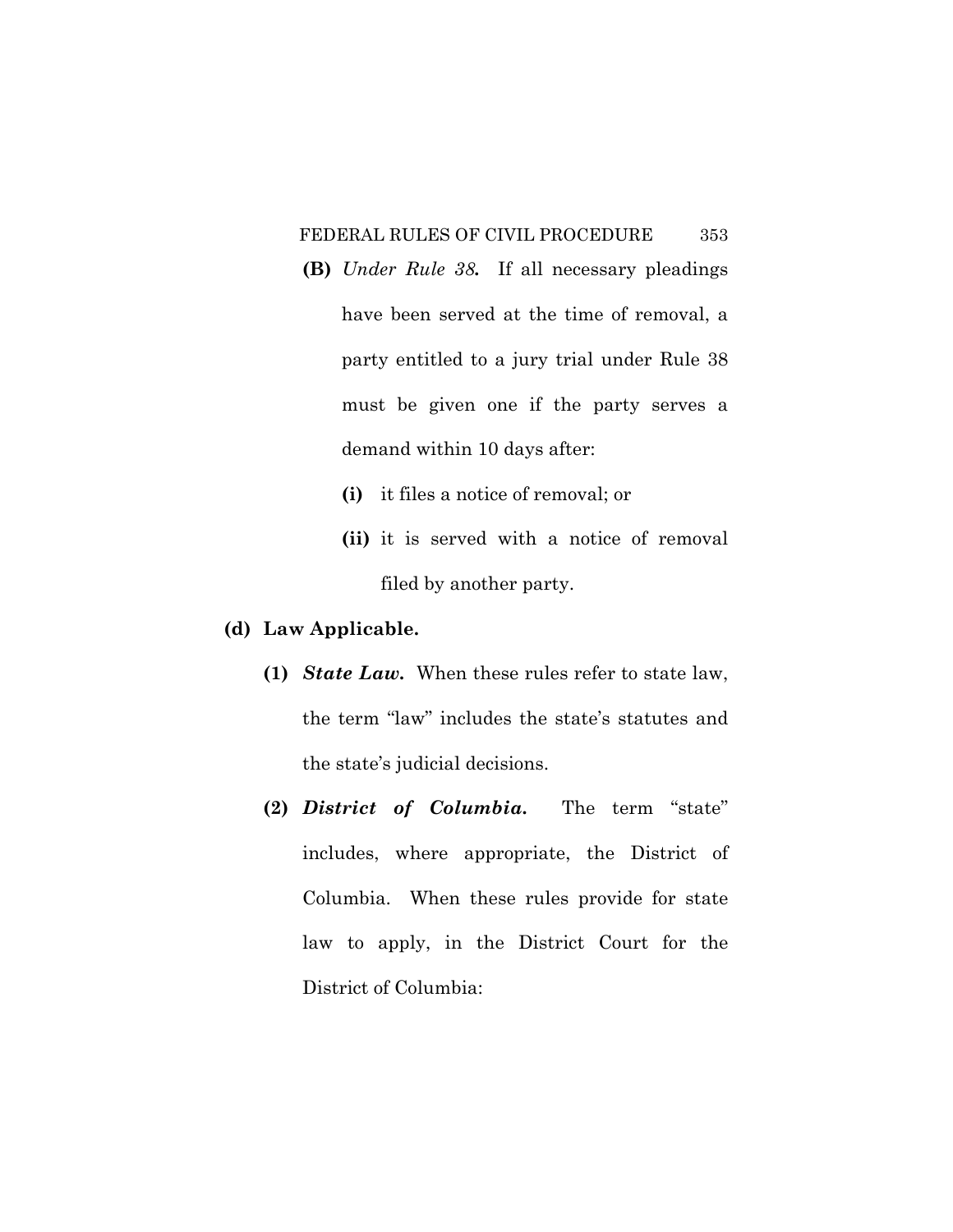- **(A)** the law applied in the District governs; and
- **(B)** the term "federal statute" includes any Act of Congress that applies locally to the District.

### **Rule 82. Jurisdiction and Venue Unaffected**

These rules do not extend or limit the jurisdiction of the district courts or the venue of actions in those courts. An admiralty or maritime claim under Rule 9(h) is not a civil action for purposes of 28 U.S.C. §§ 1391–1392.

### **Rule 83. Rules by District Courts; Judge's Directives**

- **(a) Local Rules.** 
	- **(1)** *In General.* After giving public notice and an opportunity for comment, a district court, acting by a majority of its district judges, may adopt and amend rules governing its practice. A local rule must be consistent with — but not duplicate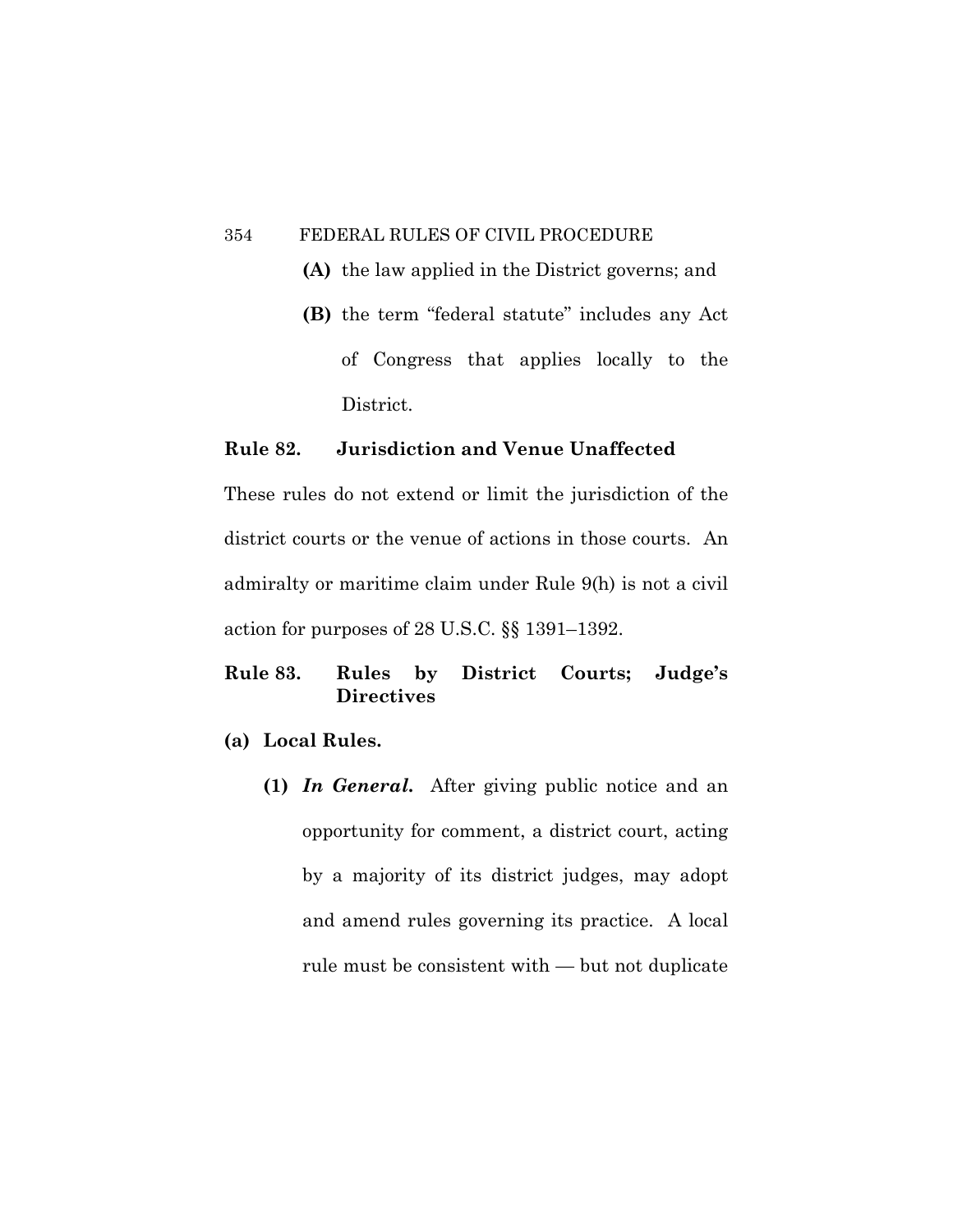— federal statutes and rules adopted under 28 U.S.C. §§ 2072 and 2075, and must conform to any uniform numbering system prescribed by the Judicial Conference of the United States. A local rule takes effect on the date specified by the district court and remains in effect unless amended by the court or abrogated by the judicial council of the circuit. Copies of rules and amendments must, on their adoption, be furnished to the judicial council and the Administrative Office of the United States Courts and be made available to the public.

**(2)** *Requirement of Form.* A local rule imposing a requirement of form must not be enforced in a way that causes a party to lose any right because of a nonwillful failure to comply.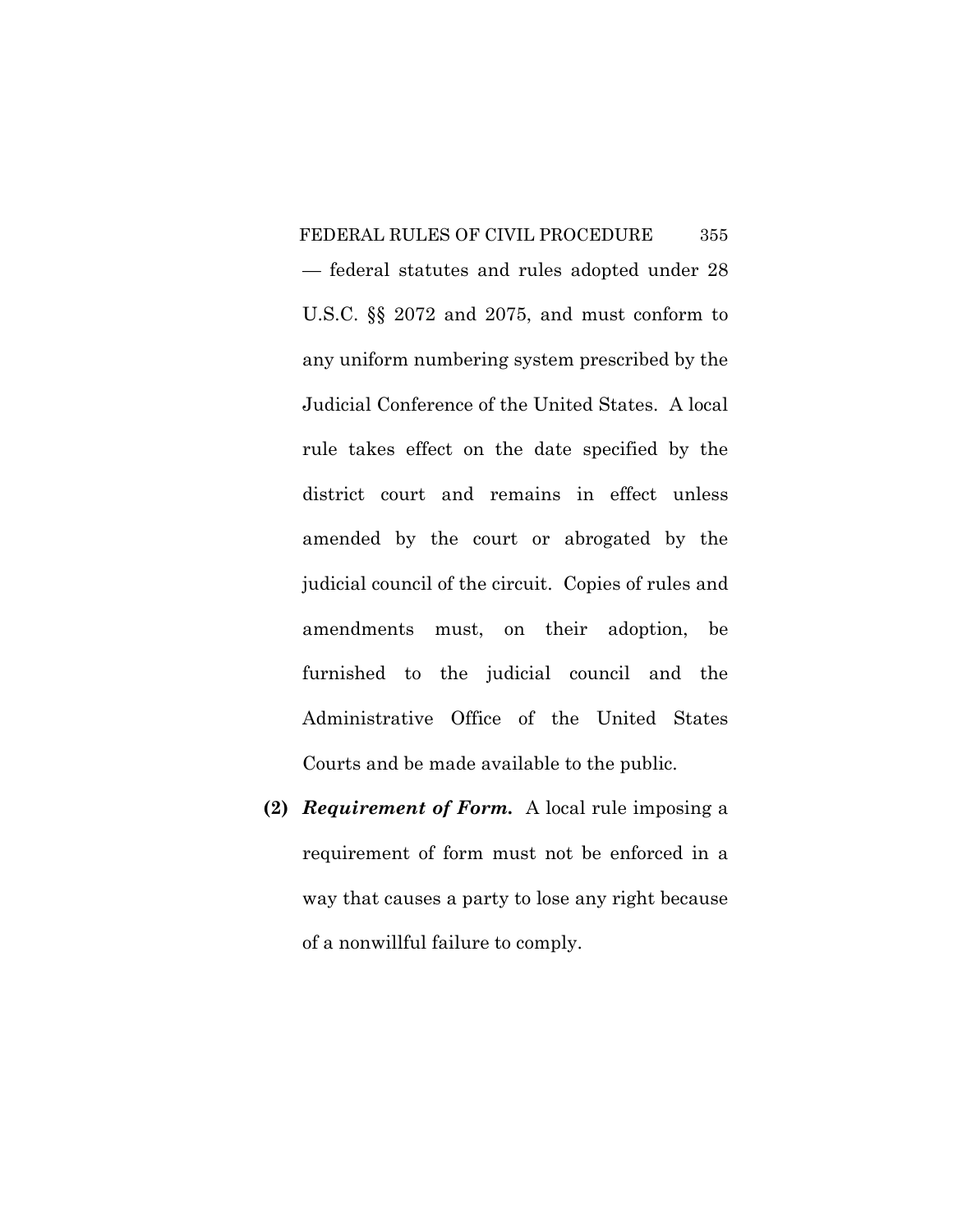#### **(b) Procedure When There Is No Controlling Law.**

A judge may regulate practice in any manner consistent with federal law, rules adopted under 28 U.S.C. §§ 2072 and 2075, and the district's local rules. No sanction or other disadvantage may be imposed for noncompliance with any requirement not in federal law, federal rules, or the local rules unless the alleged violator has been furnished in the particular case with actual notice of the requirement.

#### **Rule 84. Forms**

The forms in the Appendix suffice under these rules and illustrate the simplicity and brevity that these rules contemplate.

#### **Rule 85. Title**

These rules may be cited as the Federal Rules of Civil Procedure.

### **Rule 86. Effective Dates**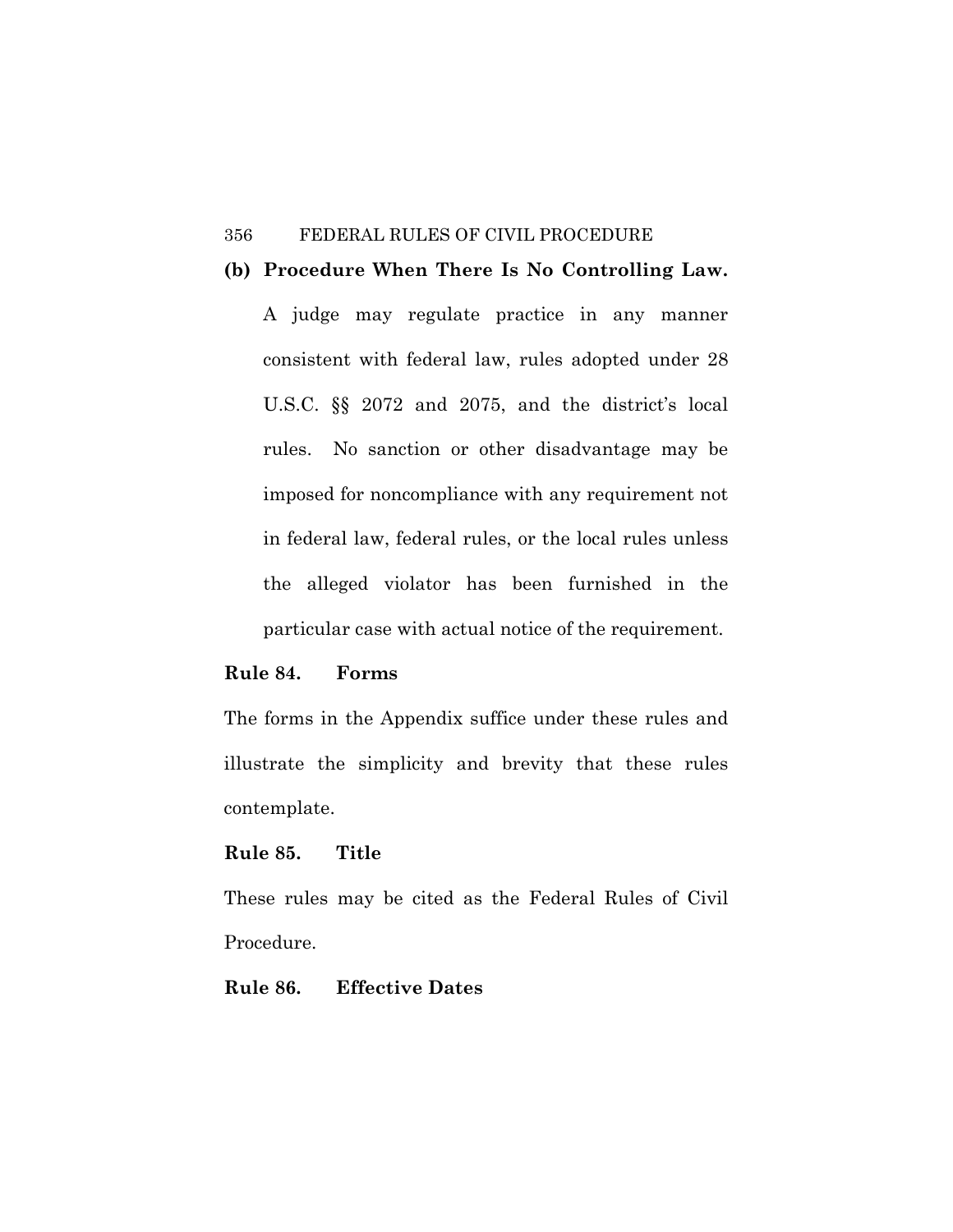- **(a) In General.** These rules and any amendments take effect at the time specified by the Supreme Court, subject to 28 U.S.C. § 2074. They govern:
	- **(1)** proceedings in an action commenced after their effective date; and
	- **(2)** proceedings after that date in an action then pending unless:
		- **(A)** the Supreme Court specifies otherwise; or
		- **(B)** the court determines that applying them in a particular action would be infeasible or work an injustice.
- **(b) December 1, 2007 Amendments.** If any provision in Rules 1-5.1, 6-73, or 77-86 conflicts with another law, priority in time for the purpose of 28 U.S.C. § 2072(b) is not affected by the amendments taking effect on December 1, 2007.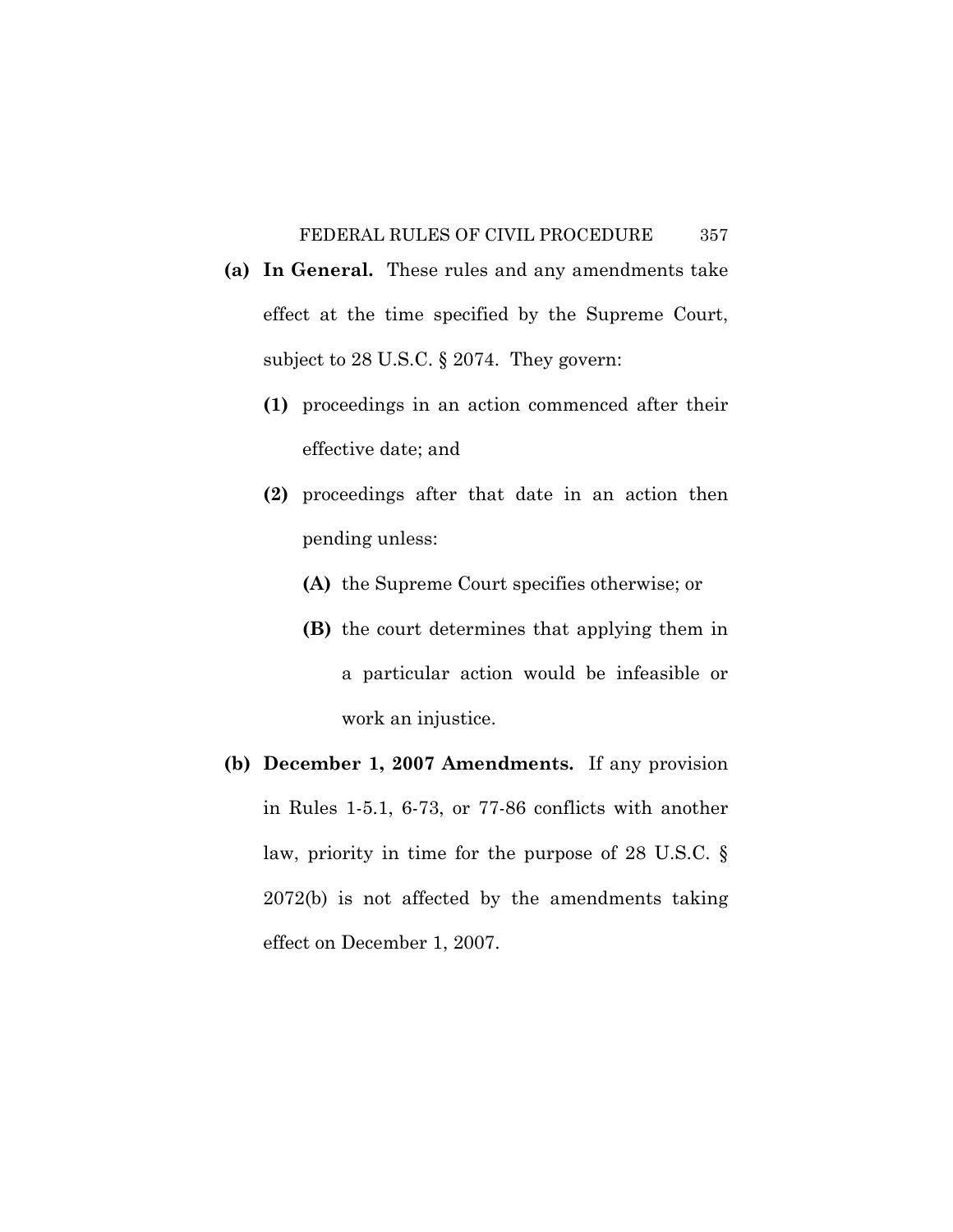# **APPENDIX OF FORMS**

**Form 1. Caption.** (*Use on every summons, complaint, answer, motion, or other document.)* 

|                                                | <b>United States District Court</b><br>for the<br>District of |                  |
|------------------------------------------------|---------------------------------------------------------------|------------------|
| A B, Plaintiff                                 |                                                               |                  |
| v.                                             |                                                               | Civil Action No. |
| C D, Defendant                                 |                                                               |                  |
| v.                                             |                                                               |                  |
| E F, Third-Party Defendant<br>(Use if needed.) |                                                               |                  |

**(***Name of Document)*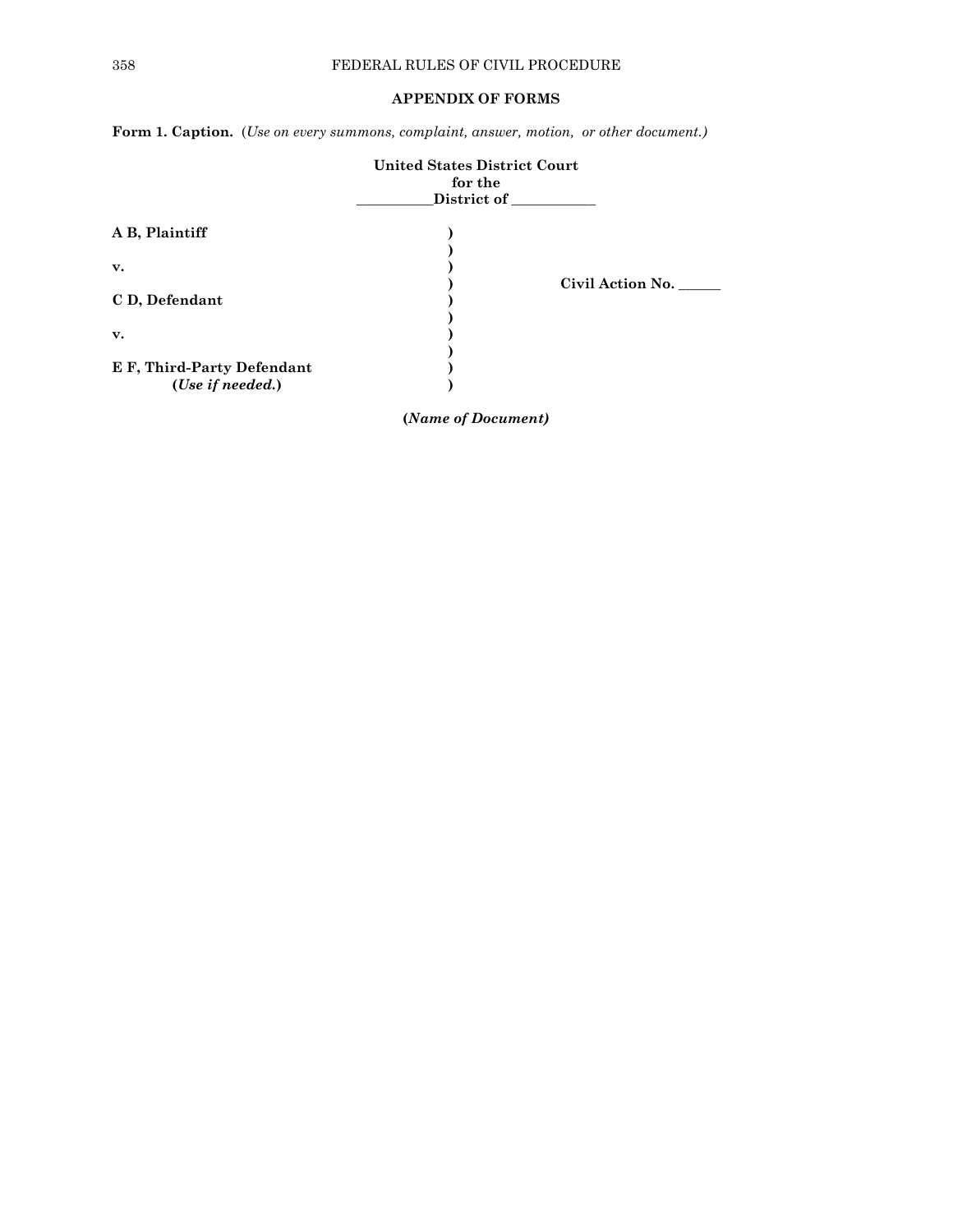## FEDERAL RULES OF CIVIL PROCEDURE 359

**Form 2. Date, Signature, Address, E-mail Address, and Telephone Number.**  *(Use at the conclusion of pleadings and other papers that require a signature.)* 

 $\mathcal{L}_\text{max}$  and  $\mathcal{L}_\text{max}$  and  $\mathcal{L}_\text{max}$  and  $\mathcal{L}_\text{max}$  and  $\mathcal{L}_\text{max}$ 

 $\mathcal{L}_\text{max}$  and  $\mathcal{L}_\text{max}$  and  $\mathcal{L}_\text{max}$  and  $\mathcal{L}_\text{max}$  and  $\mathcal{L}_\text{max}$ 

 $\mathcal{L}_\text{max}$  and  $\mathcal{L}_\text{max}$  and  $\mathcal{L}_\text{max}$  and  $\mathcal{L}_\text{max}$  and  $\mathcal{L}_\text{max}$ 

Date \_\_\_\_\_\_\_\_\_ \_\_\_\_\_\_\_\_\_\_\_\_\_\_\_\_\_\_\_\_\_\_\_\_\_

 (Signature of the attorney or unrepresented party)

\_\_\_\_\_\_\_\_\_\_\_\_\_\_\_\_\_\_\_\_\_\_\_\_\_\_\_\_

(Printed name)

(Address)

(E-mail address)

(Telephone number)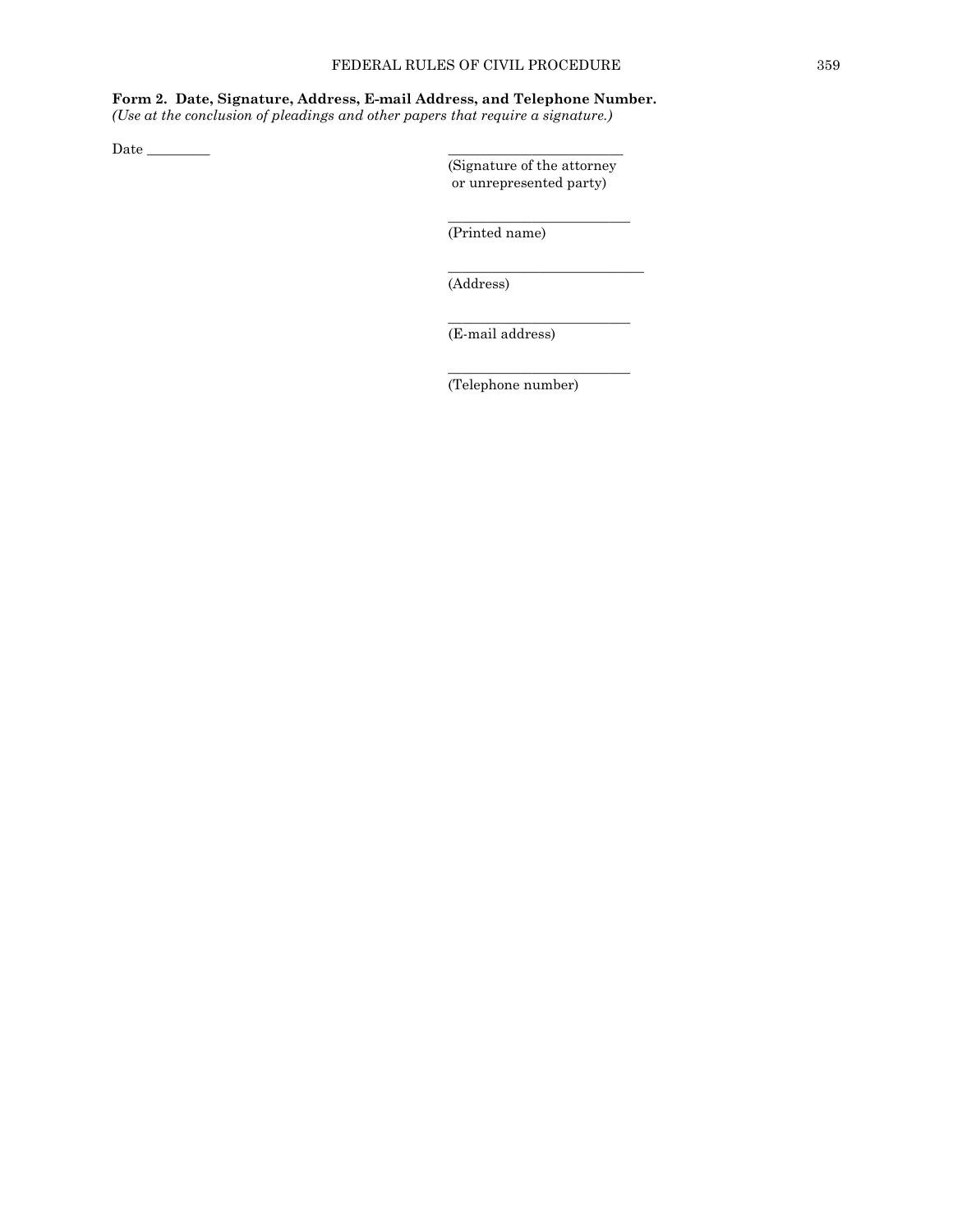## **Form 3. Summons.**

 $(Caption - See Form 1.)$ 

To *name the defendant*:

A lawsuit has been filed against you.

Within 20 days after service of this summons on you (not counting the day you received it), you must serve on the plaintiff an answer to the attached complaint or a motion under Rule 12 of the Federal Rules of Civil Procedure. The answer or motion must be served on the plaintiff's attorney, whose address is \_\_\_\_\_\_\_\_\_\_\_\_. If you fail to do so, judgment by default will be entered against you for the relief demanded in the complaint. You also must file your answer or motion with the court.

Date \_\_\_\_\_\_\_\_ \_\_\_\_\_\_\_\_\_\_\_\_\_\_\_\_\_\_\_

(Court Seal)

Clerk of Court

 (*Use 60 days if the defendant is the United States or a United States agency, or is an officer or employee of the United States allowed 60 days by Rule 12(a)(3).)*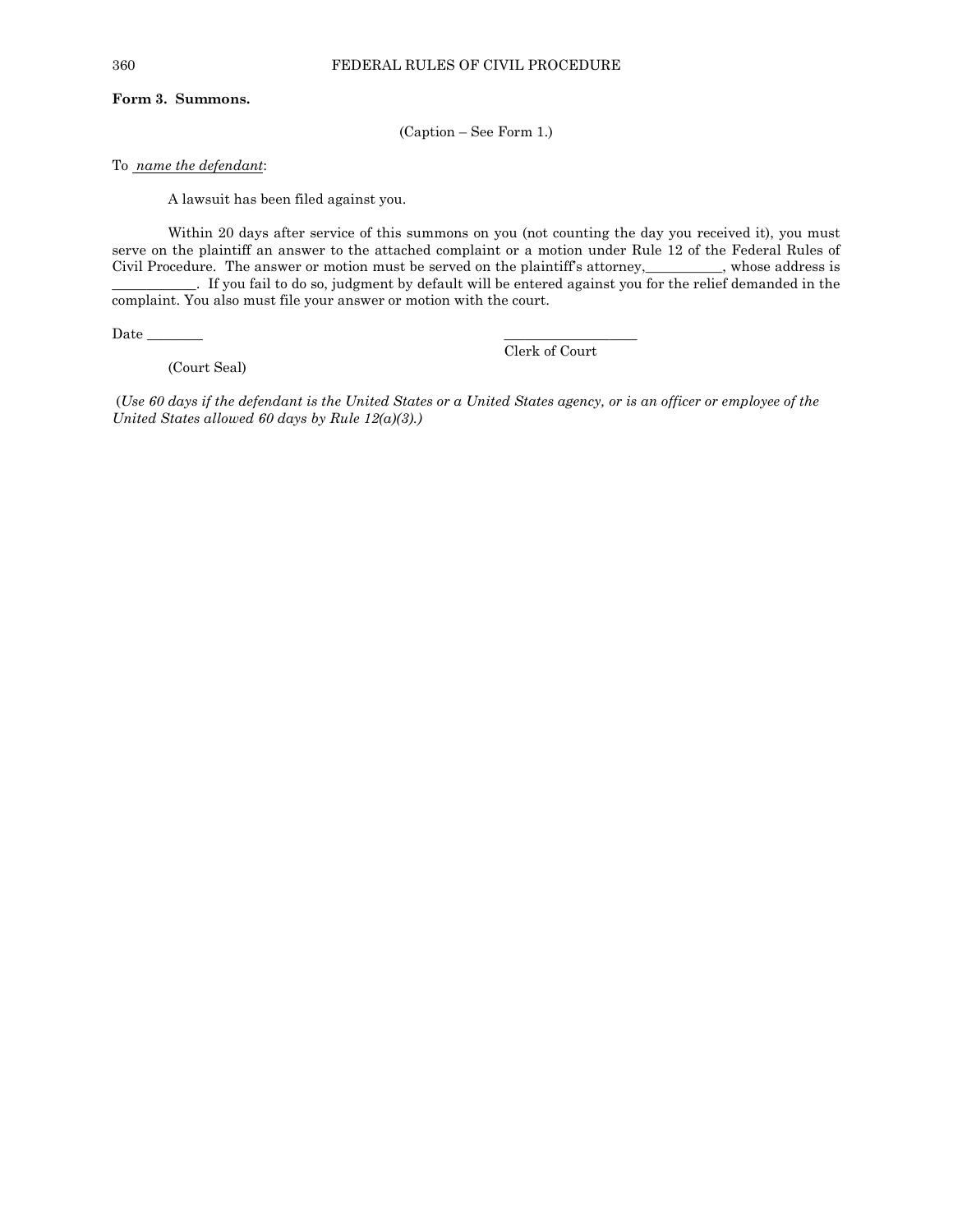### **Form 4. Summons on a Third-Party Complaint.**

 $(Caption - See Form 1.)$ 

## To *name the third-party defendant*:

A lawsuit has been filed against defendant \_\_\_\_\_\_\_\_, who as third-party plaintiff is making this claim against you to pay part or all of what [he] may owe to the plaintiff \_\_\_\_\_\_.

Within 20 days after service of this summons on you (not counting the day you received it), you must serve on the plaintiff and on the defendant an answer to the attached third-party complaint or a motion under Rule 12 of the Federal Rules of Civil Procedure. The answer or motion must be served on the defendantís attorney, , whose address is, , and also on the plaintiff's attorney, , , , whose address is, \_\_\_\_\_\_\_\_\_\_\_\_\_\_\_\_\_\_\_\_\_\_. If you fail to do so, judgment by default will be entered against you for the relief demanded in the third-party complaint. You also must file the answer or motion with the court and serve it on any other parties.

A copy of the plaintiff's complaint is also attached. You may  $-$  but are not required to  $-$  respond to it.

Date \_\_\_\_\_\_\_\_\_\_\_\_\_\_\_\_\_\_\_

Clerk of Court

(Court Seal)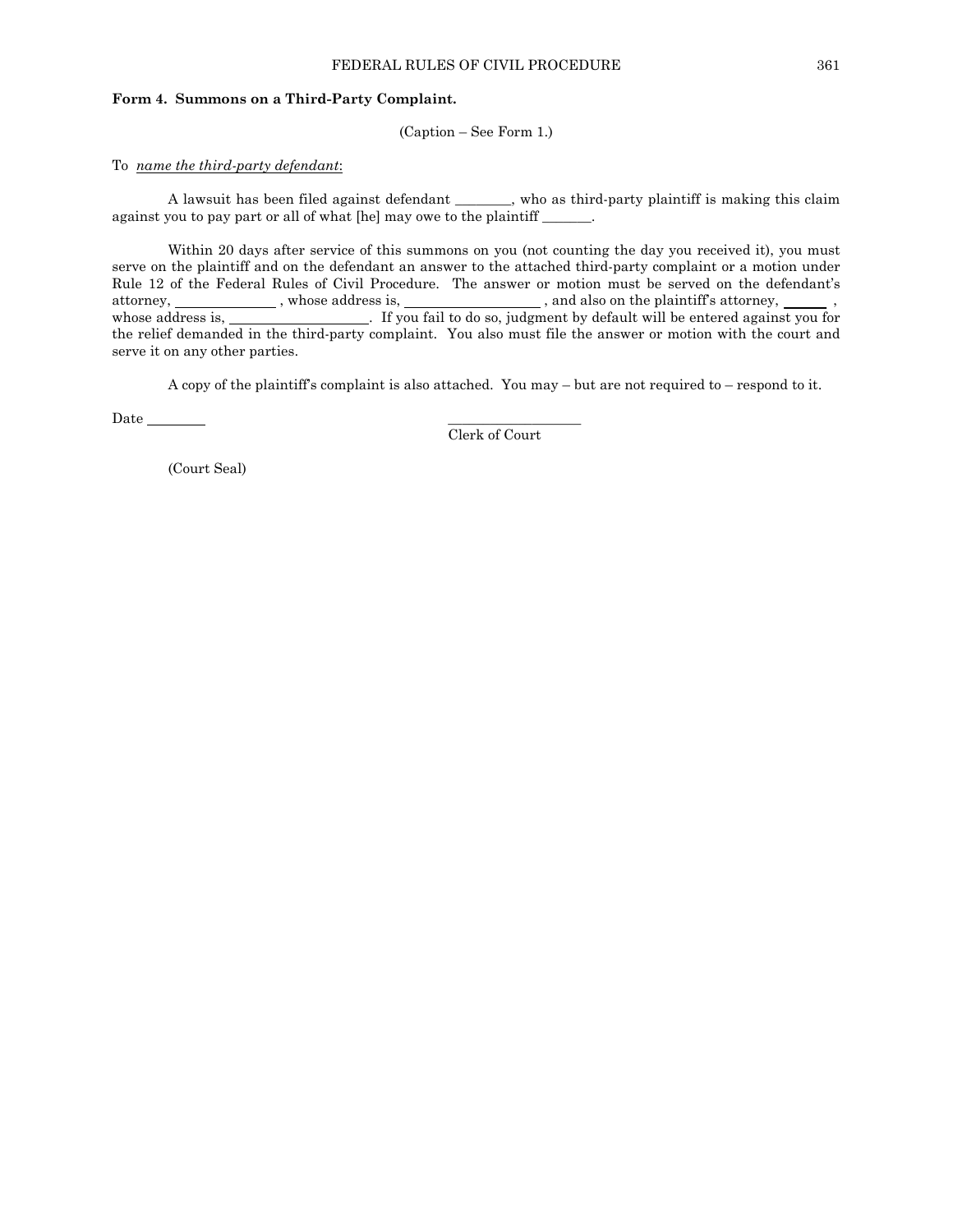## 362 FEDERAL RULES OF CIVIL PROCEDURE

#### **Form 5. Notice of a Lawsuit and Request to Waive Service of a Summons.**

#### $(Caption - See Form 1.)$

To (*name the defendant – or if the defendant is a corporation, partnership, or association name an officer or agent authorized to receive service)*:

#### **Why are you getting this?**

 A lawsuit has been filed against you, or the entity you represent, in this court under the number shown above. A copy of the complaint is attached.

 This is not a summons, or an official notice from the court. It is a request that, to avoid expenses, you waive formal service of a summons by signing and returning the enclosed waiver. To avoid these expenses, you must return the signed waiver within (*give at least 30 days or at least 60 days if the defendant is outside any judicial district of the United States*) from the date shown below, which is the date this notice was sent. Two copies of the waiver form are enclosed, along with a stamped, self-addressed envelope or other prepaid means for returning one copy. You may keep the other copy.

## **What happens next?**

 If you return the signed waiver, I will file it with the court. The action will then proceed as if you had been served on the date the waiver is filed, but no summons will be served on you and you will have 60 days from the date this notice is sent (see the date below) to answer the complaint (or 90 days if this notice is sent to you outside any judicial district of the United States).

 If you do not return the signed waiver within the time indicated, I will arrange to have the summons and complaint served on you. And I will ask the court to require you, or the entity you represent, to pay the expenses of making service.

Please read the enclosed statement about the duty to avoid unnecessary expenses.

I certify that this request is being sent to you on the date below.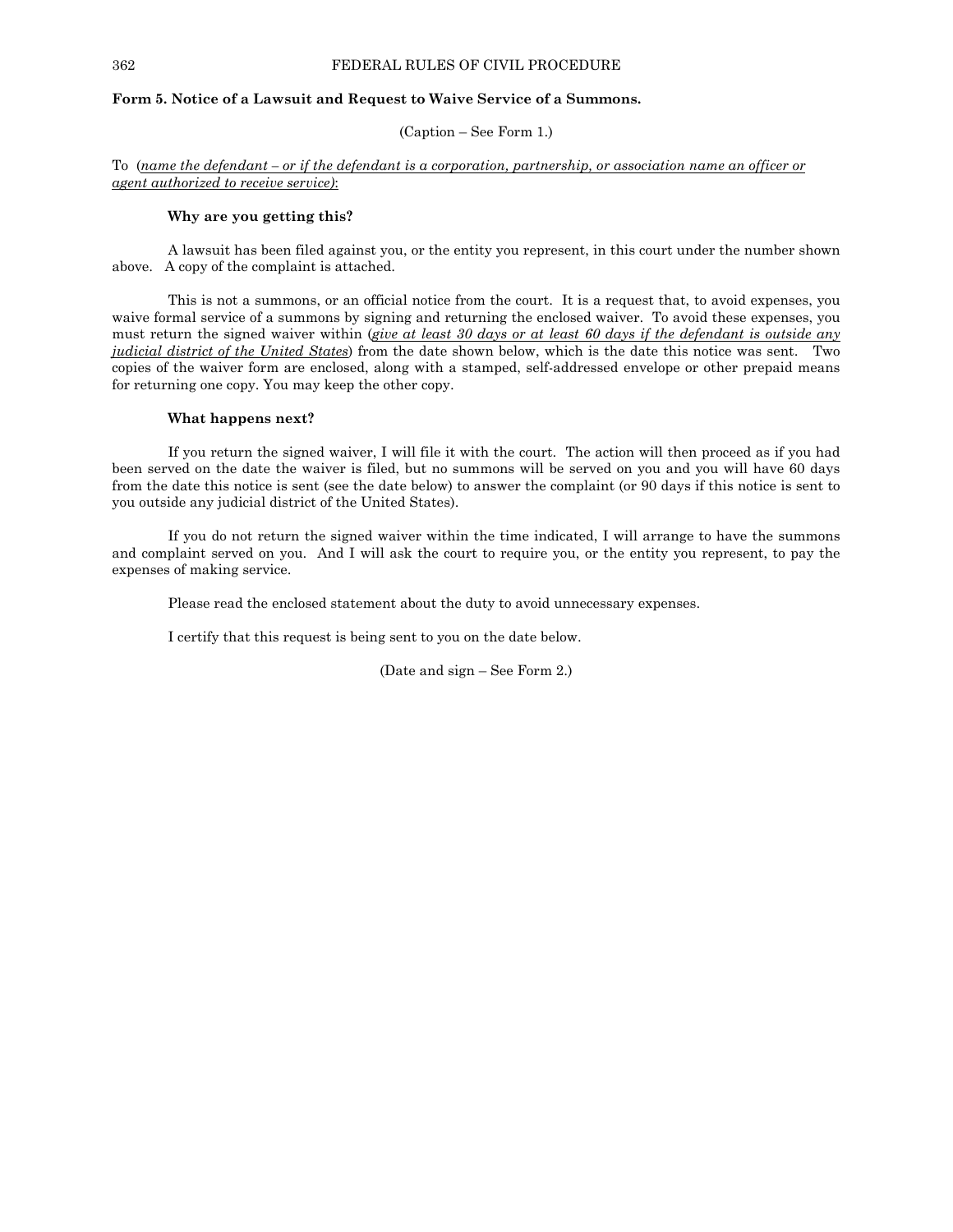#### **Form 6. Waiver of the Service of Summons.**

#### $(Caption - See Form 1.)$

#### To *name the plaintiffís attorney or the unrepresented plaintiff*:

 I have received your request to waive service of a summons in this action along with a copy of the complaint, two copies of this waiver form, and a prepaid means of returning one signed copy of the form to you.

I, or the entity I represent, agree to save the expense of serving a summons and complaint in this case.

 I understand that I, or the entity I represent, will keep all defenses or objections to the lawsuit, the courtís jurisdiction, and the venue of the action, but that I waive any objections to the absence of a summons or of service.

 I also understand that I, or the entity I represent, must file and serve an answer or a motion under Rule 12 within 60 days from \_\_\_\_\_\_, the date when this request was sent (or 90 days if it was sent outside the United States). If I fail to do so, a default judgment will be entered against me or the entity I represent.

#### (Date and sign  $-$  See Form 2.)

## *(Attach the following to Form 6.)*

#### **Duty to Avoid Unnecessary Expenses of Serving a Summons**

 Rule 4 of the Federal Rules of Civil Procedure requires certain defendants to cooperate in saving unnecessary expenses of serving a summons and complaint. A defendant who is located in the United States and who fails to return a signed waiver of service requested by a plaintiff located in the United States will be required to pay the expenses of service, unless the defendant shows good cause for the failure.

 ìGood causeî does *not* include a belief that the lawsuit is groundless, or that it has been brought in an improper venue, or that the court has no jurisdiction over this matter or over the defendant or the defendant's property.

If the waiver is signed and returned, you can still make these and all other defenses and objections, but you cannot object to the absence of a summons or of service.

 If you waive service, then you must, within the time specified on the waiver form, serve an answer or a motion under Rule 12 on the plaintiff and file a copy with the court. By signing and returning the waiver form, you are allowed more time to respond than if a summons had been served.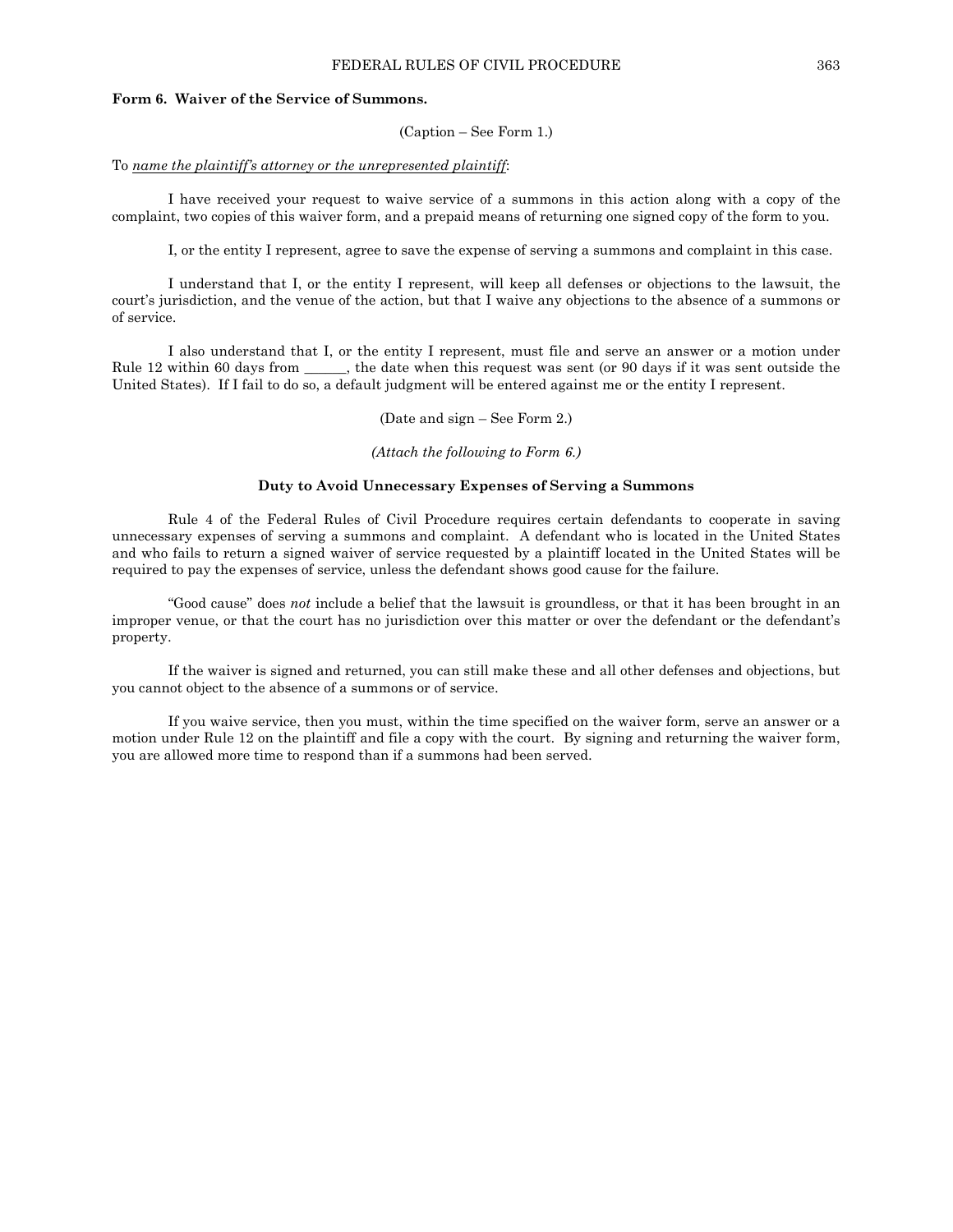# **Form 7. Statement of Jurisdiction.**

- a*.* (*For diversity-of-citizenship jurisdiction.*) The plaintiff is [a citizen of *Michigan*] [a corporation incorporated under the laws of *Michigan* with its principal place of business in *Michigan*]. The defendant is [a citizen of *New York*] [a corporation incorporated under the laws of *New York* with its principal place of business in *New York*]. The amount in controversy, without interest and costs, exceeds the sum or value specified by 28 U.S.C. ß 1332.
- b. (*For federal-question jurisdiction.*) This action arises under [the United States Constitution, *specify the article or amendment and the section*] [a United States treaty *specify*] [a federal statute, \_\_\_U.S.C.  $\S$  \_\_].
- c. (*For a claim in the admiralty or maritime jurisdiction.*) This is a case of admiralty or maritime jurisdiction. *(To invoke admiralty status under Rule 9(h) use the following:* This is an admiralty or maritime claim within the meaning of Rule 9(h).)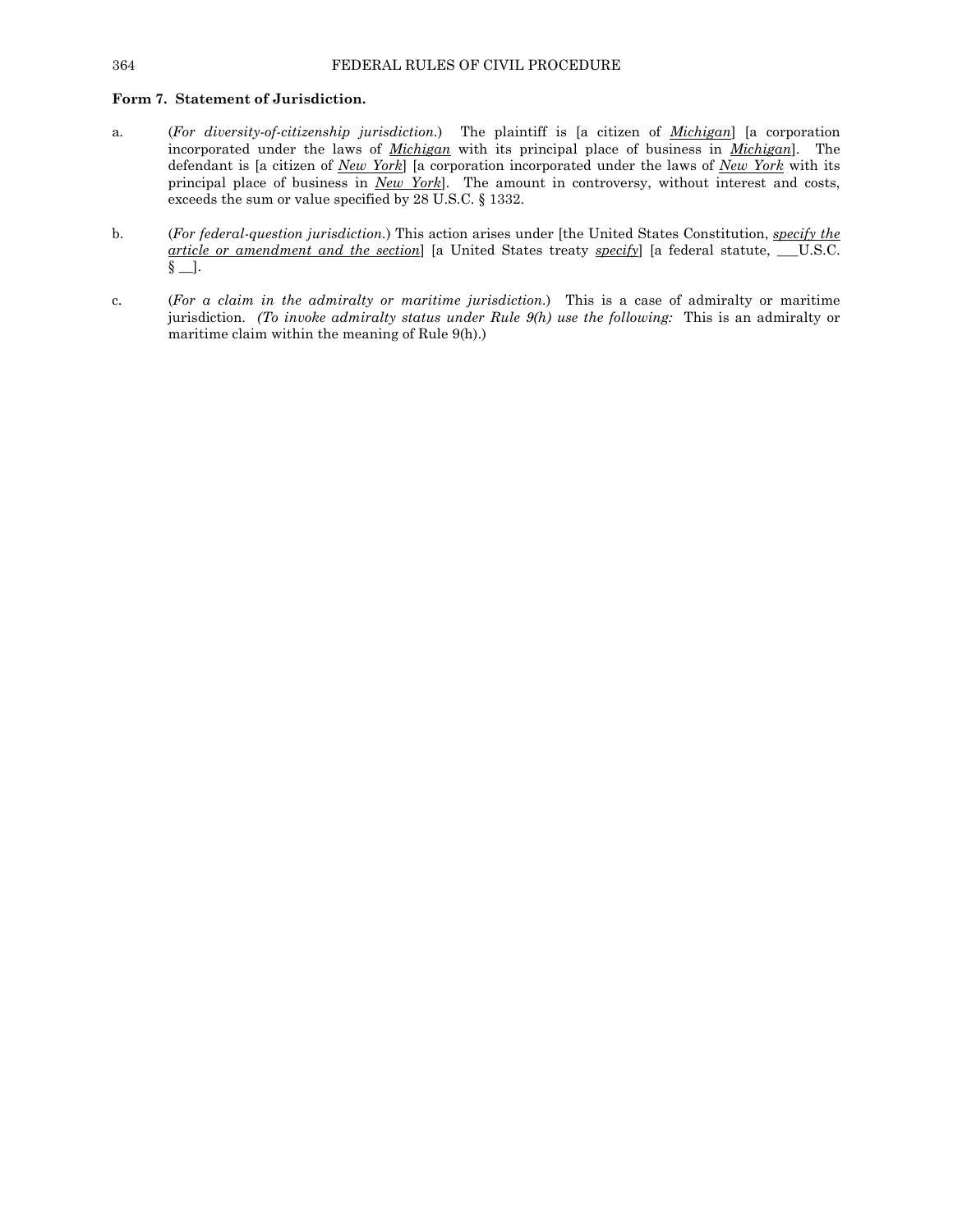# **Form 8. Statement of Reasons for Omitting a Party.**

(*If a person who ought to be made a party under Rule 19(a) is not named, include this statement in accordance with Rule 19(c).*)

This complaint does not join as a party *name* who [is not subject to this court's personal jurisdiction] [cannot be made a party without depriving this court of subject-matter jurisdiction] because *state the reason.*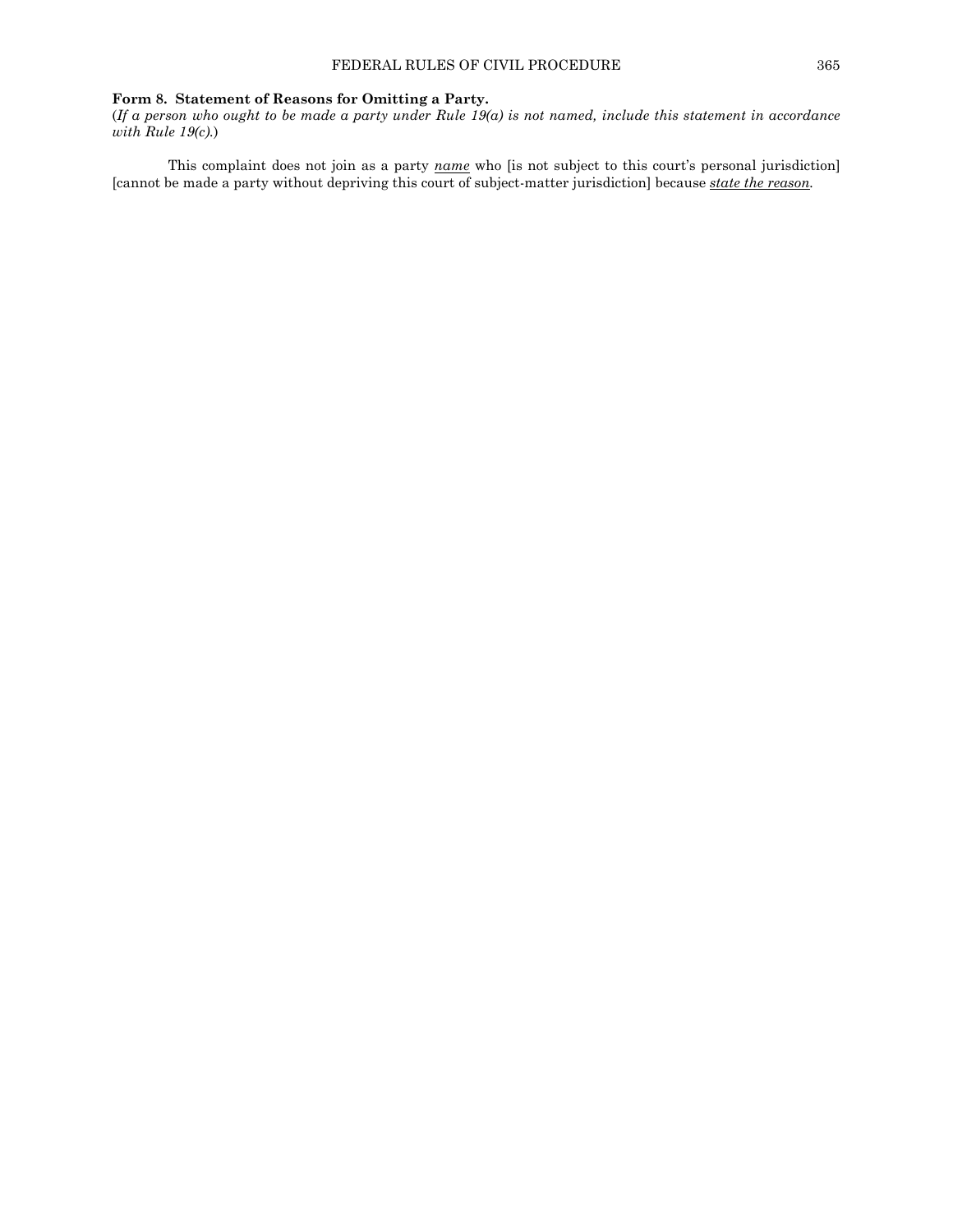# **Form 9. Statement Noting a Partyís Death.**

# $(Caption - See Form 1.)$

In accordance with Rule 25(a) *name the person,* who is [a party to this action] [a representative of or successor to the deceased party] notes the death during the pendency of this action of *name*, [*describe as party* in this action].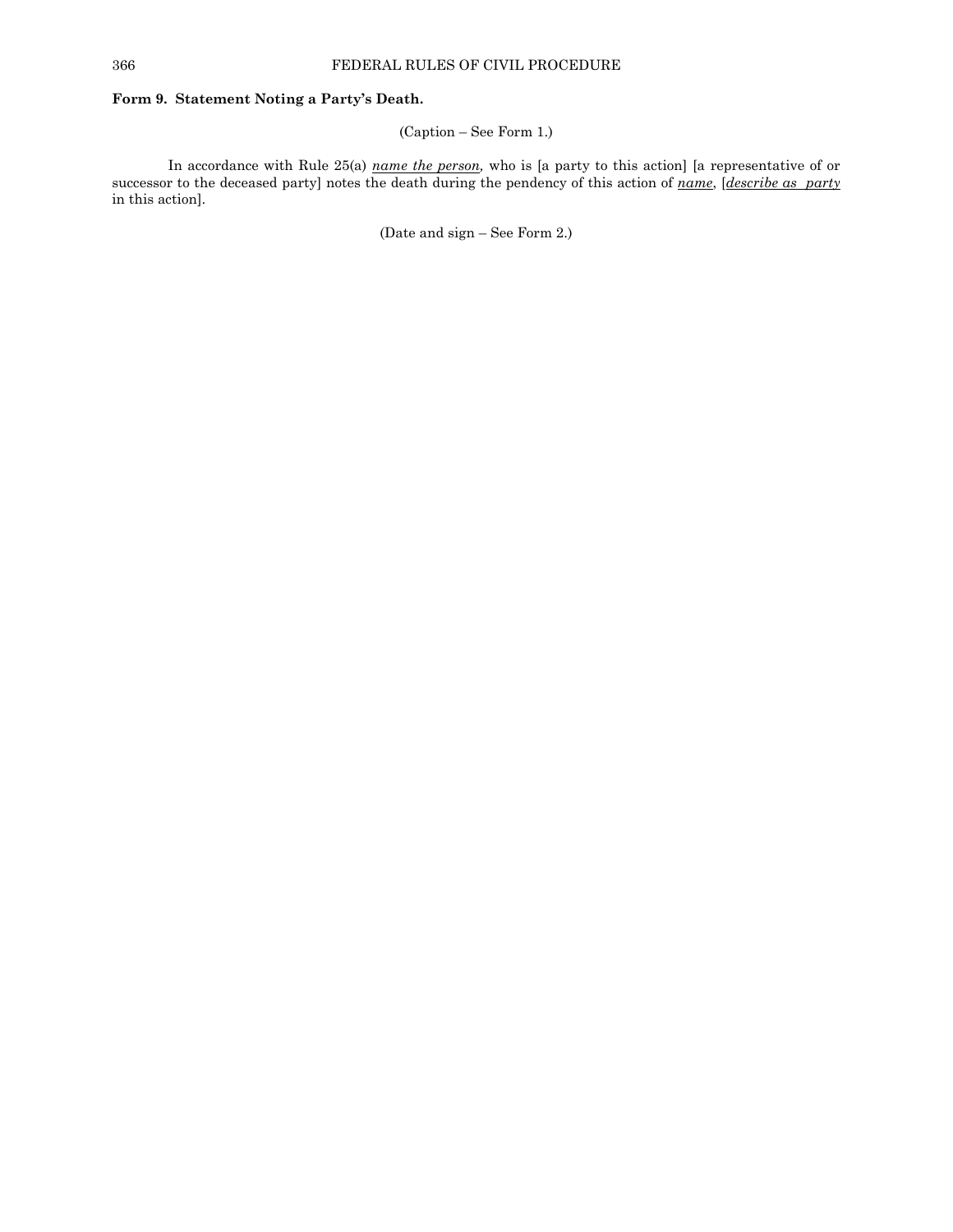## **Form 10. Complaint to Recover a Sum Certain.**

#### $(Caption - See Form 1.)$

1. (Statement of Jurisdiction  $-$  See Form 7.)

(*Use one or more of the following as appropriate and include a demand for judgment.*)

## *(a) On a Promissory Note*

- 2. On *date*, the defendant executed and delivered a note promising to pay the plaintiff on date the sum of \$ \_\_\_\_\_\_ with interest at the rate of \_ percent. A copy of the note [is attached as Exhibit A] [is summarized as follows: \_\_\_\_\_\_\_\_\_\_\_\_.]
- 3. The defendant has not paid the amount owed.
- *(b) On an Account* 
	- 2. The defendant owes the plaintiff  $\frac{1}{2}$  according to the account set out in Exhibit A.
- *(c) For Goods Sold and Delivered* 
	- 2. The defendant owes the plaintiff  $\frac{1}{2}$  for goods sold and delivered by the plaintiff to the defendant from *date* to *date* .
- *(d) For Money Lent* 
	- 2. The defendant owes the plaintiff  $\frac{1}{2}$  for money lent by the plaintiff to the defendant on *date* .
- *(e) For Money Paid by Mistake* 
	- 2. The defendant owes the plaintiff \$  $\qquad$  for money paid by mistake to the defendant on *date* under these circumstances: *describe with particularity in accordance with Rule 9(b).*
- *(f) For Money Had and Received* 
	- 2. The defendant owes the plaintiff \$ \_\_\_\_\_\_\_ for money that was received from *name* on *date* to be paid by the defendant to the plaintiff.

#### *Demand for Judgment*

 Therefore, the plaintiff demands judgment against the defendant for \$ \_\_\_\_\_\_\_\_\_, plus interest and costs.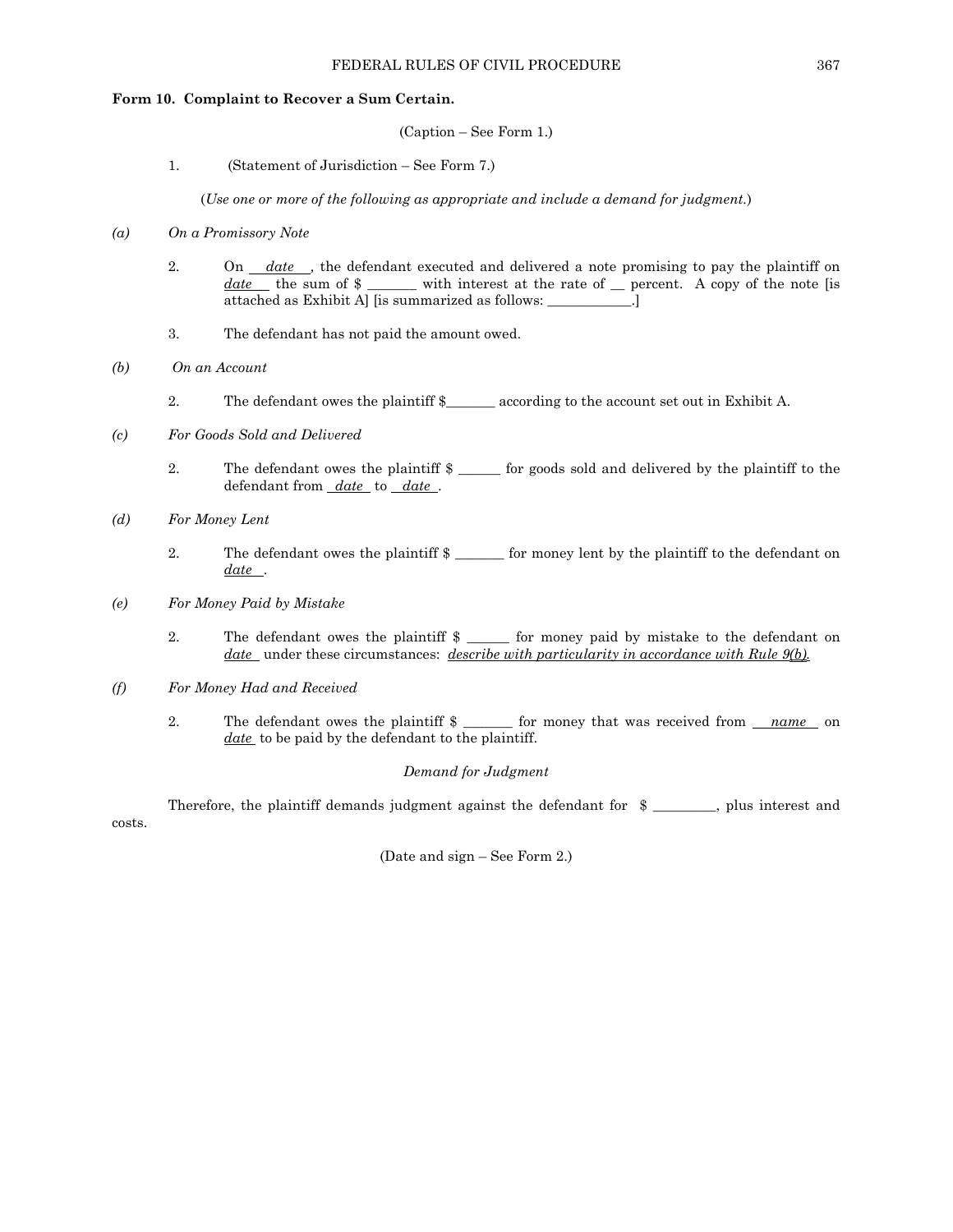# **Form 11. Complaint for Negligence.**

 $(Caption - See Form 1.)$ 

- 1. (Statement of Jurisdiction  $-$  See Form 7.)
- 2. On *date*, at *place*, the defendant negligently drove a motor vehicle against the plaintiff.
- 3. As a result, the plaintiff was physically injured, lost wages or income, suffered physical and mental pain, and incurred medical expenses of \$\_\_\_\_\_\_\_\_\_.

Therefore, the plaintiff demands judgment against the defendant for  $\frac{1}{2}$ , plus costs.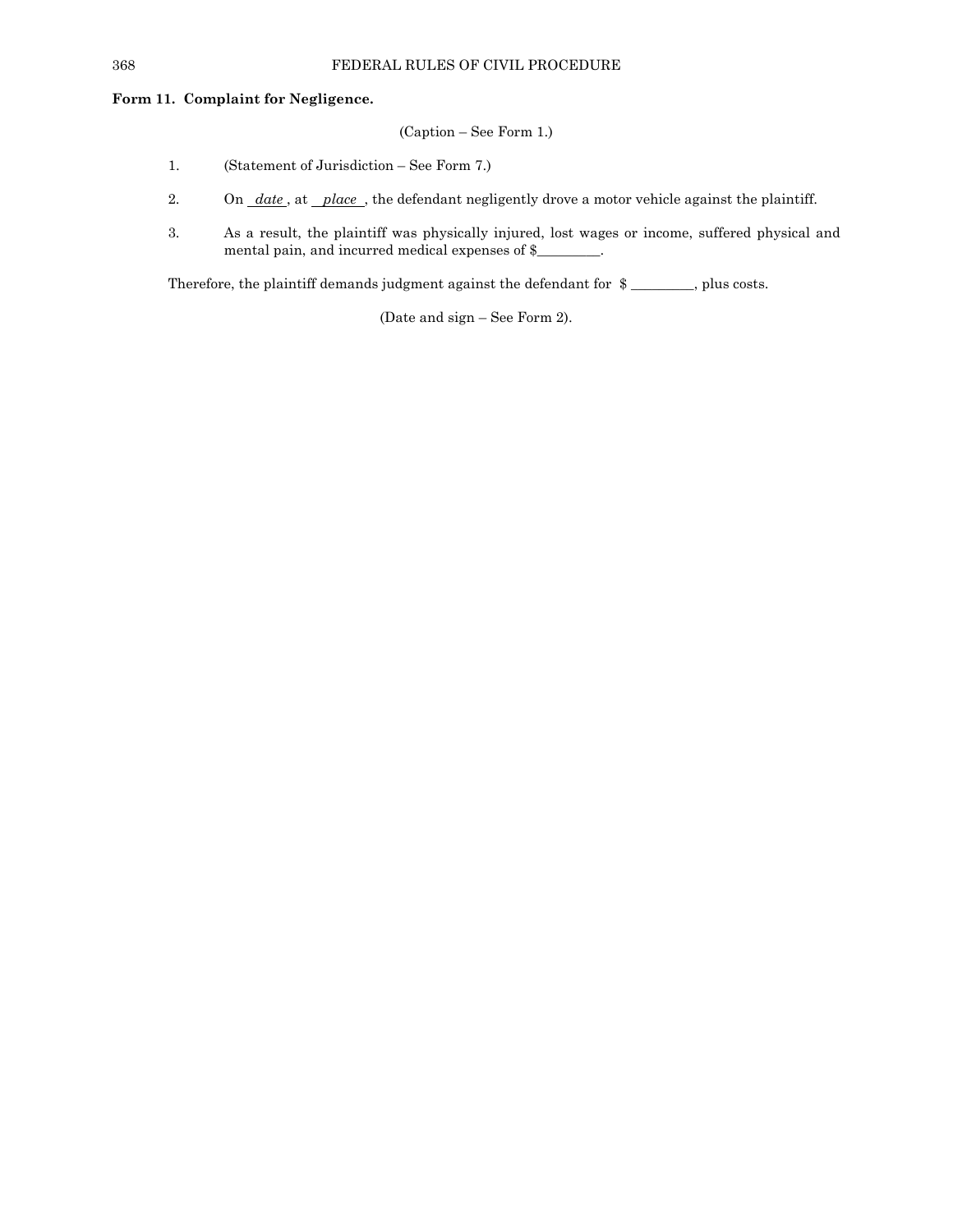## **Form 12. Complaint for Negligence When the Plaintiff Does Not Know Who Is Responsible.**

 $(Caption - See Form 1.)$ 

- 1. (Statement of Jurisdiction  $-$  See Form 7.)
- 2. On *date* , at *place* , defendant *name* or defendant *name* or both of them willfully or recklessly or negligently drove, or caused to be driven, a motor vehicle against the plaintiff.
- 3. As a result, the plaintiff was physically injured, lost wages or income, suffered mental and physical pain, and incurred medical expenses of \$ \_\_\_\_\_\_\_\_.

Therefore, the plaintiff demands judgment against one or both defendants for  $\frac{1}{2}$  \_\_\_\_\_\_\_\_\_\_\_\_, plus costs.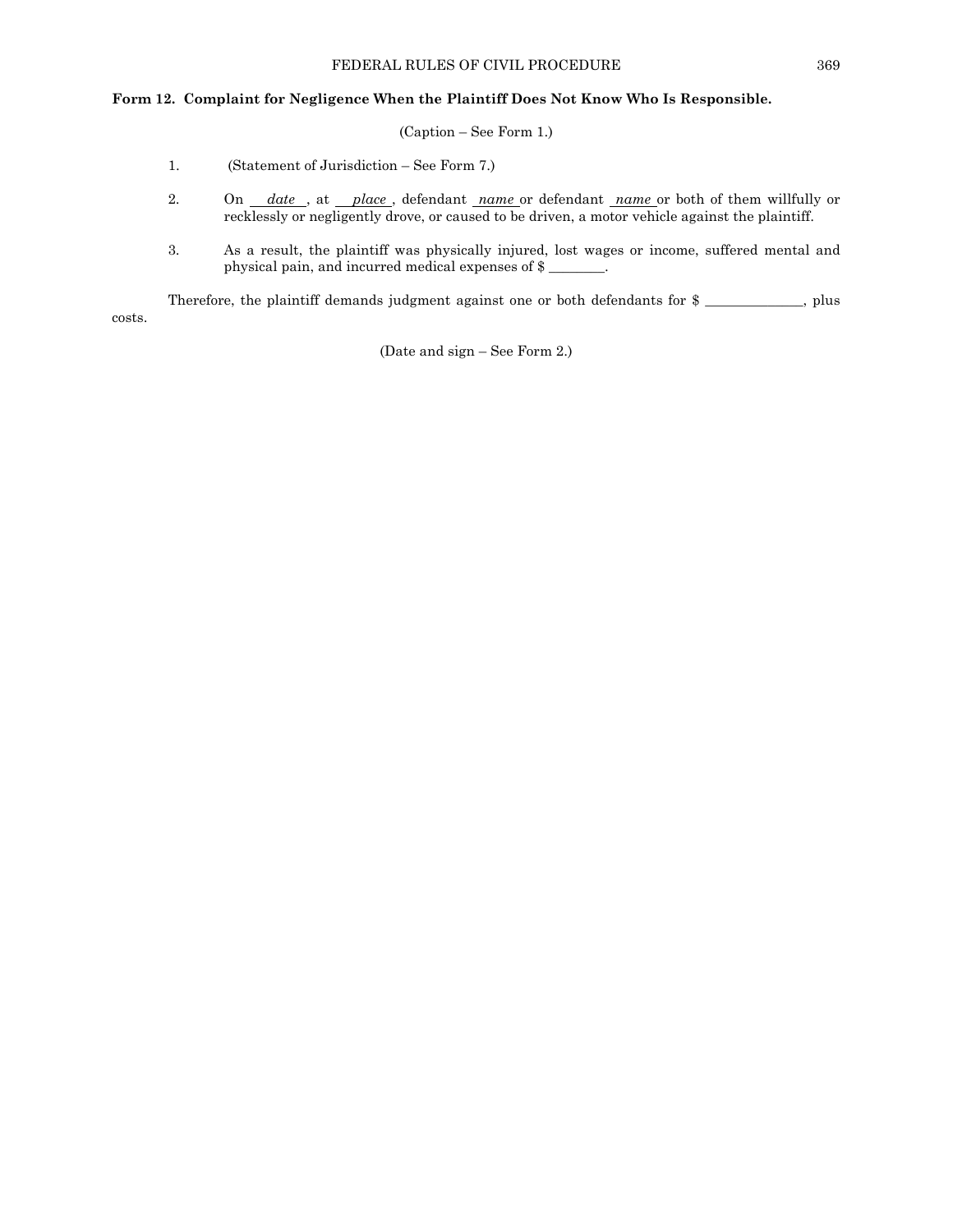# Form 13. Complaint for Negligence Under the Federal Employers' Liability Act.

 $(Caption - See Form 1.)$ 

- 1. (Statement of Jurisdiction  $-$  See Form 7.)
- 2. At the times below, the defendant owned and operated in interstate commerce a railroad line that passed through a tunnel located at \_\_\_\_\_\_\_\_\_.
- 3. On *date* , the plaintiff was working to repair and enlarge the tunnel to make it convenient and safe for use in interstate commerce.
- 4. During this work, the defendant, as the employer, negligently put the plaintiff to work in a section of the tunnel that the defendant had left unprotected and unsupported.
- 5. The defendantís negligence caused the plaintiff to be injured by a rock that fell from an unsupported portion of the tunnel.
- 6. As a result, the plaintiff was physically injured, lost wages or income, suffered mental and physical pain, and incurred medical expenses of \$ \_\_\_\_\_\_\_\_\_\_\_.

Therefore, the plaintiff demands judgment against the defendant for  $\quad \overline{\hspace{1.5cm}}$  and costs.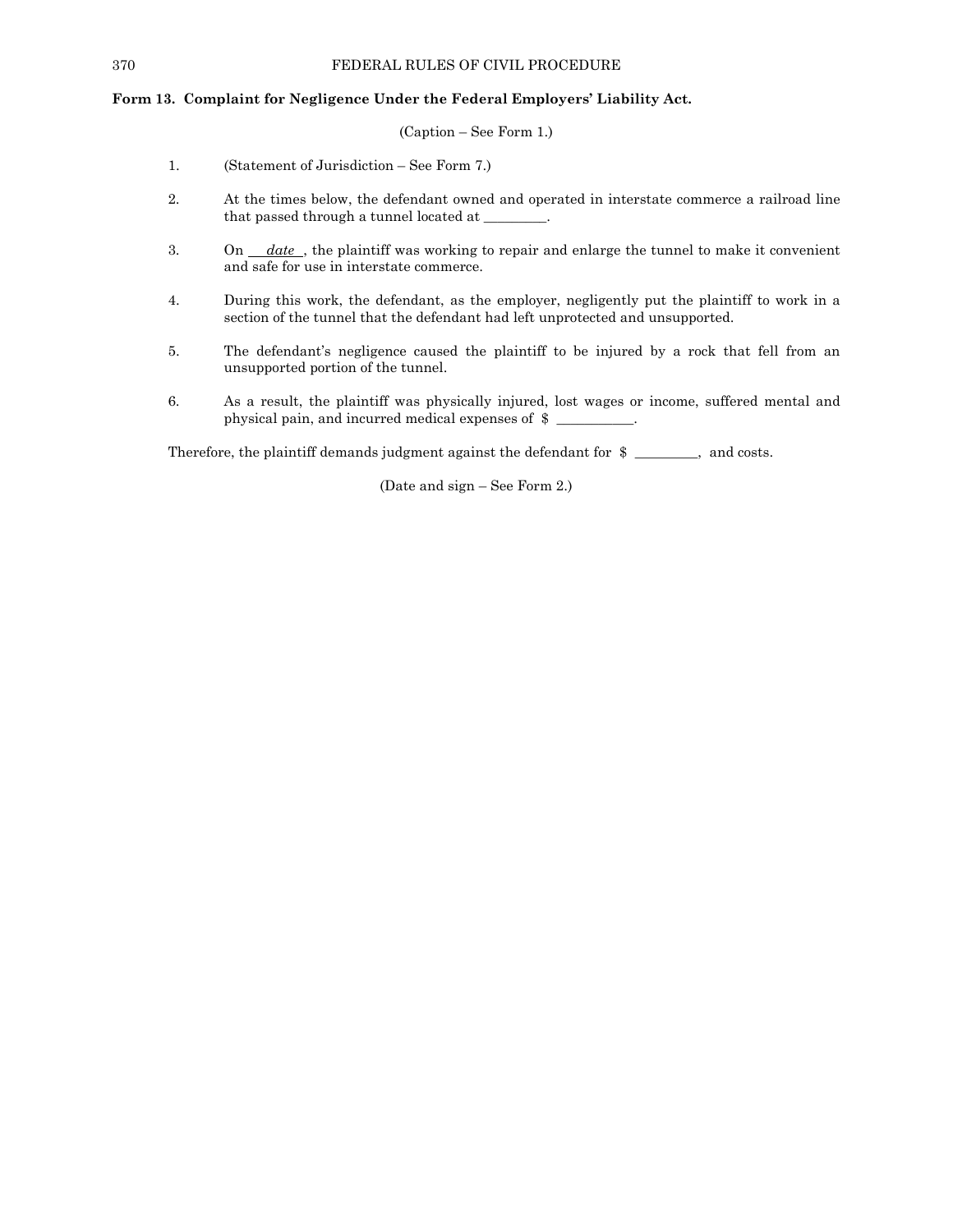#### **Form 14. Complaint for Damages Under the Merchant Marine Act.**

 $(Caption - See Form 1.)$ 

- 1. (Statement of Jurisdiction  $-$  See Form 7.)
- 2. At the times below, the defendant owned and operated the vessel *name* and used it to transport cargo for hire by water in interstate and foreign commerce.
- 3. On *date* , at *place* , the defendant hired the plaintiff under seamenís articles of customary form for a voyage from \_\_\_\_\_\_\_\_\_\_\_\_to \_\_\_\_\_\_\_\_\_\_\_ and return at a wage of \$ \_\_\_\_\_\_ a month and found, which is equal to a shore worker's wage of \$ \_\_\_\_\_\_ a month.
- 4. On *date* , the vessel was at sea on the return voyage. (*Describe the weather and the condition of the vessel*.)
- 5. (*Describe as in Form 11 the defendantís negligent conduct.*)
- 6. As a result of the defendantís negligent conduct and the unseaworthiness of the vessel, the plaintiff was physically injured, has been incapable of any gainful activity, suffered mental and physical pain, and has incurred medical expenses of  $\;$  \$

Therefore, the plaintiff demands judgment against the defendant for  $\frac{1}{2}$ , plus costs.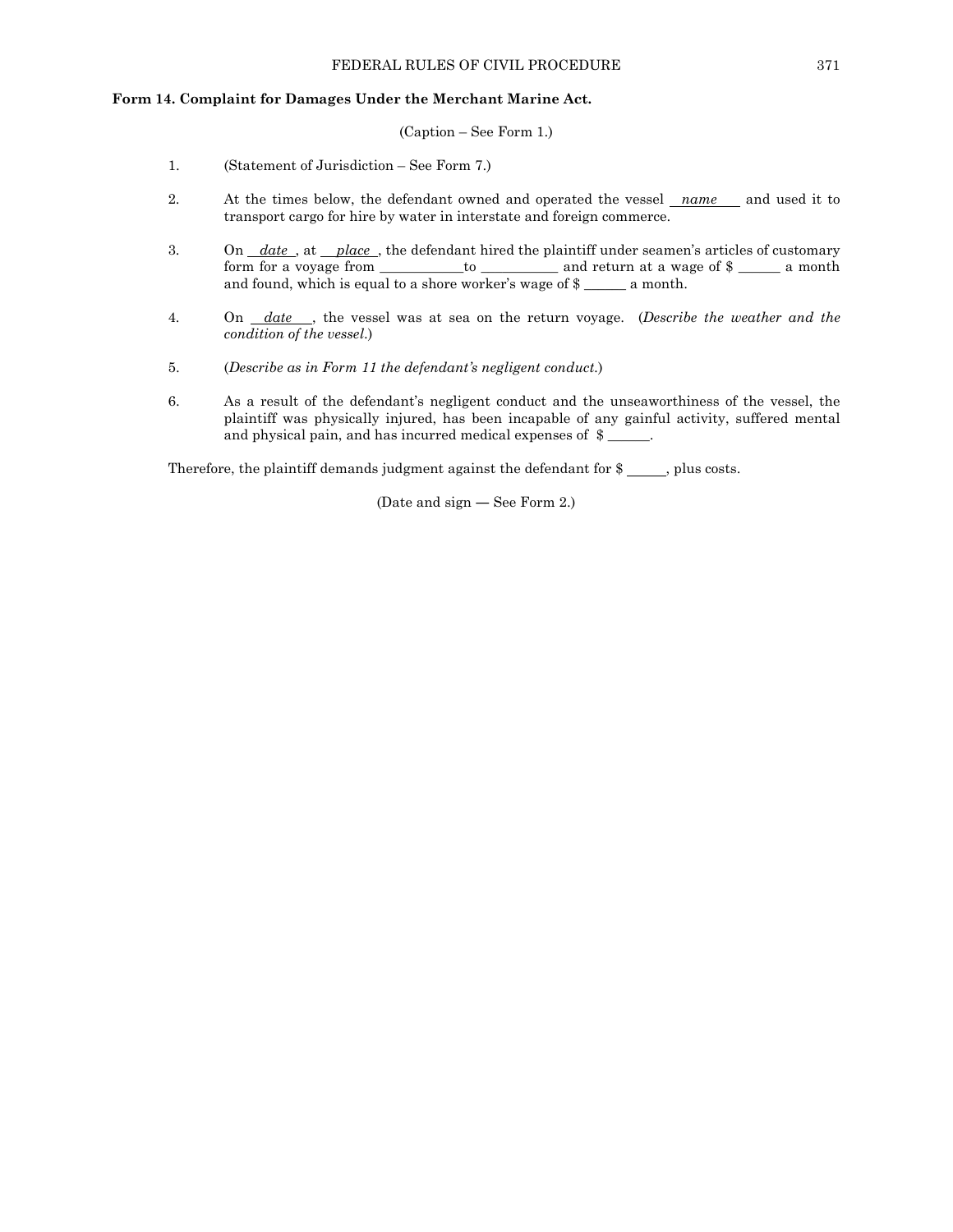# **Form 15. Complaint for the Conversion of Property.**

 $(Caption - See Form 1.)$ 

- 1. (Statement of Jurisdiction  $-$  See Form 7.)
- 2. On *date*, at *place*, the defendant converted to the defendant's own use property owned by the plaintiff. The property converted consists of *describe*.
- 3. The property is worth \$\_\_\_\_\_\_\_.

Therefore, the plaintiff demands judgment against the defendant for  $\quad \overline{\hspace{1.5mm}}$ , plus costs.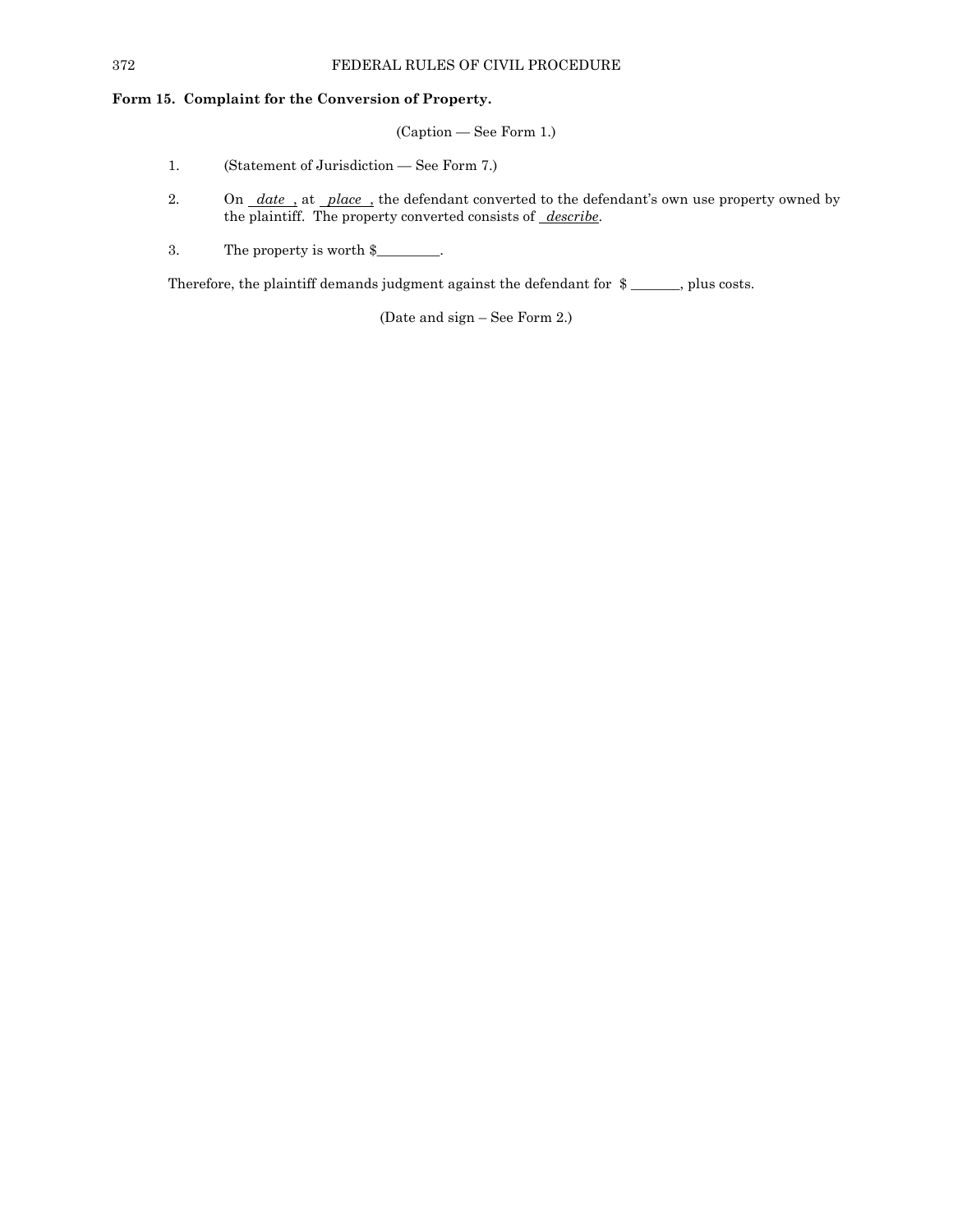#### **Form 16. Third-Party Complaint.**

 $(Caption - See Form 1.)$ 

- 1. Plaintiff *name* has filed against defendant *name* a complaint, a copy of which is attached.
- 2. (*State grounds entitling defendantís name to recover from third-party defendantís name for (all or an identified share) of any judgment for plaintiff's name against defendant's name.*)

Therefore, the defendant demands judgment against *third-party defendant's name* for all or an *identified share* of sums that may be adjudged against the defendant in the plaintiff's favor.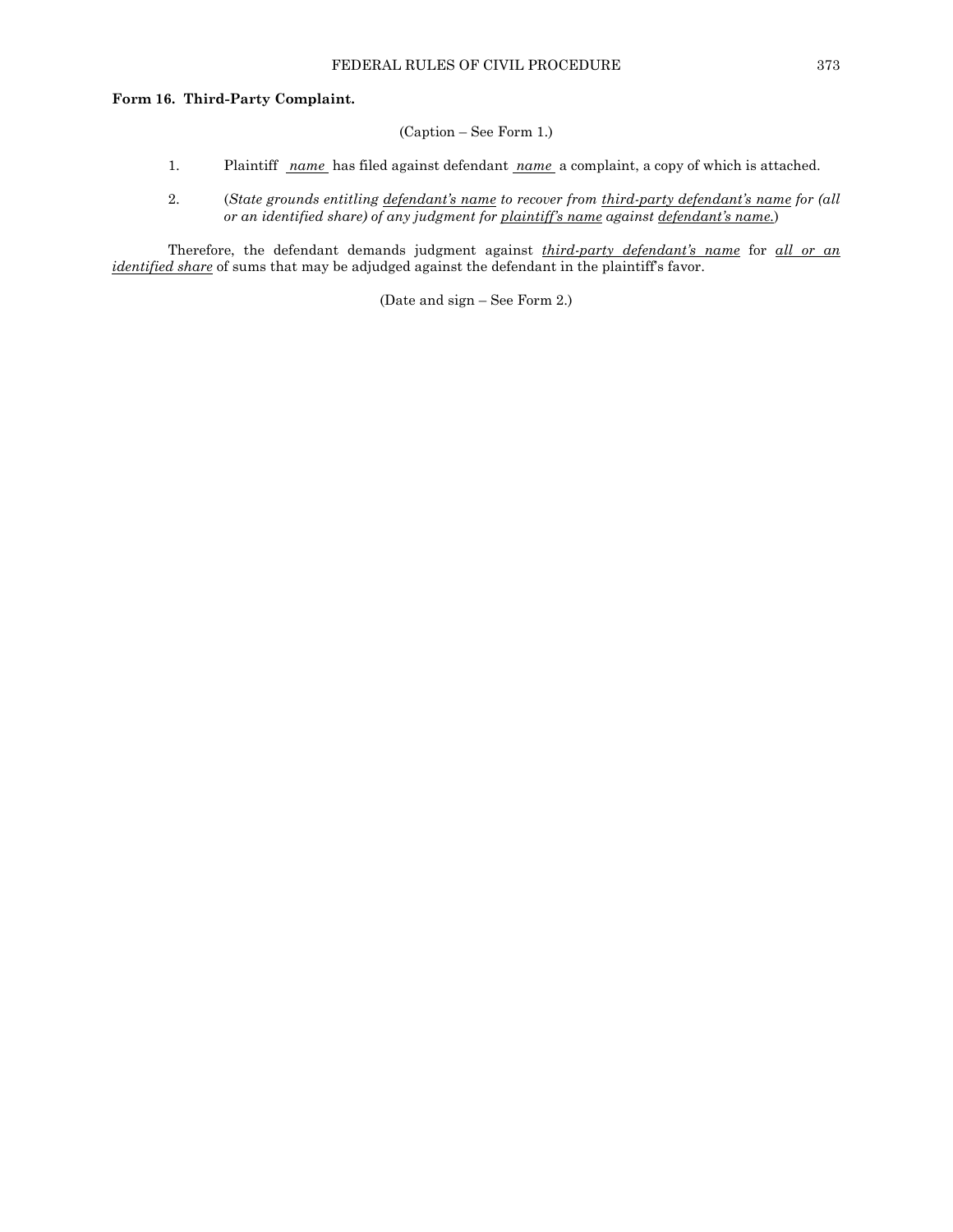## **Form 17. Complaint for Specific Performance of a Contract to Convey Land.**

 $(Caption - See Form 1.)$ 

- 1. (Statement of Jurisdiction  $-$  See Form 7.)
- 2. On *date* , the parties agreed to the contract [attached as Exhibit A][summarize the contract].
- 3. As agreed, the plaintiff tendered the purchase price and requested a conveyance of the land, but the defendant refused to accept the money or make a conveyance.
- 4. The plaintiff now offers to pay the purchase price.

Therefore, the plaintiff demands that:

- (a) the defendant be required to specifically perform the agreement and pay damages of \$ \_\_\_\_\_\_\_, plus interest and costs, or
- (b) if specific performance is not ordered, the defendant be required to pay damages of \$ \_\_\_\_\_\_\_\_, plus interest and costs.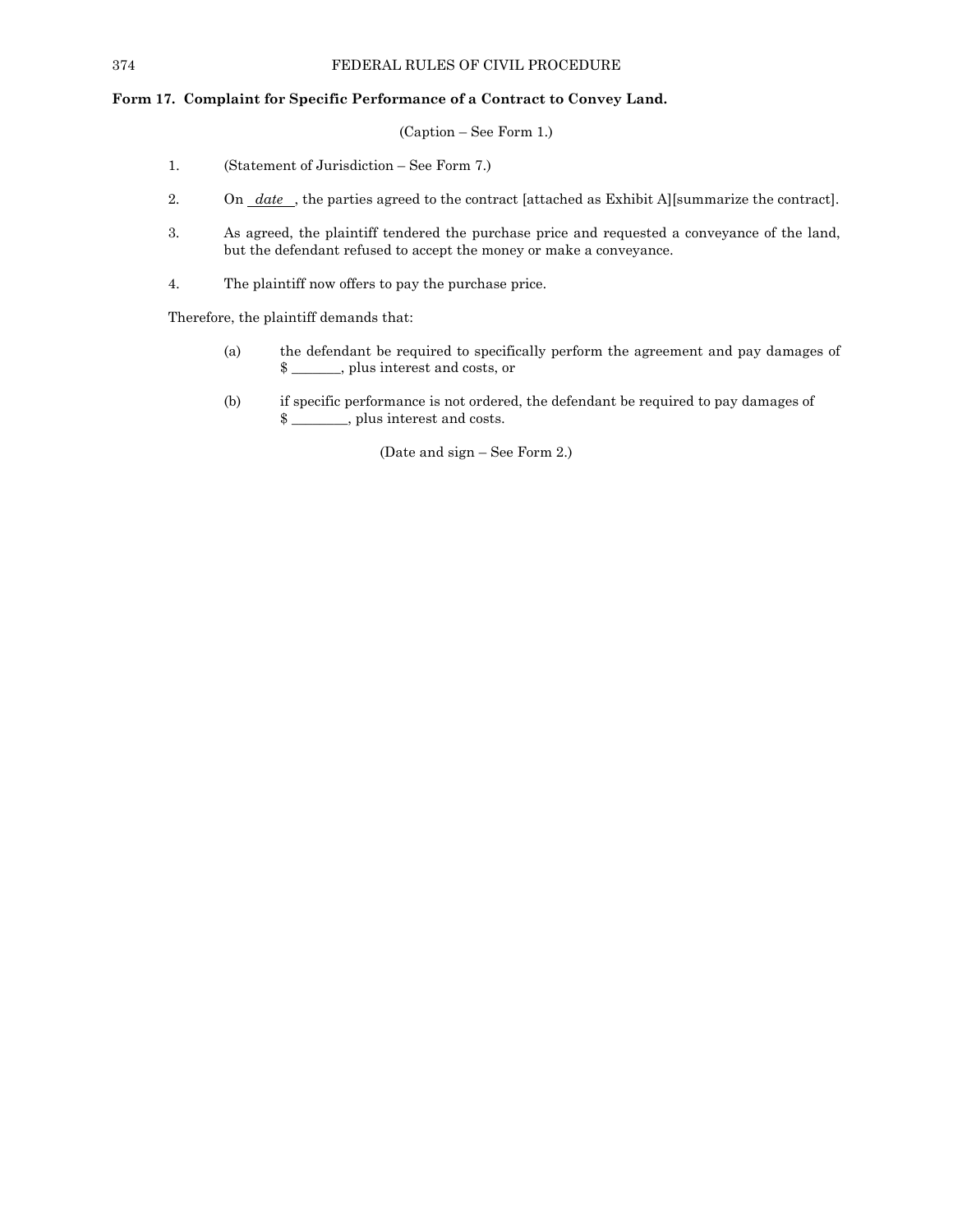## **Form 18. Complaint for Patent Infringement.**

 $(Caption - See Form 1.)$ 

- 1. (Statement of Jurisdiction  $-$  See Form 7.)
- 2. On *date*, United States Letters Patent No. were issued to the plaintiff for an invention in an *electric motor*. The plaintiff owned the patent throughout the period of the defendant's infringing acts and still owns the patent.
- 3. The defendant has infringed and is still infringing the Letters Patent by making, selling, and using *electric motors* that embody the patented invention, and the defendant will continue to do so unless enjoined by this court.
- 4. The plaintiff has complied with the statutory requirement of placing a notice of the Letters Patent on all *electric motors* it manufactures and sells and has given the defendant written notice of the infringement.

Therefore, the plaintiff demands:

- (a) a preliminary and final injunction against the continuing infringement;
- (b) an accounting for damages; and
- (c) interest and costs.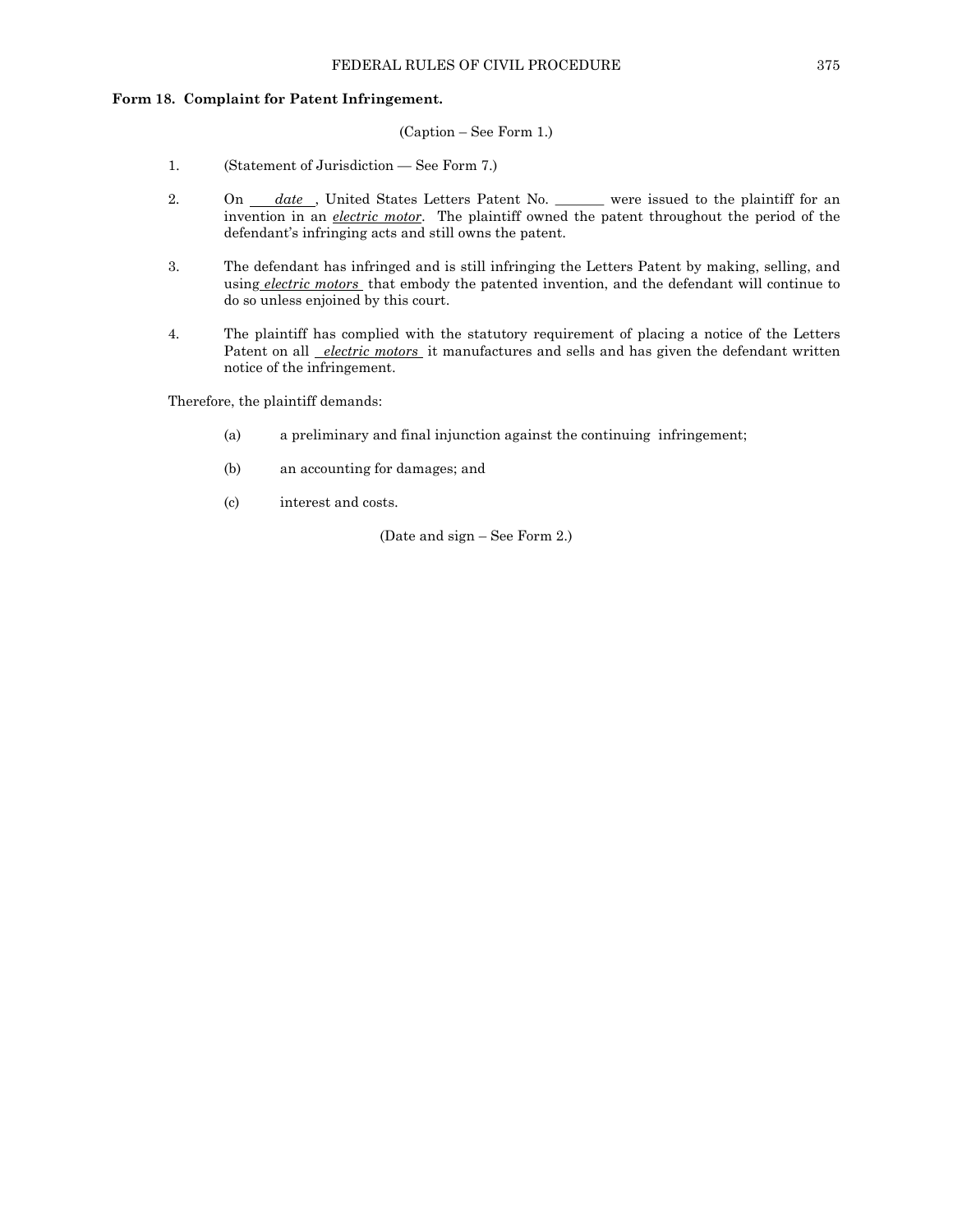# **Form 19. Complaint for Copyright Infringement and Unfair Competition.**

 $(Caption - See Form 1.)$ 

- 1. (Statement of Jurisdiction  $-$  See Form 7.)
- 2. Before *date*, the plaintiff, a United States citizen, wrote a book entitled
- 3. The book is an original work that may be copyrighted under United States law. A copy of the book is attached as Exhibit A.
- 4. Between *date* and *date* , the plaintiff applied to the copyright office and received a certificate of registration dated \_\_\_\_\_\_\_\_ and identified as *date, class, number* .
- 5. Since *date* , the plaintiff has either published or licensed for publication all copies of the book in compliance with the copyright laws and has remained the sole owner of the copyright.
- 6. After the copyright was issued, the defendant infringed the copyright by publishing and selling a book entitled \_\_\_\_\_\_\_\_\_\_, which was copied largely from the plaintiff's book. A copy of the defendant's book is attached as Exhibit B.
- 7. The plaintiff has notified the defendant in writing of the infringement.
- 8. The defendant continues to infringe the copyright by continuing to publish and sell the infringing book in violation of the copyright, and further has engaged in unfair trade practices and unfair competition in connection with its publication and sale of the infringing book, thus causing irreparable damage.

Therefore, the plaintiff demands that:

- (a) until this case is decided the defendant and the defendant's agents be enjoined from disposing of any copies of the defendant's book by sale or otherwise;
- (b) the defendant account for and pay as damages to the plaintiff all profits and advantages gained from unfair trade practices and unfair competition in selling the defendant's book, and all profits and advantages gained from infringing the plaintiff's copyright (but no less than the statutory minimum);
- (c) the defendant deliver for impoundment all copies of the book in the defendantís possession or control and deliver for destruction all infringing copies and all plates, molds, and other materials for making infringing copies;
- (d) the defendant pay the plaintiff interest, costs, and reasonable attorneyís fees; and
- (e) the plaintiff be awarded any other just relief.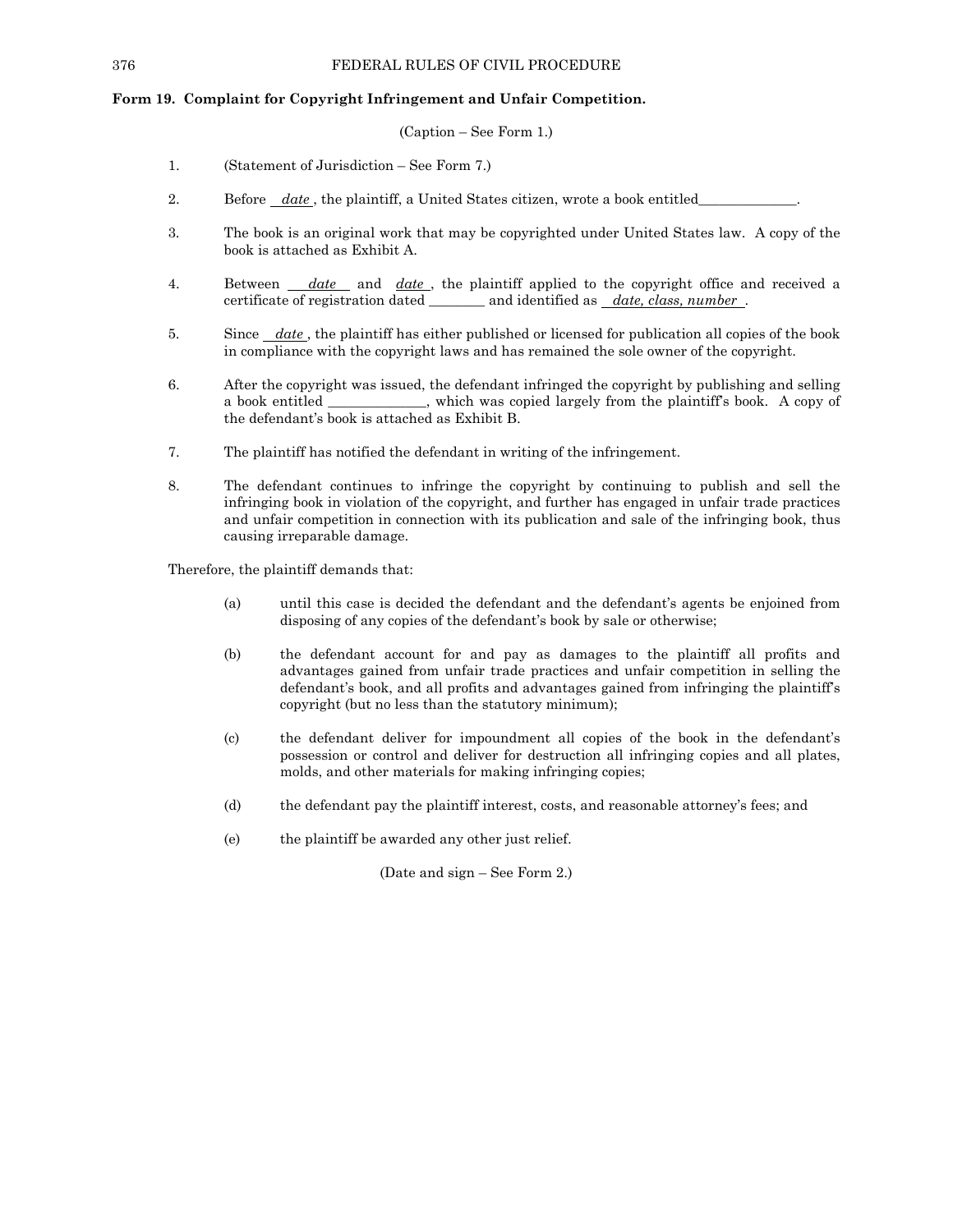#### **Form 20. Complaint for Interpleader and Declaratory Relief.**

 $(Caption - See Form 1.)$ 

- 1. (Statement of Jurisdiction  $-$  See Form 7.)
- 2. On *date* , the plaintiff issued a life insurance policy on the life of *name* with *name* as the named beneficiary.
- 3. As a condition for keeping the policy in force, the policy required payment of a premium during the first year and then annually.
- 4. The premium due on *date* was never paid, and the policy lapsed after that date.
- 5. On *date* , after the policy had lapsed, both the insured and the named beneficiary died in an automobile collision.
- 6. Defendant *name* claims to be the beneficiary in place of *name* and has filed a claim to be paid the policy's full amount.
- 7. The other two defendants are representatives of the deceased personsí estates. Each defendant has filed a claim on behalf of each estate to receive payment of the policyís full amount.
- 8. If the policy was in force at the time of death, the plaintiff is in doubt about who should be paid.

Therefore, the plaintiff demands that:

- (a) each defendant be restrained from commencing any action against the plaintiff on the policy;
- (b) a judgment be entered that no defendant is entitled to the proceeds of the policy or any part of it, but if the court determines that the policy was in effect at the time of the insuredís death, that the defendants be required to interplead and settle among themselves their rights to the proceeds, and that the plaintiff be discharged from all liability except to the defendant determined to be entitled to the proceeds; and
- (c) the plaintiff recover its costs.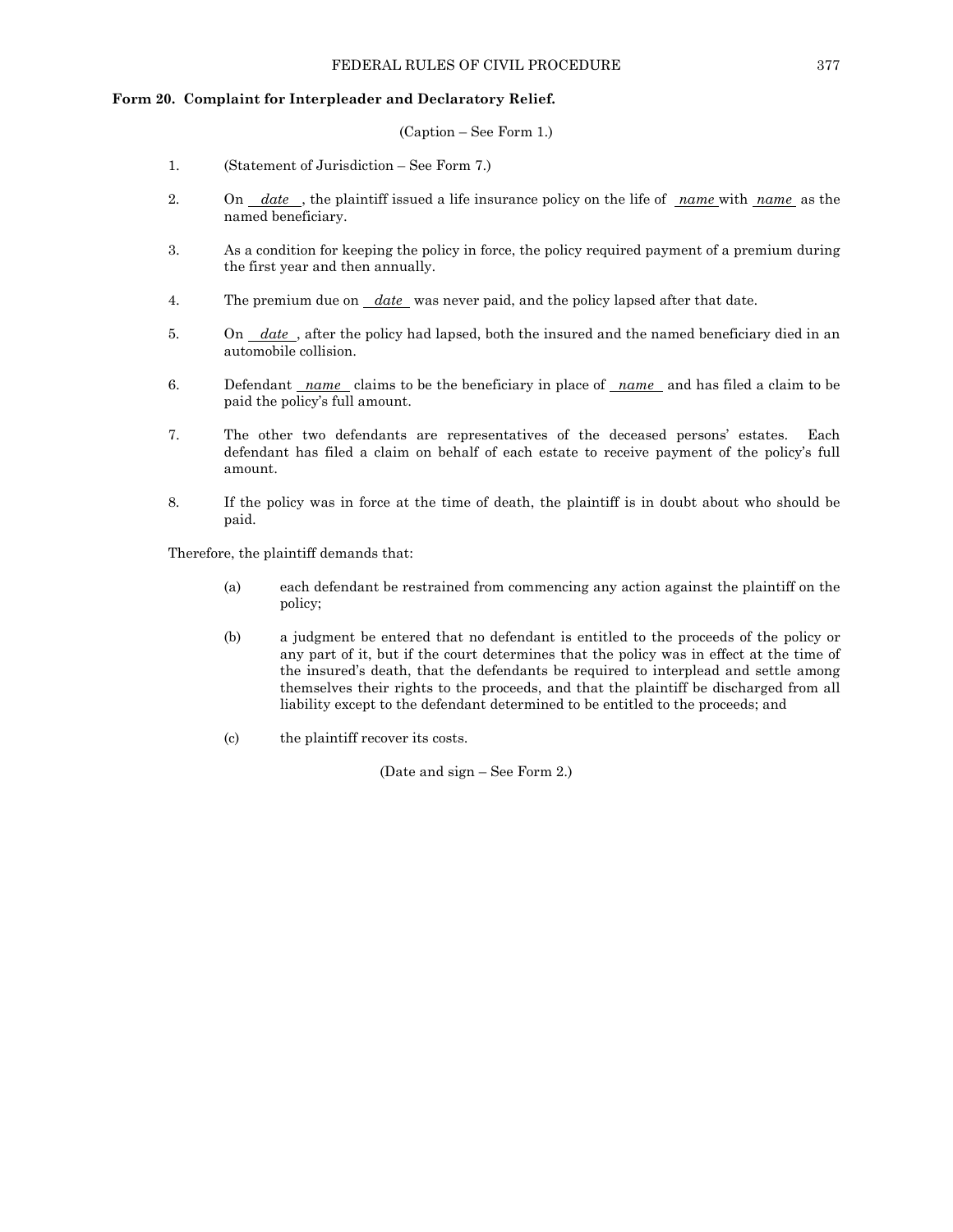#### **Form 21. Complaint on a Claim for a Debt and to Set Aside a Fraudulent Conveyance Under Rule 18(b).**

## $(Caption - See Form 1.)$

- 1. (Statement of Jurisdiction  $\sim$  See Form 7.)
- 2. On <u>date</u>, defendant <u>name</u> signed a note promising to pay to the plaintiff on <u>date</u> the sum of \$ not, attach a copy or plead the note verbatim.]
- 3. Defendant *name* owes the plaintiff the amount of the note and interest.
- 4. On *date* , defendant *name* conveyed all defendantís real and personal property *if less than all, describe it fully* to defendant *name* for the purpose of defrauding the plaintiff and hindering or delaying the collection of the debt.

Therefore, the plaintiff demands that:

- (a) judgment for \$ \_\_\_\_\_\_\_, plus costs, be entered against defendant(s) *name(s)* ; and
- (b) the conveyance to defendant *name* be declared void and any judgment granted be made a lien on the property.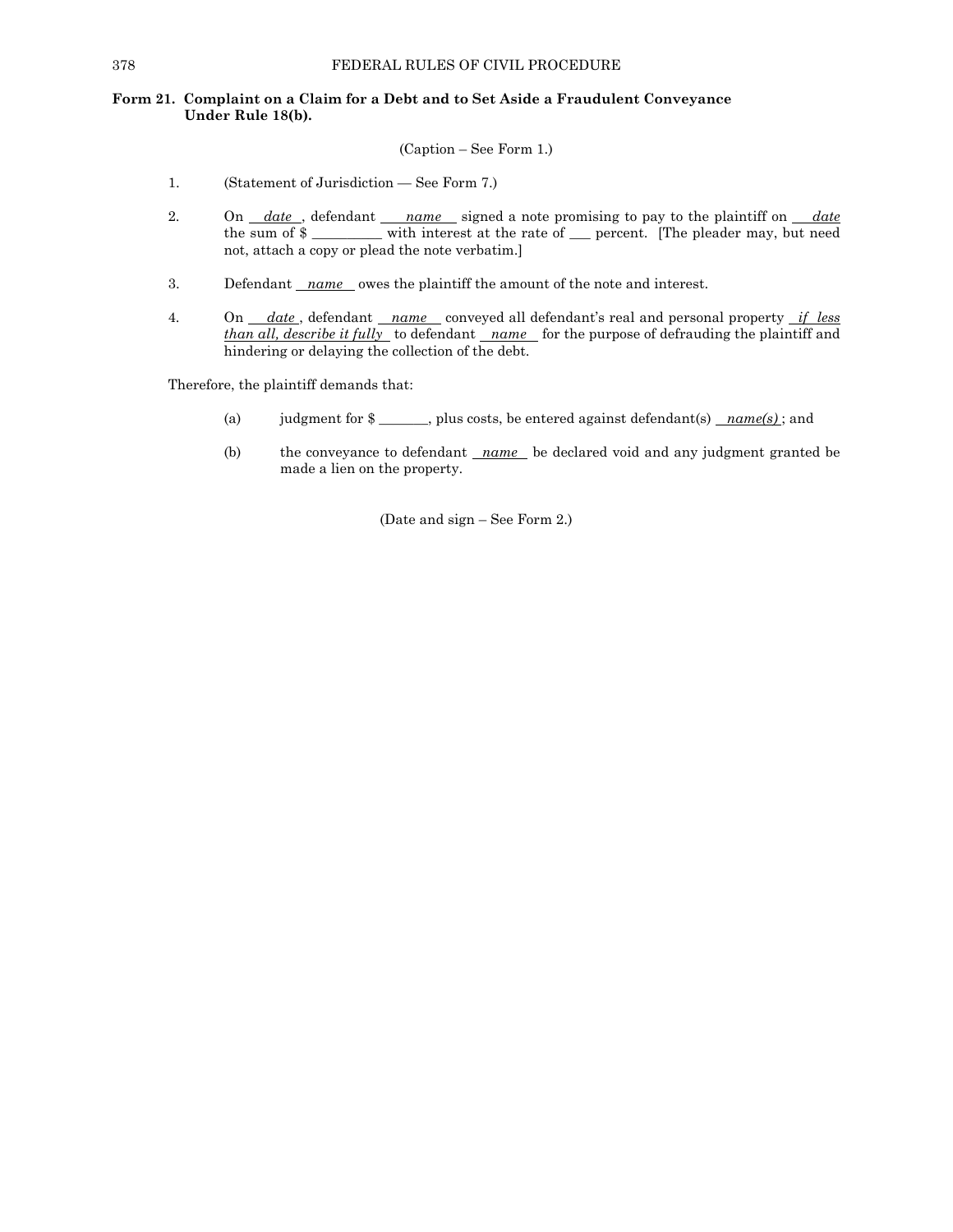## **Form 30. Answer Presenting Defenses Under Rule 12(b).**

#### $(Caption - See Form 1.)$

#### **Responding to Allegations in the Complaint**

- 1. Defendant admits the allegations in paragraphs  $\blacksquare$ .
- 2. Defendant lacks knowledge or information sufficient to form a belief about the truth of the allegations in paragraphs \_\_\_\_\_\_\_\_\_.
- 3. Defendant admits *identify part of the allegation* in paragraph \_\_\_\_\_\_\_\_ and denies or lacks knowledge or information sufficient to form a belief about the truth of the rest of the paragraph.

## **Failure to State a Claim**

4. The complaint fails to state a claim upon which relief can be granted.

## **Failure to Join a Required Party**

5. If there is a debt, it is owed jointly by the defendant and *name* who is a citizen of This person can be made a party without depriving this court of jurisdiction over the existing parties.

## **Affirmative Defense - Statute of Limitations**

6. The plaintiff's claim is barred by the statute of limitations because it arose more than  $\equiv$ years before this action was commenced.

#### **Counterclaim**

7. (*Set forth any counterclaim in the same way a claim is pleaded in a complaint. Include a further statement of jurisdiction if needed.*)

## **Crossclaim**

8. (*Set forth a crossclaim against a coparty in the same way a claim is pleaded in a complaint. Include a further statement of jurisdiction if needed*.)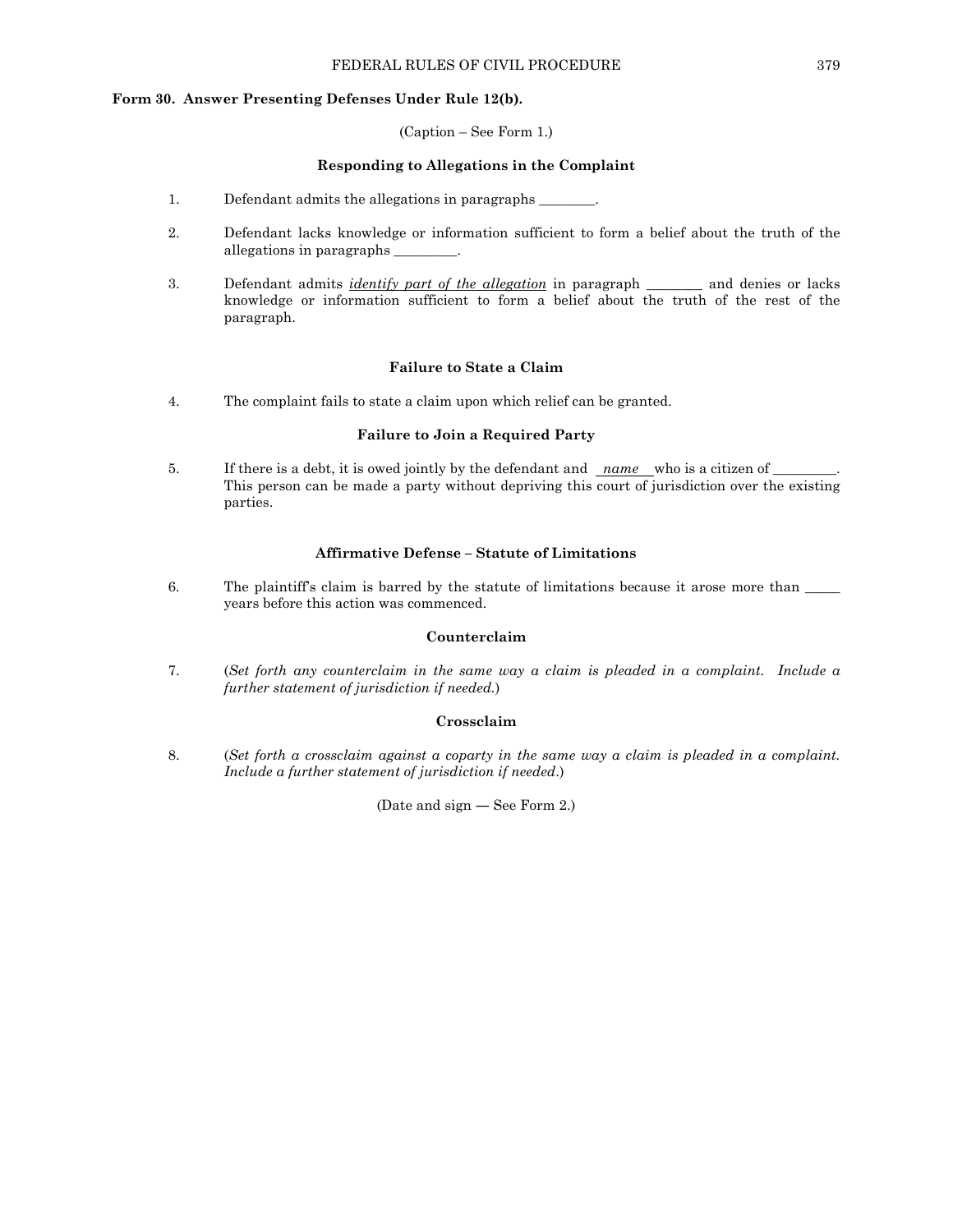#### **Form 31. Answer to a Complaint for Money Had and Received with a Counterclaim for Interpleader.**

## $(Caption - See Form 1.)$

#### **Response to the Allegations in the Complaint**  (See Form 30.)

#### **Counterclaim for Interpleader**

- 1. The defendant received from *name* a deposit of \$
- 2. The plaintiff demands payment of the deposit because of a purported assignment from *name* , who has notified the defendant that the assignment is not valid and who continues to hold the defendant responsible for the deposit.

Therefore, the defendant demands that:

- (a) *name* be made a party to this action;
- (b) the plaintiff and *name* be required to interplead their respective claims;
- (c) the court decide whether the plaintiff or *name* or either of them is entitled to the deposit and discharge the defendant of any liability except to the person entitled to the deposit; and
- (d) the defendant recover costs and attorney's fees.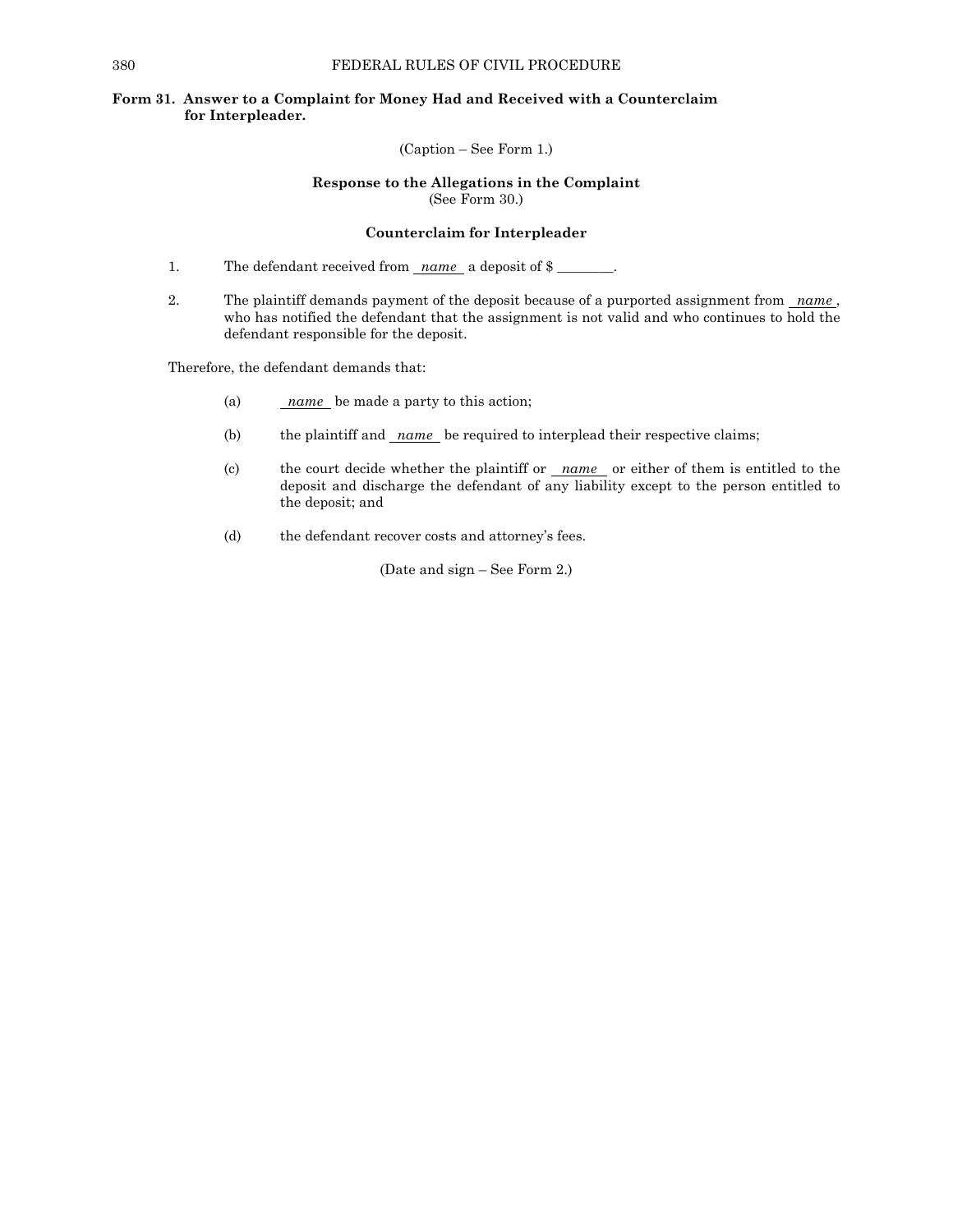## **Form 40. Motion to Dismiss Under Rule 12(b) for Lack of Jurisdiction, Improper Venue, Insufficient Service of Process, or Failure to State a Claim.**

#### $(Caption - See Form 1.)$

The defendant moves to dismiss the action because:

- 1. the amount in controversy is less than the sum or value specified by 28 U.S.C. ß 1332;
- 2. the defendant is not subject to the personal jurisdiction of this court;
- 3. venue is improper (this defendant does not reside in this district and no part of the events or omissions giving rise to the claim occurred in the district);
- 4. the defendant has not been properly served, as shown by the attached affidavits of \_\_\_\_\_\_\_\_\_\_\_\_\_; or
- 5. the complaint fails to state a claim upon which relief can be granted.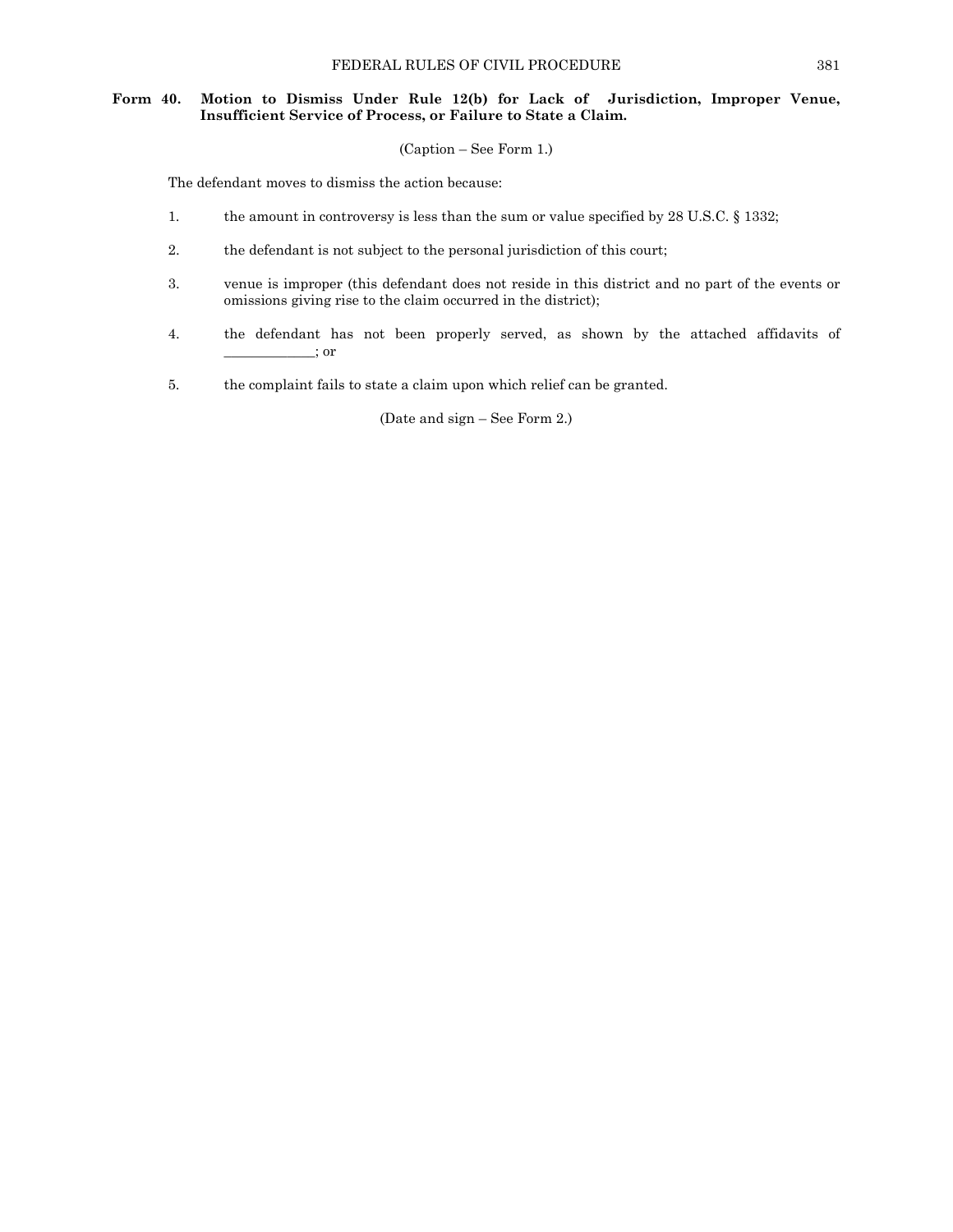# **Form 41. Motion to Bring in a Third-Party Defendant.**

# $(Caption - See Form 1.)$

 The defendant, as third-party plaintiff, moves for leave to serve on *name* a summons and third-party complaint, copies of which are attached.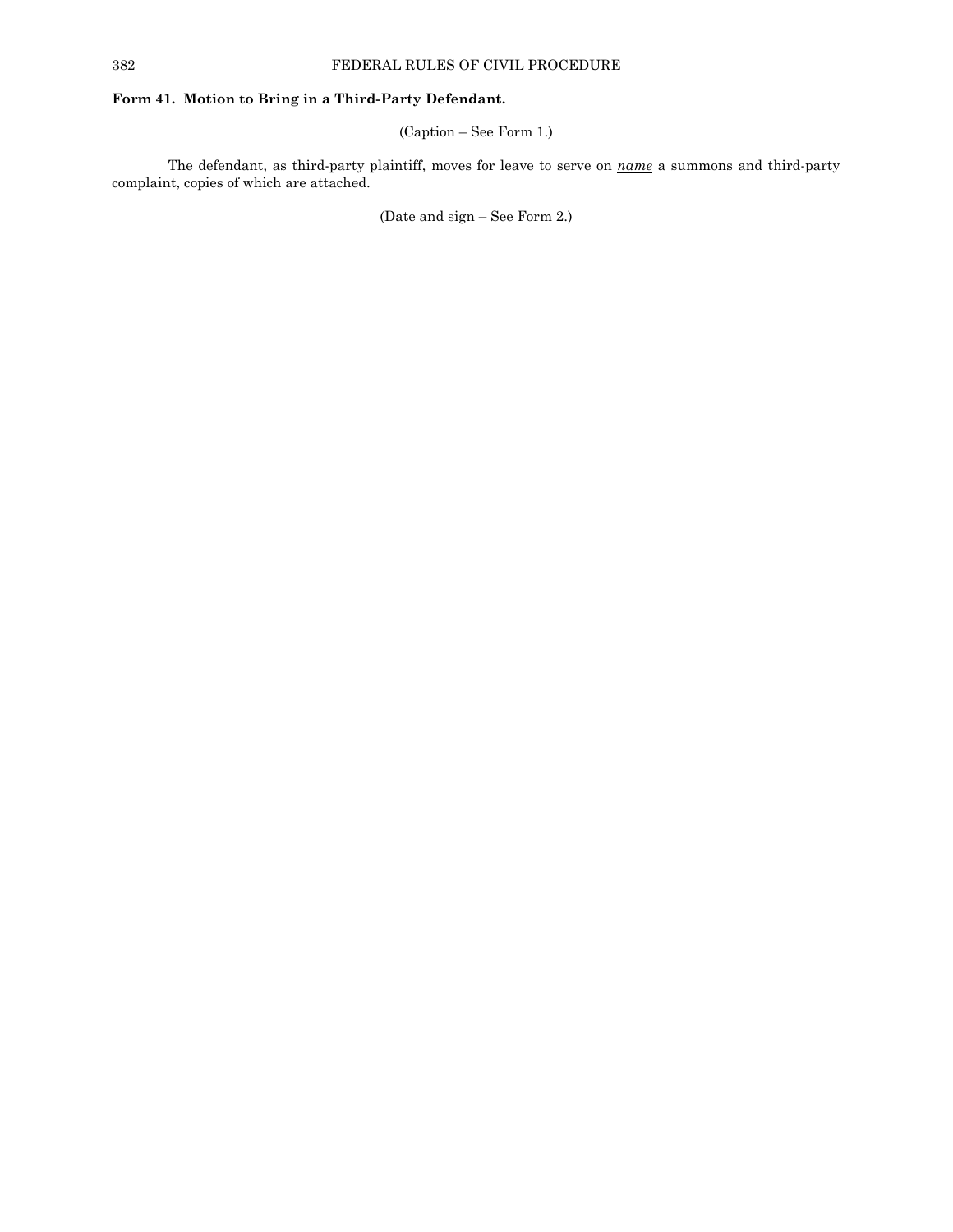### **Form 42. Motion to Intervene as a Defendant Under Rule 24.**

 $(Caption - See Form 1.)$ 

1. *name* moves for leave to intervene as a defendant in this action and to file the attached answer.

(*State grounds under Rule 24(a) or (b).)* 

- 2. The plaintiff alleges patent infringement. We manufacture and sell to the defendant the articles involved, and we have a defense to the plaintiffís claim.
- 3. Our defense presents questions of law and fact that are common to this action.

(Date and sign  $-$  See Form 2.)

[An Intervenerís Answer must be attached. See Form 30.]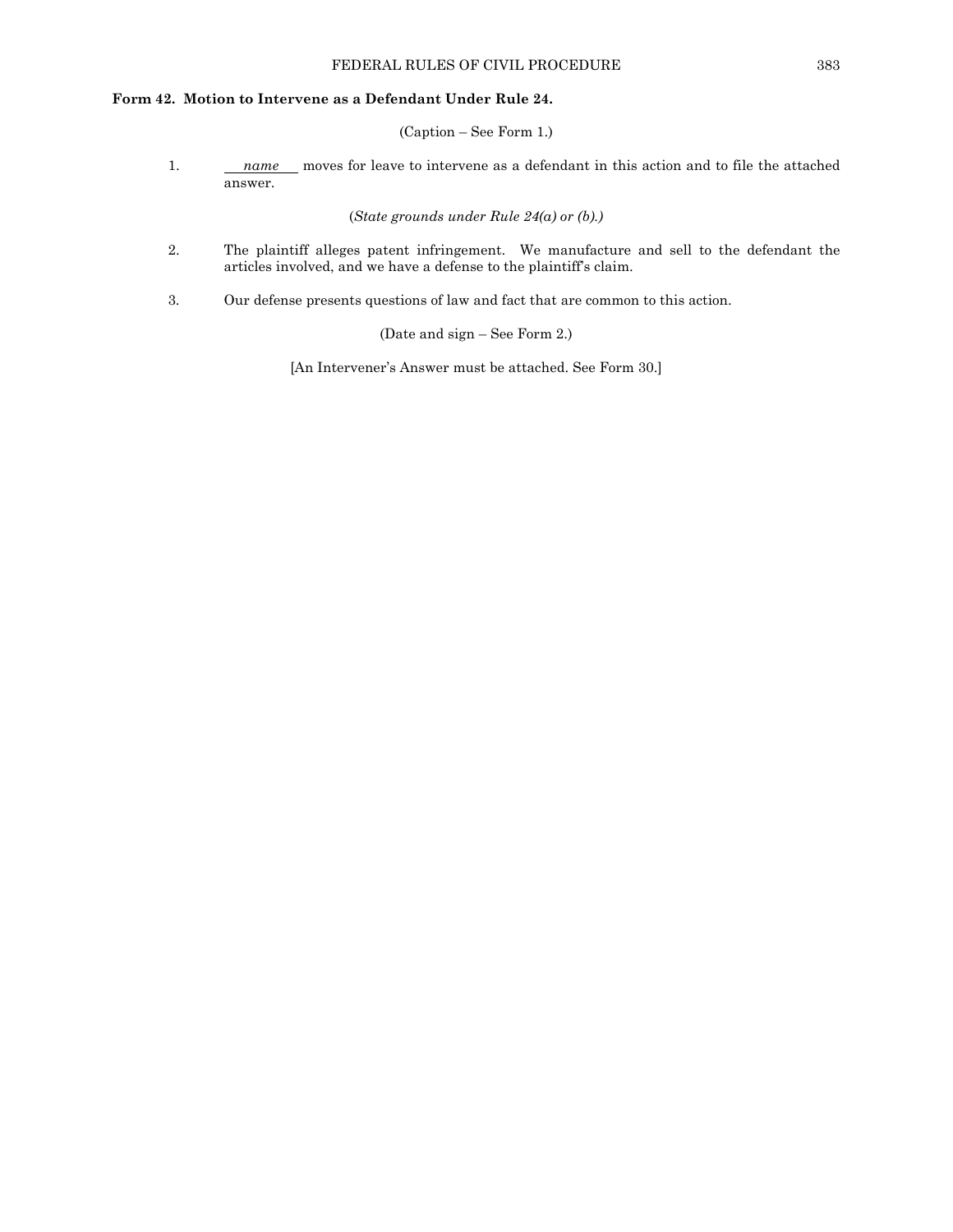## **Form 50. Request to Produce Documents and Tangible Things, or to Enter onto Land Under Rule 34.**

 $(Caption - See Form 1.)$ 

The plaintiff *name* requests that the defendant *name* respond within says to the following requests:

1. To produce and permit the plaintiff to inspect and copy and to test or sample the following documents, including electronically stored information:

(*Describe each document and the electronically stored information, either individually or by category.*)

(*State the time, place, and manner of the inspection and any related acts*.)

2. To produce and permit the plaintiff to inspect and copy  $-$  and to test or sample  $-$  the following tangible things:

(*Describe each thing, either individually or by category*.)

(*State the time, place, and manner of the inspection and any related acts.)* 

3. To permit the plaintiff to enter onto the following land to inspect, photograph, test, or sample the property or an object or operation on the property.

(*Describe the property and each object or operation.*)

(*State the time and manner of the inspection and any related acts.*)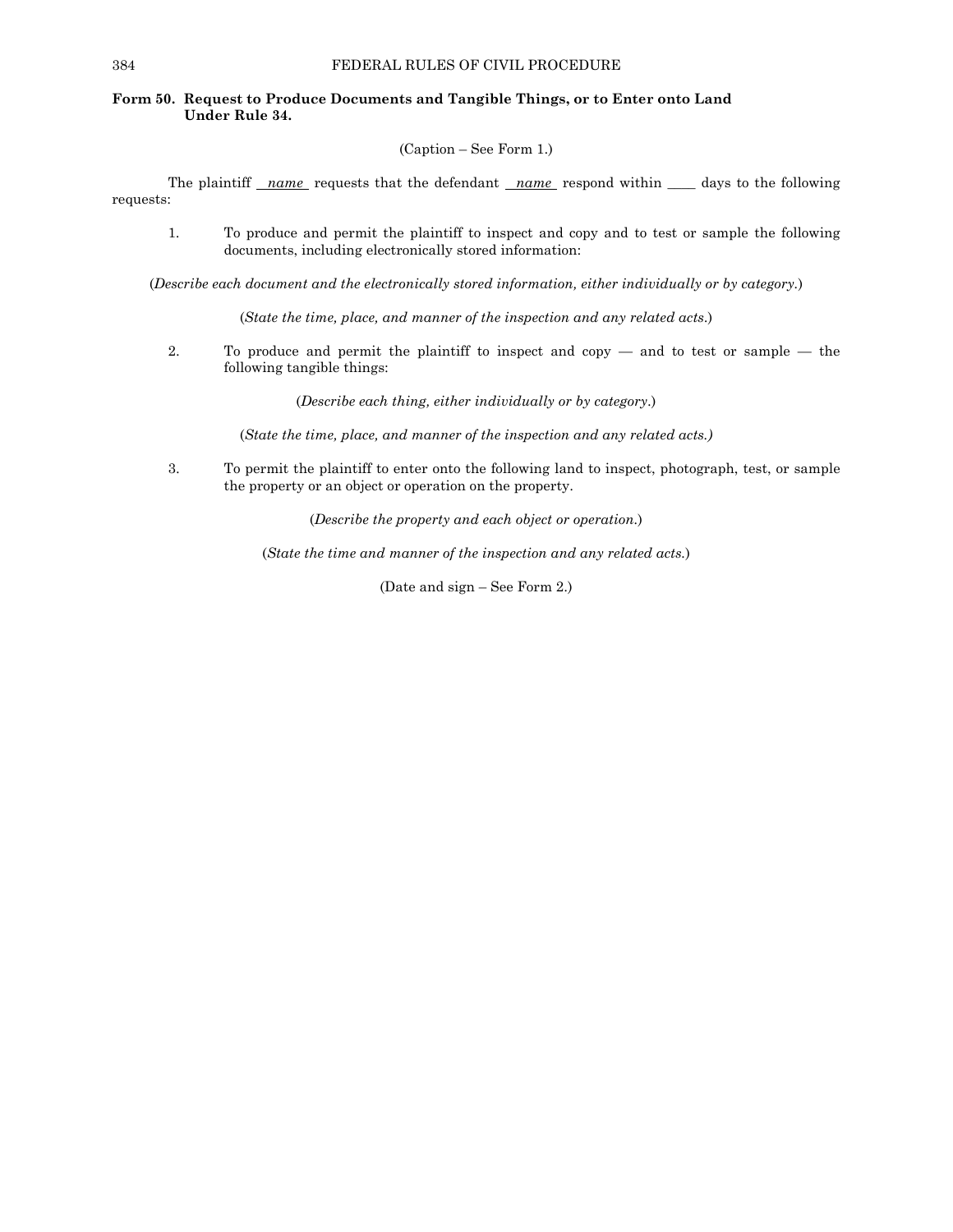## **Form 51. Request for Admissions Under Rule 36.**

 $(Caption - See Form 1.)$ 

The plaintiff *name* asks the defendant *name* to respond within 30 days to these requests by admitting, for purposes of this action only and subject to objections to admissibility at trial:

1. The genuineness of the following documents, copies of which [are attached] [are or have been furnished or made available for inspection and copying].

(*List each document*.)

2. The truth of each of the following statements:

(*List each statement.*)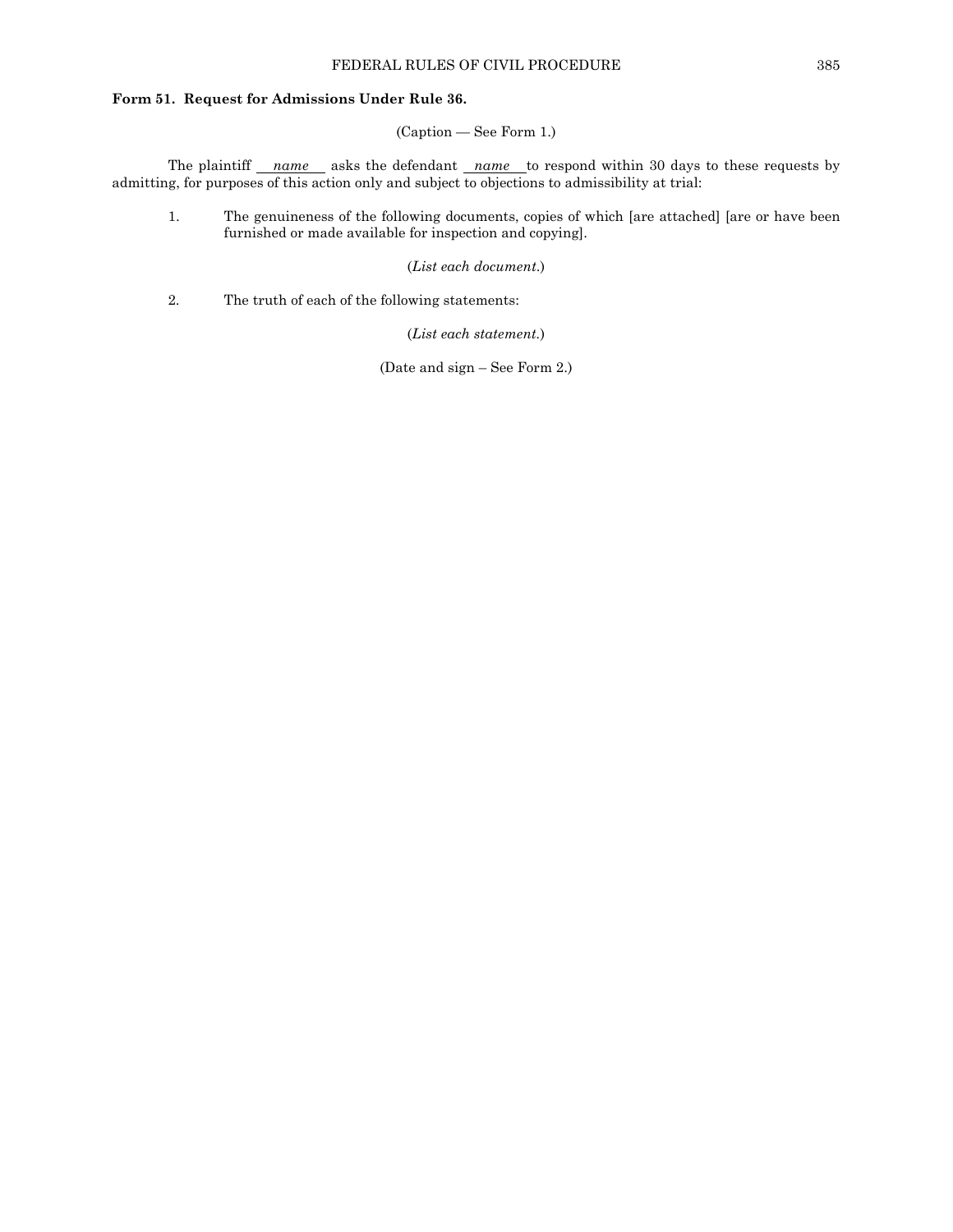## Form 52. Report of the Parties' Planning Meeting.

#### $(Caption - See Form 1.)$

1. The following persons participated in a Rule 26(f) conference on *date* by *state the method of conferring* :

( *e.g., name* representing the plaintiff.)

- 2. Initial Disclosures. The parties [have completed] [will complete by *date* ] the initial disclosures required by Rule 26(a)(1).
- 3. Discovery Plan. The parties propose this discovery plan:

(*Use separate paragraphs or subparagraphs if the parties disagree.*)

- (a) Discovery will be needed on these subjects: (*describe.*)
- (b) (Dates for commencing and completing discovery, including discovery to be commenced or completed before other discovery.)
- (c) (Maximum number of interrogatories by each party to another party, along with the dates the answers are due.)
- (d) (Maximum number of requests for admission, along with the dates responses are due.)
- (e) (Maximum number of depositions by each party.)
- (f) (Limits on the length of depositions, in hours.)
- (g) (Dates for exchanging reports of expert witnesses.)
- (h) (Dates for supplementations under Rule 26(e).)
- 4. Other Items:
	- (a) (A date if the parties ask to meet with the court before a scheduling order.)
	- (b) (Requested dates for pretrial conferences.)
	- (c) (Final dates for the plaintiff to amend pleadings or to join parties.)
	- (d) (Final dates for the defendant to amend pleadings or to join parties.)
	- (e) (Final dates to file dispositive motions.)
	- (f) (State the prospects for settlement.)
	- (g) (Identify any alternative dispute resolution procedure that may enhance settlement prospects.)
	- (h) (Final dates for submitting Rule 26(a)(3) witness lists, designations of witnesses whose testimony will be presented by deposition, and exhibit lists.)
	- (i) (Final dates to file objections under Rule  $26(a)(3)$ .)
	- (j) (Suggested trial date and estimate of trial length.)
	- (k) (Other matters.)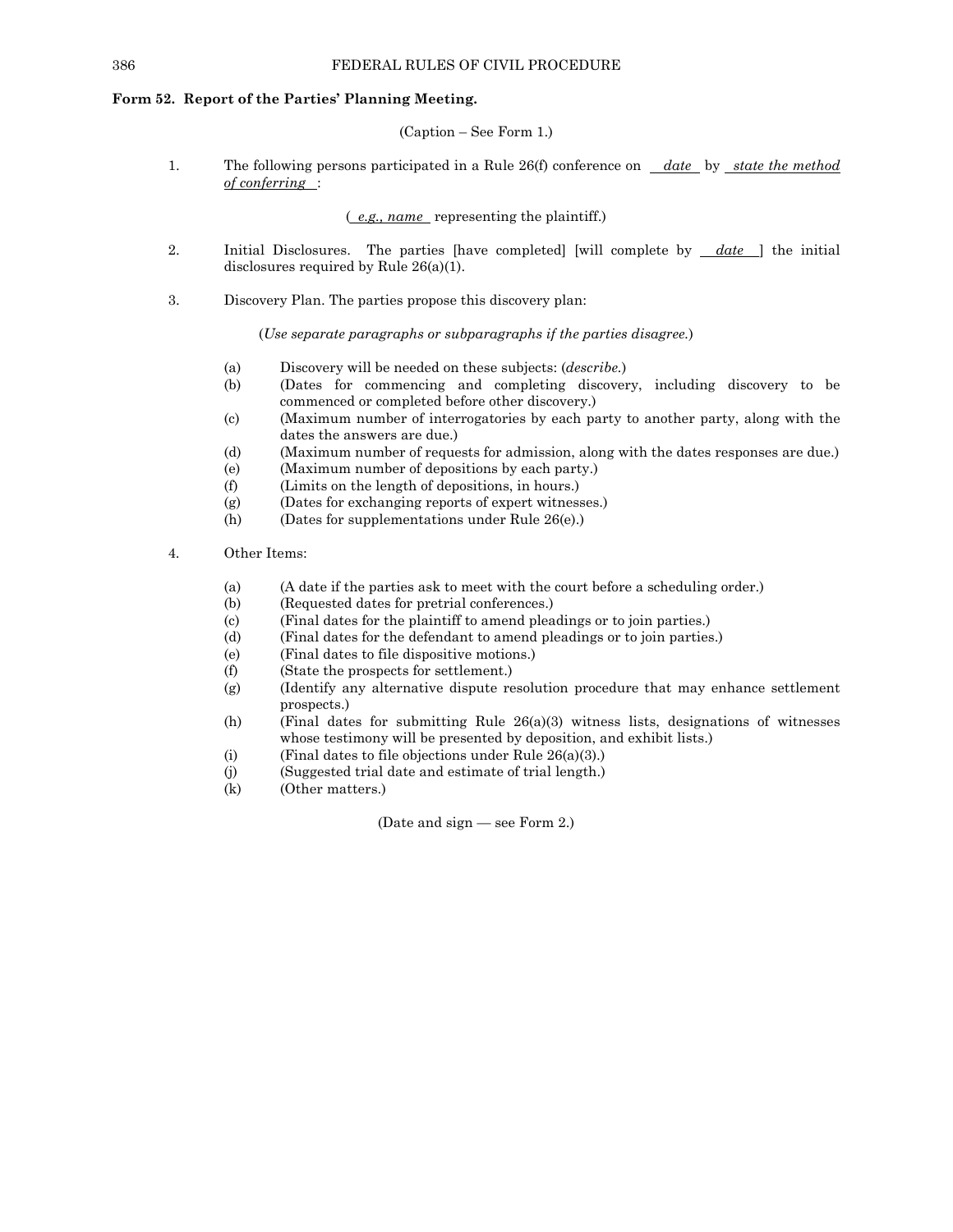#### **Form 60. Notice of Condemnation.**

#### $(Caption - See Form 1.)$

## To *name the defendant* .

- 1. A complaint in condemnation has been filed in the United States District Court for the District of \_\_\_\_\_\_\_\_, to take property to use for *\_purpose* . The interest to be taken is *describe* . The court is located in the United States courthouse at this address: \_\_\_\_\_\_\_\_\_\_\_\_\_\_.
- 2. The property to be taken is described below. You have or claim an interest in it.

# (*Describe the property.*)

- 3. The authority for taking this property is *cite* .
- 4. If you want to object or present any defense to the taking you must serve an answer on the plaintiffís attorney within 20 days [after being served with this notice][from (insert the date of the last publication of notice)]. Send your answer to this address:
- 5. Your answer must identify the property in which you claim an interest, state the nature and extent of that interest, and state all your objections and defenses to the taking. Objections and defenses not presented are waived.
- 6. If you fail to answer you consent to the taking and the court will enter a judgment that takes your described property interest.
- 7. Instead of answering, you may serve on the plaintiffís attorney a notice of appearance that designates the property in which you claim an interest. After you do that, you will receive a notice of any proceedings that affect you. Whether or not you have previously appeared or answered, you may present evidence at a trial to determine compensation for the property and share in the overall award.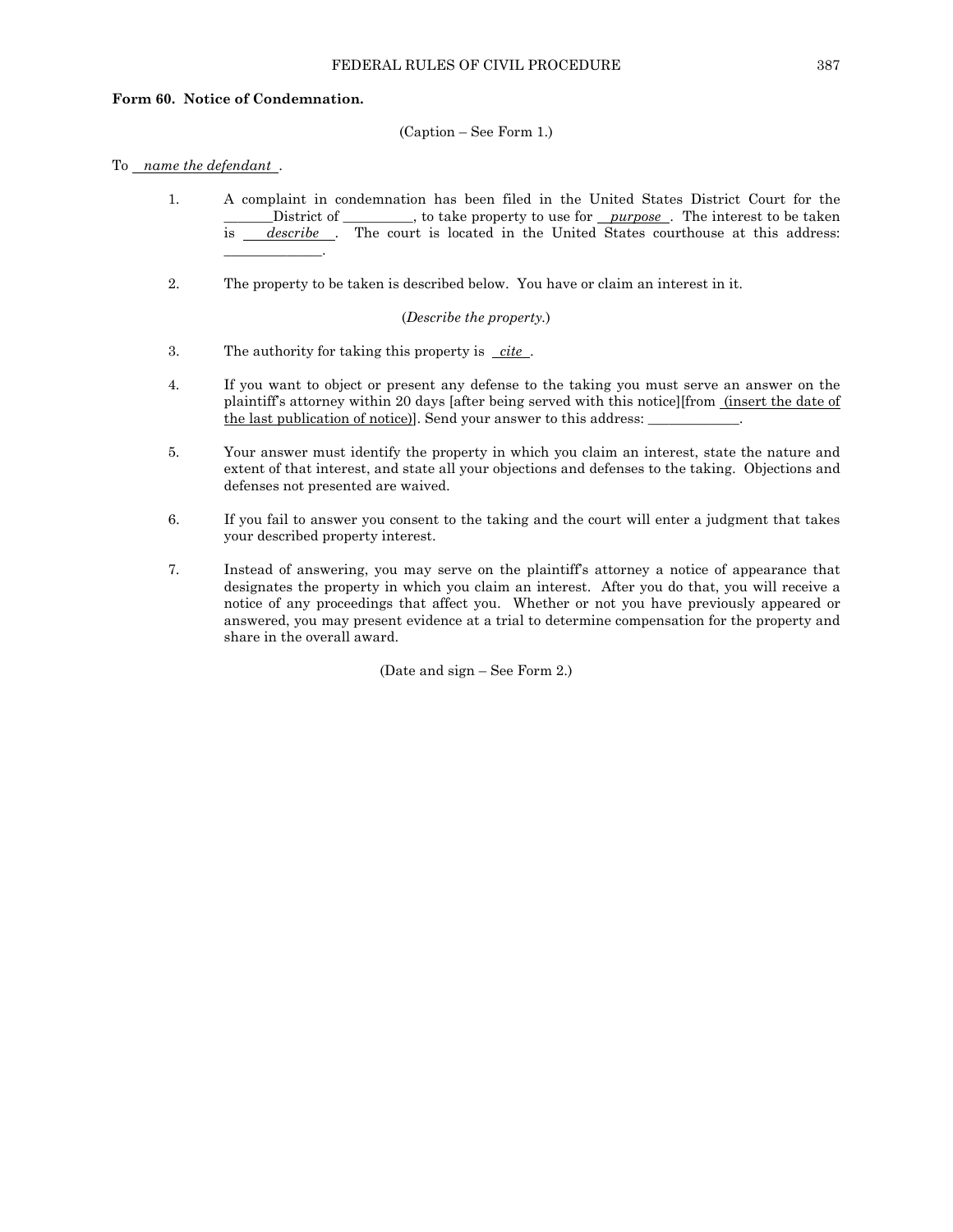# **Form 61. Complaint for Condemnation.**

(Caption – See Form 1; name as defendants the property and at least one owner.)

- 1. (Statement of Jurisdiction  $-$  See Form 7.)
- 2. This is an action to take property under the power of eminent domain and to determine just compensation to be paid to the owners and parties in interest.
- 3. The authority for the taking is \_\_\_\_\_\_.
- 4. The property is to be used for  $\Box$
- 5. The property to be taken is (*describe in enough detail for identification* or attach the *description and state "is described in Exhibit A, attached."*)
- 6. The interest to be acquired is \_\_\_\_\_\_\_\_\_\_\_\_\_\_\_\_\_.
- 7. The persons known to the plaintiff to have or claim an interest in the property are: \_\_\_\_\_\_\_\_\_\_\_\_\_\_\_\_\_\_\_\_\_\_\_\_\_\_\_\_\_\_\_\_. (*For each person include the interest claimed.*)
- 8. There may be other persons who have or claim an interest in the property and whose names could not be found after a reasonably diligent search. They are made parties under the designation "Unknown Owners."

Therefore, the plaintiff demands judgment:

- (a) condemning the property;
- (b) determining and awarding just compensation; and
- (c) granting any other lawful and proper relief.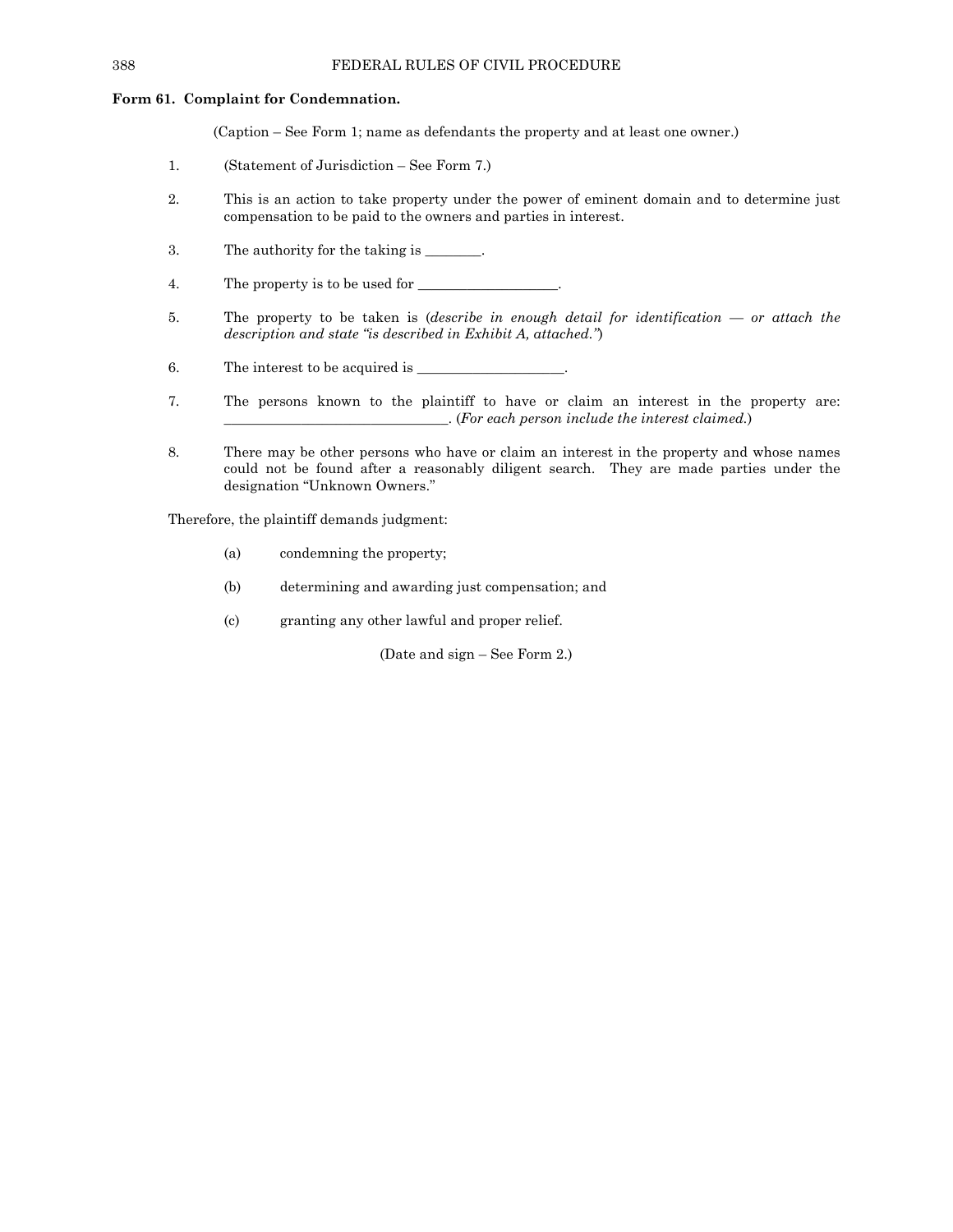# **Form 70. Judgment on a Jury Verdict.**

 $(Caption - See Form 1.)$ 

This action was tried by a jury with Judge \_\_\_\_\_\_\_\_\_ presiding, and the jury has rendered a verdict.

It is ordered that:

 [the plaintiff *name* recover from the defendant *name* the amount of \$\_\_\_\_\_\_ with interest at the rate of \_\_%, along with costs.]

 [the plaintiff recover nothing, the action be dismissed on the merits, and the defendant *name*  recover costs from the plaintiff *name*.

Date \_\_\_\_\_\_\_\_\_ \_\_\_\_\_\_\_\_\_\_\_\_\_\_\_\_\_\_\_\_\_

Clerk of Court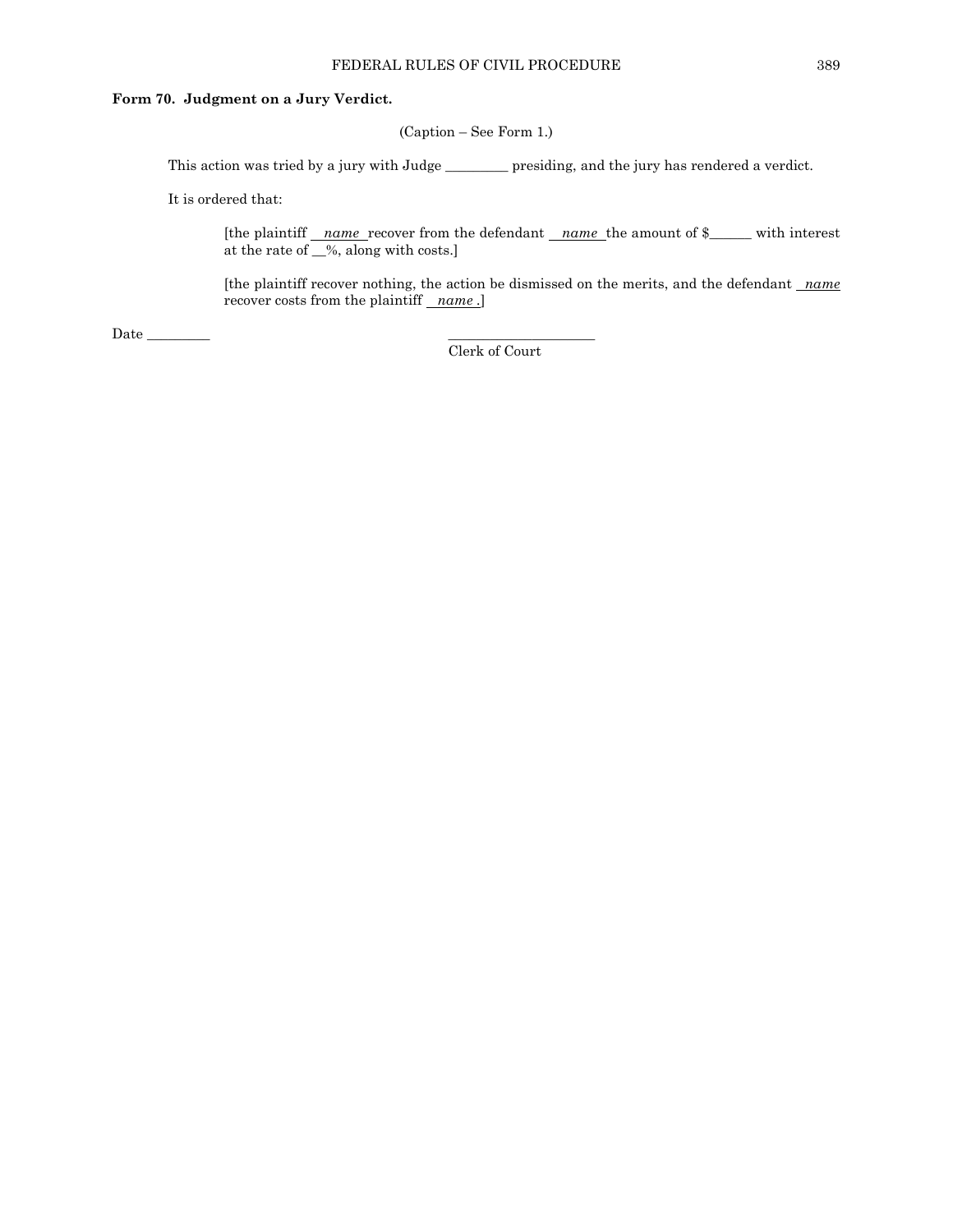## **Form 71. Judgment by the Court without a Jury.**

 $(Caption - See Form 1.)$ 

This action was tried by Judge \_\_\_\_\_\_ without a jury and the following decision was reached:

It is ordered that [the plaintiff *name* recover from the defendant *name* the amount of \$\_\_\_\_\_, with prejudgment interest at the rate of  $\_\%$ , postjudgment interest at the rate of  $\_\%$ , along with costs.] [the plaintiff recover nothing, the action be dismissed on the merits, and the defendant *name* recover costs from the plaintiff *name* .]

 $\text{Date}\_\_$ 

Clerk of Court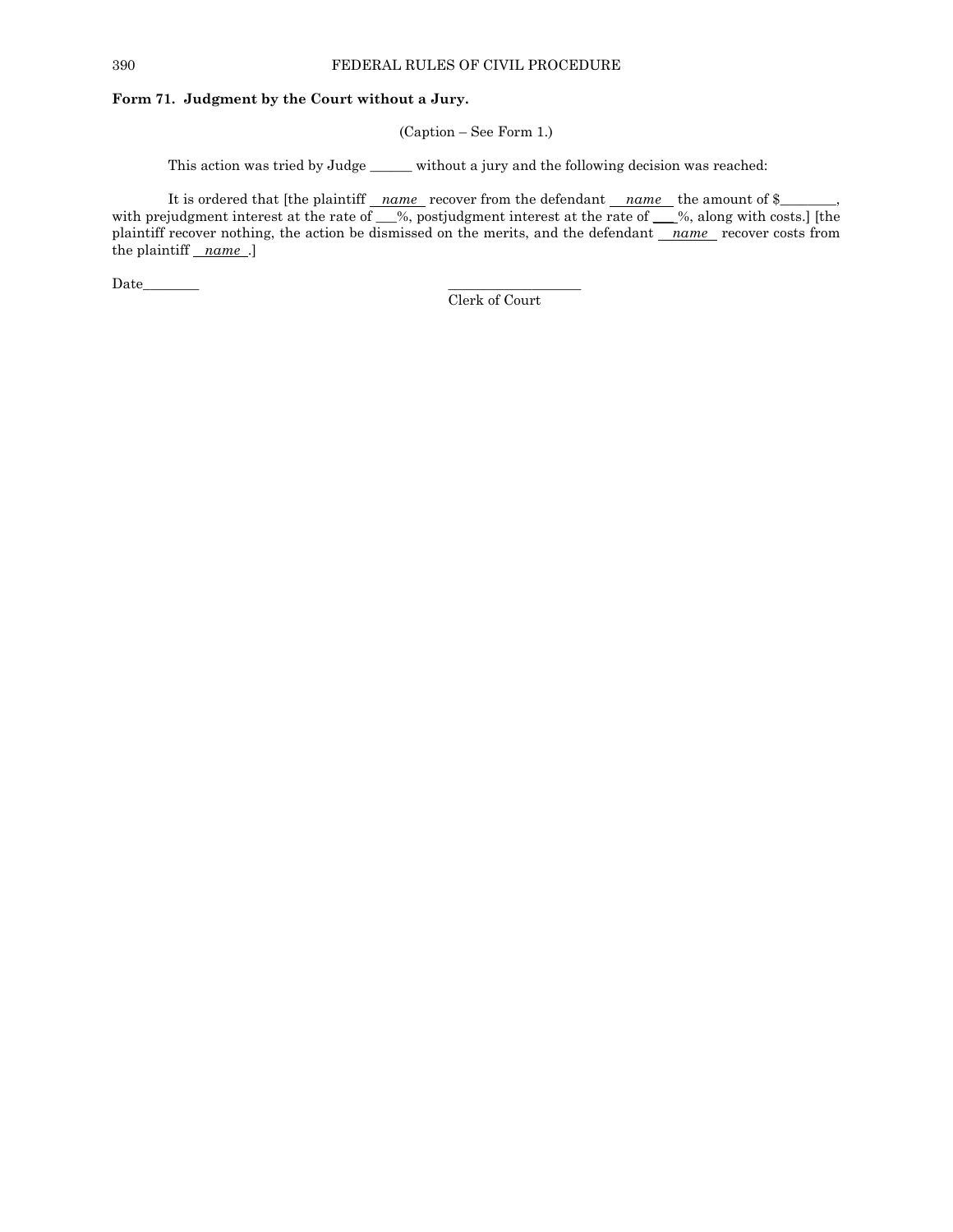## Form 80. Notice of a Magistrate Judge's Availability.

- 1. A magistrate judge is available under title 28 U.S.C. ß 636(c) to conduct the proceedings in this case, including a jury or nonjury trial and the entry of final judgment. But a magistrate judge can be assigned only if all parties voluntarily consent.
- 2. You may withhold your consent without adverse substantive consequences. The identity of any party consenting or withholding consent will not be disclosed to the judge to whom the case is assigned or to any magistrate judge.
- 3. If a magistrate judge does hear your case, you may appeal directly to a United States court of appeals as you would if a district judge heard it.

 A form called *Consent to an Assignment to a United States Magistrate Judge* is available from the court clerk's office.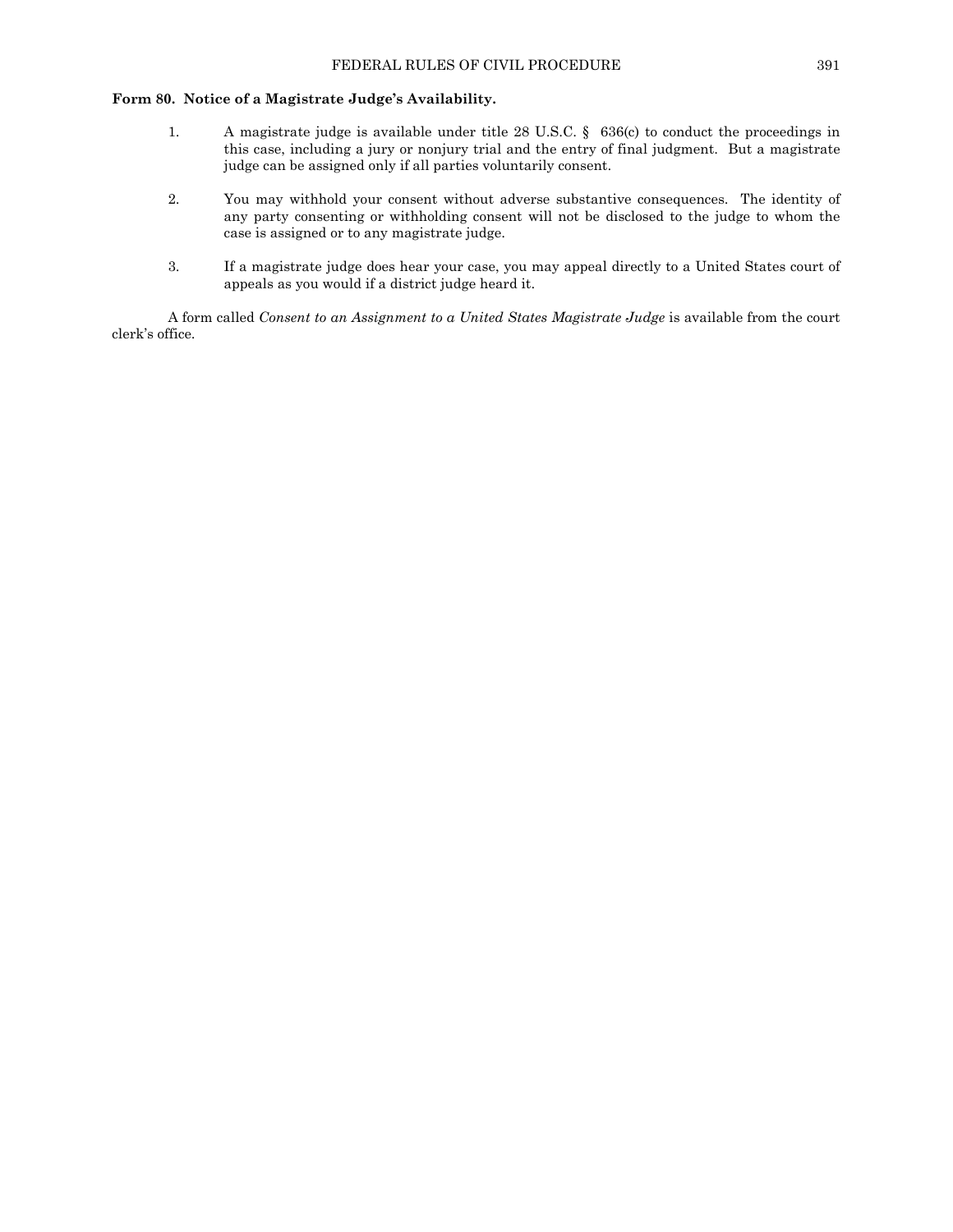# **Form 81. Consent to an Assignment to a Magistrate Judge.**

 $(Caption - See Form 1.)$ 

 I voluntarily consent to have a United States magistrate judge conduct all further proceedings in this case, including a trial, and order the entry of final judgment. (Return this form to the court clerk  $-$  not to a judge or magistrate judge.)

 ${\it Date} \underline{\hspace{1cm}}$ 

Signature of the Party